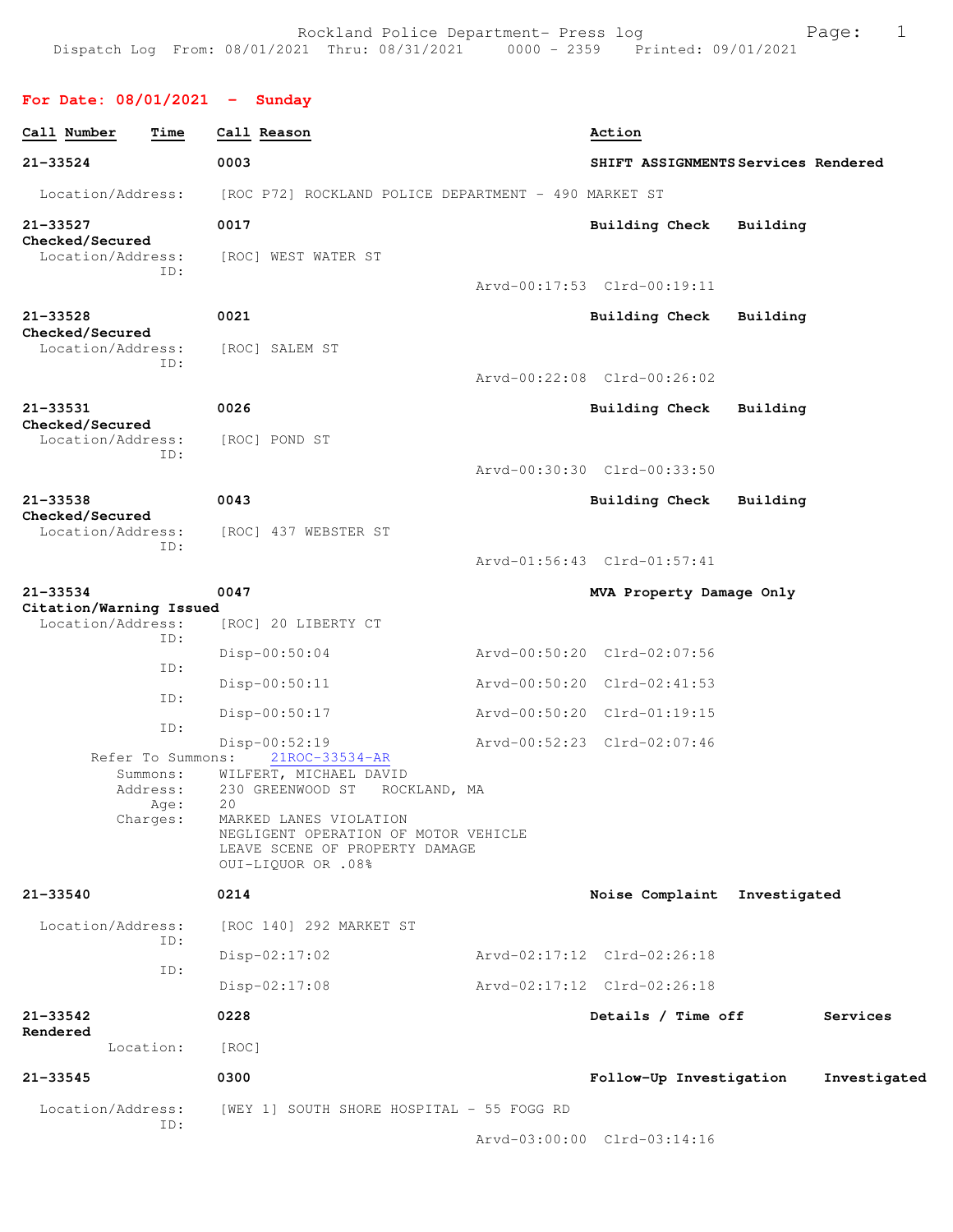| 21-33549                      | 0536                                                                   | Details / Time off                  | Services          |
|-------------------------------|------------------------------------------------------------------------|-------------------------------------|-------------------|
| Rendered<br>Location:         | [ROC]                                                                  |                                     |                   |
| 21-33553                      | 0610                                                                   | Building Check Services Rendered    |                   |
| Location/Address:             | [ROC] UNION ST                                                         |                                     |                   |
| ID:                           |                                                                        | Arvd-06:13:07 Clrd-06:35:35         |                   |
| 21-33556                      | 0643                                                                   | Traffic Enforcement                 | Services          |
| Rendered<br>Location/Address: | [ROC] WEST WATER ST                                                    |                                     |                   |
| ID:                           |                                                                        | Arvd-06:48:41 Clrd-06:59:30         |                   |
| 21-33558                      | 0656                                                                   | Suspicious Activity                 | Peace             |
| Restored<br>Location/Address: | [ROC 299] 5 UNION ST                                                   |                                     |                   |
| ID:                           | Disp-06:59:27 Enrt-06:59:30 Arvd-07:01:42 Clrd-07:16:41                |                                     |                   |
| ID:                           | Disp-06:59:45 Enrt-06:59:51 Arvd-07:00:35 Clrd-07:16:40                |                                     |                   |
| ID:                           | $Disp-07:02:49$                                                        | Arvd-07:02:52 Clrd-07:16:38         |                   |
| 21-33559                      | 0717                                                                   | Traffic Enforcement                 | Services          |
| Rendered<br>Location/Address: | [ROC] SALEM ST                                                         |                                     |                   |
| ID:                           |                                                                        | Arvd-07:18:37 Clrd-07:30:00         |                   |
| 21-33564                      | 0801                                                                   | Information Call No Action Required |                   |
|                               | Location/Address: [ROC P72] ROCKLAND POLICE DEPARTMENT - 490 MARKET ST |                                     |                   |
| 21-33566                      | 0912                                                                   | Traffic Enforcement                 | Services          |
| Rendered<br>Location/Address: | [ROC] SALEM ST                                                         |                                     |                   |
| ID:                           |                                                                        | Arvd-09:14:38 Clrd-09:22:04         |                   |
| 21-33567                      | 0921                                                                   | Assist Public                       | Services Rendered |
| Location/Address:             | [ROC] 9 CHESTNUT CIR                                                   |                                     |                   |
| ID:                           | Disp-09:22:27 Enrt-09:22:29 Arvd-09:30:12 Clrd-09:31:24                |                                     |                   |
| 21-33569                      | 0924                                                                   | Traffic Enforcement                 | Services          |
| Rendered<br>Location/Address: | [ROC] POND ST                                                          |                                     |                   |
| ID:                           |                                                                        | Arvd-09:26:34 Clrd-09:39:50         |                   |
| 21-33570                      | 0937                                                                   | Traffic Enforcement                 | Services          |
| Rendered<br>Location/Address: | [ROC] WEST WATER ST                                                    |                                     |                   |
| ID:                           |                                                                        | Arvd-09:37:30 Clrd-09:45:00         |                   |
| 21-33572                      | 0946                                                                   | Suspicious Activity                 | Sent On Way       |
| Location/Address:             | [ROC] MARKET ST                                                        |                                     |                   |
| ID:                           | Disp-09:48:00                                                          | Arvd-09:48:19 Clrd-10:04:51         |                   |
| ID:                           | Disp-09:48:00                                                          | Arvd-09:48:22 Clrd-10:04:50         |                   |
|                               |                                                                        |                                     |                   |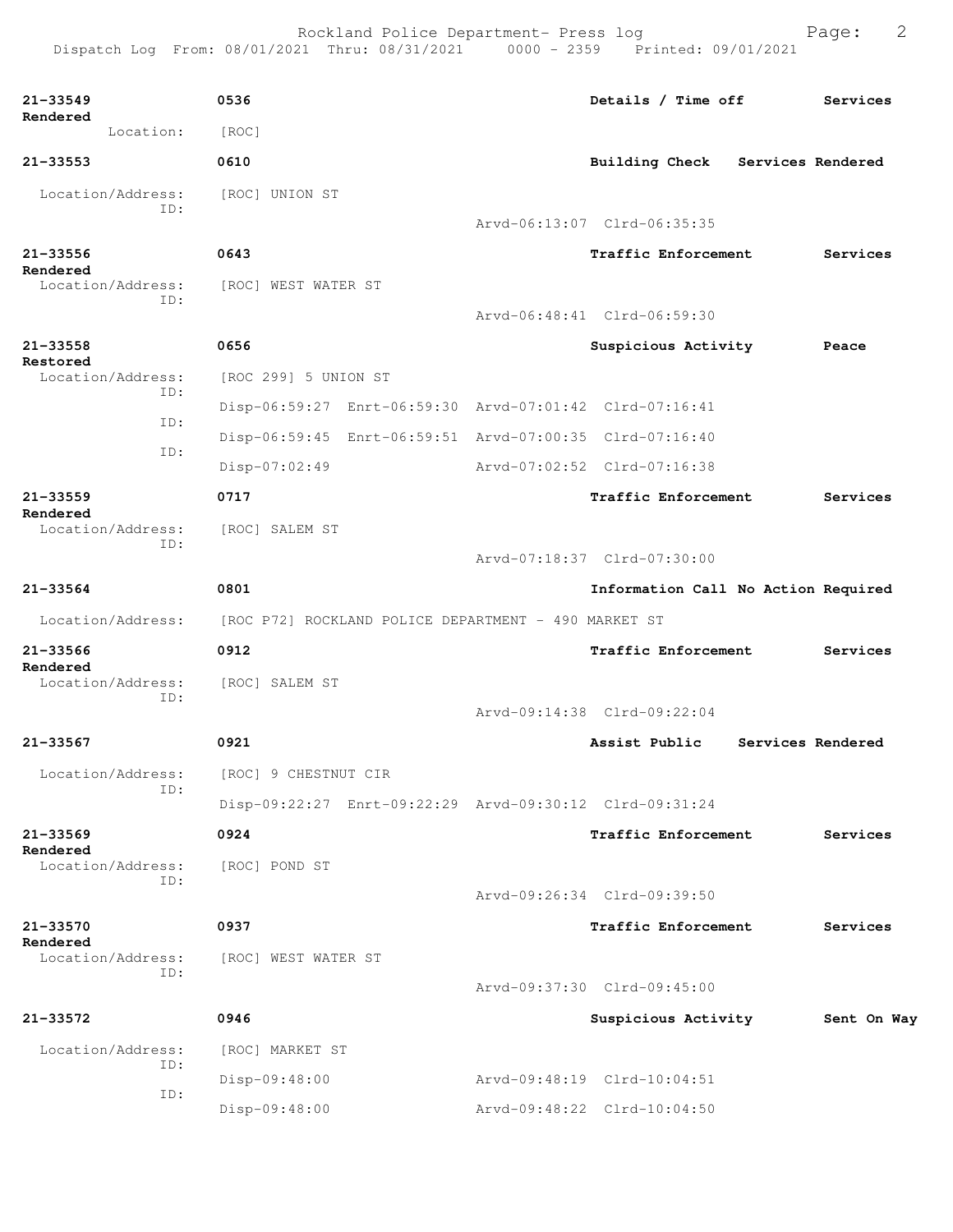| 21-33576                             | 1036                                                    | Suspicious Activity                 |                  | Sent On Way       |
|--------------------------------------|---------------------------------------------------------|-------------------------------------|------------------|-------------------|
| Location/Address:                    | [ROC] 8 WEST WATER ST                                   |                                     |                  |                   |
| ID:                                  | Disp-10:39:43                                           | Arvd-10:39:55 Clrd-10:53:06         |                  |                   |
| 21-33582                             | 1129                                                    | Suspicious Activity                 |                  | Peace             |
| Restored<br>Location/Address:        | [ROC 299] 5 UNION ST                                    |                                     |                  |                   |
| ID:                                  | Disp-11:32:15 Enrt-11:32:19 Arvd-11:33:23 Clrd-11:53:26 |                                     |                  |                   |
| ID:                                  | Disp-11:32:26 Enrt-11:32:29 Arvd-11:40:31 Clrd-11:53:24 |                                     |                  |                   |
| 21-33593                             | 1244                                                    | Traffic Enforcement                 |                  | Services          |
| Rendered<br>Location/Address:<br>ID: | [ROC] SALEM ST                                          |                                     |                  |                   |
|                                      |                                                         | Arvd-12:46:12 Clrd-13:01:37         |                  |                   |
| 21-33595<br>Rendered                 | 1304                                                    | Traffic Enforcement                 |                  | Services          |
| Location/Address:<br>ID:             | [ROC] WEST WATER ST                                     |                                     |                  |                   |
|                                      |                                                         | Arvd-13:05:07 Clrd-13:21:35         |                  |                   |
| 21-33597<br>Warning                  | 1340                                                    | Motor Vehicle Stop                  |                  | Verbal            |
| Location/Address:<br>ID:             | [ROC] 102 SPRING ST @ 1 DOMIGAN DR                      |                                     |                  |                   |
|                                      | $Disp-13:41:03$                                         | Arvd-13:41:06 Clrd-13:42:16         |                  |                   |
| 21-33600                             | 1352                                                    | Lockout                             |                  | Services Rendered |
| Location/Address:<br>ID:             | [ROC] 30 MARTHA DR                                      |                                     |                  |                   |
|                                      | Disp-13:53:48 Enrt-13:54:14 Arvd-13:55:38 Clrd-14:03:36 |                                     |                  |                   |
| 21-33602                             | 1426                                                    | Harassment                          | Advised to Court |                   |
| Location/Address:<br>ID:             | [ROC 338] 111 MARKET ST Apt. #111                       |                                     |                  |                   |
|                                      | Disp-14:33:15                                           | $Clrd-14:37:10$                     |                  |                   |
| 21-33606                             | 1558                                                    | Assist Public Services Rendered     |                  |                   |
| Location/Address:                    | [ROC 136] 25 TAUNTON AVE                                |                                     |                  |                   |
| ID:                                  | Disp-16:00:25 Enrt-16:00:42 Arvd-16:20:54 Clrd-16:28:01 |                                     |                  |                   |
| 21-33607                             | 1600                                                    | SHIFT ASSIGNMENTS Services Rendered |                  |                   |
| Location/Address:                    | [ROC P72] ROCKLAND POLICE DEPARTMENT - 490 MARKET ST    |                                     |                  |                   |
| 21-33609                             | 1629                                                    | <b>Traffic Enforcement</b>          |                  | Services          |
| Rendered<br>Location/Address:<br>ID: | [ROC] SALEM ST                                          |                                     |                  |                   |
|                                      |                                                         | Arvd-16:30:37 Clrd-17:06:40         |                  |                   |
| 21-33611                             | 1641                                                    | General Incident No Action Required |                  |                   |
| Location/Address:                    | [ROC P97] SOMEPLACE BAR & GRILL - 363 UNION ST          |                                     |                  |                   |
| ID:                                  | $Disp-16:48:28$                                         | Arvd-16:48:36 Clrd-16:54:16         |                  |                   |
| 21-33613                             | 1712                                                    | <b>Traffic Enforcement</b>          |                  | Services          |
| Rendered<br>Location/Address:        | [ROC] WEST WATER ST                                     |                                     |                  |                   |
|                                      |                                                         |                                     |                  |                   |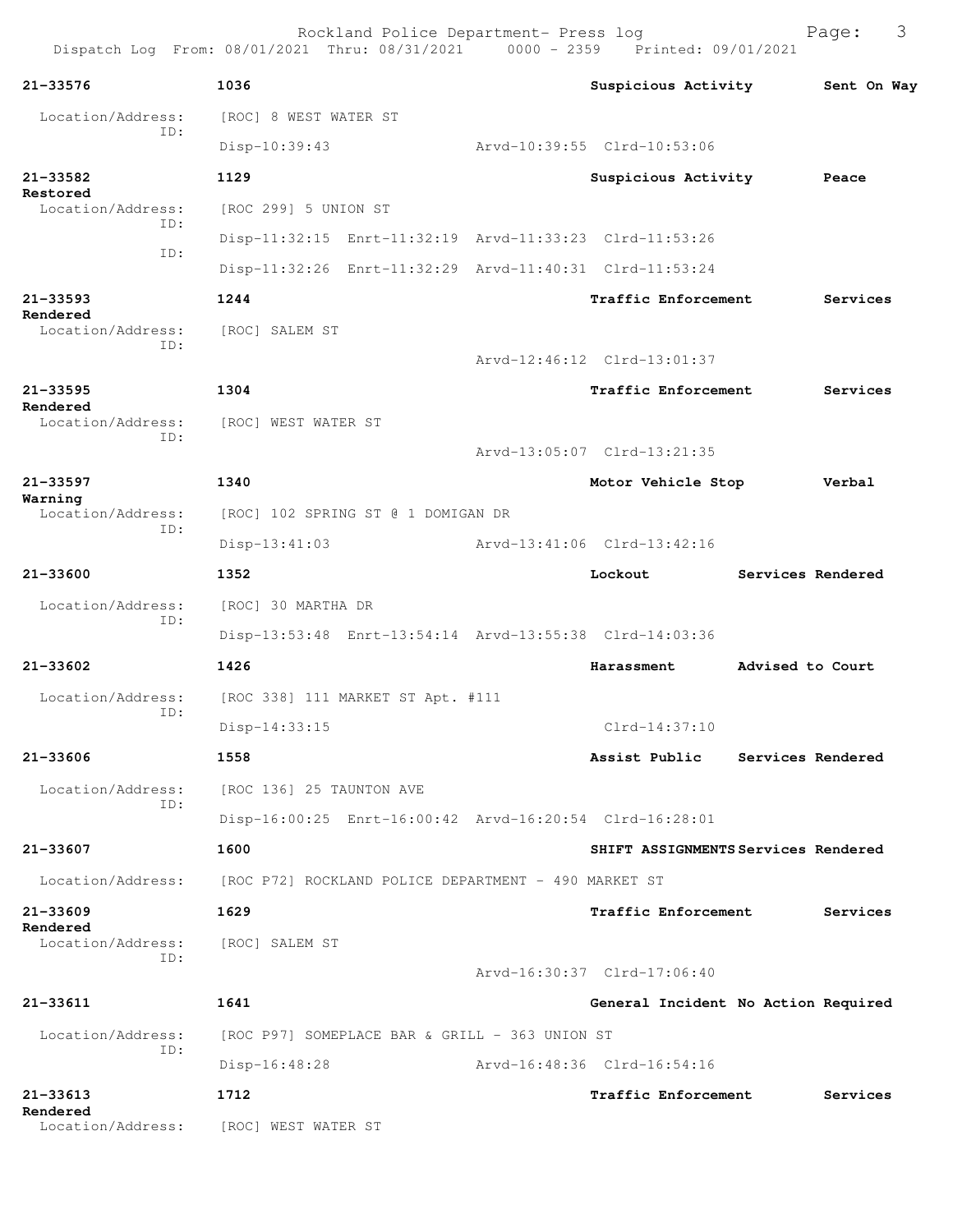| Dispatch Log From: 08/01/2021 Thru: 08/31/2021 0000 - 2359 Printed: 09/01/2021               |                                                                                                                               | Rockland Police Department- Press log |              |                                                         |                | 4<br>Page:         |
|----------------------------------------------------------------------------------------------|-------------------------------------------------------------------------------------------------------------------------------|---------------------------------------|--------------|---------------------------------------------------------|----------------|--------------------|
| ID:                                                                                          |                                                                                                                               |                                       |              | Arvd-17:13:39 Clrd-17:43:04                             |                |                    |
| $21 - 33614$                                                                                 | 1713                                                                                                                          |                                       |              | General Info                                            |                | No Action Required |
| Location/Address:                                                                            |                                                                                                                               |                                       |              |                                                         |                |                    |
| $21 - 33615$                                                                                 | [ROC P72] ROCKLAND POLICE DEPARTMENT - 490 MARKET ST<br>1726                                                                  |                                       |              |                                                         |                |                    |
|                                                                                              |                                                                                                                               |                                       |              | <b>Building Check</b>                                   | Appears Secure |                    |
| Location/Address:<br>ID:                                                                     | [ROC] WEBSTER ST                                                                                                              |                                       |              |                                                         |                |                    |
|                                                                                              |                                                                                                                               |                                       |              | Arvd-17:27:28 Clrd-17:28:03                             |                |                    |
| $21 - 33616$<br>Rendered                                                                     | 1728                                                                                                                          |                                       |              | <b>Traffic Enforcement</b>                              |                | Services           |
| Location/Address:<br>ID:                                                                     | [ROC] POND ST                                                                                                                 |                                       |              |                                                         |                |                    |
|                                                                                              |                                                                                                                               |                                       |              | Arvd-17:29:29 Clrd-18:07:15                             |                |                    |
| 21-33617<br>Required                                                                         | 1732                                                                                                                          |                                       |              | Lost/Found Property                                     |                | No Action          |
| Location/Address:                                                                            | [ROC P72] ROCKLAND POLICE DEPARTMENT - 490 MARKET ST                                                                          |                                       |              |                                                         |                |                    |
| $21 - 33618$                                                                                 | 1741                                                                                                                          |                                       |              | Motor Vehicle Complaint                                 |                | Protective         |
| Custody<br>Location/Address:                                                                 |                                                                                                                               | [ROC] W SECTOR - 83 EAST WATER ST     |              |                                                         |                |                    |
| ID:                                                                                          |                                                                                                                               |                                       |              | Disp-17:43:51 Enrt-17:43:56 Arvd-17:45:43 Clrd-18:57:03 |                |                    |
| ID:                                                                                          |                                                                                                                               |                                       |              | Arvd-17:46:11 Clrd-18:57:06                             |                |                    |
| Refer To Summons:<br>Summons:<br>Address:<br>Age:<br>Charges:<br>Refer To $P/C$ :<br>$P/C$ : | MARTIN, JARED ALEXANDER<br>192 WEBSTER ST Apt. #1<br>25<br>DISORDERLY CONDUCT<br>ASSAULT<br>21ROC-33618-AR<br>MARTIN, JARED A | 21ROC-33618-A-AR                      | ROCKLAND, MA |                                                         |                |                    |
| Address:<br>Age:                                                                             | 192 LIBERTY ST Apt. #1 ROCKLAND, MA<br>25                                                                                     |                                       |              |                                                         |                |                    |
| Charges:                                                                                     | PROTECTIVE CUSTODY                                                                                                            |                                       |              |                                                         |                |                    |
| 21-33629                                                                                     | 1905                                                                                                                          |                                       |              | Suspicious Activity                                     |                | Investigated       |
| Location/Address:<br>ID:                                                                     | [ROC] 5 FLORENCE ST                                                                                                           |                                       |              |                                                         |                |                    |
|                                                                                              |                                                                                                                               |                                       |              | Disp-19:09:09 Enrt-19:09:49 Arvd-19:27:25 Clrd-19:42:24 |                |                    |
| $21 - 33631$<br>Required                                                                     | 1920                                                                                                                          |                                       |              | Details / Time off                                      |                | No Action          |
| Location:                                                                                    | [ROC]                                                                                                                         |                                       |              |                                                         |                |                    |
| $21 - 33636$<br>Follows                                                                      | 1942                                                                                                                          |                                       |              | MVA Property Damage Only                                |                | Report             |
| Location/Address:<br>ID:                                                                     |                                                                                                                               | [ROC 63] MIKES PIZZA - 315 UNION ST   |              |                                                         |                |                    |
| ID:                                                                                          |                                                                                                                               |                                       |              | Disp-19:43:09 Enrt-19:43:19 Arvd-19:47:06 Clrd-20:10:28 |                |                    |
| TD:                                                                                          |                                                                                                                               | Disp-19:43:09 Enrt-19:43:19           |              | $Clrd-19:52:10$                                         |                |                    |
|                                                                                              |                                                                                                                               |                                       |              | Disp-19:43:09 Enrt-19:43:19 Arvd-19:47:35 Clrd-20:10:31 |                |                    |
| EMS Unit:                                                                                    | ROCKAM1-Rockland A1<br>Disp-19:43:49                                                                                          | InQrtsUnavl-19:45:25 InSrvce-19:45:25 |              | $Clrd-19:45:22$                                         |                |                    |
| $21 - 33639$                                                                                 | 1943                                                                                                                          |                                       |              | 911 Accidental                                          | Investigated   |                    |
| Location/Address:                                                                            |                                                                                                                               |                                       |              |                                                         |                |                    |
| ID:                                                                                          | [ROC 390] 37 MONROE ST                                                                                                        |                                       |              |                                                         |                |                    |
|                                                                                              |                                                                                                                               |                                       |              | Disp-19:52:22 Enrt-19:52:25 Arvd-19:53:49 Clrd-19:58:58 |                |                    |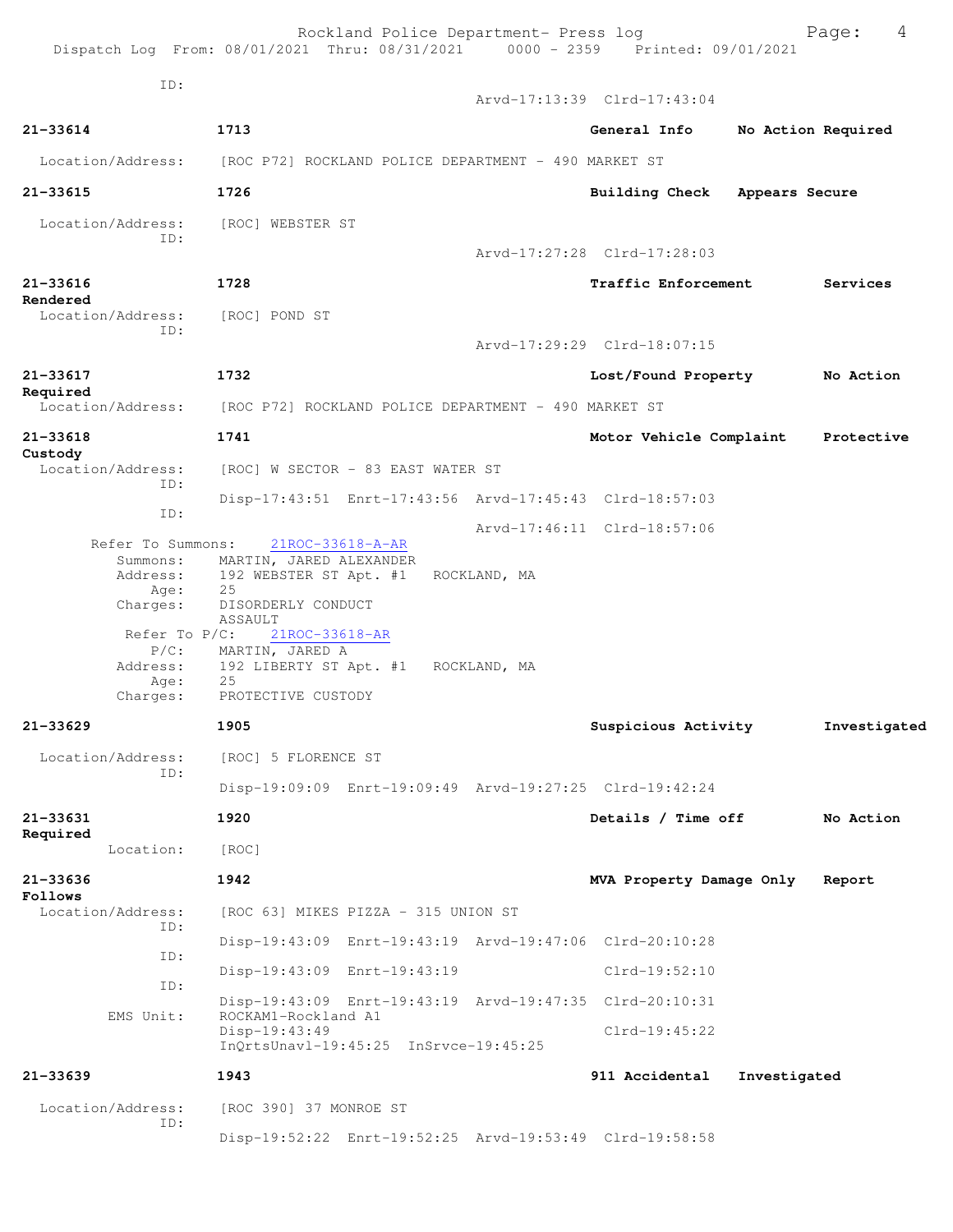| $21 - 33641$                  | 2014                                                    | Harassment                  | Provided Assistance               |  |  |
|-------------------------------|---------------------------------------------------------|-----------------------------|-----------------------------------|--|--|
| Location/Address:             | [ROC] 45 HANNAH WAY                                     |                             |                                   |  |  |
| ID:                           | $Disp-20:19:32$                                         | $Clrd-20:19:36$             |                                   |  |  |
| $21 - 33642$                  | 2045                                                    | Harassment                  | Unfounded                         |  |  |
| Location/Address:             | [ROC 897] 110 MARTHA DR Apt. #E                         |                             |                                   |  |  |
| TD:                           | Disp-20:48:05 Enrt-20:48:13 Arvd-20:54:50 Clrd-21:01:38 |                             |                                   |  |  |
| $21 - 33647$                  | 2132                                                    | Building Check              | Appears Secure                    |  |  |
| Location/Address:             | [ROC] WEBSTER ST                                        |                             |                                   |  |  |
| TD:                           |                                                         | Arvd-21:32:54 Clrd-21:33:10 |                                   |  |  |
| $21 - 33649$                  | 2201                                                    |                             | Noise Complaint Services Rendered |  |  |
| Location/Address:             | [ROC] 62 MARTHA DR Apt. #A                              |                             |                                   |  |  |
| TD:                           | Disp-22:03:45 Enrt-22:03:50 Arvd-22:05:56 Clrd-22:23:42 |                             |                                   |  |  |
| $21 - 33650$                  | 2203                                                    | Prisoner Information        | No Action                         |  |  |
| Required<br>Location/Address: | [ROC P72] ROCKLAND POLICE DEPARTMENT - 490 MARKET ST    |                             |                                   |  |  |
| $21 - 33651$                  | 2223                                                    | Noise Complaint Unfounded   |                                   |  |  |
| Location/Address:             | [ROC 206] 51 MAPLE ST Apt. #437                         |                             |                                   |  |  |
| TD:                           | Disp-22:24:12 Enrt-22:24:42 Arvd-22:33:21 Clrd-22:53:22 |                             |                                   |  |  |
| $21 - 33654$                  | 2301                                                    |                             | Noise Complaint Services Rendered |  |  |
| Location/Address:             | [ROC 60] SPRING GATE APARTMENTS - 52 HANNAH WAY         |                             |                                   |  |  |
| ID:                           | Disp-23:03:13 Enrt-23:03:24 Arvd-23:06:35 Clrd-23:15:14 |                             |                                   |  |  |
| TD:                           | Disp-23:03:13 Enrt-23:03:21 Arvd-23:06:27 Clrd-23:15:19 |                             |                                   |  |  |
|                               |                                                         |                             |                                   |  |  |

## **For Date: 08/02/2021 - Monday**

| 21-33657                                               | 0000                                                                                                                                                         | SHIFT ASSIGNMENTS Services Rendered               |
|--------------------------------------------------------|--------------------------------------------------------------------------------------------------------------------------------------------------------------|---------------------------------------------------|
| Location/Address:                                      | [ROC P72] ROCKLAND POLICE DEPARTMENT - 490 MARKET ST                                                                                                         |                                                   |
| 21-33660<br>Enroute<br>Location/Address:<br>ID:<br>ID: | 0051<br>[HAV] WHITING AVE<br>Disp-00:55:09 Enrt-00:55:17                                                                                                     | Assist Other Agency<br>Cancelled<br>Clrd-00:55:26 |
| $21 - 33664$                                           | Disp-00:55:09 Enrt-00:55:17<br>0137                                                                                                                          | $Clrd-00:55:26$<br>Disturbance<br>Peace Restored  |
| Location/Address:<br>ID:<br>ID:                        | [ROC P51] DOUBLE TREE - 929 HINGHAM ST<br>Disp-01:38:18 Enrt-01:40:05 Arvd-01:42:23 Clrd-01:54:09<br>Disp-01:38:18 Enrt-01:40:02 Arvd-01:40:13 Clrd-01:54:04 |                                                   |
| $21 - 33669$<br>Location/Address:                      | 0505<br>[ROC] UNION ST                                                                                                                                       | Building Check Services Rendered                  |
|                                                        |                                                                                                                                                              |                                                   |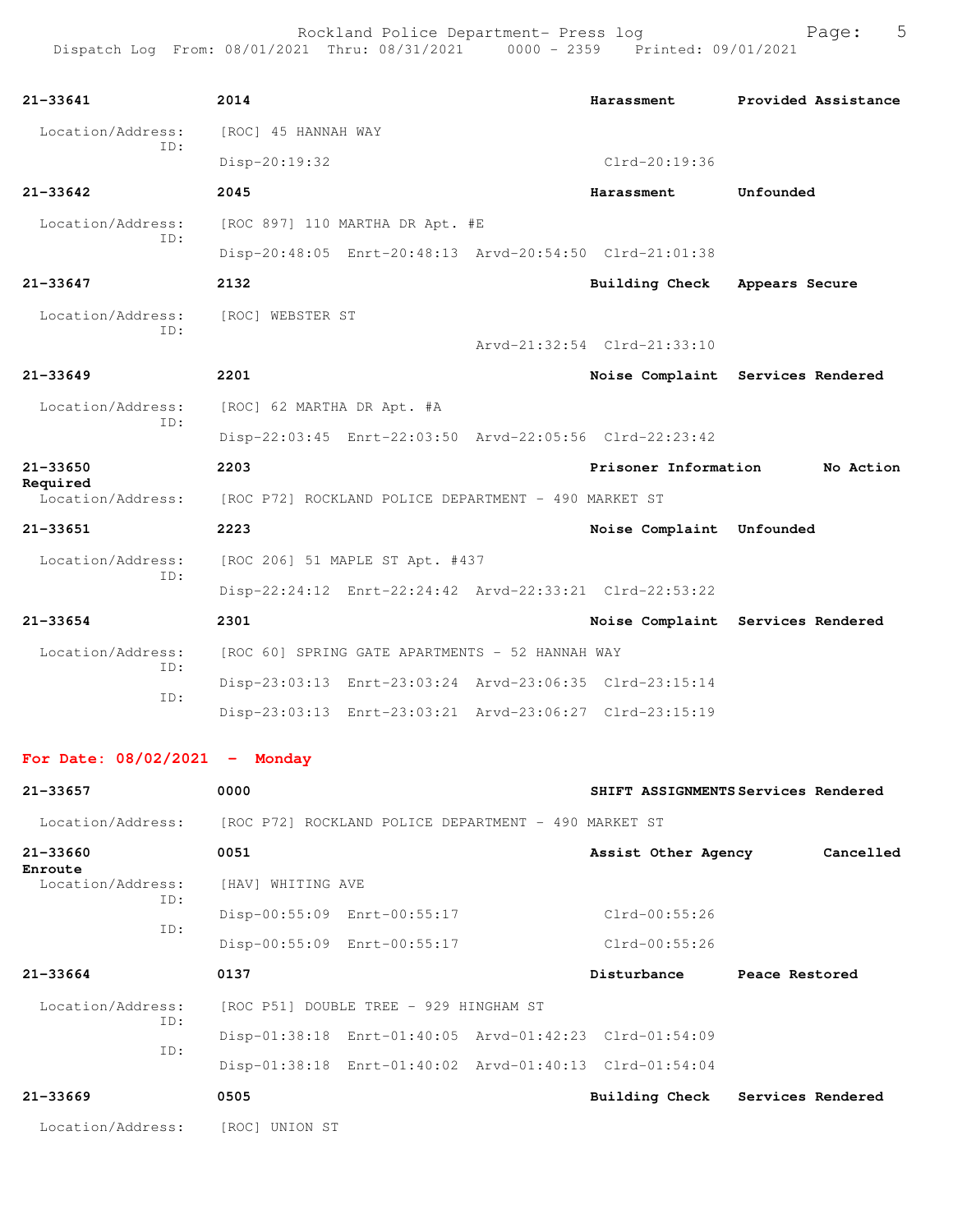|                                                     | Rockland Police Department- Press log<br>Dispatch Log From: 08/01/2021 Thru: 08/31/2021 0000 - 2359 Printed: 09/01/2021 |                             | 6<br>Page:        |
|-----------------------------------------------------|-------------------------------------------------------------------------------------------------------------------------|-----------------------------|-------------------|
| TD:                                                 | $Disp-05:07:10$                                                                                                         | $Clrd-05:31:03$             |                   |
| 21-33676                                            | 0604                                                                                                                    | Traffic Enforcement         | Services          |
| Rendered<br>Location/Address:<br>ID:                | [ROC] SALEM ST                                                                                                          |                             |                   |
|                                                     | Disp-06:05:23                                                                                                           | Arvd-06:40:49 Clrd-06:47:03 |                   |
| 21-33678<br>Rendered                                | 0628                                                                                                                    | Traffic Enforcement         | Services          |
| Location/Address:<br>ID:                            | [ROC] POND ST                                                                                                           |                             |                   |
|                                                     | Disp-06:28:55                                                                                                           | $Clrd-06:40:45$             |                   |
| $21 - 33679$<br>Rendered                            | 0650                                                                                                                    | Traffic Enforcement         | Services          |
| Location/Address:<br>TD:                            | [ROC] WEST WATER ST                                                                                                     |                             |                   |
|                                                     | Disp-06:51:35                                                                                                           | $Clrd-07:03:03$             |                   |
| 21-33682                                            | 0801                                                                                                                    | General Info                | Services Rendered |
| Location/Address:<br>ID:                            | [ROC P72] ROCKLAND POLICE DEPARTMENT - 490 MARKET ST                                                                    |                             |                   |
|                                                     |                                                                                                                         | Arvd-08:01:00 Clrd-08:05:18 |                   |
| $21 - 33683$                                        | 0805                                                                                                                    | General Info                | Services Rendered |
| Location/Address:                                   | [ROC] BEECH ST                                                                                                          |                             |                   |
| ID:                                                 |                                                                                                                         | Arvd-08:05:00 Clrd-08:12:18 |                   |
| $21 - 33690$                                        | 0916                                                                                                                    | Motor Vehicle Complaint     | Sent On Way       |
| Location/Address:<br>ID:                            | [ROC] 97 DIVISION ST                                                                                                    |                             |                   |
|                                                     |                                                                                                                         | Arvd-09:16:00 Clrd-09:21:23 |                   |
| 21-33694                                            | 0929                                                                                                                    | Traffic Enforcement         | Verbal            |
| Warning<br>Location/Address:                        | [ROC] SALEM ST                                                                                                          |                             |                   |
| ID:                                                 |                                                                                                                         | Arvd-09:29:00 Clrd-09:33:44 |                   |
| $21 - 33695$                                        | 0937                                                                                                                    | General Info                | Services Rendered |
| Location/Address:                                   | [ROC P72] ROCKLAND POLICE DEPARTMENT - 490 MARKET ST                                                                    |                             |                   |
| ID:                                                 |                                                                                                                         | Arvd-09:37:00 Clrd-09:51:37 |                   |
| 21-33701                                            | 0939                                                                                                                    | Assist Public               | Services Rendered |
| Location/Address:                                   | [ROC P72] ROCKLAND POLICE DEPARTMENT - 490 MARKET ST                                                                    |                             |                   |
| 21-33702                                            | 0944                                                                                                                    | Motor Vehicle Stop          |                   |
| Citation/Warning Issued<br>Location/Address:<br>ID: | [ROC] 255 SALEM ST                                                                                                      |                             |                   |
|                                                     |                                                                                                                         | Arvd-09:44:00 Clrd-09:51:57 |                   |
| 21-33706<br>Rendered                                | 1030                                                                                                                    | Assist Other Agency         | Services          |
| Location/Address:<br>ID:                            | [ROC P72] ROCKLAND POLICE DEPARTMENT - 490 MARKET ST                                                                    |                             |                   |
|                                                     |                                                                                                                         | Arvd-10:30:00 Clrd-10:46:12 |                   |
| 21-33712                                            | 1036                                                                                                                    | General Info                | Services Rendered |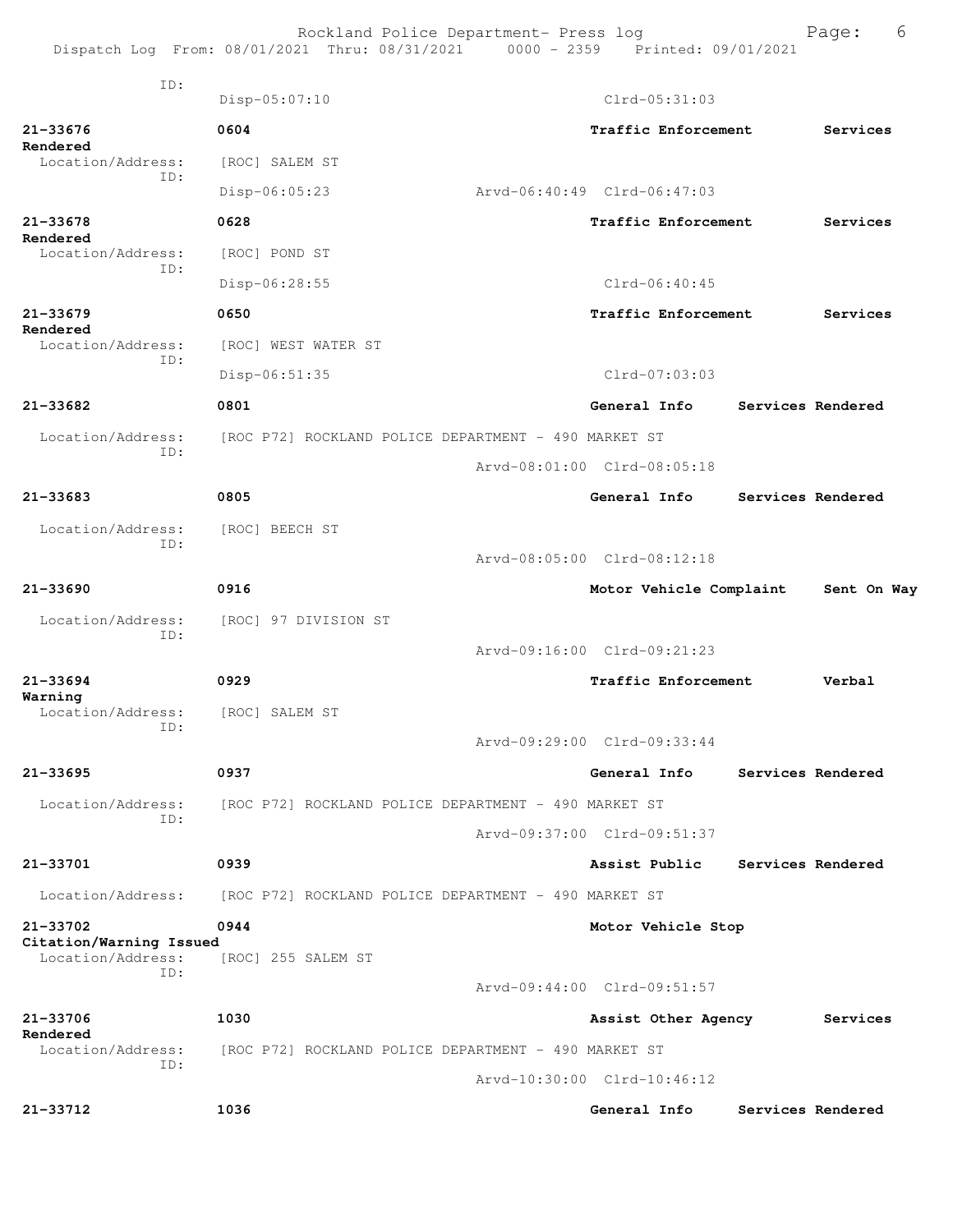|                                     |     |                                                          | Rockland Police Department- Press log    | Dispatch Log From: 08/01/2021 Thru: 08/31/2021 0000 - 2359 Printed: 09/01/2021 |                   | 7<br>Page:         |
|-------------------------------------|-----|----------------------------------------------------------|------------------------------------------|--------------------------------------------------------------------------------|-------------------|--------------------|
| Location/Address:                   | ID: | [ROC] 114 WEST WATER ST                                  |                                          |                                                                                |                   |                    |
|                                     |     |                                                          |                                          | Arvd-10:36:00 Clrd-10:54:17                                                    |                   |                    |
| 21-33714<br>by other means          |     | 1105                                                     |                                          | Health & Welfare Check                                                         |                   | Transported        |
| Location/Address:                   | ID: |                                                          | [ROC 893] 34 HANNAH WAY Apt. #F          |                                                                                |                   |                    |
|                                     | ID: |                                                          |                                          | Arvd-11:05:00 Clrd-11:33:14                                                    |                   |                    |
|                                     |     |                                                          |                                          | Disp-11:11:55 Enrt-11:12:02 Arvd-11:12:12 Clrd-11:32:43                        |                   |                    |
| 21-33721                            |     | 1134                                                     |                                          | Burglar Alarm                                                                  | Investigated      |                    |
| Location/Address:                   | ID: |                                                          | [ROC P89] CALVARY CHAPEL - 175 MARKET ST |                                                                                |                   |                    |
|                                     | ID: |                                                          |                                          | Disp-11:35:49 Enrt-11:35:52 Arvd-11:36:58 Clrd-11:39:03                        |                   |                    |
|                                     |     |                                                          |                                          | Disp-11:37:06 Enrt-11:37:21 Arvd-11:37:23 Clrd-11:39:07                        |                   |                    |
| 21-33736<br>Citation/Warning Issued |     | 1311                                                     |                                          | Traffic Enforcement                                                            |                   |                    |
| Location/Address:                   | TD: | [ROC] WEST WATER ST                                      |                                          |                                                                                |                   |                    |
|                                     |     |                                                          |                                          | Arvd-13:11:00 Clrd-13:55:19                                                    |                   |                    |
| 21-33741                            |     | 1350                                                     |                                          | Follow-Up Investigation                                                        |                   | Investigated       |
| Location/Address:                   |     | [ROC] 340 FOREST ST                                      |                                          |                                                                                |                   |                    |
|                                     | ID: |                                                          |                                          | Arvd-13:50:00 Clrd-15:55:21                                                    |                   |                    |
| $21 - 33742$                        |     | 1352                                                     |                                          | Details / Time off                                                             |                   | Services           |
| Rendered<br>Location:               |     | [ROC]                                                    |                                          |                                                                                |                   |                    |
| 21-33745                            |     | 1407                                                     |                                          | ADMIN/ Time off Services Rendered                                              |                   |                    |
| Location:                           |     | [ROC]                                                    |                                          |                                                                                |                   |                    |
| $21 - 33746$                        |     | 1415                                                     |                                          | Traffic Enforcement                                                            |                   | Appears            |
| Secure<br>Location/Address:         |     | [ROC] POND ST                                            |                                          |                                                                                |                   |                    |
|                                     | ID: |                                                          |                                          | Arvd-14:15:32 Clrd-15:00:42                                                    |                   |                    |
| 21-33751                            |     | 1432                                                     |                                          | General Info                                                                   |                   | No Action Required |
|                                     |     | Location/Address: [ROC P55] HOME DEPOT - 1149 HINGHAM ST |                                          |                                                                                |                   |                    |
| 21-33759                            |     | 1519                                                     |                                          | Detail                                                                         | Services Rendered |                    |
|                                     |     | Location/Address: [ROC] 1015 HINGHAM ST                  |                                          |                                                                                |                   |                    |
|                                     | ID: |                                                          |                                          | Arvd-15:19:00 Clrd-15:54:53                                                    |                   |                    |
| 21-33761                            |     | 1601                                                     |                                          | SHIFT ASSIGNMENTSNo Service                                                    |                   |                    |
| Location/Address:                   |     | [ROC P72] ROCKLAND POLICE DEPARTMENT - 490 MARKET ST     |                                          |                                                                                |                   |                    |
| 21-33763                            |     | 1638                                                     |                                          | 911 Hang Up                                                                    | Unfounded         |                    |
| Vicinity of:                        |     |                                                          | [ROC P55] HOME DEPOT - 1149 HINGHAM ST   |                                                                                |                   |                    |
|                                     | ID: |                                                          |                                          | Disp-16:42:13 Enrt-16:42:17 Arvd-16:50:52 Clrd-16:59:11                        |                   |                    |
| 21-33768                            |     | 1713                                                     |                                          | Vandalism                                                                      | Services Rendered |                    |
|                                     |     |                                                          |                                          |                                                                                |                   |                    |
| Location/Address:                   |     | [ROC] MILLBROOK DR                                       |                                          |                                                                                |                   |                    |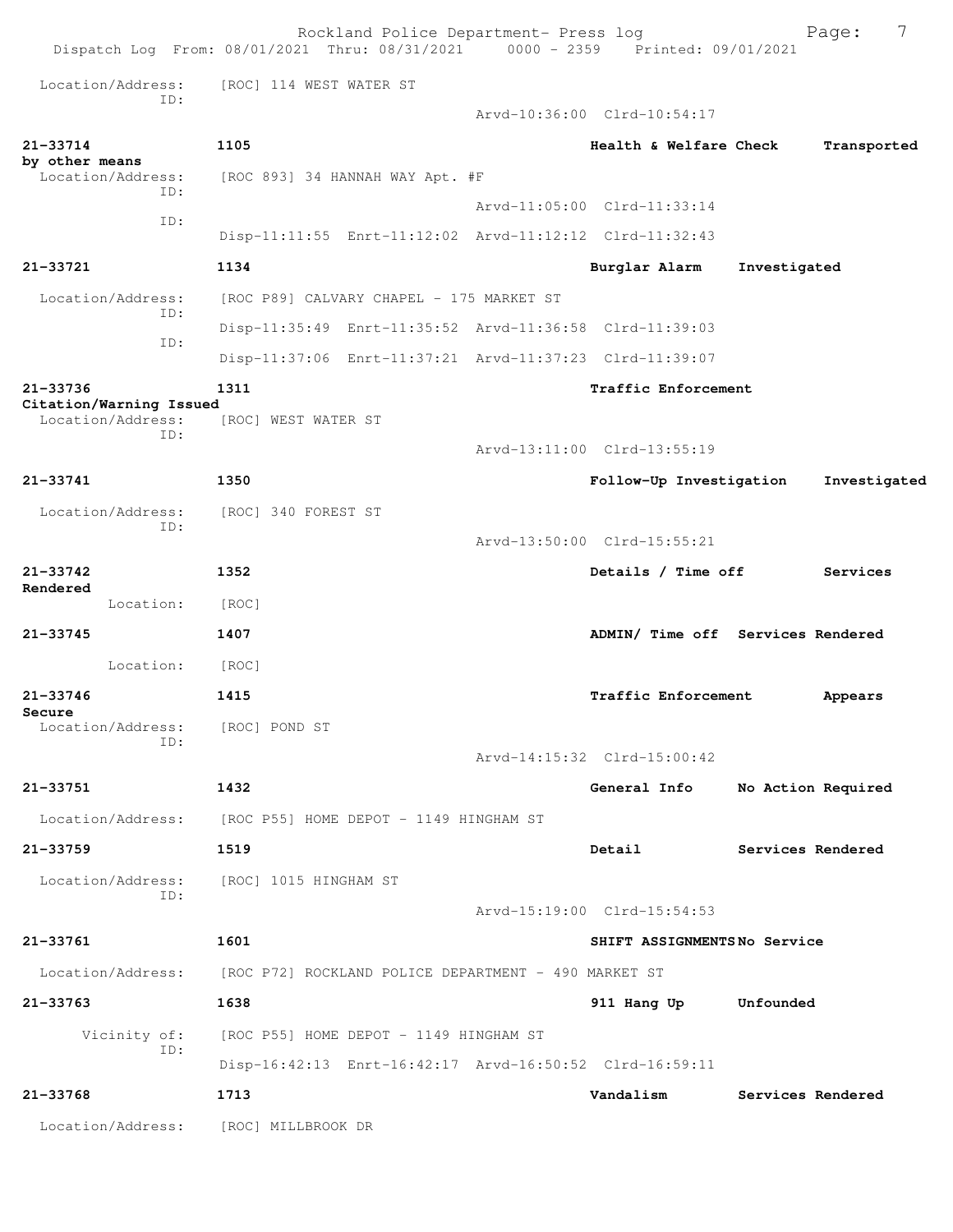|                               | Rockland Police Department- Press log<br>Dispatch Log From: 08/01/2021 Thru: 08/31/2021 0000 - 2359 Printed: 09/01/2021 |                             | 8<br>Page:        |
|-------------------------------|-------------------------------------------------------------------------------------------------------------------------|-----------------------------|-------------------|
| ID:                           | $Disp-17:21:04$                                                                                                         | $Clrd-17:25:16$             |                   |
| 21-33770                      | 1725                                                                                                                    | Details / Time off          | No Service        |
| Location:                     | [ROC]                                                                                                                   |                             |                   |
| 21-33778                      | 1808                                                                                                                    | Traffic Enforcement         | Services          |
| Rendered<br>Location/Address: | [ROC] POND ST                                                                                                           |                             |                   |
| ID:                           |                                                                                                                         | Arvd-18:08:38 Clrd-18:30:09 |                   |
| 21-33779                      | 1820                                                                                                                    | Lockout                     | Services Rendered |
| Location/Address:             | [ROC] UNION ST                                                                                                          |                             |                   |
| ID:                           | Disp-18:22:52 Enrt-18:23:00 Arvd-18:25:04 Clrd-18:28:08                                                                 |                             |                   |
| 21-33782                      | 1903                                                                                                                    | Disturbance                 | Services Rendered |
| Location/Address:             | [ROC] ELEANOR LN                                                                                                        |                             |                   |
| ID:                           | Disp-19:05:05 Enrt-19:05:24 Arvd-19:08:14 Clrd-19:16:33                                                                 |                             |                   |
| 21-33784                      | 1942                                                                                                                    | Suspicious Activity         | Investigated      |
| Location/Address:             | [ROC P47] BEST WESTERN - 909 HINGHAM ST                                                                                 |                             |                   |
| ID:<br>ID:                    |                                                                                                                         | Arvd-19:42:00 Clrd-19:57:23 |                   |
| ID:                           | Disp-19:43:26 Enrt-19:43:30 Arvd-19:57:28 Clrd-19:57:35                                                                 |                             |                   |
|                               | Disp-19:47:27 Enrt-19:47:30 Arvd-19:47:34 Clrd-19:57:31                                                                 |                             |                   |
| 21-33789                      | 2037                                                                                                                    | General Info                | Services Rendered |
| Location/Address:             | [ROC] HINGHAM ST                                                                                                        |                             |                   |
| 21-33794                      | 2117                                                                                                                    | Disturbance                 | Services Rendered |
| Location/Address:<br>ID:      | [ROC 897] 110 MARTHA DR Apt. #E                                                                                         |                             |                   |
|                               | Disp-21:18:57                                                                                                           | $Clrd-21:25:15$             |                   |
| 21-33796                      | 2128                                                                                                                    | Disturbance                 | Services Rendered |
| Location/Address:<br>ID:      | [ROC 897] 110 MARTHA DR Apt. #E                                                                                         |                             |                   |
|                               | Disp-21:37:19                                                                                                           | Clrd-21:37:41               |                   |
| $21 - 33795$<br>Rendered      | 2134                                                                                                                    | Assist Other Agency         | Services          |
| Location/Address:<br>ID:      | [ROC] 1015 HINGHAM ST                                                                                                   |                             |                   |
|                               |                                                                                                                         | Arvd-21:34:00 Clrd-22:32:47 |                   |
| 21-33799                      | 2152                                                                                                                    | Summons                     | Services Rendered |
| Location/Address:<br>ID:      | [ROC] 53 FRANKLIN AVE                                                                                                   |                             |                   |
|                               |                                                                                                                         | Arvd-21:52:00 Clrd-21:57:20 |                   |
| 21-33803                      | 2223                                                                                                                    | Abandoned MV                | Services Rendered |
| Location/Address:<br>ID:      | [ROC P51] DOUBLE TREE - 929 HINGHAM ST                                                                                  |                             |                   |
| ID:                           | Disp-22:25:58 Enrt-22:26:30 Arvd-22:32:43 Clrd-22:34:46                                                                 |                             |                   |
|                               | Disp-22:33:10 Enrt-22:33:13 Arvd-22:33:16 Clrd-22:34:40                                                                 |                             |                   |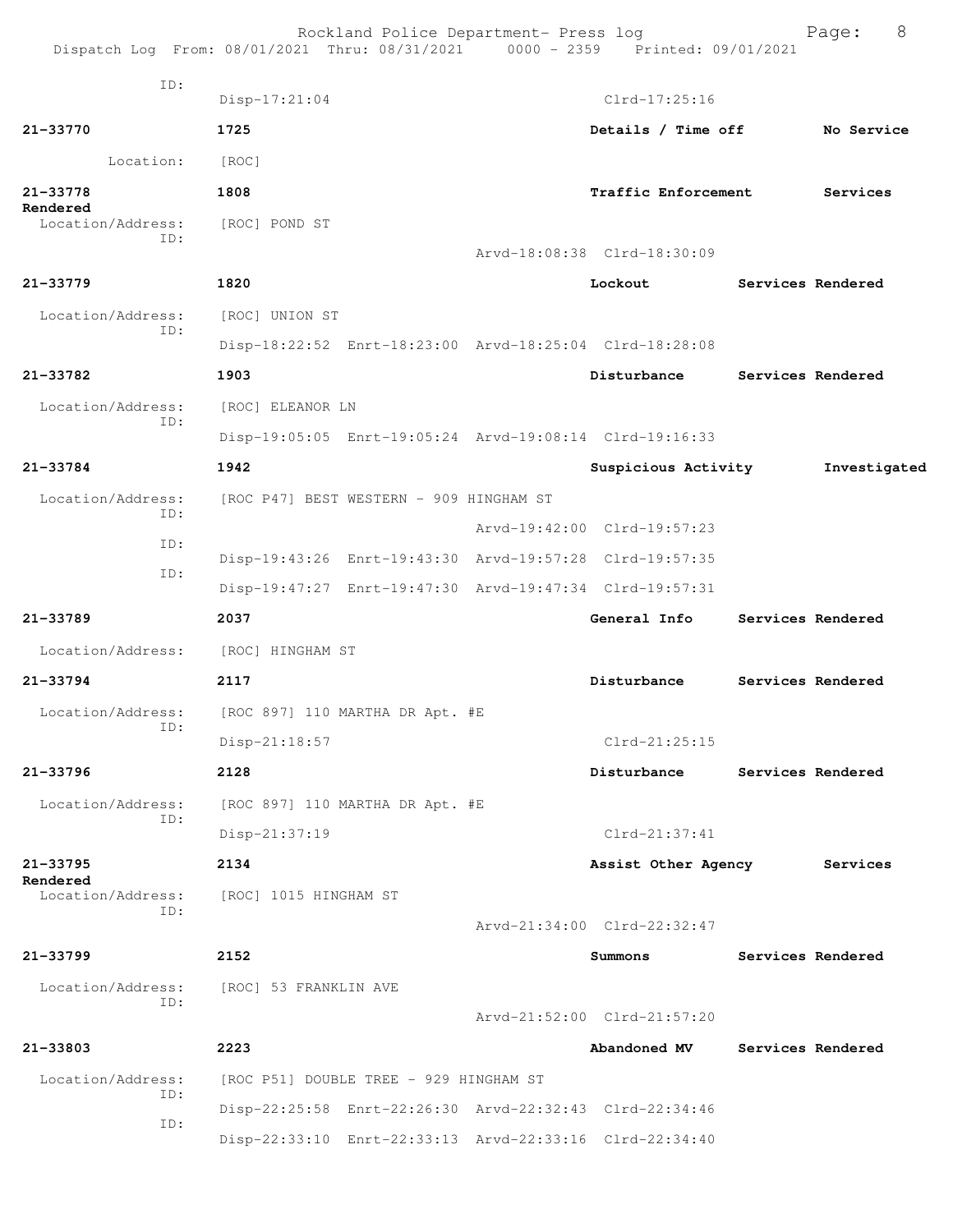| 21-33811<br>Rendered                 | 2341                                                    | Suspicious Activity                  | Services  |
|--------------------------------------|---------------------------------------------------------|--------------------------------------|-----------|
| Location/Address:                    | [ROC P93] THE BANNER - 167 UNION ST                     |                                      |           |
| ID:                                  |                                                         | Arvd-23:41:00 Clrd-23:58:39          |           |
| ID:                                  | Disp-23:42:31 Enrt-23:42:36 Arvd-23:42:53 Clrd-23:58:39 |                                      |           |
| ID:                                  | Disp-23:42:51                                           | Arvd-23:43:11 Clrd-23:58:39          |           |
| For Date: $08/03/2021$ - Tuesday     |                                                         |                                      |           |
| 21-33815                             | 0001                                                    | SHIFT ASSIGNMENTSNo Action Required  |           |
| Location/Address:                    | [ROC P72] ROCKLAND POLICE DEPARTMENT - 490 MARKET ST    |                                      |           |
| 21-33817                             | 0019                                                    | Details / Time off                   | No Action |
| Required<br>Location:                | [ROC]                                                   |                                      |           |
| 21-33818                             | 0027                                                    | Details / Time off                   | No Action |
| Required<br>Location:                | [ROC]                                                   |                                      |           |
| 21-33827                             | 0503                                                    | <b>Building Check</b><br>Building    |           |
| Checked/Secured<br>Location/Address: | [ROC 61] UNION ST BUSINESS DISTRICT - UNION ST          |                                      |           |
| ID:                                  | Disp-05:03:18                                           | Arvd-05:04:00 Clrd-05:32:23          |           |
| $21 - 33829$                         | 0554                                                    | Traffic Enforcement                  | Verbal    |
| Warning<br>Location/Address:         | [ROC] SALEM ST                                          |                                      |           |
| ID:                                  | Disp-05:55:26                                           | Arvd-05:55:31 Clrd-06:19:05          |           |
| 21-33830                             | 0610                                                    | Traffic Enforcement                  | Services  |
| Rendered<br>Location/Address:        | [ROC] POND ST                                           |                                      |           |
| ID:                                  | $Disp-06:11:06$                                         | Arvd-06:11:15 Clrd-06:35:09          |           |
| $21 - 33833$                         | 0624                                                    | Traffic Enforcement                  | Services  |
| Rendered<br>Location/Address:        | [ROC] WEST WATER ST                                     |                                      |           |
| ID:                                  | Disp-06:25:47                                           | Arvd-06:25:53 Clrd-06:42:54          |           |
| 21-33834                             | 0651                                                    | Details / Time off                   | No Action |
| Required<br>Location:                | [ROC]                                                   |                                      |           |
| 21-33836                             | 0658                                                    | Details / Time off                   | No Action |
| Required<br>Location:                | [ROC]                                                   |                                      |           |
|                                      |                                                         |                                      |           |
| 21-33838                             | 0712                                                    | Road Obstruction Provided Assistance |           |
| Location/Address:<br>ID:             | [ROC] 1015 HINGHAM ST                                   |                                      |           |
|                                      | Disp-07:16:03                                           | Clrd-07:16:11                        |           |
| $21 - 33839$                         | 0719                                                    | Road Obstruction Services Rendered   |           |
| Location/Address:<br>ID:             | [ROC] NEAR HOME DEPOT - HINGHAM ST                      |                                      |           |
|                                      |                                                         | Arvd-07:19:00 Clrd-07:57:36          |           |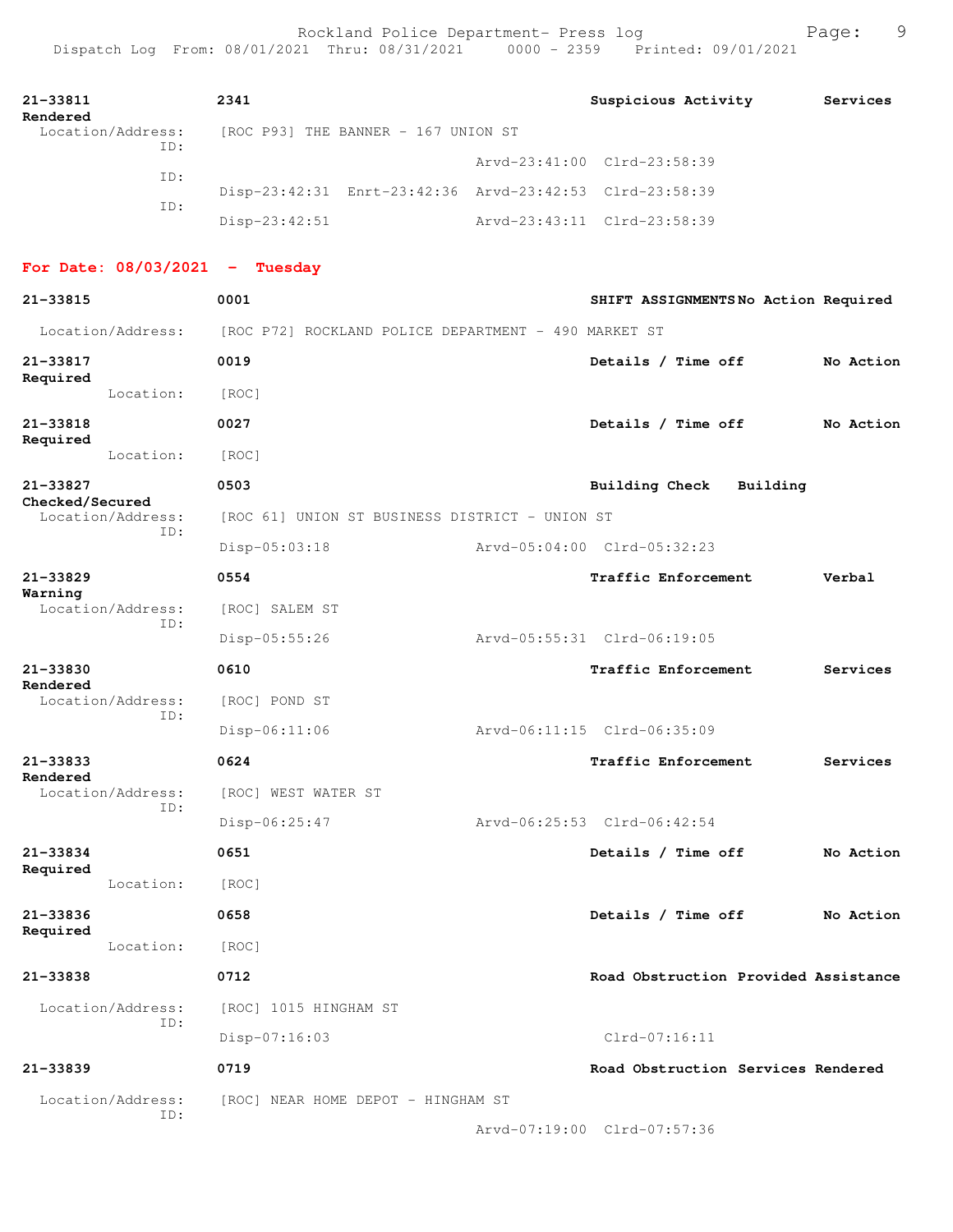|                                     | Rockland Police Department- Press log<br>Dispatch Log From: 08/01/2021 Thru: 08/31/2021 0000 - 2359 Printed: 09/01/2021              |                             | 10<br>Page:       |
|-------------------------------------|--------------------------------------------------------------------------------------------------------------------------------------|-----------------------------|-------------------|
| TD:                                 | $Disp-08:01:05$                                                                                                                      | Clrd-08:32:17               |                   |
| ID:                                 |                                                                                                                                      | Arvd-08:01:39 Clrd-08:01:45 |                   |
| ID:                                 | Disp-08:01:36                                                                                                                        |                             |                   |
|                                     | Disp-08:35:38                                                                                                                        | Arvd-08:35:41 Clrd-16:40:43 |                   |
| 21-33845                            | 0800                                                                                                                                 | General Info                | Services Rendered |
| Location/Address:                   | [ROC P72] ROCKLAND POLICE DEPARTMENT - 490 MARKET ST                                                                                 |                             |                   |
| 21-33846<br>Rendered                | 0817                                                                                                                                 | Details / Time off          | Services          |
| Location:                           | [ROC]                                                                                                                                |                             |                   |
| 21-33847                            | 0831                                                                                                                                 | Harassment                  | Advised to Court  |
| Location/Address:<br>TD:            | [ROC] HANNAH WAY Apt. #45                                                                                                            |                             |                   |
| ID:                                 | Disp-08:32:33                                                                                                                        | Clrd-08:33:16               |                   |
|                                     | Disp-08:34:52 Enrt-08:34:53 Arvd-08:48:00 Clrd-09:44:04                                                                              |                             |                   |
| $21 - 33848$                        | 0838                                                                                                                                 | Details                     | Services Rendered |
| Location:                           | [ROC]                                                                                                                                |                             |                   |
| 21-33851                            | 0923                                                                                                                                 | Soliciting                  | Services Rendered |
| Location/Address:                   | [ROC P72] ROCKLAND POLICE DEPARTMENT - 490 MARKET ST                                                                                 |                             |                   |
| ID:                                 | Disp-09:26:28                                                                                                                        | $Clrd-09:26:31$             |                   |
| 21-33855                            | 0948                                                                                                                                 | Building Check              | Services Rendered |
| Location/Address:<br>ID:            | [ROC] POND ST                                                                                                                        |                             |                   |
|                                     |                                                                                                                                      | Arvd-09:49:00 Clrd-10:15:33 |                   |
| 21-33858                            | 1014                                                                                                                                 | Traffic Enforcement         | Verbal            |
| Warning<br>Location/Address:<br>ID: | [ROC] WEST WATER ST                                                                                                                  |                             |                   |
|                                     |                                                                                                                                      | Arvd-10:14:00 Clrd-10:45:24 |                   |
| $21 - 33859$                        | 1027                                                                                                                                 | Assist Other Agency         | No Service        |
| Location/Address:<br>ID:            | [ROC] 230 GREENWOOD ST                                                                                                               |                             |                   |
|                                     | $Disp-10:55:52$                                                                                                                      | Arvd-11:02:08 Clrd-11:06:43 |                   |
| 21-33870                            | 1151                                                                                                                                 | Sudden Death                | Report Follows    |
| Location/Address:                   | [HOL 4206] 429 S FRANKLIN ST - 429 S FRANKLIN ST                                                                                     |                             |                   |
| TD:                                 | Disp-11:53:41 Enrt-11:54:08 Arvd-12:01:36 Clrd-12:22:37                                                                              |                             |                   |
| Fire Unit:                          | HOLENG2-Pumper-Holbrook Engine 2<br>Disp-11:53:48 Enrt-11:55:34 Arvd-11:56:20 Clrd-12:12:42<br>InQrtsUnavl-12:12:52 InSrvce-12:12:52 |                             |                   |
| ID:                                 | Disp-11:53:56 Enrt-11:54:09 Arvd-11:57:41 Clrd-13:08:12                                                                              |                             |                   |
| EMS Unit:                           | HOLA2-Holbrook Ambulance 2<br>Disp-11:54:04 Enrt-11:55:34 Arvd-11:56:20 Clrd-12:12:46                                                |                             |                   |
| EMS Unit:                           | InQrtsUnavl-12:12:46 InSrvce-12:12:46<br>ROCKAM1-Rockland A1                                                                         |                             |                   |
|                                     | $Disp-12:01:22$<br>$InQrtsUnav1-12:01:44 InSrvce-12:01:44$                                                                           | $Clrd-12:01:44$             |                   |
| ID:                                 | Disp-12:22:44 Enrt-12:22:46 Arvd-12:22:48 Clrd-12:49:22                                                                              |                             |                   |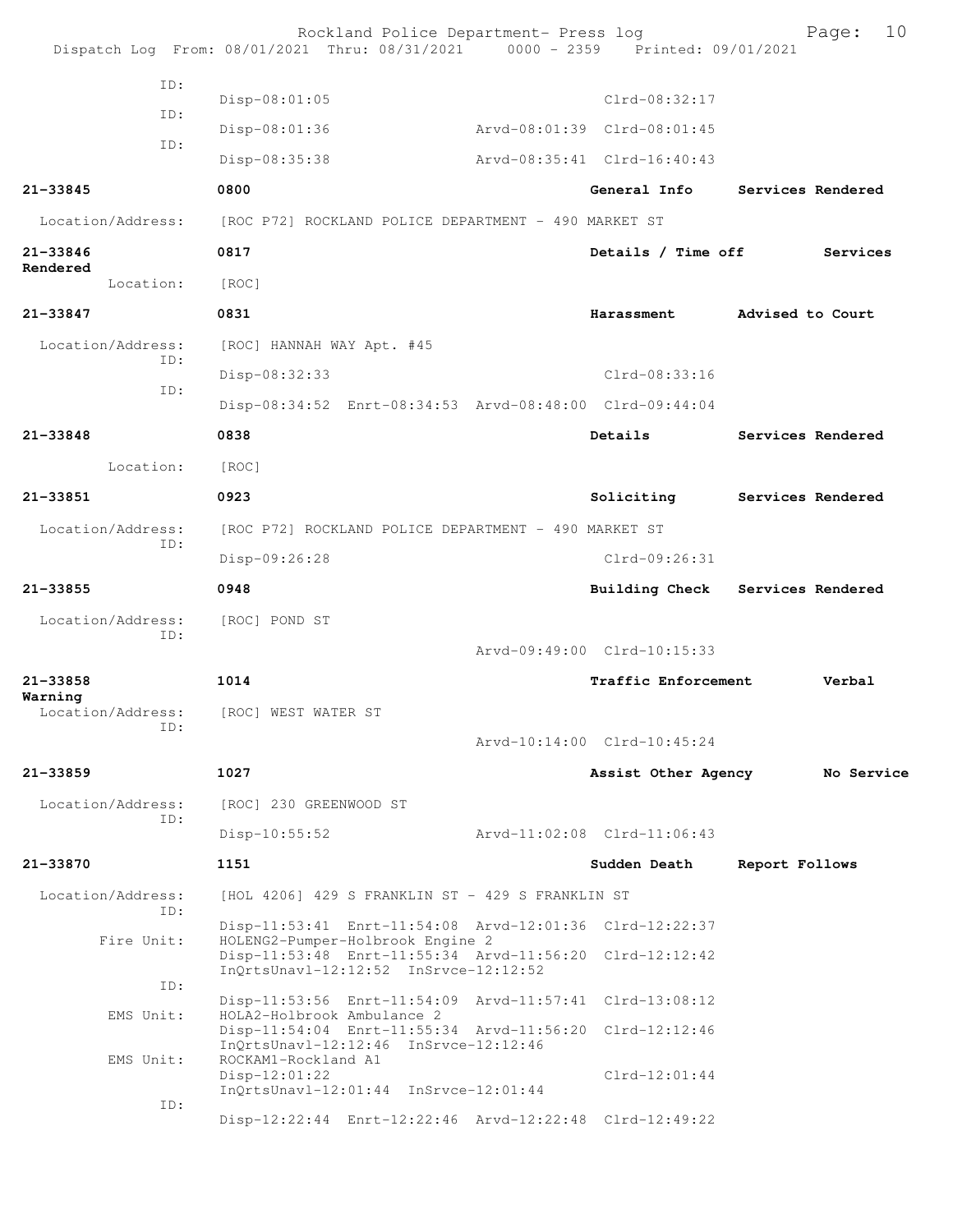| 21-33874     |                          | 1206                             |                                                         | Details                                                 | Services Rendered |
|--------------|--------------------------|----------------------------------|---------------------------------------------------------|---------------------------------------------------------|-------------------|
|              | Location:                | [ROC]                            |                                                         |                                                         |                   |
| 21-33880     |                          | 1302                             |                                                         | Details / Time off                                      | Services          |
| Rendered     | Location:                | [ROC]                            |                                                         |                                                         |                   |
| 21-33883     |                          | 1331                             |                                                         | Traffic Enforcement                                     | Services          |
| Rendered     | Location/Address:        | [ROC] SALEM ST                   |                                                         |                                                         |                   |
|              | TD:                      |                                  |                                                         | Arvd-13:31:00 Clrd-13:41:23                             |                   |
| 21-33889     |                          | 1403                             |                                                         | <b>Time off</b>                                         | Services Rendered |
|              | Location:                | [ROC]                            |                                                         |                                                         |                   |
| $21 - 33890$ |                          | 1406                             |                                                         | Unwanted Party Gone on arrival                          |                   |
|              | Location/Address:        | [ROC] 242 MARTHA DR Apt. #D      |                                                         |                                                         |                   |
|              | ID:                      |                                  | Disp-14:08:49 Enrt-14:08:53 Arvd-14:12:36 Clrd-14:25:59 |                                                         |                   |
| 21-33891     |                          | 1411                             |                                                         | MVA Property Damage Only                                | Paper             |
| Exchange     | Location/Address:        | [ROC] 437 WEBSTER ST             |                                                         |                                                         |                   |
|              | ID:                      |                                  |                                                         | Disp-14:13:48 Enrt-14:14:19 Arvd-14:16:59 Clrd-14:21:25 |                   |
| 21-33896     |                          | 1436                             |                                                         | <b>Time off</b>                                         | Services Rendered |
|              | Location:                | [ROC]                            |                                                         |                                                         |                   |
| 21-33899     |                          | 1448                             |                                                         | MVA Property Damage Only                                | Paper             |
| Exchange     |                          |                                  |                                                         |                                                         |                   |
|              | Location/Address:        |                                  | [ROC 73] ROCKLAND TOWN HALL - 242 UNION ST              |                                                         |                   |
|              | ID:                      | Disp-14:50:29 Enrt-14:50:30      |                                                         | $Clrd-14:52:11$                                         |                   |
|              | ID:                      |                                  | Disp-14:50:35 Enrt-14:50:36 Arvd-14:57:56 Clrd-15:02:32 |                                                         |                   |
|              | ID:                      | $Disp-15:02:19$                  |                                                         | Arvd-15:02:22 Clrd-15:02:30                             |                   |
| 21-33904     |                          | 1540                             |                                                         | Details / Time off                                      | Services          |
| Rendered     | Location:                | [ROC]                            |                                                         |                                                         |                   |
| $21 - 33905$ |                          | 1541                             |                                                         | Assist Public                                           | Services Rendered |
|              | Location/Address:        | [ROC] LEISUREWOODS - 18 BIRCH ST |                                                         |                                                         |                   |
|              | ID:                      | $Disp-15:43:16$                  |                                                         | $Clrd-15:55:16$                                         |                   |
| 21-33911     |                          | 1632                             |                                                         | 911 Accidental                                          | Services Rendered |
|              | Location/Address:        |                                  | [ROC P8] THE UPS STORE - 319 CENTRE AVE                 |                                                         |                   |
|              | ID:                      |                                  | Disp-16:33:19 Enrt-16:33:28                             | $Clrd-16:45:08$                                         |                   |
| 21-33912     |                          | 1633                             |                                                         | Details / Time off                                      | Services          |
| Rendered     | Location:                | [ROC]                            |                                                         |                                                         |                   |
| 21-33914     |                          | 1637                             |                                                         | SHIFT ASSIGNMENTS Services Rendered                     |                   |
|              | Location/Address:<br>ID: |                                  | [ROC P72] ROCKLAND POLICE DEPARTMENT - 490 MARKET ST    |                                                         |                   |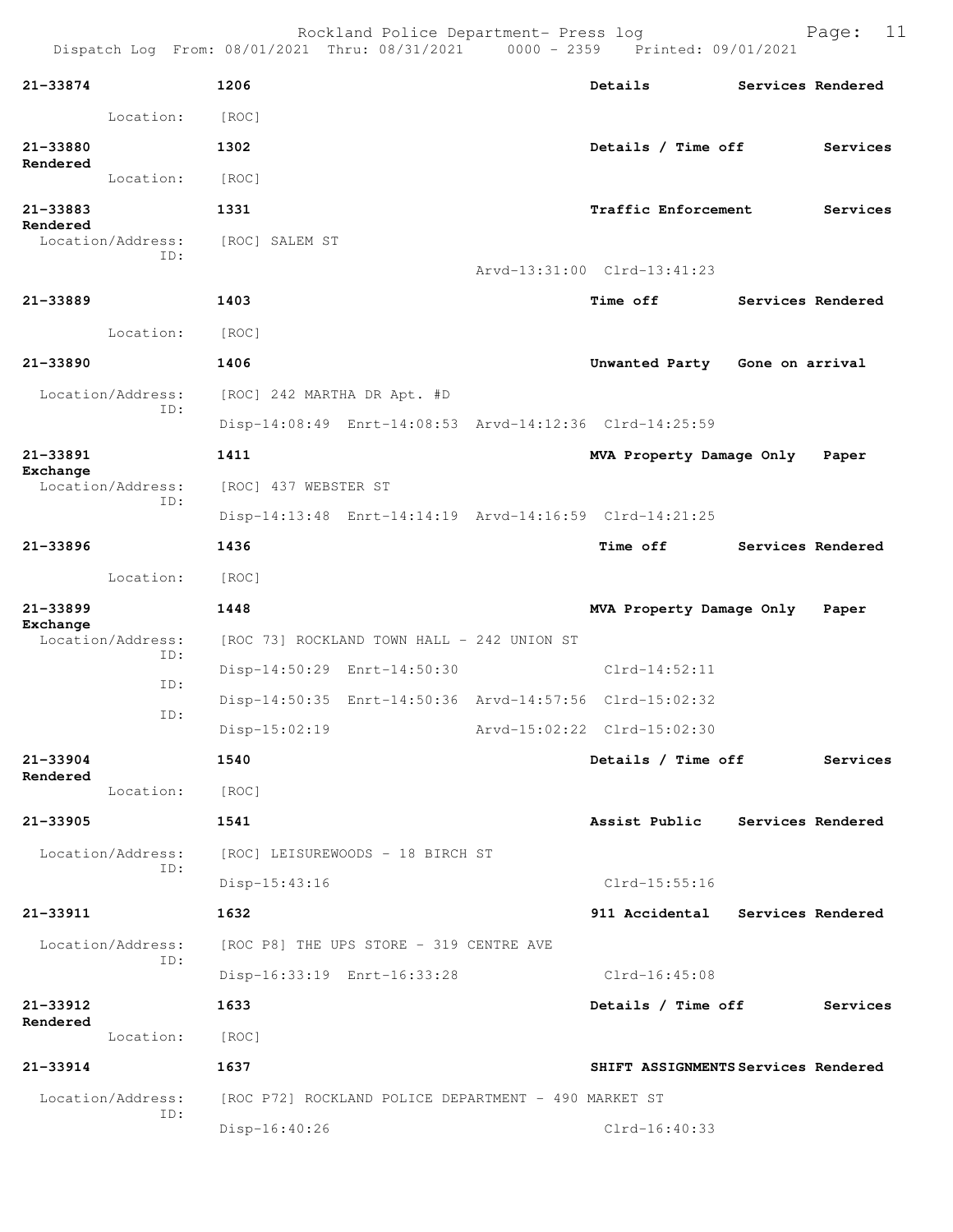Rockland Police Department- Press log Page: 12 Dispatch Log From: 08/01/2021 Thru: 08/31/2021 0000 - 2359 **21-33921 1718 Prisoner Information Services Rendered**<br>Location/Address: [ROC P72] ROCKLAND POLICE DEPARTMENT - 490 MARKET ST ID: Disp-17:20:41 Clrd-17:20:47 **21-33923 1725 Traffic Enforcement Services Rendered**<br>Location/Address: [ROC] RADAR ON WEST WATER ST. - WEST WATER ST ID: Arvd-17:25:39 Clrd-17:47:05 **21-33927 1741 Police Information Services Rendered**  Location/Address: [ROC P72] ROCKLAND POLICE DEPARTMENT - 490 MARKET ST ID: Disp-17:42:40 Clrd-17:42:48 **21-33928 1743 911 Accidental Services Rendered** Location/Address: [ROC] 192 WEST WATER ST ID: Disp-17:47:13 Enrt-17:47:18 Arvd-17:51:16 Clrd-17:51:30 **21-33929 1748 Noise Complaint Services Rendered** Location/Address: [ROC 743] 105 UNION ST ID: Disp-17:52:11 Arvd-17:53:42 Clrd-17:58:17 ID: Disp-17:52:11 Clrd-17:53:46 ID: Disp-17:53:32 Arvd-17:53:37 Clrd-18:04:48 **21-33931 1753 Assist Public Services Rendered** Location/Address: [ROC P72] ROCKLAND POLICE DEPARTMENT - 490 MARKET ST ID: Disp-18:07:46 Clrd-18:08:29 **21-33934 1836 Suspicious Activity Unfounded** Location/Address: [ROC] 1001 HINGHAM ST ID: Disp-18:38:41 Enrt-18:38:48 Arvd-18:41:00 Clrd-18:49:22 ID: Disp-18:38:41 Enrt-18:38:51 Arvd-18:41:11 Clrd-18:49:20

**21-33942 1954 Traffic Enforcement Services**

**Rendered**<br>Location/Address: ID:

**21-33948 2010 Harassment Services Rendered**

 Location/Address: [ROC 288] 160 MARTHA DR Apt. #B ID: ID:

ID:

 Disp-20:18:34 Arvd-20:18:38 Clrd-20:32:44 **21-33952 2106 Warrant Arrest(s) Made** Location/Address: [ROC 568] 26 BELMONT ST Apt. #F ID: Disp-21:07:06 Enrt-21:07:43 Arvd-21:08:35 Clrd-21:53:25

[ROC] RADAR ON SALEM - SALEM ST

Disp-21:07:06 Enrt-21:07:35 Arvd-21:08:27 Clrd-21:18:40

Disp-20:14:06 Enrt-20:14:16 Arvd-20:18:20 Clrd-20:32:37

Arvd-19:55:36 Clrd-20:13:48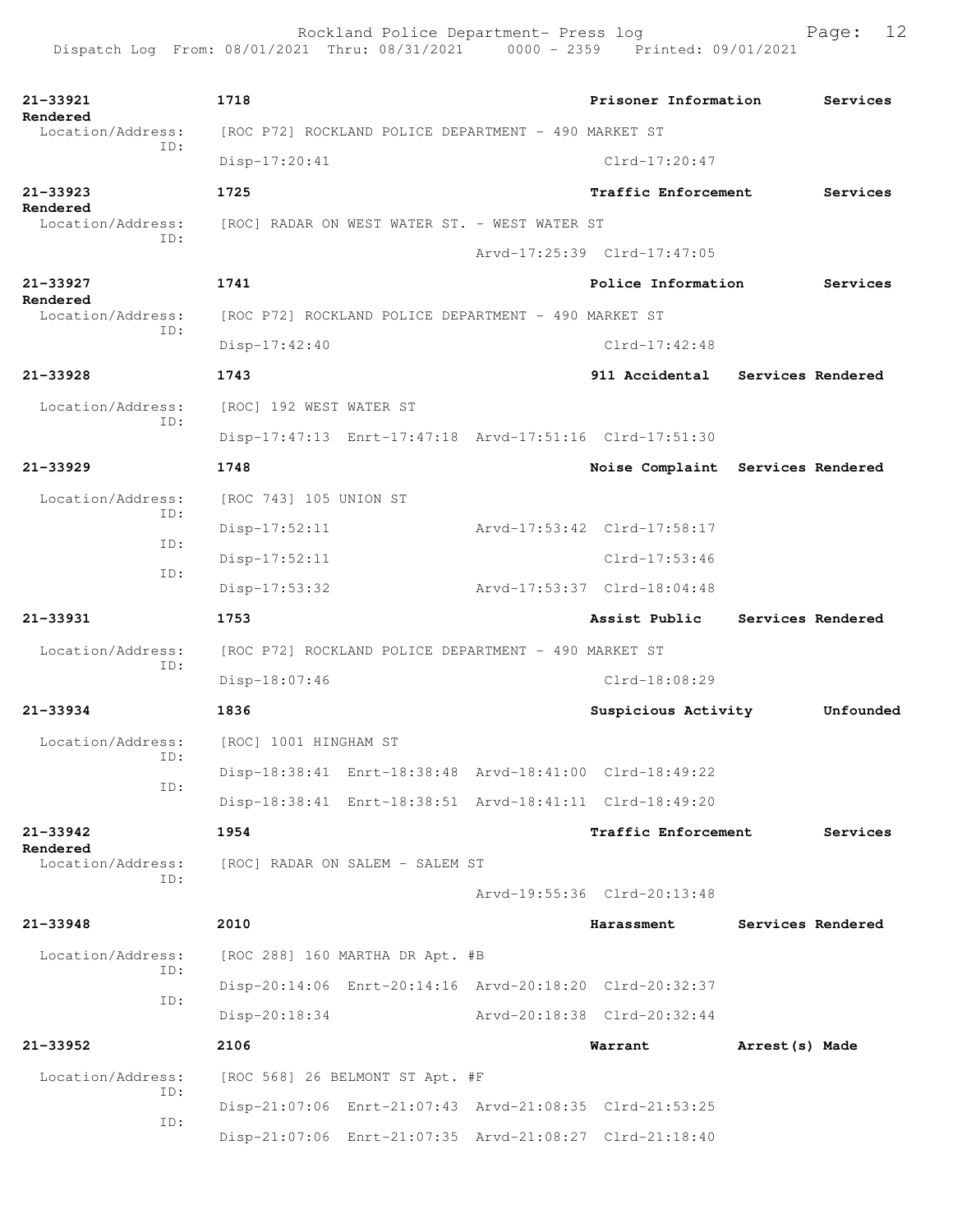Rockland Police Department- Press log Fage: 13 Dispatch Log From: 08/01/2021 Thru: 08/31/2021 0000 - 2359 Printed: 09/01/2021 ID: Disp-21:07:06 Enrt-21:07:39 Arvd-21:08:32 Clrd-21:18:37<br>Refer To Arrest: 21ROC-33952-AR Refer To Arrest: 21ROC-33952-AR Arrest: WEDDERBURN, NICHOLAS NEVILLE Address: 26 BELMONT ST Apt. #2F ROCKLAND, MA<br>Age: 34 Age: Charges: Straight Warrant **21-33960 2223 Assist Other Agency Investigated** Location/Address: [ROC] 49 NORMAN ST ID: Disp-22:26:11 Enrt-22:26:25 Arvd-22:27:07 Clrd-22:35:27 ID: Disp-22:26:20 Enrt-22:26:25 Clrd-22:35:27 ID: Disp-22:38:19 Enrt-22:38:44 Arvd-22:39:19 Clrd-23:18:19 ID: Disp-22:38:27 Enrt-22:38:44 Arvd-22:39:38 Clrd-23:20:22 ID: Disp-22:38:40 Enrt-22:38:44 Arvd-22:39:34 Clrd-23:20:19 **For Date: 08/04/2021 - Wednesday 21-33966 0002 SHIFT ASSIGNMENTS Services Rendered** Location/Address: [ROC P72] ROCKLAND POLICE DEPARTMENT - 490 MARKET ST **21-33968 0026 Harassment Services Rendered** Location/Address: [ROC 530] 100 MARTHA DR ID: Disp-00:35:31 Clrd-00:35:37 **21-33973 0507 Building Check Building Checked/Secured**  Location/Address: [ROC] UNION ST ID: Disp-05:09:19 Arvd-05:09:25 Clrd-05:46:14 ID: Disp-05:15:03 Clrd-05:15:17 ID: Disp-05:15:21 Enrt-05:15:24 Arvd-05:16:11 Clrd-05:19:46 **21-33987 0800 General Info Services Rendered** Location/Address: [ROC P72] ROCKLAND POLICE DEPARTMENT - 490 MARKET ST **21-34140 0805 Animal Complaint Services Rendered** Location/Address: [ROC] 347 SPRING ST **21-34000 0931 Traffic Enforcement Services Rendered**  [ROC] WEST WATER ST ID: Arvd-09:31:00 Clrd-09:43:31 **21-34001 0932 Motor Vehicle StopQ Citation/Warning Issued**  Location/Address: [ROC P47] BEST WESTERN - 909 HINGHAM ST ID: Arvd-09:32:00 Clrd-09:41:58 **21-34005 0943 Details / Time off No Service** Location: [ROC]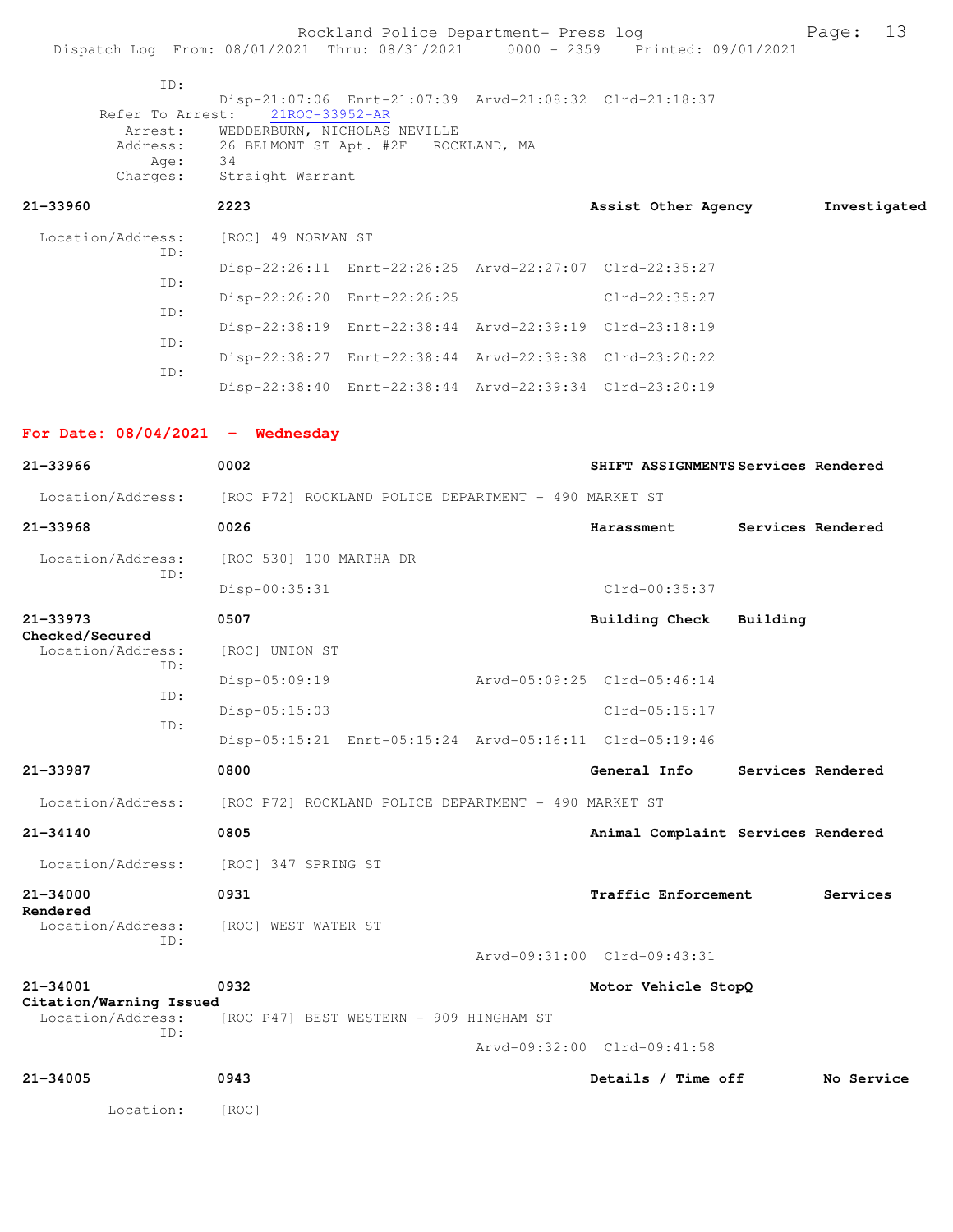|                               | Rockland Police Department- Press log<br>Dispatch Log From: 08/01/2021 Thru: 08/31/2021 0000 - 2359 Printed: 09/01/2021 |  |                                    |            | 14<br>Page:        |  |  |
|-------------------------------|-------------------------------------------------------------------------------------------------------------------------|--|------------------------------------|------------|--------------------|--|--|
| 21-34006                      | 0944                                                                                                                    |  | General Info                       |            | No Action Required |  |  |
| Location/Address:             | [ROC P72] ROCKLAND POLICE DEPARTMENT - 490 MARKET ST                                                                    |  |                                    |            |                    |  |  |
| ID:                           |                                                                                                                         |  | Arvd-09:44:15 Clrd-09:51:29        |            |                    |  |  |
| $21 - 34008$                  | 0947                                                                                                                    |  | Warrant                            | No Service |                    |  |  |
| Location/Address:             | [ROC 1041] 135 GROVE ST Apt. #38                                                                                        |  |                                    |            |                    |  |  |
| ID:                           | Disp-09:50:00 Enrt-09:57:55 Arvd-09:57:57 Clrd-09:58:09                                                                 |  |                                    |            |                    |  |  |
| ID:                           | Disp-09:50:00                                                                                                           |  | Arvd-09:57:53 Clrd-09:58:06        |            |                    |  |  |
| 21-34011                      | 1005                                                                                                                    |  | Animal Complaint Services Rendered |            |                    |  |  |
| Location/Address:             | [ROC] 40 DARLING CT                                                                                                     |  |                                    |            |                    |  |  |
| ID:                           | Disp-10:11:34 Enrt-10:11:42 Arvd-10:11:45 Clrd-10:16:20                                                                 |  |                                    |            |                    |  |  |
| $21 - 34012$                  | 1016                                                                                                                    |  | General Info Services Rendered     |            |                    |  |  |
| Location/Address:             | [ROC] 63 FOREST ST                                                                                                      |  |                                    |            |                    |  |  |
| ID:                           | Disp-10:22:54 Enrt-10:25:49 Arvd-10:27:37 Clrd-10:37:13                                                                 |  |                                    |            |                    |  |  |
| ID:                           |                                                                                                                         |  | Arvd-10:27:45 Clrd-10:37:16        |            |                    |  |  |
| 21-34013                      | 1040                                                                                                                    |  | Details / Time off                 |            | No Service         |  |  |
| Location:                     | [ROC]                                                                                                                   |  |                                    |            |                    |  |  |
| 21-34027                      | 1232                                                                                                                    |  | Details / Time off<br>No Service   |            |                    |  |  |
| Location:                     | [ROC]                                                                                                                   |  |                                    |            |                    |  |  |
| $21 - 34028$                  | 1234                                                                                                                    |  | General Info Services Rendered     |            |                    |  |  |
| Location/Address:             | [ROC] 348 LIBERTY ST                                                                                                    |  |                                    |            |                    |  |  |
| ID:                           | Disp-12:36:09 Enrt-12:36:15 Arvd-12:43:38 Clrd-12:48:32                                                                 |  |                                    |            |                    |  |  |
| 21-34029                      | 1242                                                                                                                    |  | General Info                       |            | Services Rendered  |  |  |
|                               | Location/Address: [ROC P72] ROCKLAND POLICE DEPARTMENT - 490 MARKET ST                                                  |  |                                    |            |                    |  |  |
| 21-34037                      | 1344                                                                                                                    |  | <b>Traffic Enforcement</b>         |            | Services           |  |  |
| Rendered<br>Location/Address: | [ROC] SALEM ST                                                                                                          |  |                                    |            |                    |  |  |
| ID:                           |                                                                                                                         |  | Arvd-13:44:00 Clrd-13:57:10        |            |                    |  |  |
| 21-34038                      | 1355                                                                                                                    |  | Details / Time off                 |            | No Service         |  |  |
| Location:                     | [ROC]                                                                                                                   |  |                                    |            |                    |  |  |
| $21 - 34040$                  | 1404                                                                                                                    |  | General Info Services Rendered     |            |                    |  |  |
| Location/Address:             | [ROC] 348 LIBERTY ST                                                                                                    |  |                                    |            |                    |  |  |
| ID:                           | $Disp-14:07:20$                                                                                                         |  | Arvd-14:14:42 Clrd-14:45:05        |            |                    |  |  |
| ID:                           |                                                                                                                         |  | Arvd-14:08:13 Clrd-14:45:09        |            |                    |  |  |
| $21 - 34141$                  | 1410                                                                                                                    |  | Animal Complaint Services Rendered |            |                    |  |  |
|                               | Location/Address: [ROC 63] MIKES PIZZA - 315 UNION ST                                                                   |  |                                    |            |                    |  |  |
| $21 - 34043$                  | 1414                                                                                                                    |  | General Info                       |            | Services Rendered  |  |  |
|                               |                                                                                                                         |  |                                    |            |                    |  |  |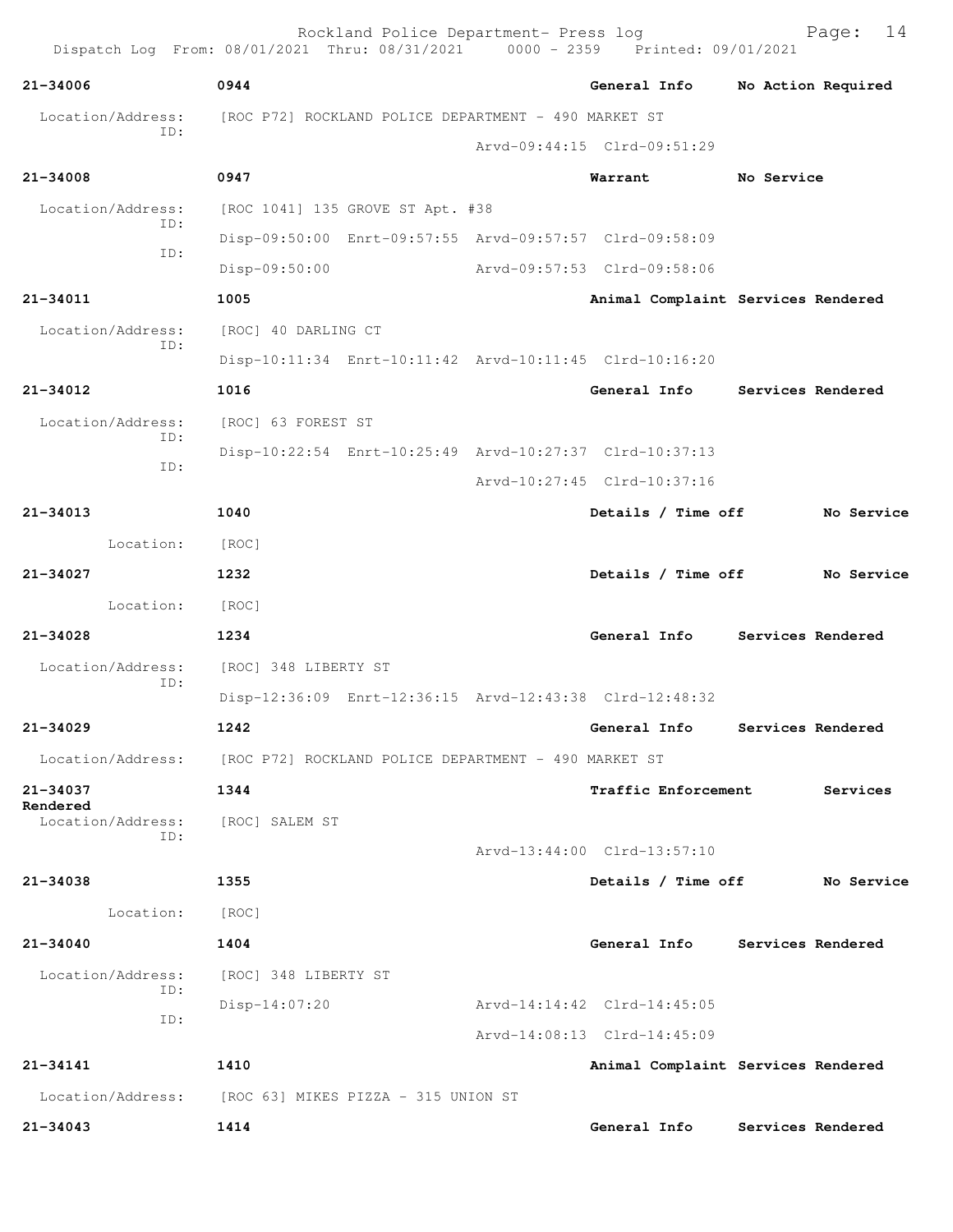Location/Address: [ROC] GROVE ST **21-34046 1435 Disturbance Services Rendered** Location/Address: [ROC] 51 HANNAH WAY Apt. #E ID: Disp-14:35:52 Enrt-14:36:02 Arvd-14:37:52 Clrd-14:47:16 ID: Disp-14:35:59 Enrt-14:36:05 Arvd-14:38:23 Clrd-14:47:13 **21-34050 1446 General Info Services Rendered** Location/Address: [ROC P72] ROCKLAND POLICE DEPARTMENT - 45 HANNAH WAY **21-34049 1449 Animal Complaint Gone on arrival** Location/Address: [ROC 435] 75 HANNAH WAY ID: Arvd-14:49:00 Clrd-14:54:41 **21-34055 1550 General Info Services Rendered** Location/Address: [ROC] 160 MARTHA DR Apt. #B **21-34057 1600 SHIFT ASSIGNMENTS No Service** Location/Address: [ROC P72] ROCKLAND POLICE DEPARTMENT - 490 MARKET ST ID: Arvd-16:00:00 Clrd-16:03:41 **21-34066 1632 Assist Public Services Rendered** Location/Address: [ROC] 20 NOBSCOT BROOK LN ID: Arvd-16:32:00 Clrd-16:53:02 **21-34068 1657 Follow-Up Investigation Arrest(s) Made**  Location/Address: [ROC 1041] 135 GROVE ST ID: Disp-16:58:30 Arvd-16:58:38 Clrd-17:38:54 ID: Disp-16:58:30 Enrt-16:58:41 Arvd-17:00:26 Clrd-17:10:20 Refer To Arrest: 21ROC-34068-AR Arrest: WHITE, JEFFREY D<br>Address: 135 GROVE ST RC 135 GROVE ST ROCKLAND, MA<br>49 Age: Charges: Straight Warrant **21-34070 1721 Assist Public Services Rendered** Location/Address: [ROC] 99 UNION ST ID: Arvd-17:21:00 Clrd-18:21:38 **21-34071 1723 Details / Time off No Service** Location: [ROC] **21-34072 1732 Animal Complaint No Service** Location/Address: [ROC] 210 MARTHA DR ID: Arvd-17:32:00 Clrd-17:33:24 **21-34085 1851 Disturbance Services Rendered** Location/Address: [ROC] 42 BELMONT ST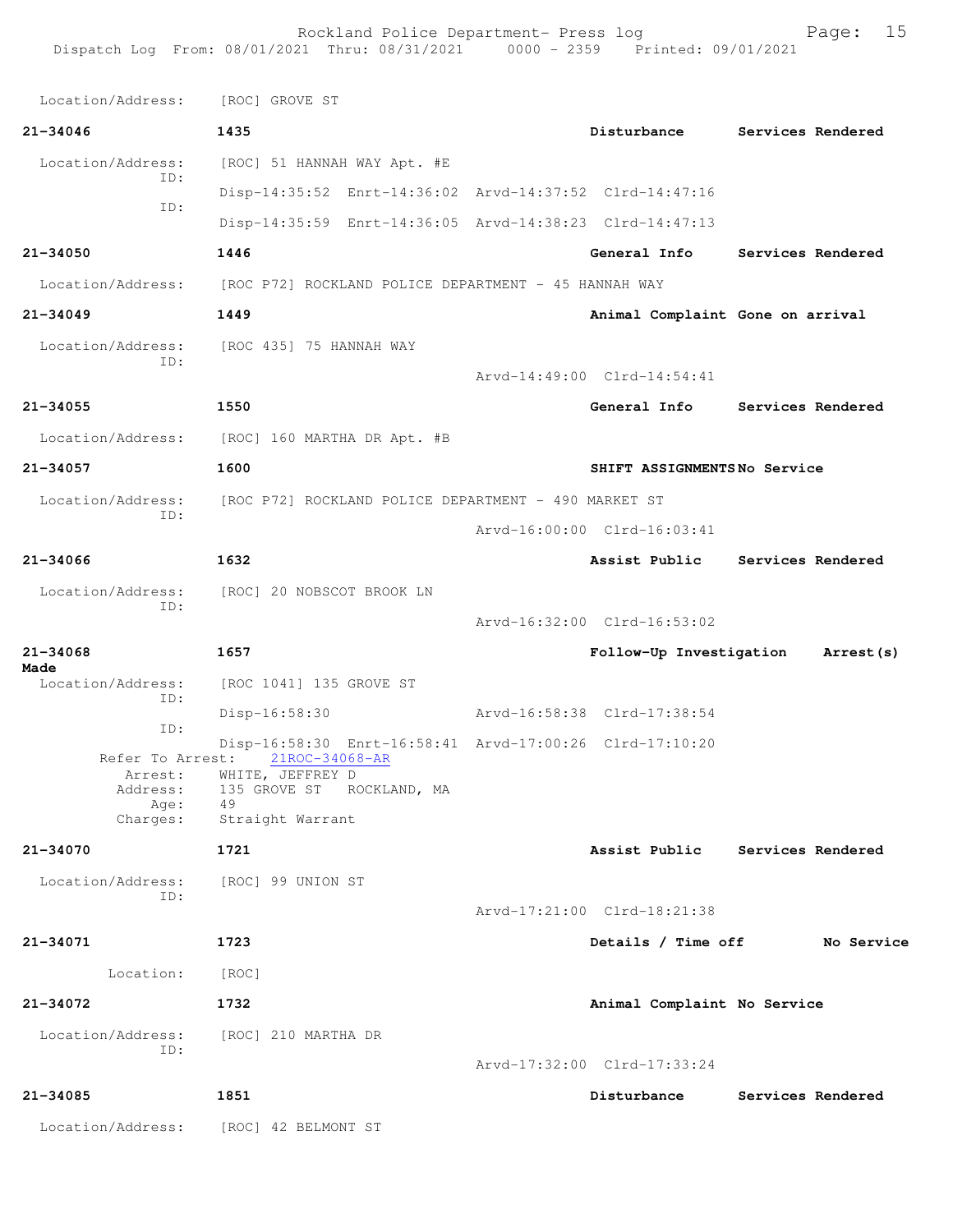|                                              | Rockland Police Department- Press log<br>Dispatch Log From: 08/01/2021 Thru: 08/31/2021 0000 - 2359 Printed: 09/01/2021 |                             | 16<br>Page:                      |
|----------------------------------------------|-------------------------------------------------------------------------------------------------------------------------|-----------------------------|----------------------------------|
| ID:<br>TD:                                   | Disp-18:52:16 Enrt-18:53:09 Arvd-18:55:26 Clrd-19:22:09                                                                 |                             |                                  |
|                                              | Disp-18:53:25 Enrt-18:53:30 Arvd-18:56:16 Clrd-19:22:13                                                                 |                             |                                  |
| 21-34086                                     | 1852                                                                                                                    | Threats                     | Services Rendered                |
| Location/Address:<br>ID:                     | [ROC] 518 NORTH AVE                                                                                                     |                             |                                  |
|                                              |                                                                                                                         | Arvd-18:52:00 Clrd-19:23:38 |                                  |
| $21 - 34092$                                 | 1946                                                                                                                    | <b>Traffic Enforcement</b>  | Services                         |
| Rendered<br>Location/Address:<br>ID:         | [ROC] SALEM ST                                                                                                          |                             |                                  |
|                                              |                                                                                                                         | Arvd-19:48:07 Clrd-20:02:50 |                                  |
| $21 - 34093$                                 | 2002                                                                                                                    |                             | Unwanted Party Services Rendered |
| Location/Address:<br>ID:                     | [ROC 93] 163 SALEM ST                                                                                                   |                             |                                  |
| ID:                                          | Disp-20:03:59 Enrt-20:08:19 Arvd-20:08:28 Clrd-20:20:50                                                                 |                             |                                  |
|                                              | Disp-20:03:59 Enrt-20:08:23 Arvd-20:08:26 Clrd-20:20:46                                                                 |                             |                                  |
| $21 - 34095$                                 | 2029                                                                                                                    | Building Check              | Appears Secure                   |
| Location/Address:<br>TD:                     | [ROC] WEBSTER ST                                                                                                        |                             |                                  |
|                                              |                                                                                                                         | Arvd-20:30:10 Clrd-20:30:25 |                                  |
| $21 - 34096$<br>Rendered                     | 2030                                                                                                                    | Traffic Enforcement         | Services                         |
| Location/Address:<br>ID:                     | [ROC] POND ST                                                                                                           |                             |                                  |
|                                              |                                                                                                                         | Arvd-20:31:45 Clrd-20:45:57 |                                  |
| $21 - 34097$<br>Rendered                     | 2036                                                                                                                    | Traffic Enforcement         | Services                         |
| Location/Address:<br>ID:                     | [ROC] WEST WATER ST                                                                                                     |                             |                                  |
|                                              |                                                                                                                         | Arvd-20:39:18 Clrd-20:48:00 |                                  |
| $21 - 34098$                                 | 2044                                                                                                                    | Harassment                  | Services Rendered                |
| Location/Address:                            | [ROC 743] 105 UNION ST                                                                                                  |                             |                                  |
| TD:                                          | Disp-20:45:57 Enrt-20:46:07 Arvd-20:56:38 Clrd-21:26:14                                                                 |                             |                                  |
| 21-34100                                     | 2044                                                                                                                    |                             | 911 Accidental Services Rendered |
| Location/Address:                            | [ROC] 516 LIBERTY ST                                                                                                    |                             |                                  |
| ID:                                          | Disp-20:48:43 Enrt-20:48:49 Arvd-20:51:32 Clrd-20:54:02                                                                 |                             |                                  |
| 21-34106                                     | 2213                                                                                                                    | Motor Vehicle Complaint     |                                  |
| Citation/Warning Issued<br>Location/Address: | [ROC] MARTHA DR                                                                                                         |                             |                                  |
| ID:                                          | $Disp-22:14:50$                                                                                                         | Arvd-22:24:38 Clrd-22:24:41 |                                  |
| 21-34108                                     | 2316                                                                                                                    | Prisoner FED                | Services Rendered                |
| Location/Address:                            | [ROC P72] ROCKLAND POLICE DEPARTMENT - 490 MARKET ST                                                                    |                             |                                  |
| ID:                                          | $Disp-23:17:10$                                                                                                         | $Clrd-23:19:13$             |                                  |

**For Date: 08/05/2021 - Thursday**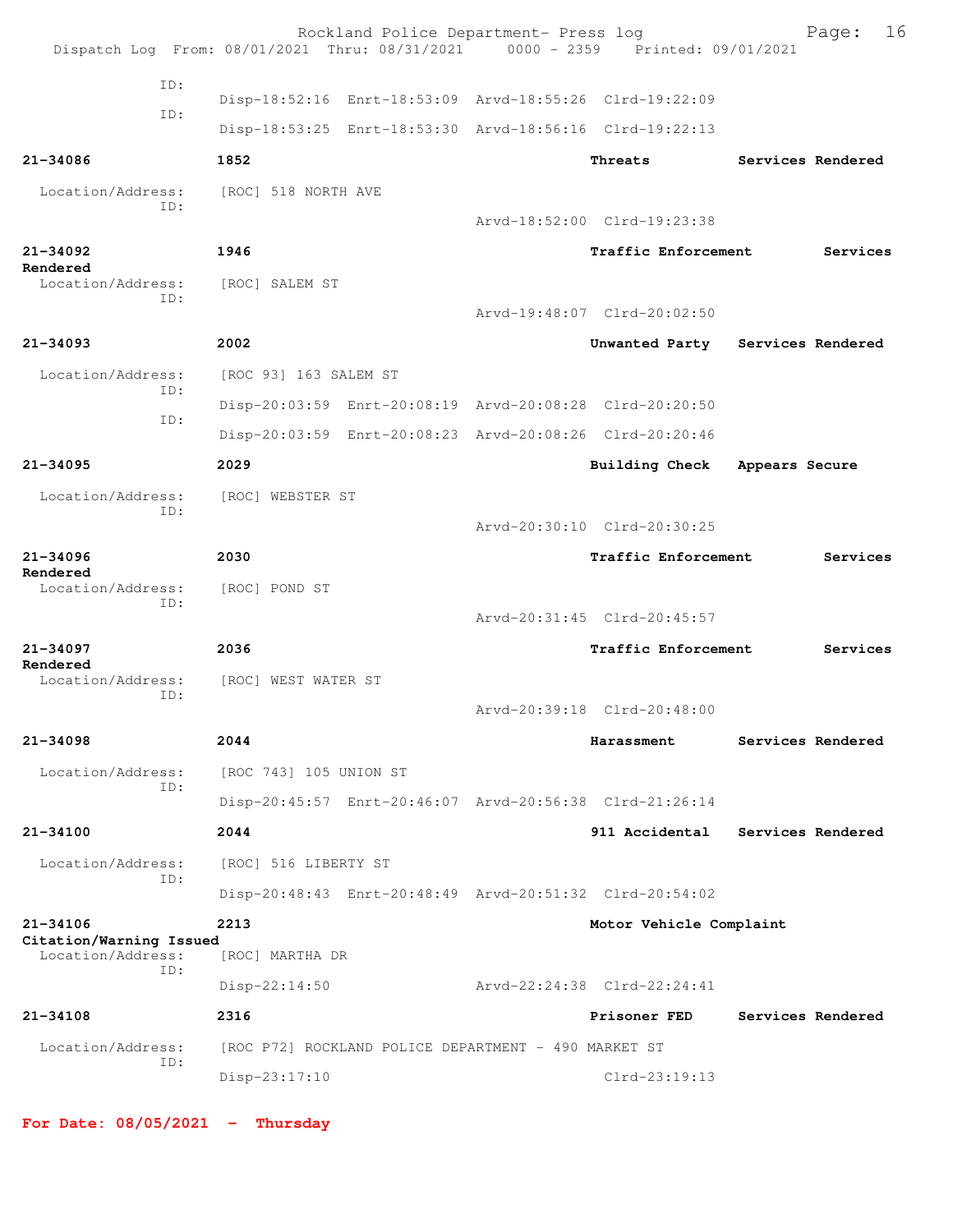| 21-34111                             | 0000                                                    | SHIFT ASSIGNMENTSNo Service |                   |            |
|--------------------------------------|---------------------------------------------------------|-----------------------------|-------------------|------------|
| Location/Address:                    | [ROC P72] ROCKLAND POLICE DEPARTMENT - 490 MARKET ST    |                             |                   |            |
| TD:                                  |                                                         | Arvd-00:00:00 Clrd-00:09:49 |                   |            |
| 21-34112                             | 0015                                                    | Details / Time off          |                   | No Service |
| Location:                            | [ROC]                                                   |                             |                   |            |
| $21 - 34113$                         | 0017                                                    | Details / Time off          |                   | No Service |
| Location:                            | [ROC]                                                   |                             |                   |            |
| $21 - 34114$                         | 0022                                                    | Burglar Alarm               | Building          |            |
| Checked/Secured<br>Location/Address: | [ROC P64] CVS PHARMACY - 80 MARKET ST                   |                             |                   |            |
| ID:                                  |                                                         | Arvd-00:22:00 Clrd-00:27:14 |                   |            |
| ID:                                  | Disp-00:23:22 Enrt-00:23:41 Arvd-00:25:22 Clrd-00:27:14 |                             |                   |            |
| 21-34116                             | 0043                                                    | Assist Public               | Services Rendered |            |
| Location/Address:                    | [ROC 897] 110 MARTHA DR Apt. #E                         |                             |                   |            |
| ID:                                  |                                                         | Arvd-00:43:00 Clrd-01:03:52 |                   |            |
| ID:                                  | Disp-00:46:43 Enrt-00:47:09 Arvd-00:50:54 Clrd-01:03:52 |                             |                   |            |
| $21 - 34124$                         | 0605                                                    | Building Check              | Building          |            |
| Checked/Secured<br>Location/Address: | [ROC] UNION ST                                          |                             |                   |            |
| ID:                                  |                                                         | Arvd-06:09:57 Clrd-06:14:04 |                   |            |
| $21 - 34125$                         | 0610                                                    | Motor Vehicle Complaint     |                   | Services   |
| Rendered<br>Location/Address:        | [ROC] 520 MARKET ST                                     |                             |                   |            |
| ID:<br>ID:                           | Disp-06:13:55 Enrt-06:14:14 Arvd-06:16:35 Clrd-06:17:15 |                             |                   |            |
|                                      | Disp-06:14:11 Enrt-06:14:14 Arvd-06:16:35 Clrd-06:17:13 |                             |                   |            |
| 21-34127<br>Required                 | 0630                                                    | <b>Traffic Enforcement</b>  |                   | No Action  |
| Location/Address:<br>ID:             | [ROC] POND ST                                           |                             |                   |            |
|                                      |                                                         | Arvd-06:31:46 Clrd-06:40:35 |                   |            |
| 21-34128<br>Rendered                 | 0634                                                    | Traffic Enforcement         |                   | Services   |
| Location/Address:<br>ID:             | [ROC] SALEM ST                                          |                             |                   |            |
|                                      |                                                         | Arvd-06:36:21 Clrd-06:56:54 |                   |            |
| 21-34130<br>Rendered                 | 0657                                                    | Traffic Enforcement         |                   | Services   |
| Location/Address:<br>ID:             | [ROC] WEST WATER ST                                     |                             |                   |            |
|                                      |                                                         | Arvd-06:58:26 Clrd-07:21:59 |                   |            |
| 21-34138                             | 0800                                                    | General Info                | Services Rendered |            |
| Location/Address:                    | [ROC P72] ROCKLAND POLICE DEPARTMENT - 490 MARKET ST    |                             |                   |            |
| $21 - 34148$<br>Rendered             | 0917                                                    | Larceny / Forgery/ Fraud    |                   | Services   |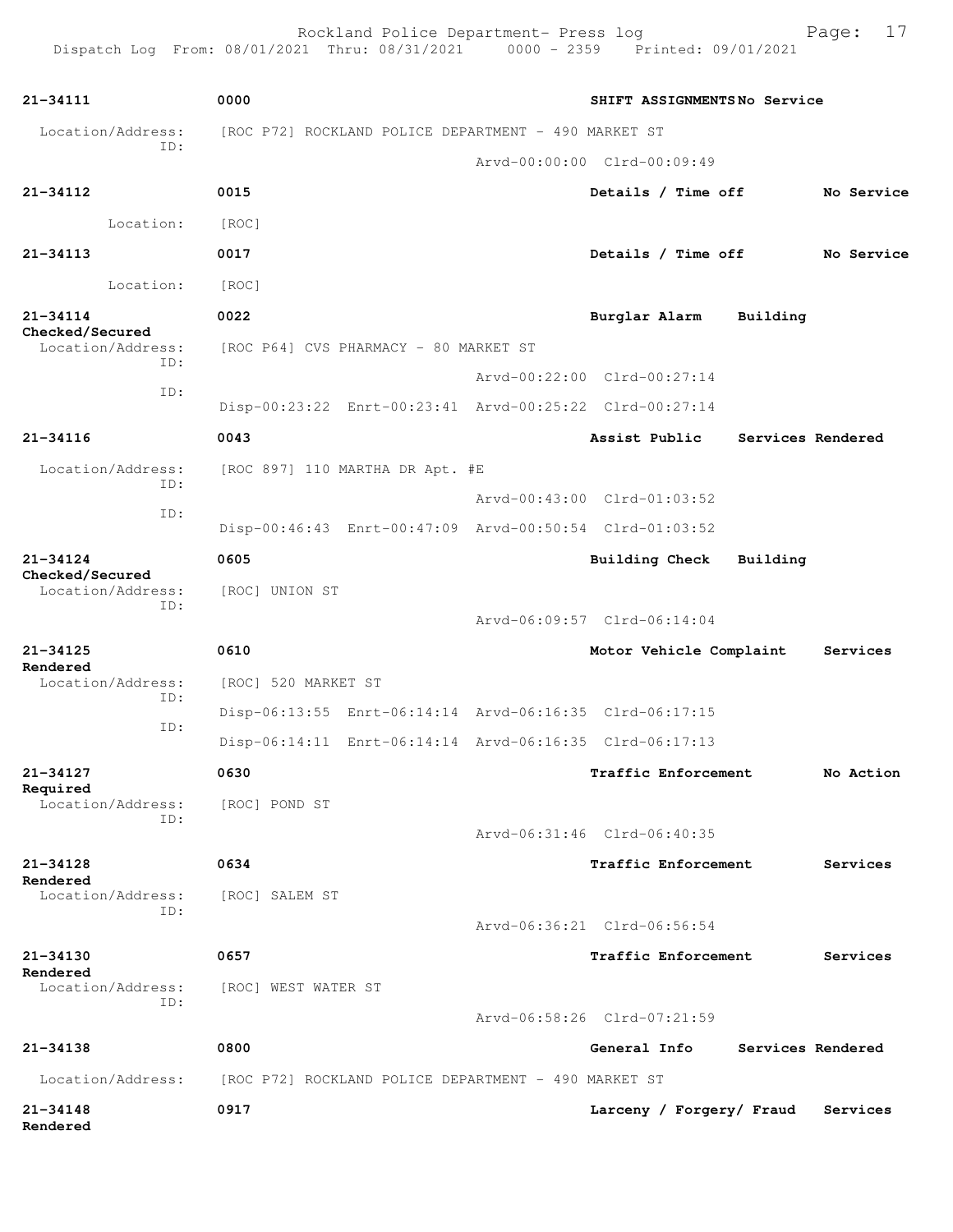|                               | Rockland Police Department- Press log<br>Dispatch Log From: 08/01/2021 Thru: 08/31/2021 0000 - 2359 Printed: 09/01/2021 |                                  |                   | Page:             | 18 |
|-------------------------------|-------------------------------------------------------------------------------------------------------------------------|----------------------------------|-------------------|-------------------|----|
| Location/Address:             | [ROC 44] NOBLE SUPPLY & LOGISTICS - 302 WEYMOUTH ST                                                                     |                                  |                   |                   |    |
| TD:                           | Disp-09:18:09 Enrt-09:18:16 Arvd-09:29:30 Clrd-09:29:34                                                                 |                                  |                   |                   |    |
| $21 - 34153$                  | 0951                                                                                                                    | Suspicious Activity              |                   | Services          |    |
| Rendered<br>Location/Address: | [ROC] HONEY DEW - 482 MARKET ST                                                                                         |                                  |                   |                   |    |
| ID:                           | Disp-09:53:59 Enrt-09:54:57 Arvd-09:57:58 Clrd-10:12:14                                                                 |                                  |                   |                   |    |
| ID:                           | Disp-09:54:03 Enrt-09:54:57 Arvd-09:56:37 Clrd-10:12:10                                                                 |                                  |                   |                   |    |
| $21 - 34155$<br>Rendered      | 0956                                                                                                                    | Suspicious Activity              |                   | Services          |    |
| Location/Address:<br>ID:      | [ROC] 21 NORTHFIELD DR                                                                                                  |                                  |                   |                   |    |
| ID:                           | Disp-10:13:56 Enrt-10:14:00 Arvd-10:25:07 Clrd-10:36:04                                                                 |                                  |                   |                   |    |
|                               | Disp-10:36:38                                                                                                           | $C1rd-10:36:58$                  |                   |                   |    |
| $21 - 34158$                  | 1035                                                                                                                    | Building Check Services Rendered |                   |                   |    |
| Location/Address:<br>TD:      | [ROC] WEBSTER ST                                                                                                        |                                  |                   |                   |    |
|                               |                                                                                                                         | Arvd-10:36:04 Clrd-10:36:30      |                   |                   |    |
| $21 - 34162$                  | 1050                                                                                                                    | Larceny                          | Services Rendered |                   |    |
| Location/Address:<br>ID:      | [ROC 272] SHERIDAN SQUARE CONDOS - 103 GROVE ST                                                                         |                                  |                   |                   |    |
|                               | Disp-10:53:57                                                                                                           | $Clrd-11:03:47$                  |                   |                   |    |
| $21 - 34163$<br>Rendered      | 1057                                                                                                                    | Traffic Enforcement              |                   | Services          |    |
| Location/Address:<br>ID:      | [ROC] POND ST                                                                                                           |                                  |                   |                   |    |
|                               |                                                                                                                         | Arvd-10:57:00 Clrd-11:15:26      |                   |                   |    |
| $21 - 34164$                  | 1058                                                                                                                    | Road Obstruction No Service      |                   |                   |    |
| Location/Address:<br>TD:      | [ROC] 214 MARKET ST                                                                                                     |                                  |                   |                   |    |
|                               | Disp-10:59:38                                                                                                           | $C1rd-10:59:41$                  |                   |                   |    |
| 21-34171                      | 1113                                                                                                                    | Fraud                            |                   | Services Rendered |    |
| Location/Address:             | [ROC] 92 WOODSBURY RD                                                                                                   |                                  |                   |                   |    |
| 21-34180<br>Rendered          | 1208                                                                                                                    | Assist Other Agency              |                   | Services          |    |
| Location/Address:<br>ID:      | [ROC] 64 FAIRVIEW ST                                                                                                    |                                  |                   |                   |    |
|                               | Disp-12:09:26 Enrt-12:15:47 Arvd-12:15:50 Clrd-12:21:47                                                                 |                                  |                   |                   |    |
| $21 - 34182$<br>Rendered      | 1217                                                                                                                    | Assist Other Agency              |                   | Services          |    |
| Location/Address:<br>TD:      | [ROC P108] SOUTH SHORE BMW - 1040 HINGHAM ST                                                                            |                                  |                   |                   |    |
|                               | Disp-12:19:39 Enrt-12:21:34 Arvd-12:27:37 Clrd-12:30:20                                                                 |                                  |                   |                   |    |
| 21-34187                      | 1300                                                                                                                    | <b>Building Check</b>            | Services Rendered |                   |    |
| Location/Address:<br>ID:      | [ROC] WEBSTER ST                                                                                                        |                                  |                   |                   |    |
|                               |                                                                                                                         | Arvd-13:01:58 Clrd-13:02:19      |                   |                   |    |
| $21 - 34194$<br>Rendered      | 1338                                                                                                                    | Traffic Enforcement              |                   | Services          |    |
| Location/Address:<br>ID:      | [ROC] WEST WATER ST                                                                                                     |                                  |                   |                   |    |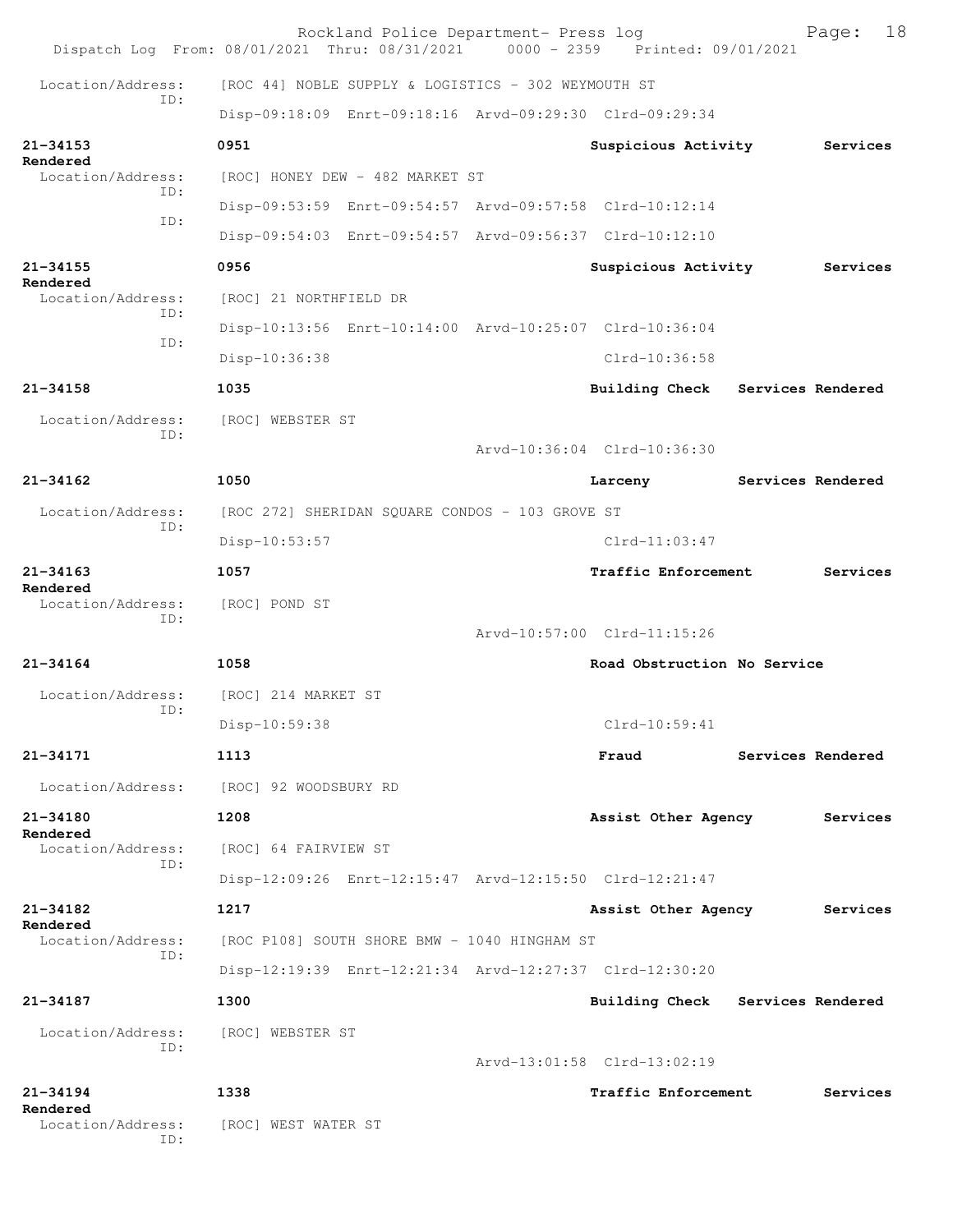Arvd-13:40:33 Clrd-14:02:09

| $21 - 34196$                            | 1401                                                    | 911 Accidental              | Unfounded                          |
|-----------------------------------------|---------------------------------------------------------|-----------------------------|------------------------------------|
| Location/Address:<br>ID:                | [ROC] 30 COMMERCE RD                                    |                             |                                    |
|                                         | Disp-14:03:10 Enrt-14:03:15 Arvd-14:12:37 Clrd-14:12:42 |                             |                                    |
| $21 - 34199$<br>Citation/Warning Issued | 1416                                                    | Motor Vehicle Stop          |                                    |
| Location/Address:<br>TD:                | [ROC] BILL DELAHUNT PKWY                                |                             |                                    |
|                                         |                                                         | Arvd-14:16:00 Clrd-14:24:58 |                                    |
| 21-34201                                | 1424                                                    | Harassment                  | Services Rendered                  |
| Location/Address:                       | [ROC] 200 HOWARD ST                                     |                             |                                    |
| $21 - 34200$<br>Warning                 | 1425                                                    | Motor Vehicle Stop          | Verbal                             |
| Location/Address:<br>TD:                | [ROC] BILL DELAHUNT PKWY                                |                             |                                    |
|                                         |                                                         | Arvd-14:25:00 Clrd-14:29:07 |                                    |
| $21 - 34203$                            | 1431                                                    | KEEP THE PEACE              | Services Rendered                  |
| Location/Address:                       | [ROC] 68 PLAIN ST                                       |                             |                                    |
| TD:                                     | Disp-15:05:32 Enrt-15:11:59 Arvd-15:12:32 Clrd-15:12:35 |                             |                                    |
| $21 - 34206$                            | 1444                                                    | Assist Other Agency         | Services                           |
| Rendered<br>Location/Address:           | [ROC P72] ROCKLAND POLICE DEPARTMENT - 490 MARKET ST    |                             |                                    |
| 21-34207                                | 1452                                                    |                             | Assist Public Services Rendered    |
| Location/Address:                       | [ROC] 17 MIDFIELD DR                                    |                             |                                    |
| ID:                                     | $Disp-14:54:24$                                         | $Clrd-14:54:28$             |                                    |
| $21 - 34209$                            | 1516                                                    | Assist Other Agency         | No Service                         |
| Location/Address:                       | [ROC] 725 MARKET ST                                     |                             |                                    |
| ID:                                     | Disp-15:18:26 Enrt-15:21:50 Arvd-15:21:53 Clrd-15:25:07 |                             |                                    |
| $21 - 34210$                            | 1531                                                    |                             | Animal Complaint Services Rendered |
| Location:<br>ID:                        | [OT] ABINGTON                                           |                             |                                    |
|                                         | Disp-15:33:06 Enrt-15:33:13                             | $Clrd-15:58:53$             |                                    |
| $21 - 34214$                            | 1550                                                    | MVA Property Damage Only    | Paper                              |
| Exchange<br>Location/Address:<br>TD:    | [ROC 9] SULLIVAN TIRE AND AUTO SERVICE - 1 VFW DR       |                             |                                    |
| ID:                                     | Disp-15:51:06 Enrt-15:51:17 Arvd-15:53:59 Clrd-16:05:46 |                             |                                    |
|                                         | Disp-15:51:12 Enrt-15:51:17 Arvd-15:53:56 Clrd-16:05:12 |                             |                                    |
| $21 - 34219$                            | 1608                                                    | General Info                | Services Rendered                  |
| Location/Address:                       | [ROC P72] ROCKLAND POLICE DEPARTMENT - 490 MARKET ST    |                             |                                    |
| $21 - 34220$                            | 1610                                                    | Missing Person              | Services Rendered                  |
| Location/Address:<br>ID:                | [ROC P72] ROCKLAND POLICE DEPARTMENT - 490 MARKET ST    |                             |                                    |
|                                         | Disp-16:13:07                                           | $Clrd-16:13:11$             |                                    |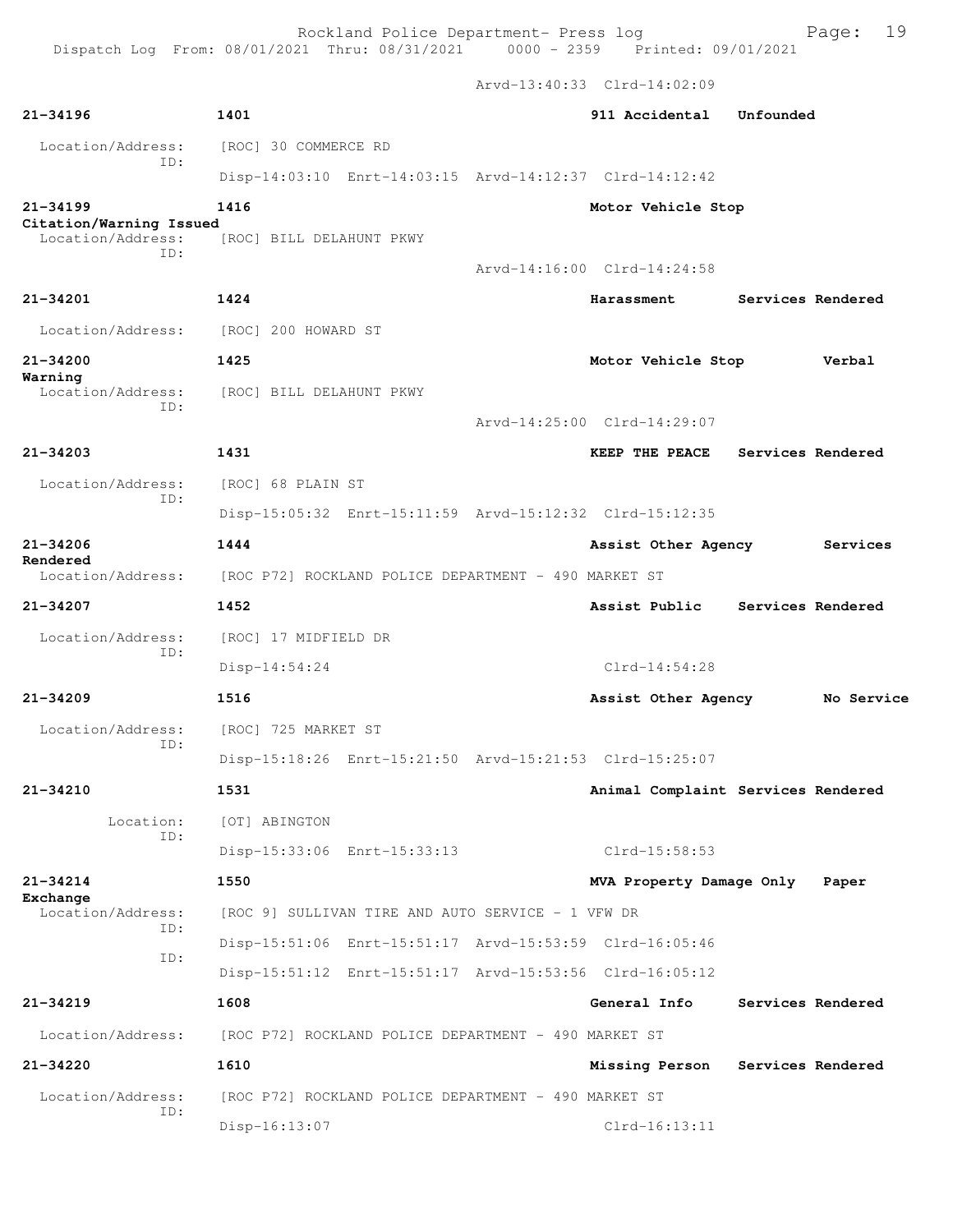| 21-34222                                      | 1620                                                                   |                             |                        | Assist Public Services Rendered |                   |
|-----------------------------------------------|------------------------------------------------------------------------|-----------------------------|------------------------|---------------------------------|-------------------|
| Location/Address:<br>TD:                      | [ROC P72] ROCKLAND POLICE DEPARTMENT - 490 MARKET ST                   |                             |                        |                                 |                   |
|                                               | $Disp-16:21:03$                                                        |                             | $Clrd-16:26:58$        |                                 |                   |
| $21 - 34229$<br>Rendered                      | 1700                                                                   |                             | Traffic Enforcement    |                                 | Services          |
| ID:                                           | Location/Address: [ROC] WEST WATER ST                                  |                             |                        |                                 |                   |
|                                               |                                                                        | Arvd-17:01:00 Clrd-17:39:31 |                        |                                 |                   |
| 21-34244<br>Made                              | 1942                                                                   |                             | Assist Other Agency    |                                 | Arrest (s)        |
| Location/Address:                             | [ROC P72] ROCKLAND POLICE DEPARTMENT - 490 MARKET ST                   |                             |                        |                                 |                   |
| Refer To Arrest:<br>Arrest:                   | $21$ ROC-34244-AR<br>NGUYEN, VIET                                      |                             |                        |                                 |                   |
| Address:                                      | 5 HARWICH RD<br>BROCKTON, MA                                           |                             |                        |                                 |                   |
| Age:                                          | 46                                                                     |                             |                        |                                 |                   |
| Charges:                                      | TRAFFICKING OF PERSON FOR SEXUAL SERVITUDE                             |                             |                        |                                 |                   |
| $21 - 34253$<br>Warning                       | 2105                                                                   |                             | Motor Vehicle Stop     |                                 | Verbal            |
| Location/Address:<br>TD:                      | [ROC] 0 HINGHAM ST @ 1 MILLENNIUM WAY                                  |                             |                        |                                 |                   |
|                                               |                                                                        | Arvd-21:05:00 Clrd-21:09:32 |                        |                                 |                   |
| $21 - 34256$                                  | 2144                                                                   |                             | Assist Other Agency    |                                 | <b>Arrest (s)</b> |
| Made<br>Location/Address:<br>Refer To Arrest: | [ROC P72] ROCKLAND POLICE DEPARTMENT - 490 MARKET ST<br>21ROC-34256-AR |                             |                        |                                 |                   |
| Arrest:                                       | DICK, BRIAN DAVID                                                      |                             |                        |                                 |                   |
| Address:                                      | 411 WOODLANDS WAY<br>ABINGTON, MA                                      |                             |                        |                                 |                   |
| Age:<br>Charges:                              | 49<br>TRAFFICKING OF PERSON FOR SEXUAL SERVITUDE                       |                             |                        |                                 |                   |
| 21-34257                                      | 2147                                                                   |                             | Assist Other Agency    |                                 | Arrest (s)        |
| Made                                          |                                                                        |                             |                        |                                 |                   |
| Location/Address:<br>Refer To Arrest:         | [ROC P72] ROCKLAND POLICE DEPARTMENT - 490 MARKET ST<br>21ROC-34257-AR |                             |                        |                                 |                   |
| Arrest:                                       | BI, JAMES                                                              |                             |                        |                                 |                   |
| Address:<br>Age:                              | 6 SUMMER ST Apt. #2L<br>35                                             | WAKEFIELD, MA               |                        |                                 |                   |
| Charges:                                      | TRAFFICKING OF PERSON FOR SEXUAL SERVITUDE                             |                             |                        |                                 |                   |
| 21-34258<br>Rendered                          | 2156                                                                   |                             | Health & Welfare Check |                                 | Services          |
| Location/Address:                             | [ROC] 800 MARKET ST                                                    |                             |                        |                                 |                   |
| ID:                                           | $Disp-22:00:55$                                                        | Arvd-22:03:51 Clrd-22:17:36 |                        |                                 |                   |
| $21 - 34267$<br>Made                          | 2248                                                                   |                             | Assist Other Agency    |                                 | Arrest (s)        |
| Location/Address:<br>ID:                      | [ROC P72] ROCKLAND POLICE DEPARTMENT - 490 MARKET ST                   |                             |                        |                                 |                   |
|                                               |                                                                        | Arvd-22:48:00 Clrd-22:57:21 |                        |                                 |                   |
| Refer To Arrest:                              | $21ROC - 34267 - AR$                                                   |                             |                        |                                 |                   |
| Arrest:<br>Address:                           | VANRIPER, ERIC PAUL<br>1 N SPUNER ST<br>PLYMOUTH, MA                   |                             |                        |                                 |                   |
| Age:                                          | - 38                                                                   |                             |                        |                                 |                   |
| Charges:                                      | TRAFFICKING OF PERSON FOR SEXUAL SERVITUDE                             |                             |                        |                                 |                   |
| $21 - 34269$                                  | 2258                                                                   |                             | <b>Building Check</b>  |                                 | Appears Secure    |
| Location/Address:<br>ID:                      | [ROC] WEBSTER ST                                                       |                             |                        |                                 |                   |
|                                               |                                                                        | Arvd-22:59:27 Clrd-22:59:47 |                        |                                 |                   |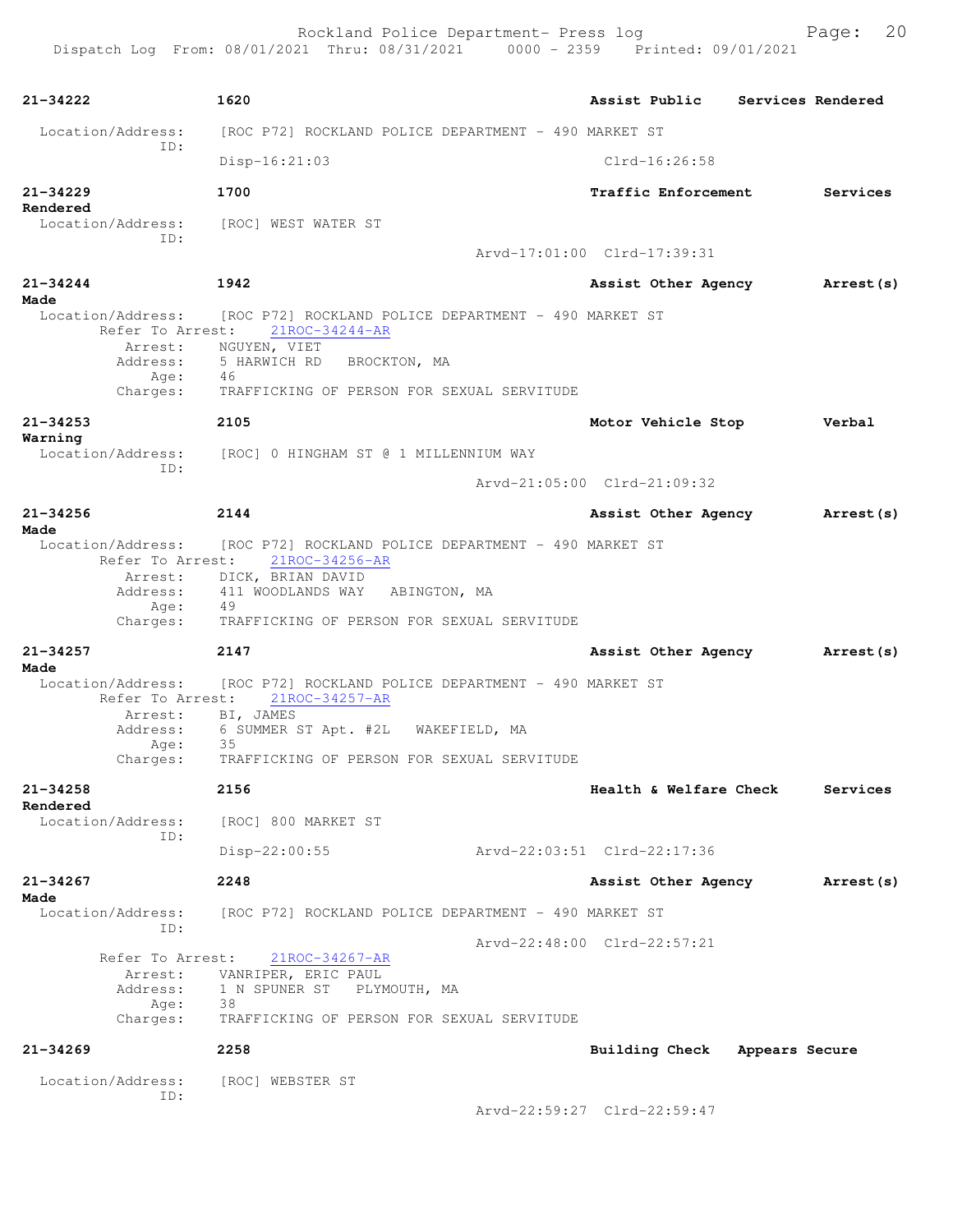| 21-34270                                                                                   | 2307                                       |               | Disturbance                                             | Services Rendered |
|--------------------------------------------------------------------------------------------|--------------------------------------------|---------------|---------------------------------------------------------|-------------------|
| Location/Address:<br>ID:                                                                   | [ROC] 12 MILLBROOK DR                      |               |                                                         |                   |
|                                                                                            |                                            |               | Disp-23:08:14 Enrt-23:08:22 Arvd-23:08:24 Clrd-23:28:39 |                   |
| ID:                                                                                        |                                            |               | Disp-23:08:19 Enrt-23:08:28 Arvd-23:12:29 Clrd-23:28:42 |                   |
| $21 - 34272$<br>Rendered                                                                   | 2316                                       |               | Details / Time off                                      | Services          |
| Location:                                                                                  | [ROC]                                      |               |                                                         |                   |
| $21 - 34274$<br>Made                                                                       | 2347                                       |               | Assist Other Agency                                     | Arrest (s)        |
| Location/Address: [ROC P72] ROCKLAND POLICE DEPARTMENT - 490 MARKET ST<br>Refer To Arrest: | 21ROC-34274-AR                             |               |                                                         |                   |
|                                                                                            | Arrest: GARAFALO, BRENDAN JAMES            |               |                                                         |                   |
| Age:                                                                                       | Address: 25 HERITAGE HILL DR<br>26         | LAKEVILLE, MA |                                                         |                   |
| Charges:                                                                                   | TRAFFICKING OF PERSON FOR SEXUAL SERVITUDE |               |                                                         |                   |

## **For Date: 08/06/2021 - Friday**

| $21 - 34275$                                                  | 0000                                                                                                                                                                                                                                                                                             | SHIFT ASSIGNMENTSNo Service |            |
|---------------------------------------------------------------|--------------------------------------------------------------------------------------------------------------------------------------------------------------------------------------------------------------------------------------------------------------------------------------------------|-----------------------------|------------|
| Location/Address:<br>TD:                                      | [ROC P72] ROCKLAND POLICE DEPARTMENT - 490 MARKET ST                                                                                                                                                                                                                                             |                             |            |
|                                                               |                                                                                                                                                                                                                                                                                                  | Arvd-00:00:00 Clrd-00:03:08 |            |
| $21 - 34280$<br>Follows                                       | 0036                                                                                                                                                                                                                                                                                             | MVA Property Damage Only    | Report     |
| Vicinity of:<br>TD:                                           | [ROC] 333 UNION ST @ 15 WEBSTER ST                                                                                                                                                                                                                                                               |                             |            |
| ID:                                                           | Disp-00:37:30 Enrt-00:37:37 Arvd-00:38:50 Clrd-01:22:17                                                                                                                                                                                                                                          |                             |            |
| TD:                                                           | Disp-00:37:30 Enrt-00:37:37 Arvd-00:38:50 Clrd-01:10:42                                                                                                                                                                                                                                          |                             |            |
| Refer To Arrest:<br>Arrest:<br>Address:<br>Age:<br>Charges:   | $Disp-00:40:59$<br>21ROC-34280-AR<br>HOUSTON, KRISTIN M<br>128 COURT ST Apt. #A21 PLYMOUTH, MA<br>45<br>0UI-LIQUOR OR .08%<br>NEGLIGENT OPERATION OF MOTOR VEHICLE<br>STOP/YIELD, FAIL TO                                                                                                        | Arvd-00:41:04 Clrd-01:22:17 |            |
|                                                               |                                                                                                                                                                                                                                                                                                  |                             |            |
| $21 - 34284$<br>Made                                          | 0123                                                                                                                                                                                                                                                                                             | MVA Property Damage Only    | Arrest (s) |
| Location/Address:<br>TD:                                      | [ROC] 346 UNION ST @ 11 PACIFIC ST                                                                                                                                                                                                                                                               |                             |            |
| Refer To Summons:<br>Summons:<br>Address:<br>Age:<br>Charges: | Disp-01:24:19 Enrt-01:24:50<br>21ROC-34284-AR<br>DICKINSON, BRITTANY LEE<br>355 WEBSTER ST ROCKLAND, MA<br>27<br>0UI-LIQUOR OR .08%<br>NEGLIGENT OPERATION OF MOTOR VEHICLE<br>ALCOHOL IN MV, POSSESS OPEN CONTAINER OF<br>STOP/YIELD, FAIL TO<br>MARKED LANES VIOLATION<br>LIGHTS VIOLATION, MV | $Clrd-02:02:32$             |            |
| $21 - 34288$                                                  | 0210                                                                                                                                                                                                                                                                                             | Details / Time off          | No Service |
| Location:                                                     | [ROC]                                                                                                                                                                                                                                                                                            |                             |            |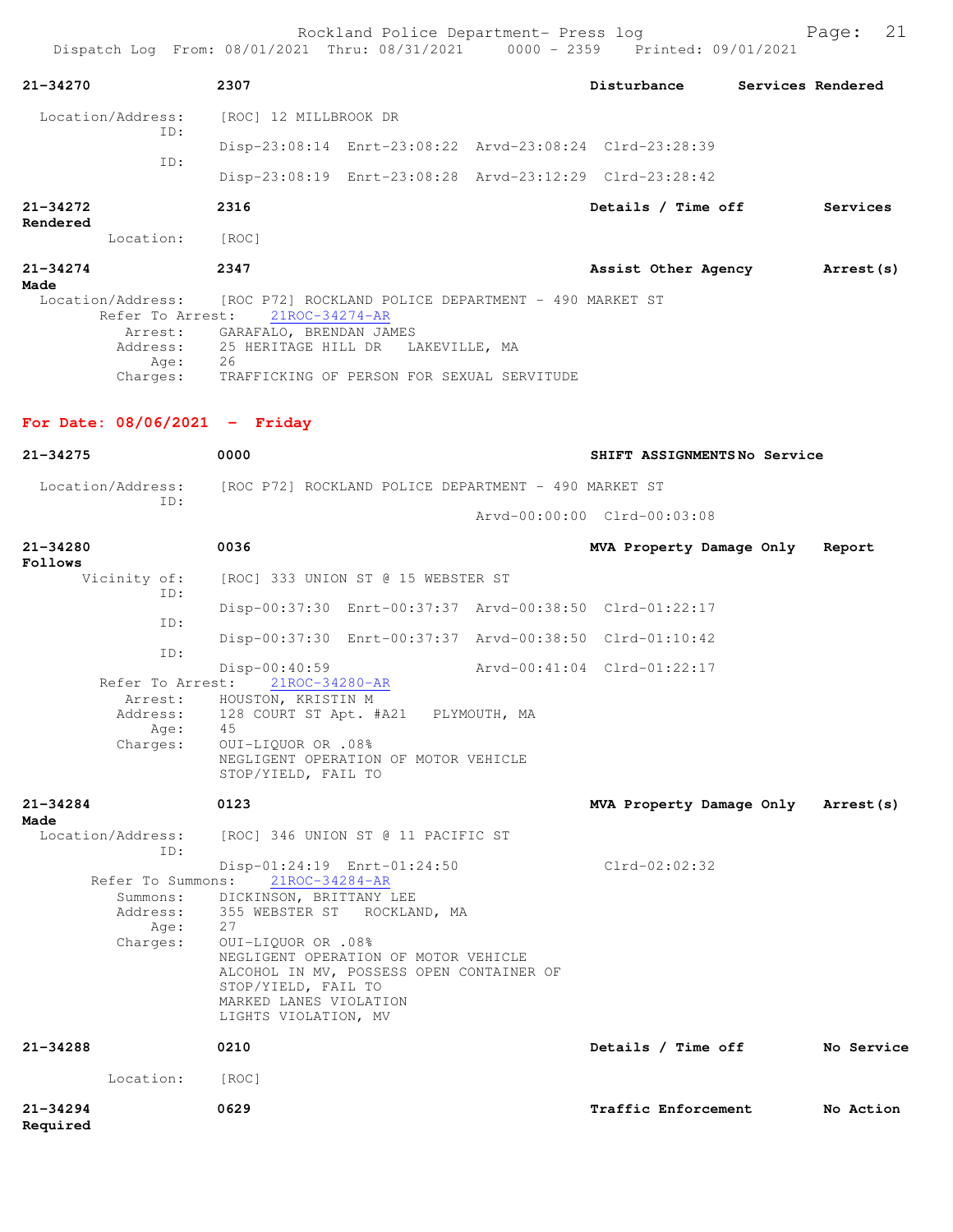|                          | Rockland Police Department- Press log<br>Dispatch Log From: 08/01/2021 Thru: 08/31/2021 0000 - 2359 Printed: 09/01/2021 |                             | 22<br>Page:                         |
|--------------------------|-------------------------------------------------------------------------------------------------------------------------|-----------------------------|-------------------------------------|
| Location/Address:<br>TD: | [ROC] WEST WATER ST                                                                                                     |                             |                                     |
|                          |                                                                                                                         | Aryd-06:30:09 Clrd-06:59:38 |                                     |
| $21 - 34295$             | 0631                                                                                                                    |                             | Building Check Services Rendered    |
| Location/Address:        | [ROC] UNION ST                                                                                                          |                             |                                     |
| TD:                      |                                                                                                                         | Arvd-06:33:38 Clrd-06:50:30 |                                     |
| $21 - 34296$             | 0645                                                                                                                    | Traffic Enforcement         | No Service                          |
| Location/Address:<br>TD: | [ROC] SALEM ST                                                                                                          |                             |                                     |
|                          |                                                                                                                         | Arvd-06:45:00 Clrd-07:00:43 |                                     |
| $21 - 34298$             | 0645                                                                                                                    | Building Check              | No Service                          |
| Location/Address:<br>ID: | [ROC] SALEM ST                                                                                                          |                             |                                     |
|                          |                                                                                                                         | Arvd-06:47:00 Clrd-06:47:21 |                                     |
| $21 - 34300$<br>Rendered | 0700                                                                                                                    | Traffic Enforcement         | Services                            |
| Location/Address:<br>ID: | [ROC] POND ST                                                                                                           |                             |                                     |
|                          |                                                                                                                         | Arvd-07:04:03 Clrd-07:25:21 |                                     |
| 21-34302<br>Rendered     | 0713                                                                                                                    | Details / Time off          | Services                            |
| Location:                | [ROC]                                                                                                                   |                             |                                     |
| 21-34303                 | 0715                                                                                                                    |                             | Animal Complaint Services Rendered  |
| Location/Address:        | [ROC P64] CVS PHARMACY - 80 MARKET ST                                                                                   |                             |                                     |
| 21-34307                 | 0737                                                                                                                    | Burglar Alarm               | Investigated                        |
| Location/Address:<br>ID: | [ROC P1] 99 RESTAURANT - 29 ACCORD PARK DR                                                                              |                             |                                     |
|                          |                                                                                                                         | Arvd-07:37:00 Clrd-07:48:43 |                                     |
| $21 - 34314$             | 0803                                                                                                                    |                             | SHIFT ASSIGNMENTS Services Rendered |
| Location/Address:        | [ROC P72] ROCKLAND POLICE DEPARTMENT - 490 MARKET ST                                                                    |                             |                                     |
| 21-34318                 | 0841                                                                                                                    | Warrant                     | No Service                          |
| Location/Address:<br>TD: | [ROC] 63 WEBSTER ST                                                                                                     |                             |                                     |
| ID:                      | Disp-08:43:55 Enrt-08:44:09 Arvd-08:44:54 Clrd-08:50:31                                                                 |                             |                                     |
|                          | Disp-08:44:08 Enrt-08:44:09 Arvd-08:44:57 Clrd-08:50:31                                                                 |                             |                                     |
| 21-34320                 | 0857                                                                                                                    |                             | Animal Complaint Could Not Locate   |
| Location/Address:<br>ID: | [ROC] WEBSTER ST                                                                                                        |                             |                                     |
|                          | Disp-08:59:14 Enrt-08:59:18 Arvd-09:02:54 Clrd-09:02:56                                                                 |                             |                                     |
| 21-34321<br>Required     | 0903                                                                                                                    | <b>Traffic Enforcement</b>  | No Action                           |
| Location/Address:<br>ID: | [ROC] POND ST                                                                                                           |                             |                                     |
|                          |                                                                                                                         | Arvd-09:03:00 Clrd-09:17:48 |                                     |
| 21-34325                 | 0927                                                                                                                    | <b>Time off</b>             | Services Rendered                   |
| Location:                | [ROC]                                                                                                                   |                             |                                     |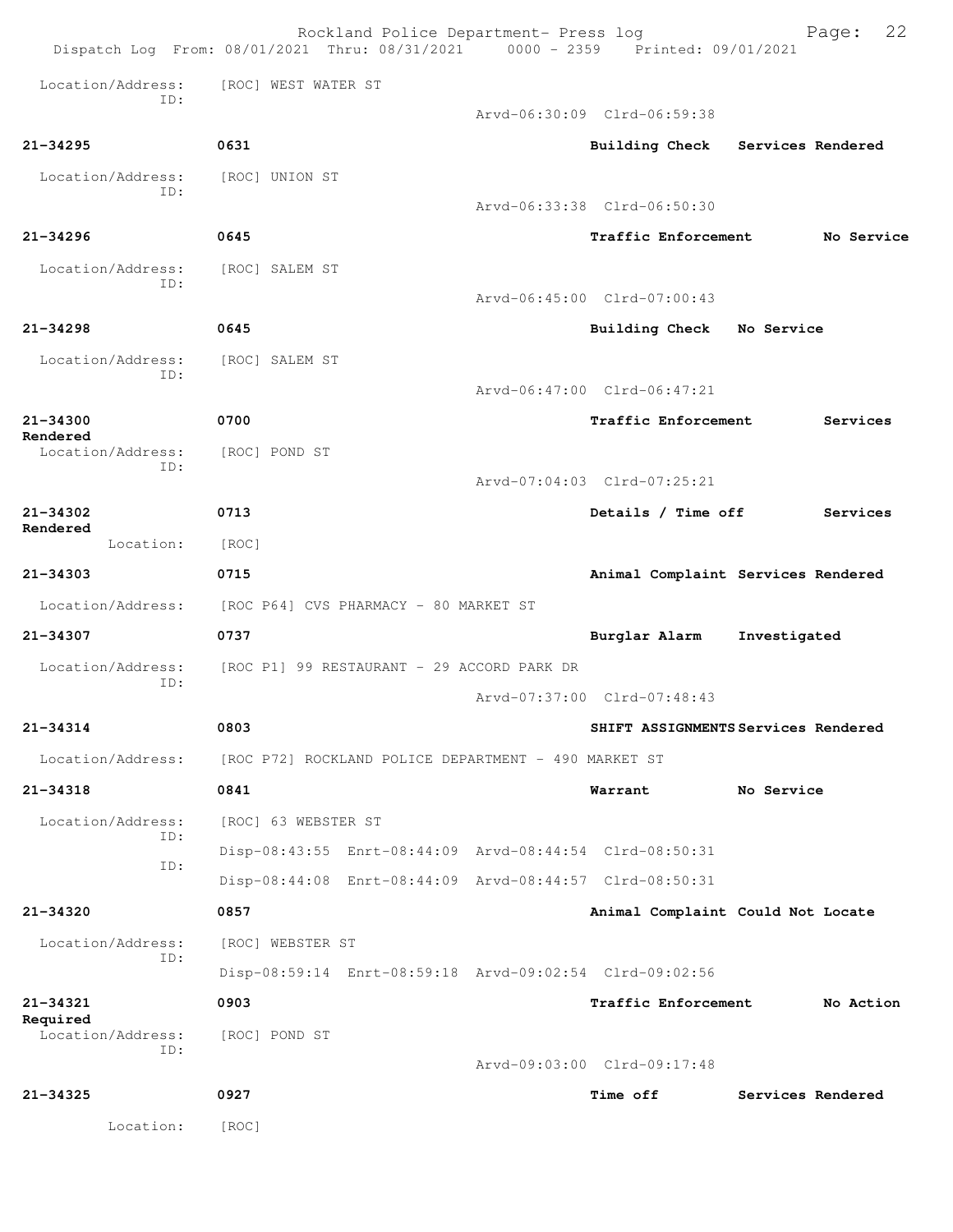| 0941<br>[ROC] WEBSTER ST<br>0948                                           | Arvd-09:41:37 Clrd-09:41:51 | Building Check Services Rendered                               |                                                                                                                                                                                                                                                                                                                                                                                                                                                                                                                                                                            |                                                                                                                                                                           |
|----------------------------------------------------------------------------|-----------------------------|----------------------------------------------------------------|----------------------------------------------------------------------------------------------------------------------------------------------------------------------------------------------------------------------------------------------------------------------------------------------------------------------------------------------------------------------------------------------------------------------------------------------------------------------------------------------------------------------------------------------------------------------------|---------------------------------------------------------------------------------------------------------------------------------------------------------------------------|
|                                                                            |                             |                                                                |                                                                                                                                                                                                                                                                                                                                                                                                                                                                                                                                                                            |                                                                                                                                                                           |
|                                                                            |                             |                                                                |                                                                                                                                                                                                                                                                                                                                                                                                                                                                                                                                                                            |                                                                                                                                                                           |
|                                                                            |                             |                                                                |                                                                                                                                                                                                                                                                                                                                                                                                                                                                                                                                                                            |                                                                                                                                                                           |
|                                                                            |                             |                                                                |                                                                                                                                                                                                                                                                                                                                                                                                                                                                                                                                                                            | Report                                                                                                                                                                    |
| [ROC] SALEM ST                                                             |                             |                                                                |                                                                                                                                                                                                                                                                                                                                                                                                                                                                                                                                                                            |                                                                                                                                                                           |
|                                                                            |                             |                                                                |                                                                                                                                                                                                                                                                                                                                                                                                                                                                                                                                                                            |                                                                                                                                                                           |
|                                                                            |                             |                                                                |                                                                                                                                                                                                                                                                                                                                                                                                                                                                                                                                                                            |                                                                                                                                                                           |
| Refer To Summons:<br>EUGENIA DEMOURA, AMANDA<br>96 GARDNER ST ROCKLAND, MA |                             |                                                                |                                                                                                                                                                                                                                                                                                                                                                                                                                                                                                                                                                            |                                                                                                                                                                           |
| UNLICENSED OPERATION OF MV                                                 |                             |                                                                |                                                                                                                                                                                                                                                                                                                                                                                                                                                                                                                                                                            |                                                                                                                                                                           |
| 1055                                                                       |                             |                                                                |                                                                                                                                                                                                                                                                                                                                                                                                                                                                                                                                                                            | Verbal                                                                                                                                                                    |
|                                                                            |                             |                                                                |                                                                                                                                                                                                                                                                                                                                                                                                                                                                                                                                                                            |                                                                                                                                                                           |
|                                                                            |                             |                                                                |                                                                                                                                                                                                                                                                                                                                                                                                                                                                                                                                                                            |                                                                                                                                                                           |
| Disp-10:56:08                                                              |                             |                                                                |                                                                                                                                                                                                                                                                                                                                                                                                                                                                                                                                                                            |                                                                                                                                                                           |
| Disp-10:56:17                                                              |                             |                                                                |                                                                                                                                                                                                                                                                                                                                                                                                                                                                                                                                                                            |                                                                                                                                                                           |
| 1058                                                                       |                             |                                                                |                                                                                                                                                                                                                                                                                                                                                                                                                                                                                                                                                                            |                                                                                                                                                                           |
| [ROC] 60 ARLINGTON ST                                                      |                             |                                                                |                                                                                                                                                                                                                                                                                                                                                                                                                                                                                                                                                                            |                                                                                                                                                                           |
|                                                                            |                             |                                                                |                                                                                                                                                                                                                                                                                                                                                                                                                                                                                                                                                                            |                                                                                                                                                                           |
| $Disp-10:59:33$                                                            |                             |                                                                |                                                                                                                                                                                                                                                                                                                                                                                                                                                                                                                                                                            |                                                                                                                                                                           |
| Disp-10:59:40 Enrt-10:59:46                                                |                             | $Clrd-11:01:55$                                                |                                                                                                                                                                                                                                                                                                                                                                                                                                                                                                                                                                            |                                                                                                                                                                           |
| 1104                                                                       |                             |                                                                |                                                                                                                                                                                                                                                                                                                                                                                                                                                                                                                                                                            | Services Rendered                                                                                                                                                         |
| [ROC] WEBSTER ST                                                           |                             |                                                                |                                                                                                                                                                                                                                                                                                                                                                                                                                                                                                                                                                            |                                                                                                                                                                           |
|                                                                            |                             |                                                                |                                                                                                                                                                                                                                                                                                                                                                                                                                                                                                                                                                            |                                                                                                                                                                           |
| 1114                                                                       |                             |                                                                |                                                                                                                                                                                                                                                                                                                                                                                                                                                                                                                                                                            |                                                                                                                                                                           |
| [ROC]                                                                      |                             |                                                                |                                                                                                                                                                                                                                                                                                                                                                                                                                                                                                                                                                            |                                                                                                                                                                           |
| 1136                                                                       |                             |                                                                |                                                                                                                                                                                                                                                                                                                                                                                                                                                                                                                                                                            | Services                                                                                                                                                                  |
| [ROC] 28 ROBIN LN                                                          |                             |                                                                |                                                                                                                                                                                                                                                                                                                                                                                                                                                                                                                                                                            |                                                                                                                                                                           |
|                                                                            |                             |                                                                |                                                                                                                                                                                                                                                                                                                                                                                                                                                                                                                                                                            |                                                                                                                                                                           |
|                                                                            |                             |                                                                |                                                                                                                                                                                                                                                                                                                                                                                                                                                                                                                                                                            |                                                                                                                                                                           |
|                                                                            |                             | Clrd-12:02:50                                                  |                                                                                                                                                                                                                                                                                                                                                                                                                                                                                                                                                                            |                                                                                                                                                                           |
| 1201                                                                       |                             | Harassment                                                     |                                                                                                                                                                                                                                                                                                                                                                                                                                                                                                                                                                            | Provided Assistance                                                                                                                                                       |
|                                                                            |                             |                                                                |                                                                                                                                                                                                                                                                                                                                                                                                                                                                                                                                                                            |                                                                                                                                                                           |
|                                                                            |                             |                                                                |                                                                                                                                                                                                                                                                                                                                                                                                                                                                                                                                                                            |                                                                                                                                                                           |
| 1233                                                                       |                             | <b>Time off</b>                                                |                                                                                                                                                                                                                                                                                                                                                                                                                                                                                                                                                                            | Services Rendered                                                                                                                                                         |
| [ROC]                                                                      |                             |                                                                |                                                                                                                                                                                                                                                                                                                                                                                                                                                                                                                                                                            |                                                                                                                                                                           |
|                                                                            | 21ROC-34329-AR<br>18        | [ROC] EAST WATER ST @ HOWARD ST<br>Disp-11:53:47 Enrt-11:53:51 | Arvd-09:49:35 Clrd-10:48:49<br>Disp-10:11:59 Enrt-10:12:01 Arvd-10:12:03 Clrd-10:15:57<br>SPEEDING RATE OF SPEED EXCEEDING POSTED LIMIT<br>Arvd-10:55:00 Clrd-10:58:59<br>Arvd-10:56:19 Clrd-10:59:07<br>Arvd-10:56:21 Clrd-10:59:04<br>Arvd-10:58:00 Clrd-11:01:55<br>Arvd-10:59:43 Clrd-11:01:55<br>Arvd-11:04:43 Clrd-11:04:59<br>Disp-11:40:16 Enrt-11:40:31 Arvd-11:46:26 Clrd-12:01:09<br>Disp-11:40:23 Enrt-11:40:34 Arvd-11:46:22 Clrd-12:02:50<br>[ROC P72] ROCKLAND POLICE DEPARTMENT - 490 MARKET ST<br>Disp-12:04:59 Enrt-12:05:08 Arvd-12:05:11 Clrd-12:39:35 | Traffic Enforcement<br>Motor Vehicle Stop<br>Animal Complaint Services Rendered<br><b>Building Check</b><br>CHANGE / Time off Services Rendered<br>Health & Welfare Check |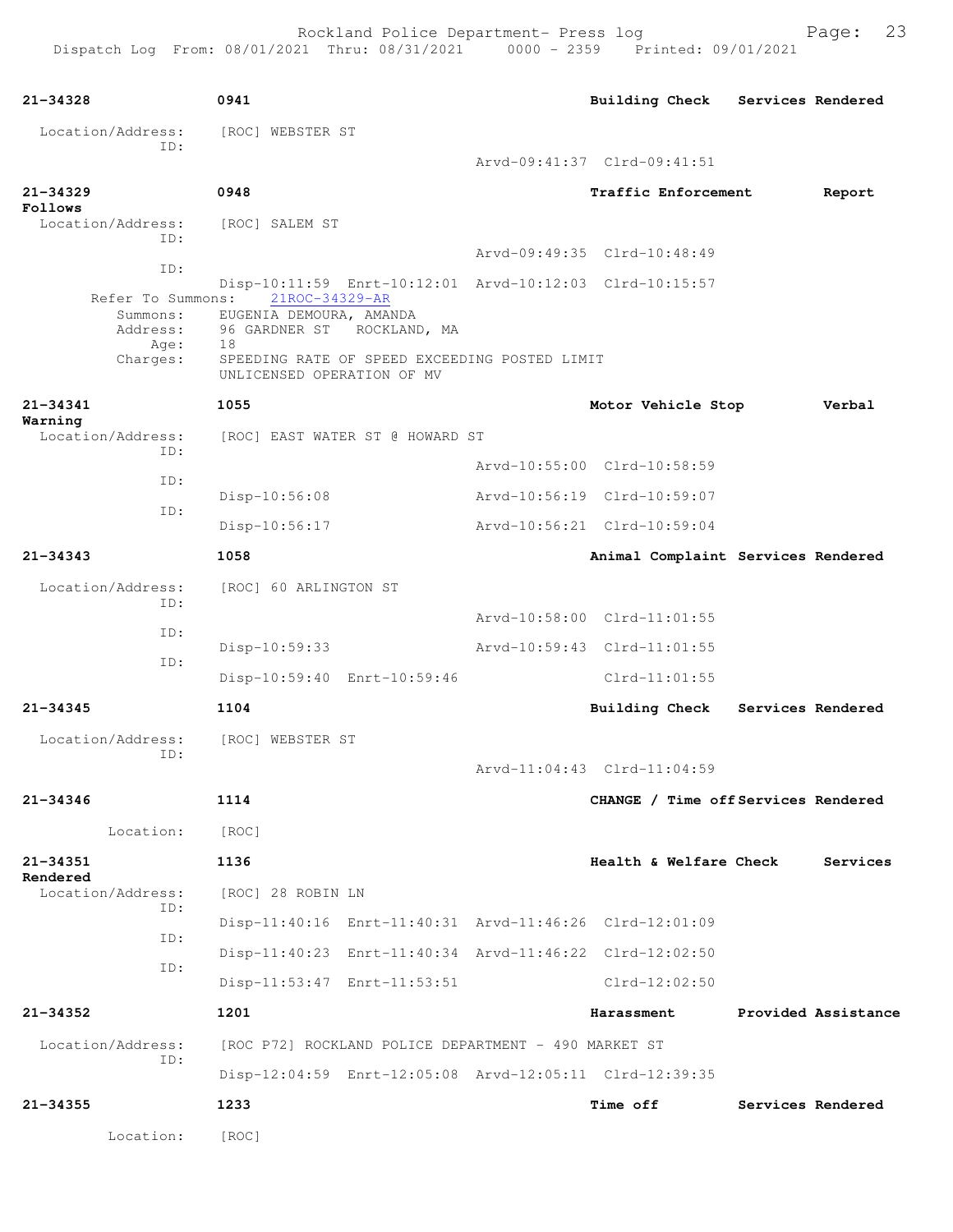Rockland Police Department- Press log Fage: 24 Dispatch Log From: 08/01/2021 Thru: 08/31/2021 0000 - 2359 Printed: 09/01/2021

**21-34358 1250 Health & Welfare Check Services Rendered**<br>Location/Address: [ROC] 936 UNION ST ID: Disp-12:55:54 Enrt-12:56:36 Arvd-12:59:46 Clrd-13:06:59 ID: Disp-12:55:54 Enrt-12:56:36 Arvd-12:59:46 Clrd-13:06:57 ID: Disp-12:56:52 Enrt-12:56:53 Arvd-12:59:30 Clrd-13:02:07 **21-34370 1414 Animal Complaint Services Rendered** Location/Address: [ROC] 47 WARDSON CIR ID: Disp-14:15:16 Enrt-14:15:20 Arvd-14:26:28 Clrd-14:36:13 **21-34373 1431 Details Services Rendered** Location: [ROC] **21-34374 1437 Summons Summons To Court** Location/Address: [ROC 288] 160 MARTHA DR Apt. #E ID: Arvd-14:37:00 Clrd-14:42:16 **21-34377 1451 Disturbance Peace Restored** Location/Address: [ROC] 160 MARTHA DR Apt. #B ID: Disp-14:52:33 Enrt-14:53:13 Arvd-14:54:46 Clrd-15:24:10 ID: Disp-14:52:39 Enrt-14:53:13 Arvd-14:54:48 Clrd-15:24:01 ID: Disp-14:57:30 Arvd-14:57:32 Clrd-15:07:31 **21-34380 1537 Traffic Enforcement Verbal Warning**  Location/Address: [ROC] WEST WATER ST ID: Arvd-15:38:24 Clrd-15:48:33 **21-34383 1605 SHIFT ASSIGNMENTS Services Rendered** Location/Address: [ROC P72] ROCKLAND POLICE DEPARTMENT - 490 MARKET ST ID: Disp-16:09:07 Clrd-16:09:14 **21-34385 1614 Details / Time off Services Rendered**  Location: [ROC] **21-34386 1616 Lockout Services Rendered** Location/Address: [ROC P72] ROCKLAND POLICE DEPARTMENT - 490 MARKET ST ID: Disp-16:18:55 Arvd-16:22:38 Clrd-16:25:19 **21-34389 1646 Traffic Enforcement Citation/Warning Issued**  Location/Address: [ROC] SALEM ST ID: Arvd-16:46:36 Clrd-17:27:40 **21-34399 1733 Suspicious Activity Services Rendered**<br>Location/Address: [ROC] 30 BELMONT ST ID: Disp-17:34:28 Arvd-17:34:43 Clrd-18:29:16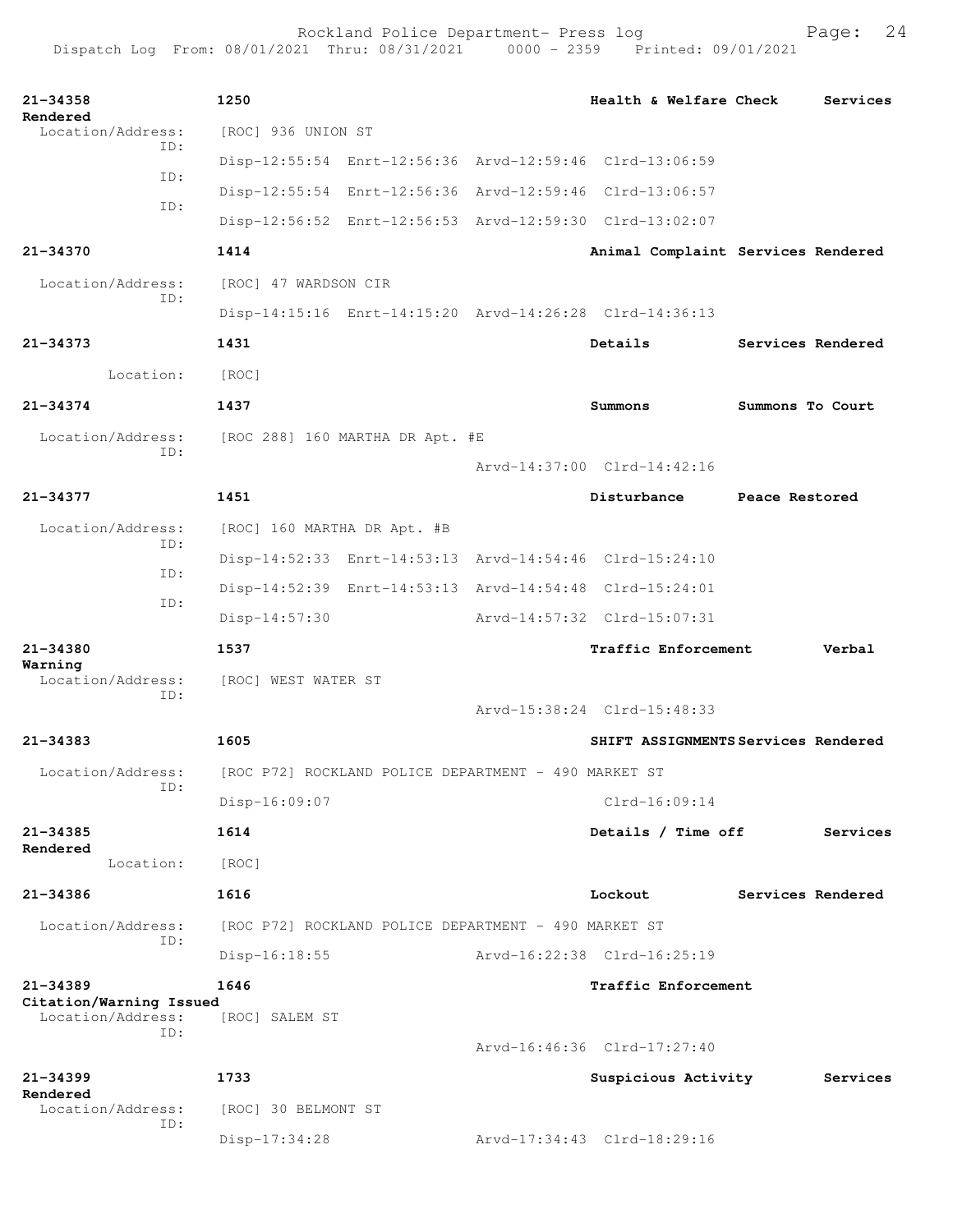| Dispatch Log From: 08/01/2021 Thru: 08/31/2021 0000 - 2359 Printed: 09/01/2021 |                             | Rockland Police Department- Press log |                                                         |                   | 25<br>Page:       |
|--------------------------------------------------------------------------------|-----------------------------|---------------------------------------|---------------------------------------------------------|-------------------|-------------------|
| ID:                                                                            | Disp-17:34:28               |                                       | Arvd-17:35:07 Clrd-17:35:12                             |                   |                   |
| ID:                                                                            |                             |                                       | Arvd-17:35:22 Clrd-18:30:39                             |                   |                   |
|                                                                                | $Disp-17:35:18$             |                                       |                                                         |                   |                   |
| $21 - 34402$                                                                   | 1755                        |                                       | General Incident Services Rendered                      |                   |                   |
| Location/Address:<br>ID:                                                       | [ROC] 177 MARTHA DR Apt. #A |                                       |                                                         |                   |                   |
|                                                                                | $Disp-17:58:05$             |                                       | Clrd-17:58:10                                           |                   |                   |
| 21-34407<br>arrival                                                            | 1843                        |                                       | Motor Vehicle Complaint                                 |                   | Gone on           |
| Location/Address:<br>ID:                                                       | [ROC] MONCRIEF RD           |                                       |                                                         |                   |                   |
|                                                                                |                             |                                       | Disp-18:45:01 Enrt-18:45:08 Arvd-18:52:40 Clrd-18:57:11 |                   |                   |
| 21-34417<br>Rendered                                                           | 2019                        |                                       | Details / Time off                                      |                   | Services          |
| Location:                                                                      | [ROC]                       |                                       |                                                         |                   |                   |
| $21 - 34419$                                                                   | 2025                        |                                       | Details / Time off                                      |                   | Services          |
| Rendered<br>Location:                                                          | [ROC]                       |                                       |                                                         |                   |                   |
| $21 - 34420$                                                                   | 2027                        |                                       | 911 Accidental Gone on arrival                          |                   |                   |
| Location/Address:                                                              | [ROC] 256 WEYMOUTH ST       |                                       |                                                         |                   |                   |
| ID:                                                                            |                             |                                       | Disp-20:29:49 Enrt-20:29:51 Arvd-20:41:46 Clrd-20:44:49 |                   |                   |
| $21 - 34422$                                                                   | 2046                        |                                       | Suspicious Activity                                     |                   | Unfounded         |
| Location/Address:<br>ID:                                                       | [ROC] ROCK - 347 MARKET ST  |                                       |                                                         |                   |                   |
| ID:                                                                            |                             |                                       | Disp-20:49:17 Enrt-20:49:21 Arvd-20:49:28 Clrd-20:50:47 |                   |                   |
| ID:                                                                            |                             |                                       | Disp-20:49:34 Enrt-20:49:39 Arvd-20:49:43 Clrd-20:50:45 |                   |                   |
| ID:                                                                            |                             |                                       | Disp-20:49:44 Enrt-20:49:49 Arvd-20:50:43 Clrd-20:59:50 |                   |                   |
|                                                                                |                             |                                       | Disp-20:50:53 Enrt-20:50:54 Arvd-20:59:45 Clrd-20:59:47 |                   |                   |
| ID:<br>ID:                                                                     |                             |                                       | Disp-20:51:03 Enrt-20:51:08 Arvd-20:51:10 Clrd-20:59:40 |                   |                   |
|                                                                                |                             |                                       | Disp-20:51:15 Enrt-20:51:23 Arvd-20:51:25 Clrd-20:59:42 |                   |                   |
| $21 - 34424$                                                                   | 2112                        |                                       | <b>Building Check</b>                                   | Services Rendered |                   |
| Location/Address:                                                              | [ROC] POND ST               |                                       |                                                         |                   |                   |
| ID:                                                                            |                             |                                       | Arvd-21:13:26 Clrd-21:42:03                             |                   |                   |
| $21 - 34427$                                                                   | 2122                        |                                       | General Incident Services Rendered                      |                   |                   |
| Location:                                                                      | [ROC] BOLO                  |                                       |                                                         |                   |                   |
| $21 - 34429$                                                                   | 2137                        |                                       | Burglar Alarm                                           | Building          |                   |
| Checked/Secured<br>Location/Address:                                           | [ROC] 156 NORTH AVE         |                                       |                                                         |                   |                   |
| ID:                                                                            |                             |                                       | Disp-21:38:05 Enrt-21:38:55 Arvd-21:41:02 Clrd-21:41:32 |                   |                   |
| ID:                                                                            |                             |                                       | Disp-21:41:49 Enrt-21:41:54 Arvd-21:41:56 Clrd-21:43:33 |                   |                   |
| ID:                                                                            |                             |                                       | Disp-21:41:50 Enrt-21:41:52 Arvd-21:43:36 Clrd-21:43:38 |                   |                   |
| ID:                                                                            |                             |                                       | Disp-21:42:26 Enrt-21:42:28 Arvd-21:42:30 Clrd-21:43:31 |                   |                   |
| $21 - 34435$                                                                   | 2204                        |                                       | Building Check                                          |                   | Services Rendered |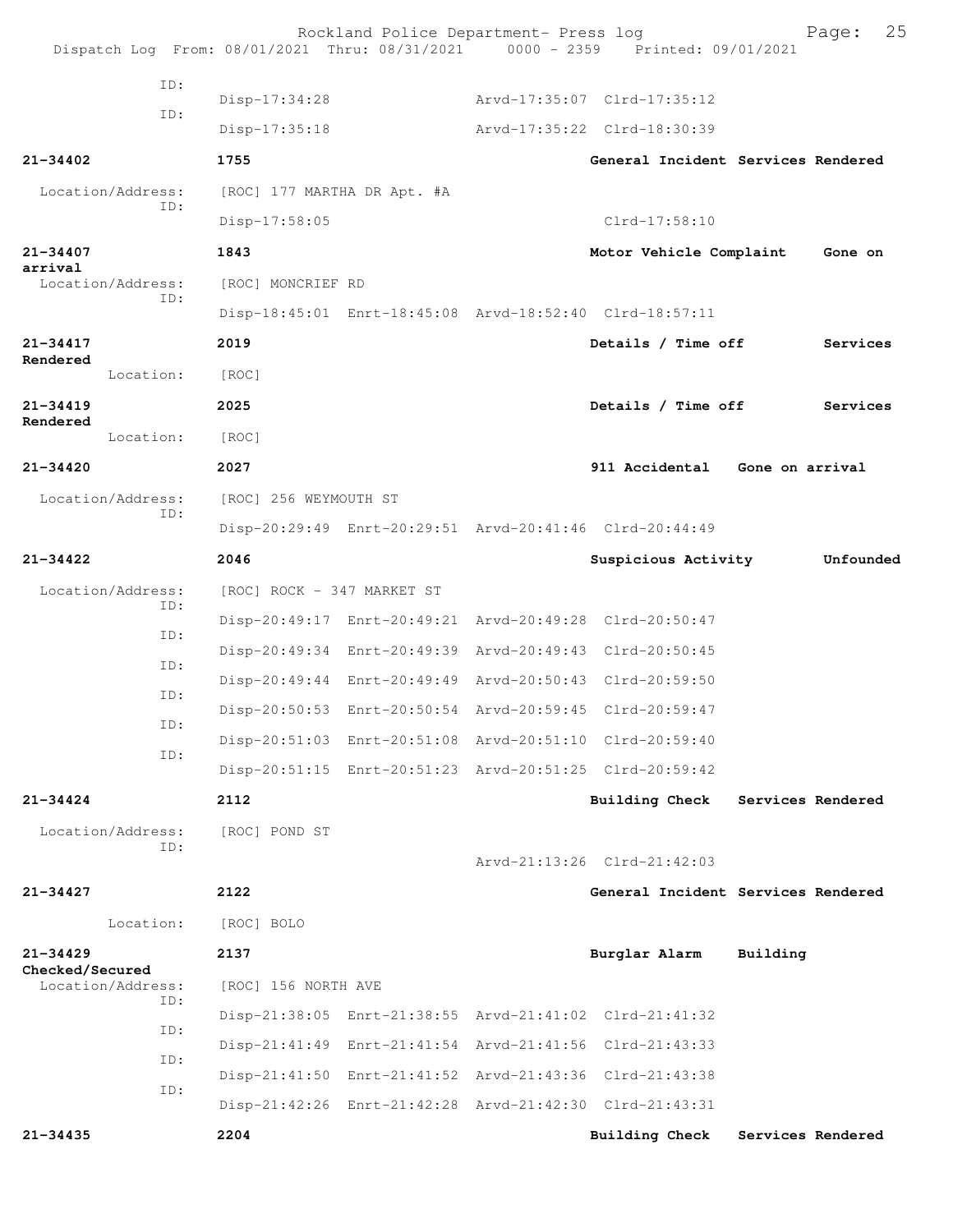|                                             | Dispatch Log From: 08/01/2021 Thru: 08/31/2021 0000 - 2359 Printed: 09/01/2021 | Rockland Police Department- Press log                   |                                                         |                          | Page:  | 26 |
|---------------------------------------------|--------------------------------------------------------------------------------|---------------------------------------------------------|---------------------------------------------------------|--------------------------|--------|----|
| Location/Address:                           | [ROC] WEST WATER ST                                                            |                                                         |                                                         |                          |        |    |
| ID:                                         |                                                                                |                                                         | Arvd-22:05:57 Clrd-22:25:44                             |                          |        |    |
| $21 - 34436$                                | 2206                                                                           |                                                         | Motor Vehicle Stop                                      |                          | Verbal |    |
| Warning<br>Location/Address:                |                                                                                | [ROC] 10 SPRING ST @ 7 MARKET ST                        |                                                         |                          |        |    |
| TD:                                         |                                                                                |                                                         | Disp-22:07:37 Enrt-22:07:39 Arvd-22:07:41 Clrd-22:10:11 |                          |        |    |
| ID:                                         |                                                                                |                                                         | Disp-22:09:09 Enrt-22:09:11 Arvd-22:09:13 Clrd-22:10:04 |                          |        |    |
| 21-34437                                    | 2232                                                                           |                                                         | Building Check                                          | Services Rendered        |        |    |
| Location/Address:<br>ID:                    | [ROC] SALEM ST                                                                 |                                                         |                                                         |                          |        |    |
|                                             |                                                                                |                                                         | Arvd-22:33:12 Clrd-22:47:09                             |                          |        |    |
| $21 - 34438$                                | 2250                                                                           |                                                         | <b>Building Check</b>                                   | <b>Services Rendered</b> |        |    |
| Location/Address:<br>ID:                    | [ROC] 437 WEBSTER ST                                                           |                                                         |                                                         |                          |        |    |
|                                             |                                                                                |                                                         | Arvd-22:52:09 Clrd-22:55:08                             |                          |        |    |
| $21 - 34440$                                | 2304                                                                           |                                                         | Building Check Services Rendered                        |                          |        |    |
| Location/Address:<br>ID:                    | [ROC] POND ST                                                                  |                                                         |                                                         |                          |        |    |
|                                             |                                                                                |                                                         | Arvd-23:07:36 Clrd-23:19:16                             |                          |        |    |
| $21 - 34441$                                | 2327                                                                           |                                                         | Noise Complaint Services Rendered                       |                          |        |    |
| Location/Address:<br>ID:                    |                                                                                | [ROC 206] 51 MAPLE ST Apt. #437                         |                                                         |                          |        |    |
| ID:                                         |                                                                                |                                                         | Disp-23:28:16 Enrt-23:28:49 Arvd-23:32:21 Clrd-23:40:40 |                          |        |    |
|                                             |                                                                                |                                                         | Disp-23:32:27 Enrt-23:32:29 Arvd-23:32:30 Clrd-23:40:35 |                          |        |    |
| For Date: $08/07/2021$ - Saturday           |                                                                                |                                                         |                                                         |                          |        |    |
| $21 - 34443$                                | 0000                                                                           |                                                         | SHIFT ASSIGNMENTS Services Rendered                     |                          |        |    |
| Location/Address:                           |                                                                                | [ROC P72] ROCKLAND POLICE DEPARTMENT - 490 MARKET ST    |                                                         |                          |        |    |
| 21-34444                                    | 0011                                                                           |                                                         | Building Check Services Rendered                        |                          |        |    |
| Location/Address:                           | [ROC] 437 WEBSTER ST                                                           |                                                         |                                                         |                          |        |    |
| ID:                                         |                                                                                |                                                         | Arvd-00:12:57 Clrd-00:15:23                             |                          |        |    |
| $21 - 34448$                                | 0037                                                                           |                                                         | Burglar Alarm                                           | Building                 |        |    |
| Checked/Secured<br>Location/Address:<br>ID: |                                                                                | [ROC 84] HARMON GOLF & FITNESS CLUB - 168 CONCORD ST    |                                                         |                          |        |    |
| ID:                                         |                                                                                | Disp-00:39:03 Enrt-00:39:10 Arvd-00:41:50 Clrd-00:50:04 |                                                         |                          |        |    |
|                                             |                                                                                |                                                         | Disp-00:39:07 Enrt-00:39:10 Arvd-00:41:50 Clrd-00:50:04 |                          |        |    |
| $21 - 34454$<br>Follows                     | 0149                                                                           |                                                         | Motor Vehicle Stop                                      |                          | Report |    |
| Location/Address:<br>ID:                    |                                                                                | [ROC] 115 UNION ST @ 20 VERNON ST                       |                                                         |                          |        |    |
| ID:                                         | $Disp-01:50:02$                                                                |                                                         | Arvd-01:50:13 Clrd-02:18:00                             |                          |        |    |
| ID:                                         |                                                                                |                                                         | Disp-01:50:05 Enrt-01:50:15 Arvd-01:51:22 Clrd-02:17:57 |                          |        |    |
|                                             |                                                                                | Disp-01:50:08 Enrt-01:50:15                             | $Clrd-02:51:08$                                         |                          |        |    |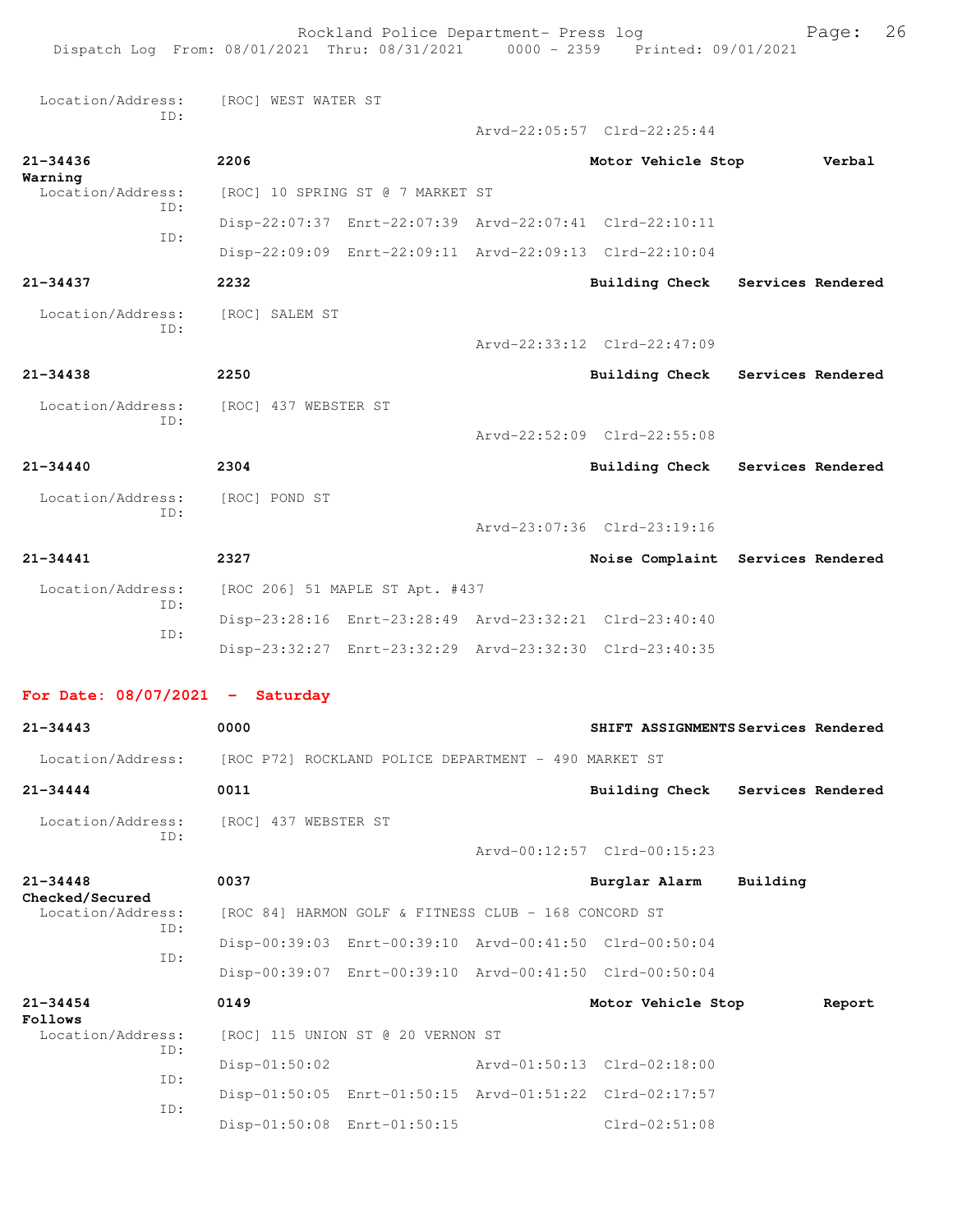Rockland Police Department- Press log Fage: 27 Dispatch Log From: 08/01/2021 Thru: 08/31/2021 0000 - 2359 Printed: 09/01/2021 Refer To Arrest: 21ROC-34454-AR Arrest: LAVERTUE, THOMAS M.<br>Address: 13 TOPPING AVE ROO 13 TOPPING AVE ROCKLAND, MA Age: 23 Charges: OUI-LIQUOR OR .08% NEGLIGENT OPERATION OF MOTOR VEHICLE EQUIPMENT VIOLATION, MISCELLANEOUS MV **21-34458 0211 Larceny / Forgery/ Fraud Services Rendered**  Location/Address: [ROC 468] 39 PACIFIC ST ID: Disp-03:14:18 Clrd-03:14:33 **21-34461 0424 Prisoner Information Services Rendered**  Location/Address: [ROC P72] ROCKLAND POLICE DEPARTMENT - 490 MARKET ST ID: Disp-04:25:43 Clrd-04:25:57 **21-34462 0507 Building Check Appears Secure** Location/Address: [ROC] UNION ST ID: Disp-05:07:35 Clrd-05:45:44 **21-34467 0620 Burglar Alarm Building Checked/Secured**  Location/Address: [ROC] 32 EVANS RD ID: Disp-06:21:44 Enrt-06:21:53 Arvd-06:24:43 Clrd-06:27:48 ID: Disp-06:21:49 Enrt-06:21:53 Arvd-06:22:55 Clrd-06:27:48 **21-34468 0640 Follow-Up Investigation Investigated** Location/Address: [ROC] 42 BELMONT ST ID: Disp-06:40:58 Arvd-06:41:01 Clrd-06:45:10 ID: Disp-06:45:00 Arvd-06:45:07 Clrd-06:48:01 **21-34470 0707 Traffic Enforcement Appears Secure**  Location/Address: [ROC] SALEM ST ID: Disp-07:08:01 Arvd-07:18:06 Clrd-07:24:52 **21-34472 0729 Vehicle Maintenance Services Rendered**  Location/Address: [ROC P72] ROCKLAND POLICE DEPARTMENT - 490 MARKET ST ID: Disp-07:32:51 Clrd-07:46:20 **21-34518 0801 SHIFT ASSIGNMENTS Services Rendered** Location/Address: [ROC P72] ROCKLAND POLICE DEPARTMENT - 490 MARKET ST ID: Disp-13:10:04 Clrd-13:10:12 **21-34476 0826 Harassment Services Rendered** Location/Address: [ROC 206] 51 MAPLE ST Apt. #337 ID: Disp-08:33:18 Clrd-08:33:28 **21-34485 0938 Motor Vehicle Stop Citation/Warning Issued**  Location/Address: [ROC] 187 POND ST @ 285 TURNER RD ID: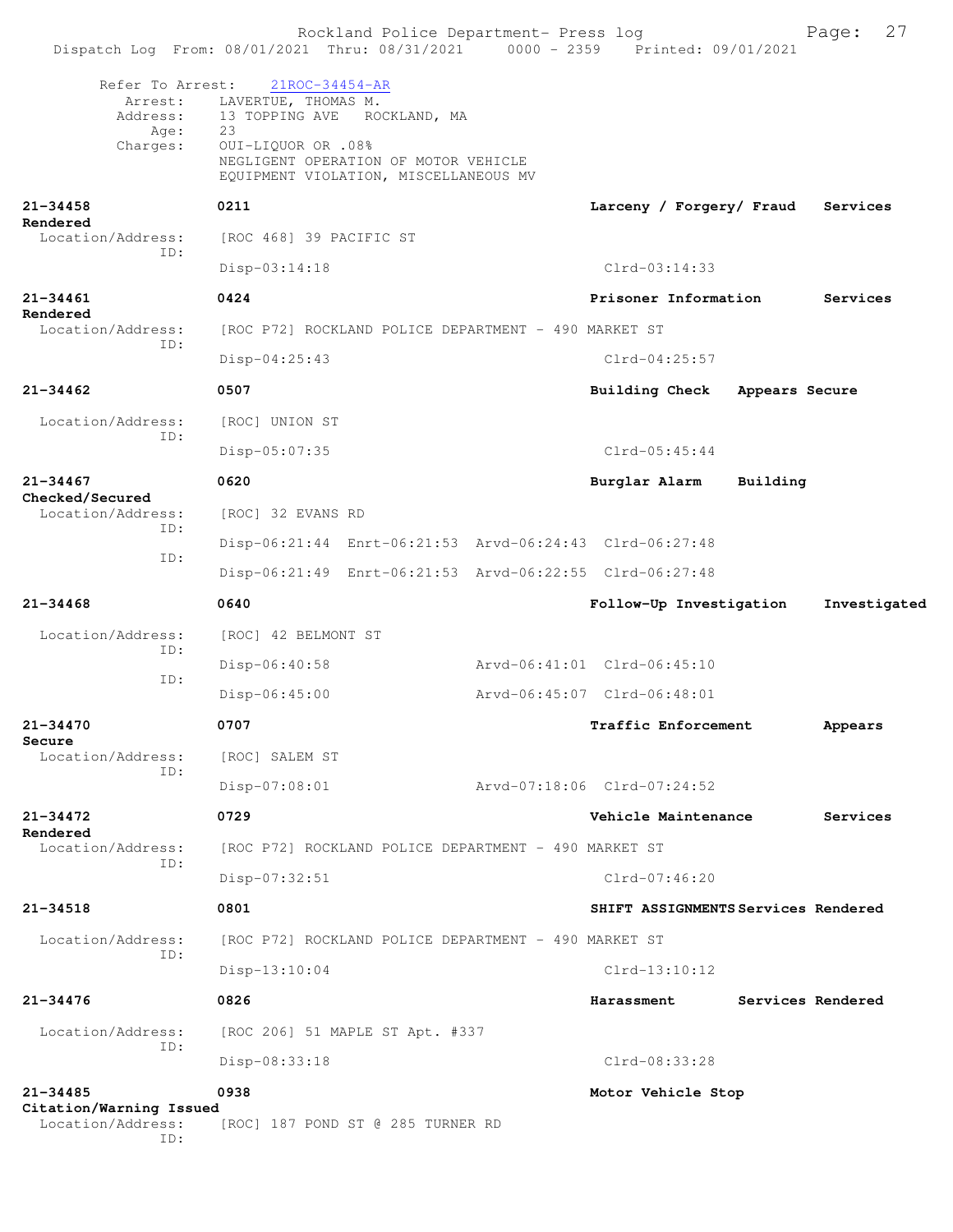Dispatch Log From: 08/01/2021 Thru: 08/31/2021 0000 - 2359 Printed: 09/01/2021

Arvd-09:38:00 Clrd-09:40:56

| $21 - 34486$<br>Citation/Warning Issued                                                                                      | 0941                                                                                                                                                                                                                  | Traffic Enforcement |                                    |                    |                     |
|------------------------------------------------------------------------------------------------------------------------------|-----------------------------------------------------------------------------------------------------------------------------------------------------------------------------------------------------------------------|---------------------|------------------------------------|--------------------|---------------------|
| Location/Address:<br>TD:                                                                                                     | [ROC] SALEM ST                                                                                                                                                                                                        |                     |                                    |                    |                     |
|                                                                                                                              |                                                                                                                                                                                                                       |                     | Arvd-09:41:49 Clrd-10:04:49        |                    |                     |
| $21 - 34487$                                                                                                                 | 0950                                                                                                                                                                                                                  |                     | TIME OFF                           | No Action Required |                     |
| Location/Address:<br>ID:                                                                                                     | [ROC P72] ROCKLAND POLICE DEPARTMENT - 490 MARKET ST                                                                                                                                                                  |                     |                                    |                    |                     |
|                                                                                                                              |                                                                                                                                                                                                                       |                     | Arvd-09:50:32 Clrd-09:51:45        |                    |                     |
| $21 - 34488$                                                                                                                 | 0951                                                                                                                                                                                                                  |                     | TIME OFF                           | No Action Required |                     |
| Location/Address:<br>ID:                                                                                                     | [ROC P72] ROCKLAND POLICE DEPARTMENT - 490 MARKET ST                                                                                                                                                                  |                     |                                    |                    |                     |
|                                                                                                                              |                                                                                                                                                                                                                       |                     | Arvd-09:51:00 Clrd-09:52:50        |                    |                     |
| $21 - 34490$                                                                                                                 | 1010                                                                                                                                                                                                                  |                     | Motor Vehicle Stop                 |                    | Verbal              |
| Warning<br>Location/Address:                                                                                                 | [ROC] 821 UNION ST @ 1 VFW DR                                                                                                                                                                                         |                     |                                    |                    |                     |
| TD:                                                                                                                          |                                                                                                                                                                                                                       |                     | Arvd-10:10:00 Clrd-10:18:41        |                    |                     |
| $21 - 34491$                                                                                                                 | 1014                                                                                                                                                                                                                  |                     | Road Obstruction Services Rendered |                    |                     |
| Location/Address:                                                                                                            | [ROC] 71 GARDNER ST                                                                                                                                                                                                   |                     |                                    |                    |                     |
| ID:                                                                                                                          | $Disp-10:14:46$                                                                                                                                                                                                       |                     | Arvd-10:14:55 Clrd-10:18:45        |                    |                     |
| ID:                                                                                                                          | $Disp-10:14:49$                                                                                                                                                                                                       |                     | Arvd-10:14:53 Clrd-10:18:45        |                    |                     |
| $21 - 34492$                                                                                                                 | 1022                                                                                                                                                                                                                  |                     | Vandalism                          |                    | Provided Assistance |
| Location/Address:<br>ID:                                                                                                     | [ROC] 102 JOSH GRAY RD                                                                                                                                                                                                |                     |                                    |                    |                     |
|                                                                                                                              | Disp-10:23:27 Enrt-10:23:30 Arvd-10:30:36 Clrd-10:52:05                                                                                                                                                               |                     |                                    |                    |                     |
| $21 - 34498$                                                                                                                 | 1052                                                                                                                                                                                                                  |                     | Assault Offenses Arrest (s) Made   |                    |                     |
| Location/Address:                                                                                                            | [ROC 955] 57 HOWARD ST                                                                                                                                                                                                |                     |                                    |                    |                     |
| ID:                                                                                                                          | Disp-10:54:02                                                                                                                                                                                                         |                     | Arvd-10:54:25 Clrd-11:09:25        |                    |                     |
| ID:                                                                                                                          | $Disp-10:54:10$                                                                                                                                                                                                       |                     | Arvd-10:54:25 Clrd-11:09:25        |                    |                     |
| ID:                                                                                                                          | $Disp-10:54:19$                                                                                                                                                                                                       |                     | Arvd-10:54:25 Clrd-11:02:32        |                    |                     |
| Refer To Summons:<br>Summons:<br>Address:<br>Age:<br>Charges:<br>Refer To Arrest:<br>Arrest:<br>Address:<br>Age:<br>Charges: | 21ROC-34498-A-AR<br>MURPHY, GERALD PATRICK JR<br>400 MATTAKEESETT ST PEMBROKE, MA<br>59<br>DOMESTIC A&B<br>21ROC-34498-AR<br>MURPHY, CHASE<br>400 MATTAKEESETT PEMBROKE, MA<br>18<br>A&B ON FAMILY / HOUSEHOLD MEMBER |                     |                                    |                    |                     |
| $21 - 34503$<br>Rendered                                                                                                     | 1126                                                                                                                                                                                                                  |                     | Disabled Motor Vehicle             |                    | Services            |
| Location/Address:<br>TD:                                                                                                     | [ROC] 10 HINGHAM ST @ 440 WEBSTER ST                                                                                                                                                                                  |                     |                                    |                    |                     |
|                                                                                                                              | Disp-11:26:57 Enrt-11:27:00                                                                                                                                                                                           |                     | $Clrd-11:54:27$                    |                    |                     |
| $21 - 34504$<br>Rendered                                                                                                     | 1155                                                                                                                                                                                                                  |                     | Health & Welfare Check             |                    | Services            |
| Location/Address:<br>ID:                                                                                                     | [ROC 1048] 82 MARTHA DR Apt. #F                                                                                                                                                                                       |                     |                                    |                    |                     |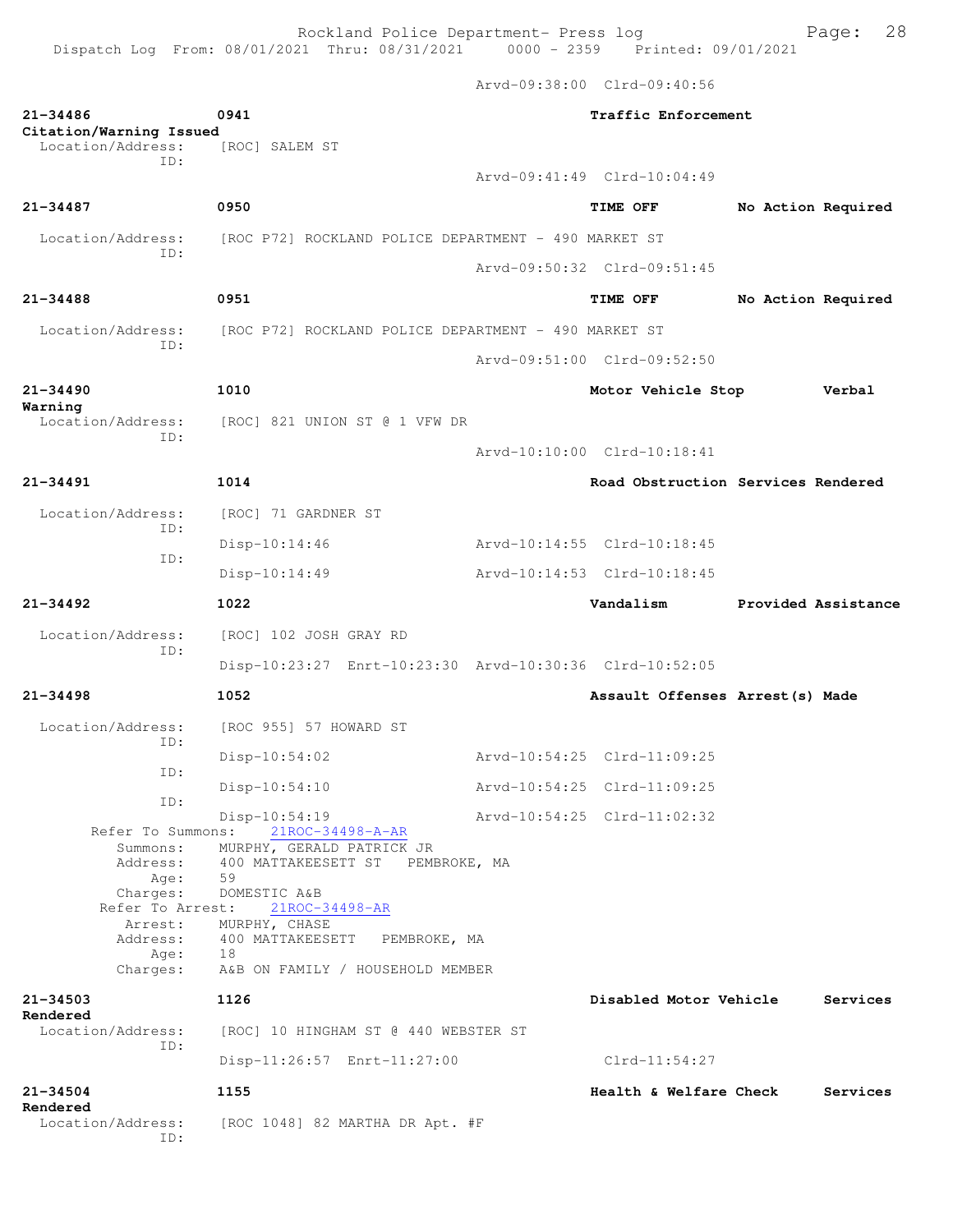|                              | Rockland Police Department- Press log<br>Dispatch Log From: 08/01/2021 Thru: 08/31/2021 0000 - 2359 Printed: 09/01/2021                  |                             | 29<br>Page:                    |
|------------------------------|------------------------------------------------------------------------------------------------------------------------------------------|-----------------------------|--------------------------------|
| EMS Unit:                    | Disp-11:56:21 Enrt-11:56:40 Arvd-12:03:12 Clrd-12:18:33<br>ROCKAM1-Rockland A1<br>Disp-12:07:25<br>InQrtsUnavl-12:07:32 InSrvce-12:07:32 | Clrd-12:07:32               |                                |
| Fire Unit:                   | ROCKEN1-Pumper-Rockland Engine 1<br>Disp-12:07:29<br>InQrtsUnavl-12:07:34 InSrvce-12:07:34                                               | Clrd-12:07:34               |                                |
| ID:                          | Disp-12:07:50 Enrt-12:07:53                                                                                                              | $Clrd-12:18:33$             |                                |
| 21-34505                     | 1158                                                                                                                                     | General Info                | Services Rendered              |
| Location/Address:            | [ROC] 37 DIVISION ST                                                                                                                     |                             |                                |
| 21-34507                     | 1200                                                                                                                                     | General Info                | Services Rendered              |
| Location/Address:            | [ROC P72] ROCKLAND POLICE DEPARTMENT - 490 MARKET ST                                                                                     |                             |                                |
| 21-34512                     | 1220                                                                                                                                     | 911 Accidental              | Investigated                   |
| Location/Address:            | [ROC] 146 HINGHAM ST                                                                                                                     |                             |                                |
| 21-34511                     | 1221                                                                                                                                     | MVA Property Damage Only    | Report                         |
| Follows<br>Location/Address: | [ROC] 318 SUMMER ST @ 372 SPRING ST                                                                                                      |                             |                                |
| ID:                          | Disp-12:21:26 Enrt-12:21:31 Arvd-12:21:35 Clrd-13:41:04                                                                                  |                             |                                |
| ID:                          | Disp-12:21:29 Enrt-12:21:31 Arvd-12:21:35 Clrd-13:41:04                                                                                  |                             |                                |
| 21-34513                     | 1230                                                                                                                                     | Burglar Alarm               | Cancelled Enroute              |
| Location/Address:            | [ROC] 73 WILLOW POND DR                                                                                                                  |                             |                                |
| 21-34526                     | 1345                                                                                                                                     | GENERAL INFO                | Services Rendered              |
| Location/Address:            | [ROC P72] ROCKLAND POLICE DEPARTMENT - 490 MARKET ST                                                                                     |                             |                                |
| ID:                          | Disp-13:48:11                                                                                                                            | $Clrd-13:48:21$             |                                |
| 21-34529                     | 1354                                                                                                                                     | Details / Time off          | Services                       |
| Rendered<br>Location:        | [ROC]                                                                                                                                    |                             |                                |
| 21-34535                     | 1415                                                                                                                                     |                             | General Info Services Rendered |
| Location/Address:            | [ROC P72] ROCKLAND POLICE DEPARTMENT - 490 MARKET ST                                                                                     |                             |                                |
| TD:                          | Disp-14:18:07                                                                                                                            | $Clrd-14:18:14$             |                                |
| 21-34541                     | 1517                                                                                                                                     | <b>Traffic Enforcement</b>  | Services                       |
| Rendered<br>ID:              | Location/Address: [ROC] WEST WATER ST                                                                                                    |                             |                                |
|                              |                                                                                                                                          | Arvd-15:17:47 Clrd-15:22:03 |                                |
| 21-34545                     | 1606                                                                                                                                     | General Info                | Appears Secure                 |
|                              | Location/Address: [ROC P72] ROCKLAND POLICE DEPARTMENT - 490 MARKET ST                                                                   |                             |                                |
| 21-34546                     | 1612                                                                                                                                     | Threats                     | Services Rendered              |
| Location/Address:<br>ID:     | [ROC] 189 MONCRIEF RD                                                                                                                    |                             |                                |
|                              | Disp-16:14:01 Enrt-16:14:52 Arvd-16:16:24 Clrd-16:33:07                                                                                  |                             |                                |
| 21-34548<br>Rendered         | 1639                                                                                                                                     | Suspicious Activity         | Services                       |
| Location/Address:            | [ROC] 437 WEBSTER ST                                                                                                                     |                             |                                |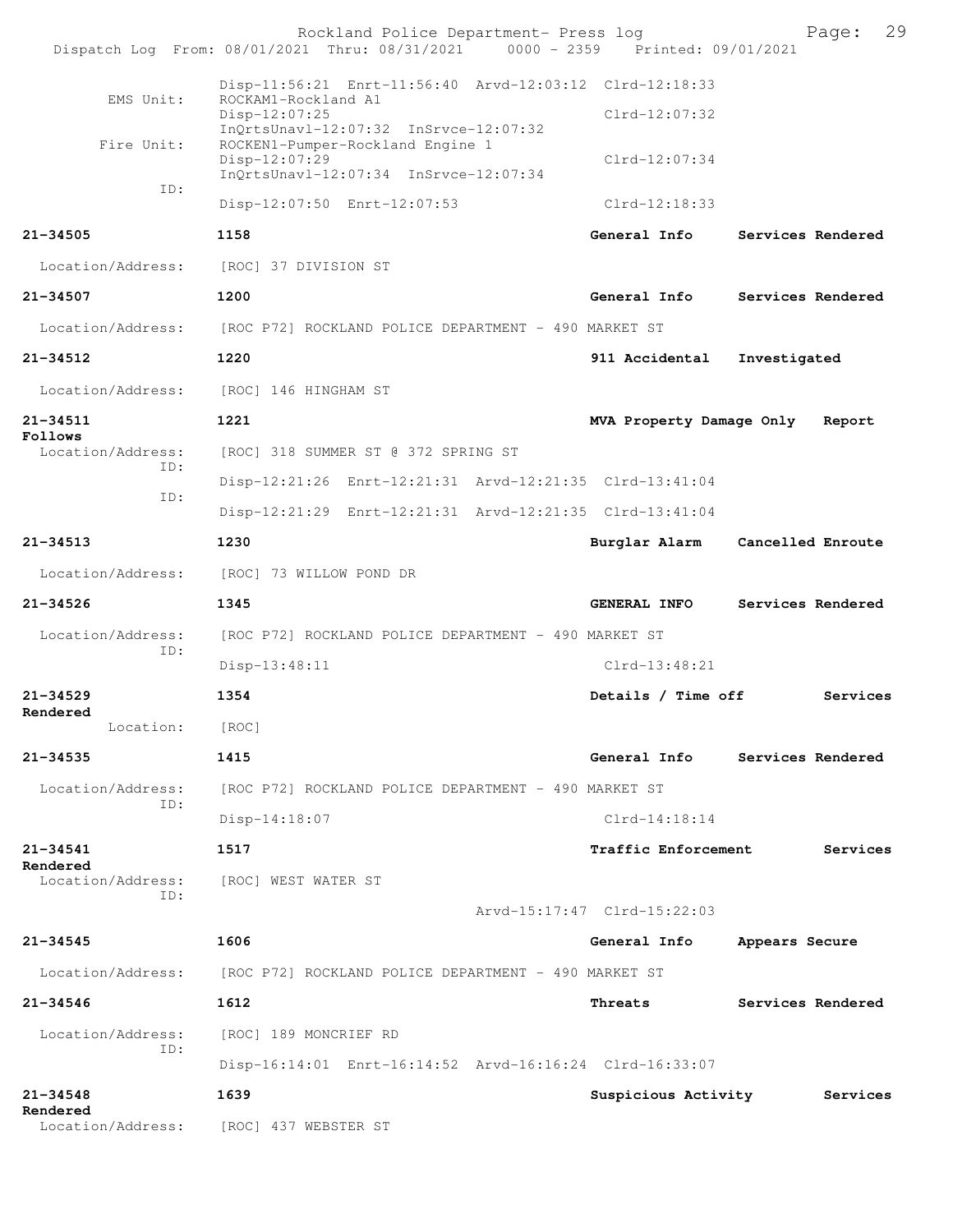ID:

 Arvd-16:39:00 Clrd-16:51:22 **21-34552 1658 Assist Public Advised to Court** Location/Address: [ROC 736] 191 MARTHA DR ID: Disp-17:00:23 Enrt-17:00:31 Clrd-17:39:35 **21-34554 1714 Assist Other Agency Gone on arrival**  Location/Address: [ROC] HINGHAM ST ID: Disp-17:15:50 Enrt-17:20:04 Arvd-17:20:06 Clrd-17:23:21 **21-34560 1822 Disturbance Services Rendered** Location/Address: [ROC P47] BEST WESTERN - 909 HINGHAM ST ID: Disp-18:23:54 Enrt-18:24:05 Arvd-18:26:57 Clrd-18:39:18 ID: Disp-18:24:00 Enrt-18:24:03 Arvd-18:28:12 Clrd-18:31:19 **21-34570 1910 Motor Vehicle Complaint Services Rendered**  Location/Address: [ROC 100] 330 FOREST STREET - 330 FOREST ST ID: Disp-19:11:20 Enrt-19:11:23 Arvd-19:17:45 Clrd-19:26:28 **21-34574 1926 Disturbance Gone on arrival** Location/Address: [ROC] 482 MARKET ST ID: Disp-19:28:12 Arvd-19:28:16 Clrd-19:28:24 ID: Disp-19:28:24 Enrt-19:28:35 Arvd-19:28:33 Clrd-19:31:54 **21-34580 1944 Traffic Enforcement Services Rendered**  Location/Address: [ROC] POND ST ID: Arvd-19:45:39 Clrd-19:59:37 **21-34583 1958 Disturbance Peace Restored** Location/Address: [ROC 1048] 82 MARTHA DR ID: Disp-19:59:20 Enrt-19:59:45 Clrd-20:11:56 ID: Disp-19:59:33 Enrt-19:59:45 Arvd-20:01:05 Clrd-20:11:56 ID: Disp-19:59:42 Enrt-19:59:45 Arvd-20:04:54 Clrd-20:11:56 **21-34589 2040 Assist Public Services Rendered** Location/Address: [ROC 791] 83 CENTRE AVE ID: Disp-20:53:49 Arvd-21:05:06 Clrd-22:25:06 **21-34595 2133 Unwanted Party Services Rendered** Location/Address: [ROC P47] BEST WESTERN - 909 HINGHAM ST Apt. #223 ID: Disp-21:36:20 Enrt-21:36:35 Arvd-21:40:55 Clrd-21:56:40 ID: Disp-21:36:25 Enrt-21:36:32 Arvd-21:39:40 Clrd-21:56:43 ID: Disp-21:58:09 Clrd-21:58:19 ID: Disp-21:58:09 Clrd-21:58:19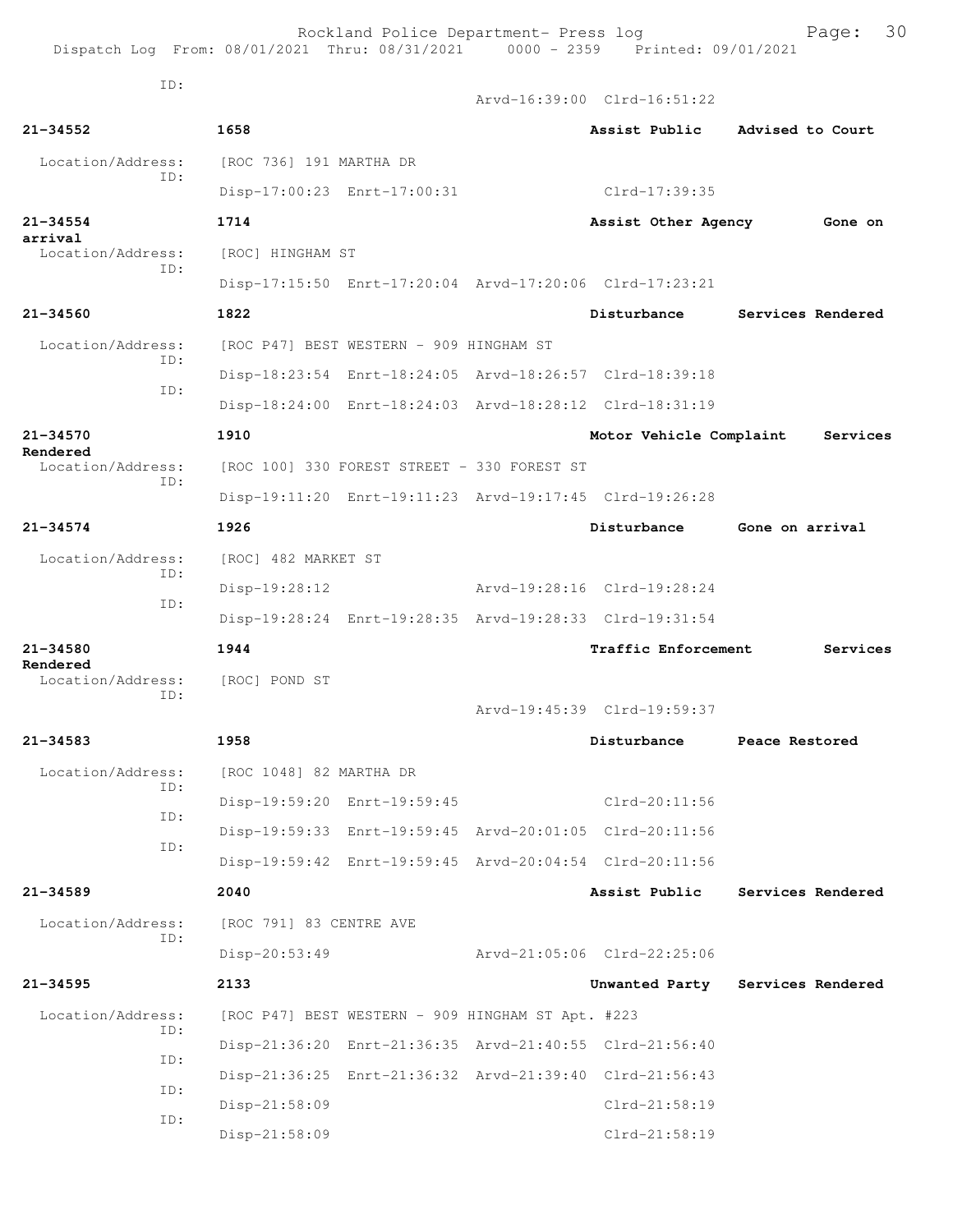| $21 - 34602$                    |                          | 2202                     |                                                                        |                                                         | General Info                                            | No Service        |              |  |  |
|---------------------------------|--------------------------|--------------------------|------------------------------------------------------------------------|---------------------------------------------------------|---------------------------------------------------------|-------------------|--------------|--|--|
| Location/Address:               |                          |                          | [ROC P72] ROCKLAND POLICE DEPARTMENT - 490 MARKET ST                   |                                                         |                                                         |                   |              |  |  |
| $21 - 34604$                    |                          | 2225                     |                                                                        |                                                         | Motor Vehicle Complaint                                 |                   | Services     |  |  |
| Rendered<br>Location/Address:   | ID:                      | [ROC P62] 187 SPRING ST  |                                                                        |                                                         |                                                         |                   |              |  |  |
|                                 | ID:                      |                          | Disp-22:27:46 Enrt-22:27:50                                            |                                                         | $Clrd-22:31:42$                                         |                   |              |  |  |
|                                 |                          | Disp-22:30:08            |                                                                        |                                                         | Arvd-22:30:13 Clrd-22:31:28                             |                   |              |  |  |
| $21 - 34611$<br>arrival         |                          | 2327                     |                                                                        |                                                         | Motor Vehicle Complaint                                 |                   | Gone on      |  |  |
| Location/Address:               | ID:                      |                          | [ROC] 8 WEST WATER ST                                                  |                                                         |                                                         |                   |              |  |  |
|                                 |                          | Disp-23:27:43            |                                                                        |                                                         | Arvd-23:28:48 Clrd-23:34:50                             |                   |              |  |  |
| For Date: $08/08/2021$ - Sunday |                          |                          |                                                                        |                                                         |                                                         |                   |              |  |  |
| 21-34617                        |                          | 0000                     |                                                                        |                                                         | SHIFT ASSIGNMENTS Services Rendered                     |                   |              |  |  |
|                                 |                          |                          | Location/Address: [ROC P72] ROCKLAND POLICE DEPARTMENT - 490 MARKET ST |                                                         |                                                         |                   |              |  |  |
| $21 - 34616$                    |                          | 0007                     |                                                                        |                                                         | Noise Complaint Investigated                            |                   |              |  |  |
| Vicinity of:<br>ID:<br>ID:      | [ROC 442] 121 PACIFIC ST |                          |                                                                        |                                                         |                                                         |                   |              |  |  |
|                                 |                          |                          |                                                                        | Disp-00:09:08 Enrt-00:09:24 Arvd-00:12:57 Clrd-00:18:48 |                                                         |                   |              |  |  |
|                                 |                          |                          |                                                                        | Disp-00:09:15 Enrt-00:09:22 Arvd-00:12:55 Clrd-00:18:46 |                                                         |                   |              |  |  |
|                                 | ID:                      |                          |                                                                        |                                                         | Disp-00:09:18 Enrt-00:09:21 Arvd-00:16:22 Clrd-00:18:49 |                   |              |  |  |
| 21-34619                        |                          | 0023                     |                                                                        |                                                         | <b>Time off</b>                                         | Services Rendered |              |  |  |
| Location:                       |                          | [ROC]                    |                                                                        |                                                         |                                                         |                   |              |  |  |
| $21 - 34620$                    |                          | 0045                     |                                                                        |                                                         | 911 Hang Up                                             | Investigated      |              |  |  |
| Location/Address:               | ID:                      | [ROC 469] 340 CENTRE AVE |                                                                        |                                                         |                                                         |                   |              |  |  |
|                                 | TD:                      |                          |                                                                        |                                                         | Disp-00:47:21 Enrt-00:47:25 Arvd-00:50:00 Clrd-00:51:51 |                   |              |  |  |
|                                 |                          |                          |                                                                        |                                                         | Disp-00:47:29 Enrt-00:48:58 Arvd-00:48:59 Clrd-00:51:49 |                   |              |  |  |
| $21 - 34627$                    |                          | 0235                     |                                                                        |                                                         | Noise Complaint Investigated                            |                   |              |  |  |
| Location/Address:               | ID:                      |                          | [ROC P51] DOUBLE TREE - 929 HINGHAM ST                                 |                                                         |                                                         |                   |              |  |  |
|                                 |                          | $Disp-02:37:10$          |                                                                        |                                                         | Arvd-02:37:13 Clrd-02:40:11                             |                   |              |  |  |
| $21 - 34630$                    |                          | 0307                     |                                                                        |                                                         | Assist Other Agency                                     |                   | Investigated |  |  |
| Location/Address:               | ID:                      |                          | [ABI 71] STOP & SHOP GAS - 375 CENTRE AVE                              |                                                         |                                                         |                   |              |  |  |
|                                 |                          | Disp-03:08:57            |                                                                        |                                                         | Arvd-03:09:00 Clrd-03:10:42                             |                   |              |  |  |
| $21 - 34635$                    |                          | 0500                     |                                                                        |                                                         | <b>Building Check</b>                                   | Services Rendered |              |  |  |
| Location/Address:               | ID:                      | [ROC] UNION ST           |                                                                        |                                                         |                                                         |                   |              |  |  |
|                                 |                          | $Disp-05:02:10$          |                                                                        |                                                         | Clrd-05:24:58                                           |                   |              |  |  |
| 21-34637<br>Rendered            |                          | 0550                     |                                                                        |                                                         | Traffic Enforcement                                     |                   | Services     |  |  |
| Location/Address:               |                          | [ROC] POND ST            |                                                                        |                                                         |                                                         |                   |              |  |  |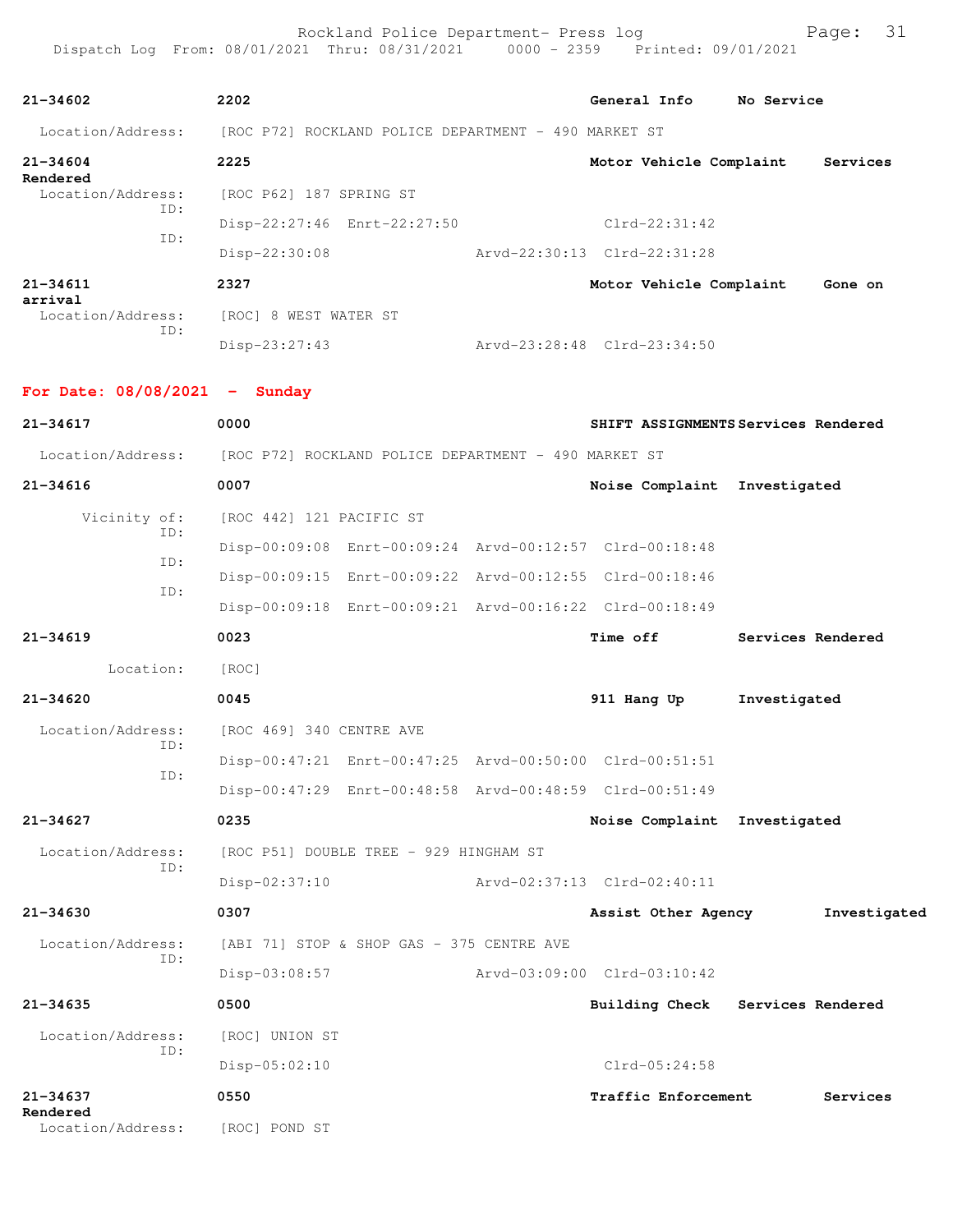|                               | Rockland Police Department- Press log<br>Dispatch Log From: 08/01/2021 Thru: 08/31/2021 0000 - 2359 Printed: 09/01/2021 |                                                      |                             | 32<br>Page:                      |  |  |  |
|-------------------------------|-------------------------------------------------------------------------------------------------------------------------|------------------------------------------------------|-----------------------------|----------------------------------|--|--|--|
| TD:                           |                                                                                                                         |                                                      |                             |                                  |  |  |  |
|                               | $Disp-05:51:05$                                                                                                         |                                                      | Arvd-05:58:05 Clrd-06:11:02 |                                  |  |  |  |
| $21 - 34643$                  | 0750                                                                                                                    |                                                      | Assist Public               | Services Rendered                |  |  |  |
| Location/Address:<br>TD:      | [ROC 791] 83 CENTRE AVE                                                                                                 |                                                      |                             |                                  |  |  |  |
| EMS Unit:                     | Disp-07:51:00 Enrt-07:52:44 Arvd-07:52:47 Clrd-07:53:11<br>CANAMB2-Canton Ambulance 2                                   |                                                      |                             |                                  |  |  |  |
|                               | $Disp-10:42:27$<br>InOrtsUnavl-10:42:36 InSrvce-10:42:36                                                                |                                                      | $Clrd-10:42:33$             |                                  |  |  |  |
|                               |                                                                                                                         |                                                      |                             |                                  |  |  |  |
| $21 - 34644$                  | 0803                                                                                                                    |                                                      | SHIFT ASSIGNMENTSNo Service |                                  |  |  |  |
| Location/Address:             | [ROC P72] ROCKLAND POLICE DEPARTMENT - 490 MARKET ST                                                                    |                                                      |                             |                                  |  |  |  |
| $21 - 34649$                  | 0852                                                                                                                    |                                                      | Details / Time off          | No Service                       |  |  |  |
| Location:                     | [ROC]                                                                                                                   |                                                      |                             |                                  |  |  |  |
| $21 - 34663$                  | 1208                                                                                                                    |                                                      | Disturbance                 | Peace Restored                   |  |  |  |
| Location/Address:<br>TD:      | [ROC 216] 62 CONCORD ST Apt. #1                                                                                         |                                                      |                             |                                  |  |  |  |
| ID:                           | Disp-12:10:04 Enrt-12:10:31 Arvd-12:19:38 Clrd-12:45:32                                                                 |                                                      |                             |                                  |  |  |  |
|                               | Disp-12:10:07 Enrt-12:10:29 Arvd-12:19:36 Clrd-12:45:31                                                                 |                                                      |                             |                                  |  |  |  |
| 21-34667                      | 1259                                                                                                                    |                                                      | Prisoner Information        | Services                         |  |  |  |
| Rendered<br>Location/Address: |                                                                                                                         | [ROC P72] ROCKLAND POLICE DEPARTMENT - 490 MARKET ST |                             |                                  |  |  |  |
| TD:                           | Disp-13:00:39                                                                                                           |                                                      | $Clrd-13:00:53$             |                                  |  |  |  |
| 21-34671                      | 1350                                                                                                                    |                                                      | Details / Time off          | No Service                       |  |  |  |
| Location:                     | [ROC]                                                                                                                   |                                                      |                             |                                  |  |  |  |
| $21 - 34672$                  | 1407                                                                                                                    |                                                      | <b>Building Check</b>       | Appears Secure                   |  |  |  |
| Location/Address:<br>ID:      | [ROC] WEBSTER ST                                                                                                        |                                                      |                             |                                  |  |  |  |
|                               |                                                                                                                         |                                                      | Arvd-14:07:41 Clrd-14:07:48 |                                  |  |  |  |
| $21 - 34673$                  | 1413                                                                                                                    |                                                      |                             | Building Check Services Rendered |  |  |  |
| Location/Address:             | [ROC] POND ST                                                                                                           |                                                      |                             |                                  |  |  |  |
| TD:                           |                                                                                                                         |                                                      | Arvd-14:19:22 Clrd-14:34:32 |                                  |  |  |  |
| $21 - 34675$                  | 1432                                                                                                                    |                                                      | 911 Hang Up                 | Unfounded                        |  |  |  |
| Location/Address:             | [ROC] 100 LEDGEWOOD PL                                                                                                  |                                                      |                             |                                  |  |  |  |
| ID:                           | Disp-14:34:42 Enrt-14:36:56 Arvd-14:36:59 Clrd-14:40:53                                                                 |                                                      |                             |                                  |  |  |  |
| $21 - 34679$                  | 1541                                                                                                                    |                                                      | Neighbor Disturbance        | Services                         |  |  |  |
| Rendered<br>Location/Address: | [ROC 288] 160 MARTHA DR Apt. #A                                                                                         |                                                      |                             |                                  |  |  |  |
| ID:                           | Disp-15:45:42 Enrt-15:47:23 Arvd-15:50:59 Clrd-16:08:40                                                                 |                                                      |                             |                                  |  |  |  |
| $21 - 34685$                  | 1607                                                                                                                    |                                                      | 911 Hang Up                 | Could Not Locate                 |  |  |  |
| Location/Address:             | [ROC] 200 LEDGEWOOD PL                                                                                                  |                                                      |                             |                                  |  |  |  |
| ID:                           | $Disp-16:26:28$                                                                                                         |                                                      | Arvd-16:26:34 Clrd-16:26:37 |                                  |  |  |  |
| $21 - 34686$                  | 1612                                                                                                                    |                                                      | SHIFT ASSIGNMENTSNo Service |                                  |  |  |  |
|                               |                                                                                                                         |                                                      |                             |                                  |  |  |  |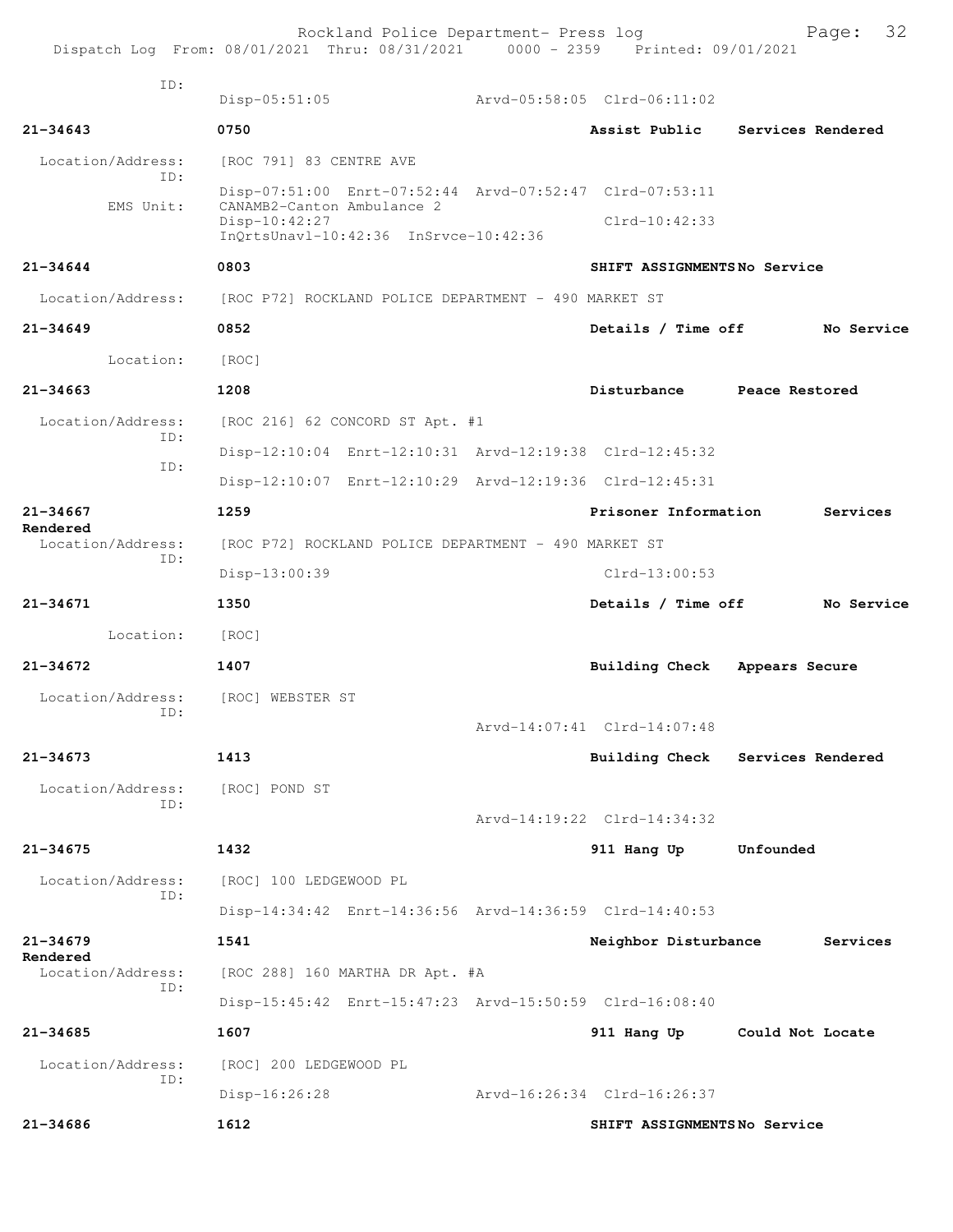| Dispatch Log From: 08/01/2021 Thru: 08/31/2021 0000 - 2359 Printed: 09/01/2021 |                                                      | Rockland Police Department- Press log |  |                                                         |                   | Page:    | 33 |
|--------------------------------------------------------------------------------|------------------------------------------------------|---------------------------------------|--|---------------------------------------------------------|-------------------|----------|----|
| Location/Address:                                                              | [ROC P72] ROCKLAND POLICE DEPARTMENT - 490 MARKET ST |                                       |  |                                                         |                   |          |    |
| $21 - 34691$                                                                   | 1709                                                 |                                       |  | Motor Vehicle Stop                                      |                   | Verbal   |    |
| Warning<br>Location/Address:                                                   | [ROC] POND ST                                        |                                       |  |                                                         |                   |          |    |
| ID:                                                                            | $Disp-17:10:51$                                      |                                       |  | Arvd-17:10:56 Clrd-17:13:58                             |                   |          |    |
| $21 - 34695$                                                                   | 1758                                                 |                                       |  | <b>General Info</b>                                     | No Service        |          |    |
| Location/Address:                                                              | [ROC P72] ROCKLAND POLICE DEPARTMENT - 490 MARKET ST |                                       |  |                                                         |                   |          |    |
| 21-34708<br>Taken/Referred to Other Agency<br>Location/Address:<br>ID:<br>ID:  | 2020<br>[ROC] 117 PLAIN ST                           |                                       |  | Health & Welfare Check                                  |                   |          |    |
|                                                                                |                                                      |                                       |  | Disp-20:25:22 Enrt-20:25:25 Arvd-20:28:36 Clrd-20:43:02 |                   |          |    |
|                                                                                |                                                      |                                       |  | Disp-20:25:52 Enrt-20:25:54 Arvd-20:26:56 Clrd-21:05:20 |                   |          |    |
| 21-34710                                                                       | 2028                                                 |                                       |  | Assist Public                                           | Services Rendered |          |    |
| Location/Address:                                                              |                                                      | [ROC 897] 110 MARTHA DR Apt. #E       |  |                                                         |                   |          |    |
| ID:                                                                            | Disp-20:31:35                                        |                                       |  | $Clrd-20:31:41$                                         |                   |          |    |
| 21-34714                                                                       | 2040                                                 |                                       |  | Vandalism                                               | Services Rendered |          |    |
| Location/Address:                                                              | [ROC 754] 8 LINDEN ST                                |                                       |  |                                                         |                   |          |    |
| ID:                                                                            |                                                      |                                       |  | Disp-20:58:57 Enrt-20:59:23 Arvd-21:00:28 Clrd-21:18:56 |                   |          |    |
| ID:                                                                            |                                                      |                                       |  | Disp-21:01:25 Enrt-21:01:27 Arvd-21:01:28 Clrd-21:06:49 |                   |          |    |
| $21 - 34716$                                                                   | 2102                                                 |                                       |  | Health & Welfare Check                                  |                   | Services |    |
| Rendered<br>Location/Address:                                                  | [ROC 493] 321 UNION ST                               |                                       |  |                                                         |                   |          |    |
| ID:                                                                            |                                                      |                                       |  | Disp-21:06:55 Enrt-21:07:03 Arvd-21:09:10 Clrd-21:18:04 |                   |          |    |
| ID:                                                                            |                                                      |                                       |  | Disp-21:06:56 Enrt-21:06:59 Arvd-21:17:59 Clrd-21:18:02 |                   |          |    |
| 21-34725                                                                       | 2228                                                 |                                       |  | Trespassing Gone on arrival                             |                   |          |    |
| Location/Address:                                                              | [ROC P65] 7-ELEVEN CONVENIENCE STORE - 92 MARKET ST  |                                       |  |                                                         |                   |          |    |
| ID:                                                                            |                                                      |                                       |  | Disp-22:30:45 Enrt-22:30:51 Arvd-22:31:24 Clrd-22:49:42 |                   |          |    |
| ID:                                                                            |                                                      |                                       |  | Disp-22:31:28 Enrt-22:31:30 Arvd-22:33:08 Clrd-22:42:05 |                   |          |    |
| 21-34732                                                                       | 2310                                                 |                                       |  | Suspicious Activity                                     |                   | Services |    |
| Rendered<br>Location/Address:                                                  | [ROC 745] 50 CONCORD ST                              |                                       |  |                                                         |                   |          |    |
| ID:                                                                            |                                                      |                                       |  | Disp-23:16:25 Enrt-23:17:23 Arvd-23:19:04 Clrd-23:28:57 |                   |          |    |
| 21-34734                                                                       | 2331                                                 |                                       |  | General Info                                            | Services Rendered |          |    |
| Location/Address:                                                              | [ROC P72] ROCKLAND POLICE DEPARTMENT - 490 MARKET ST |                                       |  |                                                         |                   |          |    |
| ID:                                                                            |                                                      |                                       |  | Arvd-23:31:00 Clrd-23:34:40                             |                   |          |    |

## **For Date: 08/09/2021 - Monday**

| 21-34735          | 0000 |                                                      |  | SHIFT ASSIGNMENTSNo Action Required |  |
|-------------------|------|------------------------------------------------------|--|-------------------------------------|--|
| Location/Address: |      | [ROC P72] ROCKLAND POLICE DEPARTMENT - 490 MARKET ST |  |                                     |  |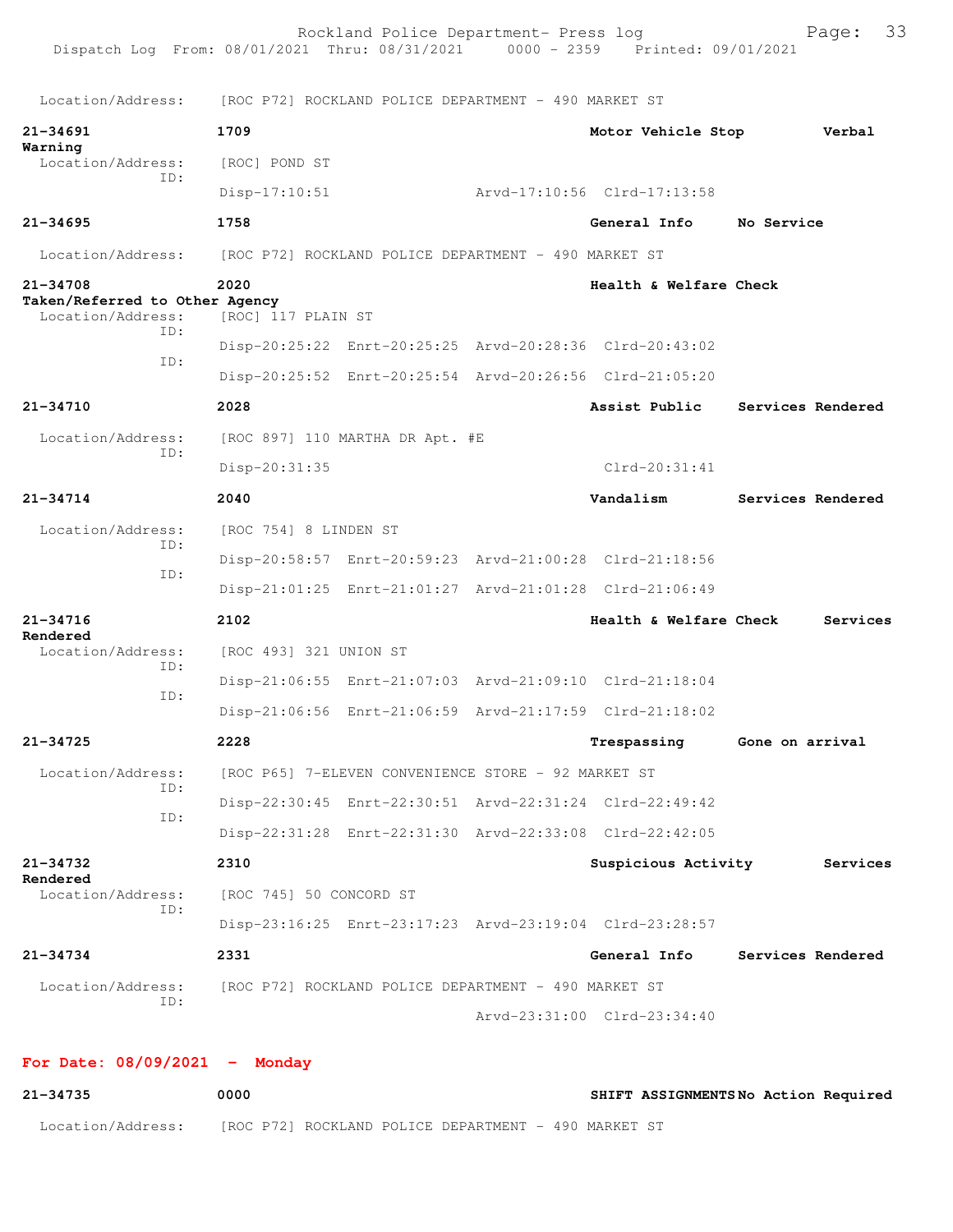Dispatch Log From: 08/01/2021 Thru: 08/31/2021 0000 - 2359 Printed: 09/01/2021

| 21-34736<br>Required        |                          | 0004                                                    |                             | Details / Time off                  |                    | Services Not          |  |  |
|-----------------------------|--------------------------|---------------------------------------------------------|-----------------------------|-------------------------------------|--------------------|-----------------------|--|--|
|                             | Location:                | [ROC]                                                   |                             |                                     |                    |                       |  |  |
| $21 - 34738$<br>Required    |                          | 0057                                                    |                             | Details / Time off                  |                    | Services Not          |  |  |
|                             | Location:                | [ROC]                                                   |                             |                                     |                    |                       |  |  |
| $21 - 34742$                |                          | 0259                                                    |                             | Harassment                          | Services Rendered  |                       |  |  |
|                             | Location/Address:<br>ID: | [ROC 435] 75 HANNAH WAY Apt. #B                         |                             |                                     |                    |                       |  |  |
|                             | ID:                      | Disp-03:02:24 Enrt-03:02:50 Arvd-03:05:49 Clrd-03:11:58 |                             |                                     |                    |                       |  |  |
|                             |                          | Disp-03:03:06 Enrt-03:03:11 Arvd-03:07:21 Clrd-03:11:58 |                             |                                     |                    |                       |  |  |
| 21-34750<br>Checked/Secured |                          | 0504                                                    |                             | <b>Building Check</b>               | Building           |                       |  |  |
|                             | Location/Address:<br>ID: | [ROC 61] UNION ST BUSINESS DISTRICT - UNION ST          |                             |                                     |                    |                       |  |  |
|                             | Disp-05:04:11            |                                                         | Arvd-05:04:17 Clrd-05:34:55 |                                     |                    |                       |  |  |
| 21-34751                    |                          | 0518                                                    |                             | <b>BOLO</b>                         | No Action Required |                       |  |  |
|                             | Location/Address:        | [ROC P72] ROCKLAND POLICE DEPARTMENT - 490 MARKET ST    |                             |                                     |                    |                       |  |  |
| 21-34752                    |                          | 0524                                                    |                             | <b>BOLO</b>                         | No Action Required |                       |  |  |
|                             | Location/Address:        | [ROC P72] ROCKLAND POLICE DEPARTMENT - 490 MARKET ST    |                             |                                     |                    |                       |  |  |
| $21 - 34755$                |                          | 0539                                                    |                             | TRESPASS PAPERWORK SERVICE Services |                    |                       |  |  |
| Rendered                    | Location/Address:        | [ROC P93] THE BANNER - 167 UNION ST                     |                             |                                     |                    |                       |  |  |
| $21 - 34758$                |                          | 0547                                                    |                             | <b>BOLO</b>                         |                    | Services Not Required |  |  |
|                             | Location:                | [ROC] WEYMOUTH - OFFICER SAFETY                         |                             |                                     |                    |                       |  |  |
| $21 - 34759$                |                          | 0551                                                    |                             | <b>BOLO</b>                         |                    | Services Not Required |  |  |
|                             | Location:                | [ROC] BRIDGEWATER - MISSING PERSON/JUVENILE             |                             |                                     |                    |                       |  |  |
| 21-34761                    |                          | 0605                                                    |                             | Details / Time off                  |                    | No Action             |  |  |
| Required                    | Location:                | [ROC]                                                   |                             |                                     |                    |                       |  |  |
| $21 - 34763$                |                          | 0630                                                    |                             | Traffic Enforcement                 |                    | No Action             |  |  |
| Required                    | Location/Address:        | [ROC] POND ST                                           |                             |                                     |                    |                       |  |  |
|                             | ID:                      | Disp-06:30:24                                           |                             | Arvd-06:30:44 Clrd-06:57:11         |                    |                       |  |  |
| 21-34764                    |                          | 0631                                                    |                             | SUSPICIOUS VEHICLE                  |                    | Unfounded             |  |  |
|                             | Location/Address:        | [ROC P47] BEST WESTERN - 909 HINGHAM ST                 |                             |                                     |                    |                       |  |  |
| $21 - 34765$                |                          | 0642                                                    |                             | Traffic Enforcement                 |                    | No Action             |  |  |
| Required                    | Location/Address:        | [ROC] WEST WATER ST                                     |                             |                                     |                    |                       |  |  |
|                             | ID:                      | Disp-06:43:20                                           |                             | Arvd-06:44:23 Clrd-07:12:32         |                    |                       |  |  |
| $21 - 34768$                |                          | 0712                                                    |                             | <b>Traffic Enforcement</b>          |                    | No Action             |  |  |
| Required                    | Location/Address:        | [ROC] SALEM ST                                          |                             |                                     |                    |                       |  |  |
|                             | ID:                      |                                                         |                             |                                     |                    |                       |  |  |
|                             |                          | $Disp-07:13:05$                                         |                             | Arvd-07:15:31 Clrd-07:45:32         |                    |                       |  |  |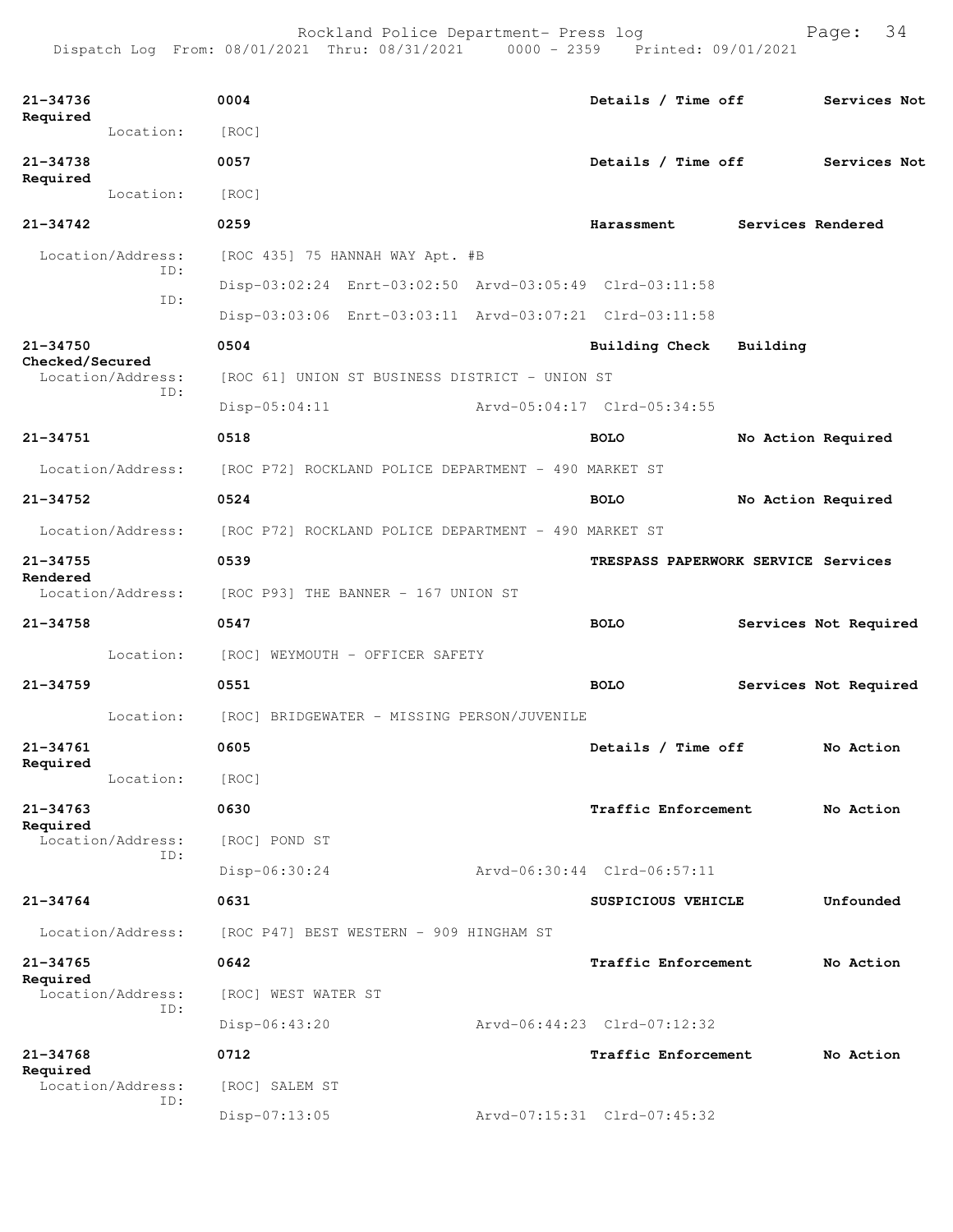| Dispatch Log From: 08/01/2021 Thru: 08/31/2021 0000 - 2359 Printed: 09/01/2021 |                           | Rockland Police Department- Press log |                                                         |                   | Page: 35          |  |
|--------------------------------------------------------------------------------|---------------------------|---------------------------------------|---------------------------------------------------------|-------------------|-------------------|--|
| 21-34773                                                                       | 0805                      |                                       | General Info                                            |                   | Services Rendered |  |
| Location/Address: [ROC P72] ROCKLAND POLICE DEPARTMENT - 490 MARKET ST         |                           |                                       |                                                         |                   |                   |  |
| 21-34780                                                                       | 0805                      |                                       | Animal Complaint Services Rendered                      |                   |                   |  |
| Location/Address:                                                              | [ROC] 324 PLAIN ST        |                                       |                                                         |                   |                   |  |
| 21-34774                                                                       | 0808                      |                                       | General Info Services Rendered                          |                   |                   |  |
| Location/Address: [ROC P72] ROCKLAND POLICE DEPARTMENT - 490 MARKET ST         |                           |                                       |                                                         |                   |                   |  |
| 21-34781                                                                       | 0815                      |                                       | Animal Complaint Services Rendered                      |                   |                   |  |
| Location/Address:                                                              | [ROC] VFW DR              |                                       |                                                         |                   |                   |  |
| $21 - 34779$                                                                   | 0849                      |                                       | Building Check Services Rendered                        |                   |                   |  |
| Location/Address: [ROC] POND ST<br>ID:                                         |                           |                                       | Arvd-08:50:02 Clrd-09:43:59                             |                   |                   |  |
| $21 - 34784$                                                                   | 1004                      |                                       | VAC DAYS / Time off                                     |                   | Services          |  |
| Rendered<br>Location:                                                          | [ROC]                     |                                       |                                                         |                   |                   |  |
| $21 - 34785$                                                                   | 1006                      |                                       | PERSONAL DAYS / Time off                                |                   | Services          |  |
| Rendered<br>Location:                                                          | [ROC]                     |                                       |                                                         |                   |                   |  |
| $21 - 34794$                                                                   | 1131                      |                                       | Suspicious Activity                                     |                   | Services          |  |
| Rendered<br>Location/Address:                                                  | [ROC 983] 55 BUTTERNUT LN |                                       |                                                         |                   |                   |  |
| ID:                                                                            | $Disp-11:35:13$           |                                       | Arvd-11:35:23 Clrd-11:35:28                             |                   |                   |  |
| $21 - 34804$                                                                   | 1254                      |                                       | Animal Complaint Services Rendered                      |                   |                   |  |
| Location/Address:                                                              | [ROC] 24 REED ST          |                                       |                                                         |                   |                   |  |
| ID:                                                                            |                           |                                       | Disp-12:56:20 Enrt-13:01:17 Arvd-13:02:57 Clrd-13:09:53 |                   |                   |  |
| ID:                                                                            |                           |                                       | Disp-12:57:09 Enrt-12:57:37 Arvd-13:01:06 Clrd-13:09:40 |                   |                   |  |
| 21-34807                                                                       | 1318                      |                                       | Animal Complaint Services Rendered                      |                   |                   |  |
| Location/Address:                                                              | [NOR] 94 BRIGANTINE CIR   |                                       |                                                         |                   |                   |  |
| ID:                                                                            |                           |                                       | Disp-13:21:36 Enrt-13:21:39 Arvd-14:11:03 Clrd-15:55:38 |                   |                   |  |
| 21-34809                                                                       | 1327                      |                                       | Burglar Alarm                                           | Services Rendered |                   |  |
| Location/Address:                                                              | [ROC] 737 BEECH ST        |                                       |                                                         |                   |                   |  |
| ID:                                                                            |                           | Disp-13:28:33 Enrt-13:28:36           | Clrd-13:48:26                                           |                   |                   |  |
| ID:                                                                            |                           |                                       | Disp-13:28:54 Enrt-13:28:58 Arvd-13:34:58 Clrd-13:48:26 |                   |                   |  |
| 21-34811                                                                       | 1349                      |                                       | Time off                                                |                   | Services Rendered |  |
| Location:                                                                      | [ROC]                     |                                       |                                                         |                   |                   |  |
| 21-34813                                                                       | 1417                      |                                       | <b>Time off</b>                                         |                   | Services Rendered |  |
| Location:                                                                      | [ROC]                     |                                       |                                                         |                   |                   |  |
| 21-34814                                                                       | 1426                      |                                       | Suspicious Activity                                     |                   | Advised to        |  |
| Court<br>Location/Address: [ROC] 63 HANNAH WAY Apt. #B                         |                           |                                       |                                                         |                   |                   |  |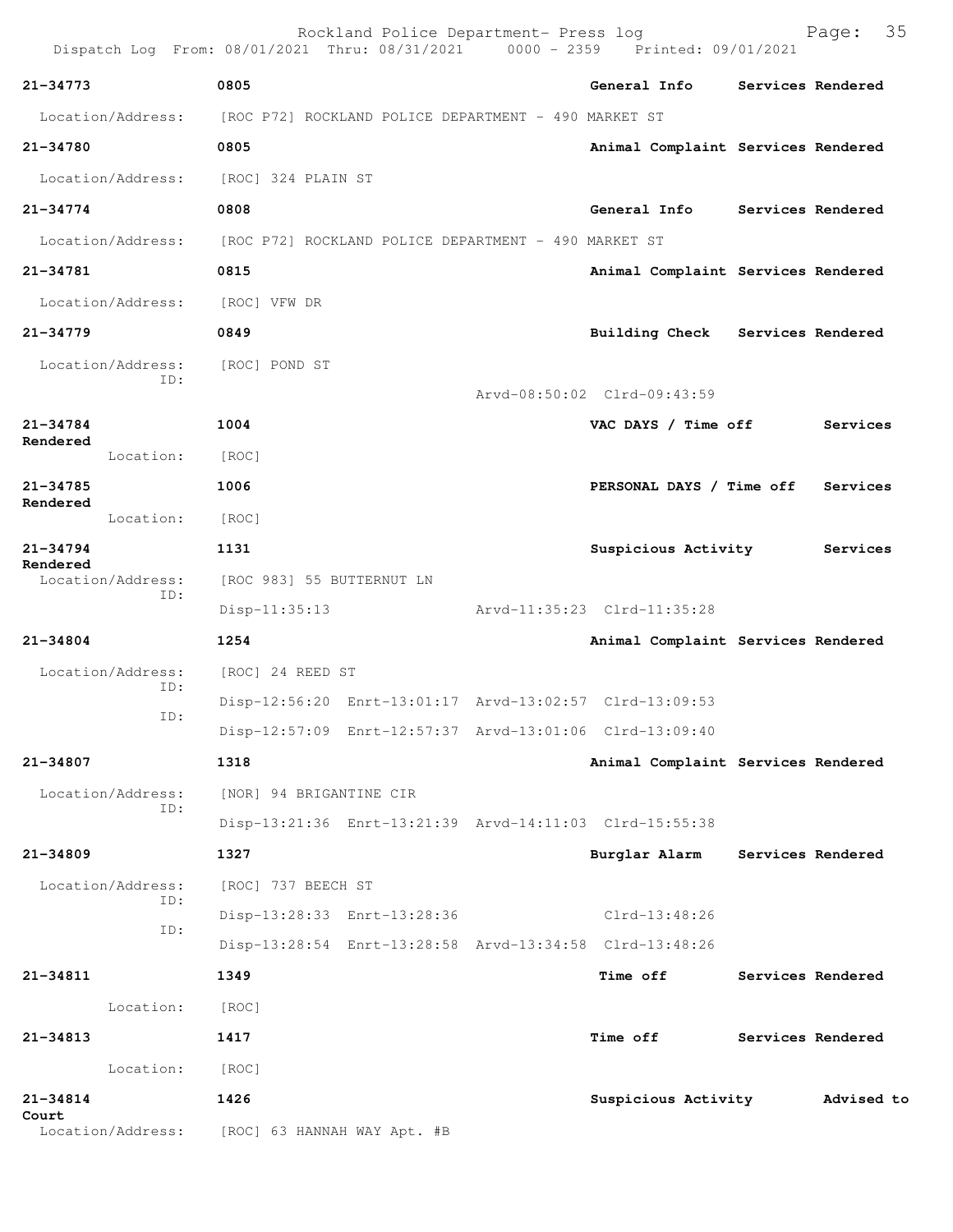| Dispatch Log From: 08/01/2021 Thru: 08/31/2021 0000 - 2359 Printed: 09/01/2021 |                                                      | Rockland Police Department- Press log                                     |  |                                                         |                   | Page:    | 36 |
|--------------------------------------------------------------------------------|------------------------------------------------------|---------------------------------------------------------------------------|--|---------------------------------------------------------|-------------------|----------|----|
| ID:                                                                            | $Disp-14:29:24$                                      |                                                                           |  | Arvd-14:34:56 Clrd-14:51:24                             |                   |          |    |
| $21 - 34817$                                                                   | 1434                                                 |                                                                           |  | Assist Public                                           | Services Rendered |          |    |
| Location/Address:                                                              | [ROC P72] ROCKLAND POLICE DEPARTMENT - 490 MARKET ST |                                                                           |  |                                                         |                   |          |    |
| 21-34820                                                                       | 1459                                                 |                                                                           |  | <b>Time off</b>                                         | Services Rendered |          |    |
| Location:                                                                      | [ROC]                                                |                                                                           |  |                                                         |                   |          |    |
| $21 - 34826$                                                                   | 1519                                                 |                                                                           |  | Details                                                 | Services Rendered |          |    |
| Location:                                                                      | [ROC]                                                |                                                                           |  |                                                         |                   |          |    |
| 21-34827                                                                       | 1533                                                 |                                                                           |  | Noise Complaint Gone on arrival                         |                   |          |    |
| Location/Address:                                                              |                                                      | [ROC 1088] 92 CHURCH STREET - 92 CHURCH ST                                |  |                                                         |                   |          |    |
| TD:                                                                            |                                                      |                                                                           |  | Disp-15:35:37 Enrt-15:35:44 Arvd-15:39:56 Clrd-15:50:27 |                   |          |    |
| ID:                                                                            |                                                      |                                                                           |  | Disp-15:35:37 Enrt-15:35:47 Arvd-15:38:10 Clrd-15:50:17 |                   |          |    |
| ID:                                                                            | $Disp-15:40:10$                                      |                                                                           |  | Arvd-15:40:13 Clrd-15:50:56                             |                   |          |    |
| 21-34828                                                                       | 1548                                                 |                                                                           |  | 911 Accidental Services Rendered                        |                   |          |    |
| Location/Address:                                                              | [ROC 575] 119 GROVE ST                               |                                                                           |  |                                                         |                   |          |    |
| TD:                                                                            |                                                      | Disp-15:51:11 Enrt-15:51:14                                               |  | Clrd-15:58:47                                           |                   |          |    |
| 21-34832                                                                       | 1616                                                 |                                                                           |  | SHIFT ASSIGNMENTS Services Rendered                     |                   |          |    |
| Location/Address:<br>ID:                                                       | [ROC P72] ROCKLAND POLICE DEPARTMENT - 490 MARKET ST |                                                                           |  |                                                         |                   |          |    |
|                                                                                | Disp-16:19:08                                        |                                                                           |  | $Clrd-16:23:09$                                         |                   |          |    |
| $21 - 34840$<br>No Personal Injury                                             | 1714<br>Motor Vehicle Collision W/PI                 |                                                                           |  |                                                         |                   |          |    |
| Location/Address:<br>TD:                                                       | [ROC P89] 347 MARKET ST                              |                                                                           |  |                                                         |                   |          |    |
| EMS Unit:                                                                      | ROCKAM2-Rockland A2                                  |                                                                           |  | Arvd-17:14:00 Clrd-17:35:30                             |                   |          |    |
|                                                                                | Disp-17:16:20                                        | $InOrtsUnav1-17:17:24$ $InStvee-17:17:24$                                 |  | $Clrd-17:17:24$                                         |                   |          |    |
| Fire Unit:                                                                     |                                                      | ROCKEN1-Pumper-Rockland Engine 1<br>InQrtsUnavl-18:02:27 InSrvce-18:02:30 |  | Disp-17:16:29 Enrt-17:17:20 Arvd-17:19:24 Clrd-17:59:23 |                   |          |    |
| ID:                                                                            |                                                      |                                                                           |  | Disp-17:17:08 Enrt-17:17:11 Arvd-17:17:14 Clrd-17:34:13 |                   |          |    |
| EMS Unit:                                                                      | ROCKAM1-Rockland A1                                  |                                                                           |  | Disp-17:17:09 Enrt-17:17:14 Arvd-17:18:56 Clrd-17:31:45 |                   |          |    |
|                                                                                |                                                      | InOrtsUnavl-17:58:29 InSrvce-17:58:32                                     |  |                                                         |                   |          |    |
| $21 - 34850$                                                                   | 1809                                                 |                                                                           |  | Harassment                                              | Advised to Court  |          |    |
| Location/Address:<br>TD:                                                       |                                                      | [ROC P72] ROCKLAND POLICE DEPARTMENT - 490 MARKET ST                      |  |                                                         |                   |          |    |
|                                                                                | $Disp-18:35:23$                                      |                                                                           |  | Clrd-18:37:20                                           |                   |          |    |
| $21 - 34851$<br>Rendered                                                       | 1902                                                 |                                                                           |  | Health & Welfare Check                                  |                   | Services |    |
| Location/Address:<br>ID:                                                       | [ROC] 102 BROOKLINE WAY                              |                                                                           |  |                                                         |                   |          |    |
| ID:                                                                            |                                                      |                                                                           |  | Disp-19:03:53 Enrt-19:06:35 Arvd-19:08:04 Clrd-19:27:11 |                   |          |    |
|                                                                                |                                                      |                                                                           |  | Disp-19:03:53 Enrt-19:06:35 Arvd-19:07:47 Clrd-19:27:14 |                   |          |    |
| $21 - 34854$<br>Rendered                                                       | 1925                                                 |                                                                           |  | Annoying Phone Calls                                    |                   | Services |    |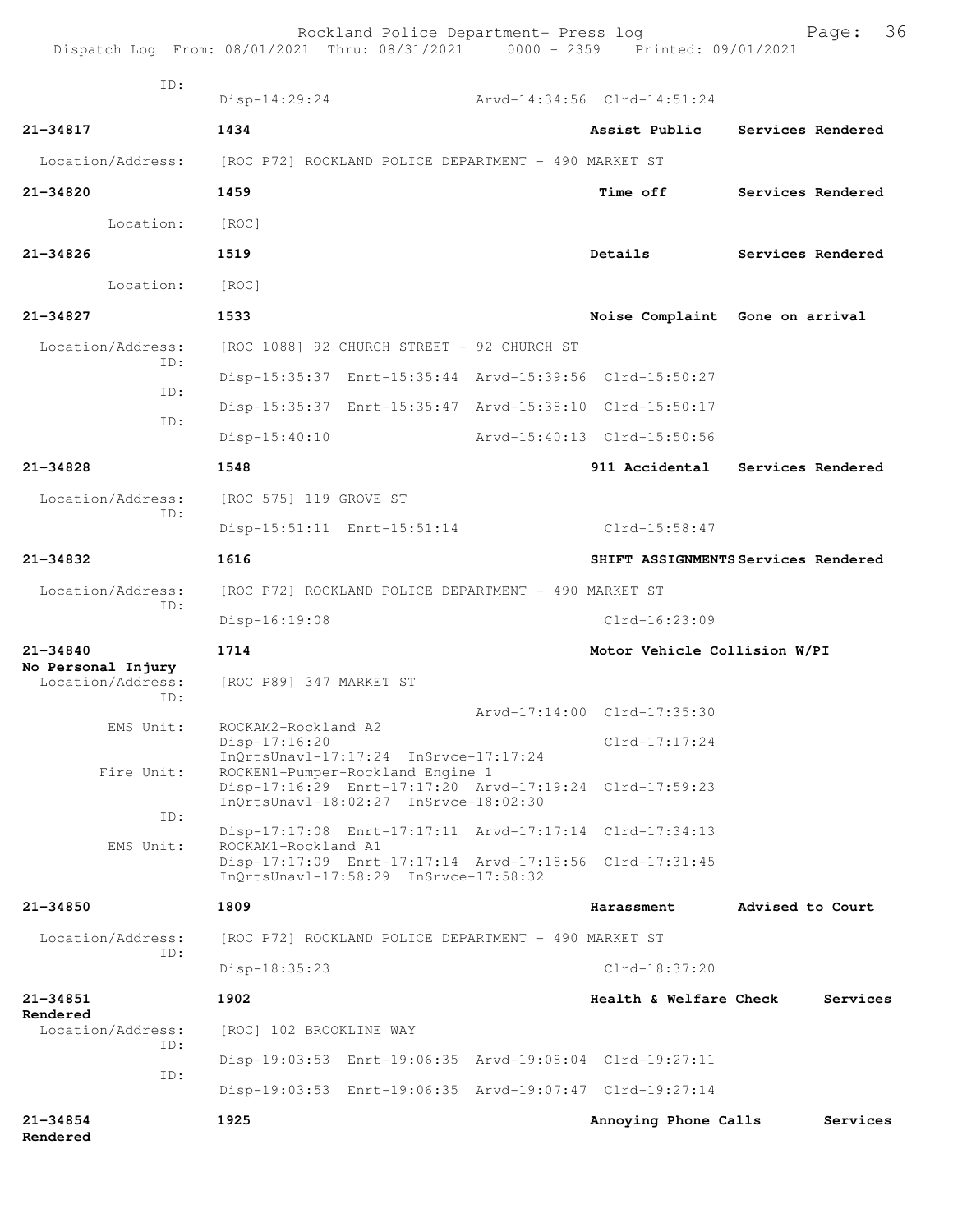|                                 |                                                             | Rockland Police Department- Press log<br>Dispatch Log From: 08/01/2021 Thru: 08/31/2021 0000 - 2359 Printed: 09/01/2021                                             |                                     | 37<br>Page:       |
|---------------------------------|-------------------------------------------------------------|---------------------------------------------------------------------------------------------------------------------------------------------------------------------|-------------------------------------|-------------------|
|                                 | Location/Address:                                           | [ROC 897] 110 MARTHA DR Apt. #E                                                                                                                                     |                                     |                   |
|                                 | ID:                                                         | Disp-19:27:53                                                                                                                                                       | $Clrd-19:37:28$                     |                   |
| 21-34858<br>Made                |                                                             | 1937                                                                                                                                                                | Suspicious Activity                 | <b>Arrest (s)</b> |
|                                 | Location/Address:<br>TD:                                    | [ROC] 200 VFW DR                                                                                                                                                    |                                     |                   |
|                                 | ID:                                                         | Disp-19:39:41 Enrt-19:40:29 Arvd-19:44:04 Clrd-20:04:27                                                                                                             |                                     |                   |
|                                 | Refer To $P/C$ :<br>$P/C$ :<br>Address:<br>Age:<br>Charges: | Disp-19:39:41 Enrt-19:40:31 Arvd-19:43:05 Clrd-20:04:32<br>21ROC-34858-AR<br>MUNZERT, ALLISON JEANNE<br>129A ATLANTIC AVE<br>HULL, MA<br>- 33<br>PROTECTIVE CUSTODY |                                     |                   |
| $21 - 34874$<br>Rendered        |                                                             | 2113                                                                                                                                                                | Lost/Found Property                 | Services          |
|                                 | Location/Address:<br>TD:                                    | [ROC] WENDYS - 1111 HINGHAM ST                                                                                                                                      |                                     |                   |
|                                 |                                                             | Disp-21:18:14 Arvd-21:18:21 Clrd-21:18:25                                                                                                                           |                                     |                   |
| 21-34876                        |                                                             | 2130                                                                                                                                                                | Illegal Dumping Services Rendered   |                   |
|                                 | Location/Address:<br>ID:                                    | [ROC 836] 494 UNION ST                                                                                                                                              |                                     |                   |
|                                 |                                                             | Disp-21:33:29                                                                                                                                                       | $Clrd-21:33:35$                     |                   |
| $21 - 34879$<br>Locate          |                                                             | 2226                                                                                                                                                                | Suspicious Activity                 | Could Not         |
|                                 | Location/Address:<br>ID:                                    | [ROC 836] 494 UNION ST                                                                                                                                              |                                     |                   |
|                                 | ID:                                                         | Disp-22:28:09 Enrt-22:28:18 Arvd-22:30:54 Clrd-22:35:32                                                                                                             |                                     |                   |
|                                 |                                                             | Disp-22:28:09 Enrt-22:28:22 Arvd-22:30:49 Clrd-22:35:51                                                                                                             |                                     |                   |
| $21 - 34882$<br>Rendered        |                                                             | 2253                                                                                                                                                                | Details / Time off                  | Services          |
|                                 | Location:                                                   | [ROC]                                                                                                                                                               |                                     |                   |
|                                 |                                                             | For Date: $08/10/2021$ - Tuesday                                                                                                                                    |                                     |                   |
| 21-34885                        |                                                             | 0002                                                                                                                                                                | SHIFT ASSIGNMENTS Services Rendered |                   |
|                                 | Location/Address:                                           | [ROC P72] ROCKLAND POLICE DEPARTMENT - 490 MARKET ST                                                                                                                |                                     |                   |
| 21-34887                        |                                                             | 0012                                                                                                                                                                | Details / Time off                  | Services Not      |
| Required                        | Location:                                                   | [ROC]                                                                                                                                                               |                                     |                   |
| $21 - 34889$                    |                                                             | 0112                                                                                                                                                                | Details / Time off                  | Services Not      |
| Required                        | Location:                                                   | [ROC]                                                                                                                                                               |                                     |                   |
| $21 - 34904$<br>Checked/Secured |                                                             | 0559                                                                                                                                                                | Building Check Building             |                   |

Location/Address: [ROC 61] UNION ST BUSINESS DISTRICT - UNION ST ID:

Arvd-06:01:11 Clrd-06:27:11

| 21-34905<br>Rendered     | 0634          | Traffic Enforcement         | Services     |
|--------------------------|---------------|-----------------------------|--------------|
| Location/Address:<br>ID: | [ROC] POND ST |                             |              |
|                          |               | Arvd-06:35:31 Clrd-06:50:37 |              |
| 21-34909                 | 0652          | Building Check              | Investigated |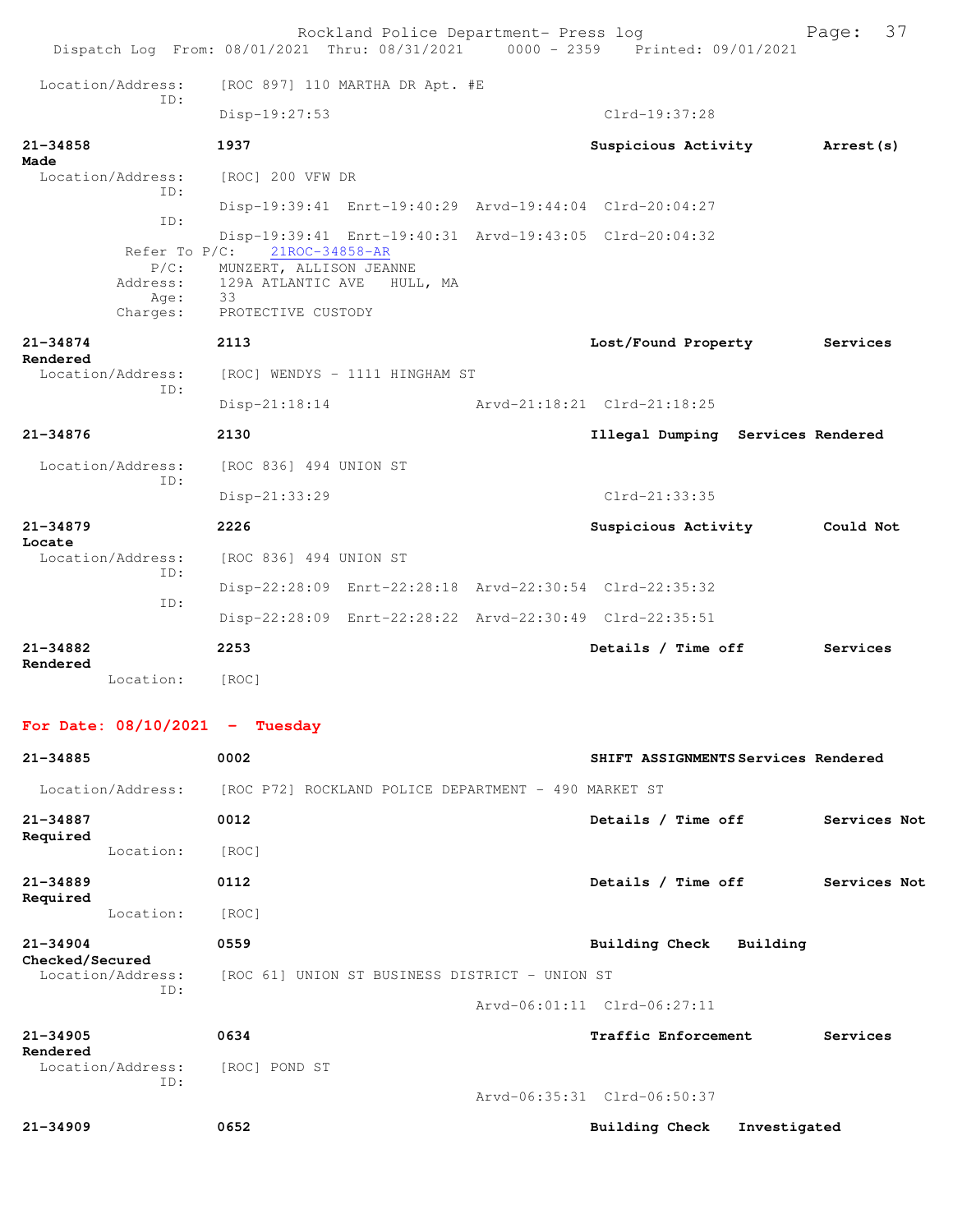Rockland Police Department- Press log Fage: 38 Dispatch Log From: 08/01/2021 Thru: 08/31/2021 0000 - 2359 Printed: 09/01/2021 Location/Address: [ROC] WEST WATER ST ID: Arvd-06:53:08 Clrd-06:53:18 **21-34912 0723 Motor Vehicle Collision W/PI Services Rendered**  Location/Address: [ROC P56] 1333 HINGHAM ST ID: Disp-07:26:07 Enrt-07:26:58 Arvd-07:31:11 Clrd-07:58:37 ID: Disp-07:26:20 Enrt-07:26:58 Arvd-07:31:13 Clrd-07:58:34 ID: Disp-07:43:34 Arvd-07:43:37 Clrd-07:58:30 **21-34913 0737 Details / Time off Services Rendered**  Location: [ROC] **21-34919 0801 General Info Services Rendered** Location/Address: [ROC P72] ROCKLAND POLICE DEPARTMENT - 490 MARKET ST **21-34923 0818 Motor Vehicle Complaint Investigated** Location/Address: [ROC] SPRUCE ST ID: Disp-08:19:52 Enrt-08:19:53 Arvd-08:27:26 Clrd-08:33:45 **21-34927 0830 TIME OFF No Action Required** Location/Address: [ROC P72] ROCKLAND POLICE DEPARTMENT - 490 MARKET ST ID: Arvd-08:30:00 Clrd-08:31:50 **21-34934 0932 Traffic Enforcement Citation/Warning Issued**  Location/Address: [ROC] POND ST ID: Arvd-09:33:33 Clrd-09:50:13 **21-34936 0946 Motor Vehicle Collision W/PI Vehicle Towed**  Vicinity of: [ROC 256] 838 UNION STREET - 838 UNION ST Apt. #3 ID: Disp-09:48:04 Enrt-09:48:05 Arvd-09:48:06 Clrd-10:50:14 ID: Disp-09:48:08 Enrt-09:48:10 Arvd-09:52:46 Clrd-10:50:11 ID: Disp-09:48:12 Enrt-09:48:14 Arvd-09:52:46 Clrd-10:50:21 ID: Disp-09:52:43 Arvd-09:52:44 Clrd-10:05:07 ID: Disp-09:52:51 Arvd-09:52:53 Clrd-10:22:08 ID: Disp-10:35:18 Arvd-10:35:24 Clrd-10:50:19 **21-34938 0957 Sex offender or dissemination Services Rendered**  [ROC P72] ROCKLAND POLICE DEPARTMENT - 490 MARKET ST ID: Arvd-09:57:21 Clrd-16:01:29 **21-34940 1037 Details / Time off Services Rendered**  Location: [ROC] **21-34955 1301 General Info Services Rendered** Location/Address: [ROC] 917 HINGHAM ST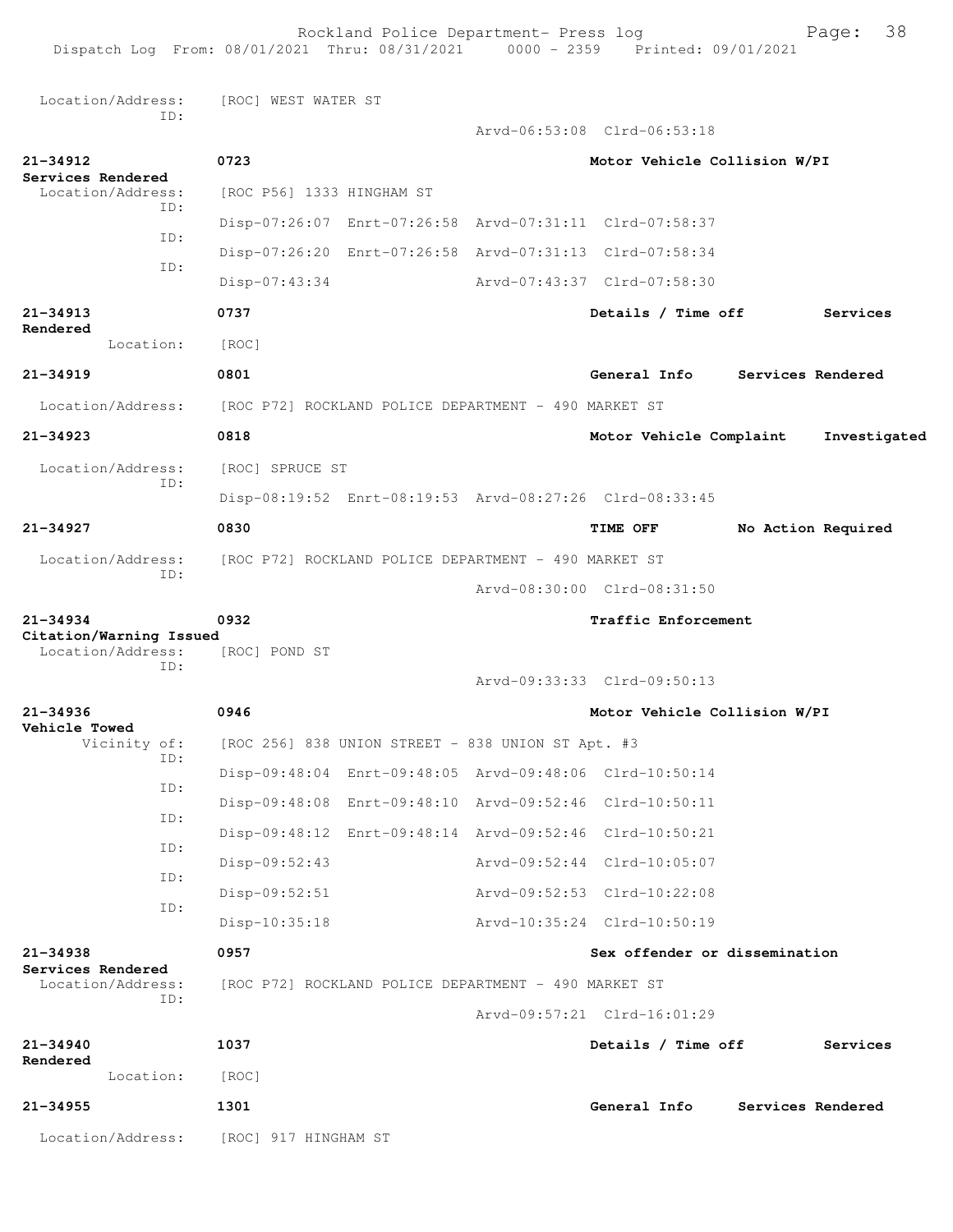| 21-34966<br>Rendered                    | 1412                                                                                                          | Details / Time off          | Services                             |
|-----------------------------------------|---------------------------------------------------------------------------------------------------------------|-----------------------------|--------------------------------------|
| Location:                               | [ROC]                                                                                                         |                             |                                      |
| 21-34973                                | 1502                                                                                                          | Motor Vehicle Stop          | Arrest (s)                           |
| Made<br>Location/Address:               | [ROC] 305 UNION ST @ 16 PARK ST                                                                               |                             |                                      |
| ID:                                     | $Disp-15:03:28$                                                                                               | Arvd-15:03:32 Clrd-16:01:04 |                                      |
| ID:                                     | $Disp-15:04:38$                                                                                               | Arvd-15:04:40 Clrd-15:28:01 |                                      |
| TD:                                     | $Disp-15:05:46$                                                                                               | Arvd-15:05:49 Clrd-15:11:44 |                                      |
| ID:                                     | $Disp-15:11:38$                                                                                               | Arvd-15:11:40 Clrd-15:21:17 |                                      |
| Arrest:<br>Address:<br>Age:<br>Charges: | Refer To Arrest: 21ROC-34973-AR<br>BROWN, ERIC J<br>40 CLIFF ST Apt. #2 ROCKLAND, MA<br>51<br>Default Warrant |                             |                                      |
| $21 - 34975$                            | 1506                                                                                                          |                             | Animal Complaint Services Rendered   |
| Location/Address:                       | [ROC 663] 516 UNION ST                                                                                        |                             |                                      |
| ID:                                     | Disp-15:07:25 Enrt-15:07:28 Arvd-15:17:36 Clrd-15:24:47                                                       |                             |                                      |
| $21 - 34976$                            | 1521                                                                                                          | Threats                     | Peace Restored                       |
| Location/Address:                       | [ROC] 11 ALPINE ST                                                                                            |                             |                                      |
| ID:                                     | Disp-15:27:06 Enrt-15:27:57 Arvd-15:33:15 Clrd-15:45:28                                                       |                             |                                      |
| ID:                                     | Disp-15:28:05 Enrt-15:28:09 Arvd-15:35:27 Clrd-15:44:57                                                       |                             |                                      |
| $21 - 35013$                            | 1600                                                                                                          |                             | SHIFT ASSIGNMENTS Services Rendered  |
| Location/Address:                       | [ROC P72] ROCKLAND POLICE DEPARTMENT - 490 MARKET ST                                                          |                             |                                      |
| $21 - 34993$                            | 1615                                                                                                          | Prisoner Information        | Services                             |
| Rendered<br>Location/Address:           | [ROC P72] ROCKLAND POLICE DEPARTMENT - 490 MARKET ST                                                          |                             |                                      |
| ID:                                     | $Disp-18:11:09$                                                                                               | $Clrd-18:11:26$             |                                      |
| 21-34995                                | 1700                                                                                                          | Prisoner Information        | Services                             |
| Rendered<br>Location/Address:           | [ROC P72] ROCKLAND POLICE DEPARTMENT - 490 MARKET ST                                                          |                             |                                      |
| ID:                                     | Disp-18:47:17                                                                                                 | $Clrd-18:47:24$             |                                      |
| $21 - 34989$                            | 1739                                                                                                          |                             | MVA Property Damage Only HI Services |
| Rendered<br>Location/Address:           | [ROC] CANNAVANA - 256 WEYMOUTH ST                                                                             |                             |                                      |
| ID:                                     | Disp-17:49:54                                                                                                 | $Clrd-17:50:45$             |                                      |
| $21 - 34992$                            | 1805                                                                                                          | Disturbance                 | Services Rendered                    |
| Location/Address:                       | [ROC] 51 HANNAH WAY Apt. #E                                                                                   |                             |                                      |
| ID:                                     | Disp-18:09:33                                                                                                 | Arvd-18:09:43 Clrd-18:29:30 |                                      |
| ID:                                     | Disp-18:09:55                                                                                                 | Arvd-18:09:59 Clrd-18:31:32 |                                      |
| $21 - 34998$                            | 1912                                                                                                          | Motor Vehicle Complaint     | Gone on                              |
| arrival<br>Location/Address:<br>ID:     | [ROC] LEVIN RD                                                                                                |                             |                                      |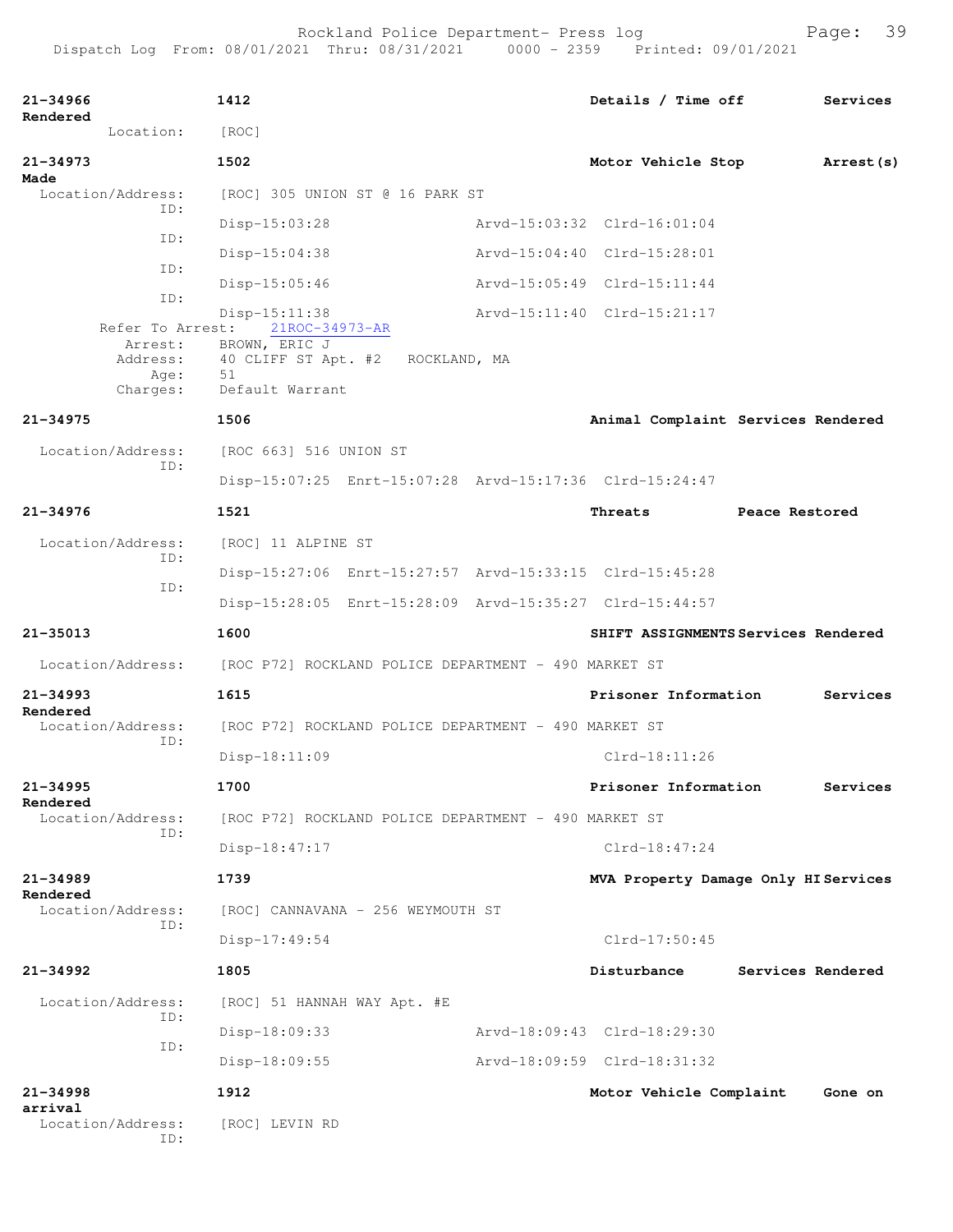Rockland Police Department- Press log extending Page: 40 Dispatch Log From: 08/01/2021 Thru: 08/31/2021 0000 - 2359 Printed: 09/01/2021

|                                                | $Disp-19:13:42$                                         |                             | Arvd-19:13:49 Clrd-19:17:01                   |                   |
|------------------------------------------------|---------------------------------------------------------|-----------------------------|-----------------------------------------------|-------------------|
| 21-35000<br>Rendered                           | 1927                                                    |                             | Details / Time off                            | Services          |
| Location:                                      | [ROC]                                                   |                             |                                               |                   |
| 21-35002                                       | 1941                                                    |                             | Motor Vehicle Stop                            |                   |
| Citation/Warning Issued<br>Vicinity of:<br>ID: | [ROC] 40 BEECH ST @ 329 SUMMER ST                       |                             |                                               |                   |
|                                                |                                                         |                             | Arvd-19:41:00 Clrd-19:47:52                   |                   |
| 21-35006                                       | 2020                                                    |                             | Suspicious Activity                           | Services          |
| Rendered<br>Location/Address:                  | [ROC] 138 REED ST                                       |                             |                                               |                   |
| ID:                                            | Disp-20:24:10 Enrt-20:24:40 Arvd-20:26:18 Clrd-22:46:56 |                             |                                               |                   |
| ID:<br>ID:                                     | Disp-20:24:15 Enrt-20:24:40 Arvd-20:26:18 Clrd-22:30:55 |                             |                                               |                   |
|                                                | Disp-20:24:25 Enrt-20:24:40 Arvd-20:26:18 Clrd-22:34:57 |                             |                                               |                   |
| $21 - 35023$                                   | 2226                                                    |                             | Fraud                                         | Services Rendered |
| Location/Address:<br>ID:                       | [ROC P72] ROCKLAND POLICE DEPARTMENT - 490 MARKET ST    |                             |                                               |                   |
|                                                | Disp-22:35:30                                           |                             | $Clrd-22:35:41$                               |                   |
| 21-35028                                       | 2311                                                    |                             | General Incident Unfounded                    |                   |
| Location/Address:                              | [ROC 530] 100 MARTHA DR Apt. #A                         |                             |                                               |                   |
| ID:                                            | $Disp-23:12:41$                                         |                             |                                               |                   |
|                                                |                                                         | Arvd-23:12:50 Clrd-23:15:00 |                                               |                   |
| ID:                                            | Disp-23:12:41                                           |                             | $Clrd-23:12:53$                               |                   |
|                                                |                                                         |                             |                                               |                   |
| For Date: $08/11/2021$ - Wednesday             |                                                         |                             |                                               |                   |
| 21-35031                                       | 0000                                                    |                             | SHIFT ASSIGNMENTSNo Service                   |                   |
| Location/Address:<br>ID:                       | [ROC P72] ROCKLAND POLICE DEPARTMENT - 490 MARKET ST    |                             |                                               |                   |
|                                                |                                                         |                             | Arvd-00:00:53 Clrd-00:03:34                   |                   |
| $21 - 35046$<br>Checked/Secured                | 0600                                                    |                             | Building Check                                | Building          |
| Location/Address:<br>ID:                       | [ROC] UNION ST                                          |                             |                                               |                   |
|                                                |                                                         |                             | Arvd-06:00:49 Clrd-06:11:57                   |                   |
| 21-35047                                       | 0609                                                    |                             | Burglar Alarm                                 | Appears Secure    |
| Location/Address:<br>ID:                       | [ROC 260] SOUTH SHORE HOSPICE - 30 RESERVOIR PARK DR    |                             |                                               |                   |
| ID:                                            | Disp-06:11:53                                           |                             | $Clrd-06:12:25$                               |                   |
| ID:                                            | Disp-06:12:18 Enrt-06:12:29                             |                             | Clrd-06:17:17                                 |                   |
|                                                | Disp-06:12:21 Enrt-06:12:27 Arvd-06:14:20 Clrd-06:17:12 |                             |                                               |                   |
| $21 - 35048$<br>Rendered                       | 0619                                                    |                             | Traffic Enforcement                           | Services          |
| Location/Address:<br>ID:                       | [ROC] POND ST                                           |                             |                                               |                   |
| $21 - 35049$                                   | 0620                                                    |                             | Arvd-06:20:54 Clrd-06:37:14<br>Building Check | Investigated      |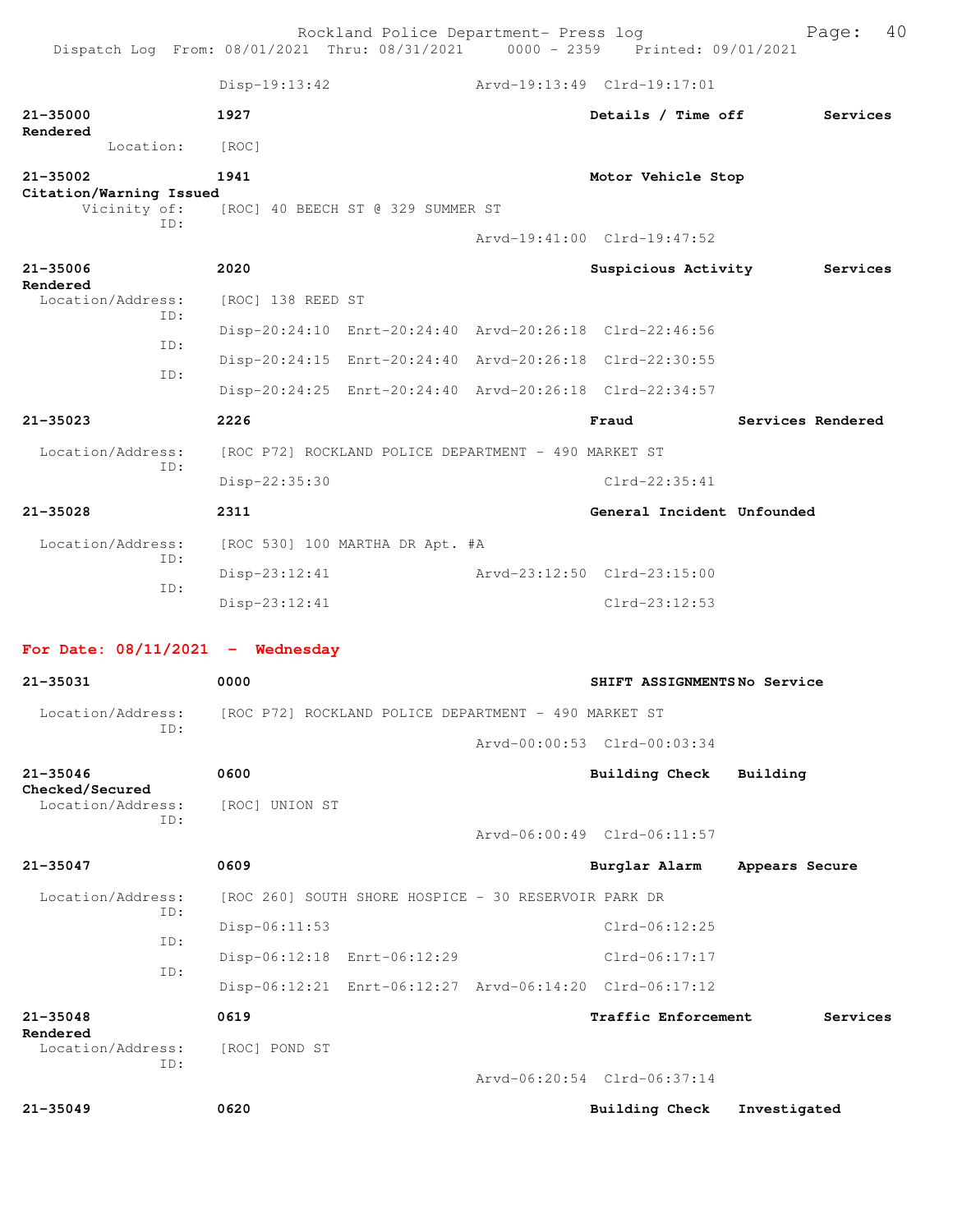|                               | Rockland Police Department- Press log<br>Dispatch Log From: 08/01/2021 Thru: 08/31/2021 0000 - 2359 Printed: 09/01/2021 |                                     | 41<br>Page:       |
|-------------------------------|-------------------------------------------------------------------------------------------------------------------------|-------------------------------------|-------------------|
| Location/Address:             | [ROC] SALEM ST                                                                                                          |                                     |                   |
| TD:                           |                                                                                                                         | Arvd-06:20:56 Clrd-06:21:32         |                   |
| $21 - 35050$                  | 0622                                                                                                                    | Building Check Investigated         |                   |
| Location/Address:             | [ROC] WEST WATER ST                                                                                                     |                                     |                   |
| ID:                           |                                                                                                                         | Arvd-06:23:56 Clrd-06:31:40         |                   |
| $21 - 35055$                  | 0702                                                                                                                    | Details / Time off                  | No Service        |
| Location:                     | [ROC]                                                                                                                   |                                     |                   |
| $21 - 35056$                  | 0707                                                                                                                    | Details / Time off                  | No Service        |
| Location:                     | [ROC]                                                                                                                   |                                     |                   |
| $21 - 35062$                  | 0800                                                                                                                    | SHIFT ASSIGNMENTS Services Rendered |                   |
|                               | Location/Address: [ROC P72] ROCKLAND POLICE DEPARTMENT - 490 MARKET ST                                                  |                                     |                   |
| $21 - 35068$                  | 0914                                                                                                                    | Building Check Services Rendered    |                   |
| Location/Address:             | [ROC] WEBSTER ST                                                                                                        |                                     |                   |
| ID:                           |                                                                                                                         | Arvd-09:16:16 Clrd-09:16:32         |                   |
| $21 - 35074$                  | 0946                                                                                                                    | Suspicious Activity                 | Services          |
| Rendered<br>Location/Address: | [ROC] PLEASANT ST                                                                                                       |                                     |                   |
| ID:                           | Disp-09:53:36 Enrt-09:53:42 Arvd-10:01:25 Clrd-10:28:57                                                                 |                                     |                   |
| 21-35077<br>Rendered          | 1004                                                                                                                    | Health & Welfare Check              | Services          |
| Location/Address:<br>ID:      | [ROC 76] LAURETTO, PAUL - 240 LEVIN RD                                                                                  |                                     |                   |
| ID:                           | Disp-10:05:23 Enrt-10:05:33 Arvd-10:08:05 Clrd-10:28:14                                                                 |                                     |                   |
|                               | Disp-10:05:29 Enrt-10:05:37 Arvd-10:08:08 Clrd-10:28:19                                                                 |                                     |                   |
| 21-35080<br>Follows           | 1016                                                                                                                    | Neighbor Disturbance                | Report            |
| Location/Address:<br>TD:      | [ROC] 10 ALPINE ST                                                                                                      |                                     |                   |
|                               | Disp-10:17:34 Enrt-10:18:15 Arvd-10:23:03 Clrd-10:42:04                                                                 |                                     |                   |
| 21-35091<br>Warning           | 1121                                                                                                                    | Motor Vehicle Stop                  | Verbal            |
| Location/Address:<br>ID:      | [ROC] 693 BEECH ST                                                                                                      |                                     |                   |
|                               |                                                                                                                         | Arvd-11:21:00 Clrd-11:23:02         |                   |
| $21 - 35094$                  | 1135                                                                                                                    | <b>Building Check</b>               | Services Rendered |
| Location/Address:<br>ID:      | [ROC] WEBSTER ST                                                                                                        |                                     |                   |
|                               |                                                                                                                         | Arvd-11:36:16 Clrd-11:36:29         |                   |
| 21-35095<br>Rendered          | 1144                                                                                                                    | Traffic Enforcement                 | Services          |
| Location/Address:<br>ID:      | [ROC] POND ST                                                                                                           |                                     |                   |
|                               |                                                                                                                         | Arvd-11:44:00 Clrd-12:03:43         |                   |
| $21 - 35100$<br>Follows       | 1201                                                                                                                    | MVA Property Damage Only            | Report            |
| Vicinity of:                  | [ROC] W WATER ST @ UNION ST                                                                                             |                                     |                   |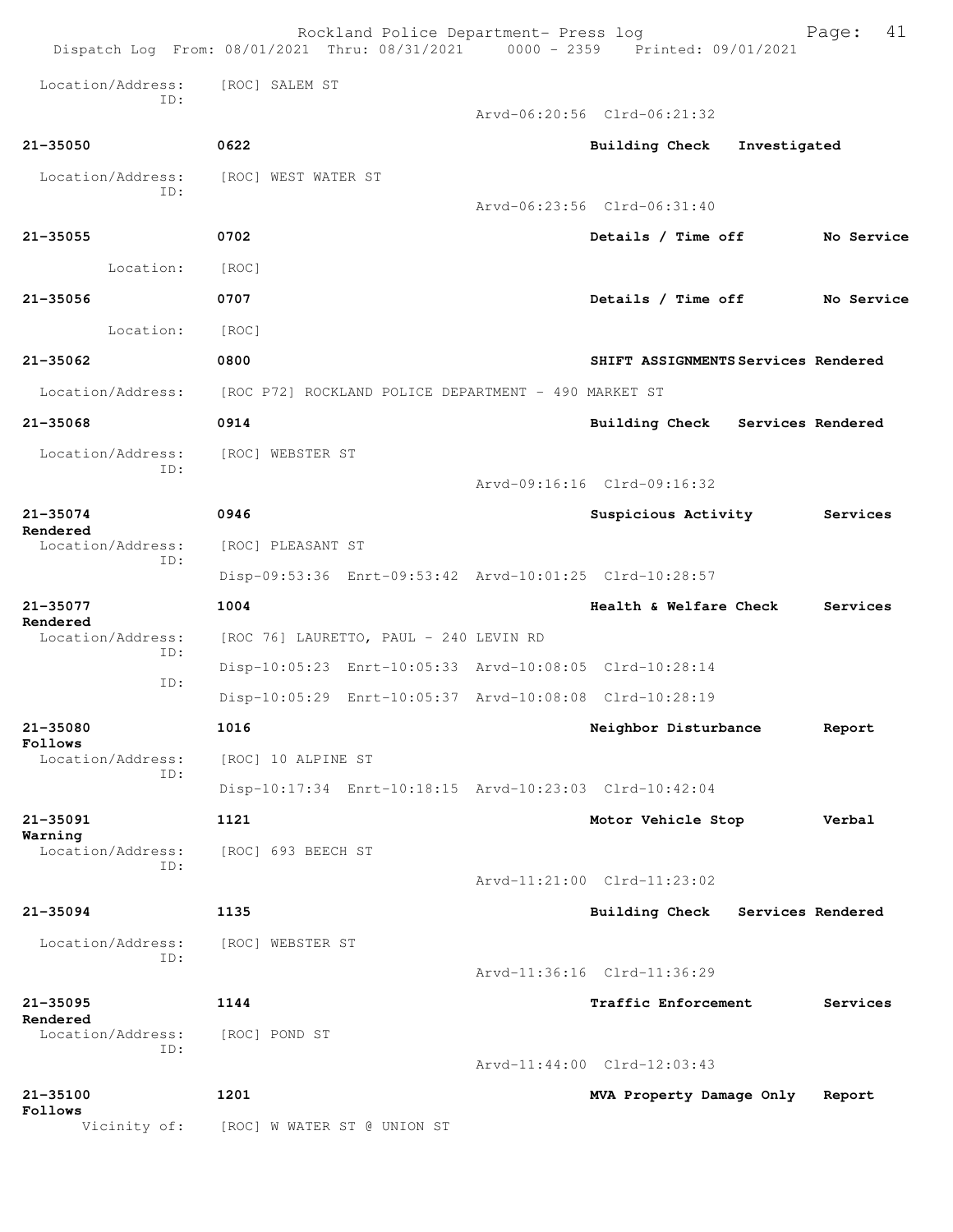| Dispatch Log From: 08/01/2021 Thru: 08/31/2021 0000 - 2359 Printed: 09/01/2021 |                                                                                                             | Rockland Police Department- Press log |                                                         | Page:             | 42 |
|--------------------------------------------------------------------------------|-------------------------------------------------------------------------------------------------------------|---------------------------------------|---------------------------------------------------------|-------------------|----|
| ID:                                                                            |                                                                                                             |                                       |                                                         |                   |    |
|                                                                                |                                                                                                             |                                       | Disp-12:03:43 Enrt-12:04:32 Arvd-12:06:37 Clrd-12:20:43 |                   |    |
| ID:                                                                            |                                                                                                             |                                       | Disp-12:05:08 Enrt-12:05:12 Arvd-12:07:16 Clrd-12:32:46 |                   |    |
| ID:                                                                            |                                                                                                             |                                       | Arvd-12:07:25 Clrd-12:20:40                             |                   |    |
| $21 - 35101$                                                                   | 1203                                                                                                        |                                       | MVA Property Damage Only                                | Patient           |    |
| Refusal<br>Vicinity of:<br>Fire Unit:                                          | [ROC] WEST WATER ST @ UNION ST<br>ROCKEN1-Pumper-Rockland Engine 1<br>InQrtsUnavl-12:17:36 InSrvce-12:17:36 |                                       | Disp-12:04:05 Enrt-12:04:29 Arvd-12:05:40 Clrd-12:17:36 |                   |    |
| ID:                                                                            | Disp-12:04:29 Enrt-12:04:35                                                                                 |                                       | $Clrd-12:04:59$                                         |                   |    |
| $21 - 35122$                                                                   | 1346                                                                                                        |                                       | Summons                                                 | Services Rendered |    |
| Location/Address:                                                              | [ROC 441] 3 TAUNTON AVE                                                                                     |                                       |                                                         |                   |    |
| ID:                                                                            |                                                                                                             |                                       | Arvd-13:46:00 Clrd-14:21:46                             |                   |    |
| $21 - 35124$                                                                   | 1359                                                                                                        |                                       | 911 Accidental                                          | Services Rendered |    |
| Location/Address:<br>TD:                                                       | [ROC] 92 HINGHAM ST                                                                                         |                                       |                                                         |                   |    |
|                                                                                | Disp-14:01:28 Enrt-14:01:32                                                                                 |                                       | $Clrd-14:02:13$                                         |                   |    |
| ID:                                                                            |                                                                                                             |                                       | Disp-14:02:05 Enrt-14:02:09 Arvd-14:07:33 Clrd-14:09:38 |                   |    |
| $21 - 35126$                                                                   | 1411                                                                                                        |                                       | Warrant                                                 | Services Rendered |    |
| Location/Address:<br>ID:                                                       | [ROC] 17 SUNNYBANK AVE                                                                                      |                                       |                                                         |                   |    |
| ID:                                                                            |                                                                                                             |                                       | Arvd-14:15:27 Clrd-14:35:13                             |                   |    |
| ID:                                                                            |                                                                                                             |                                       | Arvd-14:15:33 Clrd-14:35:19                             |                   |    |
|                                                                                |                                                                                                             |                                       | Arvd-14:15:40 Clrd-14:35:17                             |                   |    |
| $21 - 35127$                                                                   | 1434                                                                                                        |                                       | Time off                                                | Services Rendered |    |
| Location:                                                                      | [ROC]                                                                                                       |                                       |                                                         |                   |    |
| 21-35130<br>Services Rendered                                                  | 1443                                                                                                        |                                       | Sex offender or dissemination                           |                   |    |
| Location/Address:<br>ID:                                                       | [ROC P72] ROCKLAND POLICE DEPARTMENT - 490 MARKET ST                                                        |                                       |                                                         |                   |    |
|                                                                                |                                                                                                             |                                       | Arvd-14:43:17 Clrd-15:38:50                             |                   |    |
| 21-35132                                                                       | 1451                                                                                                        |                                       | Motor Vehicle Stop                                      | Investigated      |    |
| Vicinity of:<br>ID:                                                            | [ROC] 13 CONCORD ST @ 215 MARKET ST                                                                         |                                       |                                                         |                   |    |
| ID:                                                                            |                                                                                                             |                                       | Arvd-14:51:00 Clrd-14:55:56                             |                   |    |
|                                                                                |                                                                                                             |                                       | Disp-14:52:43 Enrt-14:52:45 Arvd-14:52:47 Clrd-14:55:58 |                   |    |
| 21-35133<br>Rendered                                                           | 1456                                                                                                        |                                       | Motor Vehicle Complaint                                 | Services          |    |
| Location/Address:<br>ID:                                                       | [ROC] 220 CRESCENT ST                                                                                       |                                       | Arvd-14:56:00 Clrd-15:35:04                             |                   |    |
| 21-35136                                                                       | 1502                                                                                                        |                                       | <b>BOLO</b>                                             | Services Rendered |    |
| Location/Address: [ROC P72] ROCKLAND POLICE DEPARTMENT - 490 MARKET ST         |                                                                                                             |                                       |                                                         |                   |    |
| 21-35137                                                                       | 1505                                                                                                        |                                       | Building Check Services Rendered                        |                   |    |
|                                                                                |                                                                                                             |                                       |                                                         |                   |    |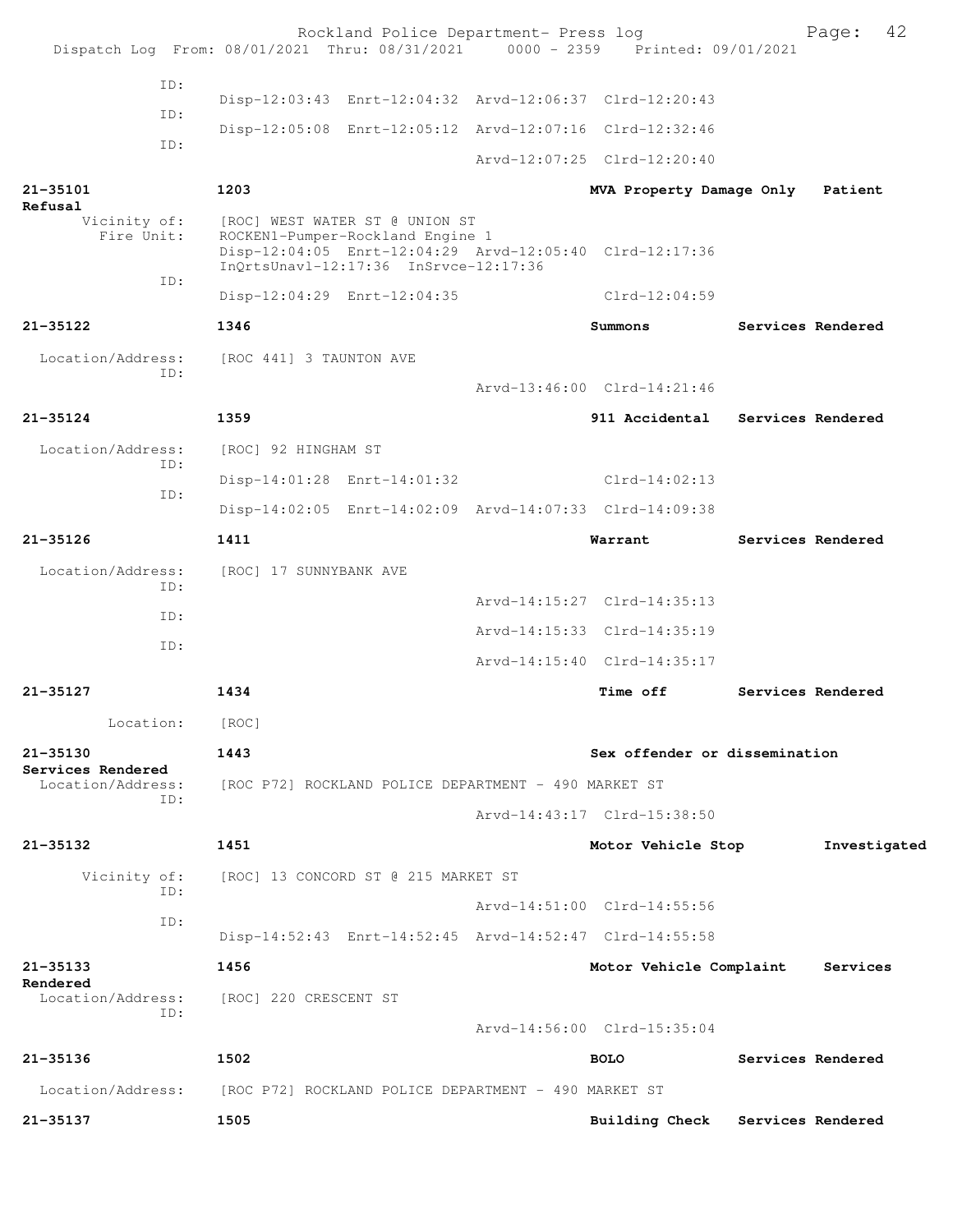| Dispatch Log From: 08/01/2021 Thru: 08/31/2021 0000 - 2359 Printed: 09/01/2021 |                                                      |  | Rockland Police Department- Press log                   | Page:                               | 43 |
|--------------------------------------------------------------------------------|------------------------------------------------------|--|---------------------------------------------------------|-------------------------------------|----|
| Location/Address:<br>TD:                                                       | [ROC] WEBSTER ST                                     |  |                                                         |                                     |    |
|                                                                                |                                                      |  | Arvd-15:05:50 Clrd-15:06:08                             |                                     |    |
| $21 - 35146$                                                                   | 1601                                                 |  |                                                         | SHIFT ASSIGNMENTS Services Rendered |    |
| Location/Address:                                                              | [ROC P72] ROCKLAND POLICE DEPARTMENT - 490 MARKET ST |  |                                                         |                                     |    |
| 21-35148                                                                       | 1636                                                 |  | Details                                                 | Services Rendered                   |    |
| Location:                                                                      | [ROC]                                                |  |                                                         |                                     |    |
| 21-35150                                                                       | 1650                                                 |  | Burglar Alarm                                           | Building                            |    |
| Checked/Secured<br>Location/Address:                                           | [ROC] MASS SIGN AND DECAL - 443 WEBSTER ST           |  |                                                         |                                     |    |
| TD:                                                                            |                                                      |  | Disp-16:52:09 Enrt-16:52:14 Arvd-16:57:48 Clrd-17:01:08 |                                     |    |
| $21 - 35159$                                                                   | 1716                                                 |  | Motor Vehicle Stop                                      |                                     |    |
| Citation/Warning Issued<br>Location/Address:                                   | [ROC] VFW DR                                         |  |                                                         |                                     |    |
| TD:                                                                            |                                                      |  | Disp-17:17:38 Enrt-17:17:41 Arvd-17:17:42 Clrd-17:21:08 |                                     |    |
| $21 - 35161$                                                                   | 1728                                                 |  | Lockout                                                 | Services Rendered                   |    |
| Location/Address:                                                              | [ROC] 17 CUSTER ST                                   |  |                                                         |                                     |    |
| ID:                                                                            |                                                      |  | Disp-17:29:32 Enrt-17:30:08 Arvd-17:34:54 Clrd-17:39:30 |                                     |    |
| $21 - 35162$                                                                   | 1736                                                 |  | Traffic Enforcement                                     | Services                            |    |
| Rendered<br>Location/Address:<br>ID:                                           | [ROC] WEST WATER ST                                  |  |                                                         |                                     |    |
|                                                                                |                                                      |  | Arvd-17:37:18 Clrd-17:56:59                             |                                     |    |
| $21 - 35164$                                                                   | 1753                                                 |  | <b>Time off</b>                                         | Services Rendered                   |    |
| Location:                                                                      | [ROC]                                                |  |                                                         |                                     |    |
| 21-35170                                                                       | 1838                                                 |  | Assist Public                                           | Peace Restored                      |    |
| Location/Address:<br>ID:                                                       | [ROC 430] 115 MARKET ST Apt. #16                     |  |                                                         |                                     |    |
| ID:                                                                            |                                                      |  | Disp-18:44:08 Enrt-18:44:10 Arvd-18:48:54 Clrd-19:19:38 |                                     |    |
|                                                                                |                                                      |  | Disp-18:50:16 Enrt-18:50:22 Arvd-18:51:28 Clrd-19:20:10 |                                     |    |
| $21 - 35178$<br>Rendered                                                       | 2037                                                 |  | Traffic Enforcement                                     | Services                            |    |
| Location/Address:<br>TD:                                                       | [ROC] SALEM ST                                       |  |                                                         |                                     |    |
|                                                                                |                                                      |  | Arvd-20:38:15 Clrd-20:54:05                             |                                     |    |
| 21-35180                                                                       | 2039                                                 |  | <b>Time off</b>                                         | Services Rendered                   |    |
| Location:                                                                      | [ROC]                                                |  |                                                         |                                     |    |
| 21-35181<br>Citation/Warning Issued<br>Location/Address:                       | 2055<br>[ROC] VFW DR                                 |  | Motor Vehicle Stop                                      |                                     |    |
| TD:                                                                            | $Disp-20:55:40$                                      |  | Arvd-20:55:46 Clrd-21:13:01                             |                                     |    |
| ID:                                                                            |                                                      |  | Disp-20:56:44 Enrt-20:56:47 Arvd-20:56:48 Clrd-21:10:42 |                                     |    |
| $21 - 35183$<br>Rendered                                                       | 2124                                                 |  | Police Information                                      | Services                            |    |
| Location/Address:                                                              | [ROC 1048] 82 MARTHA DR Apt. #F                      |  |                                                         |                                     |    |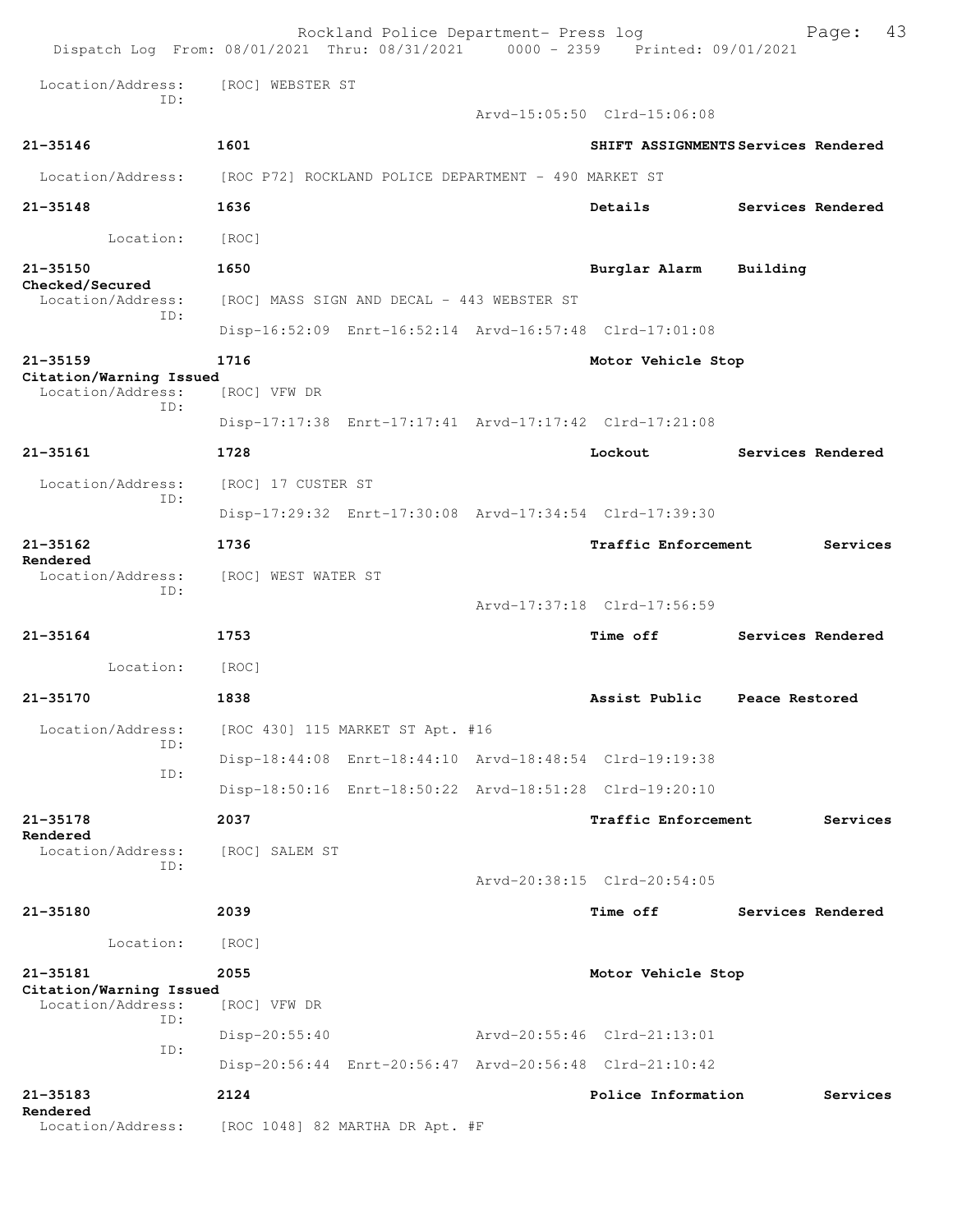|                                   |     |                             | Rockland Police Department- Press log                   | Dispatch Log From: 08/01/2021 Thru: 08/31/2021 0000 - 2359 Printed: 09/01/2021 | Page:        | 44 |
|-----------------------------------|-----|-----------------------------|---------------------------------------------------------|--------------------------------------------------------------------------------|--------------|----|
|                                   | ID: |                             |                                                         |                                                                                |              |    |
|                                   | ID: |                             | Disp-21:32:27 Enrt-21:32:29 Arvd-21:35:23 Clrd-22:20:20 |                                                                                |              |    |
|                                   | TD: |                             | Disp-21:33:58 Enrt-21:34:00 Arvd-21:35:22 Clrd-22:20:18 |                                                                                |              |    |
|                                   |     |                             | Disp-21:35:41 Enrt-21:35:43 Arvd-21:35:45 Clrd-22:20:22 |                                                                                |              |    |
| $21 - 35188$                      |     | 2248                        |                                                         | Noise Complaint Services Rendered                                              |              |    |
| Location/Address:                 | ID: | [ROC] PLAIN ST              |                                                         |                                                                                |              |    |
|                                   |     |                             | Disp-22:53:47 Enrt-22:53:54 Arvd-22:58:47 Clrd-23:04:16 |                                                                                |              |    |
|                                   | ID: |                             | Disp-22:53:47 Enrt-22:53:52 Arvd-22:55:05 Clrd-23:04:14 |                                                                                |              |    |
| 21-35191<br>Rendered              |     | 2304                        |                                                         | Details / Time off                                                             | Services     |    |
| Location:                         |     | [ROC]                       |                                                         |                                                                                |              |    |
| $21 - 35193$                      |     | 2324                        |                                                         | Motor Vehicle Stop                                                             | Verbal       |    |
| Warning<br>Location/Address:      |     |                             | [ROC 84] HARMON GOLF & FITNESS CLUB - 168 CONCORD ST    |                                                                                |              |    |
|                                   | ID: |                             | Disp-23:25:08 Enrt-23:25:11 Arvd-23:25:12 Clrd-23:31:39 |                                                                                |              |    |
| $21 - 35195$                      |     | 2344                        |                                                         | CRUISER MAINTENANCE                                                            | Services     |    |
| Rendered<br>Location/Address:     |     |                             | [ROC P72] ROCKLAND POLICE DEPARTMENT - 490 MARKET ST    |                                                                                |              |    |
| 21-35196                          |     | 2356                        |                                                         | Breaking & Entering                                                            | Investigated |    |
| Location/Address:                 | TD: | [ROC] 51 HANNAH WAY Apt. #B |                                                         |                                                                                |              |    |
|                                   |     |                             |                                                         | Arvd-23:56:00 Clrd-08/12/2021 @ 00:09:07                                       |              |    |
|                                   | ID: |                             |                                                         | Disp-23:57:33 Enrt-23:57:42 Arvd-00:00:17 Clrd-08/12/2021 @ 00:09:18           |              |    |
| For Date: $08/12/2021$ - Thursday |     |                             |                                                         |                                                                                |              |    |
| $21 - 35197$                      |     | 0000                        |                                                         | SHIFT ASSIGNMENTSNo Service                                                    |              |    |
| Location/Address:                 |     |                             | [ROC P72] ROCKLAND POLICE DEPARTMENT - 490 MARKET ST    |                                                                                |              |    |
|                                   | ID: |                             |                                                         | Arvd-00:00:00 Clrd-00:04:19                                                    |              |    |
|                                   |     |                             |                                                         |                                                                                |              |    |
| 21-35210                          |     | 0512                        |                                                         | Assist Other Agency                                                            | No Service   |    |
| Location/Address:                 | ID: |                             | [ROC 688] 198 REED ST Apt. #1                           |                                                                                |              |    |
|                                   | ID: |                             |                                                         | Arvd-05:12:00 Clrd-05:20:02                                                    |              |    |
|                                   |     | Disp-05:20:13               |                                                         | Arvd-05:20:16 Clrd-05:34:35                                                    |              |    |
| $21 - 35215$                      |     | 0636                        |                                                         | Traffic Enforcement                                                            | Services     |    |

**Rendered** 

Location/Address: [ROC] POND ST

ID:

**21-35216 0639 Details / Time off No Service** Location: [ROC] **21-35217 0639 Traffic Enforcement Services**

**Rendered** 

 Location/Address: [ROC] SALEM ST ID:

Arvd-06:40:00 Clrd-06:56:12

Arvd-06:37:25 Clrd-06:49:01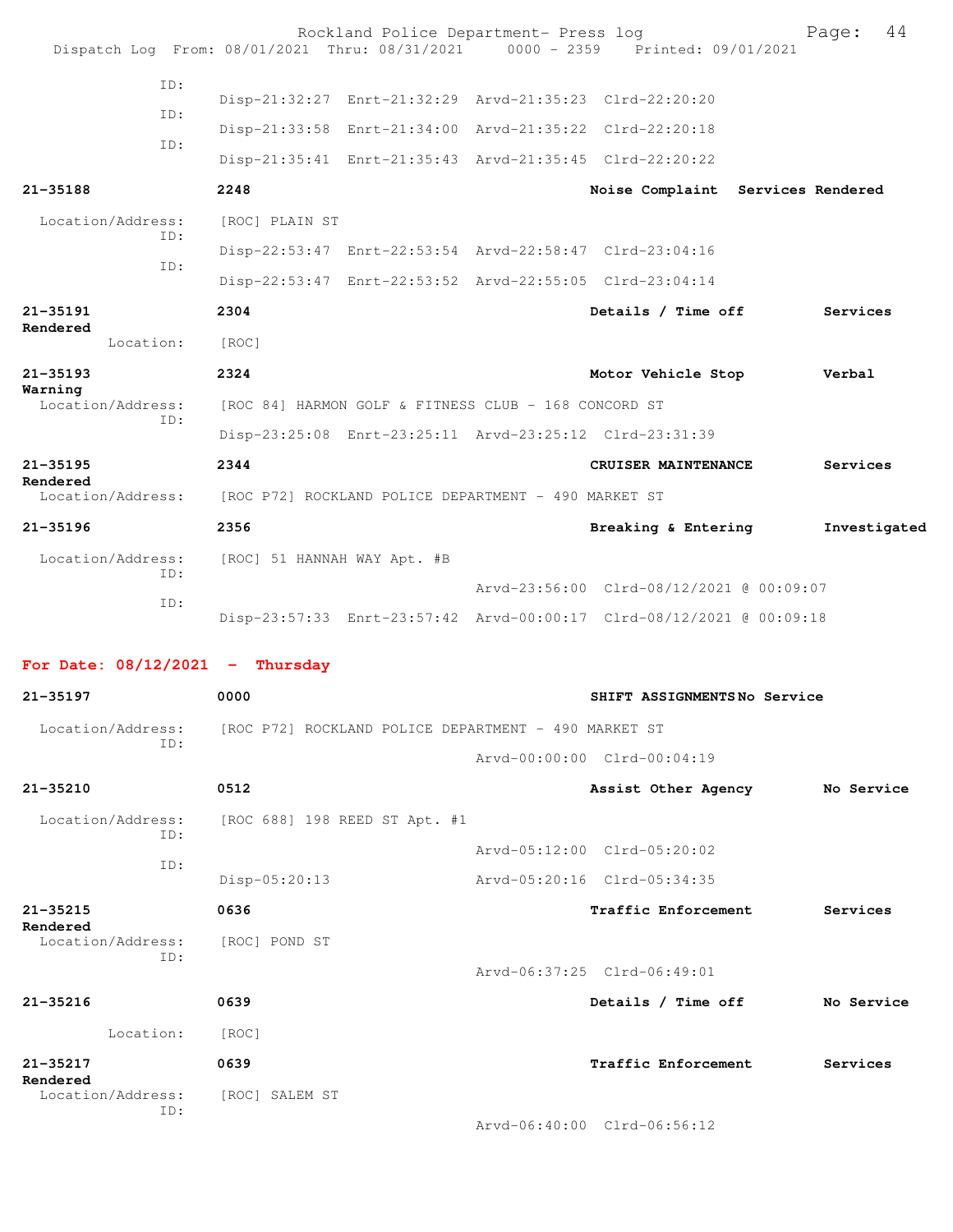| 21-35218<br>Rendered<br>Location/Address:                           | 0659<br>[ROC] WEST WATER ST                             | Traffic Enforcement                 |            | Services          |
|---------------------------------------------------------------------|---------------------------------------------------------|-------------------------------------|------------|-------------------|
| ID:                                                                 |                                                         | Arvd-07:00:33 Clrd-07:21:03         |            |                   |
| $21 - 35222$                                                        | 0805                                                    | SHIFT ASSIGNMENTS Services Rendered |            |                   |
|                                                                     |                                                         |                                     |            |                   |
| Location/Address:                                                   | [ROC P72] ROCKLAND POLICE DEPARTMENT - 490 MARKET ST    |                                     |            |                   |
| 21-35231<br>arrival                                                 | 0843                                                    | Motor Vehicle Complaint             |            | Gone on           |
| Location/Address:                                                   | [ROC] 141 WEYMOUTH ST @ 73 RESERVOIR PARK DR            |                                     |            |                   |
| 21-35230<br>Warning                                                 | 0851                                                    | Motor Vehicle Stop                  |            | Verbal            |
| Location/Address:                                                   | [ROC] BILL DELAHUNT PKWY                                |                                     |            |                   |
| ID:                                                                 | Disp-08:53:33 Enrt-08:53:49 Arvd-08:53:52 Clrd-08:53:55 |                                     |            |                   |
| 21-35234                                                            | 0922                                                    | Motor Vehicle Stop                  |            | Verbal            |
| Warning<br>Location/Address:                                        | [ROC] 215 MARKET ST @ 13 CONCORD ST                     |                                     |            |                   |
| ID:                                                                 |                                                         | Arvd-09:22:00 Clrd-09:25:35         |            |                   |
| $21 - 35241$                                                        | 1007                                                    | CRUISER SERVICE Services Rendered   |            |                   |
| Location/Address:                                                   | [ROC P72] ROCKLAND POLICE DEPARTMENT - 490 MARKET ST    |                                     |            |                   |
| $21 - 35244$                                                        | 1024                                                    |                                     |            |                   |
|                                                                     |                                                         | Animal Complaint Services Rendered  |            |                   |
| Location:<br>TD:                                                    | [OT] SCITUATE                                           |                                     |            |                   |
|                                                                     |                                                         | Arvd-10:24:00 Clrd-12:11:05         |            |                   |
| $21 - 35248$<br>Rendered                                            | 1054                                                    | Assist Other Agency                 |            | Services          |
| Location/Address:<br>ID:                                            | [ROC] 273 REED ST                                       |                                     |            |                   |
|                                                                     | Disp-10:56:00 Enrt-10:56:05 Arvd-10:56:13 Clrd-11:20:01 |                                     |            |                   |
| $21 - 35249$                                                        | 1117                                                    | Motor Vehicle Complaint             |            | Services          |
| Rendered                                                            | Location/Address: [ROC] 242 MARTHA DR Apt. #F           |                                     |            |                   |
| ID:                                                                 | Disp-11:20:29 Enrt-11:20:42                             | $Clrd-11:32:14$                     |            |                   |
| 21-35250                                                            | 1136                                                    | Lockout                             |            | Services Rendered |
| Location/Address:                                                   | [ROC 94] 23 NORTH AVE                                   |                                     |            |                   |
| TD:                                                                 | Disp-11:38:38 Enrt-11:38:43 Arvd-11:44:20 Clrd-11:48:54 |                                     |            |                   |
| $21 - 35254$                                                        | 1250                                                    | Traffic Enforcement                 |            |                   |
| Citation/Warning Issued                                             |                                                         |                                     |            |                   |
| Location/Address:<br>ID:                                            | [ROC] SALEM ST                                          |                                     |            |                   |
|                                                                     |                                                         | Arvd-12:51:27 Clrd-13:16:01         |            |                   |
| $21 - 35258$                                                        | 1342                                                    | Details                             | No Service |                   |
| Location:                                                           | [ROC]                                                   |                                     |            |                   |
| $21 - 35263$<br>Citation/Warning Issued<br>Location/Address:<br>ID: | 1400<br>[ROC] 333 UNION ST @ 15 WEBSTER ST              | Motor Vehicle Stop                  |            |                   |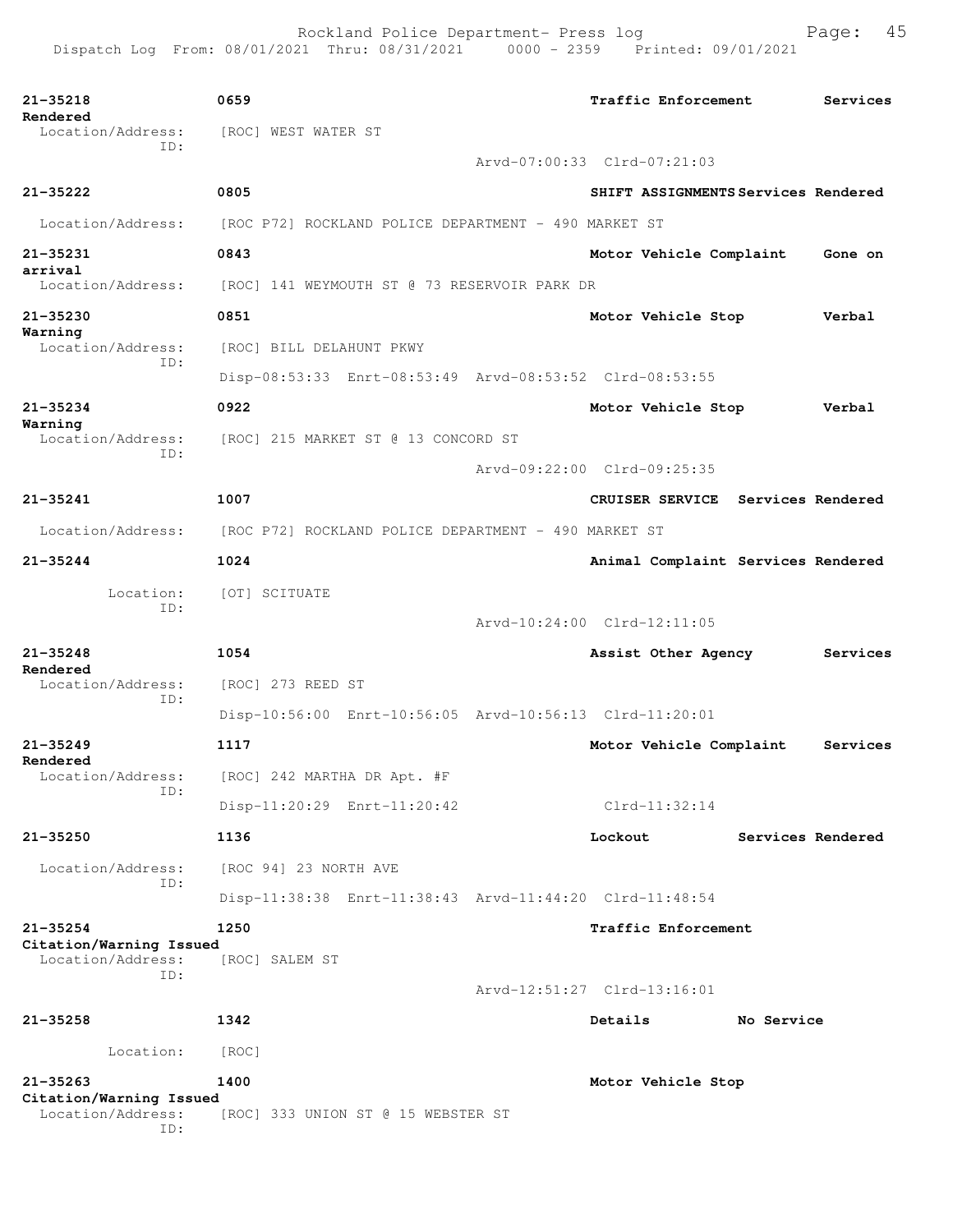Arvd-14:00:00 Clrd-14:05:47

| $21 - 35273$                  | 1507                                                                   |                             | Road Obstruction Services Rendered |
|-------------------------------|------------------------------------------------------------------------|-----------------------------|------------------------------------|
| Location/Address:<br>ID:      | [ROC] 31 PINE HAVEN CIR                                                |                             |                                    |
| ID:                           | Disp-15:08:10                                                          | $Clrd-15:09:20$             |                                    |
|                               | Disp-15:08:58 Enrt-15:09:23 Arvd-15:20:40 Clrd-15:20:57                |                             |                                    |
| 21-35277                      | 1549                                                                   | Escort/Transport No Service |                                    |
| Location/Address:<br>ID:      | [ROC] 53 WEBSTER ST Apt. #3                                            |                             |                                    |
| ID:                           | Disp-15:57:07 Enrt-15:57:20 Arvd-16:01:51 Clrd-16:07:00                |                             |                                    |
|                               | Disp-15:57:07 Enrt-15:57:20 Arvd-16:00:41 Clrd-16:07:00                |                             |                                    |
| 21-35278                      | 1600                                                                   | General Info                | Services Rendered                  |
|                               | Location/Address: [ROC P72] ROCKLAND POLICE DEPARTMENT - 490 MARKET ST |                             |                                    |
| 21-35280                      | 1616                                                                   | Assist Public               | Services Rendered                  |
| Location/Address:             | [ROC] 127 CRESCENT ST Apt. #2                                          |                             |                                    |
| ID:                           | Disp-16:18:09                                                          | $Clrd-16:30:17$             |                                    |
| 21-35282                      | 1635                                                                   |                             | Building Check Services Rendered   |
| Location/Address:             | [ROC] POND ST                                                          |                             |                                    |
| ID:                           |                                                                        | Arvd-16:35:39 Clrd-17:09:33 |                                    |
| 21-35288                      | 1736                                                                   | TIME OFF SICK               | Services Rendered                  |
| Location:                     | [ROC]                                                                  |                             |                                    |
| $21 - 35295$                  | 1810                                                                   | Breaking & Entering         | Services                           |
| Rendered<br>Location/Address: | [ROC P45] COMFORT INN - 850 HINGHAM ST                                 |                             |                                    |
| ID:                           | Disp-18:10:55 Enrt-18:10:57 Arvd-18:20:37 Clrd-18:29:54                |                             |                                    |
| ID:                           | Disp-18:14:44 Enrt-18:14:48 Arvd-18:20:32 Clrd-18:29:54                |                             |                                    |
| 21-35302                      | 1916                                                                   | Assist Public               | Services Rendered                  |
| Location/Address:             | [ROC] 156 WEBSTER ST                                                   |                             |                                    |
| ID:                           | Disp-19:20:07                                                          | $C1rd-19:20:11$             |                                    |
| $21 - 35306$                  | 1936                                                                   | <b>Building Check</b>       | Appears Secure                     |
| Location/Address:             | [ROC] WEBSTER ST                                                       |                             |                                    |
| ID:                           | Disp-19:37:29                                                          | Clrd-19:37:40               |                                    |
| 21-35307                      | 1936                                                                   | Summons                     | Summons To Court                   |
| Location/Address:             | [ROC] 10 ALPINE ST                                                     |                             |                                    |
| ID:                           | Disp-19:41:57 Enrt-19:47:20 Arvd-19:47:22 Clrd-19:51:52                |                             |                                    |
| 21-35311                      | 2027                                                                   | Health & Welfare Check      | Services                           |
| Rendered<br>Location/Address: | [ROC 1048] 82 MARTHA DR Apt. #F                                        |                             |                                    |
| ID:<br>ID:                    | Disp-20:28:25 Enrt-20:29:53 Arvd-20:29:59 Clrd-20:52:37                |                             |                                    |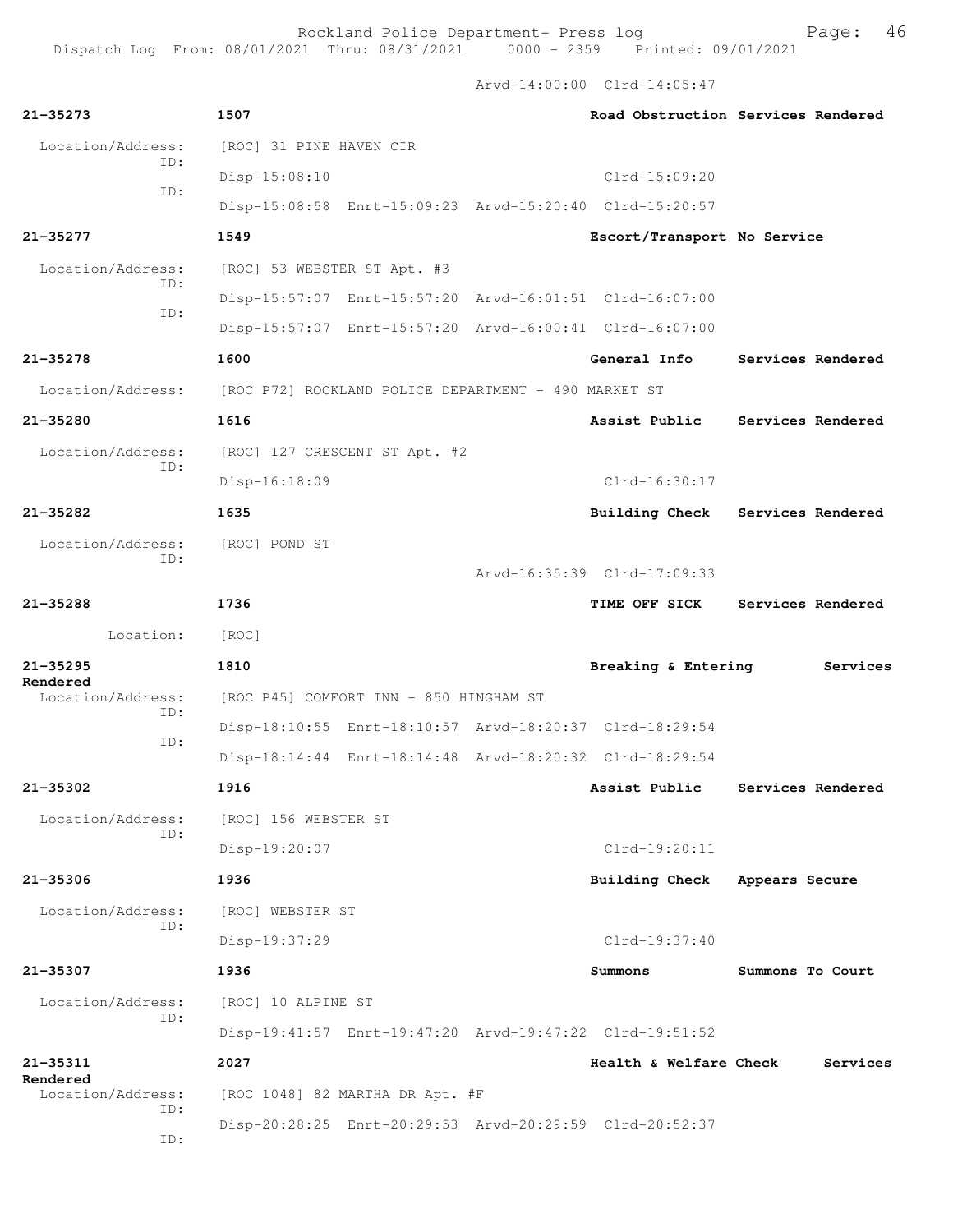Dispatch Log From: 08/01/2021 Thru: 08/31/2021 0000 - 2359 Printed: 09/01/2021

Disp-20:29:50 Enrt-20:29:53 Arvd-20:29:59 Clrd-20:52:34

| 21-35317<br>Rendered                                                   | 2135                                   |                                 |  | Health & Welfare Check                                  |                 | Services          |  |
|------------------------------------------------------------------------|----------------------------------------|---------------------------------|--|---------------------------------------------------------|-----------------|-------------------|--|
| Location/Address:<br>ID:                                               |                                        | [ROC 1048] 82 MARTHA DR Apt. #F |  |                                                         |                 |                   |  |
| ID:                                                                    |                                        |                                 |  | Disp-22:03:13 Enrt-22:03:25 Arvd-22:03:38 Clrd-22:36:27 |                 |                   |  |
| ID:                                                                    |                                        | Disp-22:03:21 Enrt-22:03:32     |  | $Clrd-22:04:21$                                         |                 |                   |  |
|                                                                        |                                        |                                 |  | Disp-22:05:41 Enrt-22:05:44 Arvd-22:08:52 Clrd-22:36:27 |                 |                   |  |
| ID:                                                                    |                                        |                                 |  | Disp-22:09:12 Enrt-22:09:15 Arvd-22:09:18 Clrd-22:36:27 |                 |                   |  |
| 21-35327                                                               | 2256                                   |                                 |  | Disturbance                                             |                 | Services Rendered |  |
| Location/Address:                                                      |                                        | [ROC 1048] 82 MARTHA DR Apt. #B |  |                                                         |                 |                   |  |
| ID:                                                                    |                                        |                                 |  | Disp-22:56:46 Enrt-22:57:55 Arvd-22:59:12 Clrd-23:18:37 |                 |                   |  |
| ID:                                                                    |                                        |                                 |  | Disp-23:09:51 Enrt-23:09:55 Arvd-23:09:15 Clrd-23:18:37 |                 |                   |  |
| $21 - 35328$                                                           | 2325                                   |                                 |  | Disturbance                                             | Gone on arrival |                   |  |
| Location/Address:                                                      | [ROC] 74 MARTHA DR                     |                                 |  |                                                         |                 |                   |  |
| ID:                                                                    |                                        |                                 |  | Disp-23:26:11 Enrt-23:27:31 Arvd-23:29:00 Clrd-23:41:51 |                 |                   |  |
| ID:                                                                    |                                        |                                 |  | Disp-23:26:11 Enrt-23:27:56 Arvd-23:30:02 Clrd-23:37:13 |                 |                   |  |
| TD:                                                                    |                                        |                                 |  | Disp-23:30:28 Enrt-23:30:31 Arvd-23:32:58 Clrd-23:41:49 |                 |                   |  |
| $21 - 35329$                                                           | 2334                                   |                                 |  | Burglar Alarm                                           | Building        |                   |  |
| Checked/Secured<br>Location/Address:                                   | [ROC P53] TK O'SHEA'S - 934 HINGHAM ST |                                 |  |                                                         |                 |                   |  |
| ID:                                                                    |                                        |                                 |  | Disp-23:37:16 Enrt-23:37:19 Arvd-23:45:45 Clrd-23:45:48 |                 |                   |  |
| ID:                                                                    | $Disp-23:44:42$                        |                                 |  | Arvd-23:44:48 Clrd-23:45:48                             |                 |                   |  |
| For Date: $08/13/2021$ - Friday                                        |                                        |                                 |  |                                                         |                 |                   |  |
| $21 - 35333$                                                           | 0001                                   |                                 |  | SHIFT ASSIGNMENTS Services Rendered                     |                 |                   |  |
| Location/Address: [ROC P72] ROCKLAND POLICE DEPARTMENT - 490 MARKET ST |                                        |                                 |  |                                                         |                 |                   |  |
| 21-35337                                                               | 0138                                   |                                 |  | Suspicious Activity                                     |                 | Gone on           |  |
| arrival<br>Location/Address:                                           | [ROC] TURNER RD                        |                                 |  |                                                         |                 |                   |  |
| ID:                                                                    |                                        |                                 |  | Disp-01:41:25 Enrt-01:41:36 Arvd-01:45:41 Clrd-01:47:06 |                 |                   |  |
| ID:                                                                    |                                        |                                 |  | Disp-01:41:25 Enrt-01:41:36 Arvd-01:44:15 Clrd-01:47:06 |                 |                   |  |
| $21 - 35348$                                                           | 0618                                   |                                 |  | Building Check                                          |                 | Services Rendered |  |
| Location/Address:                                                      | [ROC] UNION ST                         |                                 |  |                                                         |                 |                   |  |
| ID:                                                                    |                                        |                                 |  | Arvd-06:20:34 Clrd-06:45:57                             |                 |                   |  |
| 21-35350                                                               | 0646                                   |                                 |  | Traffic Enforcement                                     |                 | Services          |  |
| Rendered<br>Location/Address:                                          | [ROC] SALEM ST                         |                                 |  |                                                         |                 |                   |  |
| ID:                                                                    |                                        |                                 |  | Arvd-06:46:09 Clrd-07:02:06                             |                 |                   |  |
| $21 - 35352$                                                           | 0702                                   |                                 |  | Traffic Enforcement                                     |                 |                   |  |
| Citation/Warning Issued<br>Location/Address:                           | [ROC] WEST WATER ST                    |                                 |  |                                                         |                 |                   |  |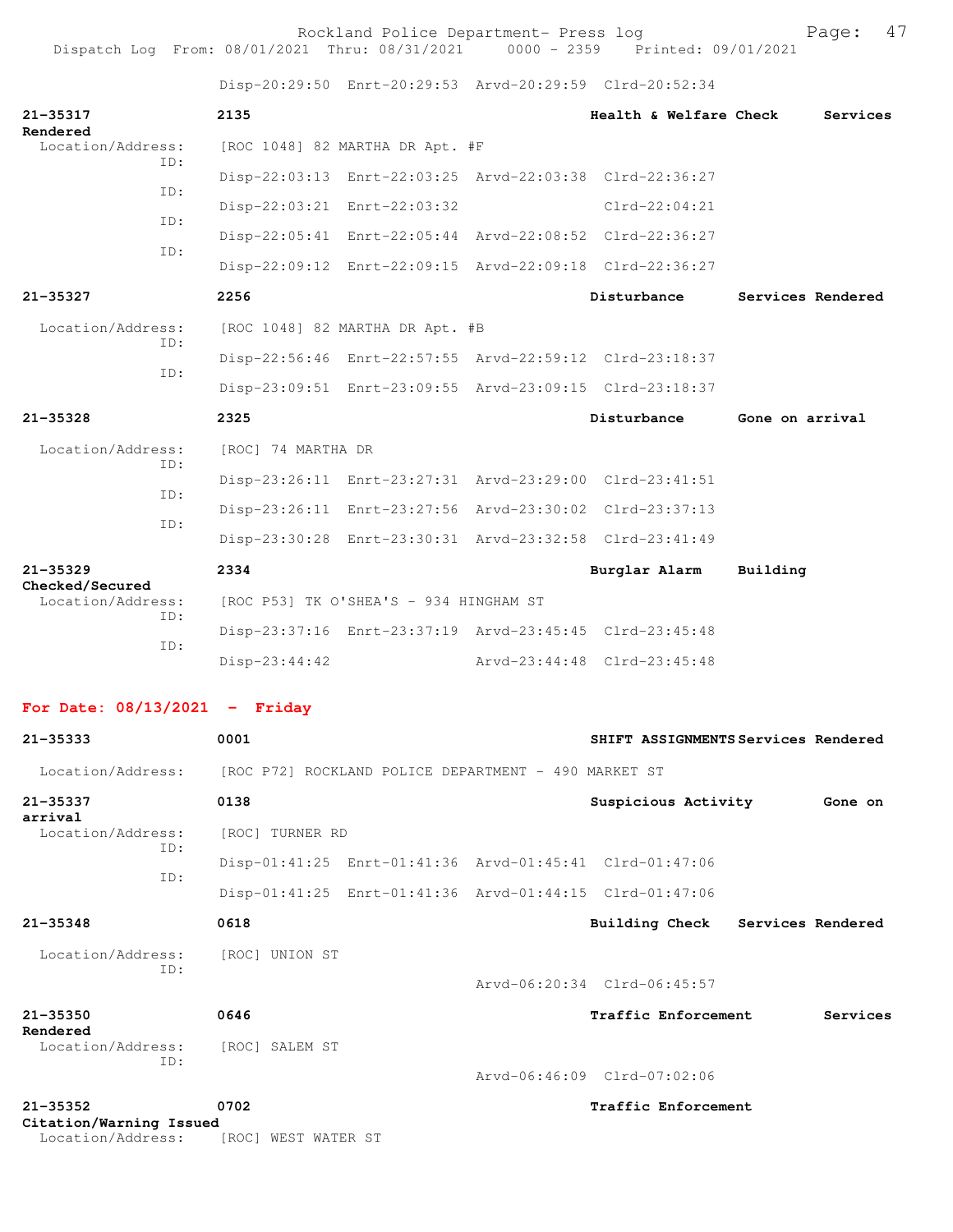|                               |                             |                                      | Rockland Police Department- Press log                | Dispatch Log From: 08/01/2021 Thru: 08/31/2021 0000 - 2359 Printed: 09/01/2021 | 48<br>Page:                        |
|-------------------------------|-----------------------------|--------------------------------------|------------------------------------------------------|--------------------------------------------------------------------------------|------------------------------------|
|                               | ID:                         |                                      |                                                      | Arvd-07:05:03 Clrd-07:32:38                                                    |                                    |
|                               |                             |                                      |                                                      |                                                                                |                                    |
| $21 - 35354$<br>Rendered      |                             | 0719                                 |                                                      | Details / Time off                                                             | Services                           |
| $21 - 35357$                  | Location:                   | [ROC]<br>0727                        |                                                      | Details / Time off                                                             | Services                           |
| Rendered                      | Location:                   |                                      |                                                      |                                                                                |                                    |
|                               |                             | [ROC]                                |                                                      |                                                                                |                                    |
| $21 - 35359$                  |                             | 0800                                 |                                                      |                                                                                | General Info Services Rendered     |
| Location/Address:             |                             |                                      | [ROC P72] ROCKLAND POLICE DEPARTMENT - 490 MARKET ST |                                                                                |                                    |
| $21 - 35362$                  |                             | 0839                                 |                                                      | Escort/Transport Peace Restored                                                |                                    |
| Location/Address:             | ID:                         | [ROC 168] 4 BARSTOW LN               |                                                      |                                                                                |                                    |
|                               | ID:                         |                                      |                                                      | Disp-08:40:01 Enrt-08:51:11 Arvd-08:57:47 Clrd-09:18:24                        |                                    |
|                               |                             |                                      | Disp-08:40:09 Enrt-08:51:07                          | Clrd-09:10:25                                                                  |                                    |
| $21 - 35363$                  |                             | 0842                                 |                                                      | Details                                                                        | Services Rendered                  |
|                               | Location:                   | [ROC]                                |                                                      |                                                                                |                                    |
| $21 - 35365$<br>Rendered      |                             | 0849                                 |                                                      | Assist Other Agency                                                            | Services                           |
|                               | Location:<br>ID:            | [HAV] HANOVER ACO ASSIST             |                                                      |                                                                                |                                    |
|                               |                             |                                      |                                                      | Arvd-08:49:00 Clrd-09:17:09                                                    |                                    |
| 21-35367                      |                             | 0907                                 |                                                      |                                                                                | Building Check Services Rendered   |
| Location/Address:             |                             | [ROC] WEBSTER ST                     |                                                      |                                                                                |                                    |
|                               | ID:                         |                                      |                                                      | Arvd-09:08:18 Clrd-09:08:42                                                    |                                    |
| 21-35379                      |                             | 1017                                 |                                                      | Warrant                                                                        | Arrest(s) Made                     |
| Location/Address:             |                             | [ROC 493] 321 UNION ST               |                                                      |                                                                                |                                    |
|                               | ID:                         |                                      |                                                      | Disp-10:17:59 Enrt-10:18:32 Arvd-10:20:30 Clrd-10:20:33                        |                                    |
|                               | Refer To Arrest:<br>Arrest: | 21ROC-35379-AR<br>LAFONTANT, STANLEY |                                                      |                                                                                |                                    |
|                               | Address:<br>Age:            | 321 UNION ST ROCKLAND, MA<br>43      |                                                      |                                                                                |                                    |
|                               | Charges:                    | Default Warrant                      |                                                      |                                                                                |                                    |
| 21-35385                      |                             | 1036                                 |                                                      | <b>Time off</b>                                                                | Services Rendered                  |
|                               | Location:                   | [ROC]                                |                                                      |                                                                                |                                    |
| $21 - 35404$                  |                             | 1050                                 |                                                      |                                                                                | Animal Complaint Services Rendered |
| Location/Address:             |                             | [ROC] 238 FOREST ST                  |                                                      |                                                                                |                                    |
| 21-35389                      |                             | 1101                                 |                                                      | Follow-Up Investigation                                                        | Services                           |
| Rendered<br>Location/Address: |                             | [ROC] 238 FOREST ST                  |                                                      |                                                                                |                                    |
|                               | ID:                         |                                      |                                                      | Arvd-11:01:00 Clrd-11:04:24                                                    |                                    |
| $21 - 35392$                  |                             | 1112                                 |                                                      |                                                                                | Building Check Services Rendered   |
| Location/Address:             |                             | [ROC] WEBSTER ST                     |                                                      |                                                                                |                                    |
|                               | ID:                         |                                      |                                                      | Arvd-11:12:53 Clrd-11:13:09                                                    |                                    |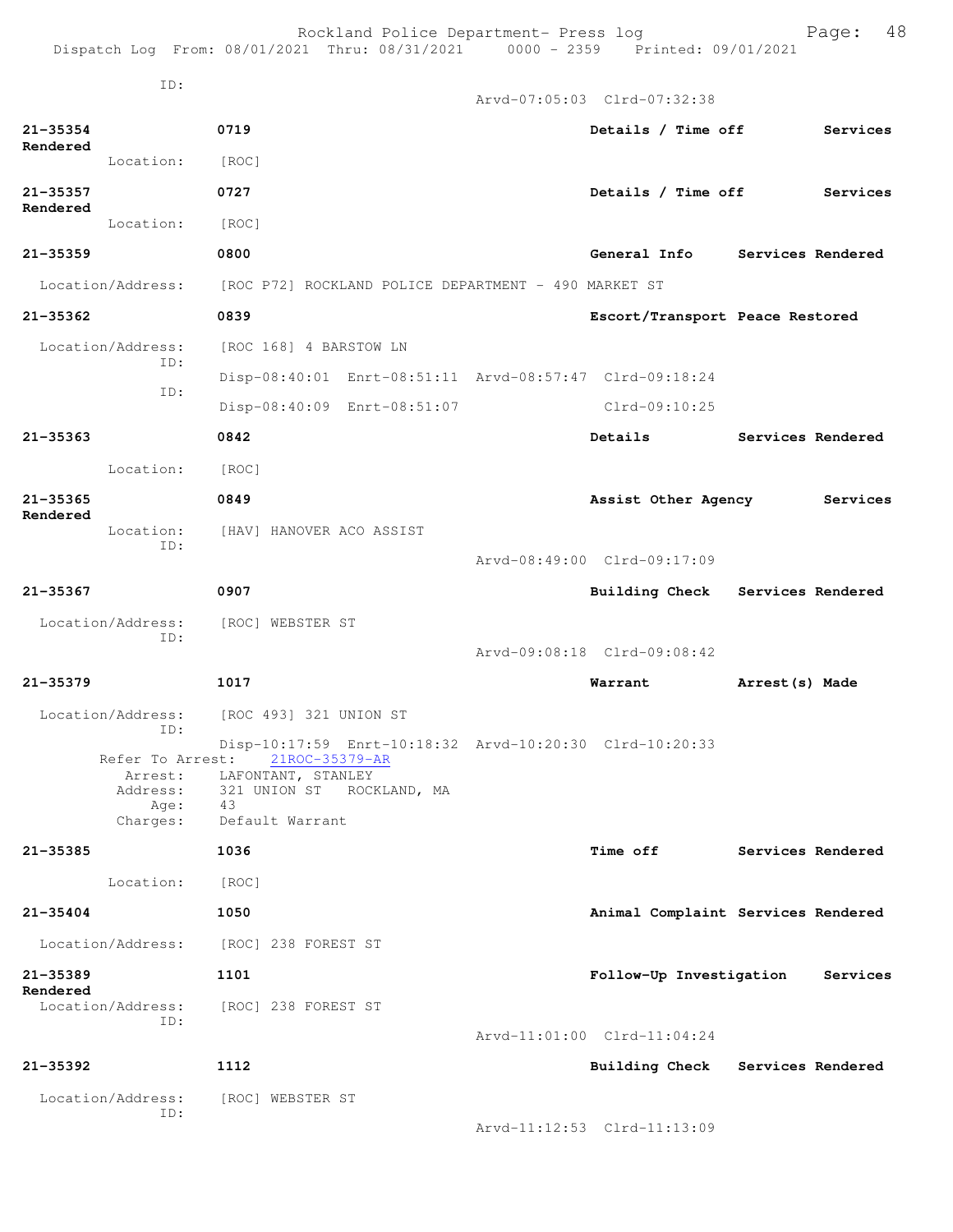| 21-35397                          | 1123                                                                                                                                                         | Health & Welfare Check                     | No EMS     |
|-----------------------------------|--------------------------------------------------------------------------------------------------------------------------------------------------------------|--------------------------------------------|------------|
| Location/Address:<br>EMS Unit:    | [ROC] 201 GARDEN TER<br>ROCKAM1-Rockland A1<br>Disp-11:29:41 Enrt-11:29:58                                                                                   | $Clrd-11:30:30$                            |            |
| Fire Unit:                        | InQrtsUnavl-11:30:30 InSrvce-11:30:30<br>ROCKEN1-Pumper-Rockland Engine 1<br>Disp-11:29:52 Enrt-11:29:56<br>InQrtsUnavl-11:30:27 InSrvce-11:30:27            | $Clrd-11:30:27$                            |            |
| ID:                               | Disp-11:30:48                                                                                                                                                | $Clrd-11:32:08$                            |            |
| ID:                               | Disp-11:34:46                                                                                                                                                | $Clrd-11:35:29$                            |            |
| $21 - 35403$                      | 1130                                                                                                                                                         | Emergency MedicalNo EMS                    |            |
| Location/Address:<br>Fire Unit:   | [ROC] 201 GARDEN TER<br>ROCKEN1-Pumper-Rockland Engine 1<br>Disp-11:31:26 Enrt-11:31:29 Arvd-11:32:11 Clrd-11:34:48<br>InQrtsUnavl-11:49:05 InSrvce-11:49:05 |                                            |            |
| EMS Unit:                         | ROCKAM1-Rockland A1<br>Disp-11:31:37 Enrt-11:31:40 Arvd-11:32:13 Clrd-11:34:51<br>InQrtsUnavl-11:49:11 InSrvce-11:49:11                                      |                                            |            |
| ID:                               | Disp-11:32:08 Enrt-11:32:14                                                                                                                                  | $Clrd-11:34:46$                            |            |
| 21-35407                          | 1146                                                                                                                                                         | Follow-Up Investigation                    | Services   |
| Rendered<br>Location/Address:     | [ROC 1048] 82 MARTHA DR Apt. #F                                                                                                                              |                                            |            |
| ID:                               |                                                                                                                                                              | Arvd-11:46:00 Clrd-12:03:34                |            |
| 21-35411<br>Rendered              | 1206                                                                                                                                                         | <b>Traffic Enforcement</b>                 | Services   |
| Location/Address:<br>ID:          | [ROC] POND ST                                                                                                                                                |                                            |            |
|                                   |                                                                                                                                                              | Arvd-12:06:00 Clrd-12:24:23                |            |
| $21 - 35412$                      | 1209                                                                                                                                                         | <b>Identity Theft</b><br>Services Rendered |            |
| Location/Address:<br>ID:          | [ROC P72] ROCKLAND POLICE DEPARTMENT - 490 MARKET ST                                                                                                         |                                            |            |
|                                   | $Disp-12:13:17$                                                                                                                                              | $Clrd-12:15:48$                            |            |
| $21 - 35413$                      | 1215                                                                                                                                                         | Details / Time off                         | No Action  |
| Required<br>Location:             | [ROC]                                                                                                                                                        |                                            |            |
| 21-35415                          | 1224                                                                                                                                                         | MVA Property Damage Only                   | Services   |
| Rendered<br>Location/Address:     | [ROC] 4 GARDNER ST @ 1050 HINGHAM ST                                                                                                                         |                                            |            |
| ID:                               | $Disp-12:25:29$                                                                                                                                              | Arvd-12:25:45 Clrd-12:37:49                |            |
| $21 - 35419$                      | 1232                                                                                                                                                         | Disabled Motor Vehicle                     | Services   |
| Rendered<br>Location/Address:     | [ROC] GARDNER ST                                                                                                                                             |                                            |            |
| ID:                               | Disp-12:35:50 Enrt-12:35:56                                                                                                                                  | $Clrd-13:22:40$                            |            |
| $21 - 35418$                      | 1233                                                                                                                                                         | Information Call No Action Required        |            |
| Location/Address:                 | [ROC P72] ROCKLAND POLICE DEPARTMENT - 490 MARKET ST                                                                                                         |                                            |            |
| 21-35420                          | 1250                                                                                                                                                         | Motor Vehicle Stop                         | Summons To |
| Court<br>Location/Address:<br>ID: | [ROC] VFW DR                                                                                                                                                 |                                            |            |
|                                   |                                                                                                                                                              | Arvd-12:50:00 Clrd-13:09:37                |            |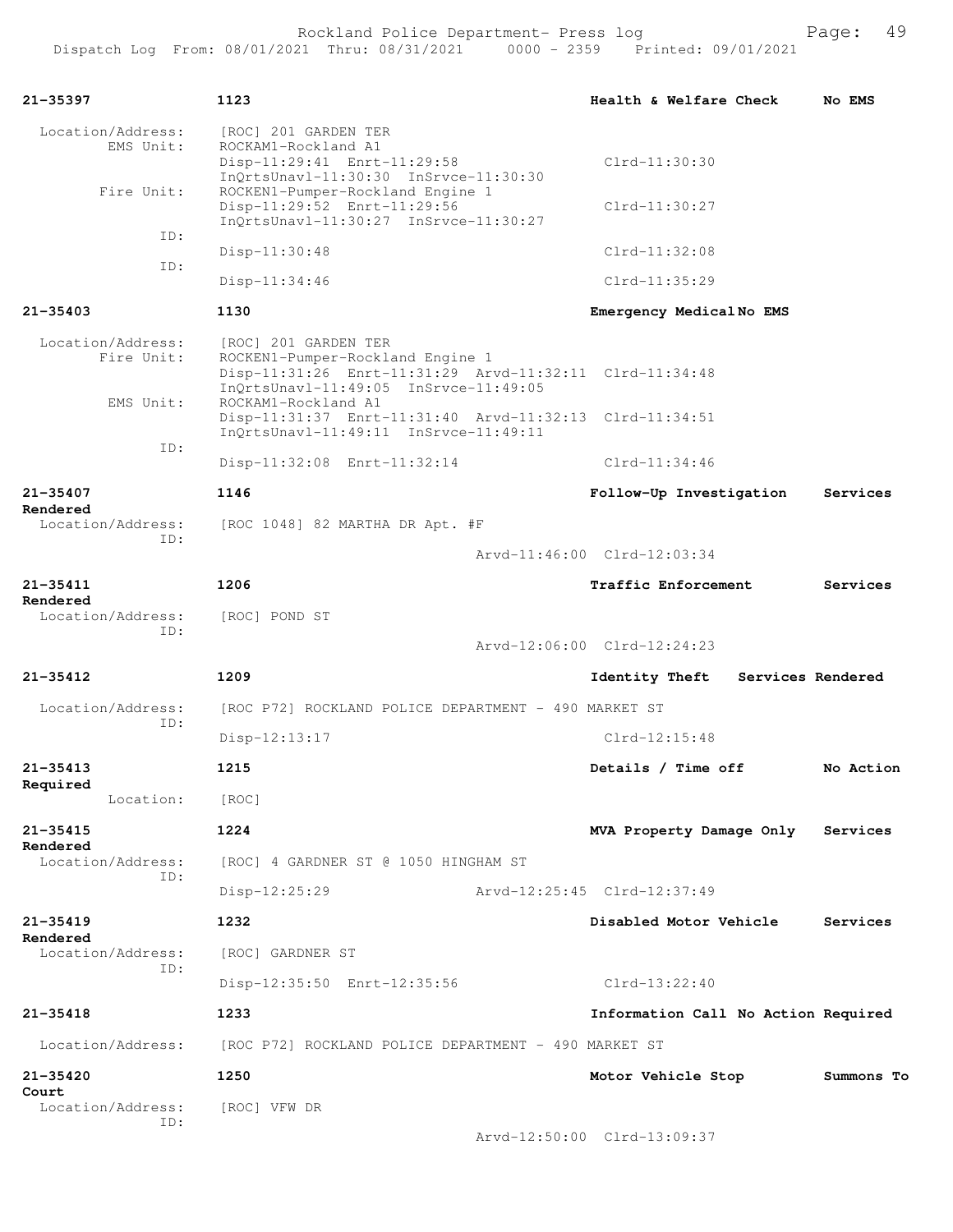Refer To Summons: 21ROC-35420-AR Summons: GRIFFIN, JAKE J Address: 34 MATTAKEESET ST PEMBROKE, MA Age: 23 Charges: UNREGISTERED MOTOR VEHICLE UNINSURED MOTOR VEHICLE

| 21-35426<br>Assistance   | 1321                                                                                                                                                                        | Assist Other Agency | Provided                            |
|--------------------------|-----------------------------------------------------------------------------------------------------------------------------------------------------------------------------|---------------------|-------------------------------------|
| Location/Address:<br>ID: | [ROC] 849 MARKET ST @ 2 BISHOP LN                                                                                                                                           |                     |                                     |
| ID:                      | Disp-13:22:17 Enrt-13:23:08 Arvd-13:23:19 Clrd-14:16:20                                                                                                                     |                     |                                     |
|                          | Disp-13:22:22 Enrt-13:23:08 Arvd-13:23:19 Clrd-14:16:47                                                                                                                     |                     |                                     |
| ID:                      | Disp-13:22:31 Enrt-13:23:08 Arvd-13:23:19 Clrd-14:16:09                                                                                                                     |                     |                                     |
| ID:                      | Disp-13:22:46 Enrt-13:23:08 Arvd-13:23:19 Clrd-14:17:11                                                                                                                     |                     |                                     |
| ID:                      | Disp-13:22:53 Enrt-13:23:08 Arvd-13:23:19 Clrd-14:16:13                                                                                                                     |                     |                                     |
| ID:                      | Disp-13:22:55 Enrt-13:23:08 Arvd-13:23:19 Clrd-14:16:04                                                                                                                     |                     |                                     |
| ID:                      | $Disp-13:25:09$<br>Arvd-13:25:16 Clrd-14:16:27                                                                                                                              |                     |                                     |
| ID:                      | Disp-13:26:30                                                                                                                                                               | $Clrd-14:23:03$     |                                     |
| ID:                      | Arvd-13:30:28 Clrd-14:16:23<br>$Disp-13:30:22$                                                                                                                              |                     |                                     |
| ID:                      | Arvd-14:16:40 Clrd-14:22:57                                                                                                                                                 |                     |                                     |
| $21 - 35428$             | 1348                                                                                                                                                                        |                     | Emergency Medical Transported to    |
| Hospital<br>Vicinity of: |                                                                                                                                                                             |                     |                                     |
| Fire Unit:               | [ROC] 849 MARKET ST @ 2 BISHOP LN<br>ROCKEN1-Pumper-Rockland Engine 1<br>Disp-13:49:08 Enrt-13:49:15 Arvd-13:51:46 Clrd-14:14:47<br>$InQrtsUnav1-14:20:17 InSrvce-14:20:20$ |                     |                                     |
| EMS Unit:                | ROCKAM1-Rockland A1<br>Disp-13:49:08 Enrt-13:49:25 Arvd-13:51:49 Clrd-14:06:36<br>Hosp-14:16:04 ClrHosp-15:04:03 InQrtsUnavl-15:19:36 InSrvce-15:19:39                      |                     |                                     |
| ID:                      | Disp-14:09:06 Enrt-14:09:12 Arvd-14:22:51 Clrd-14:22:54                                                                                                                     |                     |                                     |
| $21 - 35433$             | 1441                                                                                                                                                                        |                     | Animal Complaint Gone on arrival    |
| Location/Address:        | [ROC] 68 SPRING ST                                                                                                                                                          |                     |                                     |
| ID:                      | Arvd-14:42:03 Clrd-14:48:21<br>$Disp-14:41:56$                                                                                                                              |                     |                                     |
| $21 - 35434$             | 1450                                                                                                                                                                        |                     | Information Call No Action Required |
| Location/Address:        | [ROC P72] ROCKLAND POLICE DEPARTMENT - 490 MARKET ST                                                                                                                        |                     |                                     |
| 21-35440                 | 1613                                                                                                                                                                        | General Info        | Appears Secure                      |
| Location/Address:        | [ROC P72] ROCKLAND POLICE DEPARTMENT - 490 MARKET ST                                                                                                                        |                     |                                     |
| 21-35456                 | 1645                                                                                                                                                                        | General Info        | Appears Secure                      |
| Location/Address:        | [ROC P72] ROCKLAND POLICE DEPARTMENT - 490 MARKET ST                                                                                                                        |                     |                                     |
| 21-35445                 | 1656                                                                                                                                                                        | General Info        | Appears Secure                      |
| Location/Address:        | [ROC P72] ROCKLAND POLICE DEPARTMENT - 490 MARKET ST                                                                                                                        |                     |                                     |
| 21-35455                 | 1748                                                                                                                                                                        | Building Check      | Appears Secure                      |
| Location/Address:<br>ID: | [ROC] WEBSTER ST                                                                                                                                                            |                     |                                     |

Arvd-17:49:33 Clrd-17:50:09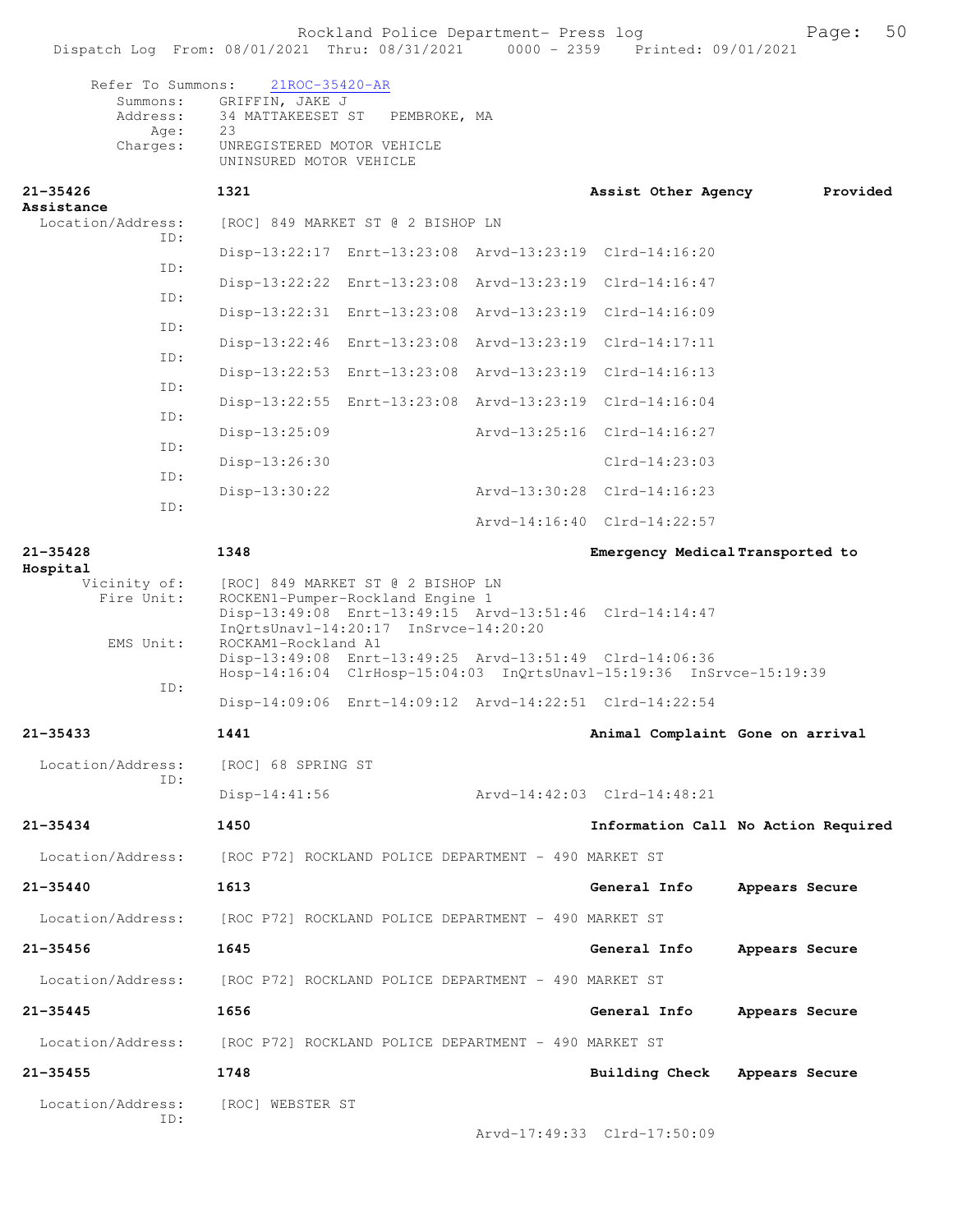Rockland Police Department- Press log Fage: 51

```
21-35464 1915 Building Check Services Rendered
 Location/Address: [ROC] SALEM ST
            ID: 
                                        Arvd-19:16:50 Clrd-19:24:03
21-35466 1924 Suspicious Activity Services
Rendered 
                [ROC P65] 7-ELEVEN CONVENIENCE STORE - 92 MARKET ST
            ID: 
                  Disp-19:25:16 Enrt-19:25:52 Arvd-19:30:09 Clrd-19:49:35
21-35470 1952 Building Check Building
Checked/Secured 
  Location/Address: [ROC] POND ST
            ID: 
                                        Arvd-19:53:41 Clrd-20:08:05
21-35471 1958 Suspicious Activity Gone on
arrival 
  Location/Address: [ROC] 290 REED ST @ 333 PLAIN ST
            ID: 
                  Disp-19:59:31 Enrt-19:59:45 Arvd-20:01:11 Clrd-20:08:39
             ID: 
                  Disp-20:00:19 Enrt-20:00:22 Arvd-20:02:59 Clrd-20:07:59
            ID: 
                  Disp-20:03:15 Enrt-20:03:17 Arvd-20:03:19 Clrd-20:08:02
21-35476 2104 Motor Vehicle Stop
Citation/Warning Issued 
           ess: [ROC] 20 VERNON ST @ 115 UNION ST
 ID: 
                                        Arvd-21:04:00 Clrd-21:09:25
            ID: 
                  Disp-21:07:50 Arvd-21:07:55 Clrd-21:08:07
21-35477 2137 Building Check Building
Checked/Secured 
  Location/Address: [ROC] POND ST
            ID: 
                                        Arvd-21:39:34 Clrd-21:48:04
21-35479 2151 Building Check Services Rendered
  Location/Address: [ROC] 437 WEBSTER ST
            ID: 
                                        Arvd-21:54:26 Clrd-21:57:27
21-35482 2218 Noise Complaint Investigated
  Location/Address: [ROC 206] 51 MAPLE ST Apt. #331
             ID: 
                  Disp-22:19:43 Enrt-22:20:21 Arvd-22:23:32 Clrd-22:29:48
            ID: 
                  Disp-22:21:22 Enrt-22:21:25 Arvd-22:24:48 Clrd-22:29:51
21-35485 2238 Disturbance Gone on arrival
  Location/Address: [ROC] 239 POND ST @ 15 OLD COUNTRY WAY
            ID: 
                  Disp-22:40:10 Enrt-22:40:28 Arvd-22:44:07 Clrd-22:48:50
            ID: 
                  Disp-22:40:23 Enrt-22:40:26 Arvd-22:44:26 Clrd-22:49:00
21-35487 2245 Building Check Building
Checked/Secured 
  Location/Address: [ROC] WEST WATER ST
            ID: 
                                        Arvd-22:48:48 Clrd-22:51:50
```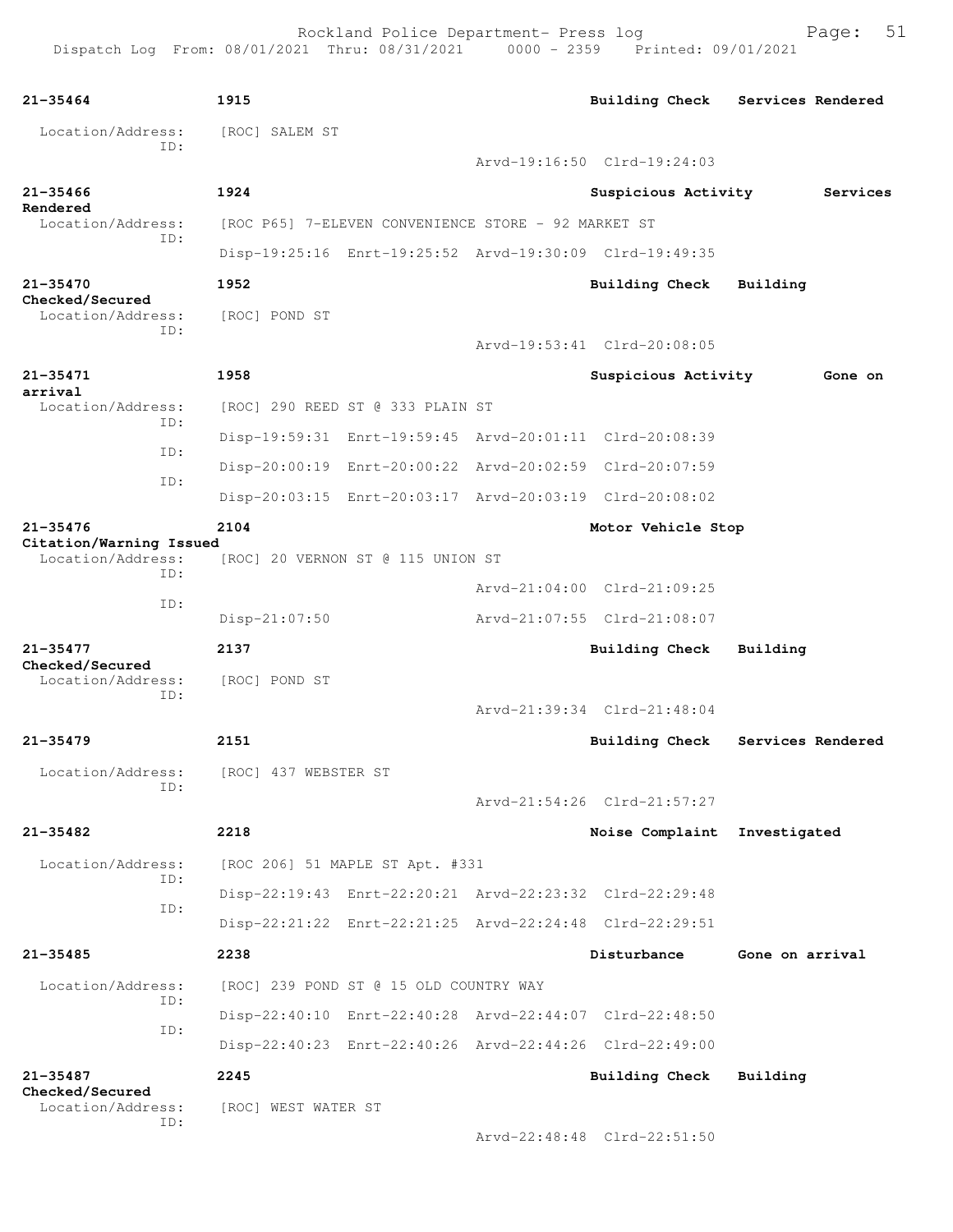Dispatch Log From: 08/01/2021 Thru: 08/31/2021 0000 - 2359 Printed: 09/01/2021 **21-35495 2326 Building Check Building Checked/Secured**  Location/Address: [ROC] SALEM ST ID: Arvd-23:28:46 Clrd-23:34:13 **21-35497 2330 Health & Welfare Check Provided Assistance**  Location/Address: [ROC 435] 75 HANNAH WAY Apt. #B ID: Disp-23:33:58 Enrt-23:34:17 Arvd-23:37:38 Clrd-23:41:59 ID: Disp-23:34:13 Enrt-23:34:16 Arvd-23:41:51 Clrd-23:41:55 **For Date: 08/14/2021 - Saturday 21-35500 0000 SHIFT ASSIGNMENTS Services Rendered** Location/Address: [ROC P72] ROCKLAND POLICE DEPARTMENT - 490 MARKET ST **21-35502 0041 Building Check Building Checked/Secured**  Location/Address: [ROC] 437 WEBSTER ST ID: Arvd-00:44:06 Clrd-00:45:49 **21-35504 0050 Burglar Alarm Appears Secure** Location/Address: [ROC P113] NATIONAL COATING - 105 INDUSTRIAL WAY ID: Disp-00:53:24 Enrt-00:55:56 Arvd-00:56:02 Clrd-01:15:28 **21-35509 0159 Suspicious Activity Gone on arrival**  Location/Address: [ROC] MAPLE ST ID: Disp-02:00:41 Enrt-02:01:29 Arvd-02:03:59 Clrd-02:04:09 ID: Disp-02:00:41 Enrt-02:01:06 Arvd-02:01:11 Clrd-02:04:04 **21-35514 0603 Building Check Appears Secure** Location/Address: [ROC] UNION ST ID: Arvd-06:03:47 Clrd-06:27:09 **21-35517 0627 Traffic Enforcement Appears Secure**  Location/Address: [ROC] WEST WATER ST ID: Arvd-06:28:16 Clrd-06:47:29

**21-35520 0805 General Info Services Rendered** Location/Address: [ROC P72] ROCKLAND POLICE DEPARTMENT - 490 MARKET ST **21-35521 0809 911 Accidental Investigated** Location/Address: [ROC] 219 UNION ST Apt. #3 ID: Disp-08:11:05 Enrt-08:11:07 Arvd-08:21:22 Clrd-08:21:55

**21-35524 0827 Building Check Building Checked/Secured**  Location/Address: [ROC] WEBSTER ST ID:

Arvd-08:28:00 Clrd-08:28:22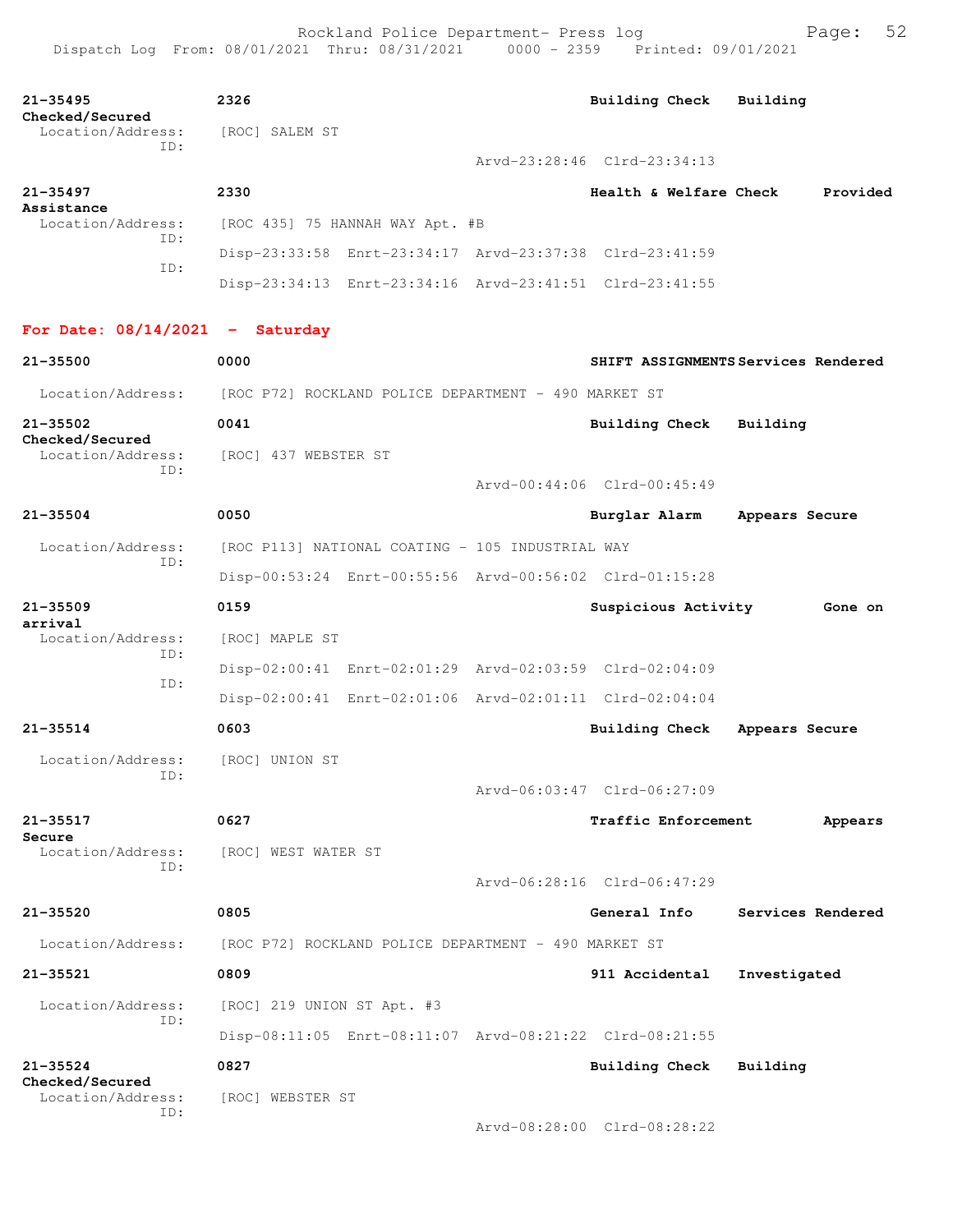Rockland Police Department- Press log Fage: 53 Dispatch Log From: 08/01/2021 Thru: 08/31/2021 0000 - 2359 Printed: 09/01/2021

**21-35525 0850 Burglar Alarm Investigated** Location/Address: [ROC 23] SPATARO PLUMBING - 265 PLEASANT ST ID: Disp-08:52:14 Enrt-08:52:21 Arvd-09:01:33 Clrd-09:07:00 **21-35528 0915 Building Check Building Checked/Secured**  Location/Address: [ROC] POND ST ID: Arvd-09:16:12 Clrd-09:41:07 **21-35537 1156 911 Accidental Investigated** Location/Address: [ROC P45] COMFORT INN - 850 HINGHAM ST ID: Disp-11:58:05 Enrt-11:58:10 Arvd-12:01:59 Clrd-12:04:02 **21-35540 1224 Unwanted Party Transported to Hospital**  Location/Address: [ROC] 177 MARTHA DR Apt. #A ID: Disp-12:29:49 Enrt-12:32:15 Arvd-12:33:14 Clrd-13:08:52 ID: Disp-12:29:53 Enrt-12:32:10 Arvd-12:33:06 Clrd-13:20:49 ID: Disp-12:32:07 Enrt-12:32:18 Arvd-12:34:33 Clrd-13:06:47 **21-35545 1308 Traffic Enforcement Services Rendered**  [ROC] WEST WATER ST ID: Arvd-13:09:45 Clrd-13:18:18 ID: Disp-13:25:47 Enrt-13:25:52 Arvd-13:25:56 Clrd-13:52:09 ID: Disp-13:56:41 Enrt-13:56:47 Clrd-14:02:30 **21-35546 1316 Animal Complaint Gone on arrival** Location/Address: [ROC 66] REEDS POND PARK - 80 MARKET ST ID: Disp-13:18:28 Enrt-13:18:41 Arvd-13:20:19 Clrd-13:23:22 **21-35547 1320 Building Check Building Checked/Secured**  Location/Address: [ROC] WEBSTER ST ID: Arvd-13:21:34 Clrd-13:21:46 **21-35548 1339 Details / Time off No Service** Location: [ROC] **21-35550 1348 Motor Vehicle Complaint Sent On Way** Location/Address: [ROC] 10 HINGHAM ST @ 440 WEBSTER ST ID: Disp-13:50:07 Enrt-13:50:11 Arvd-13:53:32 Clrd-13:55:38 ID: Disp-13:50:52 Enrt-13:51:12 Arvd-13:54:14 Clrd-13:55:42 ID: Disp-13:52:16 Enrt-13:52:21 Arvd-13:52:25 Clrd-13:55:35 **21-35556 1444 Motor Vehicle Stop Citation/Warning Issued**  Location/Address: [ROC] 327 SALEM ST ID: Disp-14:45:12 Enrt-14:45:17 Arvd-14:45:22 Clrd-14:50:30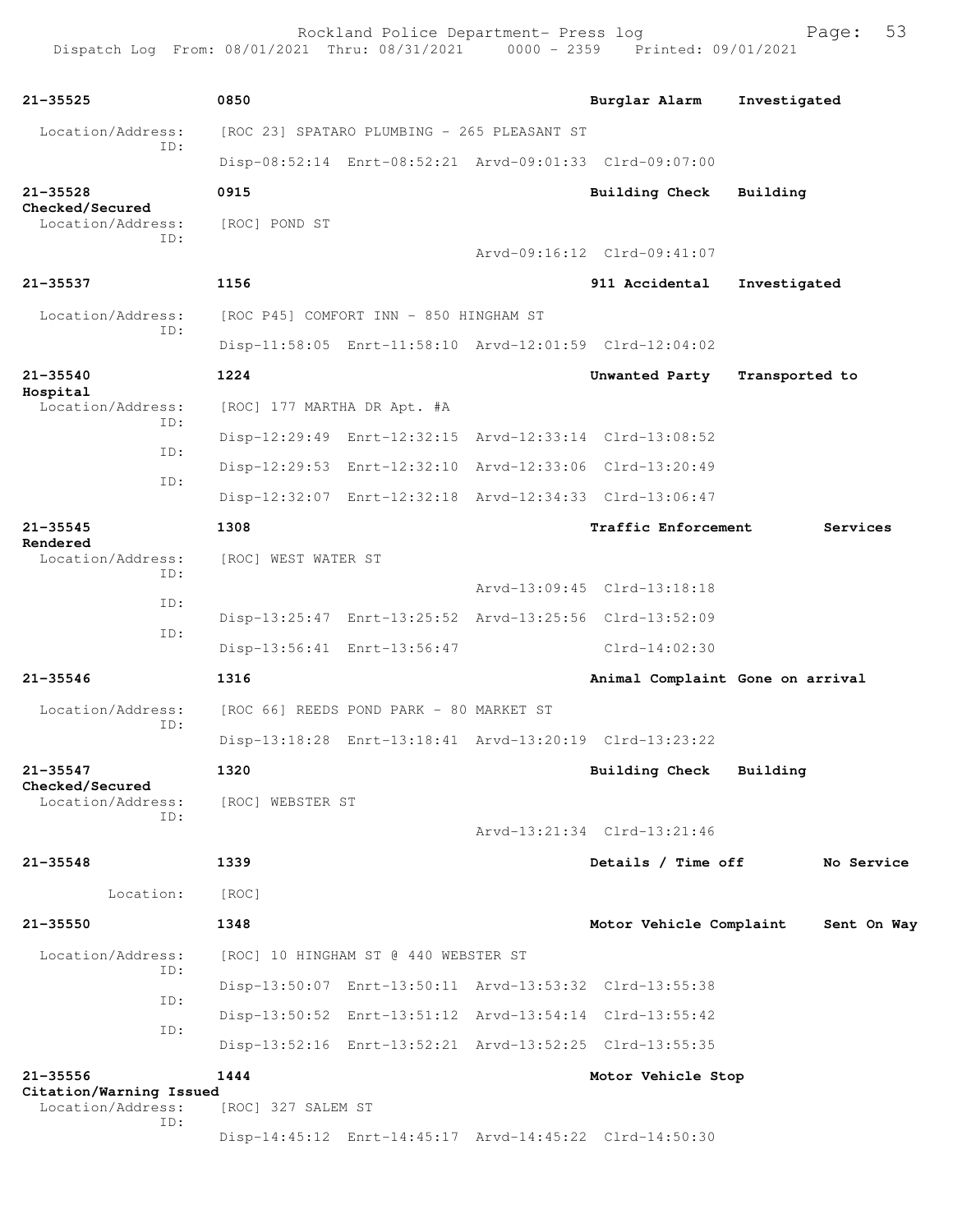| $21 - 35557$                  | 1446                      |                                                      | Motor Vehicle Complaint                                 |                | Sent On Way |
|-------------------------------|---------------------------|------------------------------------------------------|---------------------------------------------------------|----------------|-------------|
| Location/Address:             | [ROC] LEVIN RD            |                                                      |                                                         |                |             |
| ID:                           |                           |                                                      | Disp-14:47:49 Enrt-14:48:26 Arvd-14:48:31 Clrd-15:03:04 |                |             |
| ID:                           |                           |                                                      | Disp-14:52:37 Enrt-14:52:42 Arvd-14:52:46 Clrd-15:03:08 |                |             |
| $21 - 35566$                  | 1605                      |                                                      | Information Call No Action Required                     |                |             |
| Location/Address:             |                           | [ROC P72] ROCKLAND POLICE DEPARTMENT - 490 MARKET ST |                                                         |                |             |
| $21 - 35569$                  | 1622                      |                                                      | Details / Time off                                      |                | No Action   |
| Required<br>Location:         | [ROC]                     |                                                      |                                                         |                |             |
| $21 - 35572$                  | 1642                      |                                                      | Suspicious Activity                                     |                | Services    |
| Rendered<br>Location/Address: | [ROC] STUDLEY CT Apt. #62 |                                                      |                                                         |                |             |
| ID:                           | $Disp-16:45:15$           |                                                      | $Clrd-16:48:00$                                         |                |             |
| $21 - 35579$                  | 1723                      |                                                      | Details / Time off                                      |                | No Action   |
| Required<br>Location:         | [ROC]                     |                                                      |                                                         |                |             |
| 21-35580                      | 1725                      |                                                      | Details / Time off                                      |                | No Action   |
| Required<br>Location:         | [ROC]                     |                                                      |                                                         |                |             |
| $21 - 35597$                  | 2009                      |                                                      | Motor Vehicle Stop                                      |                | Verbal      |
| Warning<br>Location/Address:  | [ROC] CONCORD ST          |                                                      |                                                         |                |             |
| ID:                           |                           |                                                      | Arvd-20:09:00 Clrd-20:11:45                             |                |             |
| 21-35600                      | 2043                      |                                                      | Noise Complaint Peace Restored                          |                |             |
| Location/Address:             | [ROC] GROVE ST            |                                                      |                                                         |                |             |
| ID:                           |                           |                                                      | Disp-20:45:11 Enrt-20:46:00 Arvd-20:48:03 Clrd-20:51:06 |                |             |
| ID:                           |                           |                                                      | Disp-20:46:21 Enrt-20:46:25 Arvd-20:47:11 Clrd-20:51:02 |                |             |
| 21-35601                      | 2049                      |                                                      | Noise Complaint                                         | Peace Restored |             |
| Location/Address:             | [ROC 174] 103 VERNON ST   |                                                      |                                                         |                |             |
| ID:                           |                           |                                                      | Disp-20:53:32 Enrt-20:54:13 Arvd-20:56:36 Clrd-21:02:24 |                |             |
| ID:                           |                           |                                                      | Disp-20:54:33 Enrt-20:54:36 Arvd-20:59:18 Clrd-21:02:26 |                |             |
| 21-35602                      | 2058                      |                                                      | Motor Vehicle Stop                                      |                | Verbal      |
| Warning<br>Location/Address:  |                           | [ROC] 5 UNION ST @ 158 MARKET ST                     |                                                         |                |             |
| ID:                           |                           |                                                      | Arvd-20:58:00 Clrd-21:04:12                             |                |             |

**21-35616 0000 SHIFT ASSIGNMENTS No Action Required** Location/Address: [ROC P72] ROCKLAND POLICE DEPARTMENT - 490 MARKET ST **21-35618 0021 Noise Complaint Services Rendered** Location/Address: [ROC] 30 EVERETT ST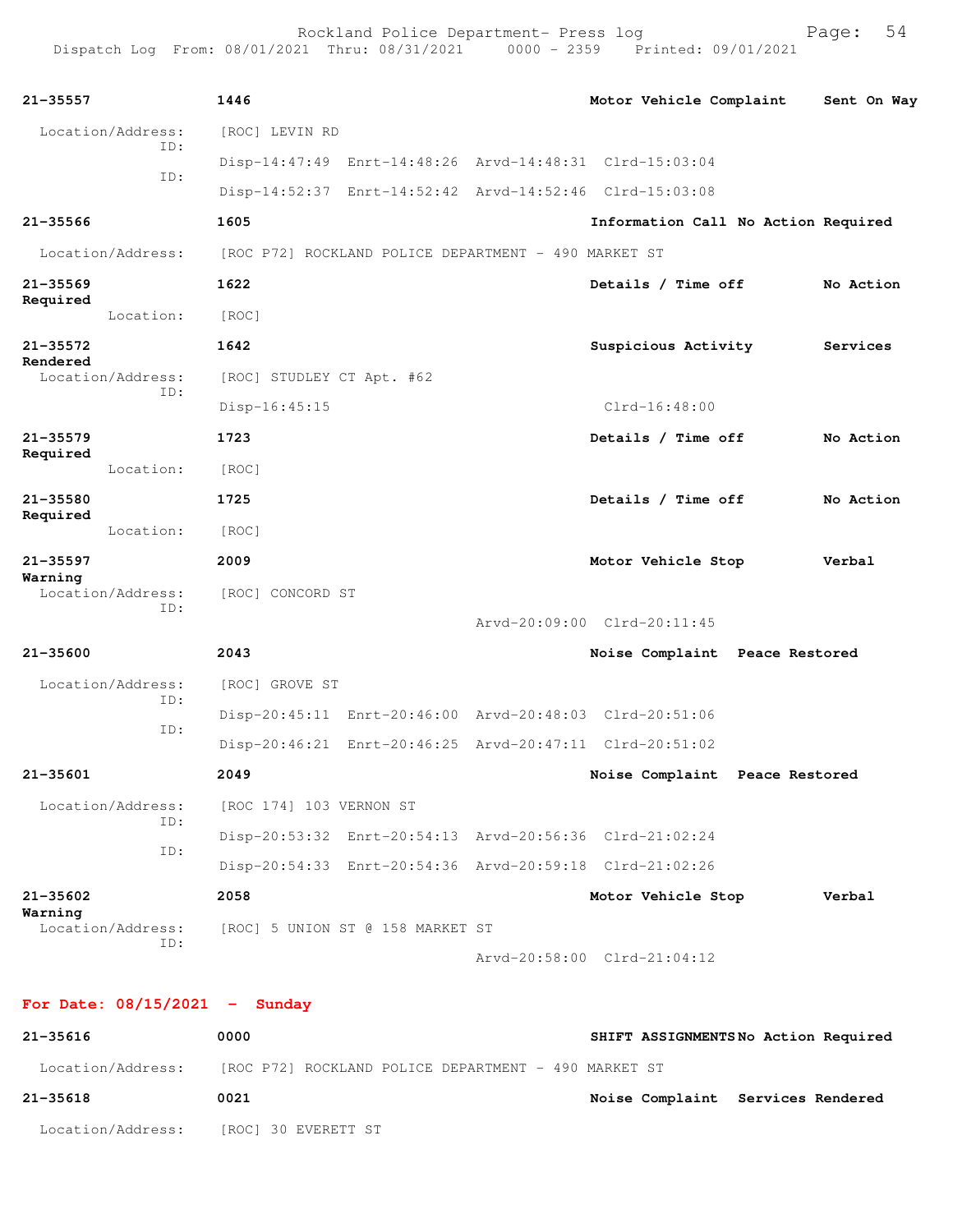|                               |           |                                                                        | Rockland Police Department- Press log                | Dispatch Log From: 08/01/2021 Thru: 08/31/2021 0000 - 2359 Printed: 09/01/2021 |                | 55<br>Page:       |
|-------------------------------|-----------|------------------------------------------------------------------------|------------------------------------------------------|--------------------------------------------------------------------------------|----------------|-------------------|
|                               | ID:       |                                                                        |                                                      |                                                                                |                |                   |
|                               | ID:       |                                                                        |                                                      | Disp-00:24:04 Enrt-00:24:15 Arvd-00:26:37 Clrd-00:29:57                        |                |                   |
|                               |           |                                                                        |                                                      | Disp-00:24:56 Enrt-00:25:00 Arvd-00:26:41 Clrd-00:29:55                        |                |                   |
| $21 - 35622$<br>Required      |           | 0044                                                                   |                                                      | Details / Time off                                                             |                | No Action         |
|                               | Location: | [ROC]                                                                  |                                                      |                                                                                |                |                   |
| $21 - 35624$                  |           | 0129                                                                   |                                                      | Disturbance                                                                    |                | Services Rendered |
| Location/Address:             | ID:       |                                                                        | [ROC P45] COMFORT INN - 850 HINGHAM ST               |                                                                                |                |                   |
|                               |           |                                                                        |                                                      | Disp-01:30:10 Enrt-01:30:19 Arvd-01:31:04 Clrd-01:46:37                        |                |                   |
|                               | ID:       |                                                                        |                                                      | Disp-01:30:10 Enrt-01:30:19 Arvd-01:30:28 Clrd-01:46:52                        |                |                   |
|                               | ID:       |                                                                        |                                                      | Disp-01:30:10 Enrt-01:30:19 Arvd-01:31:10 Clrd-01:47:58                        |                |                   |
|                               | ID:       |                                                                        |                                                      | Disp-01:30:10 Enrt-01:30:19 Arvd-01:31:40 Clrd-01:47:23                        |                |                   |
| 21-35627                      |           | 0135                                                                   |                                                      | Suspicious Activity                                                            |                | Services          |
| Rendered<br>Location/Address: |           |                                                                        | [ROC 919] 351 NORTH AVE @ 20 GREEN ST                |                                                                                |                |                   |
|                               | ID:       |                                                                        |                                                      | Disp-01:38:45 Enrt-01:38:51 Arvd-01:43:47 Clrd-01:47:53                        |                |                   |
|                               | ID:       |                                                                        |                                                      | Disp-01:47:35 Enrt-01:48:13 Arvd-01:50:28 Clrd-02:09:00                        |                |                   |
|                               | ID:       |                                                                        |                                                      | Disp-01:47:45 Enrt-01:48:11 Arvd-01:50:26 Clrd-02:08:57                        |                |                   |
| $21 - 35640$                  |           | 0545                                                                   |                                                      | BOLO OFC SAFETY No Action Required                                             |                |                   |
| Location/Address:             |           |                                                                        | [ROC P72] ROCKLAND POLICE DEPARTMENT - 490 MARKET ST |                                                                                |                |                   |
| $21 - 35643$                  |           | 0626                                                                   |                                                      | <b>Building Check</b>                                                          | Appears Secure |                   |
| Location/Address:             |           | [ROC] UNION ST                                                         |                                                      |                                                                                |                |                   |
|                               | ID:       |                                                                        |                                                      | Arvd-06:27:24 Clrd-06:46:46                                                    |                |                   |
| $21 - 35649$                  |           | 0805                                                                   |                                                      | SHIFT ASSIGNMENTS Services Rendered                                            |                |                   |
|                               |           | Location/Address: [ROC P72] ROCKLAND POLICE DEPARTMENT - 490 MARKET ST |                                                      |                                                                                |                |                   |
| $21 - 35655$                  |           | 0858                                                                   |                                                      | Disturbance                                                                    |                | Services Rendered |
| Location/Address:             |           |                                                                        | [ROC 23] PLEASANT STREET STORAGE - 265 PLEASANT ST   |                                                                                |                |                   |
|                               | ID:       |                                                                        |                                                      | Disp-08:59:07 Enrt-08:59:13 Arvd-08:59:17 Clrd-08:59:20                        |                |                   |
|                               | ID:       |                                                                        |                                                      | Disp-08:59:07 Enrt-08:59:15 Arvd-08:59:19 Clrd-09:08:31                        |                |                   |
|                               | ID:       |                                                                        |                                                      | Disp-08:59:25 Enrt-08:59:29 Arvd-08:59:31 Clrd-09:08:25                        |                |                   |
| $21 - 35658$                  |           | 0923                                                                   |                                                      | Traffic Enforcement                                                            |                | Verbal            |
| Warning<br>Location/Address:  |           | [ROC] POND ST                                                          |                                                      |                                                                                |                |                   |
|                               | ID:       |                                                                        |                                                      | Arvd-09:23:00 Clrd-09:49:54                                                    |                |                   |
| 21-35667                      |           | 1029                                                                   |                                                      | General Info                                                                   |                | Services Rendered |
| Location/Address:             |           |                                                                        | [ROC P72] ROCKLAND POLICE DEPARTMENT - 490 MARKET ST |                                                                                |                |                   |
| $21 - 35668$                  |           | 1031                                                                   |                                                      | Suspicious Activity                                                            |                | Investigated      |
| Location/Address:             |           | [ROC] 100 DIVISION ST                                                  |                                                      |                                                                                |                |                   |
|                               | ID:       |                                                                        |                                                      | Disp-10:34:32 Enrt-10:34:40 Arvd-10:41:26 Clrd-10:50:25                        |                |                   |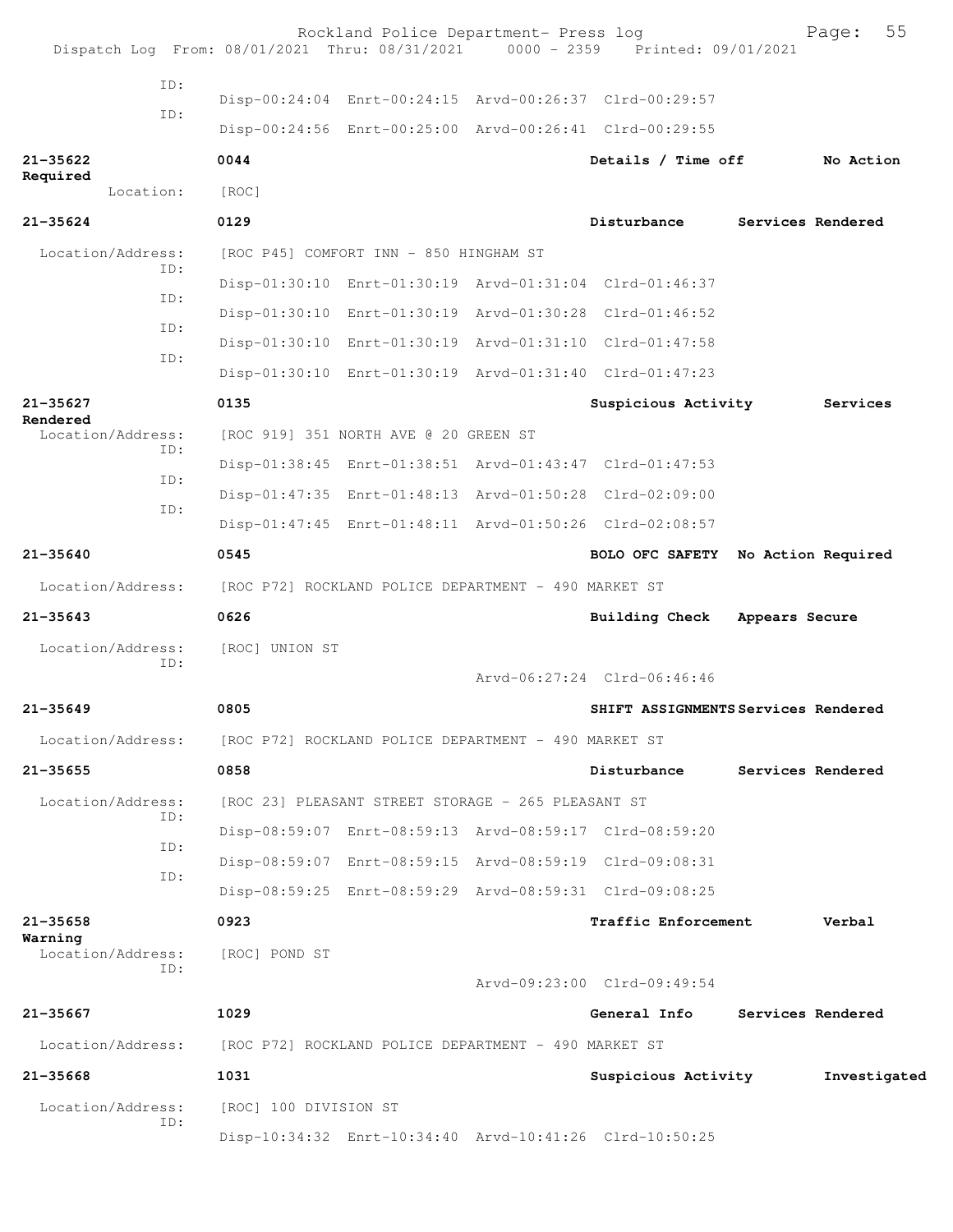| Dispatch Log From: 08/01/2021 Thru: 08/31/2021 0000 - 2359 Printed: 09/01/2021 |                       | Rockland Police Department- Press log      |                                                         |                   | 56<br>Page:          |
|--------------------------------------------------------------------------------|-----------------------|--------------------------------------------|---------------------------------------------------------|-------------------|----------------------|
| TD:                                                                            |                       |                                            | Disp-10:34:32 Enrt-10:34:38 Arvd-10:41:26 Clrd-10:50:22 |                   |                      |
| $21 - 35674$                                                                   | 1109                  |                                            | Unwanted Party                                          | Advised to Court  |                      |
| Location/Address:                                                              | [ROC] 46 STUDLEY CT   |                                            |                                                         |                   |                      |
| ID:                                                                            |                       |                                            | Disp-11:11:09 Enrt-11:11:34 Arvd-11:14:44 Clrd-11:32:51 |                   |                      |
| ID:                                                                            |                       |                                            | Disp-11:11:09 Enrt-11:11:34 Arvd-11:14:44 Clrd-11:32:51 |                   |                      |
| $21 - 35678$                                                                   | 1134                  |                                            | Time off                                                | Services Rendered |                      |
| Location:                                                                      | [ROC]                 |                                            |                                                         |                   |                      |
| $21 - 35683$                                                                   | 1325                  |                                            | 911 Accidental Cancelled Enroute                        |                   |                      |
| Location/Address:                                                              | [ROC] 739 UNION ST    |                                            |                                                         |                   |                      |
| TD:                                                                            | Disp-13:28:25         |                                            | Arvd-13:28:33 Clrd-13:30:36                             |                   |                      |
| $21 - 35685$                                                                   | 1334                  |                                            | Follow-Up Investigation                                 |                   | Services Not         |
| Required<br>Location/Address:<br>TD:                                           | [ROC] 100 DIVISION ST |                                            |                                                         |                   |                      |
| ID:                                                                            | Disp-13:34:55         |                                            | Arvd-13:35:07 Clrd-13:37:27                             |                   |                      |
|                                                                                | $Disp-13:34:55$       |                                            | Arvd-13:35:07 Clrd-13:37:31                             |                   |                      |
| $21 - 35691$                                                                   | 1408                  |                                            | 911 Accidental                                          |                   | Transported by other |
| means<br>Location/Address:<br>ID:                                              |                       | [ROC P55] HOME DEPOT - 1149 HINGHAM ST     |                                                         |                   |                      |
| ID:                                                                            |                       | Disp-14:11:25 Enrt-14:12:47                | $Clrd-14:14:16$                                         |                   |                      |
|                                                                                |                       |                                            | Disp-14:15:31 Enrt-14:15:39 Arvd-14:15:42 Clrd-14:21:30 |                   |                      |
| $21 - 35693$<br>Follows                                                        | 1412                  |                                            | Larceny / Forgery/ Fraud                                |                   | Report               |
| Location/Address:<br>ID:                                                       | [ROC] 279 FOREST ST   |                                            |                                                         |                   |                      |
| ID:                                                                            | $Disp-14:14:16$       |                                            | $C1rd-14:15:31$                                         |                   |                      |
|                                                                                | $Disp-14:14:16$       |                                            | Arvd-14:17:41 Clrd-14:41:53                             |                   |                      |
| 21-35694<br>Rendered                                                           | 1418                  |                                            | Details / Time off                                      |                   | Services             |
| Location:                                                                      | [ROC]                 |                                            |                                                         |                   |                      |
| $21 - 35703$<br>Rendered                                                       | 1535                  |                                            | Details / Time off                                      |                   | Services             |
| Location:                                                                      | [ROC]                 |                                            |                                                         |                   |                      |
| $21 - 35704$                                                                   | 1541                  |                                            | 911 Hang Up Could Not Locate                            |                   |                      |
| Location/Address:<br>ID:                                                       | [ROC] 51 MAPLE ST     |                                            |                                                         |                   |                      |
|                                                                                |                       | Disp-15:46:11 Enrt-15:46:15                | Clrd-15:54:44                                           |                   |                      |
| $21 - 35706$<br>Locate                                                         | 1551                  |                                            | Health & Welfare Check                                  |                   | Could Not            |
| Location/Address:<br>ID:                                                       |                       | [ROC P75] UNION POINT - BILL DELAHUNT PKWY |                                                         |                   |                      |
| ID:                                                                            |                       |                                            | Disp-15:53:21 Enrt-15:58:29 Arvd-16:09:37 Clrd-16:10:51 |                   |                      |
| ID:                                                                            |                       |                                            | Disp-15:58:19 Enrt-15:58:29 Arvd-16:09:35 Clrd-16:11:08 |                   |                      |
|                                                                                |                       |                                            | Disp-15:58:26 Enrt-15:58:29 Arvd-16:09:40 Clrd-16:10:48 |                   |                      |
| $21 - 35711$                                                                   | 1618                  |                                            | SHIFT ASSIGNMENTS Services Rendered                     |                   |                      |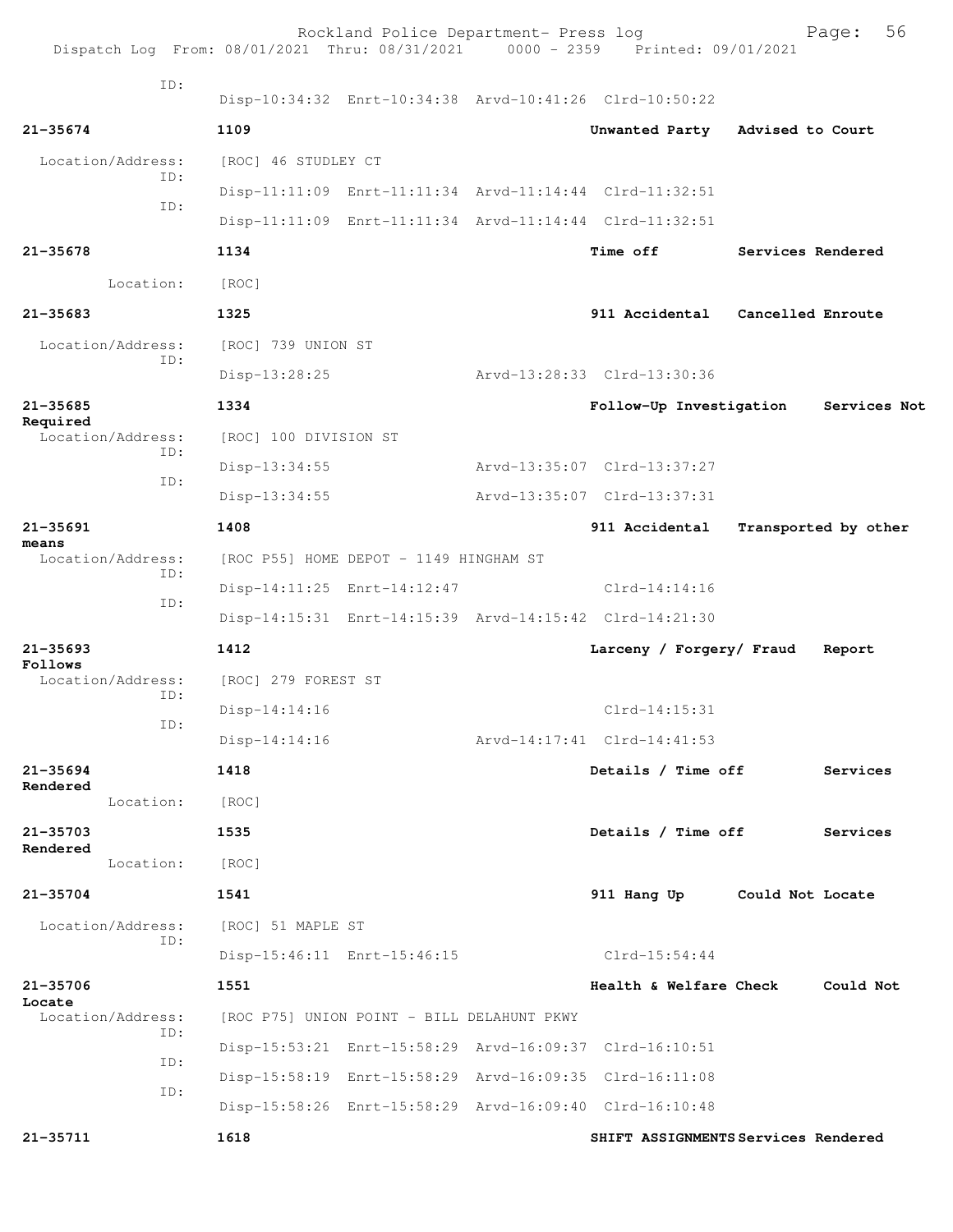Rockland Police Department- Press log Fage: 57<br>21 Thru: 08/31/2021 0000 - 2359 Printed: 09/01/2021 Dispatch Log From: 08/01/2021 Thru: 08/31/2021 Location/Address: [ROC P72] ROCKLAND POLICE DEPARTMENT - 490 MARKET ST ID: Disp-16:19:48 Clrd-16:19:55 **21-35717 1725 Details / Time off Services Rendered**  Location: [ROC] **21-35727 1836 Details / Time off Services Rendered**  Location: [ROC] **21-35732 1856 Details / Time off Services Rendered**  Location: [ROC] **21-35740 1941 Lost/Found Property Services Rendered**  Location/Address: [ROC P9] NICE AND CLEAN CAR WASH - 320 CENTRE AVE ID: Disp-19:48:26 Clrd-19:48:31 **21-35741 1950 Noise Complaint Investigated** Location/Address: [ROC P106] 52 MACKINLAY WAY ID: Disp-19:51:15 Enrt-19:52:35 Arvd-19:55:20 Clrd-20:00:44 **21-35744 2015 911 Hang Up Investigated** Vicinity of: [ROC] 51 MAPLE ST ID: Disp-20:20:10 Enrt-20:20:12 Arvd-20:21:53 Clrd-20:26:15 **21-35745 2021 Details / Time off Services Rendered**  Location: [ROC] **21-35749 2035 Motor Vehicle Stop Verbal Warning**  Location/Address: [ROC] NEAR THE MOBILE - MARKET ST ID: Arvd-20:35:00 Clrd-20:36:51 ID: Disp-20:35:42 Enrt-20:35:43 Arvd-20:35:45 Clrd-20:36:30 **21-35751 2112 Noise Complaint Services Rendered** Location/Address: [HOL 1526] 7 PLEASANT ST ID: Disp-21:13:29 Enrt-21:13:34 Arvd-21:21:10 Clrd-21:31:36 ID: Disp-21:29:34 Clrd-21:29:45 ID: Disp-21:29:38 Clrd-21:29:42 **21-35752 2126 Disturbance Taken/Referred to Other Agency**  Location/Address: [ROC 789] 415 NORTH AVE ID: Disp-21:29:49 Enrt-21:29:56 Arvd-21:30:34 Clrd-21:54:30 ID: Disp-21:29:53 Enrt-21:29:55 Arvd-21:30:36 Clrd-21:42:16 **21-35755 2138 Motor Vehicle Stop Arrest(s) Made**  [ROC] 115 UNION ST @ 20 VERNON ST ID: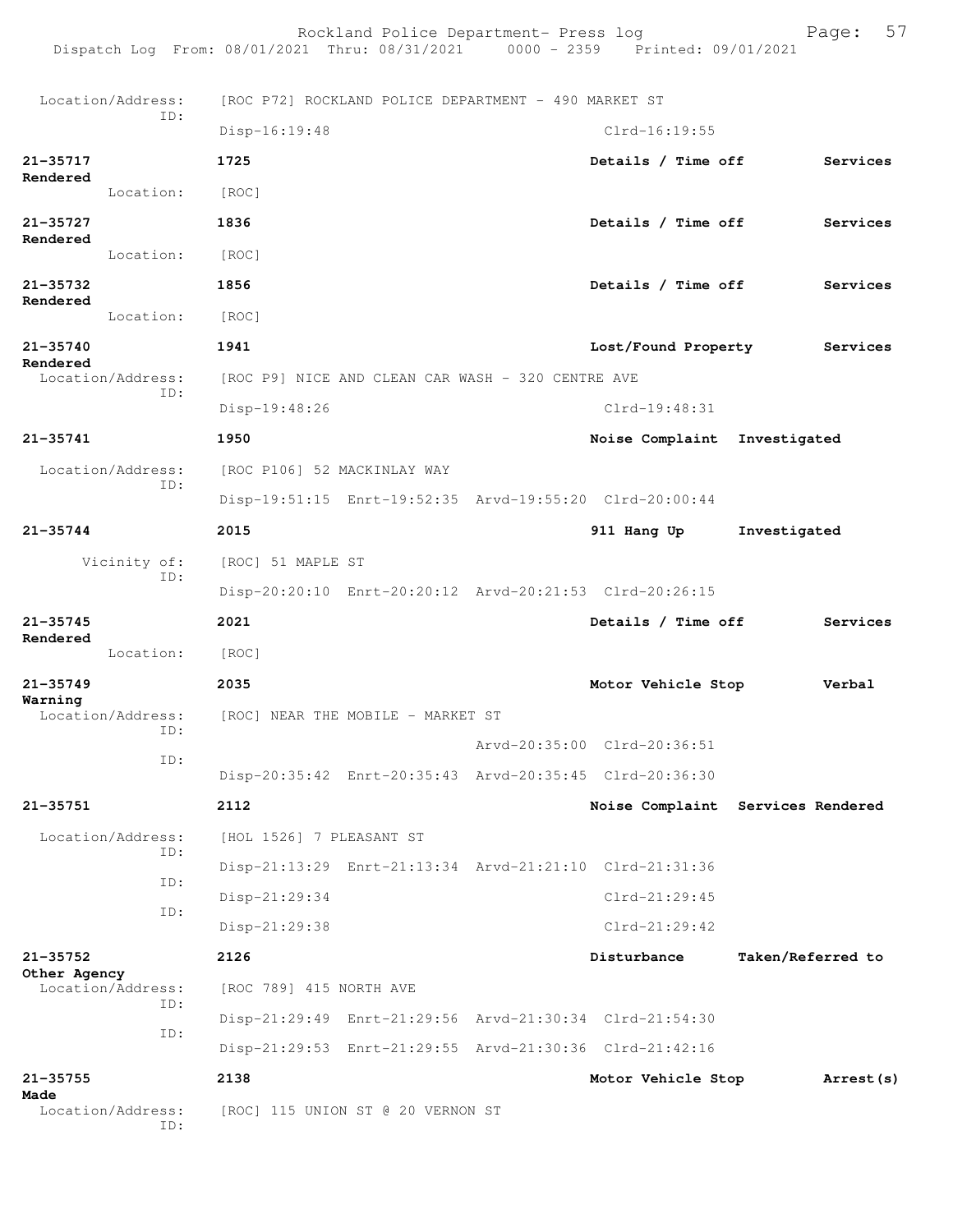Rockland Police Department- Press log Bookland Police Department- Press log<br>21 Thru: 08/31/2021 0000 - 2359 Printed: 09/01/2021 Dispatch Log From: 08/01/2021 Thru: 08/31/2021 0000 - 2359 Arvd-21:38:00 Clrd-22:44:42 ID: Disp-21:42:23 Enrt-21:42:26 Arvd-21:44:28 Clrd-22:28:47 Refer To Summons: Summons: FLANNERY, GEORGE MICH Address: 167 AMES ST Apt. #1 BROCKTON, MA Age: 19 Charges: MARKED LANES VIOLATION REGISTRATION SUSPENDED, OP MV WITH UNINSURED MOTOR VEHICLE **21-35757 2256 Harassment Investigated** Location/Address: [ROC 897] 110 MARTHA DR Apt. #E ID: Disp-22:58:56 Enrt-22:59:37 Arvd-22:59:41 Clrd-23:05:15 ID: Disp-22:59:51 Enrt-22:59:53 Arvd-23:05:09 Clrd-23:05:11 **For Date: 08/16/2021 - Monday 21-35767 0001 SHIFT ASSIGNEMTNS Services Rendered** Location/Address: [ROC P72] ROCKLAND POLICE DEPARTMENT - 490 MARKET ST ID: Disp-01:36:57 Clrd-01:37:03 **21-35766 0129 Prisoner Information Services Rendered**  Location/Address: [ROC P72] ROCKLAND POLICE DEPARTMENT - 490 MARKET ST ID: Disp-01:30:16 Clrd-01:30:21 **21-35778 0535 Building Check Building Checked/Secured**  Location/Address: [ROC] UNION ST ID: Disp-05:35:58 Arvd-05:36:07 Clrd-05:41:24 **21-35779 0542 Burglar Alarm Building Checked/Secured**  [ROC P1] 99 RESTAURANT - 29 ACCORD PARK DR ID: Disp-05:43:29 Enrt-05:43:36 Arvd-05:46:08 Clrd-05:50:13 ID: Disp-05:43:29 Enrt-05:43:39 Arvd-05:46:10 Clrd-05:50:13 **21-35786 0635 Prisoner Information Services Rendered**  Location/Address: [ROC P72] ROCKLAND POLICE DEPARTMENT - 490 MARKET ST ID: Disp-06:36:09 Clrd-06:36:34 **21-35790 0706 Details / Time off Services Rendered**  Location: [ROC] **21-35793 0801 General Info Services Rendered** Location/Address: [ROC P72] ROCKLAND POLICE DEPARTMENT - 490 MARKET ST **21-35794 0811 Details / Time off Services Rendered**  Location: [ROC] **21-35800 0851 Prisioner Transport Services Rendered**  Location: [HIN] HINGHAM DISTRICT COURT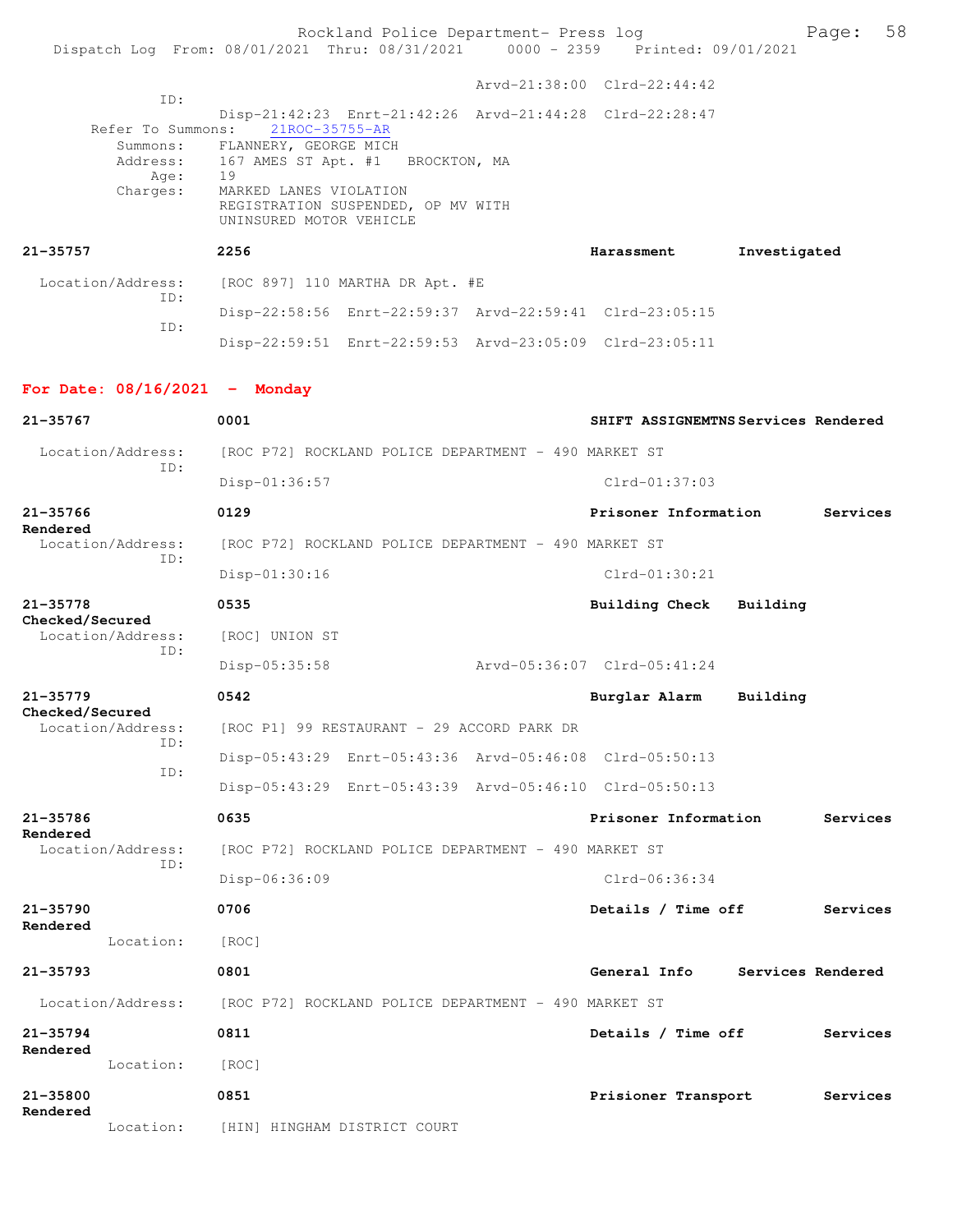|                          |                          | Rockland Police Department- Press log<br>Dispatch Log From: 08/01/2021 Thru: 08/31/2021 0000 - 2359 Printed: 09/01/2021 |                                    | 59<br>Page: |
|--------------------------|--------------------------|-------------------------------------------------------------------------------------------------------------------------|------------------------------------|-------------|
|                          | ID:                      |                                                                                                                         |                                    |             |
|                          | ID:                      |                                                                                                                         | Arvd-08:51:00 Clrd-09:52:18        |             |
|                          |                          | Disp-09:52:59                                                                                                           | Arvd-09:53:05 Clrd-10:30:48        |             |
| 21-35801<br>Rendered     |                          | 0855                                                                                                                    | Details / Time off                 | Services    |
|                          | Location:                | [ROC]                                                                                                                   |                                    |             |
| 21-35806<br>Rendered     |                          | 0908                                                                                                                    | Details / Time off                 | Services    |
|                          | Location:                | [ROC]                                                                                                                   |                                    |             |
| 21-35809<br>Rendered     |                          | 0925                                                                                                                    | Traffic Enforcement                | Services    |
|                          | Location/Address:<br>ID: | [ROC] POND ST                                                                                                           | Arvd-09:25:00 Clrd-09:53:09        |             |
| $21 - 35811$             |                          | 0949                                                                                                                    | <b>Suspicious Activity</b>         | Services    |
| Rendered                 | Location/Address:        | [ROC] 60 PINE HAVEN CIR                                                                                                 |                                    |             |
|                          | ID:                      | Disp-09:52:27 Enrt-09:52:29                                                                                             | Clrd-10:00:39                      |             |
| $21 - 35813$             |                          | 1008                                                                                                                    | Traffic Enforcement                | Services    |
| Rendered                 | Location/Address:        | [ROC] WEST WATER ST                                                                                                     |                                    |             |
|                          | ID:                      |                                                                                                                         | Arvd-10:09:17 Clrd-10:18:30        |             |
| $21 - 35816$<br>Rendered |                          | 1047                                                                                                                    | Prisioner Transport                | Services    |
|                          | Location:<br>ID:         | [HIN] HINGHAM DISTRICT COURT                                                                                            | Arvd-10:47:00 Clrd-12:37:10        |             |
| $21 - 35823$             |                          | 1230                                                                                                                    | General Info<br>No Service         |             |
|                          |                          | Location/Address: [ROC P72] ROCKLAND POLICE DEPARTMENT - 490 MARKET ST                                                  |                                    |             |
| 21-35826                 |                          | 1308                                                                                                                    | Burglar Alarm<br>Appears Secure    |             |
|                          | Location/Address:        | [ROC] 122 SALEM ST                                                                                                      |                                    |             |
|                          | ID:                      | Disp-13:09:18 Enrt-13:09:41 Arvd-13:17:21 Clrd-13:20:14                                                                 |                                    |             |
| $21 - 35829$             |                          | 1338                                                                                                                    | Details / Time off                 | Services    |
| Rendered                 | Location:                | [ROC]                                                                                                                   |                                    |             |
| 21-35831                 |                          | 1342                                                                                                                    | Details / Time off                 | Services    |
| Rendered                 | Location:                | [ROC]                                                                                                                   |                                    |             |
| 21-35834                 |                          | 1357                                                                                                                    | Motor Vehicle Stop                 | Verbal      |
| Warning                  | Location/Address:<br>ID: | [ROC] 573 HINGHAM ST                                                                                                    |                                    |             |
|                          |                          |                                                                                                                         | Arvd-13:57:00 Clrd-13:59:51        |             |
| 21-36126                 |                          | 1410                                                                                                                    | Animal Complaint Services Rendered |             |
|                          | Location/Address:        | [ROC] 380 UNION ST                                                                                                      |                                    |             |
| 21-35838<br>Rendered     |                          | 1418                                                                                                                    | Details / Time off                 | Services    |
|                          | Location:                | [ROC]                                                                                                                   |                                    |             |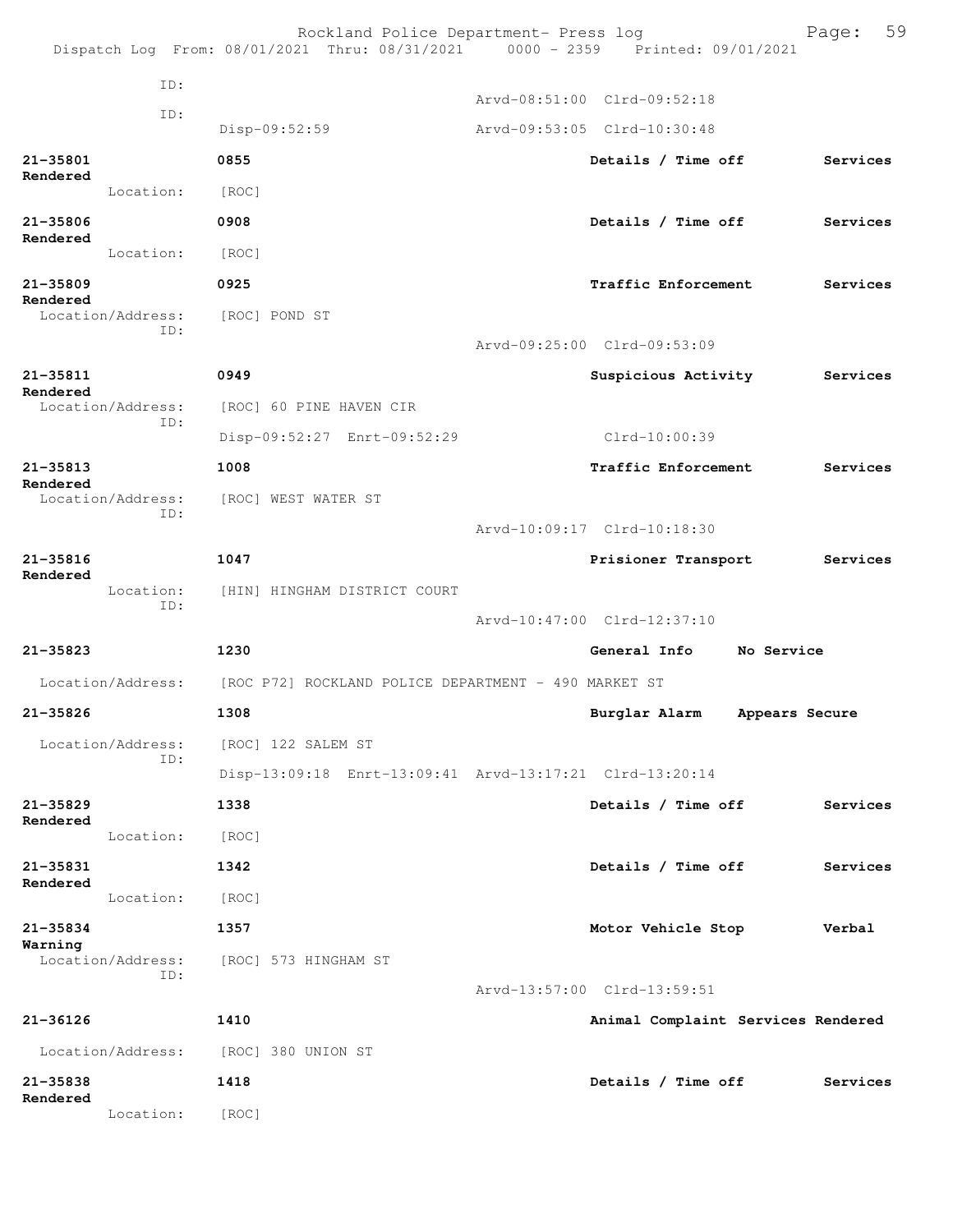| $21 - 35839$                            | 1419                                                                   | Assist Public<br>Services Rendered                      |  |  |  |  |  |
|-----------------------------------------|------------------------------------------------------------------------|---------------------------------------------------------|--|--|--|--|--|
| Location/Address:                       | [ROC] 821 UNION ST                                                     |                                                         |  |  |  |  |  |
| 21-35840                                | 1429                                                                   | Animal Complaint Services Rendered                      |  |  |  |  |  |
| Location/Address:                       | [ROC] REGISTRY OF DEEDS - HINGHAM ST                                   |                                                         |  |  |  |  |  |
| ID:                                     | Disp-14:30:30                                                          | $Clrd-14:30:34$                                         |  |  |  |  |  |
| 21-35841                                | 1442                                                                   | Details / Time off<br>Services                          |  |  |  |  |  |
| Rendered<br>Location:                   | [ROC]                                                                  |                                                         |  |  |  |  |  |
| $21 - 35843$                            | 1450                                                                   | Motor Vehicle Stop<br>Verbal                            |  |  |  |  |  |
| Warning<br>Location/Address:            | [ROC] PLEASANT ST                                                      |                                                         |  |  |  |  |  |
| ID:                                     |                                                                        | Arvd-14:50:00 Clrd-14:53:36                             |  |  |  |  |  |
| $21 - 35846$                            | 1504                                                                   | Details / Time off<br>Services                          |  |  |  |  |  |
| Rendered<br>Location:                   | [ROC]                                                                  |                                                         |  |  |  |  |  |
| $21 - 35847$                            | 1505                                                                   | Traffic Enforcement<br>Services                         |  |  |  |  |  |
| Rendered<br>Location/Address:           | [ROC] SALEM ST                                                         |                                                         |  |  |  |  |  |
| ID:                                     |                                                                        | Arvd-15:06:09 Clrd-15:21:05                             |  |  |  |  |  |
| $21 - 35852$                            | 1541                                                                   | Services Rendered<br>General Info                       |  |  |  |  |  |
|                                         |                                                                        |                                                         |  |  |  |  |  |
| Location/Address:                       | [ROC P72] ROCKLAND POLICE DEPARTMENT - 490 MARKET ST                   |                                                         |  |  |  |  |  |
| 21-35864                                | 1600                                                                   | SHIFT ASSIGNMENTS Services Rendered                     |  |  |  |  |  |
|                                         | Location/Address: [ROC P72] ROCKLAND POLICE DEPARTMENT - 490 MARKET ST |                                                         |  |  |  |  |  |
| 21-35863<br>Rendered                    | 1711                                                                   | Assist Fire Department<br>Services                      |  |  |  |  |  |
| Location/Address:<br>ID:                | [ROC P51] DOUBLE TREE - 929 HINGHAM ST                                 |                                                         |  |  |  |  |  |
|                                         |                                                                        | Disp-17:12:48 Enrt-17:12:53 Arvd-17:18:25 Clrd-17:23:17 |  |  |  |  |  |
| $21 - 35865$<br>to Hospital             | 1721                                                                   | Health & Welfare Check<br>Transported                   |  |  |  |  |  |
| Location/Address:<br>ID:                | [ROC P47] BEST WESTERN - 909 HINGHAM ST                                |                                                         |  |  |  |  |  |
|                                         |                                                                        | Disp-17:23:34 Enrt-17:23:39 Arvd-17:24:25 Clrd-17:30:41 |  |  |  |  |  |
| 21-35868<br>Rendered                    | 1729                                                                   | Vehicle Maintenance<br>Services                         |  |  |  |  |  |
| Location/Address:<br>ID:                | [ROC P72] ROCKLAND POLICE DEPARTMENT - 490 MARKET ST                   |                                                         |  |  |  |  |  |
|                                         | Disp-17:30:34                                                          | $Clrd-17:30:42$                                         |  |  |  |  |  |
| 21-35870                                | 1731                                                                   | Details<br>Services Rendered                            |  |  |  |  |  |
| Location:                               | [ROC]                                                                  |                                                         |  |  |  |  |  |
| 21-35884                                | 1918                                                                   | Motor Vehicle Stop<br>Verbal                            |  |  |  |  |  |
| Warning<br>Location/Address:            | [ROC] 471 WEBSTER ST @ 7 MARKS ST                                      |                                                         |  |  |  |  |  |
| ID:                                     |                                                                        | Arvd-19:18:00 Clrd-19:21:50                             |  |  |  |  |  |
| $21 - 35890$<br>Citation/Warning Issued | 2037                                                                   | Motor Vehicle Stop                                      |  |  |  |  |  |

Location/Address: [ROC] 379 HINGHAM ST @ 1 HOBART LN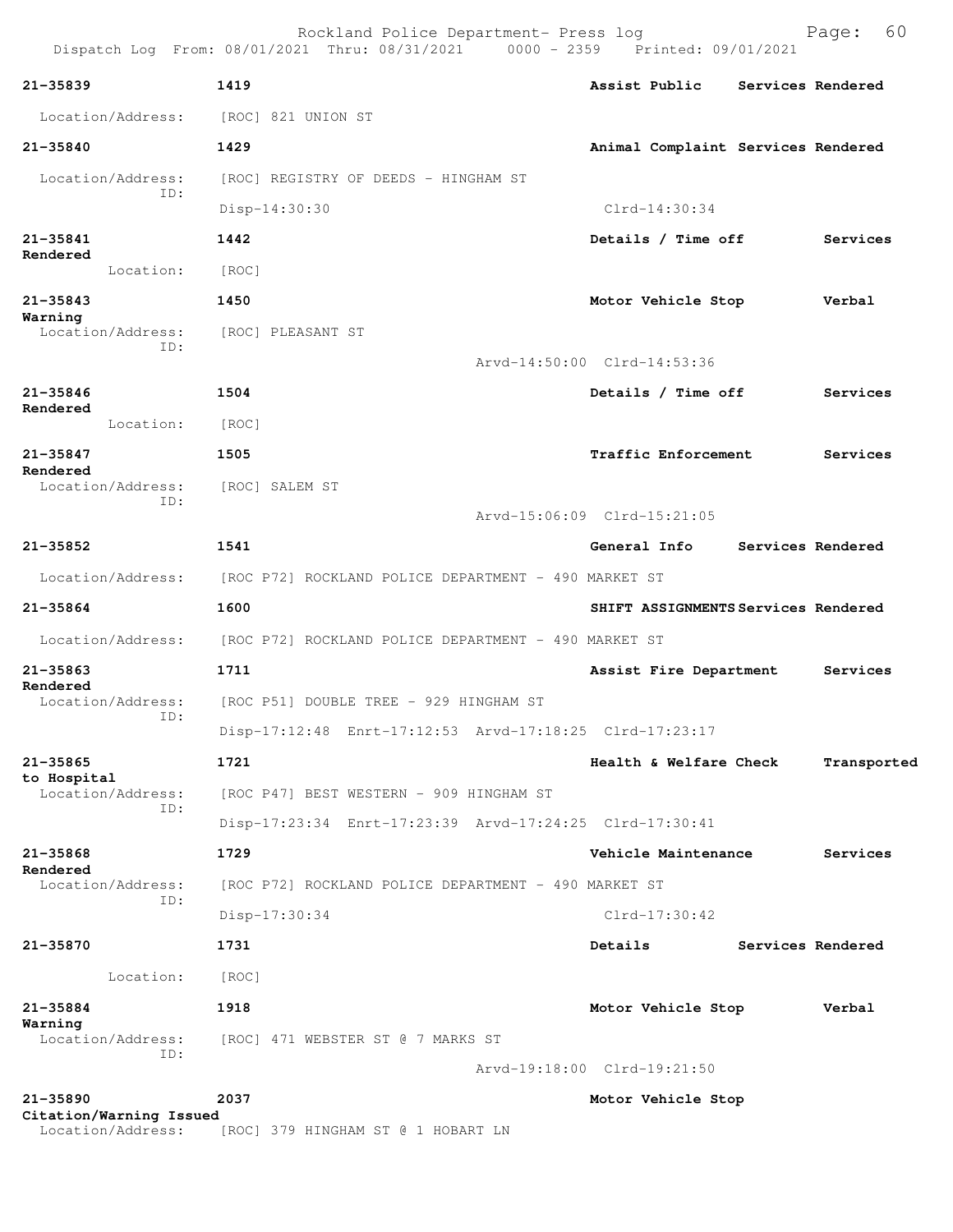ID:

|                                  |            |                                        |                                                                           | Arvd-20:37:00 Clrd-20:46:01 |                    |             |
|----------------------------------|------------|----------------------------------------|---------------------------------------------------------------------------|-----------------------------|--------------------|-------------|
| 21-35896<br>Rendered             |            | 2103                                   |                                                                           | Motor Vehicle Complaint     |                    | Services    |
| Location/Address:                |            |                                        | [ROC 600] COPLEY GARDENS APARTMENTS - 105 MARKET ST                       |                             |                    |             |
|                                  | ID:<br>ID: |                                        | Disp-21:05:50 Enrt-21:07:50 Arvd-21:11:07 Clrd-21:17:16                   |                             |                    |             |
|                                  | ID:        |                                        | Disp-21:06:12 Enrt-21:07:48 Arvd-21:08:18 Clrd-21:17:20                   |                             |                    |             |
|                                  |            |                                        | Disp-21:10:36 Enrt-21:10:39 Arvd-21:10:42 Clrd-21:17:13                   |                             |                    |             |
| $21 - 35899$                     |            | 2118                                   |                                                                           | <b>BOLO</b>                 | No Action Required |             |
| Location/Address:                |            |                                        | [ROC P72] ROCKLAND POLICE DEPARTMENT - 490 MARKET ST                      |                             |                    |             |
| $21 - 35901$                     |            | 2123                                   |                                                                           | Health & Welfare Check      |                    | Transported |
| to Hospital<br>Location/Address: |            |                                        | [ROC P52] LUCCA'S RESTAURANT - 933 HINGHAM ST                             |                             |                    |             |
|                                  | TD:        |                                        |                                                                           | Arvd-21:23:00 Clrd-21:35:24 |                    |             |
| ID:<br>Fire Unit:                |            |                                        | Disp-21:24:07 Enrt-21:24:12 Arvd-21:27:48 Clrd-21:35:21                   |                             |                    |             |
|                                  |            | $Disp-21:24:12$                        | ROCKEN1-Pumper-Rockland Engine 1<br>InOrtsUnavl-21:24:59 InSrvce-21:24:59 | $Clrd-21:24:59$             |                    |             |
| EMS Unit:                        |            | ROCKAM1-Rockland A1<br>$Disp-21:24:21$ |                                                                           | $Clrd-21:24:56$             |                    |             |
|                                  |            |                                        | InQrtsUnavl-21:25:02 InSrvce-21:25:02                                     |                             |                    |             |
| $21 - 35903$                     |            | 2132                                   |                                                                           | General Info                | No Action Required |             |
| Location/Address:                |            |                                        | [ROC P72] ROCKLAND POLICE DEPARTMENT - 490 MARKET ST                      |                             |                    |             |
| 21-35917<br>to Hospital          |            | 2310                                   |                                                                           | Assist Fire Department      |                    | Transported |
| Location/Address:                | ID:        | [ROC] 65 STUDLEY CT                    |                                                                           |                             |                    |             |
|                                  | ID:        |                                        | Disp-23:11:53 Enrt-23:12:08 Arvd-23:12:14 Clrd-23:20:40                   |                             |                    |             |
|                                  |            |                                        | Disp-23:12:03 Enrt-23:12:08                                               | Clrd-23:20:37               |                    |             |
| 21-35925                         |            | 2340                                   |                                                                           | Noise Complaint Sent On Way |                    |             |
| Location/Address:<br>ID:         |            |                                        | [ROC 62] JEFFERSON SCHOOL - 63 GEORGE ST                                  |                             |                    |             |
|                                  |            |                                        |                                                                           | Arvd-23:40:00 Clrd-23:41:53 |                    |             |
| For Date: $08/17/2021$ - Tuesday |            |                                        |                                                                           |                             |                    |             |
|                                  |            | 0000                                   |                                                                           | SHIFT ASSIGNMENTSNo Service |                    |             |
| 21-35927                         |            |                                        |                                                                           |                             |                    |             |
| Location/Address:                | ID:        |                                        | [ROC P72] ROCKLAND POLICE DEPARTMENT - 490 MARKET ST                      |                             |                    |             |
|                                  |            |                                        |                                                                           | Arvd-00:00:00 Clrd-00:09:25 |                    |             |
| $21 - 35929$<br>Restored         |            | 0023                                   |                                                                           | Health & Welfare Check      |                    | Peace       |
| Location/Address:                | ID:        | [ROC] 42 MARTHA DR Apt. #E             |                                                                           |                             |                    |             |
|                                  | ID:        |                                        | Disp-00:25:49 Enrt-00:26:11 Arvd-00:27:23 Clrd-00:40:17                   |                             |                    |             |
|                                  | ID:        |                                        | Disp-00:25:49 Enrt-00:26:11                                               | Clrd-00:40:17               |                    |             |
|                                  |            |                                        | Disp-00:26:05 Enrt-00:26:11 Arvd-00:28:26 Clrd-00:40:17                   |                             |                    |             |
| 21-35932                         |            | 0036                                   |                                                                           | Details / Time off          |                    | No Service  |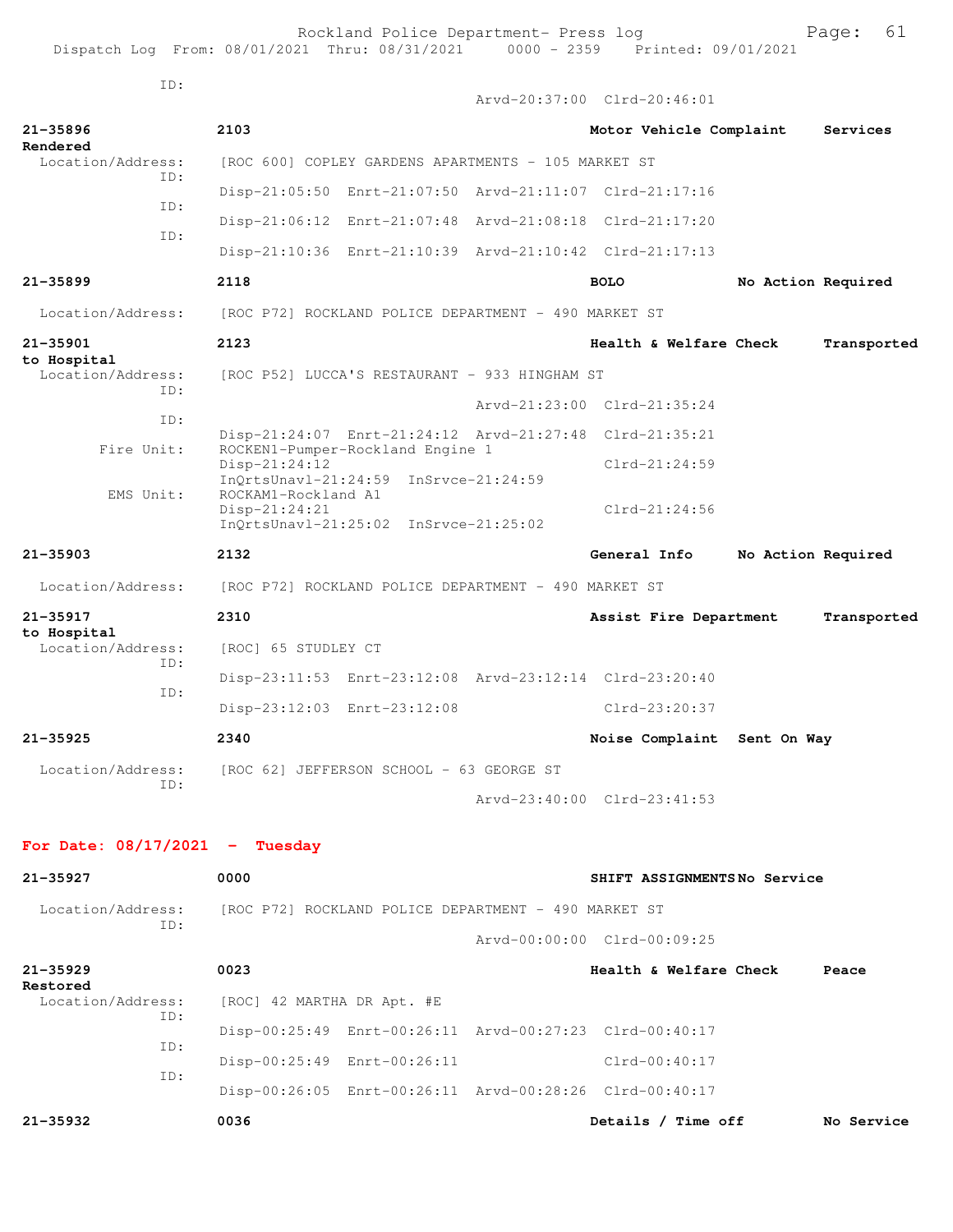| Dispatch Log From: 08/01/2021 Thru: 08/31/2021 0000 - 2359 Printed: 09/01/2021 |                      | Rockland Police Department- Press log                                                                   |                                                                                                                                                                                            |                 | 62<br>Page:       |
|--------------------------------------------------------------------------------|----------------------|---------------------------------------------------------------------------------------------------------|--------------------------------------------------------------------------------------------------------------------------------------------------------------------------------------------|-----------------|-------------------|
| Location:                                                                      | [ROC]                |                                                                                                         |                                                                                                                                                                                            |                 |                   |
| $21 - 35934$                                                                   | 0101                 |                                                                                                         | Suspicious Activity                                                                                                                                                                        |                 | Investigated      |
| Location/Address:                                                              |                      | [ROC P52] LUCCA'S RESTAURANT - 933 HINGHAM ST                                                           |                                                                                                                                                                                            |                 |                   |
| ID:                                                                            |                      |                                                                                                         | Arvd-01:01:00 Clrd-01:04:21                                                                                                                                                                |                 |                   |
| $21 - 35940$                                                                   | 0224                 |                                                                                                         | Suspicious Activity                                                                                                                                                                        |                 | Investigated      |
| Location/Address:                                                              |                      | [ROC P52] LUCCA'S RESTAURANT - 933 HINGHAM ST                                                           |                                                                                                                                                                                            |                 |                   |
| ID:                                                                            |                      |                                                                                                         | Arvd-02:24:00 Clrd-02:34:18                                                                                                                                                                |                 |                   |
| ID:                                                                            |                      | Disp-02:26:20 Enrt-02:26:28                                                                             | $Clrd-02:28:45$                                                                                                                                                                            |                 |                   |
| $21 - 35941$                                                                   | 0229                 |                                                                                                         | Emergency Medical Transported to                                                                                                                                                           |                 |                   |
| Hospital<br>Location/Address:<br>Fire Unit:<br>EMS Unit:                       | [CAN] 336 BAY DR     | CANENG4-Pumper-Canton Engine 4<br>InQrtsUnavl-03:16:34 InSrvce-03:16:34<br>RANAMB3-Randolph Ambulance 3 | Disp-02:30:04 Enrt-02:32:59 Arvd-02:37:52 Clrd-03:10:25<br>Disp-02:31:51 Enrt-02:39:31 Arvd-02:44:55 Clrd-03:09:10<br>Hosp-03:30:31 ClrHosp-03:30:34 InQrtsUnavl-03:30:34 InSrvce-03:30:34 |                 |                   |
| ID:                                                                            |                      | Disp-02:39:17 Enrt-02:39:31                                                                             | Clrd-02:39:47                                                                                                                                                                              |                 |                   |
| ID:                                                                            |                      | Disp-02:39:22 Enrt-02:39:31                                                                             | $Clrd-02:39:49$                                                                                                                                                                            |                 |                   |
| ID:                                                                            |                      | Disp-02:39:27 Enrt-02:39:31                                                                             | $Clrd-02:39:40$                                                                                                                                                                            |                 |                   |
| $21 - 35942$                                                                   | 0237                 |                                                                                                         | Disturbance                                                                                                                                                                                | Gone on arrival |                   |
| Location/Address:                                                              | [ROC] 42 BAY PATH LN |                                                                                                         |                                                                                                                                                                                            |                 |                   |
| ID:                                                                            |                      |                                                                                                         | Disp-02:39:55 Enrt-02:40:30 Arvd-02:40:32 Clrd-02:51:29                                                                                                                                    |                 |                   |
| ID:                                                                            |                      |                                                                                                         | Disp-02:40:23 Enrt-02:40:36 Arvd-02:41:33 Clrd-02:51:29                                                                                                                                    |                 |                   |
| ID:                                                                            |                      |                                                                                                         | Disp-02:40:28 Enrt-02:40:34 Arvd-02:41:36 Clrd-02:51:29                                                                                                                                    |                 |                   |
| 21-35946                                                                       | 0318                 |                                                                                                         | Burglar Alarm Building                                                                                                                                                                     |                 |                   |
| Checked/Secured<br>Location/Address:                                           | [ROC] 93 CRESCENT ST |                                                                                                         |                                                                                                                                                                                            |                 |                   |
| ID:                                                                            |                      |                                                                                                         | Disp-03:21:51 Enrt-03:21:57 Arvd-03:23:23 Clrd-03:27:18                                                                                                                                    |                 |                   |
| ID:                                                                            |                      |                                                                                                         | Disp-03:22:07 Enrt-03:22:12 Arvd-03:24:23 Clrd-03:27:18                                                                                                                                    |                 |                   |
| $21 - 35952$                                                                   | 0615                 |                                                                                                         | Building Check Services Rendered                                                                                                                                                           |                 |                   |
| Location/Address:<br>ID:                                                       | [ROC] UNION ST       |                                                                                                         | Arvd-06:16:00 Clrd-06:37:47                                                                                                                                                                |                 |                   |
| $21 - 35955$                                                                   | 0637                 |                                                                                                         | Traffic Enforcement                                                                                                                                                                        |                 | Services          |
| Rendered<br>Location/Address:<br>ID:                                           | [ROC] SALEM ST       |                                                                                                         | Arvd-06:39:03 Clrd-06:51:10                                                                                                                                                                |                 |                   |
| $21 - 35957$                                                                   | 0651                 |                                                                                                         | Traffic Enforcement                                                                                                                                                                        |                 | Services          |
| Rendered<br>Location/Address:<br>ID:                                           | [ROC] WEST WATER ST  |                                                                                                         | Arvd-06:53:04 Clrd-07:08:16                                                                                                                                                                |                 |                   |
|                                                                                |                      |                                                                                                         |                                                                                                                                                                                            |                 |                   |
| $21 - 35958$                                                                   | 0731                 |                                                                                                         | Assist Public                                                                                                                                                                              |                 | Services Rendered |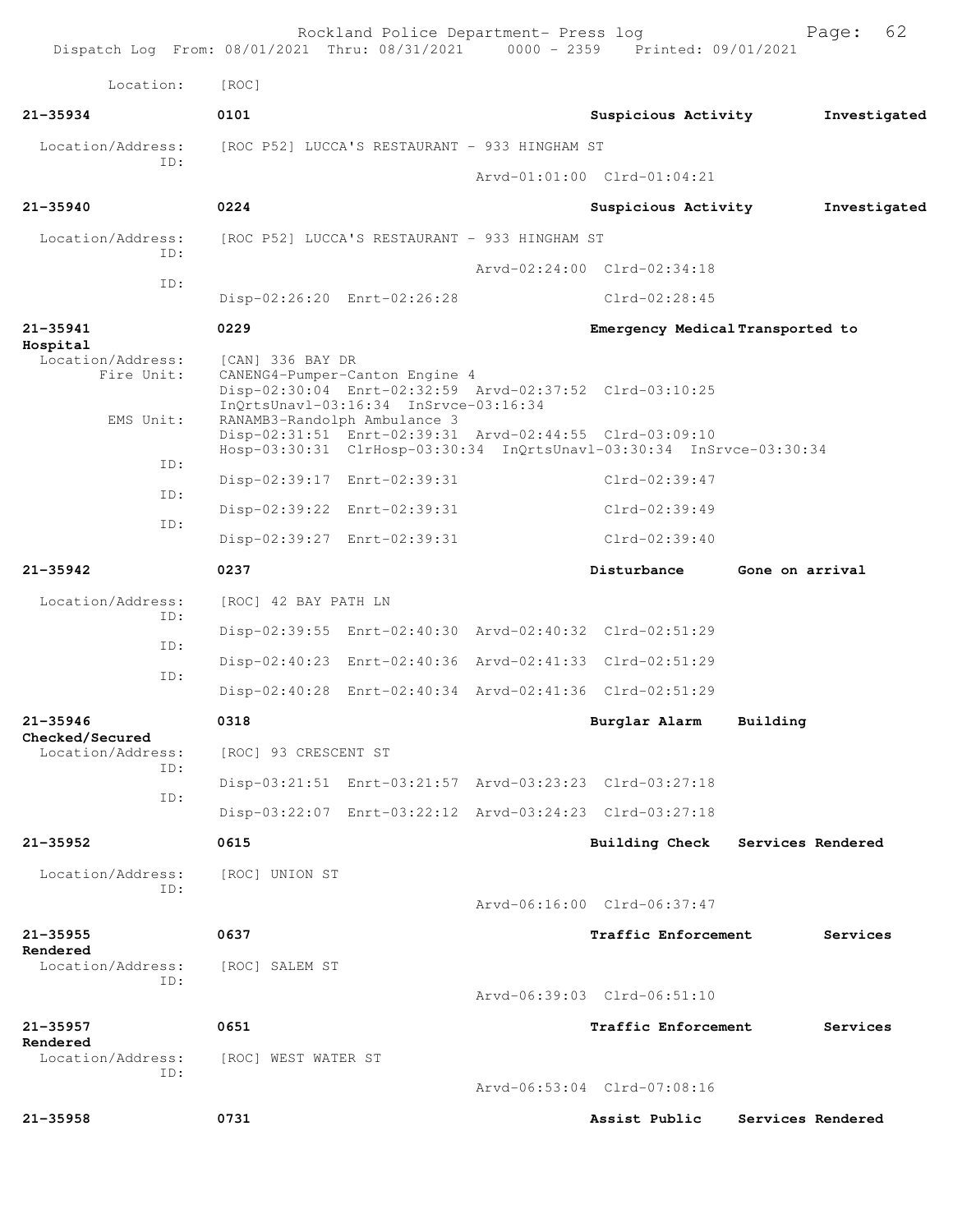|                                     | Rockland Police Department- Press log<br>Dispatch Log From: 08/01/2021 Thru: 08/31/2021 0000 - 2359 Printed: 09/01/2021 |                                     |                   | 63<br>Page:       |
|-------------------------------------|-------------------------------------------------------------------------------------------------------------------------|-------------------------------------|-------------------|-------------------|
|                                     | Location/Address: [ROC 206] 51 MAPLE ST Apt. #443                                                                       |                                     |                   |                   |
| TD:                                 |                                                                                                                         | Arvd-07:31:00 Clrd-07:42:17         |                   |                   |
| $21 - 35959$                        | 0805                                                                                                                    | SHIFT ASSIGNMENTS Services Rendered |                   |                   |
| Location/Address:                   | [ROC P72] ROCKLAND POLICE DEPARTMENT - 490 MARKET ST                                                                    |                                     |                   |                   |
| $21 - 35962$                        | 0834                                                                                                                    | Neighbor Disturbance                |                   | Advised to        |
| Court<br>Location/Address:          | [ROC 897] 110 MARTHA DR Apt. #E                                                                                         |                                     |                   |                   |
| TD:                                 | Disp-08:37:39                                                                                                           | Arvd-08:41:29 Clrd-08:57:46         |                   |                   |
| $21 - 35965$                        | 0848                                                                                                                    | Vehicle Maintenance                 |                   | Services          |
| Rendered<br>Location/Address:       | [ROC P72] ROCKLAND POLICE DEPARTMENT - 490 MARKET ST                                                                    |                                     |                   |                   |
| ID:                                 | Disp-08:51:31                                                                                                           | $Clrd-08:57:52$                     |                   |                   |
| $21 - 35967$                        | 0902                                                                                                                    | Motor Vehicle Stop                  |                   | Verbal            |
| Warning<br>Location/Address:<br>ID: | [ROC] 32 GROVE ST                                                                                                       |                                     |                   |                   |
|                                     |                                                                                                                         | Arvd-09:02:00 Clrd-09:05:56         |                   |                   |
| 21-35972                            | 0923                                                                                                                    | <b>Time off</b>                     | Services Rendered |                   |
| Location:                           | [ROC]                                                                                                                   |                                     |                   |                   |
| $21 - 35973$<br>Rendered            | 0940                                                                                                                    | <b>Traffic Enforcement</b>          |                   | Services          |
| Location/Address:<br>ID:            | [ROC] POND ST                                                                                                           |                                     |                   |                   |
|                                     |                                                                                                                         | Arvd-09:40:00 Clrd-10:04:37         |                   |                   |
| 21-35983                            | 1042                                                                                                                    | <b>Time off</b>                     | Services Rendered |                   |
| Location:                           | [ROC]                                                                                                                   |                                     |                   |                   |
| $21 - 35984$<br>Rendered            | 1045                                                                                                                    | Vehicle Maintenance                 |                   | Services          |
| Location:<br>ID:                    | [OT] HANOVER                                                                                                            |                                     |                   |                   |
|                                     |                                                                                                                         | Arvd-10:45:00 Clrd-10:55:55         |                   |                   |
| $21 - 35996$                        | 1220                                                                                                                    | Animal Complaint Services Rendered  |                   |                   |
| Location:<br>ID:                    | [OT] HANOVER                                                                                                            |                                     |                   |                   |
|                                     |                                                                                                                         | Arvd-12:20:00 Clrd-12:49:04         |                   |                   |
| 21-35997<br>Required                | 1224                                                                                                                    | <b>Traffic Enforcement</b>          |                   | No Action         |
| Location/Address:<br>ID:            | [ROC] WEST WATER ST                                                                                                     |                                     |                   |                   |
|                                     |                                                                                                                         | Arvd-12:24:00 Clrd-12:44:52         |                   |                   |
| $21 - 35999$                        | 1226                                                                                                                    | OVERTIME PATROLS Services Rendered  |                   |                   |
| Location/Address:                   | [ROC P72] ROCKLAND POLICE DEPARTMENT - 490 MARKET ST                                                                    |                                     |                   |                   |
| 21-36001                            | 1247                                                                                                                    | Traffic Enforcement                 |                   | No Service        |
| Location/Address:<br>ID:            | [ROC] SALEM ST                                                                                                          |                                     |                   |                   |
|                                     |                                                                                                                         | Arvd-12:47:00 Clrd-13:01:29         |                   |                   |
| 21-36008                            | 1326                                                                                                                    | Time off                            |                   | Services Rendered |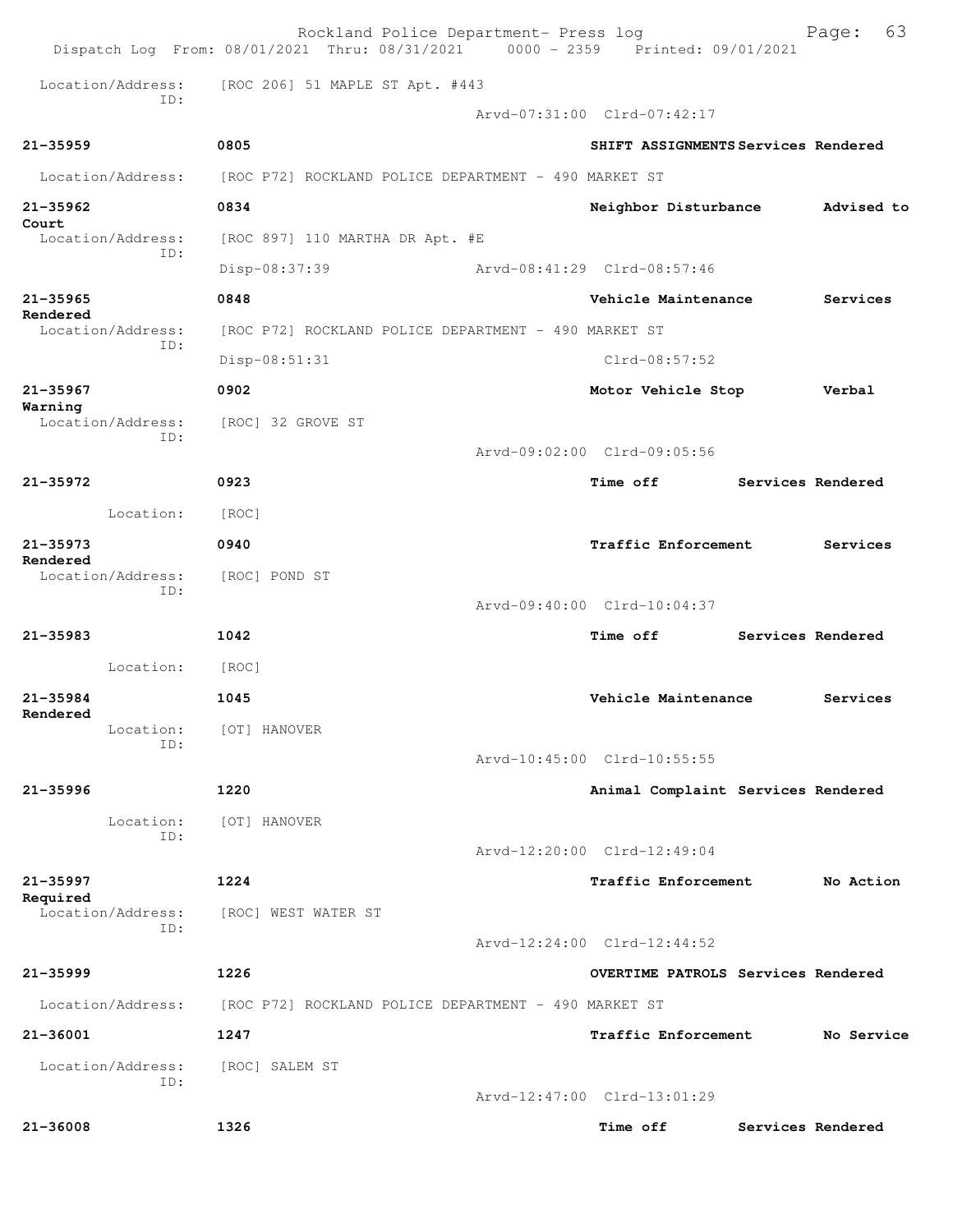| Location: [ROC]               |                                                                        |                                     |                   |                    |
|-------------------------------|------------------------------------------------------------------------|-------------------------------------|-------------------|--------------------|
| 21-36010                      | 1333                                                                   | Animal Complaint Services Rendered  |                   |                    |
| Location:                     | [OT] WEYMOUTH                                                          |                                     |                   |                    |
| ID:                           |                                                                        | Arvd-13:33:00 Clrd-14:30:22         |                   |                    |
| 21-36015                      | 1343                                                                   | Disturbance                         | Services Rendered |                    |
| Location/Address:             | [ROC] 1 ASH ST                                                         |                                     |                   |                    |
| ID:                           | Disp-13:49:20                                                          | Arvd-13:49:28 Clrd-13:49:37         |                   |                    |
| 21-36014                      | 1347                                                                   | <b>TIME OFF</b>                     |                   | No Action Required |
| Location/Address:             | [ROC P72] ROCKLAND POLICE DEPARTMENT - 490 MARKET ST                   |                                     |                   |                    |
| ID:                           |                                                                        | Arvd-13:47:31 Clrd-13:48:56         |                   |                    |
| 21-36018                      | 1404                                                                   | General Info                        | Services Rendered |                    |
|                               | Location/Address: [ROC P72] ROCKLAND POLICE DEPARTMENT - 490 MARKET ST |                                     |                   |                    |
| 21-36023                      | 1440                                                                   | Disturbance                         | Services Rendered |                    |
| Location/Address:             | [ROC] 29 CRESTVIEW ST                                                  |                                     |                   |                    |
| ID:                           | Disp-14:42:19 Enrt-14:46:13 Arvd-14:49:34 Clrd-15:07:22                |                                     |                   |                    |
| ID:                           | Disp-14:46:20 Enrt-14:46:25 Arvd-14:48:49 Clrd-15:07:26                |                                     |                   |                    |
| $21 - 36026$                  | 1509                                                                   | <b>Time off</b>                     | Services Rendered |                    |
| Location:                     | [ROC]                                                                  |                                     |                   |                    |
| $21 - 36029$                  | 1511                                                                   | Details                             | Services Rendered |                    |
| Location:                     | [ROC]                                                                  |                                     |                   |                    |
| 21-36031                      | 1550                                                                   | General Info                        | Services Rendered |                    |
|                               | Location/Address: [ROC P72] ROCKLAND POLICE DEPARTMENT - 490 MARKET ST |                                     |                   |                    |
| 21-36033                      | 1603                                                                   | SHIFT ASSIGNMENTS Services Rendered |                   |                    |
| Location/Address:             | [ROC P72] ROCKLAND POLICE DEPARTMENT - 490 MARKET ST                   |                                     |                   |                    |
| $21 - 36040$                  | 1702                                                                   | <b>BOLO</b>                         | Services Rendered |                    |
| Location/Address:             | [ROC P72] ROCKLAND POLICE DEPARTMENT - 490 MARKET ST                   |                                     |                   |                    |
| ID:                           | Disp-17:03:44 Enrt-17:03:49 Arvd-17:03:56 Clrd-17:03:57                |                                     |                   |                    |
| ID:                           | Disp-17:03:44 Enrt-17:03:51 Arvd-17:03:59 Clrd-17:04:02                |                                     |                   |                    |
| ID:                           | Disp-17:03:44 Enrt-17:03:53 Arvd-17:04:01 Clrd-17:04:04                |                                     |                   |                    |
| $21 - 36042$                  | 1728                                                                   | Larceny / Forgery/ Fraud            |                   | Services           |
| Rendered<br>Location/Address: | [ROC P107] DUNKIN DONUTS - 165 MARKET ST                               |                                     |                   |                    |
| ID:                           | $Disp-17:32:32$                                                        | $Clrd-17:32:50$                     |                   |                    |
| 21-36041                      | 1731                                                                   | <b>Building Check</b>               | Appears Secure    |                    |
| Location/Address:<br>ID:      | [ROC] WEBSTER ST                                                       |                                     |                   |                    |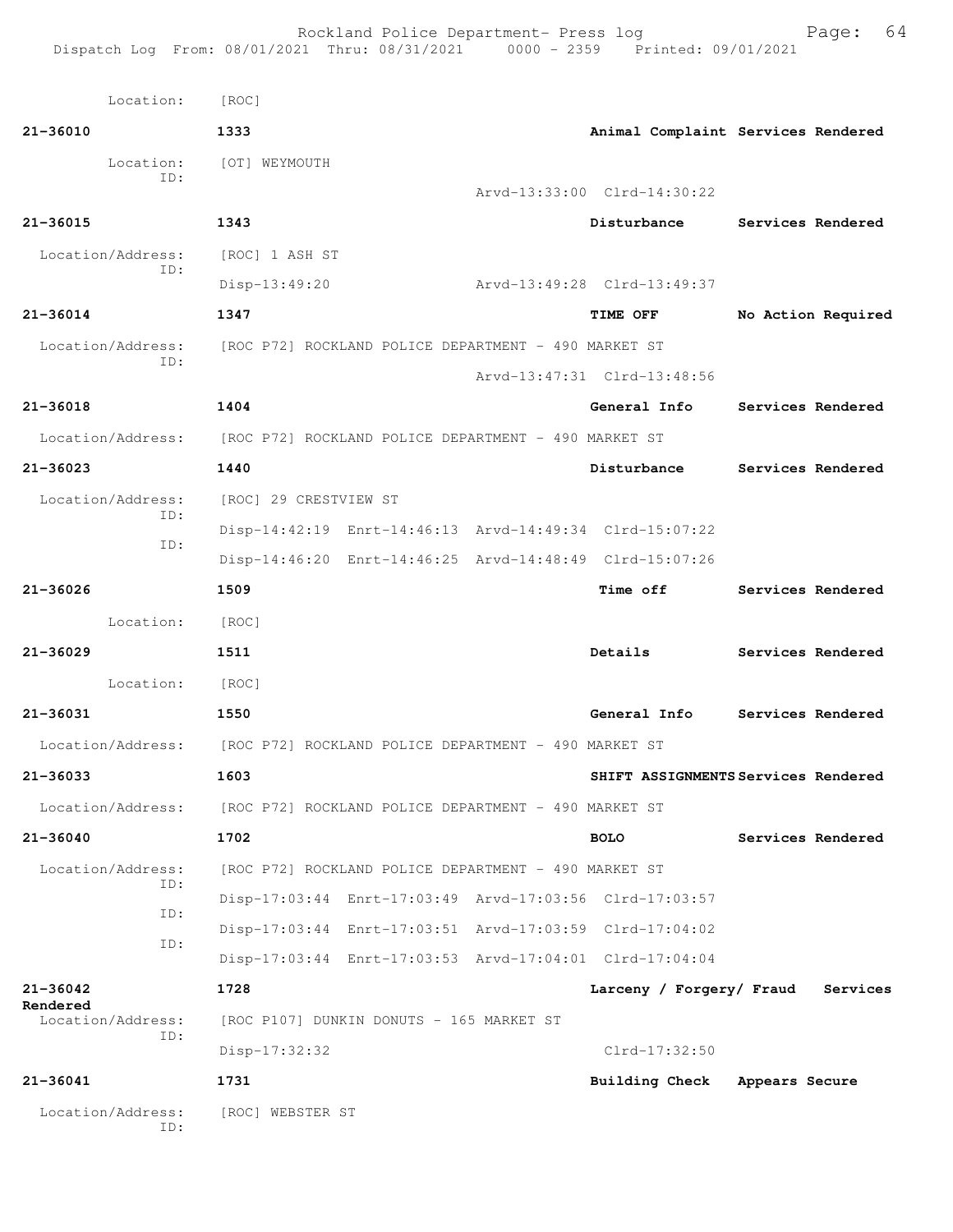Arvd-17:31:43 Clrd-17:32:20

| $21 - 36043$<br>Rendered             | 1732                                                                                                                                                   | Traffic Enforcement<br>Services  |
|--------------------------------------|--------------------------------------------------------------------------------------------------------------------------------------------------------|----------------------------------|
| Location/Address:<br>ID:             | [ROC] POND ST                                                                                                                                          |                                  |
|                                      |                                                                                                                                                        | Arvd-17:33:59 Clrd-18:02:34      |
| $21 - 36048$<br>Hospital             | 1802                                                                                                                                                   | Drug Offenses<br>Transported to  |
| Location/Address:<br>TD:             | [ROC 893] 34 HANNAH WAY Apt. #F                                                                                                                        |                                  |
|                                      | Disp-18:04:53 Enrt-18:04:58                                                                                                                            | $Clrd-18:06:32$                  |
| Fire Unit:                           | ROCKEN1-Pumper-Rockland Engine 1<br>Disp-18:04:59 Enrt-18:14:08 Arvd-18:16:56 Clrd-18:22:28<br>InQrtsUnavl-18:33:46 InSrvce-18:33:55                   |                                  |
| EMS Unit:                            | ROCKAM1-Rockland A1<br>Disp-18:04:59 Enrt-18:14:11 Arvd-18:16:59 Clrd-18:22:31<br>Hosp-18:33:43 ClrHosp-19:01:00 InQrtsUnavl-19:07:38 InSrvce-19:07:47 |                                  |
| $21 - 36054$                         | 1814                                                                                                                                                   | Details / Time off<br>Services   |
| Rendered<br>Location:                | [ROC]                                                                                                                                                  |                                  |
| 21-36061                             | 1858                                                                                                                                                   | Suspicious Activity<br>Services  |
| Rendered<br>Location/Address:<br>ID: | [ROC] CHURCH ST                                                                                                                                        |                                  |
| ID:                                  | Disp-19:00:30 Enrt-19:01:17 Arvd-19:04:01 Clrd-19:28:05                                                                                                |                                  |
|                                      | Disp-19:00:35 Enrt-19:01:20 Arvd-19:03:16 Clrd-19:28:01                                                                                                |                                  |
| 21-36068<br>Rendered                 | 1945                                                                                                                                                   | Details / Time off<br>Services   |
| Location:                            | [ROC]                                                                                                                                                  |                                  |
| 21-36077<br>arrival                  | 2107                                                                                                                                                   | Suspicious Activity<br>Gone on   |
| Location/Address:<br>TD:             | [ROC] REED ST                                                                                                                                          |                                  |
|                                      | Disp-21:09:13 Enrt-21:11:08 Arvd-21:11:10 Clrd-21:12:31                                                                                                |                                  |
| $21 - 36081$                         | 2224                                                                                                                                                   | Building Check<br>Appears Secure |
| Location/Address:<br>ID:             | [ROC] WEBSTER ST                                                                                                                                       |                                  |
|                                      |                                                                                                                                                        | Arvd-22:24:35 Clrd-22:25:30      |
| For Date: $08/18/2021$ - Wednesday   |                                                                                                                                                        |                                  |
| 21-36090                             | 0000                                                                                                                                                   | SHIFT ASSIGNMENTSNo Service      |
| ID:                                  | Location/Address: [ROC P72] ROCKLAND POLICE DEPARTMENT - 490 MARKET ST                                                                                 |                                  |
|                                      |                                                                                                                                                        | Arvd-00:00:00 Clrd-00:02:22      |
| 21-36091                             | 0009                                                                                                                                                   | Fireworks<br>No Service          |
| Location/Address:<br>ID:             | [ROC] GARDNER ST                                                                                                                                       |                                  |
| ID:                                  |                                                                                                                                                        | Arvd-00:09:00 Clrd-00:24:05      |
|                                      | Disp-00:12:31 Enrt-00:12:36                                                                                                                            | Clrd-00:24:05                    |
| 21-36092                             | 0017                                                                                                                                                   | Details / Time off<br>No Service |
| Location:                            | [ROC]                                                                                                                                                  |                                  |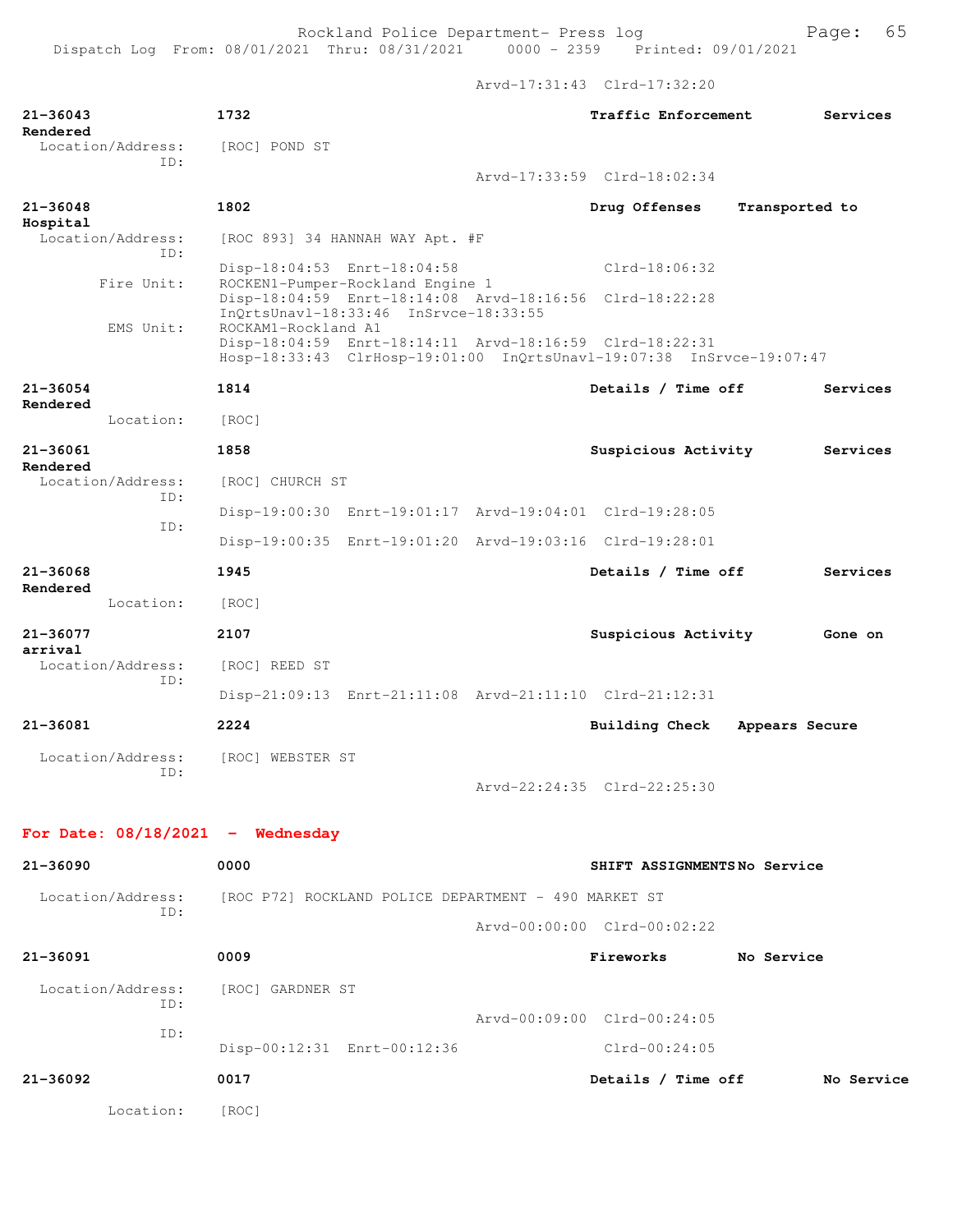Rockland Police Department- Press log Page: 66 Dispatch Log From: 08/01/2021 Thru: 08/31/2021 **21-36095 0030 Noise Complaint Peace Restored** Location/Address: [ROC] VFW DR ID: Arvd-00:35:00 Clrd-00:37:20 ID: Disp-00:31:52 Enrt-00:32:08 Arvd-00:35:36 Clrd-00:37:26 **21-36096 0042 Disturbance Sent On Way** Location/Address: [ROC] HINGHAM ST ID: Arvd-00:42:00 Clrd-01:02:34 ID: Disp-00:45:52 Enrt-00:45:59 Arvd-00:46:03 Clrd-01:02:03 **21-36097 0126 Motor Vehicle Stop Verbal Warning**  Location/Address: [ROC] EAST WATER ST @ UNION ST ID: Arvd-01:26:00 Clrd-01:27:53 ID: Disp-01:27:35 Arvd-01:27:40 Clrd-01:27:57 **21-36103 0604 Building Check Services Rendered** Location/Address: [ROC] UNION ST ID: Arvd-06:07:55 Clrd-06:37:58 **21-36105 0615 Traffic Enforcement Services Not Required**  Location/Address: [ROC] SALEM ST ID: Arvd-06:16:34 Clrd-06:36:19 **21-36106 0622 Building Check Investigated** Location/Address: [ROC] STUDLEY CT ID: Arvd-06:22:53 Clrd-06:23:15 **21-36107 0628 Building Check Investigated** Location/Address: [ROC] WEST WATER ST ID: Arvd-06:28:53 Clrd-06:52:59 **21-36128 0800 Animal Complaint Services Rendered** Location/Address: [ROC] 510 UNION ST **21-36110 0805 Information Call No Action Required** Location/Address: [ROC P72] ROCKLAND POLICE DEPARTMENT - 490 MARKET ST **21-36117 0858 Motor Vehicle Stop Verbal Warning**  [ROC P81] OCEAN STATE JOB LOT - 360 MARKET ST ID: Arvd-08:58:00 Clrd-09:00:52 **21-36118 0901 Information Call No Action Required** Location/Address: [ROC P72] ROCKLAND POLICE DEPARTMENT - 490 MARKET ST **21-36119 0904 Information Call No Action Required** Location/Address: [ROC P72] ROCKLAND POLICE DEPARTMENT - 490 MARKET ST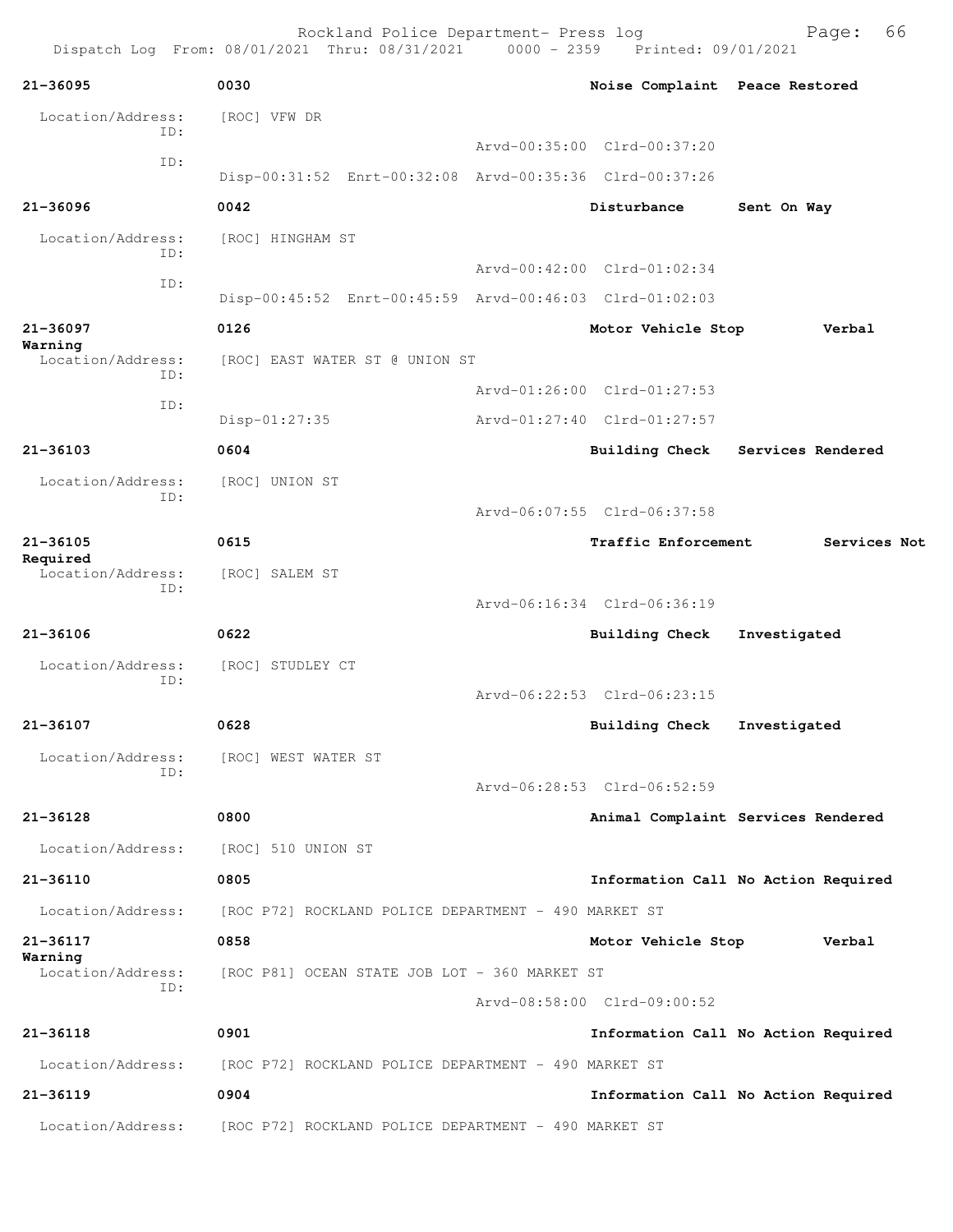| 21-36120<br>Required          | 0907                                                 | Traffic Enforcement                 |                  | No Action         |
|-------------------------------|------------------------------------------------------|-------------------------------------|------------------|-------------------|
| Location/Address:<br>TD:      | [ROC] SALEM ST                                       |                                     |                  |                   |
|                               |                                                      | Arvd-09:08:18 Clrd-09:30:39         |                  |                   |
| $21 - 36129$                  | 0910                                                 | Animal Complaint Services Rendered  |                  |                   |
| Location/Address:             | [ROC 190] 187 MARTHA DR                              |                                     |                  |                   |
| $21 - 36122$<br>Warning       | 0919                                                 | Traffic Enforcement                 |                  | Verbal            |
| Location/Address:<br>TD:      | [ROC] 229 POND ST                                    |                                     |                  |                   |
| ID:                           |                                                      | Arvd-09:19:00 Clrd-09:59:46         |                  |                   |
|                               | Disp-09:45:02 Enrt-09:45:05                          | $Clrd-09:46:50$                     |                  |                   |
| 21-36271                      | 0945                                                 | Animal Complaint Services Rendered  |                  |                   |
| Location/Address:             | [ROC] 69 PROSPECT ST                                 |                                     |                  |                   |
| $21 - 36148$                  | 1316                                                 | Details / Time off                  |                  | No Action         |
| Required<br>Location:         | [ROC]                                                |                                     |                  |                   |
| $21 - 36150$                  | 1331                                                 | Harassment                          | Advised to Court |                   |
| Location/Address:             | [ROC] 269 FOREST ST                                  |                                     |                  |                   |
| ID:                           | $Disp-13:42:26$                                      | $Clrd-13:43:26$                     |                  |                   |
| 21-36157                      | 1409                                                 | Missing Person                      |                  | Services Rendered |
| Location/Address:             | [ROC 206] 51 MAPLE ST Apt. #144                      |                                     |                  |                   |
| ID:                           | $Disp-14:13:45$                                      | $Clrd-14:35:36$                     |                  |                   |
| ID:                           | Disp-14:13:45 Enrt-14:18:10                          | $Clrd-14:29:46$                     |                  |                   |
| ID:                           | Disp-14:19:29 Enrt-14:19:31                          | $Clrd-14:29:50$                     |                  |                   |
| 21-36162                      | 1435                                                 | Traffic Enforcement                 |                  | No Action         |
| Required<br>Location/Address: | [ROC] WEST WATER ST                                  |                                     |                  |                   |
| ID:                           |                                                      | Arvd-14:36:59 Clrd-14:57:01         |                  |                   |
| $21 - 36168$                  | 1500                                                 | Motor Vehicle Stop                  |                  | Verbal            |
| Warning<br>Location/Address:  | [ROC 22] ATRIUM APARTMENTS - 250 VFW DR              |                                     |                  |                   |
| ID:                           |                                                      | Arvd-15:00:00 Clrd-15:04:40         |                  |                   |
| 21-36171                      | 1515                                                 | Motor Vehicle Stop                  |                  | Verbal            |
| Warning<br>Location/Address:  | [ROC] BILL DELAHUNT PKWY                             |                                     |                  |                   |
| ID:                           |                                                      | Arvd-15:15:00 Clrd-15:17:56         |                  |                   |
| 21-36177                      | 1601                                                 | SHIFT ASSIGNMENTS Services Rendered |                  |                   |
| Location/Address:             | [ROC P72] ROCKLAND POLICE DEPARTMENT - 490 MARKET ST |                                     |                  |                   |
| ID:                           | $Disp-16:03:52$                                      | $Clrd-16:04:01$                     |                  |                   |
| 21-36182                      | 1637                                                 | Warrant                             |                  | Services Rendered |
|                               |                                                      |                                     |                  |                   |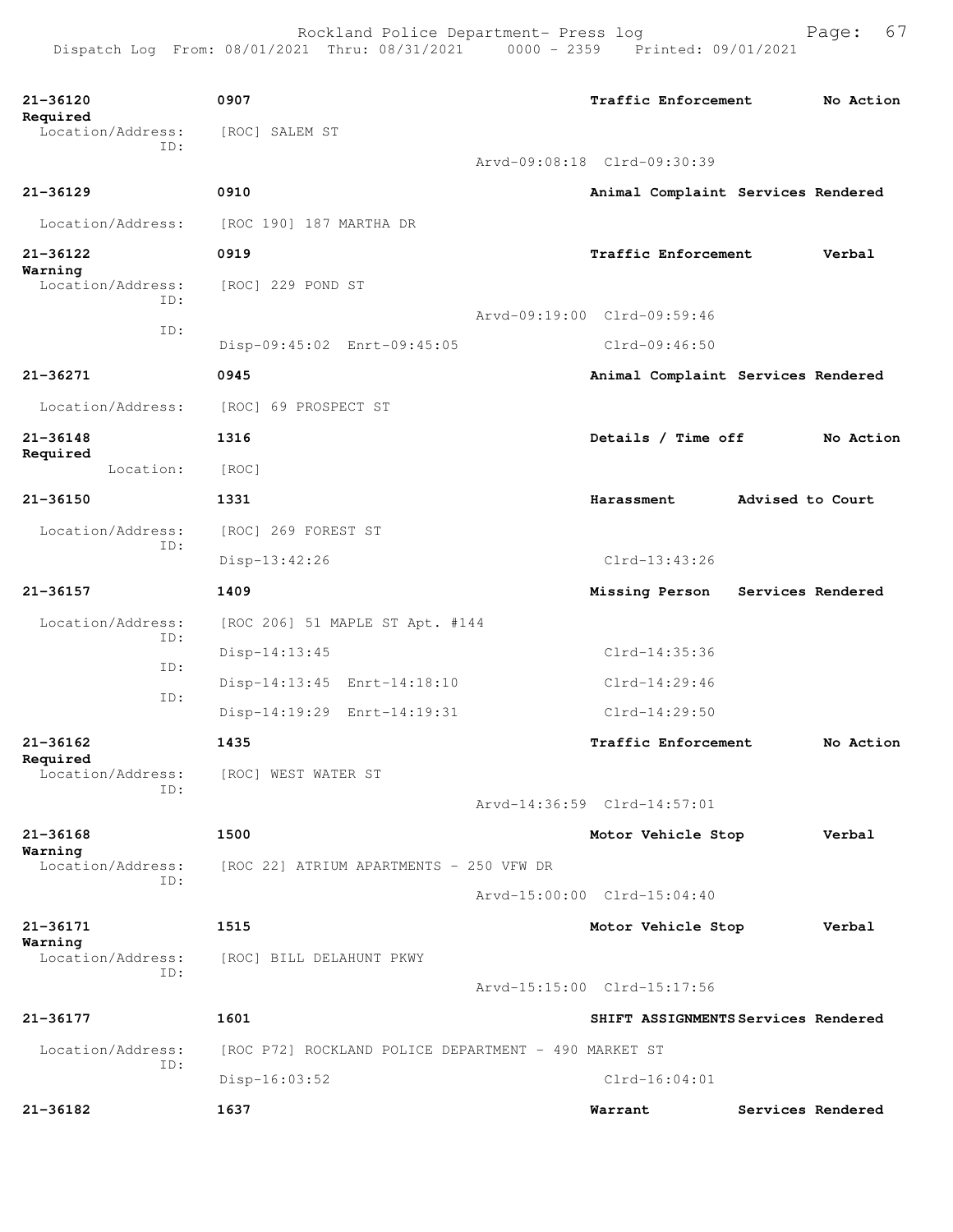|                                                             | Rockland Police Department- Press log<br>Dispatch Log From: 08/01/2021 Thru: 08/31/2021                                 |  | 0000 - 2359 Printed: 09/01/2021 | 68<br>Page:                      |  |
|-------------------------------------------------------------|-------------------------------------------------------------------------------------------------------------------------|--|---------------------------------|----------------------------------|--|
| Location/Address:                                           | [ROC P72] ROCKLAND POLICE DEPARTMENT - 490 MARKET ST                                                                    |  |                                 |                                  |  |
| TD:                                                         | $Disp-16:43:01$                                                                                                         |  | $Clrd-16:43:08$                 |                                  |  |
| 21-36184                                                    | 1658                                                                                                                    |  | <b>Building Check</b>           | Appears Secure                   |  |
| Location/Address:                                           | [ROC] STUDLEY CT                                                                                                        |  |                                 |                                  |  |
| TD:                                                         |                                                                                                                         |  | Arvd-16:58:50 Clrd-16:59:02     |                                  |  |
| $21 - 36191$<br>Patient Refusal<br>Location/Address:<br>TD: | 1728                                                                                                                    |  | Motor Vehicle Collision W/PI    |                                  |  |
|                                                             | [ROC] 31 LIBERTY ST @ 458 MARKET ST                                                                                     |  |                                 |                                  |  |
| Fire Unit:                                                  | $Disp-17:30:30$<br>ROCKEN1-Pumper-Rockland Engine 1                                                                     |  | $Clrd-17:31:41$                 |                                  |  |
| EMS Unit:                                                   | Disp-17:30:54 Enrt-17:32:26 Arvd-17:35:31 Clrd-18:06:26<br>InOrtsUnavl-18:10:33 InSrvce-18:10:37<br>ROCKAM2-Rockland A2 |  |                                 |                                  |  |
|                                                             | Disp-17:30:54 Enrt-17:32:29 Arvd-17:35:28 Clrd-18:06:28<br>InOrtsUnav1-18:09:33 InSrvce-18:09:36                        |  |                                 |                                  |  |
| 21-36192<br>Follows                                         | 1731                                                                                                                    |  | MVA Property Damage Only        | Report                           |  |
| Location/Address:                                           | [ROC] 458 MARKET ST @ 31 LIBERTY ST                                                                                     |  |                                 |                                  |  |
| TD:<br>ID:                                                  | Disp-17:31:48 Enrt-17:32:30 Arvd-17:32:55 Clrd-18:08:00                                                                 |  |                                 |                                  |  |
|                                                             | Disp-17:32:05 Enrt-17:32:28 Arvd-17:33:41 Clrd-18:06:29                                                                 |  |                                 |                                  |  |
| $21 - 36193$                                                | 1732                                                                                                                    |  |                                 | Unwanted Party Services Rendered |  |
| Location/Address:<br>ID:                                    | [ROC 1048] COURT YARD - 82 MARTHA DR Apt. #R                                                                            |  |                                 |                                  |  |
| ID:                                                         | $Disp-17:37:45$                                                                                                         |  | Arvd-17:37:53 Clrd-18:06:08     |                                  |  |
|                                                             | Disp-17:40:43                                                                                                           |  | Arvd-17:40:48 Clrd-18:06:14     |                                  |  |
| $21 - 36200$                                                | 1813                                                                                                                    |  | Unwanted Party                  | Gone on arrival                  |  |
| Location/Address:                                           | [ROC 1048] 82 MARTHA DR                                                                                                 |  |                                 |                                  |  |
| ID:<br>ID:                                                  | Disp-18:16:21 Enrt-18:17:07                                                                                             |  | $Clrd-18:21:18$                 |                                  |  |
| ID:                                                         | Disp-18:17:03                                                                                                           |  | Arvd-18:21:15 Clrd-18:32:02     |                                  |  |
|                                                             | Disp-18:21:07                                                                                                           |  | Arvd-18:21:10 Clrd-18:32:06     |                                  |  |
| $21 - 36209$                                                | 1851                                                                                                                    |  | <b>Building Check</b>           | Appears Secure                   |  |
| Location/Address:<br>TD:                                    | [ROC] WEST WATER ST                                                                                                     |  |                                 |                                  |  |
|                                                             |                                                                                                                         |  | Arvd-18:52:23 Clrd-19:28:52     |                                  |  |
| $21 - 36215$                                                | 1928                                                                                                                    |  | <b>Building Check</b>           | Appears Secure                   |  |
| Location/Address:<br>ID:                                    | [ROC] STUDLEY CT                                                                                                        |  |                                 |                                  |  |
|                                                             |                                                                                                                         |  | Arvd-19:29:17 Clrd-19:29:26     |                                  |  |
| $21 - 36220$                                                | 2004                                                                                                                    |  | Harassment                      | Services Rendered                |  |
| Location/Address:                                           | [ROC] 18 LINDEN ST                                                                                                      |  |                                 |                                  |  |
| ID:                                                         | Disp-20:06:25 Enrt-20:09:12 Arvd-20:15:48 Clrd-20:27:36                                                                 |  |                                 |                                  |  |
| $21 - 36223$                                                | 2013                                                                                                                    |  | Emergency MedicalNo EMS         |                                  |  |
| Location/Address:<br>Fire Unit:                             | [ROC 68] 204 MONCRIEF RD<br>ROCKEN1-Pumper-Rockland Engine 1                                                            |  |                                 |                                  |  |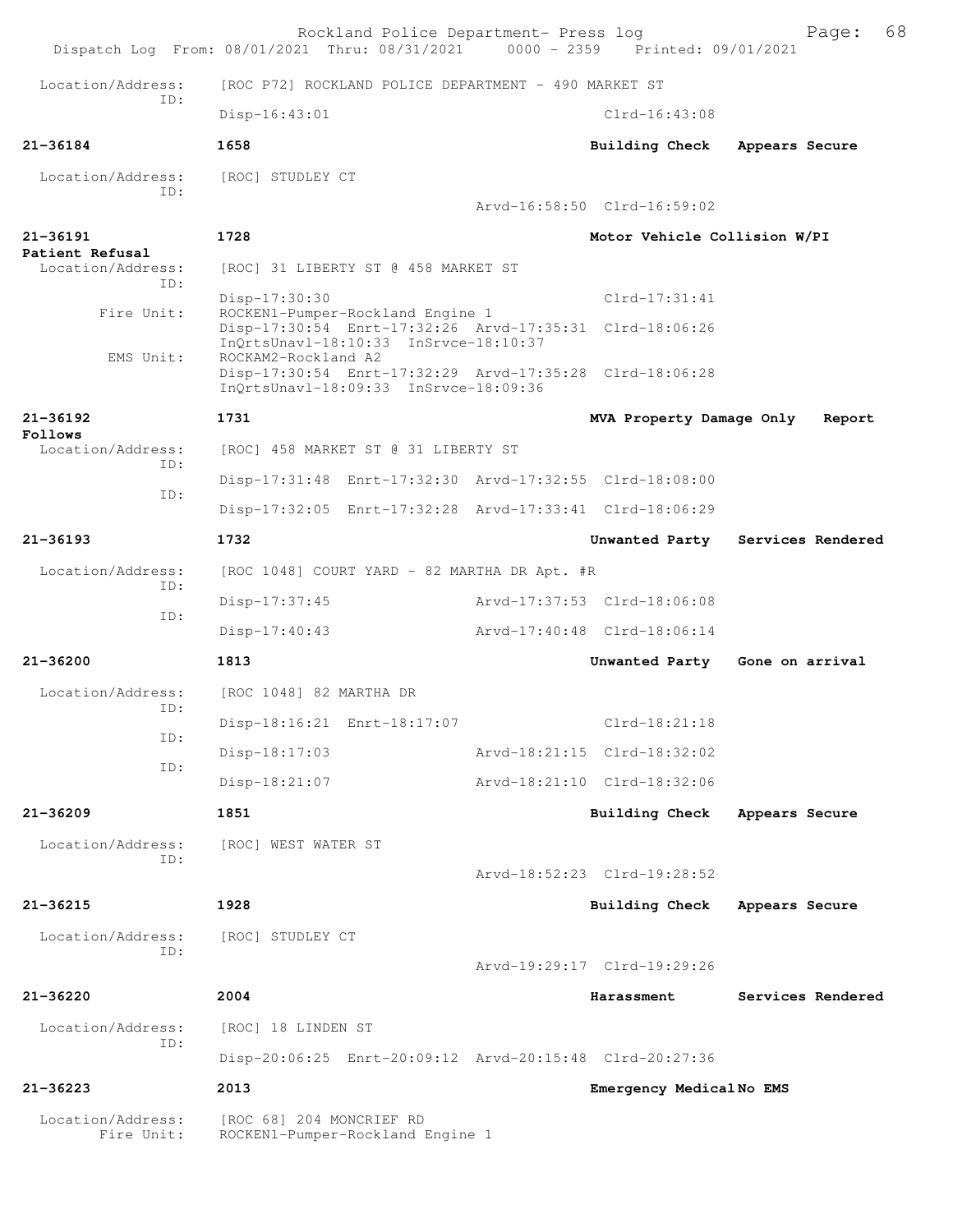|                                   | Rockland Police Department- Press log<br>Dispatch Log From: 08/01/2021 Thru: 08/31/2021 0000 - 2359 Printed: 09/01/2021                  |                                     |                   | 69<br>Page: |
|-----------------------------------|------------------------------------------------------------------------------------------------------------------------------------------|-------------------------------------|-------------------|-------------|
| EMS Unit:                         | Disp-20:16:35 Enrt-20:18:51 Arvd-20:22:53 Clrd-20:23:51<br>InQrtsUnavl-20:29:30 InSrvce-20:29:33<br>ROCKAM1-Rockland A1<br>Disp-20:16:43 |                                     |                   |             |
| ID:                               |                                                                                                                                          |                                     |                   |             |
| EMS Unit:                         | Disp-20:17:03 Enrt-20:17:07 Arvd-20:21:20 Clrd-20:23:59<br>ROCKAM1-Rockland A1                                                           |                                     |                   |             |
|                                   | Disp-20:17:03 Enrt-20:18:48 Arvd-20:22:50 Clrd-20:23:48<br>InQrtsUnavl-20:29:25 InSrvce-20:29:27                                         |                                     |                   |             |
| $21 - 36232$                      | 2053                                                                                                                                     | Disturbance                         | No Service        |             |
| Location/Address:                 | [ROC 69] SOUTH SHORE REHAB & NURSING - 115 NORTH AVE                                                                                     |                                     |                   |             |
| ID:                               | Disp-20:53:57 Enrt-20:54:08 Arvd-21:01:53 Clrd-21:03:22                                                                                  |                                     |                   |             |
| ID:                               | Disp-20:54:02 Enrt-20:54:08 Arvd-21:00:41 Clrd-21:03:18                                                                                  |                                     |                   |             |
| $21 - 36235$                      | 2109                                                                                                                                     | Building Check Services Rendered    |                   |             |
| Location/Address:                 | [ROC] SALEM ST                                                                                                                           |                                     |                   |             |
| ID:                               |                                                                                                                                          | Arvd-21:09:44 Clrd-22:20:58         |                   |             |
| $21 - 36236$                      | 2111                                                                                                                                     | 911 Hang Up                         | Services Rendered |             |
| Location/Address:                 | [ROC] 3 FRANKLIN HUNT RD                                                                                                                 |                                     |                   |             |
| ID:                               | Disp-21:14:15 Enrt-21:14:20 Arvd-21:21:34 Clrd-21:35:03                                                                                  |                                     |                   |             |
| 21-36237                          | 2122                                                                                                                                     | GENEREAL INCIDENT Services Rendered |                   |             |
| Location/Address:                 | [ROC] MARTHA DR                                                                                                                          |                                     |                   |             |
| ID:                               | $Disp-21:24:36$                                                                                                                          | $Clrd-21:24:41$                     |                   |             |
| $21 - 36240$                      | 2141                                                                                                                                     | <b>OVERDOSE</b>                     | Services Rendered |             |
| Location/Address:                 | [ROC 138] 67 EAST WATER ST                                                                                                               |                                     |                   |             |
| ID:                               | Disp-21:42:39 Enrt-21:42:54 Arvd-21:43:07 Clrd-21:54:21                                                                                  |                                     |                   |             |
| ID:                               | Disp-21:42:46 Enrt-21:42:54                                                                                                              | $Clrd-21:54:27$                     |                   |             |
| 21-36242                          | 2212                                                                                                                                     | General Incident Services Rendered  |                   |             |
| Location/Address:                 | [ROC P72] ROCKLAND POLICE DEPARTMENT - 490 MARKET ST                                                                                     |                                     |                   |             |
| ID:                               | Disp-22:15:49                                                                                                                            | $Clrd-22:15:57$                     |                   |             |
| 21-36245                          | 2337                                                                                                                                     | Lost/Found Property                 |                   | Services    |
| Rendered<br>Location/Address:     | [ROC] HINGHAM ST                                                                                                                         |                                     |                   |             |
| ID:                               | Disp-23:39:03                                                                                                                            | Clrd-23:39:09                       |                   |             |
| For Date: $08/19/2021$ - Thursday |                                                                                                                                          |                                     |                   |             |
| 21-36246                          | 0001                                                                                                                                     | SHIFT ASSIGNMENTS Services Rendered |                   |             |
| Location/Address:                 | [ROC P72] ROCKLAND POLICE DEPARTMENT - 490 MARKET ST                                                                                     |                                     |                   |             |
| $21 - 36251$                      | 0121                                                                                                                                     | Motor Vehicle Stop                  |                   | Arrest (s)  |
| Made<br>Location/Address:         | [ROC] 71 UNION ST @ 15 CRESCENT ST                                                                                                       |                                     |                   |             |
| ID:<br>ID:                        |                                                                                                                                          | Arvd-01:21:00 Clrd-01:37:25         |                   |             |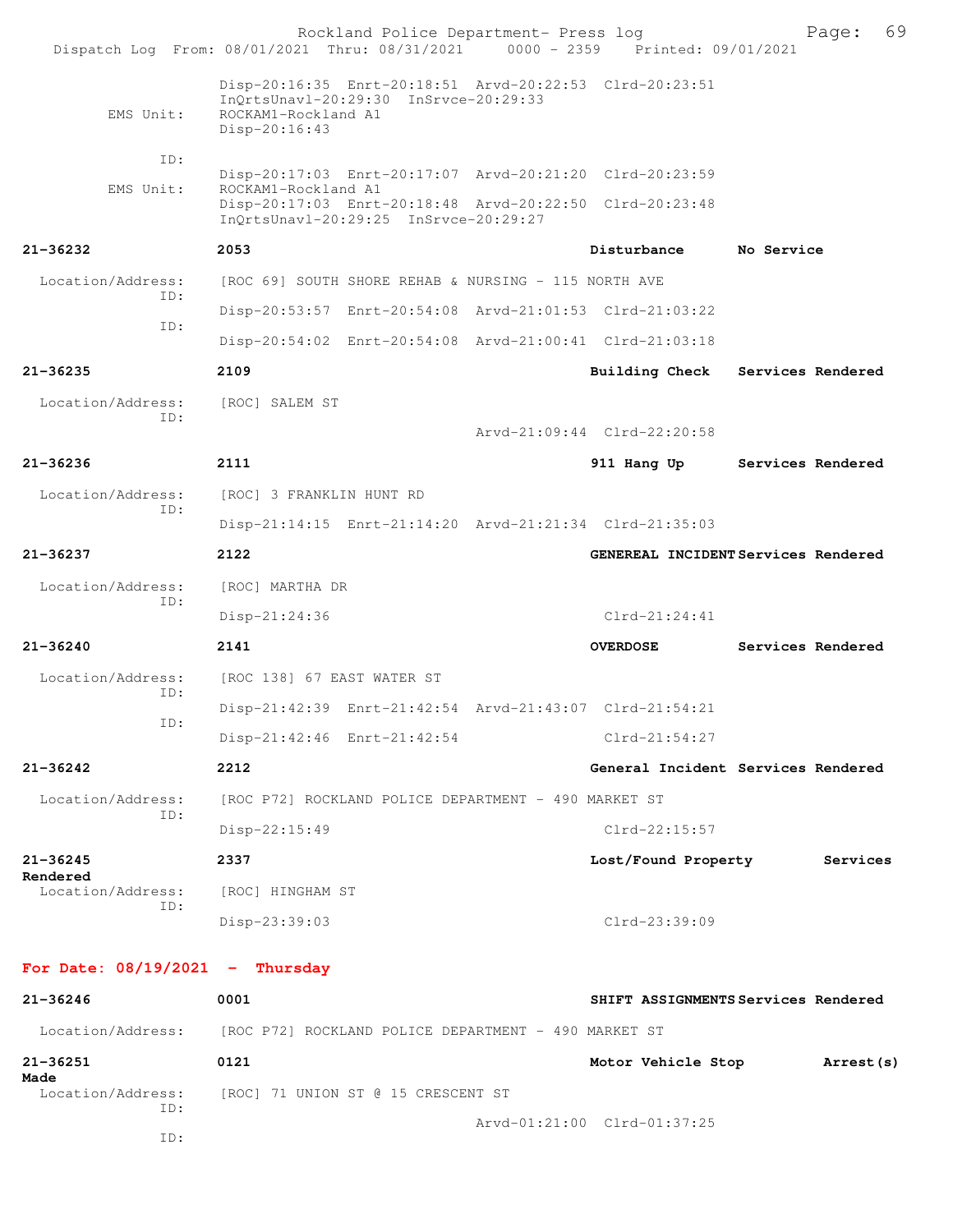|                             | Rockland Police Department- Press log                                          |                                     | 70<br>Page: |
|-----------------------------|--------------------------------------------------------------------------------|-------------------------------------|-------------|
|                             | Dispatch Log From: 08/01/2021 Thru: 08/31/2021 0000 - 2359 Printed: 09/01/2021 |                                     |             |
|                             | Disp-01:22:00 Enrt-01:22:13 Arvd-01:22:20 Clrd-02:10:31                        |                                     |             |
| ID:<br>Refer To Arrest:     | Disp-01:22:08 Enrt-01:22:17 Arvd-01:23:00 Clrd-02:10:35<br>21ROC-36251-AR      |                                     |             |
| Arrest:<br>Address:<br>Age: | MEDICO, DOMINIC DAVID JR<br>59 HAWTHORNE ST HANSON, MA<br>37                   |                                     |             |
| Charges:                    | Straight Warrant                                                               |                                     |             |
| 21-36254<br>Rendered        | 0238                                                                           | Prisoner Information                | Services    |
| Location/Address:<br>ID:    | [ROC P72] ROCKLAND POLICE DEPARTMENT - 490 MARKET ST                           |                                     |             |
|                             | $Disp-02:40:11$                                                                | $Clrd-02:40:30$                     |             |
| 21-36255<br>arrival         | 0246                                                                           | Suspicious Activity                 | Gone on     |
| Location/Address:<br>ID:    | [ROC 244] 329 NORTH AVE Apt. #1                                                |                                     |             |
| ID:                         | Disp-02:49:59 Enrt-02:50:17 Arvd-02:54:13 Clrd-03:07:32                        |                                     |             |
|                             | Disp-02:50:07 Enrt-02:50:17                                                    | $Clrd-03:08:00$                     |             |
| $21 - 36256$<br>Rendered    | 0253                                                                           | Assist Other Agency                 | Services    |
| Location/Address:<br>ID:    | [ROC 1074] 86 HANNAH WAY Apt. #D                                               |                                     |             |
|                             | $Disp-03:08:25$                                                                | Arvd-03:12:52 Clrd-03:25:27         |             |
| $21 - 36258$                | 0500                                                                           | Building Check<br>Appears Secure    |             |
| Location/Address:<br>ID:    | [ROC] UNION ST                                                                 |                                     |             |
|                             | $Disp-05:00:46$                                                                | $Clrd-05:31:44$                     |             |
| 21-36261<br>Warning         | 0604                                                                           | Traffic Enforcement                 | Verbal      |
| Location/Address:<br>ID:    | [ROC] WEST WATER ST                                                            |                                     |             |
|                             | $Disp-06:05:24$                                                                | Clrd-06:24:18                       |             |
| $21 - 36264$<br>Rendered    | 0625                                                                           | <b>Traffic Enforcement</b>          | Services    |
| Location/Address:<br>ID:    | [ROC] SALEM ST                                                                 |                                     |             |
|                             | Disp-06:26:39                                                                  | $Clrd-06:44:44$                     |             |
| 21-36265<br>Rendered        | 0632                                                                           | Details / Time off                  | Services    |
| Location:                   | [ROC]                                                                          |                                     |             |
| 21-36266<br>Rendered        | 0659                                                                           | Details / Time off                  | Services    |
| Location:                   | [ROC]                                                                          |                                     |             |
| 21-36272<br>Rendered        | 0836                                                                           | Details / Time off                  | Services    |
| Location:                   | [ROC]                                                                          |                                     |             |
| 21-36277                    | 0920                                                                           | SHIFT INFORMATION Services Rendered |             |
| Location/Address:<br>ID:    | [ROC P72] ROCKLAND POLICE DEPARTMENT - 490 MARKET ST                           |                                     |             |
|                             | Disp-09:23:08                                                                  | Clrd-09:23:32                       |             |
| 21-36279<br>Required        | 0926                                                                           | Traffic Enforcement                 | No Action   |
| Location/Address:<br>ID:    | [ROC] SALEM ST                                                                 |                                     |             |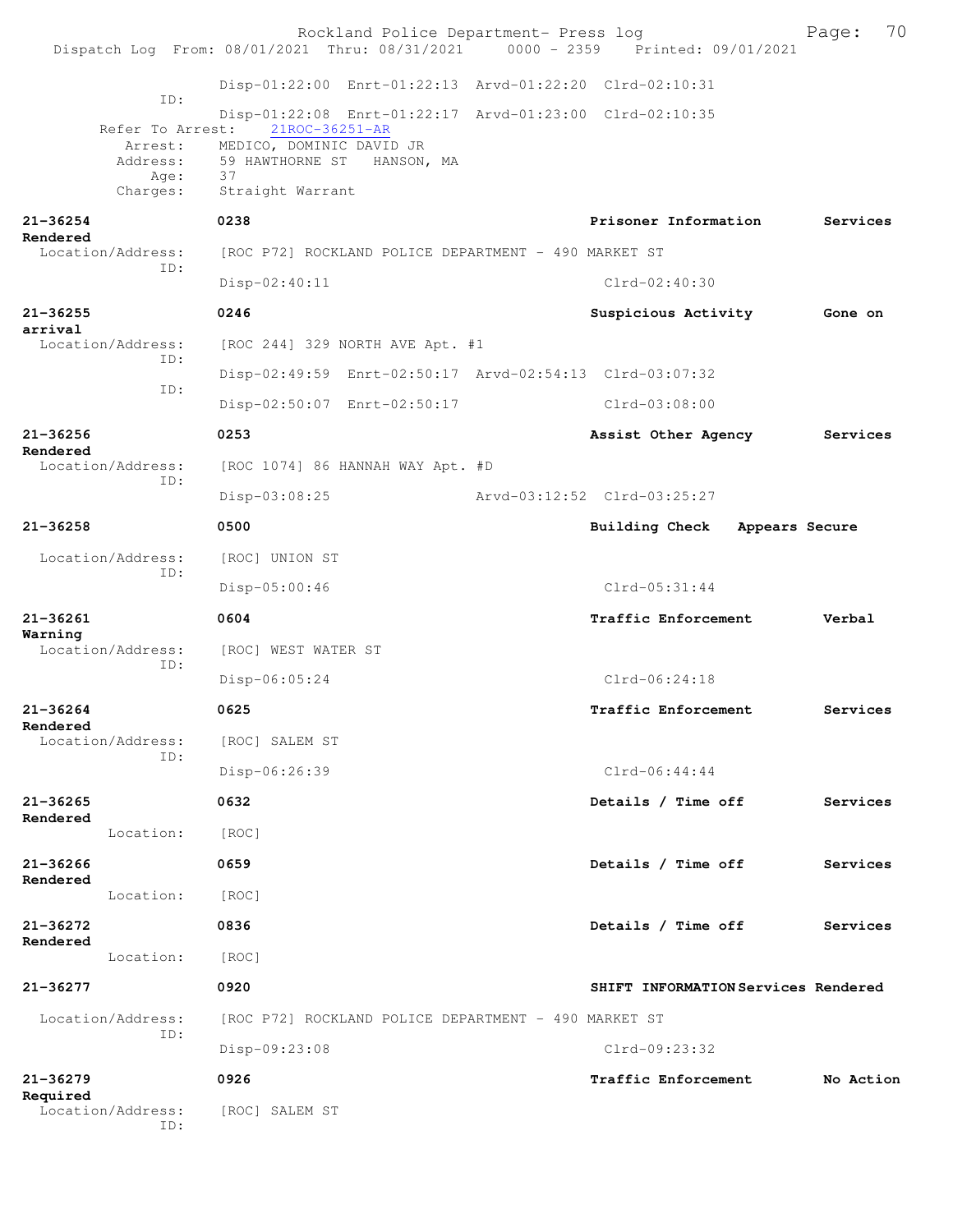Arvd-09:27:22 Clrd-09:45:31

| 21-36281<br>Rendered                                        | 0946                                                                   |  | Traffic Enforcement                |                    | Services           |
|-------------------------------------------------------------|------------------------------------------------------------------------|--|------------------------------------|--------------------|--------------------|
| Location/Address:<br>ID:                                    | [ROC] POND ST                                                          |  |                                    |                    |                    |
|                                                             |                                                                        |  | Arvd-09:46:00 Clrd-09:56:31        |                    |                    |
| 21-36282                                                    | 0957                                                                   |  | <b>BOLO</b>                        | No Action Required |                    |
|                                                             | Location/Address: [ROC P72] ROCKLAND POLICE DEPARTMENT - 490 MARKET ST |  |                                    |                    |                    |
| $21 - 36298$                                                | 1010                                                                   |  | Animal Complaint Services Rendered |                    |                    |
| Location/Address:                                           | [ROC] 110 UNION ST Apt. #4                                             |  |                                    |                    |                    |
| 21-36284                                                    | 1012                                                                   |  | CANCEL/ Time off Services Rendered |                    |                    |
| Location:                                                   | [ROC]                                                                  |  |                                    |                    |                    |
| $21 - 36285$                                                | 1017                                                                   |  | Animal Complaint Services Rendered |                    |                    |
| Location:                                                   | [ABI] ABINGTON                                                         |  |                                    |                    |                    |
| ID:                                                         |                                                                        |  | Arvd-10:17:00 Clrd-10:39:36        |                    |                    |
| $21 - 36290$                                                | 1103                                                                   |  | Animal Complaint Services Rendered |                    |                    |
| Location/Address:                                           | [ROC] 45 HANNAH WAY Apt. #B                                            |  |                                    |                    |                    |
| TD:                                                         |                                                                        |  | Arvd-11:03:00 Clrd-11:33:14        |                    |                    |
| 21-36291                                                    | 1110                                                                   |  | Health & Welfare Check             |                    | Services           |
| Rendered<br>Location/Address:                               | [ROC] 39 CRESTVIEW ST                                                  |  |                                    |                    |                    |
| ID:                                                         | Disp-11:16:15 Enrt-11:17:29                                            |  | $Clrd-11:28:45$                    |                    |                    |
| ID:                                                         | Disp-11:17:42 Enrt-11:17:58 Arvd-11:24:25 Clrd-11:28:52                |  |                                    |                    |                    |
| $21 - 36295$                                                | 1145                                                                   |  | Motor Vehicle Stop                 |                    | Services           |
| Rendered<br>Location/Address:                               | [ROC] 510 UNION ST                                                     |  |                                    |                    |                    |
| ID:                                                         |                                                                        |  | Arvd-11:45:00 Clrd-11:55:02        |                    |                    |
| 21-36297                                                    | 1201                                                                   |  | COMP TIME / Time off               |                    | Services           |
| Rendered<br>Location:                                       | [ROC]                                                                  |  |                                    |                    |                    |
| $21 - 36303$                                                | 1243                                                                   |  | Assist Fire Department             |                    | Services           |
| Rendered<br>Location/Address:                               | [ROC] 47 CENTRE AVE                                                    |  |                                    |                    |                    |
| ID:                                                         | Disp-12:44:21 Enrt-12:44:27                                            |  | $Clrd-12:45:11$                    |                    |                    |
| ID:                                                         | Disp-12:45:06 Enrt-12:45:15 Arvd-12:46:20 Clrd-12:56:10                |  |                                    |                    |                    |
| $21 - 36306$<br>Rendered<br>Location/Address:<br>ID:<br>ID: | 1249                                                                   |  | Assist Other Agency                |                    | Services           |
|                                                             | [ROC] BLUE HARBOR SPA - 153 UNION ST                                   |  |                                    |                    |                    |
|                                                             |                                                                        |  | Arvd-12:49:00 Clrd-13:51:50        |                    |                    |
|                                                             | Disp-12:49:52 Enrt-12:49:57 Arvd-12:50:02 Clrd-13:51:46                |  |                                    |                    |                    |
| 21-36307                                                    | 1251                                                                   |  | <b>BOLO</b>                        |                    | No Action Required |
| Location/Address:                                           | [ROC P72] ROCKLAND POLICE DEPARTMENT - 490 MARKET ST                   |  |                                    |                    |                    |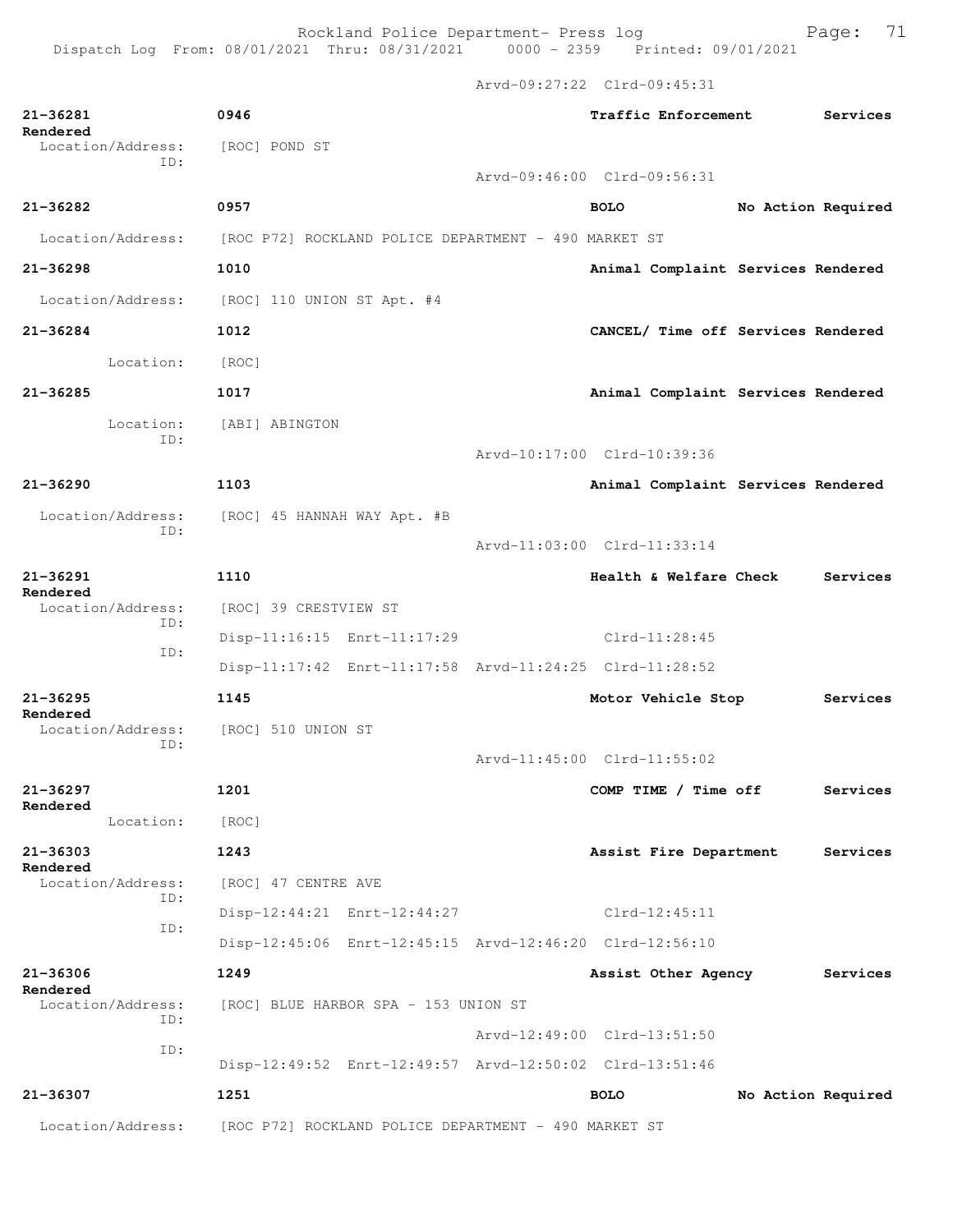```
21-36315 1333 Motor Vehicle Stop Verbal
Warning 
               [ROC] BILL DELAHUNT PKWY
           ID: 
                                     Arvd-13:33:00 Clrd-13:36:16
21-36319 1352 Assist Other Agency Services
Rendered 
              [ROC] 304 UNION ST
           ID: 
                                     Arvd-13:52:00 Clrd-14:57:44
           ID: 
                Disp-13:52:35 Enrt-13:52:42 Arvd-13:52:46 Clrd-14:57:39
21-36322 1419 Traffic Enforcement No Action
Required 
  Location/Address: [ROC] WEST WATER ST
           ID: 
                                    Arvd-14:19:57 Clrd-14:35:57
21-36329 1446 Motor Vehicle Complaint Services
Rendered 
  Location/Address: [ROC] HARLOW RD
           ID: 
                Disp-14:47:05 Enrt-14:47:42 Arvd-14:54:01 Clrd-15:05:48
21-36330 1459 COMP / Time off Services Rendered
       Location: [ROC] 
21-36331 1511 Details / Time off No Service
       Location: [ROC] 
21-36338 1603 Disturbance Services Rendered
  Location/Address: [ROC P98] DOLLAR TREE - 201 MARKET ST
           ID: 
                Disp-16:04:42 Enrt-16:05:02 Clrd-16:07:42
           ID: 
                Disp-16:10:27 Arvd-16:10:39 Clrd-16:25:14
           ID: 
     Disp-16:10:37 Arvd-16:10:39 Clrd-16:22:13<br>Refer To Summons: 21ROC-36338-AR
                  21ROC-36338-AR
                Juvenile Arrest
          Age:
        Charges: A&B
21-36339 1609 General Info No Service
 Location/Address: [ROC P72] ROCKLAND POLICE DEPARTMENT - 490 MARKET ST
21-36340 1619 MVA Property Damage Only Paper
Exchange 
 Location/Address: [ROC P100] LUKE'S LIQUORS - 167 MARKET ST
           ID: 
               Disp-16:20:37 Clrd-16:22:06
           ID: 
                Disp-16:22:19 Enrt-16:22:23 Arvd-16:25:28 Clrd-16:39:00
           ID: 
                Disp-16:25:21 Arvd-16:25:25 Clrd-16:39:03
21-36353 1718 Traffic Enforcement Services
Rendered 
  Location/Address: [ROC] WEST WATER ST
           ID: 
                                     Arvd-17:19:52 Clrd-17:40:42
21-36356 1748 Motor Vehicle Stop
```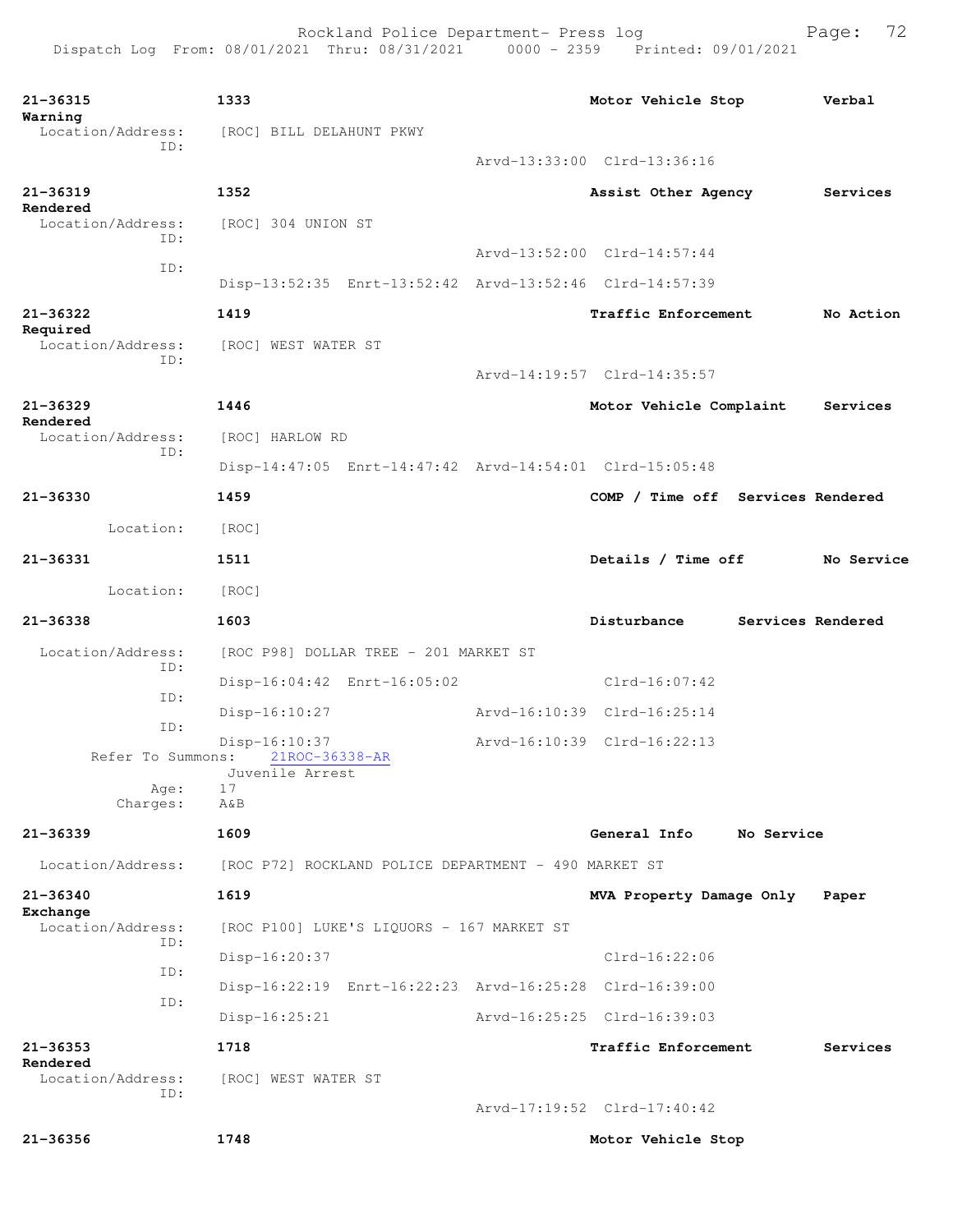| Dispatch Log From: 08/01/2021 Thru: 08/31/2021 0000 - 2359 Printed: 09/01/2021 |                                                 | Rockland Police Department- Press log                |                                                         |                   | 73<br>Page: |
|--------------------------------------------------------------------------------|-------------------------------------------------|------------------------------------------------------|---------------------------------------------------------|-------------------|-------------|
| Citation/Warning Issued<br>Location/Address:                                   | [ROC] 390 POND ST                               |                                                      |                                                         |                   |             |
| ID:                                                                            |                                                 |                                                      | Arvd-17:48:00 Clrd-17:56:14                             |                   |             |
| $21 - 36368$                                                                   | 1957                                            |                                                      | Assist Other Agency                                     |                   | Services    |
| Rendered<br>Location/Address:                                                  | [ROC 763] 310 SPRING ST                         |                                                      |                                                         |                   |             |
| ID:                                                                            |                                                 |                                                      | Disp-20:00:08 Enrt-20:00:13 Arvd-20:04:45 Clrd-20:10:10 |                   |             |
| $21 - 36374$                                                                   | 2023                                            |                                                      | Traffic Enforcement                                     |                   | Services    |
| Rendered<br>Location/Address:                                                  | [ROC] SALEM ST                                  |                                                      |                                                         |                   |             |
| ID:                                                                            |                                                 |                                                      | Arvd-20:23:00 Clrd-21:23:58                             |                   |             |
| $21 - 36382$                                                                   | 2151                                            |                                                      | Motor Vehicle Complaint                                 |                   | Report      |
| Follows<br>Location/Address:                                                   | [ROC 60] SPRING GATE APARTMENTS - 52 HANNAH WAY |                                                      |                                                         |                   |             |
| ID:                                                                            |                                                 |                                                      | Disp-21:56:30 Enrt-21:56:35 Arvd-21:59:55 Clrd-22:07:24 |                   |             |
| For Date: $08/20/2021$ - Friday                                                |                                                 |                                                      |                                                         |                   |             |
| $21 - 36392$                                                                   | 0000                                            |                                                      | SHIFT ASSIGNMENTS Services Rendered                     |                   |             |
| Location/Address:                                                              |                                                 | [ROC P72] ROCKLAND POLICE DEPARTMENT - 490 MARKET ST |                                                         |                   |             |
| $21 - 36393$                                                                   | 0012                                            |                                                      | Suspicious Activity                                     |                   | Transported |
| by other means<br>Location/Address:                                            | [ROC] 419 SALEM ST                              |                                                      |                                                         |                   |             |
| ID:<br>ID:                                                                     |                                                 |                                                      | Disp-00:14:30 Enrt-00:14:33 Arvd-00:19:33 Clrd-00:29:35 |                   |             |
|                                                                                |                                                 |                                                      | Disp-00:15:07 Enrt-00:15:12 Arvd-00:19:30 Clrd-00:29:35 |                   |             |
| 21-36401                                                                       | 0129                                            |                                                      | Disturbance                                             | Taken/Referred to |             |
| Other Agency<br>Location/Address:<br>ID:                                       |                                                 | [ROC P84] PLAYERS SPORTS BAR - 86 VFW DR             |                                                         |                   |             |
| ID:                                                                            |                                                 |                                                      | Disp-01:30:45 Enrt-01:31:52 Arvd-01:32:20 Clrd-01:55:36 |                   |             |
| ID:                                                                            |                                                 |                                                      | Disp-01:30:45 Enrt-01:31:53 Arvd-01:31:58 Clrd-01:55:36 |                   |             |
|                                                                                |                                                 |                                                      | Disp-01:30:45 Enrt-01:31:55 Arvd-01:34:26 Clrd-01:55:36 |                   |             |
| $21 - 36403$<br>Warning                                                        | 0144                                            |                                                      | Motor Vehicle Stop                                      |                   | Verbal      |
| Location/Address:<br>ID:                                                       | [ROC] 453 UNION ST                              |                                                      |                                                         |                   |             |
|                                                                                |                                                 |                                                      | Arvd-01:44:00 Clrd-01:51:51                             |                   |             |
| $21 - 36407$<br>Rendered                                                       | 0227                                            |                                                      | Vehicle Maintenance                                     |                   | Services    |
| Location/Address:                                                              |                                                 | [ROC P72] ROCKLAND POLICE DEPARTMENT - 490 MARKET ST |                                                         |                   |             |
| $21 - 36413$<br>Checked/Secured                                                | 0504                                            |                                                      | Building Check                                          | Building          |             |
| Location/Address:<br>ID:                                                       | [ROC] UNION ST                                  |                                                      |                                                         |                   |             |
|                                                                                | Disp-05:04:35                                   |                                                      | Arvd-05:04:43 Clrd-05:30:20                             |                   |             |
| $21 - 36414$<br>Rendered                                                       | 0559                                            |                                                      | Traffic Enforcement                                     |                   | Services    |
| Location/Address:<br>ID:                                                       | [ROC] WEST WATER ST                             |                                                      |                                                         |                   |             |
|                                                                                | Disp-06:00:36                                   |                                                      | Arvd-06:05:50 Clrd-06:18:55                             |                   |             |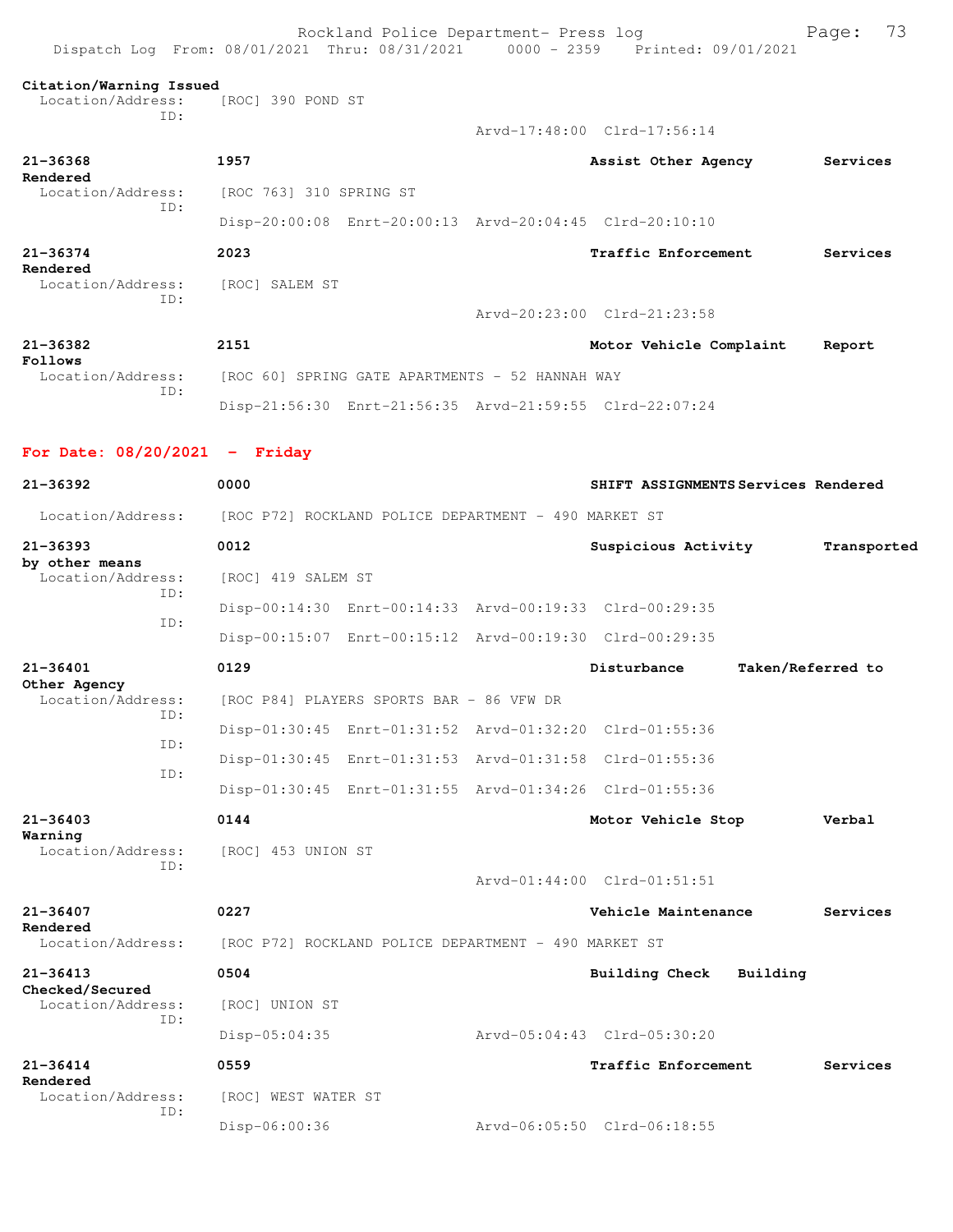| $21 - 36415$<br>Warning                                       | 0608                                                                                                                                           | Motor Vehicle Stop               | Verbal     |
|---------------------------------------------------------------|------------------------------------------------------------------------------------------------------------------------------------------------|----------------------------------|------------|
| Location/Address:<br>ID:                                      | [ROC] SUMMER ST                                                                                                                                |                                  |            |
|                                                               |                                                                                                                                                | Arvd-06:08:00 Clrd-06:12:48      |            |
| $21 - 36417$<br>Rendered                                      | 0619                                                                                                                                           | <b>Traffic Enforcement</b>       | Services   |
| Location/Address:<br>ID:                                      | [ROC] SALEM ST                                                                                                                                 |                                  |            |
|                                                               | $Disp-06:19:45$                                                                                                                                | Arvd-06:31:01 Clrd-06:48:03      |            |
| $21 - 36419$                                                  | 0708                                                                                                                                           | Services Rendered<br><b>COMP</b> |            |
| Location:                                                     | [ROC]                                                                                                                                          |                                  |            |
| 21-36421                                                      | 0803                                                                                                                                           | SHIFT ASSIGNMENTSNo Service      |            |
| Location/Address:                                             | [ROC P72] ROCKLAND POLICE DEPARTMENT - 490 MARKET ST                                                                                           |                                  |            |
| 21-36423                                                      | 0859                                                                                                                                           | Details / Time off               | No Service |
| Location:                                                     | [ROC]                                                                                                                                          |                                  |            |
| $21 - 36424$                                                  | 0900                                                                                                                                           | Details / Time off               | No Service |
| Location:                                                     | [ROC]                                                                                                                                          |                                  |            |
| 21-36428                                                      | 0936                                                                                                                                           | Building Check<br>Building       |            |
| Checked/Secured<br>Location/Address:<br>ID:                   | [ROC] STUDLEY CT                                                                                                                               |                                  |            |
|                                                               |                                                                                                                                                | Arvd-09:37:49 Clrd-09:38:07      |            |
| $21 - 36430$<br>Rendered                                      | 0949                                                                                                                                           | Motor Vehicle Complaint          | Services   |
| Location/Address:<br>ID:                                      | [ROC 1074] 86 HANNAH WAY                                                                                                                       |                                  |            |
| Refer To Summons:                                             | $Disp-09:51:18$<br>21ROC-36430-AR                                                                                                              | Arvd-09:55:21 Clrd-10:05:11      |            |
| Summons:<br>Address:<br>Age:                                  | JACKSON-WILSON, ROBERT C<br>769 WORTHINGTON ST<br>SPRINGFIELD, MA<br>30                                                                        |                                  |            |
| Charges:                                                      | USE MV WITHOUT AUTHORITY                                                                                                                       |                                  |            |
| $21 - 36432$<br>Rendered                                      | 1012                                                                                                                                           | Motor Vehicle Stop               | Services   |
| Location/Address:<br>ID:                                      | [ROC] HINGHAM ST                                                                                                                               |                                  |            |
| Refer To Summons:<br>Summons:<br>Address:<br>Age:<br>Charges: | $21ROC - 36432 - AR$<br>MCDONNELL, ROBERT M<br>35 BARD ROCK LN<br>HANOVER, MA<br>39<br>INSPECTION/STICKER, NO<br>LICENSE SUSPENDED, OP MV WITH | Arvd-10:12:00 Clrd-12:05:26      |            |
| $21 - 36440$                                                  | 1141                                                                                                                                           | Police Information               | Services   |
| Rendered<br>Location/Address:                                 | [ROC P72] ROCKLAND POLICE DEPARTMENT - 490 MARKET ST                                                                                           |                                  |            |
| ID:                                                           | $Disp-11:47:42$                                                                                                                                | Arvd-11:48:03 Clrd-11:48:07      |            |
| $21 - 36442$<br>Rendered                                      | 1205                                                                                                                                           | Suspicious Activity              | Services   |
| Location/Address:<br>ID:                                      | [ROC] HINGHAM ST                                                                                                                               |                                  |            |
|                                                               | $Disp-12:06:53$                                                                                                                                | Arvd-12:07:00 Clrd-12:07:04      |            |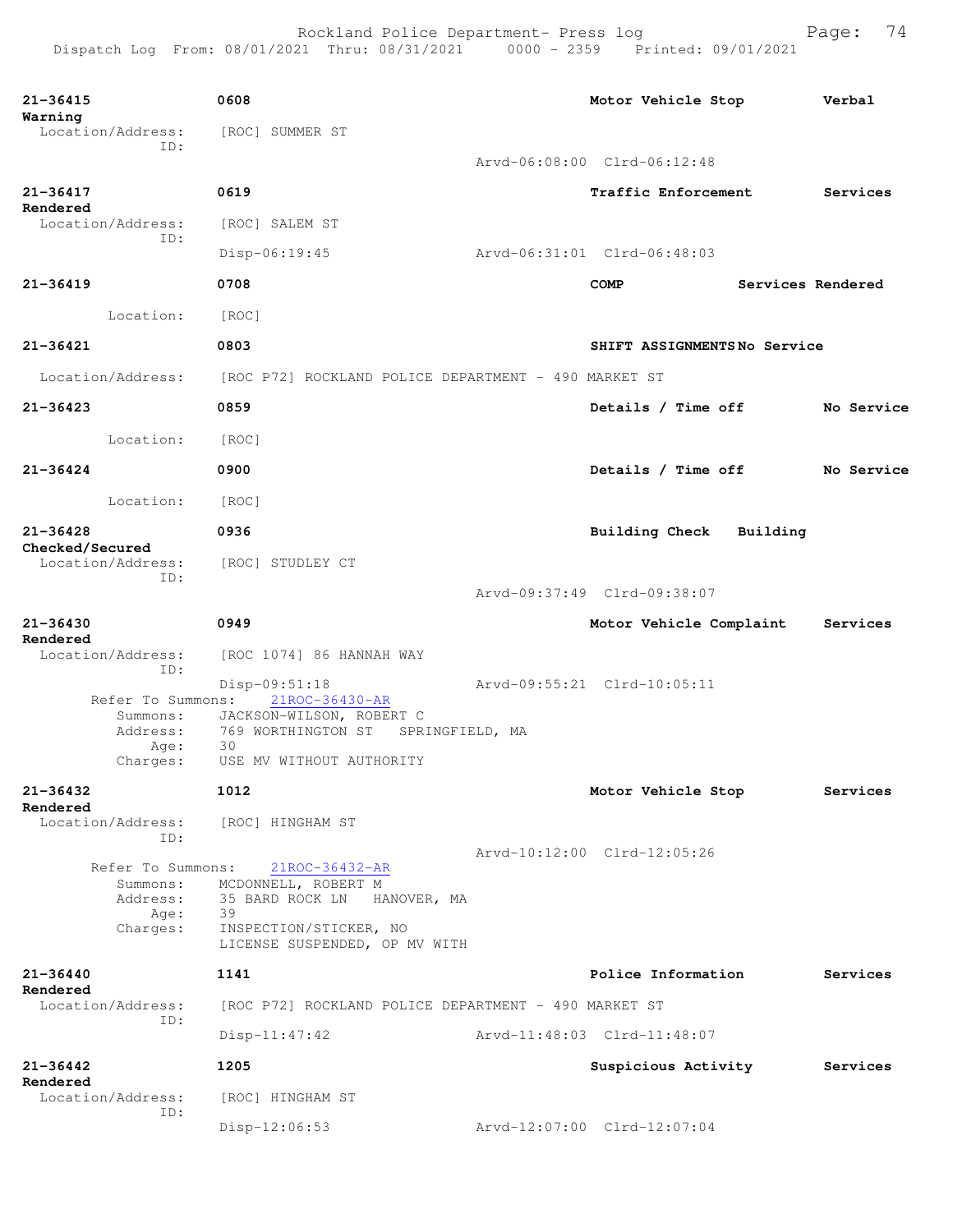```
21-36449 1248 Traffic Enforcement Building
Checked/Secured 
 Location/Address: [ROC] WEST WATER ST
           ID: 
                                   Arvd-12:49:42 Clrd-13:14:40
           ID: 
               Disp-13:21:25 Clrd-13:21:37
21-36454 1319 Building Check Building
Checked/Secured 
 Location/Address: [ROC] STUDLEY CT
           ID: 
          Arvd-13:21:26 Clrd-13:21:25
 ID: 
               Disp-13:22:01 Clrd-13:22:16
21-36455 1320 Assist Public Services Rendered
 Location/Address: [ROC] 185 POND ST
           ID: 
               Disp-13:21:46 Enrt-13:26:36 Arvd-13:45:07 Clrd-14:00:17
21-36460 1326 Traffic Enforcement
Citation/Warning Issued 
 Location/Address: [ROC] SALEM ST
           ID: 
                                   Arvd-13:29:40 Clrd-14:03:54
21-36464 1329 Sex offender or dissemination
Services Rendered 
 Location/Address: [ROC P72] ROCKLAND POLICE DEPARTMENT - 490 MARKET ST
 ID: 
                                   Arvd-13:29:19 Clrd-15:24:20
21-36467 1338 Suspicious Activity Services
Rendered 
              [ROC] 168 VERNON ST
           ID: 
               Disp-14:00:45 Enrt-14:00:51 Arvd-14:10:25 Clrd-14:28:54
21-36469 1401 Details / Time off No Service
       Location: [ROC] 
21-36473 1440 MVA Property Damage Only Services
Rendered 
  Location/Address: [ROC] EAST WATER ST @ UNION ST
           ID: 
               Disp-14:41:30 Arvd-14:43:28 Clrd-14:53:17
           ID: 
               Disp-14:41:30 Arvd-14:43:32 Clrd-14:49:01
21-36477 1521 Suspicious Activity Services
Rendered 
  Location/Address: [ROC] 36 UNION ST
           ID: 
                Disp-15:24:10 Arvd-15:25:56 Clrd-15:32:30
           ID: 
                Disp-15:26:27 Arvd-15:26:31 Clrd-15:34:37
21-36483 1603 SHIFT ASSINGMENTS No Service
  Location/Address: [ROC P72] ROCKLAND POLICE DEPARTMENT - 490 MARKET ST
21-36496 1703 Details / Time off No Service
       Location: [ROC]
```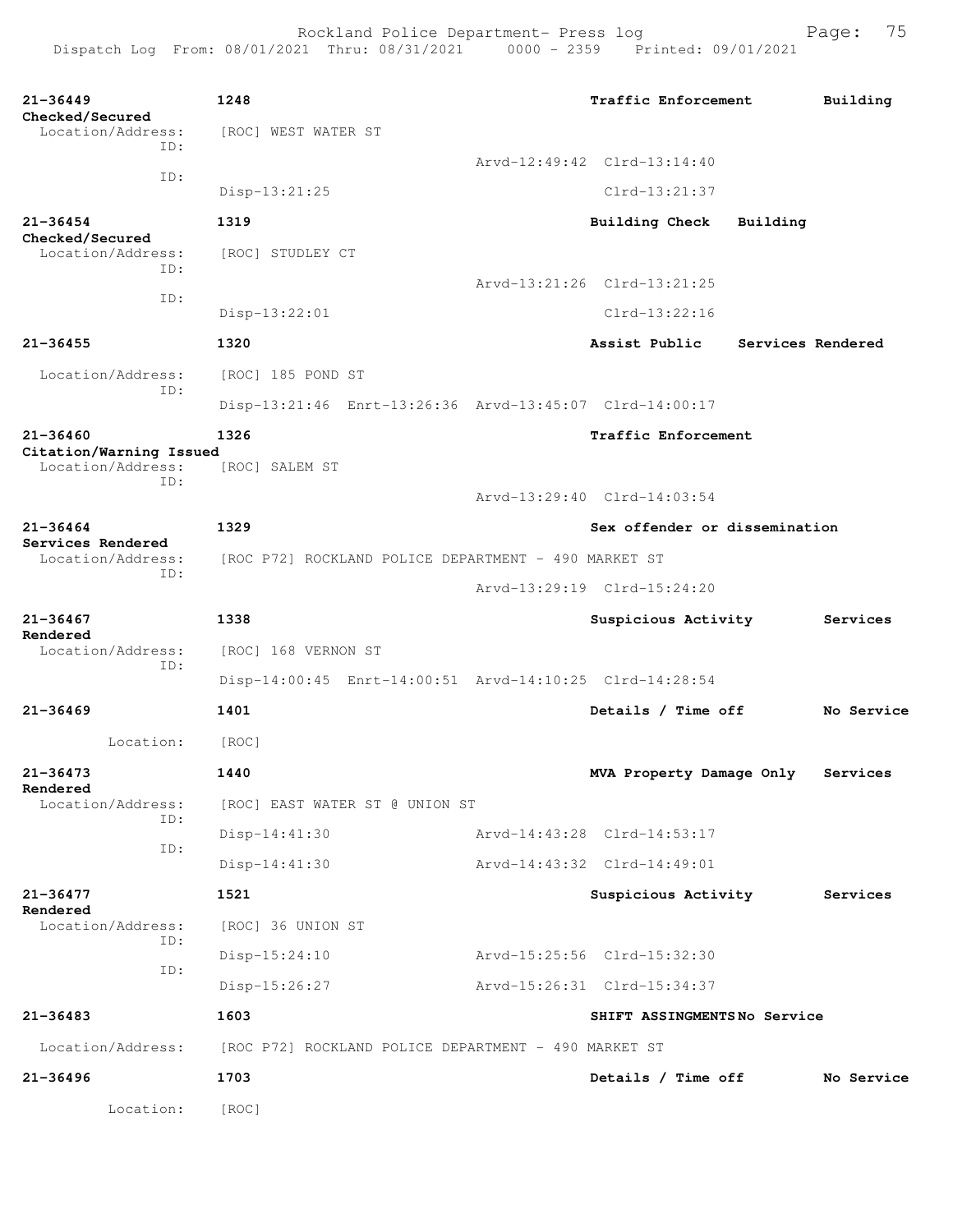|                                                          | Dispatch Log From: 08/01/2021 Thru: 08/31/2021 0000 - 2359 Printed: 09/01/2021             | Rockland Police Department- Press log |                                         |                   | Page:    | 76         |
|----------------------------------------------------------|--------------------------------------------------------------------------------------------|---------------------------------------|-----------------------------------------|-------------------|----------|------------|
| $21 - 36513$                                             | 1920                                                                                       |                                       | Building Check Services Not Required    |                   |          |            |
| Location/Address:                                        | [ROC] 461 WEST WATER ST                                                                    |                                       |                                         |                   |          |            |
| ID:                                                      |                                                                                            |                                       | Arvd-19:21:57 Clrd-19:32:55             |                   |          |            |
| $21 - 36516$                                             | 1947                                                                                       |                                       | Details / Time off                      |                   |          | No Service |
| Location:                                                | [ROC]                                                                                      |                                       |                                         |                   |          |            |
| 21-36523                                                 | 2018                                                                                       |                                       | Assist Other Agency                     |                   | Services |            |
| Rendered<br>Location/Address:<br>ID:                     | [ROC 1047] 45 GREENWOOD ST                                                                 |                                       | Arvd-20:18:00 Clrd-20:23:45             |                   |          |            |
| 21-36525                                                 | 2030                                                                                       |                                       | Motor Vehicle Complaint                 |                   | Gone on  |            |
| arrival<br>Location/Address:                             | [ROC] ACCORD PARK DR                                                                       |                                       |                                         |                   |          |            |
| ID:                                                      | Disp-20:31:25 Enrt-20:31:28 Arvd-20:32:26 Clrd-20:35:52                                    |                                       |                                         |                   |          |            |
| ID:                                                      | $Disp-20:34:13$                                                                            |                                       | Arvd-20:34:17 Clrd-20:35:49             |                   |          |            |
| $21 - 36529$                                             | 2050                                                                                       |                                       | Suspicious Activity                     |                   | Services |            |
| Rendered<br>Location/Address:                            | [ROC P99] RICHDALES (TEDESCHI'S) - 268 UNION ST                                            |                                       |                                         |                   |          |            |
| ID:                                                      | Disp-20:52:57 Enrt-20:53:03 Arvd-20:54:20 Clrd-21:18:47                                    |                                       |                                         |                   |          |            |
| ID:                                                      | Disp-21:07:07                                                                              |                                       | Arvd-21:07:13 Clrd-21:18:50             |                   |          |            |
| $21 - 36536$                                             | 2154                                                                                       |                                       | Disturbance                             | Services Rendered |          |            |
| Location/Address:                                        | [ROC] HINGHAM ST                                                                           |                                       |                                         |                   |          |            |
| ID:                                                      | Disp-21:57:35 Enrt-21:57:48 Arvd-22:00:34 Clrd-22:06:01                                    |                                       |                                         |                   |          |            |
| ID:                                                      | Disp-21:57:35 Enrt-21:57:52 Arvd-21:58:50 Clrd-22:05:58                                    |                                       |                                         |                   |          |            |
| Refer To P/C:<br>$P/C$ :<br>Address:<br>Age:<br>Charges: | 21ROC-36536-AR<br>MUNZERT, ALLISON JEANNE<br>129A ATLANTIC AVE<br>33<br>PROTECTIVE CUSTODY | HULL, MA                              |                                         |                   |          |            |
| $21 - 36542$                                             | 2315                                                                                       |                                       | Disturbance                             | Peace Restored    |          |            |
| Location/Address:                                        | [ROC] 50 DUBLIN ROW                                                                        |                                       |                                         |                   |          |            |
| ID:                                                      | Disp-23:16:28 Enrt-23:16:37 Arvd-23:20:49 Clrd-23:31:00                                    |                                       |                                         |                   |          |            |
| ID:                                                      | Disp-23:16:28 Enrt-23:16:34 Arvd-23:18:00 Clrd-23:31:03                                    |                                       |                                         |                   |          |            |
| For Date: $08/21/2021$ - Saturday                        |                                                                                            |                                       |                                         |                   |          |            |
| 21-36548                                                 | 0000                                                                                       |                                       | SHIFT ASSIGNMENTS Services Not Required |                   |          |            |
| Location/Address:                                        | [ROC P72] ROCKLAND POLICE DEPARTMENT - 490 MARKET ST                                       |                                       |                                         |                   |          |            |
| $21 - 36558$                                             | 0211                                                                                       |                                       | Suspicious Activity No Action           |                   |          |            |
| Required<br>Location/Address:                            | [ROC] 458 MARKET ST @ 31 LIBERTY ST                                                        |                                       |                                         |                   |          |            |
| ID:                                                      | $Disp-02:12:43$                                                                            |                                       | Arvd-02:12:51 Clrd-02:15:05             |                   |          |            |
| ID:                                                      | Disp-02:12:43                                                                              |                                       | Arvd-02:12:51 Clrd-02:15:05             |                   |          |            |
| 21-36561                                                 | 0435                                                                                       |                                       | Suspicious Activity                     |                   |          | Services   |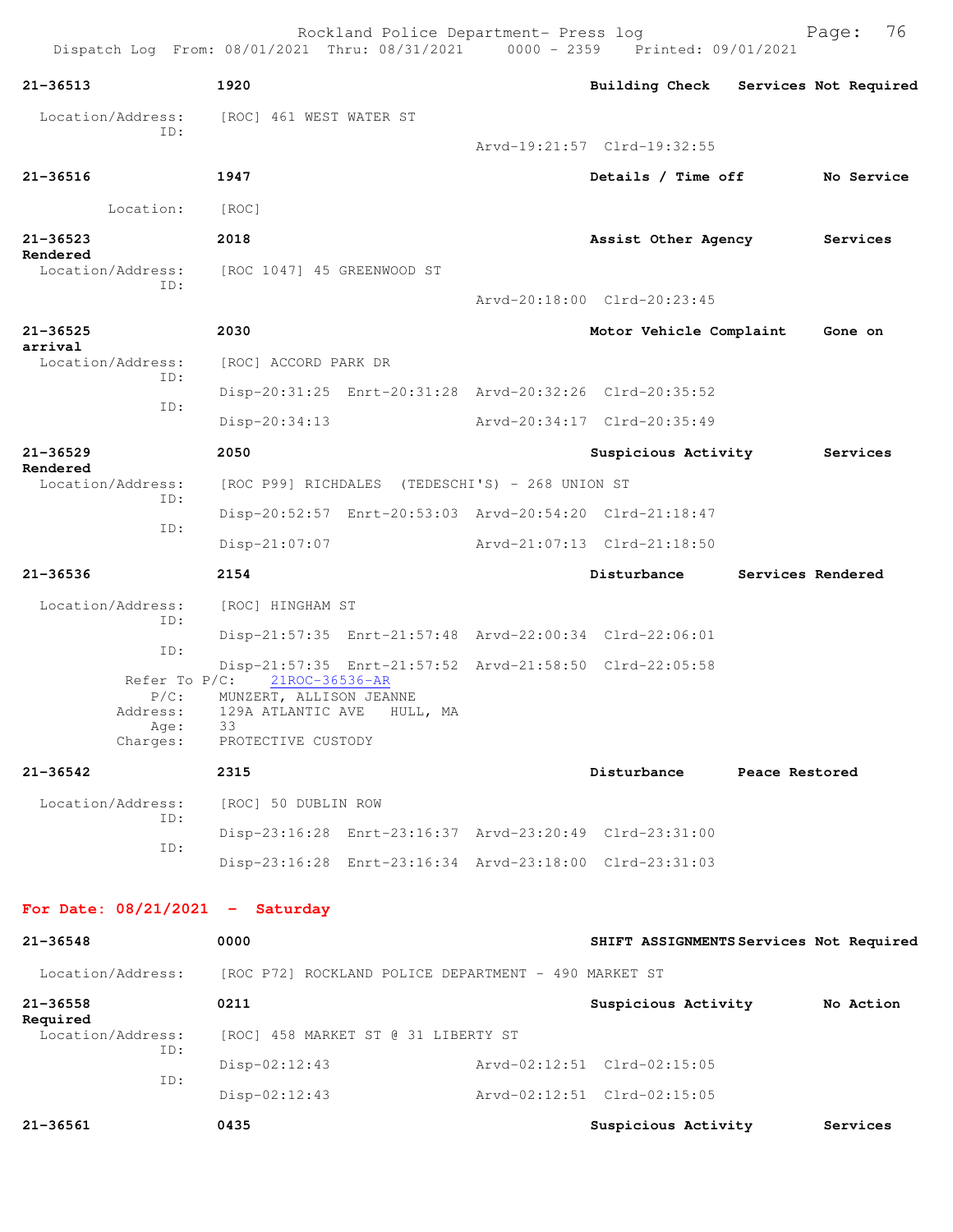|                                              | Rockland Police Department- Press log<br>Dispatch Log From: 08/01/2021 Thru: 08/31/2021 0000 - 2359 Printed: 09/01/2021 |                                     | 77<br>Page:       |
|----------------------------------------------|-------------------------------------------------------------------------------------------------------------------------|-------------------------------------|-------------------|
| Rendered<br>Location/Address:                | [ROC 94] 23 NORTH AVE                                                                                                   |                                     |                   |
| ID:                                          | Disp-04:37:46 Enrt-04:39:36 Arvd-04:43:28 Clrd-04:55:14                                                                 |                                     |                   |
| ID:                                          | Disp-04:43:32 Enrt-04:43:34 Arvd-04:43:37 Clrd-04:55:00                                                                 |                                     |                   |
| $21 - 36562$                                 | 0503                                                                                                                    | Building Check                      | Services Rendered |
| Location/Address:                            | [ROC 61] UNION ST BUSINESS DISTRICT - UNION ST                                                                          |                                     |                   |
| ID:                                          | $Disp-05:04:51$                                                                                                         | Arvd-05:04:57 Clrd-05:25:55         |                   |
| $21 - 36568$                                 | 0540                                                                                                                    | Motor Vehicle Stop                  |                   |
| Citation/Warning Issued<br>Location/Address: | [ROC] SUMMER ST                                                                                                         |                                     |                   |
| TD:                                          |                                                                                                                         | Arvd-05:40:00 Clrd-05:47:06         |                   |
| $21 - 36569$                                 | 0600                                                                                                                    | Traffic Enforcement                 | Services          |
| Rendered<br>Location/Address:                | [ROC] WEST WATER ST                                                                                                     |                                     |                   |
| ID:                                          | Disp-06:00:55                                                                                                           | Arvd-06:01:04 Clrd-06:26:11         |                   |
| 21-36570                                     | 0607                                                                                                                    | Motor Vehicle Stop                  | Verbal            |
| Warning<br>Location/Address:                 | [ROC] SUMMER ST                                                                                                         |                                     |                   |
| TD:                                          |                                                                                                                         | Arvd-06:07:00 Clrd-06:09:41         |                   |
| 21-36572                                     | 0629                                                                                                                    | Details / Time off                  | Services Not      |
| Required<br>Location:                        | [ROC]                                                                                                                   |                                     |                   |
| $21 - 36575$                                 | 0647                                                                                                                    | Follow-Up Investigation             | Services          |
| Rendered<br>Location/Address:<br>ID:         | [ROC] 56 WEST WATER ST                                                                                                  |                                     |                   |
| ID:                                          |                                                                                                                         | Arvd-06:47:00 Clrd-07:08:01         |                   |
|                                              |                                                                                                                         | Arvd-06:32:00 Clrd-06:48:25         |                   |
| 21-36577                                     | 0816                                                                                                                    | SHIFT ASSIGNMENTS Services Rendered |                   |
| Location/Address:<br>TD:                     | [ROC P72] ROCKLAND POLICE DEPARTMENT - 490 MARKET ST                                                                    |                                     |                   |
|                                              | Disp-08:18:46                                                                                                           | $Clrd-08:18:54$                     |                   |
| $21 - 36594$<br>Rendered                     | 0943                                                                                                                    | Suspicious Activity                 | Services          |
| Location/Address:<br>TD:                     | [ROC] 51 MAPLE ST                                                                                                       |                                     |                   |
|                                              | Disp-09:48:29                                                                                                           | Clrd-09:48:37                       |                   |
| $21 - 36599$                                 | 1024                                                                                                                    | Motor Vehicle Stop                  | Verbal            |
| Warning<br>Location/Address:<br>TD:          | [ROC] 11 MILLBROOK DR                                                                                                   |                                     |                   |
|                                              |                                                                                                                         | Arvd-10:24:00 Clrd-10:53:39         |                   |
| 21-36602<br>Rendered                         | 1054                                                                                                                    | Larceny / Forgery/ Fraud            | Services          |
| Location/Address:<br>TD:                     | [ROC 159] 113 MARKET ST Apt. #27                                                                                        |                                     |                   |
|                                              | $Disp-10:55:54$                                                                                                         | Arvd-10:57:58 Clrd-11:09:20         |                   |
| 21-36604<br>Rendered                         | 1057                                                                                                                    | Motor Vehicle Complaint             | Services          |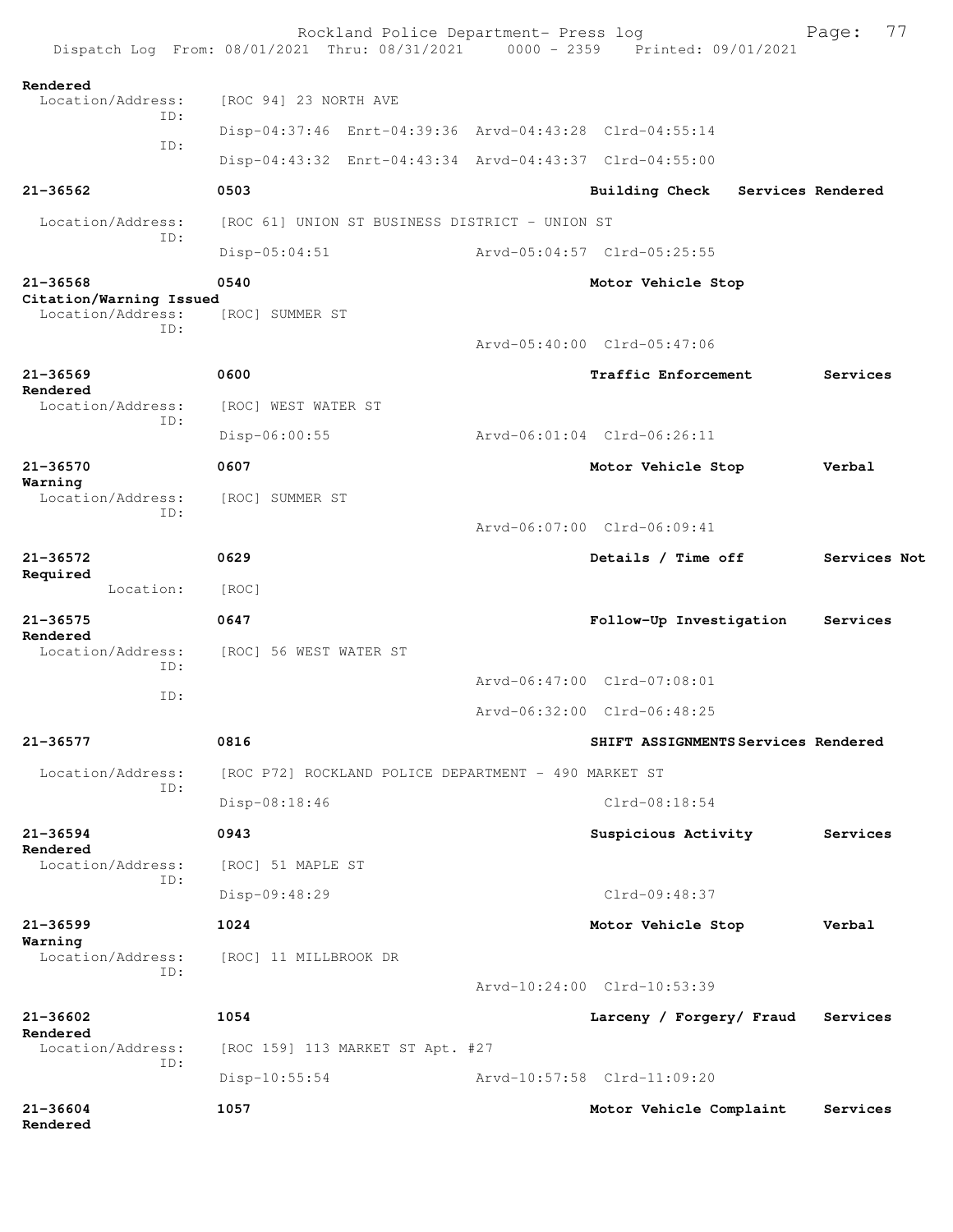|                                              | Rockland Police Department- Press log<br>Dispatch Log From: 08/01/2021 Thru: 08/31/2021 0000 - 2359 Printed: 09/01/2021 |                             |                   | Page:             | 78 |
|----------------------------------------------|-------------------------------------------------------------------------------------------------------------------------|-----------------------------|-------------------|-------------------|----|
| Location/Address:                            | [ROC] CANNAVANA - 256 WEYMOUTH ST                                                                                       |                             |                   |                   |    |
| TD:                                          |                                                                                                                         | Arvd-10:57:00 Clrd-11:23:18 |                   |                   |    |
| 21-36605                                     | 1109                                                                                                                    | Harassment                  |                   | Services Rendered |    |
| Location/Address:                            | [ROC] 10 GRASSWOOD CIR                                                                                                  |                             |                   |                   |    |
| ID:                                          | $Disp-11:13:36$                                                                                                         | $Clrd-11:22:25$             |                   |                   |    |
| 21-36606                                     | 1120                                                                                                                    | General Info                |                   | Services Rendered |    |
| Location/Address:                            | [ROC] CENTRAL ST                                                                                                        |                             |                   |                   |    |
| TD:                                          | $Disp-11:22:25$                                                                                                         | $Clrd-11:22:51$             |                   |                   |    |
| $21 - 36610$                                 | 1151                                                                                                                    | General Info                |                   | Services Rendered |    |
| Location/Address:                            | [ROC P72] ROCKLAND POLICE DEPARTMENT - 490 MARKET ST                                                                    |                             |                   |                   |    |
| ID:                                          | Disp-11:53:56                                                                                                           | $C1rd-11:54:13$             |                   |                   |    |
| 21-36621                                     | 1321                                                                                                                    | Motor Vehicle Stop          |                   |                   |    |
| Citation/Warning Issued<br>Location/Address: | [ROC] TOWN LINE - POND ST                                                                                               |                             |                   |                   |    |
| ID:                                          |                                                                                                                         | Arvd-13:21:00 Clrd-13:28:52 |                   |                   |    |
| $21 - 36627$                                 | 1431                                                                                                                    | Assist Public               |                   | Services Rendered |    |
| Location/Address:                            | [ROC P72] ROCKLAND POLICE DEPARTMENT - 490 MARKET ST                                                                    |                             |                   |                   |    |
| TD:                                          |                                                                                                                         | Arvd-14:31:00 Clrd-14:32:34 |                   |                   |    |
| $21 - 36628$                                 | 1509                                                                                                                    | Motor Vehicle Stop          |                   | Verbal            |    |
| Warning<br>Location/Address:                 | [ROC] EAST WATER ST                                                                                                     |                             |                   |                   |    |
| ID:                                          |                                                                                                                         | Arvd-15:09:00 Clrd-15:12:50 |                   |                   |    |
| $21 - 36629$                                 | 1523                                                                                                                    | Follow-Up Investigation     |                   | Services          |    |
| Rendered<br>Location/Address:                | [HAV P72] 125 DWELLY AVE                                                                                                |                             |                   |                   |    |
| ID:                                          | Disp-15:36:06 Enrt-15:38:21 Arvd-15:48:23 Clrd-16:00:26                                                                 |                             |                   |                   |    |
| $21 - 36633$                                 | 1541                                                                                                                    | Details / Time off          |                   | Services          |    |
| Rendered<br>Location:                        | [ROC]                                                                                                                   |                             |                   |                   |    |
| $21 - 36636$                                 | 1604                                                                                                                    | SHIFT ASSIGNMENTSNo Service |                   |                   |    |
| Location/Address:                            | [ROC P72] ROCKLAND POLICE DEPARTMENT - 490 MARKET ST                                                                    |                             |                   |                   |    |
| 21-36637                                     | 1611                                                                                                                    | Assist Public               | Report Follows    |                   |    |
| Location/Address:                            | [ROC] 50 DUBLIN ROW                                                                                                     |                             |                   |                   |    |
| ID:                                          | $Disp-16:14:47$                                                                                                         | $Clrd-16:21:21$             |                   |                   |    |
| ID:                                          | $Disp-16:22:02$                                                                                                         | Arvd-16:22:40 Clrd-18:05:29 |                   |                   |    |
| 21-36659                                     | 1919                                                                                                                    | General Info                | Services Rendered |                   |    |
| Location/Address:                            | [ROC P72] ROCKLAND POLICE DEPARTMENT - 490 MARKET ST                                                                    |                             |                   |                   |    |
| 21-36664                                     | 1955                                                                                                                    | Lost/Found Property         |                   | Services          |    |
| Rendered<br>Location/Address:                | [ROC] 675 LIBERTY ST @ 3 PLEASANT ST                                                                                    |                             |                   |                   |    |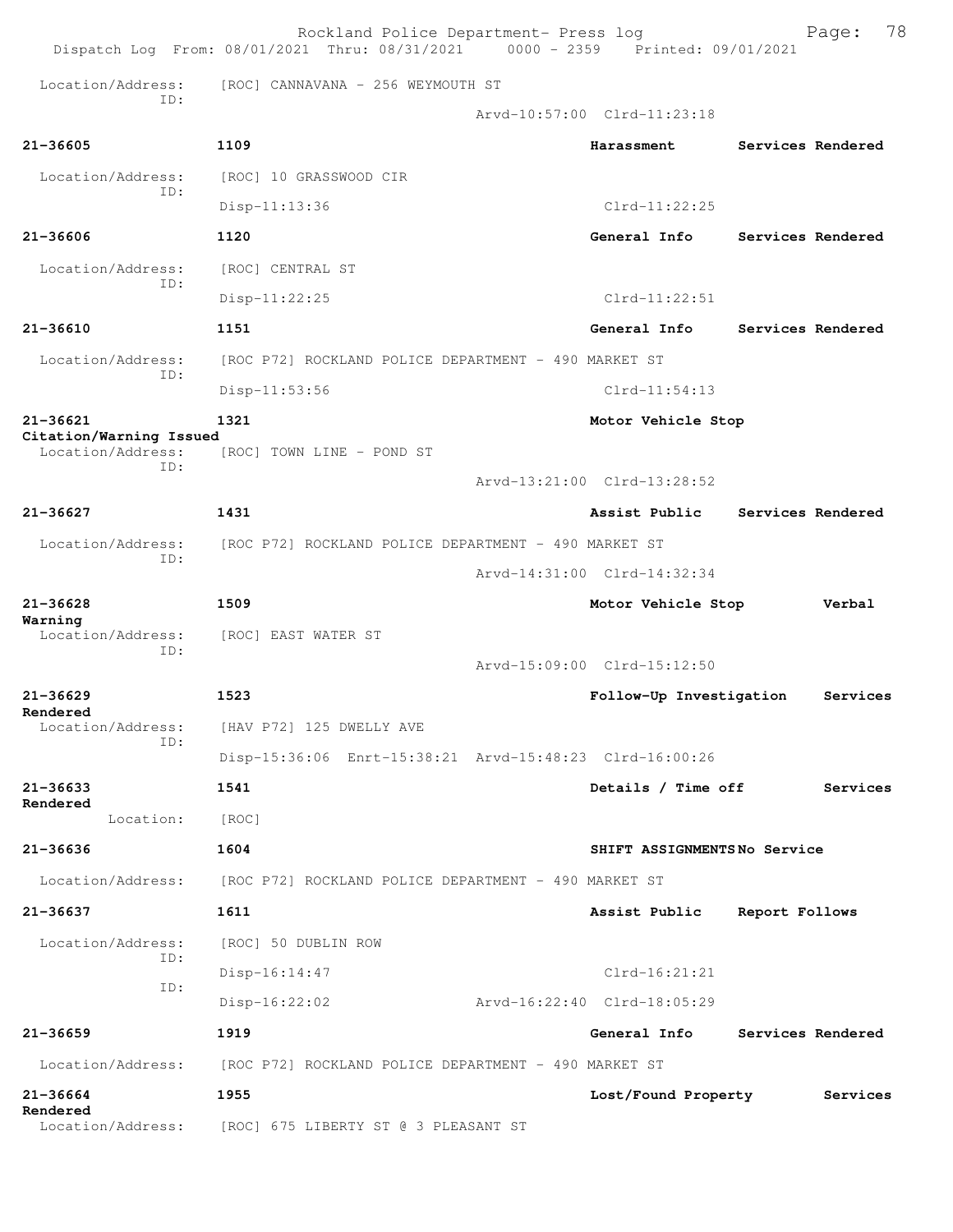| TD:<br>$Clrd-20:00:58$<br>Disp-19:56:28 Enrt-19:56:32<br>2026<br>21-36667<br>Lockout<br><b>Services Rendered</b><br>[ROC P112] FAMILY DOLLAR - 366 MARKET ST<br>Location/Address:<br>TD:<br>Disp-20:29:09 Enrt-20:29:14 Arvd-20:39:39 Clrd-20:45:49<br>$21 - 36669$<br>2052<br>Motor Vehicle Complaint<br>Services<br>Rendered<br>Location/Address:<br>[ROC P3] ROCKLAND GARDEN CENTER - 60 CENTRE AVE<br>ID:<br>$Disp-20:54:18$<br>Arvd-20:54:58 Clrd-20:55:52<br>21-36671<br>2104<br>General Incident Services Rendered<br>Location/Address:<br>[ROC] 12 ICEHOUSE WOOD LN<br>TD:<br>$Clrd-21:12:09$<br>Disp-21:07:16<br>$21 - 36673$<br>2115<br>Suspicious Activity<br>Report<br>Follows<br>Location/Address:<br>[ROC P107] DUNKIN DONUTS - 165 MARKET ST<br>TD:<br>Disp-21:18:11 Enrt-21:19:40<br>$Clrd-21:53:52$<br>ID:<br>Disp-21:18:11 Enrt-21:19:40 Arvd-21:20:39 Clrd-22:39:15<br>Refer To Summons:<br>21ROC-36673-AR<br>JONES, JASON ROBERT<br>Summons:<br>Address:<br>HOMELESS<br>ROCKLAND, MA<br>Age:<br>40<br>INDECENT A&B ON PERSON 14 OR OVER<br>Charges:<br>$21 - 36677$<br>2144<br>Details / Time off<br>Services<br>Rendered<br>Location:<br>[ROC]<br>For Date: $08/22/2021$ - Sunday<br>21-36688<br>0003<br>SHIFT ASSIGNMENTS Services Rendered<br>Location/Address: [ROC P72] ROCKLAND POLICE DEPARTMENT - 490 MARKET ST<br>0105<br>$21 - 36691$<br><b>Building Check</b><br>Investigated |                                                         |  |
|--------------------------------------------------------------------------------------------------------------------------------------------------------------------------------------------------------------------------------------------------------------------------------------------------------------------------------------------------------------------------------------------------------------------------------------------------------------------------------------------------------------------------------------------------------------------------------------------------------------------------------------------------------------------------------------------------------------------------------------------------------------------------------------------------------------------------------------------------------------------------------------------------------------------------------------------------------------------------------------------------------------------------------------------------------------------------------------------------------------------------------------------------------------------------------------------------------------------------------------------------------------------------------------------------------------------------------------------------------------------------------------------------------------|---------------------------------------------------------|--|
|                                                                                                                                                                                                                                                                                                                                                                                                                                                                                                                                                                                                                                                                                                                                                                                                                                                                                                                                                                                                                                                                                                                                                                                                                                                                                                                                                                                                              |                                                         |  |
|                                                                                                                                                                                                                                                                                                                                                                                                                                                                                                                                                                                                                                                                                                                                                                                                                                                                                                                                                                                                                                                                                                                                                                                                                                                                                                                                                                                                              |                                                         |  |
|                                                                                                                                                                                                                                                                                                                                                                                                                                                                                                                                                                                                                                                                                                                                                                                                                                                                                                                                                                                                                                                                                                                                                                                                                                                                                                                                                                                                              |                                                         |  |
|                                                                                                                                                                                                                                                                                                                                                                                                                                                                                                                                                                                                                                                                                                                                                                                                                                                                                                                                                                                                                                                                                                                                                                                                                                                                                                                                                                                                              |                                                         |  |
|                                                                                                                                                                                                                                                                                                                                                                                                                                                                                                                                                                                                                                                                                                                                                                                                                                                                                                                                                                                                                                                                                                                                                                                                                                                                                                                                                                                                              |                                                         |  |
|                                                                                                                                                                                                                                                                                                                                                                                                                                                                                                                                                                                                                                                                                                                                                                                                                                                                                                                                                                                                                                                                                                                                                                                                                                                                                                                                                                                                              |                                                         |  |
|                                                                                                                                                                                                                                                                                                                                                                                                                                                                                                                                                                                                                                                                                                                                                                                                                                                                                                                                                                                                                                                                                                                                                                                                                                                                                                                                                                                                              |                                                         |  |
|                                                                                                                                                                                                                                                                                                                                                                                                                                                                                                                                                                                                                                                                                                                                                                                                                                                                                                                                                                                                                                                                                                                                                                                                                                                                                                                                                                                                              |                                                         |  |
|                                                                                                                                                                                                                                                                                                                                                                                                                                                                                                                                                                                                                                                                                                                                                                                                                                                                                                                                                                                                                                                                                                                                                                                                                                                                                                                                                                                                              |                                                         |  |
|                                                                                                                                                                                                                                                                                                                                                                                                                                                                                                                                                                                                                                                                                                                                                                                                                                                                                                                                                                                                                                                                                                                                                                                                                                                                                                                                                                                                              |                                                         |  |
|                                                                                                                                                                                                                                                                                                                                                                                                                                                                                                                                                                                                                                                                                                                                                                                                                                                                                                                                                                                                                                                                                                                                                                                                                                                                                                                                                                                                              |                                                         |  |
|                                                                                                                                                                                                                                                                                                                                                                                                                                                                                                                                                                                                                                                                                                                                                                                                                                                                                                                                                                                                                                                                                                                                                                                                                                                                                                                                                                                                              |                                                         |  |
|                                                                                                                                                                                                                                                                                                                                                                                                                                                                                                                                                                                                                                                                                                                                                                                                                                                                                                                                                                                                                                                                                                                                                                                                                                                                                                                                                                                                              |                                                         |  |
|                                                                                                                                                                                                                                                                                                                                                                                                                                                                                                                                                                                                                                                                                                                                                                                                                                                                                                                                                                                                                                                                                                                                                                                                                                                                                                                                                                                                              |                                                         |  |
|                                                                                                                                                                                                                                                                                                                                                                                                                                                                                                                                                                                                                                                                                                                                                                                                                                                                                                                                                                                                                                                                                                                                                                                                                                                                                                                                                                                                              |                                                         |  |
|                                                                                                                                                                                                                                                                                                                                                                                                                                                                                                                                                                                                                                                                                                                                                                                                                                                                                                                                                                                                                                                                                                                                                                                                                                                                                                                                                                                                              |                                                         |  |
|                                                                                                                                                                                                                                                                                                                                                                                                                                                                                                                                                                                                                                                                                                                                                                                                                                                                                                                                                                                                                                                                                                                                                                                                                                                                                                                                                                                                              |                                                         |  |
|                                                                                                                                                                                                                                                                                                                                                                                                                                                                                                                                                                                                                                                                                                                                                                                                                                                                                                                                                                                                                                                                                                                                                                                                                                                                                                                                                                                                              |                                                         |  |
|                                                                                                                                                                                                                                                                                                                                                                                                                                                                                                                                                                                                                                                                                                                                                                                                                                                                                                                                                                                                                                                                                                                                                                                                                                                                                                                                                                                                              |                                                         |  |
|                                                                                                                                                                                                                                                                                                                                                                                                                                                                                                                                                                                                                                                                                                                                                                                                                                                                                                                                                                                                                                                                                                                                                                                                                                                                                                                                                                                                              |                                                         |  |
|                                                                                                                                                                                                                                                                                                                                                                                                                                                                                                                                                                                                                                                                                                                                                                                                                                                                                                                                                                                                                                                                                                                                                                                                                                                                                                                                                                                                              |                                                         |  |
|                                                                                                                                                                                                                                                                                                                                                                                                                                                                                                                                                                                                                                                                                                                                                                                                                                                                                                                                                                                                                                                                                                                                                                                                                                                                                                                                                                                                              |                                                         |  |
|                                                                                                                                                                                                                                                                                                                                                                                                                                                                                                                                                                                                                                                                                                                                                                                                                                                                                                                                                                                                                                                                                                                                                                                                                                                                                                                                                                                                              |                                                         |  |
| ID:                                                                                                                                                                                                                                                                                                                                                                                                                                                                                                                                                                                                                                                                                                                                                                                                                                                                                                                                                                                                                                                                                                                                                                                                                                                                                                                                                                                                          | Location/Address:<br>[ROC] STUDLEY CT                   |  |
| Arvd-01:06:22 Clrd-01:06:30                                                                                                                                                                                                                                                                                                                                                                                                                                                                                                                                                                                                                                                                                                                                                                                                                                                                                                                                                                                                                                                                                                                                                                                                                                                                                                                                                                                  |                                                         |  |
| 0144<br>$21 - 36694$<br>Assist Other Agency<br>Services<br>Rendered                                                                                                                                                                                                                                                                                                                                                                                                                                                                                                                                                                                                                                                                                                                                                                                                                                                                                                                                                                                                                                                                                                                                                                                                                                                                                                                                          |                                                         |  |
| Location/Address:<br>[ROC P72] ROCKLAND POLICE DEPARTMENT - 490 MARKET ST<br>TD:                                                                                                                                                                                                                                                                                                                                                                                                                                                                                                                                                                                                                                                                                                                                                                                                                                                                                                                                                                                                                                                                                                                                                                                                                                                                                                                             |                                                         |  |
| Disp-01:45:52 Enrt-01:47:18 Arvd-01:50:55 Clrd-02:11:05                                                                                                                                                                                                                                                                                                                                                                                                                                                                                                                                                                                                                                                                                                                                                                                                                                                                                                                                                                                                                                                                                                                                                                                                                                                                                                                                                      |                                                         |  |
|                                                                                                                                                                                                                                                                                                                                                                                                                                                                                                                                                                                                                                                                                                                                                                                                                                                                                                                                                                                                                                                                                                                                                                                                                                                                                                                                                                                                              | Disp-01:46:03 Enrt-01:47:18 Arvd-01:55:28 Clrd-02:11:09 |  |
| ID:                                                                                                                                                                                                                                                                                                                                                                                                                                                                                                                                                                                                                                                                                                                                                                                                                                                                                                                                                                                                                                                                                                                                                                                                                                                                                                                                                                                                          | $21 - 36698$<br>0158<br>Details / Time off              |  |
| Services                                                                                                                                                                                                                                                                                                                                                                                                                                                                                                                                                                                                                                                                                                                                                                                                                                                                                                                                                                                                                                                                                                                                                                                                                                                                                                                                                                                                     | Location:<br>[ROC]                                      |  |
| Rendered                                                                                                                                                                                                                                                                                                                                                                                                                                                                                                                                                                                                                                                                                                                                                                                                                                                                                                                                                                                                                                                                                                                                                                                                                                                                                                                                                                                                     | 21-36704<br>0346<br>MVA Property Damage Only<br>Report  |  |
|                                                                                                                                                                                                                                                                                                                                                                                                                                                                                                                                                                                                                                                                                                                                                                                                                                                                                                                                                                                                                                                                                                                                                                                                                                                                                                                                                                                                              | Follows<br>Location/Address:<br>[ROC 336] 165 NORTH AVE |  |
|                                                                                                                                                                                                                                                                                                                                                                                                                                                                                                                                                                                                                                                                                                                                                                                                                                                                                                                                                                                                                                                                                                                                                                                                                                                                                                                                                                                                              | ID:                                                     |  |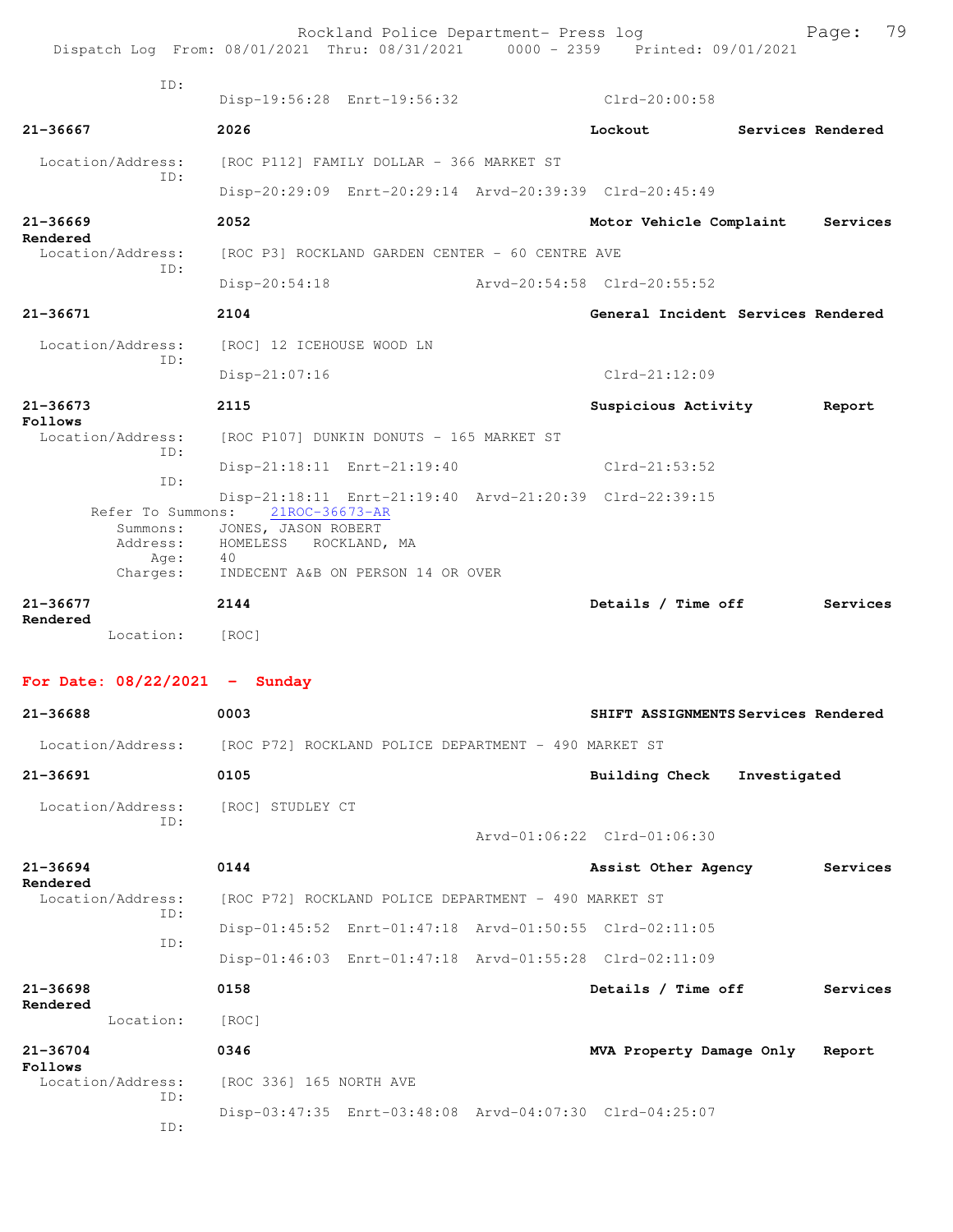|                                      | Rockland Police Department- Press log<br>Dispatch Log From: 08/01/2021 Thru: 08/31/2021 0000 - 2359 Printed: 09/01/2021 |                                     |                   | 80<br>Page: |
|--------------------------------------|-------------------------------------------------------------------------------------------------------------------------|-------------------------------------|-------------------|-------------|
|                                      | Disp-03:47:41 Enrt-03:48:10 Arvd-04:07:27 Clrd-04:29:11                                                                 |                                     |                   |             |
| ID:                                  | Disp-03:47:47 Enrt-03:48:13 Arvd-03:49:48 Clrd-04:29:11                                                                 |                                     |                   |             |
| Fire Unit:                           | ROCKEN1-Pumper-Rockland Engine 1<br>Disp-03:49:40<br>InQrtsUnavl-03:50:03 InSrvce-03:50:03                              | $Clrd-03:50:00$                     |                   |             |
| 21-36708                             | 0601                                                                                                                    | Building Check                      | Building          |             |
| Checked/Secured<br>Location/Address: | [ROC 61] UNION ST BUSINESS DISTRICT - UNION ST                                                                          |                                     |                   |             |
| ID:                                  |                                                                                                                         | Arvd-06:07:17 Clrd-06:33:40         |                   |             |
| 21-36713                             | 0642                                                                                                                    | <b>Building Check</b>               | Investigated      |             |
| Location/Address:                    | [ROC] SALEM ST                                                                                                          |                                     |                   |             |
| ID:                                  |                                                                                                                         | Arvd-06:43:00 Clrd-06:43:08         |                   |             |
| 21-36715                             | 0714                                                                                                                    | Building Check Services Rendered    |                   |             |
| Location/Address:                    | [ROC] WEST WATER ST                                                                                                     |                                     |                   |             |
| ID:                                  |                                                                                                                         | Arvd-07:15:37 Clrd-07:52:07         |                   |             |
| 21-36722                             | 0805                                                                                                                    | SHIFT ASSIGNEMTNS Services Rendered |                   |             |
| Location/Address:                    | [ROC P72] ROCKLAND POLICE DEPARTMENT - 490 MARKET ST                                                                    |                                     |                   |             |
| ID:                                  | Disp-08:07:24                                                                                                           | $Clrd-08:07:30$                     |                   |             |
| 21-36726                             | 0848                                                                                                                    | Traffic Enforcement                 |                   | Services    |
| Rendered<br>Location/Address:        | [ROC] WEST WATER ST                                                                                                     |                                     |                   |             |
| ID:                                  |                                                                                                                         | Arvd-08:49:31 Clrd-09:04:21         |                   |             |
| $21 - 36729$                         | 0902                                                                                                                    | TRAFFIC HAZARD                      | Services Rendered |             |
| Location/Address:                    |                                                                                                                         |                                     |                   |             |
| ID:                                  | [ROC] 108 BELMONT ST                                                                                                    |                                     |                   |             |
|                                      | Disp-09:05:40 Enrt-09:05:46 Arvd-09:06:36 Clrd-10:13:57                                                                 |                                     |                   |             |
| 21-36730<br>Warning                  | 0921                                                                                                                    | Motor Vehicle Stop                  |                   | Verbal      |
| Location/Address:<br>ID:             | [ROC P47] BEST WESTERN - 909 HINGHAM ST                                                                                 |                                     |                   |             |
|                                      |                                                                                                                         | Arvd-09:21:00 Clrd-09:23:14         |                   |             |
| 21-36731<br>Court                    | 0923                                                                                                                    | Motor Vehicle Stop                  |                   | Summons To  |
| Location/Address:<br>ID:             | [ROC P46] DUNKIN DONUTS – 851 HINGHAM ST                                                                                |                                     |                   |             |
| ID:                                  |                                                                                                                         | Arvd-09:23:00 Clrd-10:02:11         |                   |             |
| Refer To Summons:                    | Disp-09:25:22 Enrt-09:25:29 Arvd-09:25:30 Clrd-09:38:51<br>21ROC-36731-AR                                               |                                     |                   |             |
| Summons:<br>Address:                 | SILVIA, GARY M<br>142 WHITE ST S WEYMOUTH, MA                                                                           |                                     |                   |             |
| Age:<br>Charges:                     | 51<br>STOP/YIELD, FAIL TO                                                                                               |                                     |                   |             |
|                                      | UNINSURED MOTOR VEHICLE<br>UNREGISTERED MOTOR VEHICLE                                                                   |                                     |                   |             |
| 21-36733<br>Rendered                 | 0948                                                                                                                    | Assist Other Agency                 |                   | Services    |
| Location/Address:<br>ID:             | [ROC 770] 58 ALBION ST                                                                                                  |                                     |                   |             |
|                                      | Disp-09:49:34 Enrt-09:49:41 Arvd-09:53:09 Clrd-10:01:02                                                                 |                                     |                   |             |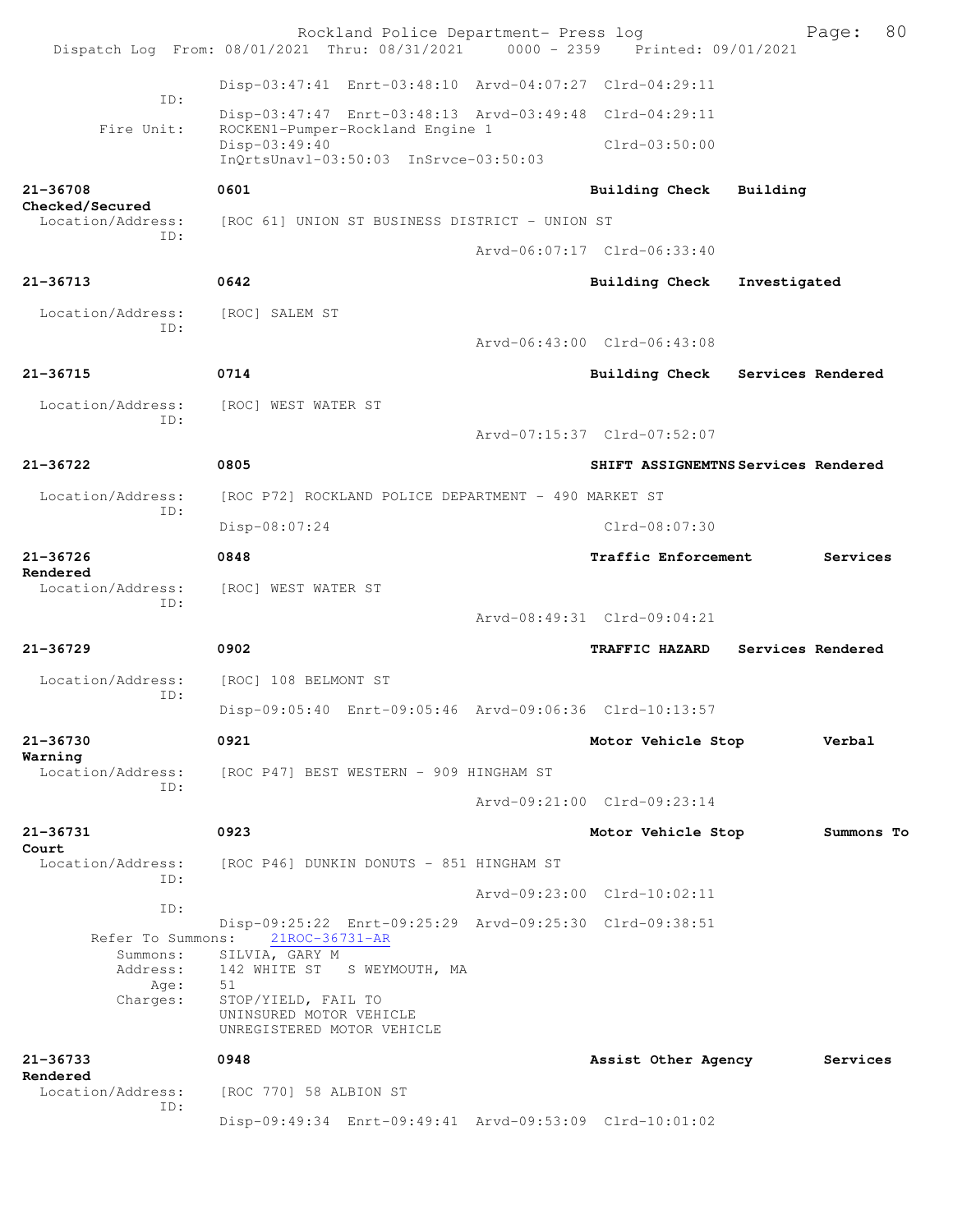|                               | Dispatch Log From: 08/01/2021 Thru: 08/31/2021                                              | 0000 - 2359 | Printed: 09/01/2021         |                |                   |
|-------------------------------|---------------------------------------------------------------------------------------------|-------------|-----------------------------|----------------|-------------------|
| 21-36736<br>Rendered          | 1014                                                                                        |             | Traffic Enforcement         |                | Services          |
| Location/Address:<br>ID:      | [ROC] SALEM ST                                                                              |             |                             |                |                   |
|                               |                                                                                             |             | Arvd-10:15:44 Clrd-10:34:31 |                |                   |
| $21 - 36739$                  | 1047                                                                                        |             | <b>TRAFFIC HAZARD</b>       |                | Services Rendered |
| Location/Address:<br>ID:      | [ROC] 214 HOWARD ST @ 111 EAST WATER ST                                                     |             |                             |                |                   |
|                               | Disp-10:49:58                                                                               |             | $C1rd-10:50:02$             |                |                   |
| $21 - 36741$<br>Rendered      | 1113                                                                                        |             | Lost/Found Property         |                | Services          |
| Location/Address:             | [ROC P72] ROCKLAND POLICE DEPARTMENT - 490 MARKET ST                                        |             |                             |                |                   |
| ID:                           | Disp-11:17:39                                                                               |             | $Clrd-11:17:49$             |                |                   |
| $21 - 36748$<br>Rendered      | 1210                                                                                        |             | Prisoner Information        |                | Services          |
| Location/Address:             | [ROC P72] ROCKLAND POLICE DEPARTMENT - 490 MARKET ST                                        |             |                             |                |                   |
| ID:                           | Disp-12:10:50                                                                               |             | $Clrd-12:10:56$             |                |                   |
| 21-36751                      | 1235                                                                                        |             | Traffic Enforcement         |                | Services          |
| Rendered<br>Location/Address: | [ROC] SALEM ST                                                                              |             |                             |                |                   |
| ID:                           |                                                                                             |             | Arvd-12:36:12 Clrd-13:09:52 |                |                   |
| $21 - 36755$                  | 1310                                                                                        |             | <b>Traffic Enforcement</b>  |                | Services          |
| Rendered<br>Location/Address: | [ROC] WEST WATER ST                                                                         |             |                             |                |                   |
| ID:                           |                                                                                             |             | Arvd-13:12:17 Clrd-13:26:26 |                |                   |
| 21-36757                      | 1325                                                                                        |             | Details / Time off          |                | Services          |
| Rendered<br>Location:         | [ROC]                                                                                       |             |                             |                |                   |
| $21 - 36767$                  | 1417                                                                                        |             | Shoplifting                 | Report Follows |                   |
| Location/Address:<br>ID:      | [ROC P81] OCEAN STATE JOB LOT - 360 MARKET ST                                               |             |                             |                |                   |
|                               | Disp-14:19:46 Enrt-14:19:52 Arvd-14:22:02 Clrd-15:07:56<br>Refer To Summons: 21ROC-36767-AR |             |                             |                |                   |
|                               | Summons: MCGRATH, DANIELLE J                                                                |             |                             |                |                   |
| Address:<br>Age:              | 74 BROWN<br>BROCKTON, MA<br>- 31                                                            |             |                             |                |                   |
| Charges:                      | Shoplifting                                                                                 |             |                             |                |                   |
| $21 - 36769$                  | 1425                                                                                        |             | Suspicious Activity         |                | Unfounded         |
| Location/Address:<br>ID:      | [ROC] 42 HOWARD ST                                                                          |             |                             |                |                   |
|                               | Disp-14:26:29 Enrt-14:26:32 Arvd-14:26:34 Clrd-14:29:52                                     |             |                             |                |                   |
| $21 - 36779$<br>Rendered      | 1529                                                                                        |             | Assist Other Agency         |                | Services          |
| Location/Address:<br>ID:      | [ROC] 482 NORTH AVE                                                                         |             |                             |                |                   |
|                               | Disp-15:31:25 Enrt-15:31:31 Arvd-15:36:37 Clrd-15:57:51                                     |             |                             |                |                   |
| 21-36783<br>Rendered          | 1543                                                                                        |             | BAIL/JENKINS HEARING        |                | Services          |
| Location/Address:             | [ROC P72] ROCKLAND POLICE DEPARTMENT - 490 MARKET ST                                        |             |                             |                |                   |
| ID:                           |                                                                                             |             | Arvd-15:43:38 Clrd-16:03:13 |                |                   |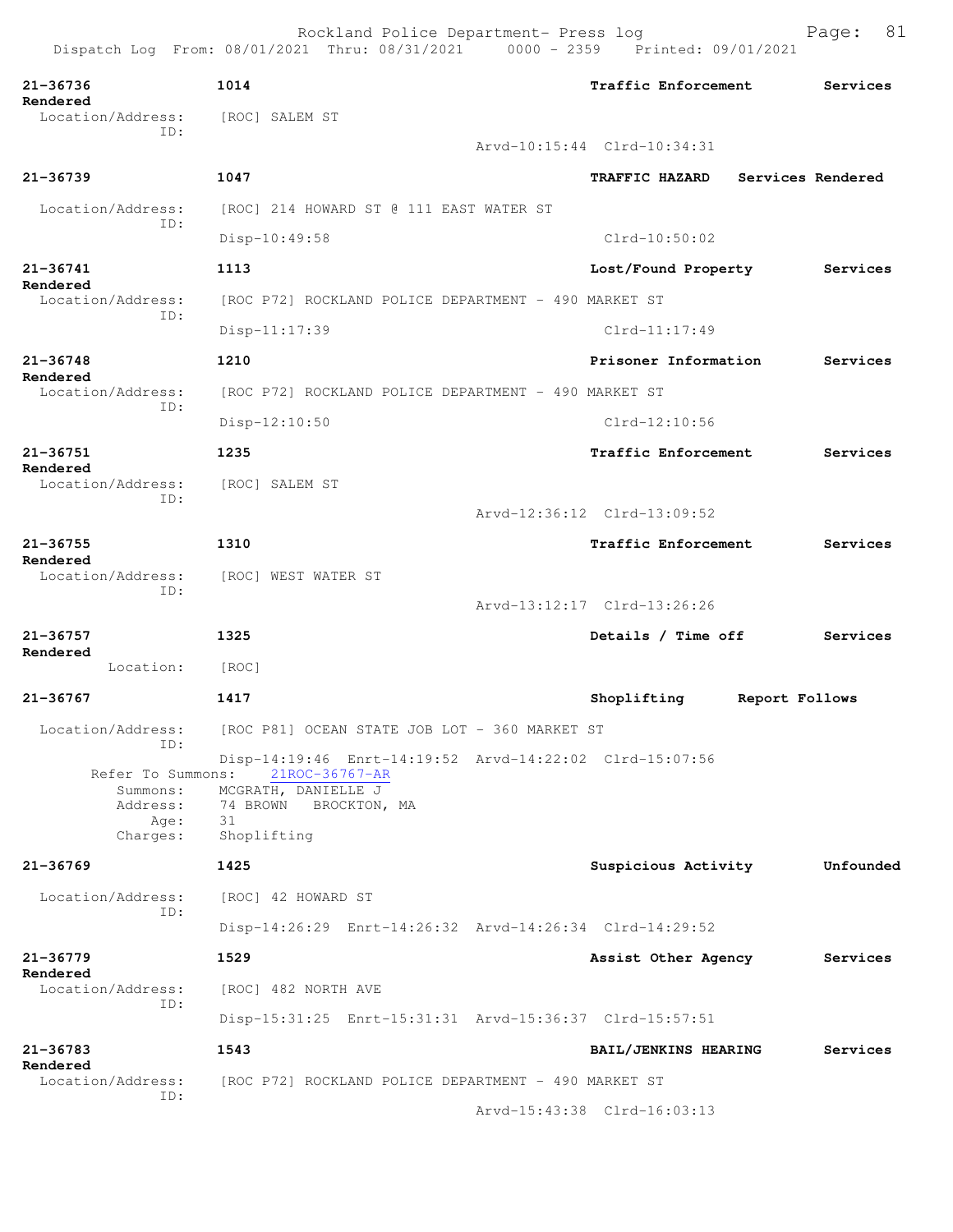|                                     | Rockland Police Department- Press log<br>Dispatch Log From: 08/01/2021 Thru: 08/31/2021 0000 - 2359 Printed: 09/01/2021                                                              |                             | 82<br>Page:                        |
|-------------------------------------|--------------------------------------------------------------------------------------------------------------------------------------------------------------------------------------|-----------------------------|------------------------------------|
| $21 - 36781$                        | 1547                                                                                                                                                                                 | Details / Time off          | Services                           |
| Rendered<br>Location:               | [ROC]                                                                                                                                                                                |                             |                                    |
| 21-36782                            | 1552                                                                                                                                                                                 |                             | General Info Services Rendered     |
| Location/Address:                   | [ROC P72] ROCKLAND POLICE DEPARTMENT - 490 MARKET ST                                                                                                                                 |                             |                                    |
| ID:                                 | Disp-15:55:46                                                                                                                                                                        | $Clrd-15:55:52$             |                                    |
| 21-36789                            | 1600                                                                                                                                                                                 |                             | SHIFT ASSIGNMENT Services Rendered |
| Location/Address:                   | [ROC P72] ROCKLAND POLICE DEPARTMENT - 490 MARKET ST                                                                                                                                 |                             |                                    |
| 21-36792                            | 1644                                                                                                                                                                                 | 911 Accidental              | Investigated                       |
| Location/Address:                   | [ROC] 145 EXCHANGE ST                                                                                                                                                                |                             |                                    |
| ID:                                 | Disp-16:45:54 Enrt-16:45:58                                                                                                                                                          | $Clrd-16:55:48$             |                                    |
| $21 - 36793$                        | 1648                                                                                                                                                                                 | Time off                    | Services Rendered                  |
| Location:                           | [ROC]                                                                                                                                                                                |                             |                                    |
| $21 - 36795$                        | 1658                                                                                                                                                                                 | Traffic Enforcement         | Verbal                             |
| Warning<br>Location/Address:<br>ID: | [ROC] SALEM ST                                                                                                                                                                       |                             |                                    |
|                                     |                                                                                                                                                                                      | Arvd-16:59:52 Clrd-17:29:31 |                                    |
| $21 - 36799$                        | 1745                                                                                                                                                                                 | Details                     | Services Rendered                  |
| Location:                           | [ROC]                                                                                                                                                                                |                             |                                    |
| $21 - 36797$<br>Follows             | 1746                                                                                                                                                                                 | Motor Vehicle Stop          | Report                             |
| Location/Address:<br>ID:            | [ROC] 1 VFW DR @ 821 UNION ST                                                                                                                                                        |                             |                                    |
| ID:                                 | Disp-17:47:25 Enrt-17:47:28 Arvd-17:47:30 Clrd-18:59:43                                                                                                                              |                             |                                    |
| ID:                                 | Disp-17:47:35 Enrt-17:47:36 Arvd-17:47:37 Clrd-17:58:46                                                                                                                              |                             |                                    |
| ID:                                 | Disp-17:47:40 Enrt-17:47:42 Arvd-17:47:43 Clrd-18:31:36                                                                                                                              |                             |                                    |
| Refer To Arrest:<br>Arrest:         | Disp-18:03:59 Enrt-18:04:01<br>21ROC-36797-AR<br>TOY, AIDEN M                                                                                                                        | Clrd-18:55:15               |                                    |
| Address:<br>Age:                    | 416 SCHOOL ST Apt. #2 WHITMAN, MA<br>20                                                                                                                                              |                             |                                    |
| Charges:                            | NEGLIGENT OPERATION OF MOTOR VEHICLE<br>SPEEDING RATE OF SPEED EXCEEDING POSTED LIMIT<br>PASSING VIOLATION<br>STOP FOR POLICE, FAIL<br>STOP/YIELD, FAIL TO<br>MARKED LANES VIOLATION |                             |                                    |
| 21-36801                            | 1750                                                                                                                                                                                 |                             | Lost Property Services Rendered    |
| Location/Address:<br>ID:            | [ROC] 224 LEVIN RD                                                                                                                                                                   |                             |                                    |
|                                     | Disp-17:53:17                                                                                                                                                                        | Clrd-17:53:36               |                                    |
| 21-36802                            | 1800                                                                                                                                                                                 | Threats                     | Services Rendered                  |
| Location/Address:                   | [ROC P56] BURGER KING - 1333 HINGHAM ST                                                                                                                                              |                             |                                    |
| TD:                                 | Disp-18:04:34 Enrt-18:04:38 Arvd-18:09:57 Clrd-18:23:02                                                                                                                              |                             |                                    |
| 21-36806                            | 1855                                                                                                                                                                                 | Motor Vehicle Stop          | Verbal                             |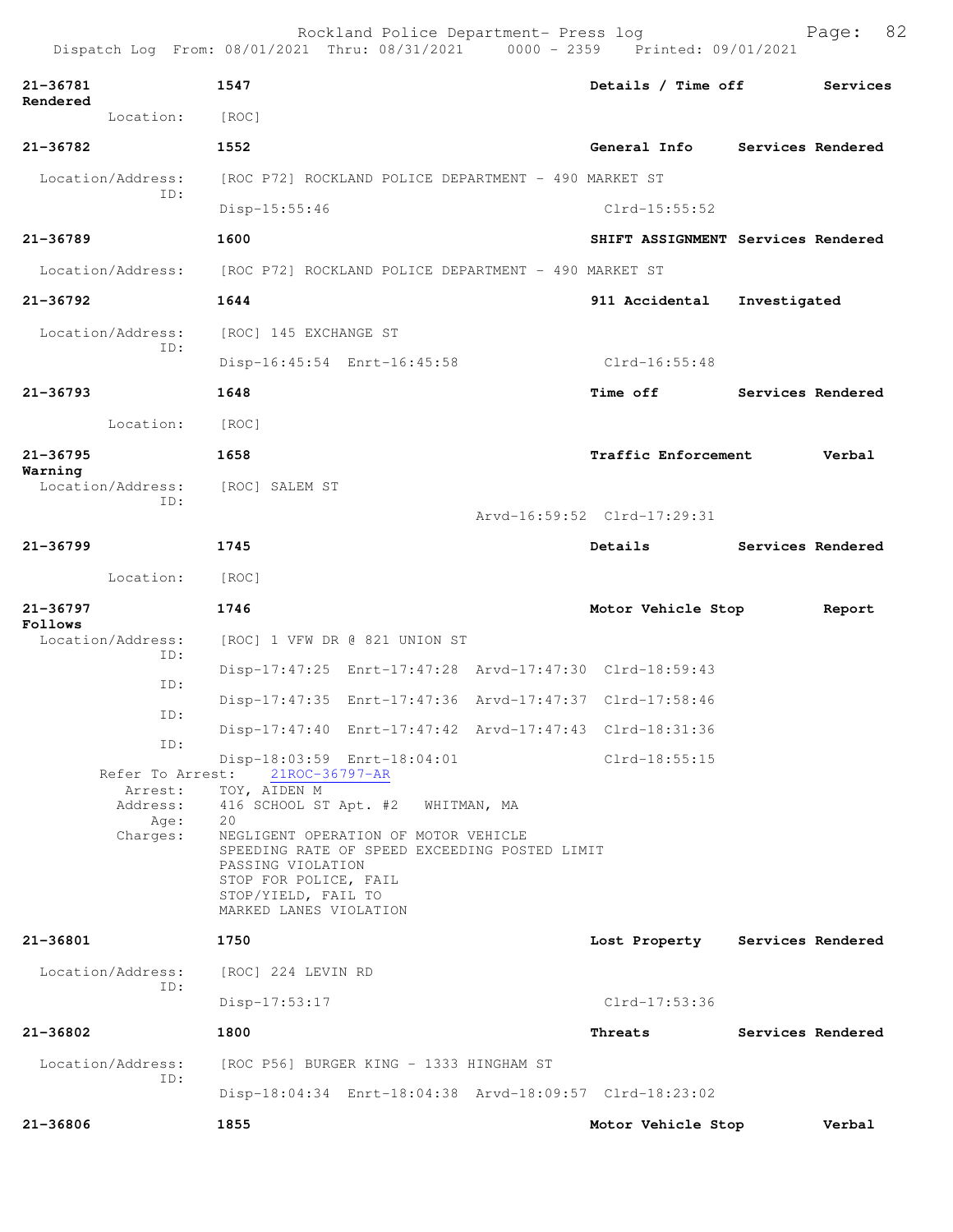| Dispatch Log From: 08/01/2021 Thru: 08/31/2021 0000 - 2359 Printed: 09/01/2021 |                                                                                     | Rockland Police Department- Press log                |                                                                      |                | Page:             | 83 |
|--------------------------------------------------------------------------------|-------------------------------------------------------------------------------------|------------------------------------------------------|----------------------------------------------------------------------|----------------|-------------------|----|
| Warning                                                                        | Vicinity of: [ROC] 300 CENTRE AVE                                                   |                                                      |                                                                      |                |                   |    |
| TD:                                                                            |                                                                                     |                                                      | Arvd-18:55:00 Clrd-19:00:49                                          |                |                   |    |
| 21-36807                                                                       | 1909                                                                                |                                                      | General Info                                                         |                | Services Rendered |    |
| Location/Address: [ROC P72] ROCKLAND POLICE DEPARTMENT - 490 MARKET ST         |                                                                                     |                                                      |                                                                      |                |                   |    |
| 21-36810                                                                       | 1931                                                                                |                                                      | Motor Vehicle Complaint                                              |                | Report            |    |
| Follows<br>Vicinity of:                                                        | [ROC P52] LUCCA'S RESTAURANT - 933 HINGHAM ST                                       |                                                      |                                                                      |                |                   |    |
| ID:                                                                            |                                                                                     |                                                      | Disp-19:32:26 Enrt-19:32:28 Arvd-19:36:17 Clrd-21:10:27              |                |                   |    |
| ID:                                                                            |                                                                                     |                                                      | Disp-19:32:33 Enrt-19:32:35 Arvd-19:36:18 Clrd-20:15:28              |                |                   |    |
| ID:                                                                            |                                                                                     | Disp-19:39:00 Enrt-19:39:02                          | $Clrd-19:54:15$                                                      |                |                   |    |
| Address:<br>Age:                                                               | Refer To Arrest: 21ROC-36810-AR<br>Arrest: SANCHEZ GUERRA, MARCOS<br>78 NORTH<br>35 | HANOVER, MA                                          |                                                                      |                |                   |    |
| Charges:                                                                       | 0UI-LIQUOR OR .08%<br>UNLICENSED OPERATION OF MV                                    |                                                      |                                                                      |                |                   |    |
| 21-36812                                                                       | 2021                                                                                |                                                      | <b>Time off</b>                                                      |                | Services Rendered |    |
| Location:                                                                      | [ROC]                                                                               |                                                      |                                                                      |                |                   |    |
| 21-36816<br>Rendered                                                           | 2111                                                                                |                                                      | Prisoner Information                                                 |                | Services          |    |
| Location/Address:<br>ID:                                                       | [ROC P72] ROCKLAND POLICE DEPARTMENT - 490 MARKET ST                                |                                                      |                                                                      |                |                   |    |
|                                                                                | $Disp-21:12:42$                                                                     |                                                      | $Clrd-21:12:54$                                                      |                |                   |    |
| 21-36821<br>Rendered                                                           | 2215                                                                                |                                                      | Traffic Enforcement                                                  |                | Services          |    |
| Location/Address:<br>ID:                                                       | [ROC] WEST WATER ST                                                                 |                                                      | Arvd-22:16:40 Clrd-22:38:58                                          |                |                   |    |
| 21-36824                                                                       | 2229                                                                                |                                                      | Prisoner RELEASED Services Rendered                                  |                |                   |    |
| Location/Address:                                                              |                                                                                     | [ROC P72] ROCKLAND POLICE DEPARTMENT - 490 MARKET ST |                                                                      |                |                   |    |
| ID:                                                                            | Disp-22:31:43                                                                       |                                                      | $C1rd-22:31:53$                                                      |                |                   |    |
| 21-36826                                                                       | 2308                                                                                |                                                      | Complaint                                                            |                | Services Rendered |    |
| Location/Address:                                                              | [ROC] 51 MAPLE ST                                                                   |                                                      |                                                                      |                |                   |    |
| ID:                                                                            |                                                                                     |                                                      | Disp-23:11:27 Enrt-23:12:04 Arvd-23:14:39 Clrd-23:27:48              |                |                   |    |
| ID:                                                                            |                                                                                     | Disp-23:11:46 Enrt-23:12:02                          | $Clrd-23:20:40$                                                      |                |                   |    |
| ID:                                                                            |                                                                                     |                                                      | Disp-23:11:59 Enrt-23:12:01 Arvd-23:14:43 Clrd-23:27:46              |                |                   |    |
| 21-36827                                                                       | 2331                                                                                |                                                      | Disturbance                                                          | Transported to |                   |    |
| Hospital<br>Location/Address:                                                  | [ROC] 42 MORNINGSIDE DR                                                             |                                                      |                                                                      |                |                   |    |
| TD:                                                                            |                                                                                     |                                                      | Disp-23:34:30 Enrt-23:36:53 Arvd-23:39:19 Clrd-08/23/2021 @ 00:22:32 |                |                   |    |
| ID:                                                                            |                                                                                     |                                                      | Disp-23:36:43 Enrt-23:36:54 Arvd-23:39:16 Clrd-08/23/2021 @ 00:22:35 |                |                   |    |
| ID:                                                                            |                                                                                     |                                                      | Disp-23:36:50 Enrt-23:36:55 Arvd-23:39:20 Clrd-08/23/2021 @ 00:42:41 |                |                   |    |
| ID:                                                                            |                                                                                     | Disp-00:13:29 Enrt-00:13:32                          | Clrd-08/23/2021 @ 00:13:35                                           |                |                   |    |
| ID:                                                                            |                                                                                     | Disp-00:15:43 Enrt-00:17:53                          | Clrd-08/23/2021 @ 00:47:33                                           |                |                   |    |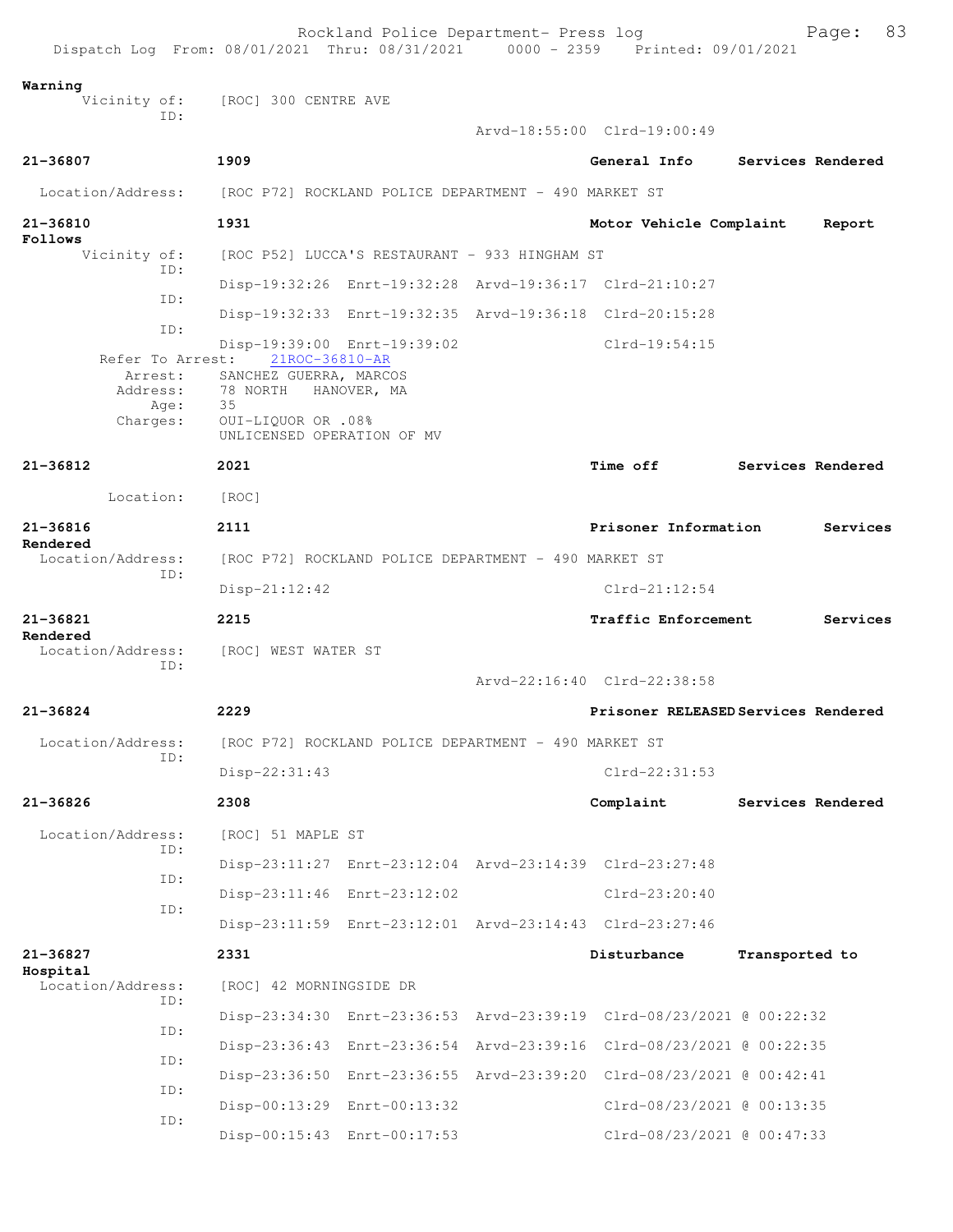## **For Date: 08/23/2021 - Monday**

| $21 - 36829$                    | 0000                                                 | SHIFT ASSIGNMENTSNo Action Required |                   |                       |
|---------------------------------|------------------------------------------------------|-------------------------------------|-------------------|-----------------------|
| Location/Address:               | [ROC P72] ROCKLAND POLICE DEPARTMENT - 490 MARKET ST |                                     |                   |                       |
| 21-36830                        | 0012                                                 | Building Check                      | Investigated      |                       |
| Location/Address:               | [ROC] STUDLEY CT                                     |                                     |                   |                       |
| ID:                             |                                                      | Arvd-00:13:35 Clrd-00:15:13         |                   |                       |
| $21 - 36831$                    | 0036                                                 | Details / Time off                  |                   | No Action             |
| Required<br>Location:           | [ROC]                                                |                                     |                   |                       |
| 21-36834                        | 0115                                                 | Motor Vehicle Stop                  |                   | Services              |
| Rendered<br>Vicinity of:        | [ROC] 408 UNION ST @ 11 NORTH AVE                    |                                     |                   |                       |
| ID:                             |                                                      | Arvd-01:15:00 Clrd-01:19:46         |                   |                       |
| 21-36837                        | 0226                                                 | <b>Building Check</b>               | Investigated      |                       |
| Location/Address:               | [ROC] STUDLEY CT                                     |                                     |                   |                       |
| ID:                             |                                                      | Arvd-02:26:43 Clrd-02:27:39         |                   |                       |
| $21 - 36840$                    | 0543                                                 | <b>BOLO</b>                         |                   | Services Not Required |
| Location/Address:               | [ROC P72] ROCKLAND POLICE DEPARTMENT - 490 MARKET ST |                                     |                   |                       |
| ID:                             | $Disp-05:44:26$                                      | $Clrd-05:44:40$                     |                   |                       |
| ID:                             | $Disp-05:44:26$                                      | $Clrd-05:44:32$                     |                   |                       |
| ID:                             | $Disp-05:44:26$                                      | $Clrd-05:44:36$                     |                   |                       |
| $21 - 36841$<br>Checked/Secured | 0545                                                 | <b>Building Check</b>               | Building          |                       |
| Location/Address:<br>ID:        | [ROC] UNION ST                                       |                                     |                   |                       |
|                                 |                                                      | Arvd-05:46:58 Clrd-06:13:36         |                   |                       |
| 21-36843                        | 0617                                                 | Motor Vehicle Stop                  |                   | Verbal                |
| Warning<br>Location/Address:    | [ROC] 175 UNION ST @ 18 E WATER ST                   |                                     |                   |                       |
| ID:                             |                                                      | Arvd-06:17:00 Clrd-06:20:11         |                   |                       |
| 21-36845<br>Rendered            | 0640                                                 | Prisoner Information                |                   | Services              |
| Location/Address:               | [ROC P72] ROCKLAND POLICE DEPARTMENT - 490 MARKET ST |                                     |                   |                       |
| $21 - 36846$                    | 0652                                                 | Details                             | Services Rendered |                       |
| Location:                       | [ROC]                                                |                                     |                   |                       |
| $21 - 36848$                    | 0656                                                 | <b>Building Check</b>               | Investigated      |                       |
| Location/Address:               | [ROC] STUDLEY CT                                     |                                     |                   |                       |
| ID:                             |                                                      | Arvd-06:56:54 Clrd-06:57:04         |                   |                       |
| $21 - 36851$                    | 0706                                                 | <b>Building Check</b>               | Investigated      |                       |
| Location/Address:               | [ROC] WEST WATER ST                                  |                                     |                   |                       |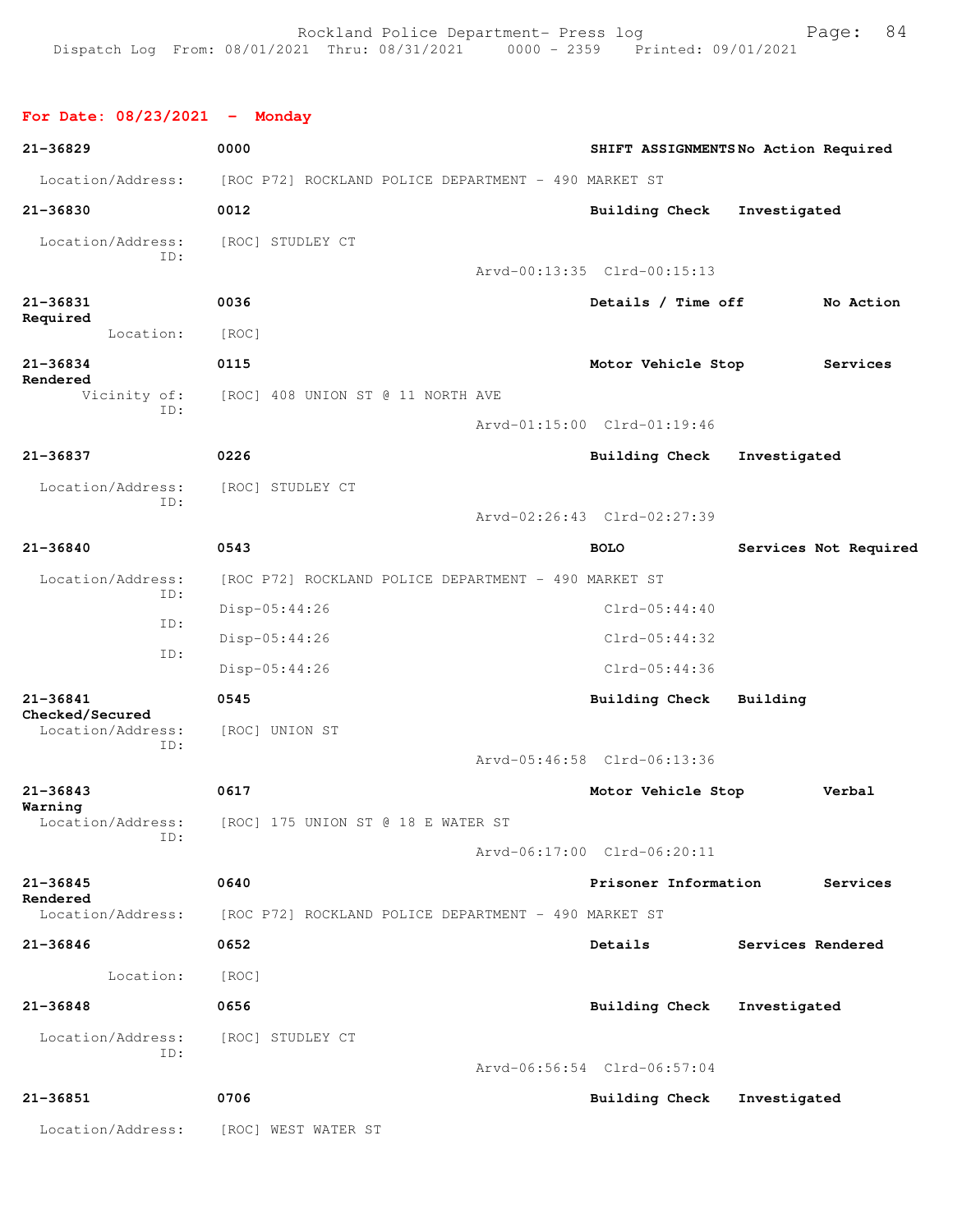|                                              | Rockland Police Department- Press log<br>Dispatch Log From: 08/01/2021 Thru: 08/31/2021 0000 - 2359 Printed: 09/01/2021 |                             | 85<br>Page:                        |
|----------------------------------------------|-------------------------------------------------------------------------------------------------------------------------|-----------------------------|------------------------------------|
| ID:                                          |                                                                                                                         | Arvd-07:06:46 Clrd-07:33:13 |                                    |
| 21-36853                                     | 0733                                                                                                                    | <b>Building Check</b>       | Investigated                       |
| Location/Address:<br>TD:                     | [ROC] SALEM ST                                                                                                          |                             |                                    |
|                                              |                                                                                                                         | Arvd-07:33:54 Clrd-07:43:02 |                                    |
| 21-36858                                     | 0808                                                                                                                    | SHIFT ASSIGNMENTSNo Service |                                    |
| Location/Address:                            | [ROC P72] ROCKLAND POLICE DEPARTMENT - 490 MARKET ST                                                                    |                             |                                    |
| 21-36860<br>Rendered                         | 0817                                                                                                                    | Prisioner Transport         | Services                           |
| Location:<br>TD:                             | [HIN] OUT OF TOWN- HINGHAM DISTRICT COURT                                                                               |                             |                                    |
|                                              |                                                                                                                         | Arvd-08:17:00 Clrd-09:35:11 |                                    |
| $21 - 36865$                                 | 0934                                                                                                                    | Assist Public               | Services Rendered                  |
| Location/Address:<br>ID:                     | [ROC] 137 MANZELLA CT                                                                                                   |                             |                                    |
| ID:                                          | Disp-09:38:02 Enrt-09:38:11 Arvd-09:38:17 Clrd-09:46:22                                                                 |                             |                                    |
|                                              | Disp-09:38:02 Enrt-09:38:11                                                                                             | $Clrd-09:46:25$             |                                    |
| $21 - 36868$<br>Checked/Secured              | 1002                                                                                                                    | <b>Building Check</b>       | Building                           |
| Location/Address:                            | [ROC] POND ST                                                                                                           |                             |                                    |
| ID:                                          |                                                                                                                         | Arvd-10:03:46 Clrd-10:16:54 |                                    |
| $21 - 36869$                                 | 1012                                                                                                                    | Motor Vehicle Stop          |                                    |
| Citation/Warning Issued<br>Location/Address: | [ROC] 194 PLAIN ST @ 3 EMERSON ST                                                                                       |                             |                                    |
| TD:                                          |                                                                                                                         | Arvd-10:12:00 Clrd-10:24:08 |                                    |
| 21-36874                                     | 1058                                                                                                                    |                             | Animal Complaint Services Rendered |
| Location/Address:                            | [ROC] 330 WEST WATER ST                                                                                                 |                             |                                    |
| ID:                                          |                                                                                                                         | Arvd-10:58:00 Clrd-11:16:29 |                                    |
| $21 - 36879$                                 | 1117                                                                                                                    | MVA Property Damage Only    | Paper                              |
| Exchange<br>Location/Address:                | [ROC] RESERVOIR PARK DR                                                                                                 |                             |                                    |
| ID:                                          | Disp-11:18:34                                                                                                           | Arvd-11:19:15 Clrd-11:22:29 |                                    |
| 21-36880                                     | 1145                                                                                                                    | Summons                     | Summons To Court                   |
| Location/Address:                            | [ROC 206] 51 MAPLE ST Apt. #326                                                                                         |                             |                                    |
| ID:                                          |                                                                                                                         | Arvd-11:45:00 Clrd-11:56:31 |                                    |
| 21-36881                                     | 1156                                                                                                                    |                             | Animal Complaint Services Rendered |
| Location/Address:<br>ID:                     | [ROC] CRESCENT ST                                                                                                       |                             |                                    |
|                                              |                                                                                                                         | Arvd-11:56:00 Clrd-12:19:35 |                                    |
| ID:<br>ID:                                   | $Disp-12:11:25$                                                                                                         | Arvd-12:11:28 Clrd-12:19:35 |                                    |
|                                              | Disp-12:11:32 Enrt-12:11:34                                                                                             | $Clrd-12:19:35$             |                                    |
| 21-36886                                     | 1212                                                                                                                    | 911 Accidental              | Services Rendered                  |
| Location/Address:                            | [ROC] 366 CONCORD ST                                                                                                    |                             |                                    |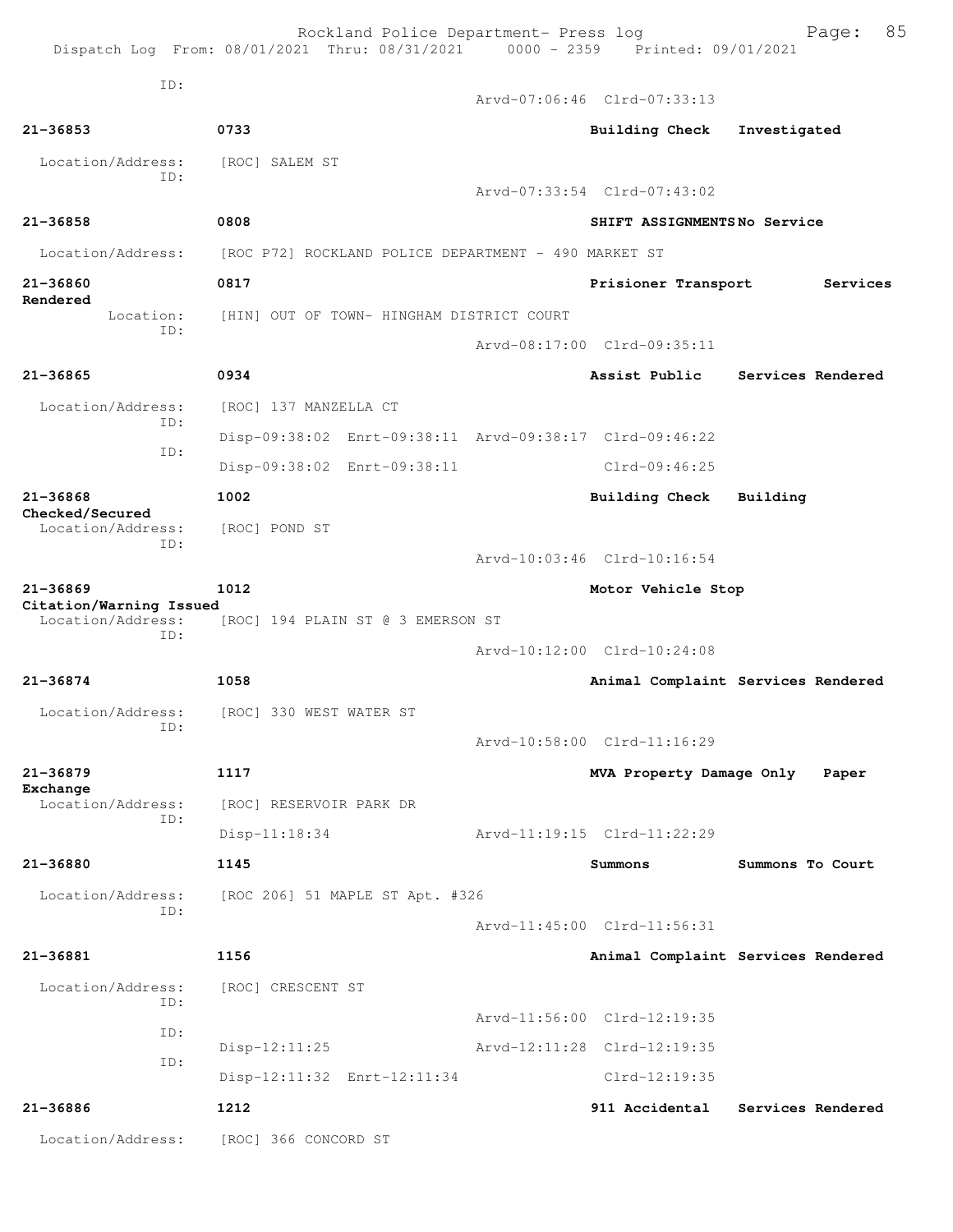|                               |                                    | Rockland Police Department- Press log<br>Dispatch Log From: 08/01/2021 Thru: 08/31/2021 0000 - 2359 Printed: 09/01/2021 | 86<br>Page:                         |
|-------------------------------|------------------------------------|-------------------------------------------------------------------------------------------------------------------------|-------------------------------------|
| ID:                           |                                    | Disp-12:14:01 Enrt-12:14:05 Arvd-12:20:55 Clrd-12:23:18                                                                 |                                     |
| 21-36897                      | 1311                               | Details / Time off                                                                                                      | No Service                          |
| Location:                     | [ROC]                              |                                                                                                                         |                                     |
| $21 - 36902$                  | 1340                               | Details / Time off                                                                                                      | No Service                          |
| Location:                     | [ROC]                              |                                                                                                                         |                                     |
| $21 - 36903$                  | 1410                               | Lost/Found Property                                                                                                     | Services                            |
| Rendered<br>Location/Address: |                                    | [ROC P72] ROCKLAND POLICE DEPARTMENT - 490 MARKET ST                                                                    |                                     |
| ID:                           | $Disp-14:13:57$                    | $Clrd-14:15:00$                                                                                                         |                                     |
| $21 - 36906$                  | 1426                               | Details / Time off                                                                                                      | No Service                          |
| Location:                     | [ROC]                              |                                                                                                                         |                                     |
| $21 - 36910$                  | 1439                               | Details / Time off                                                                                                      | No Service                          |
| Location:                     | [ROC]                              |                                                                                                                         |                                     |
| $21 - 36909$                  | 1441                               |                                                                                                                         | INJURED ON DUTY Services Rendered   |
| Location/Address:             |                                    | [ROC P72] ROCKLAND POLICE DEPARTMENT - 490 MARKET ST                                                                    |                                     |
| ID:                           |                                    | Arvd-14:41:00 Clrd-14:53:54                                                                                             |                                     |
| $21 - 36918$                  | 1602                               |                                                                                                                         | SHIFT ASSIGNMENTS Services Rendered |
| Location/Address:             |                                    | [ROC P72] ROCKLAND POLICE DEPARTMENT - 490 MARKET ST                                                                    |                                     |
| 21-36925                      | 1713                               | Assist Other Agency                                                                                                     | Services Not                        |
| Required<br>Location/Address: |                                    | [ROC 69] SOUTH SHORE REHAB & NURSING - 115 NORTH AVE                                                                    |                                     |
| ID:                           | $Disp-17:15:23$                    | Arvd-17:15:29 Clrd-17:15:33                                                                                             |                                     |
| 21-36930<br>Rendered          | 1735                               | Details / Time off                                                                                                      | Services                            |
| Location:                     | [ROC]                              |                                                                                                                         |                                     |
| $21 - 36935$<br>Warning       | 1828                               | Motor Vehicle Stop                                                                                                      | Verbal                              |
| Vicinity of:<br>ID:           | [ROC] 288 UNION ST @ 3 TAUNTON AVE |                                                                                                                         |                                     |
| ID:                           |                                    | Arvd-18:28:00 Clrd-18:33:28                                                                                             |                                     |
|                               | Disp-18:29:17                      | Arvd-18:29:22 Clrd-18:33:23                                                                                             |                                     |
| 21-36940<br>Rendered          | 1907                               | Neighbor Disturbance                                                                                                    | Services                            |
| Location/Address:<br>ID:      | [ROC] 30 MARTHA DR                 |                                                                                                                         |                                     |
|                               | Disp-19:10:13                      | $Clrd-19:10:29$                                                                                                         |                                     |
| $21 - 36941$                  | 1911                               | Harassment                                                                                                              | Services Rendered                   |
| Location/Address:<br>ID:      | [ROC] MARTHA DR                    |                                                                                                                         |                                     |
|                               | $Disp-19:14:17$                    | Clrd-19:14:36                                                                                                           |                                     |
| $21 - 36946$<br>Rendered      | 1944                               | Details / Time off                                                                                                      | Services                            |
| Location:                     | [ROC]                              |                                                                                                                         |                                     |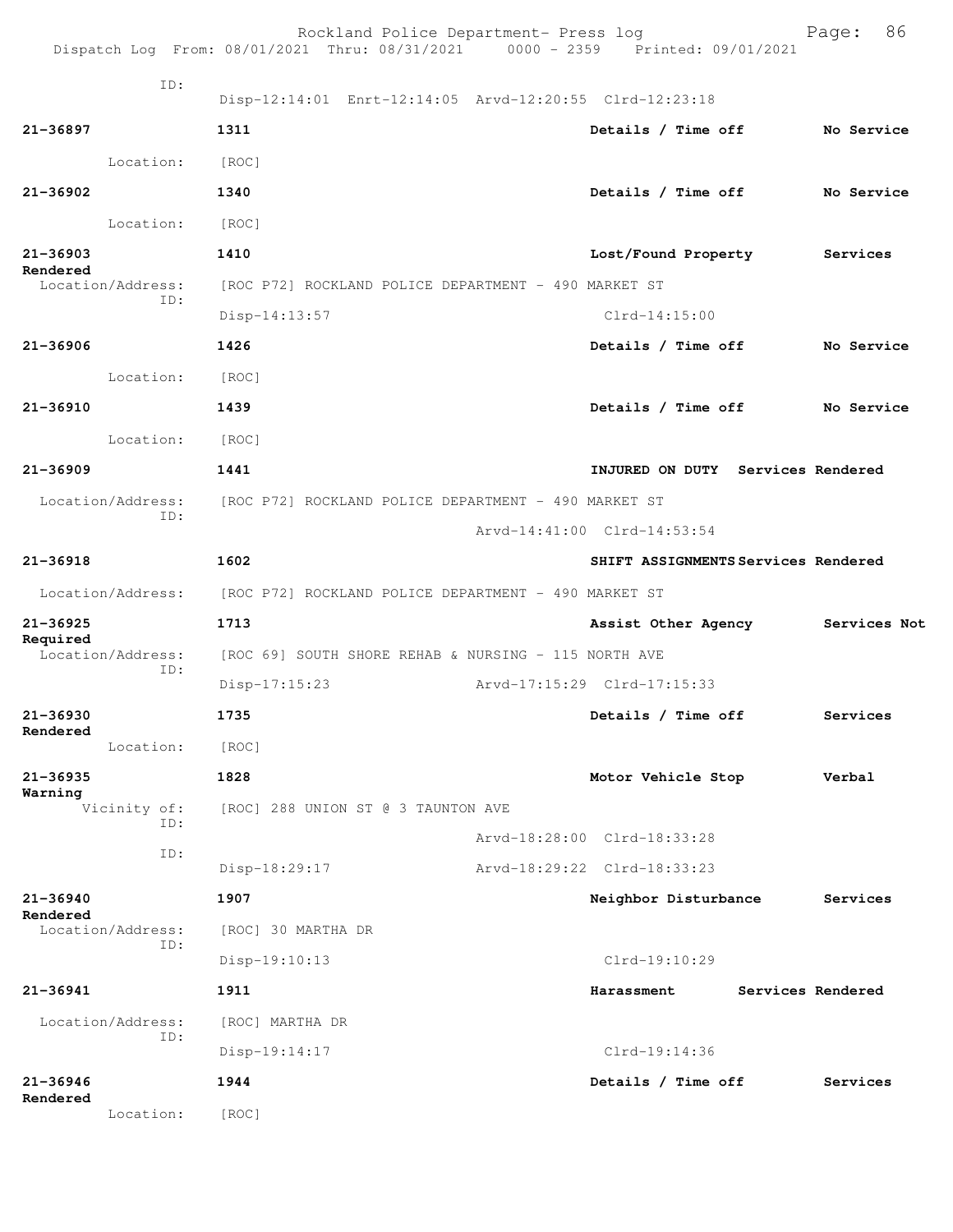| $21 - 36964$                        | 2235                                                 | Suspicious Activity                                     | Gone on        |
|-------------------------------------|------------------------------------------------------|---------------------------------------------------------|----------------|
| arrival<br>Location/Address:<br>TD: | [ROC] CHURCH ST                                      |                                                         |                |
| TD:                                 | Disp-22:35:57 Enrt-22:36:32                          | $Clrd-22:42:07$                                         |                |
|                                     |                                                      | Disp-22:35:57 Enrt-22:36:32 Arvd-22:39:40 Clrd-22:42:24 |                |
| $21 - 36965$                        | 2243                                                 | Harassment                                              | Report Follows |
| Location/Address:<br>TD:            | [ROC P72] ROCKLAND POLICE DEPARTMENT - 490 MARKET ST |                                                         |                |
| Refer To Summons:                   | 21ROC-36965-AR                                       | Disp-22:45:41 Enrt-22:55:42 Arvd-22:55:44 Clrd-23:28:08 |                |
| Summons:                            | WHITE, JEFFREY D                                     |                                                         |                |
|                                     | Address: 135 GROVE ST ROCKLAND, MA                   |                                                         |                |
| Age:                                | 49                                                   |                                                         |                |

Charges: ABUSE PREVENTION ORDER, VIOLATE

## **For Date: 08/24/2021 - Tuesday**

| $21 - 36969$                  | 0003                                                    |                             | SHIFT ASSIGNMENTS Services Rendered |
|-------------------------------|---------------------------------------------------------|-----------------------------|-------------------------------------|
| Location/Address:             | [ROC P72] ROCKLAND POLICE DEPARTMENT - 490 MARKET ST    |                             |                                     |
| $21 - 36970$                  | 0005                                                    | General Info                | Services Rendered                   |
| Location/Address:             | [ROC P72] ROCKLAND POLICE DEPARTMENT - 490 MARKET ST    |                             |                                     |
| $21 - 36972$<br>Assistance    | 0019                                                    | Assist Fire Department      | Provided                            |
| Location/Address:<br>TD:      | [ROC 68] 204 MONCRIEF RD                                |                             |                                     |
| ID:                           | Disp-00:21:05 Enrt-00:21:30 Arvd-00:22:29 Clrd-00:30:36 |                             |                                     |
|                               | Disp-00:21:24 Enrt-00:21:30 Arvd-00:22:29 Clrd-00:29:05 |                             |                                     |
| $21 - 36975$                  | 0040                                                    | Suspicious Activity         | Investigated                        |
| Location/Address:             | [ROC] 59 BIGELOW AVE                                    |                             |                                     |
| ID:                           | Disp-00:41:20 Enrt-00:41:24 Arvd-00:43:42 Clrd-00:47:48 |                             |                                     |
| ID:                           | Disp-00:41:35 Enrt-00:41:45 Arvd-00:43:55 Clrd-00:47:48 |                             |                                     |
| $21 - 36997$                  | 0615                                                    |                             | Building Check Services Rendered    |
| Location/Address:             | [ROC] UNION ST                                          |                             |                                     |
| ID:                           |                                                         | Arvd-06:20:35 Clrd-06:40:16 |                                     |
| 21-37002                      | 0700                                                    | Traffic Enforcement         | Services                            |
| Rendered<br>Location/Address: | [ROC] WEST WATER ST                                     |                             |                                     |
| ID:                           |                                                         | Arvd-07:01:32 Clrd-07:11:37 |                                     |
| $21 - 37003$                  | 0711                                                    | Traffic Enforcement         | Services                            |
| Rendered<br>Location/Address: | [ROC] SALEM ST                                          |                             |                                     |
| ID:                           |                                                         | Arvd-07:11:48 Clrd-07:25:59 |                                     |
| $21 - 37004$                  | 0721                                                    | <b>Time off</b>             | Services Rendered                   |
| Location:                     | [ROC]                                                   |                             |                                     |
| $21 - 37006$                  | 0738                                                    | Vehicle Maintenance         | Services                            |
|                               |                                                         |                             |                                     |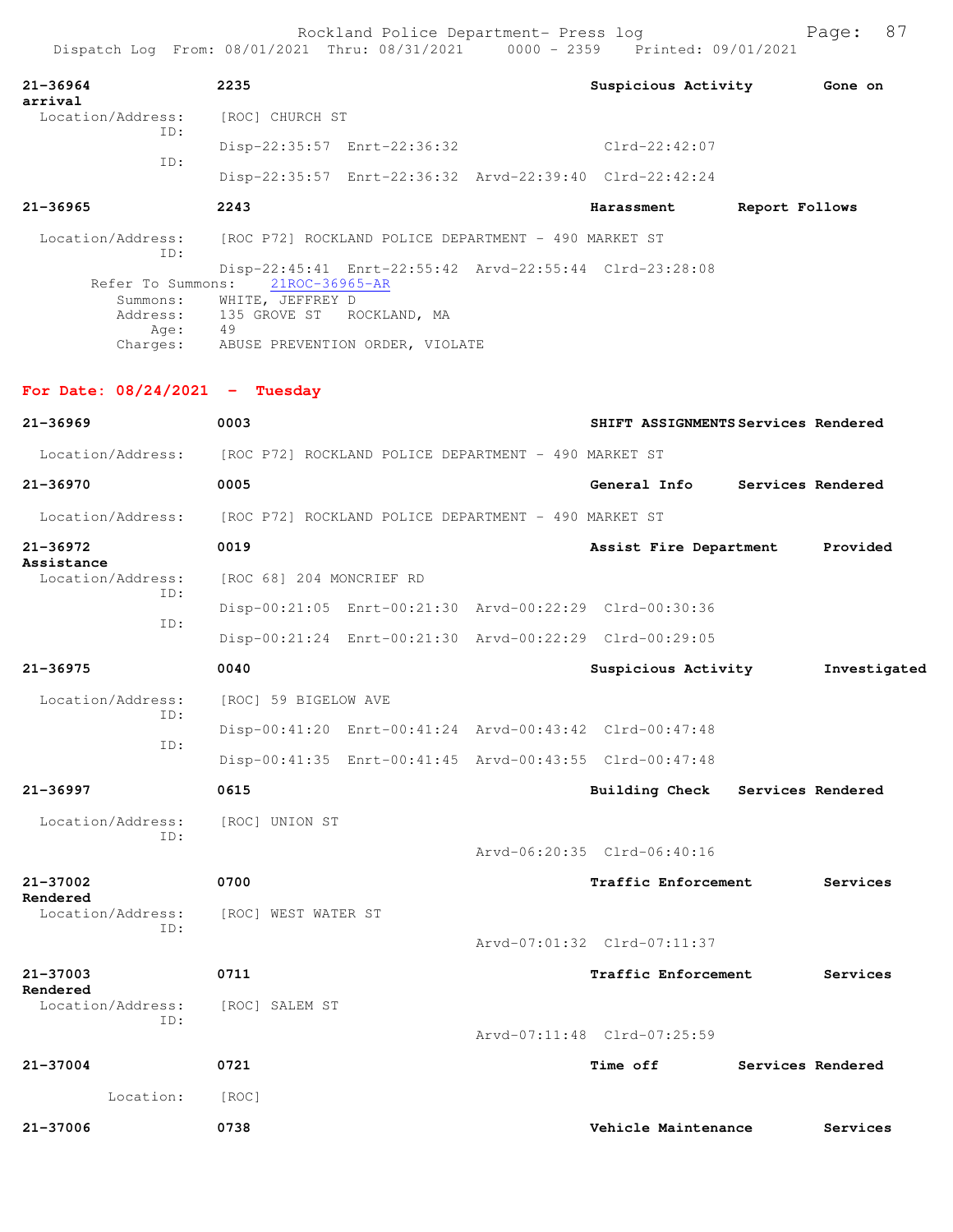|                                      | Rockland Police Department- Press log<br>Dispatch Log From: 08/01/2021 Thru: 08/31/2021 0000 - 2359 Printed: 09/01/2021 | 88<br>Page:                         |  |  |  |  |
|--------------------------------------|-------------------------------------------------------------------------------------------------------------------------|-------------------------------------|--|--|--|--|
| Rendered<br>Location/Address:        | [ROC P72] ROCKLAND POLICE DEPARTMENT - 490 MARKET ST                                                                    |                                     |  |  |  |  |
| ID:                                  |                                                                                                                         | Arvd-07:40:57 Clrd-07:41:30         |  |  |  |  |
| 21-37007                             | 0741                                                                                                                    | Details / Time off<br>Services      |  |  |  |  |
| Rendered<br>Location:                | [ROC]                                                                                                                   |                                     |  |  |  |  |
| 21-37011                             | 0805                                                                                                                    | SHIFT ASSIGNMENTS Services Rendered |  |  |  |  |
| Location/Address:                    | [ROC P72] ROCKLAND POLICE DEPARTMENT - 490 MARKET ST                                                                    |                                     |  |  |  |  |
| 21-37027                             | 0930                                                                                                                    | Assist Other Agency<br>Services     |  |  |  |  |
| Rendered<br>Location/Address:        | [ROC P72] ROCKLAND POLICE DEPARTMENT - 490 MARKET ST                                                                    |                                     |  |  |  |  |
| 21-37023                             | 1009                                                                                                                    | General Incident Services Rendered  |  |  |  |  |
| Location/Address:                    | [ROC P72] ROCKLAND POLICE DEPARTMENT - 490 MARKET ST                                                                    |                                     |  |  |  |  |
| 21-37029                             | 1048                                                                                                                    | General Incident Services Rendered  |  |  |  |  |
| Location/Address:                    | [ROC P72] ROCKLAND POLICE DEPARTMENT - 490 MARKET ST                                                                    |                                     |  |  |  |  |
| 21-37031                             | 1059                                                                                                                    | Time off<br>Services Rendered       |  |  |  |  |
| Location:                            | [ROC]                                                                                                                   |                                     |  |  |  |  |
| 21-37032                             | 1100                                                                                                                    | Burglar Alarm<br>Building           |  |  |  |  |
| Checked/Secured<br>Location/Address: | [ROC P62] CHINA PLAZA - 35 MARKET ST                                                                                    |                                     |  |  |  |  |
| ID:                                  | Disp-11:01:14 Enrt-11:01:55 Arvd-11:05:58 Clrd-11:13:39                                                                 |                                     |  |  |  |  |
| $21 - 37039$                         | 1129                                                                                                                    | General Info<br>Services Rendered   |  |  |  |  |
| Location/Address:                    | [ROC] 0 SAW MILL LN @ 0 CORN MILL LN                                                                                    |                                     |  |  |  |  |
| ID:                                  |                                                                                                                         | Arvd-11:31:47 Clrd-11:31:54         |  |  |  |  |
| 21-37053                             | 1342                                                                                                                    | 911 Accidental<br>Could Not Locate  |  |  |  |  |
| Vicinity of:<br>ID:                  | [ROC] 104 HINGHAM ST                                                                                                    |                                     |  |  |  |  |
|                                      | Disp-13:45:04 Enrt-13:45:40 Arvd-13:49:42 Clrd-13:59:06                                                                 |                                     |  |  |  |  |
| 21-37063<br>Rendered                 | 1541                                                                                                                    | Disabled Motor Vehicle<br>Services  |  |  |  |  |
| Location/Address:<br>ID:             | [ROC] W WATER ST @ PLAIN ST                                                                                             |                                     |  |  |  |  |
|                                      | Disp-15:43:08 Enrt-15:43:14 Arvd-16:11:58 Clrd-16:12:02                                                                 |                                     |  |  |  |  |
| 21-37068                             | 1607                                                                                                                    | SHIFT ASSIGNMENTS Services Rendered |  |  |  |  |
| Location/Address:<br>ID:             | [ROC P72] ROCKLAND POLICE DEPARTMENT - 490 MARKET ST                                                                    |                                     |  |  |  |  |
|                                      | Disp-16:09:38                                                                                                           | $Clrd-16:09:51$                     |  |  |  |  |
| 21-37069<br>Rendered                 | 1624                                                                                                                    | Details / Time off<br>Services      |  |  |  |  |
| Location:                            | [ROC]                                                                                                                   |                                     |  |  |  |  |
| 21-37071<br>Made                     | 1639                                                                                                                    | Suspicious Activity<br>Arrest (s)   |  |  |  |  |
| Location/Address:<br>ID:             | [ROC 66] REEDS POND PARK - 80 MARKET ST                                                                                 |                                     |  |  |  |  |
| ID:                                  |                                                                                                                         | Arvd-16:39:00 Clrd-16:58:00         |  |  |  |  |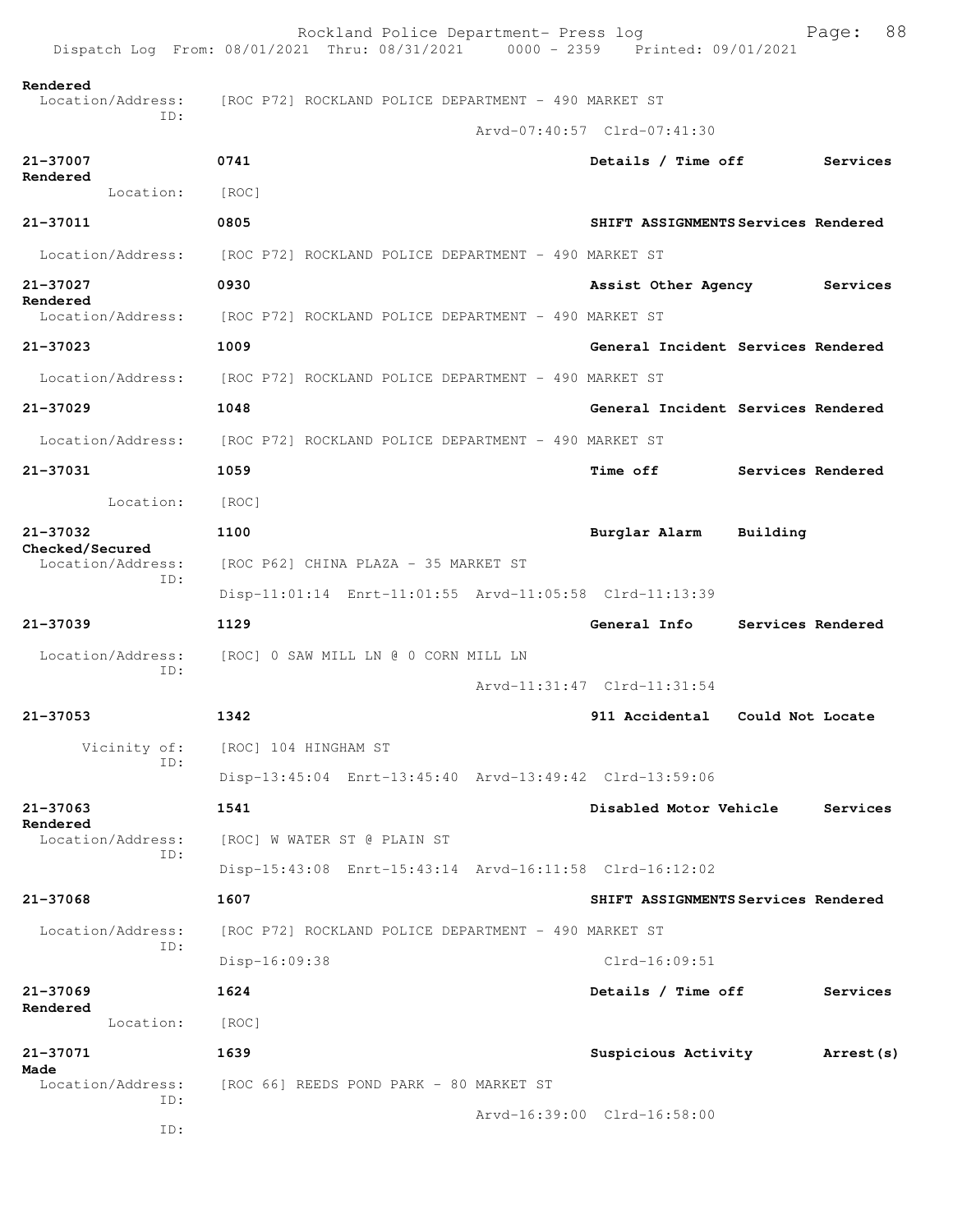|                                     | Rockland Police Department- Press log<br>Dispatch Log From: 08/01/2021 Thru: 08/31/2021 0000 - 2359 Printed: 09/01/2021 |                             | 89<br>Page:           |
|-------------------------------------|-------------------------------------------------------------------------------------------------------------------------|-----------------------------|-----------------------|
| Refer To Arrest:<br>Arrest:<br>Age: | Disp-16:42:17<br>21ROC-37071-AR<br>JONES, JASON ROBERT<br>Address: HOMELESS<br>ROCKLAND, MA<br>40                       | Arvd-16:42:25 Clrd-16:57:57 |                       |
| Charges:<br>21-37076                | Straight Warrant<br>1657                                                                                                | Building Check              |                       |
|                                     |                                                                                                                         |                             | Appears Secure        |
| Location/Address:<br>ID:            | [ROC] WEBSTER ST                                                                                                        |                             |                       |
|                                     |                                                                                                                         | Arvd-17:00:15 Clrd-17:00:28 |                       |
| 21-37075                            | 1658                                                                                                                    | Trespassing                 | Services Rendered     |
| Location/Address:<br>ID:            | [ROC P72] ROCKLAND POLICE DEPARTMENT - 490 MARKET ST                                                                    |                             |                       |
|                                     | $Disp-16:59:55$                                                                                                         | $Clrd-17:00:03$             |                       |
| 21-37082                            | 1735                                                                                                                    | BAIL SET                    | Services Rendered     |
| Location/Address:<br>TD:            | [ROC P72] ROCKLAND POLICE DEPARTMENT - 490 MARKET ST                                                                    |                             |                       |
|                                     | Disp-17:36:20                                                                                                           | $Clrd-17:36:52$             |                       |
| 21-37084<br>Rendered                | 1745                                                                                                                    | Motor Vehicle Complaint     | Services              |
| Location/Address:                   | [ROC] 333 CONCORD ST                                                                                                    |                             |                       |
| ID:                                 | Disp-17:48:08 Enrt-17:48:18 Arvd-17:53:42 Clrd-17:56:00                                                                 |                             |                       |
| ID:                                 | Disp-17:50:31 Enrt-17:50:35                                                                                             | $Clrd-17:56:04$             |                       |
| 21-37099                            | 1943                                                                                                                    | <b>Building Check</b>       | Appears Secure        |
| Location/Address:                   | [ROC] WEBSTER ST                                                                                                        |                             |                       |
| ID:                                 |                                                                                                                         | Arvd-19:44:03 Clrd-19:44:12 |                       |
| 21-37102                            | 1952                                                                                                                    | Health & Welfare Check      | No Service            |
|                                     | Location/Address: [ROC] 56 FAIRVIEW ST                                                                                  |                             |                       |
| ID:                                 | Disp-19:53:31 Enrt-19:54:00 Arvd-19:57:48 Clrd-20:13:20                                                                 |                             |                       |
| ID:                                 | Disp-19:53:34                                                                                                           | $Clrd-19:53:40$             |                       |
| ID:                                 | Disp-19:53:46 Enrt-19:54:00 Arvd-19:57:48 Clrd-20:13:20                                                                 |                             |                       |
| ID:                                 | Disp-20:08:13                                                                                                           | Arvd-20:08:19 Clrd-20:13:20 |                       |
| 21-37106                            | 2110                                                                                                                    | Disabled Motor Vehicle      | Gone on               |
| arrival<br>Location/Address:        | [ROC] HINGHAM ST                                                                                                        |                             |                       |
| ID:                                 | Disp-21:11:56 Enrt-21:12:34 Arvd-21:26:53 Clrd-21:29:17                                                                 |                             |                       |
| $21 - 37108$                        | 2118                                                                                                                    | Suspicious Activity         | Services              |
| Rendered<br>Location/Address:       | [ROC P92] BAVIS ICE ARENA - 180 VFW DR                                                                                  |                             |                       |
| ID:                                 | Disp-21:24:34                                                                                                           | $Clrd-21:24:40$             |                       |
| 21-37111                            | 2217                                                                                                                    | General Info                | Services Not Required |
| Location/Address:                   | [ROC P72] ROCKLAND POLICE DEPARTMENT - 490 MARKET ST                                                                    |                             |                       |
| 21-37115                            | 2314                                                                                                                    | Unwanted Party              | Services Rendered     |
| Location/Address:                   | [ROC P47] BEST WESTERN - 909 HINGHAM ST                                                                                 |                             |                       |
|                                     |                                                                                                                         |                             |                       |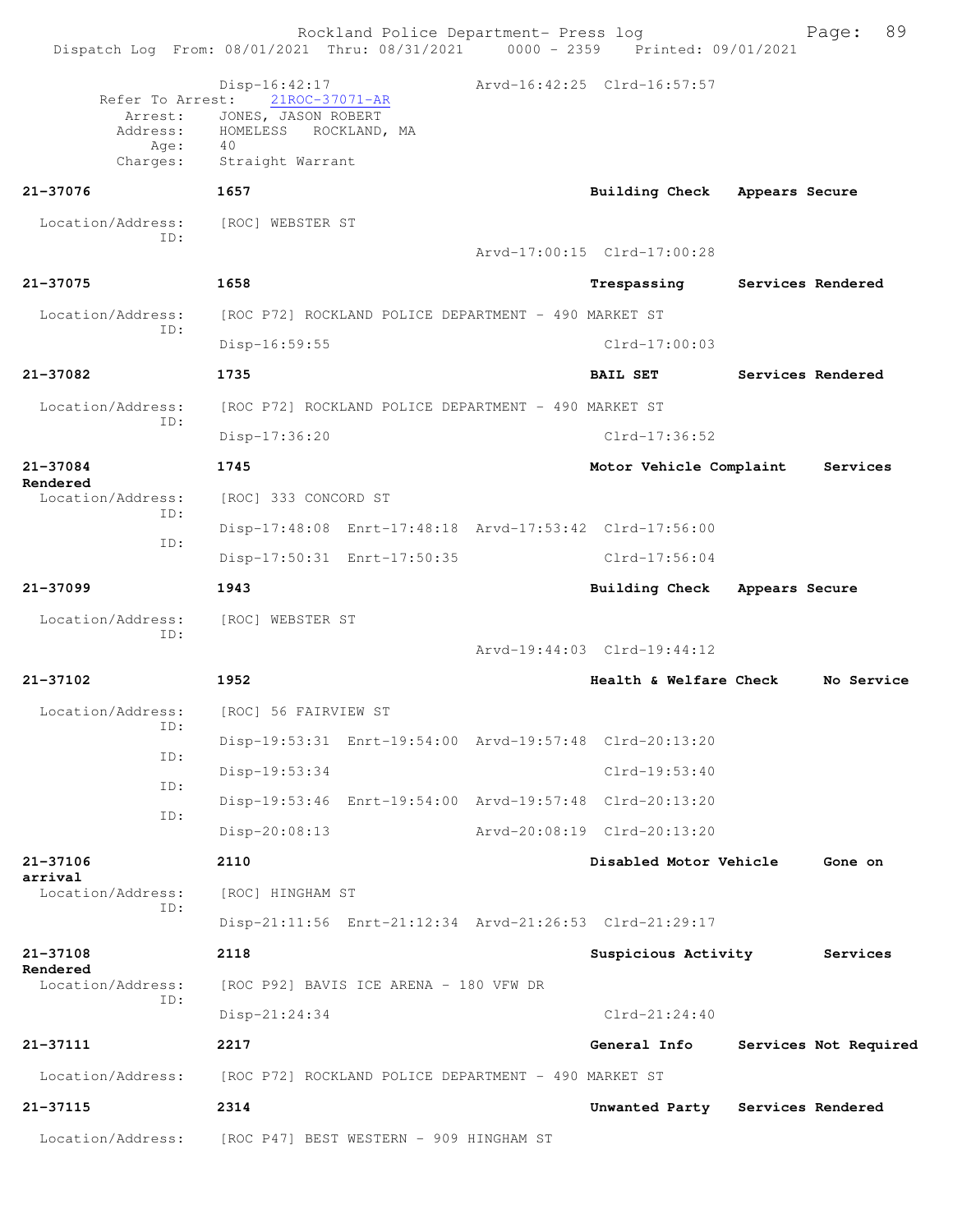|                                     |                 | Dispatch Log From: 08/01/2021 Thru: 08/31/2021 0000 - 2359 Printed: 09/01/2021 | Rockland Police Department- Press log                   |                                                         |                   | 90<br>Page: |
|-------------------------------------|-----------------|--------------------------------------------------------------------------------|---------------------------------------------------------|---------------------------------------------------------|-------------------|-------------|
|                                     |                 |                                                                                |                                                         |                                                         |                   |             |
|                                     | ID:             |                                                                                | Disp-23:16:05 Enrt-23:17:02 Arvd-23:19:47 Clrd-23:27:11 |                                                         |                   |             |
|                                     | ID:             |                                                                                |                                                         | Disp-23:16:05 Enrt-23:17:02 Arvd-23:20:55 Clrd-23:28:22 |                   |             |
|                                     |                 | For Date: $08/25/2021$ - Wednesday                                             |                                                         |                                                         |                   |             |
| 21-37120                            |                 | 0002                                                                           |                                                         | SHIFT ASSIGNMENTS Services Rendered                     |                   |             |
| Location/Address:                   |                 | [ROC P72] ROCKLAND POLICE DEPARTMENT - 490 MARKET ST                           |                                                         |                                                         |                   |             |
| 21-37130                            |                 | 0506                                                                           |                                                         | Building Check                                          | Appears Secure    |             |
| Location/Address:                   |                 | [ROC] UNION ST                                                                 |                                                         |                                                         |                   |             |
|                                     | ID:             | Disp-05:07:05                                                                  |                                                         | $Clrd-05:11:05$                                         |                   |             |
| 21-37132                            |                 | 0510                                                                           |                                                         | Motor Vehicle Collision W/PI                            |                   |             |
| Report Follows<br>Location/Address: |                 |                                                                                | [ROC P56] BURGER KING - 1333 HINGHAM ST                 |                                                         |                   |             |
|                                     | ID:             |                                                                                |                                                         | Disp-05:12:35 Enrt-05:12:55 Arvd-05:13:50 Clrd-06:00:47 |                   |             |
|                                     | ID:             |                                                                                | Disp-05:12:43 Enrt-05:12:55 Arvd-05:14:14 Clrd-06:00:47 |                                                         |                   |             |
|                                     | ID:             |                                                                                |                                                         | Disp-05:12:51 Enrt-05:12:55 Arvd-05:13:49 Clrd-06:00:47 |                   |             |
| 21-37137<br>Rendered                |                 | 0642                                                                           |                                                         | Details / Time off                                      |                   | Services    |
|                                     | Location:       | [ROC]                                                                          |                                                         |                                                         |                   |             |
| $21 - 37139$                        |                 | 0654                                                                           |                                                         | Details / Time off                                      |                   | Services    |
| Rendered                            | Location:       | [ROC]                                                                          |                                                         |                                                         |                   |             |
| 21-37140                            |                 | 0717                                                                           |                                                         | Details / Time off                                      |                   | Services    |
| Rendered                            | Location:       | [ROC]                                                                          |                                                         |                                                         |                   |             |
| $21 - 37141$                        |                 | 0739                                                                           |                                                         | Details / Time off                                      |                   | Services    |
| Rendered                            | Location:       | [ROC]                                                                          |                                                         |                                                         |                   |             |
| 21-37142                            |                 | 0759                                                                           |                                                         | SHIFT ASSIGNMENTSNo Service                             |                   |             |
|                                     |                 | Location/Address: [ROC P72] ROCKLAND POLICE DEPARTMENT - 490 MARKET ST         |                                                         |                                                         |                   |             |
| 21-37143                            |                 | 0818                                                                           |                                                         | Prisioner Transport                                     |                   | Services    |
| Rendered                            | Location:       | [HIN] OUT OF TOWN- HINGHAM DISTRICT COURT                                      |                                                         |                                                         |                   |             |
|                                     | ID:             |                                                                                |                                                         | Arvd-08:18:00 Clrd-09:55:05                             |                   |             |
| 21-37148                            |                 | 0955                                                                           |                                                         | Assist Other Agency                                     |                   | No Service  |
| Location/Address:                   |                 | [ROC] 411 SALEM ST                                                             |                                                         |                                                         |                   |             |
|                                     | ID:             |                                                                                | Disp-09:57:17 Enrt-09:57:23                             | $Clrd-10:12:44$                                         |                   |             |
| 21-37153                            |                 | 1033                                                                           |                                                         | Details / Time off                                      |                   | No Service  |
|                                     | Location:       | [ROC]                                                                          |                                                         |                                                         |                   |             |
| $21 - 37157$                        |                 | 1100                                                                           |                                                         | Details / Time off                                      |                   | No Service  |
|                                     | Location: [ROC] |                                                                                |                                                         |                                                         |                   |             |
| 21-37163                            |                 | 1128                                                                           |                                                         | Vandalism                                               | Services Rendered |             |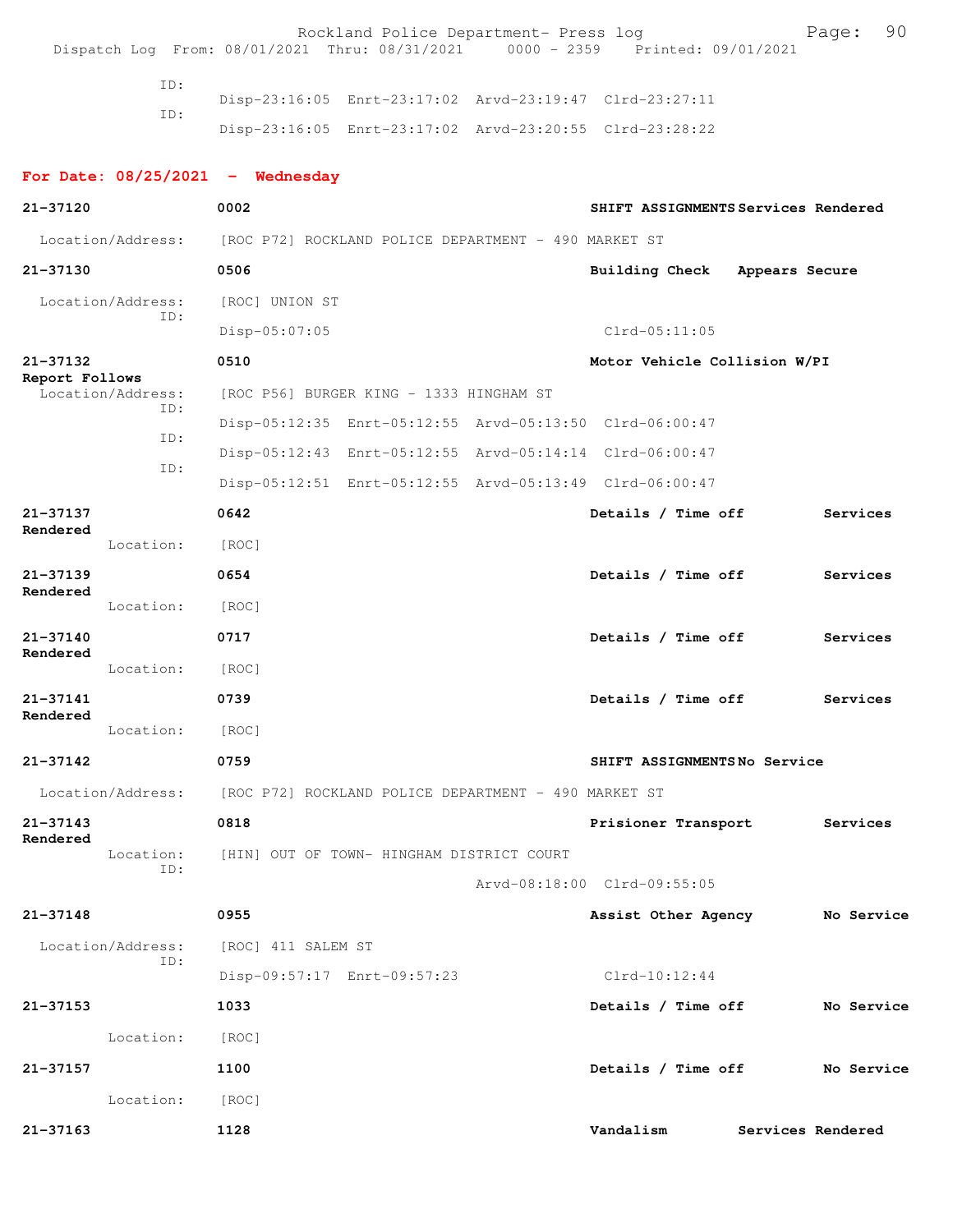| Dispatch Log From: 08/01/2021 Thru: 08/31/2021 0000 - 2359 Printed: 09/01/2021 |                                                      | Rockland Police Department- Press log                |                                                         |                | 91<br>Page:       |
|--------------------------------------------------------------------------------|------------------------------------------------------|------------------------------------------------------|---------------------------------------------------------|----------------|-------------------|
| Location/Address:                                                              | [ROC 68] 204 MONCRIEF RD                             |                                                      |                                                         |                |                   |
| ID:                                                                            |                                                      | Disp-11:29:41 Enrt-11:30:01                          | Clrd-11:30:20                                           |                |                   |
| ID:                                                                            |                                                      |                                                      | Disp-11:30:12 Enrt-11:30:15 Arvd-11:31:32 Clrd-11:34:46 |                |                   |
| 21-37167                                                                       | 1144                                                 |                                                      | Assist Public                                           |                | Services Rendered |
| Location/Address:                                                              | [ROC 702] 58 BIGELOW AVE                             |                                                      |                                                         |                |                   |
| TD:                                                                            |                                                      |                                                      | Disp-11:49:44 Enrt-11:56:16 Arvd-11:58:25 Clrd-12:18:16 |                |                   |
| ID:                                                                            | Disp-12:02:07                                        |                                                      | Arvd-12:02:11 Clrd-12:09:42                             |                |                   |
| ID:                                                                            |                                                      | Disp-12:09:35 Enrt-12:09:38                          | Clrd-12:18:20                                           |                |                   |
| $21 - 37177$                                                                   | 1306                                                 |                                                      | Health & Welfare Check                                  |                | Services          |
| Rendered<br>Location/Address:                                                  |                                                      | [ROC P72] ROCKLAND POLICE DEPARTMENT - 490 MARKET ST |                                                         |                |                   |
| ID:                                                                            | $Disp-13:10:05$                                      |                                                      | $Clrd-13:12:47$                                         |                |                   |
| $21 - 37183$                                                                   | 1339                                                 |                                                      | Details / Time off                                      |                | No Service        |
| Location:                                                                      | [ROC]                                                |                                                      |                                                         |                |                   |
| $21 - 37194$                                                                   | 1450                                                 |                                                      | MVA Property Damage Only                                |                | Services          |
| Rendered<br>Location/Address:                                                  |                                                      | [ROC P55] HOME DEPOT - 1149 HINGHAM ST               |                                                         |                |                   |
| ID:                                                                            |                                                      |                                                      | Disp-14:52:48 Enrt-14:53:04 Arvd-14:57:14 Clrd-15:09:46 |                |                   |
| ID:                                                                            |                                                      |                                                      | Disp-14:52:53 Enrt-14:53:00 Arvd-14:59:06 Clrd-15:09:46 |                |                   |
| ID:                                                                            | $Disp-14:58:26$                                      |                                                      | Arvd-14:58:31 Clrd-15:09:46                             |                |                   |
| 21-37202                                                                       | 1626                                                 |                                                      | General Info                                            | Appears Secure |                   |
| Location/Address:                                                              | [ROC P72] ROCKLAND POLICE DEPARTMENT - 490 MARKET ST |                                                      |                                                         |                |                   |
| $21 - 37214$                                                                   | 1734                                                 |                                                      | Harassment                                              |                | Services Rendered |
| Location/Address:                                                              | [ROC] 59 WILLOW POND DR                              |                                                      |                                                         |                |                   |
| TD:                                                                            |                                                      |                                                      | Disp-17:36:29 Enrt-17:38:40 Arvd-17:56:20 Clrd-17:56:24 |                |                   |
| ID:                                                                            | $Disp-17:43:13$                                      |                                                      | Arvd-17:43:18 Clrd-17:56:21                             |                |                   |
| 21-37216                                                                       | 1742                                                 |                                                      | Motor Vehicle Stop                                      |                |                   |
| Citation/Warning Issued<br>Location/Address:                                   | [ROC] NORTH AVE                                      |                                                      |                                                         |                |                   |
| TD:                                                                            |                                                      |                                                      | Arvd-17:42:00 Clrd-17:47:29                             |                |                   |
| ID:                                                                            | $Disp-17:42:47$                                      |                                                      | $Clrd-17:43:09$                                         |                |                   |
| 21-37221                                                                       | 1811                                                 |                                                      | Assist Public                                           |                | Services Rendered |
| Location/Address:                                                              | [ROC] HINGHAM ST                                     |                                                      |                                                         |                |                   |
| ID:                                                                            |                                                      | Disp-18:13:21 Enrt-18:13:26                          | Clrd-18:15:50                                           |                |                   |
| ID:                                                                            |                                                      |                                                      | Disp-18:23:09 Enrt-18:23:14 Arvd-18:32:15 Clrd-18:37:38 |                |                   |
| 21-37222                                                                       | 1814                                                 |                                                      | Assist Other Agency                                     |                | Services          |
| Rendered<br>Location/Address:                                                  |                                                      | [ABI 2878] 19 NORTH AVE - 19 NORTH AVE Apt. #1       |                                                         |                |                   |
| ID:                                                                            |                                                      |                                                      | Disp-18:15:06 Enrt-18:15:17 Arvd-18:17:41 Clrd-19:21:18 |                |                   |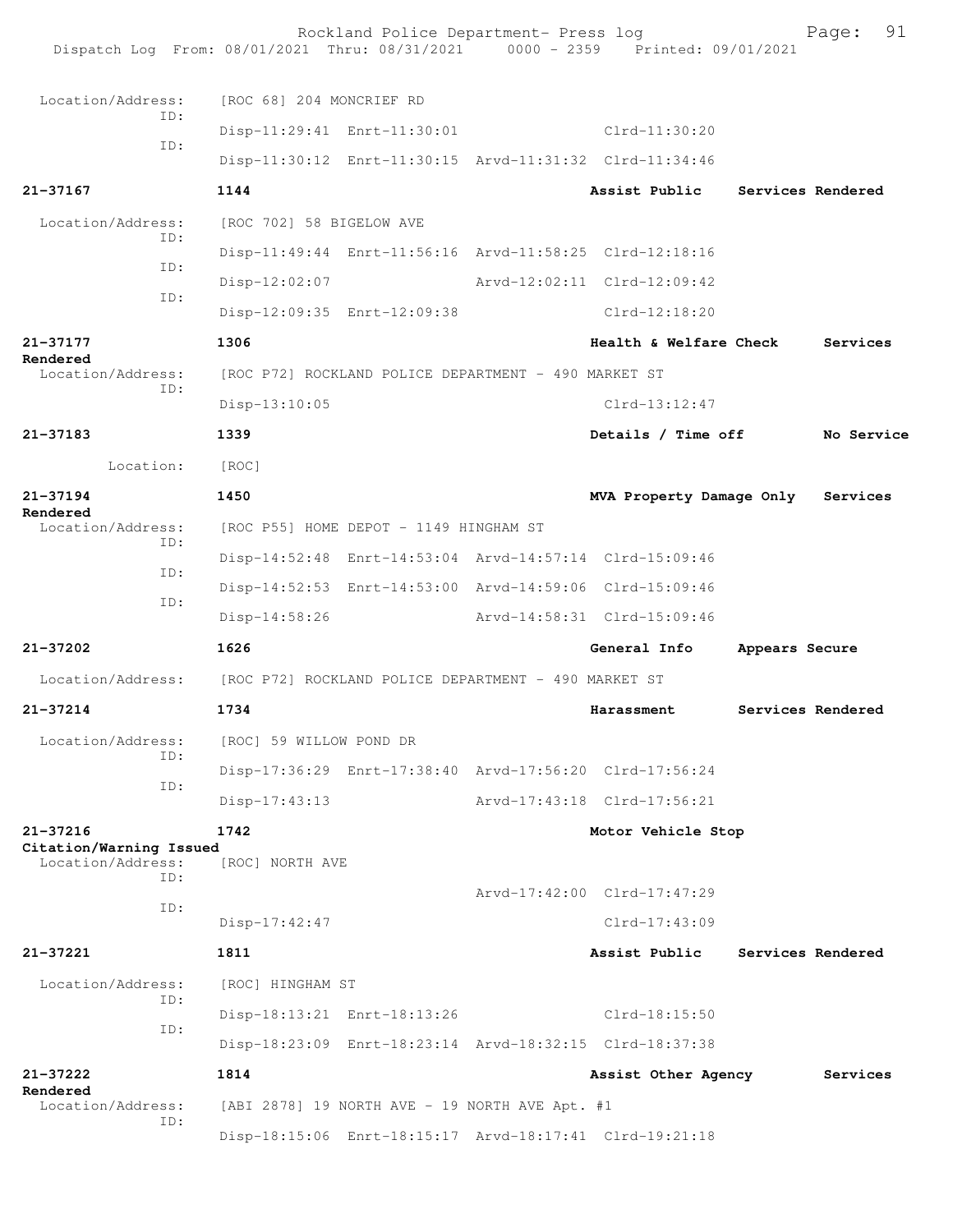|                                   | Rockland Police Department- Press log<br>Dispatch Log From: 08/01/2021 Thru: 08/31/2021 0000 - 2359 Printed: 09/01/2021 |                               | 92<br>Page:                         |
|-----------------------------------|-------------------------------------------------------------------------------------------------------------------------|-------------------------------|-------------------------------------|
| TD:                               | Disp-18:15:56 Enrt-18:15:58 Arvd-18:17:39 Clrd-18:36:04                                                                 |                               |                                     |
| ID:                               |                                                                                                                         |                               |                                     |
|                                   | $Disp-18:21:02$                                                                                                         | Arvd-18:21:07 Clrd-18:36:13   |                                     |
| $21 - 37228$                      | 1933                                                                                                                    |                               | 911 Hang Up Services Rendered       |
| Location/Address:<br>ID:          | [ROC 897] 110 MARTHA DR Apt. #F                                                                                         |                               |                                     |
|                                   | Disp-19:35:30 Enrt-19:35:33 Arvd-19:38:56 Clrd-19:49:51                                                                 |                               |                                     |
| $21 - 37249$                      | 2327                                                                                                                    | 911 Hang Up Unfounded         |                                     |
| Location/Address:<br>TD:          | [ROC] 83 EAST WATER ST                                                                                                  |                               |                                     |
|                                   | Disp-23:30:52 Enrt-23:30:55 Arvd-23:33:03 Clrd-23:41:10                                                                 |                               |                                     |
| For Date: $08/26/2021$ - Thursday |                                                                                                                         |                               |                                     |
| $21 - 37252$                      | 0000                                                                                                                    |                               | SHIFT ASSIGNMENTS Services Rendered |
| Location/Address:                 | [ROC P72] ROCKLAND POLICE DEPARTMENT - 490 MARKET ST                                                                    |                               |                                     |
| $21 - 37255$                      | 0042                                                                                                                    | Assist Public                 | Investigated                        |
| Location/Address:<br>ID:          | [ROC 495] 140 MARTHA DR Apt. #B                                                                                         |                               |                                     |
|                                   | $Disp-00:42:42$                                                                                                         | Arvd-00:43:43 Clrd-00:52:26   |                                     |
| 21-37270                          | 0458                                                                                                                    | Building Check Appears Secure |                                     |
| Location/Address:                 | [ROC] UNION ST                                                                                                          |                               |                                     |
| ID:                               | $Disp-04:58:29$                                                                                                         | Arvd-05:10:03 Clrd-05:22:35   |                                     |
| $21 - 37272$                      | 0549                                                                                                                    | Motor Vehicle Stop            | Verbal                              |
| Warning<br>Location/Address:      | [ROC] 400 SUMMER ST                                                                                                     |                               |                                     |
| ID:                               | $Disp-05:51:11$                                                                                                         | Arvd-05:51:15 Clrd-05:51:22   |                                     |
| 21-37273                          | 0630                                                                                                                    | <b>Traffic Enforcement</b>    | Services                            |
| Rendered<br>Location/Address:     | [ROC] SALEM ST                                                                                                          |                               |                                     |
| ID:                               | Disp-06:31:09                                                                                                           | Arvd-06:41:35 Clrd-06:54:06   |                                     |
| 21-37274                          | 0638                                                                                                                    | General Info                  | Services Rendered                   |
| Location/Address:                 | [ROC P72] ROCKLAND POLICE DEPARTMENT - 490 MARKET ST                                                                    |                               |                                     |
| 21-37276                          | 0650                                                                                                                    | Details                       | Services Rendered                   |
| Location:                         | [ROC]                                                                                                                   |                               |                                     |
| 21-37277                          | 0654                                                                                                                    | Traffic Enforcement           | Services                            |
| Rendered<br>Location/Address:     | [ROC] WEST WATER ST                                                                                                     |                               |                                     |
| TD:                               | Disp-06:55:15 Enrt-06:56:13 Arvd-06:56:15 Clrd-07:10:22                                                                 |                               |                                     |
| 21-37282                          | 0736                                                                                                                    | Assist Public                 | Report Follows                      |
| Location/Address:                 | [ROC 45] 401 VFW DRIVE BUSINESS CONDOS - 401 VFW DR                                                                     |                               |                                     |
| ID:                               | Disp-07:37:24 Enrt-07:46:09 Arvd-07:46:11 Clrd-07:49:45                                                                 |                               |                                     |
| 21-37287                          | 0800                                                                                                                    |                               | SHIFT ASSIGNMENTS Services Rendered |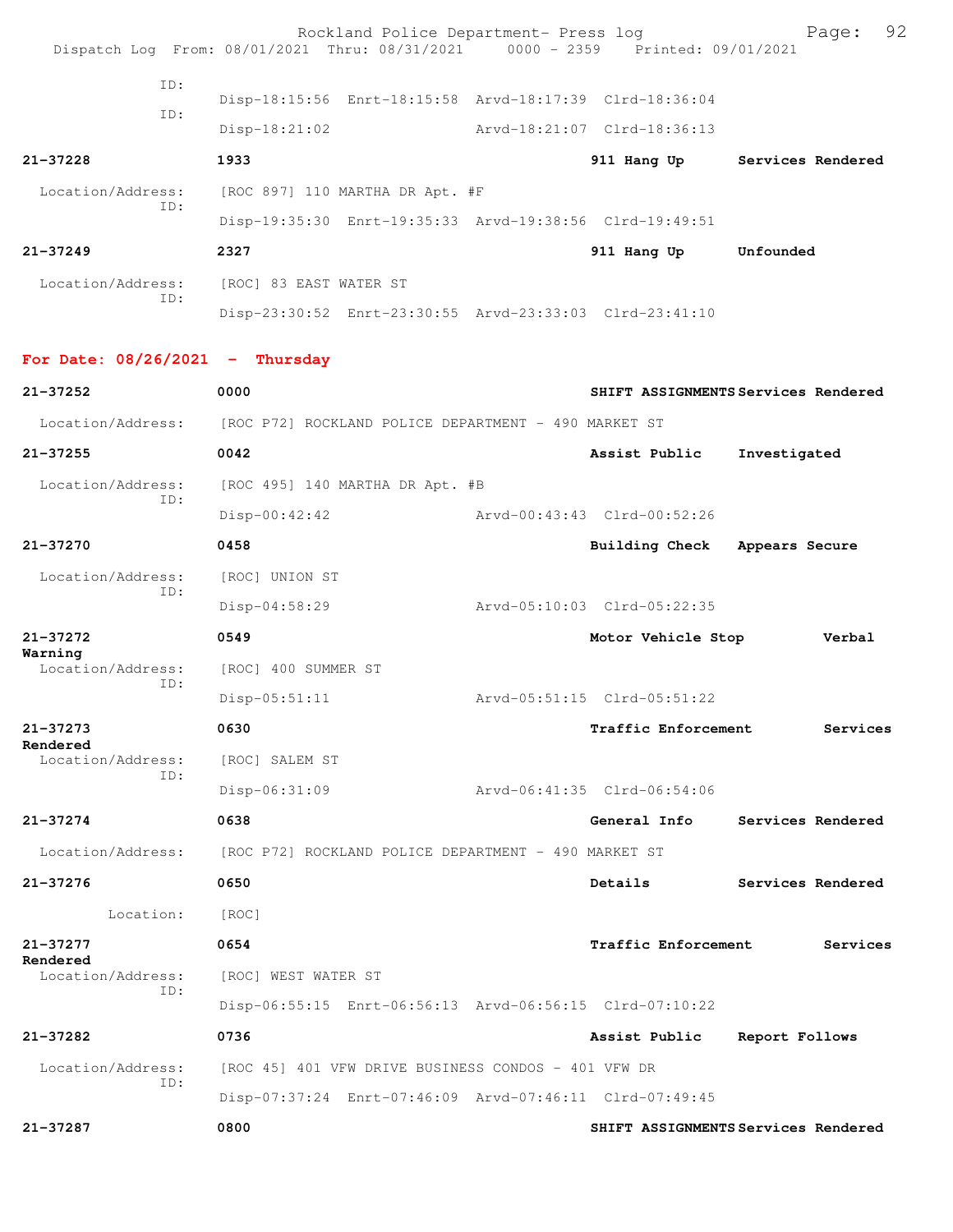|                                              |                    |                        | Rockland Police Department- Press log<br>Dispatch Log From: 08/01/2021 Thru: 08/31/2021   0000 - 2359   Printed: 09/01/2021 |             |                                |                              | 93<br>Page: |
|----------------------------------------------|--------------------|------------------------|-----------------------------------------------------------------------------------------------------------------------------|-------------|--------------------------------|------------------------------|-------------|
|                                              |                    |                        | Location/Address: [ROC P72] ROCKLAND POLICE DEPARTMENT - 490 MARKET ST                                                      |             |                                |                              |             |
| $21 - 37288$<br>Rendered                     | 0816               |                        |                                                                                                                             |             | Details / Time off             |                              | Services    |
|                                              | Location:<br>[ROC] |                        |                                                                                                                             |             |                                |                              |             |
| 21-37291<br>Checked/Secured                  | 0910               |                        |                                                                                                                             |             | Building Check                 | Building                     |             |
| Location/Address:                            | ID:                | [ROC] STUDLEY CT       |                                                                                                                             |             |                                |                              |             |
|                                              |                    |                        |                                                                                                                             |             | Arvd-09:11:39 Clrd-09:12:11    |                              |             |
| 21-37292                                     | 0918               |                        |                                                                                                                             |             | Traffic Enforcement            |                              |             |
| Citation/Warning Issued<br>Location/Address: | ID:                | [ROC] SALEM ST         |                                                                                                                             |             |                                |                              |             |
|                                              |                    |                        |                                                                                                                             |             | Arvd-09:19:33 Clrd-09:52:24    |                              |             |
| $21 - 37293$                                 | 0925               |                        |                                                                                                                             | <b>BOLO</b> |                                | No Action Required           |             |
| Location/Address:                            |                    |                        | [ROC P72] ROCKLAND POLICE DEPARTMENT - 490 MARKET ST                                                                        |             |                                |                              |             |
| 21-37294                                     | 0955               |                        |                                                                                                                             |             | Details / Time off             |                              | Services    |
| Rendered                                     | Location:<br>[ROC] |                        |                                                                                                                             |             |                                |                              |             |
| 21-37295                                     | 0958               |                        |                                                                                                                             |             | ADMIN DAY / Time off           |                              | Services    |
| Rendered                                     | Location:<br>[ROC] |                        |                                                                                                                             |             |                                |                              |             |
| 21-37296                                     | 0959               |                        |                                                                                                                             | <b>COMP</b> |                                | / Time off Services Rendered |             |
|                                              | Location:<br>[ROC] |                        |                                                                                                                             |             |                                |                              |             |
| $21 - 37299$                                 | 1010               |                        |                                                                                                                             |             | Details / Time off             |                              | Services    |
| Rendered                                     | Location:<br>[ROC] |                        |                                                                                                                             |             |                                |                              |             |
| 21-37301                                     | 1025               |                        |                                                                                                                             |             | Details / Time off             |                              | Services    |
| Rendered                                     | Location:<br>[ROC] |                        |                                                                                                                             |             |                                |                              |             |
| $21 - 37305$                                 | 1033               |                        |                                                                                                                             |             | Details / Time off             |                              | Services    |
| Rendered                                     | Location:<br>[ROC] |                        |                                                                                                                             |             |                                |                              |             |
| 21-37307                                     | 1050               |                        |                                                                                                                             |             | Building Check Building        |                              |             |
| Checked/Secured<br>Location/Address:         |                    | [ROC] STUDLEY CT       |                                                                                                                             |             |                                |                              |             |
|                                              | ID:                |                        |                                                                                                                             |             | Arvd-10:56:15 Clrd-10:58:03    |                              |             |
| 21-37319                                     | 1203               |                        |                                                                                                                             |             | Details / Time off             |                              | Services    |
| Rendered                                     | Location:<br>[ROC] |                        |                                                                                                                             |             |                                |                              |             |
| 21-37328                                     | 1257               |                        |                                                                                                                             |             | 911 Accidental Gone on arrival |                              |             |
| Location/Address:                            |                    | [ROC 575] 119 GROVE ST |                                                                                                                             |             |                                |                              |             |
|                                              | ID:                |                        | Disp-12:58:55 Enrt-12:59:03 Arvd-13:04:36 Clrd-13:07:32                                                                     |             |                                |                              |             |
| $21 - 37332$                                 | 1322               |                        |                                                                                                                             |             | <b>Traffic Enforcement</b>     |                              | Services    |
| Rendered<br>Location/Address:                |                    | [ROC] WEST WATER ST    |                                                                                                                             |             |                                |                              |             |
|                                              | ID:                |                        |                                                                                                                             |             | Arvd-13:24:31 Clrd-13:35:09    |                              |             |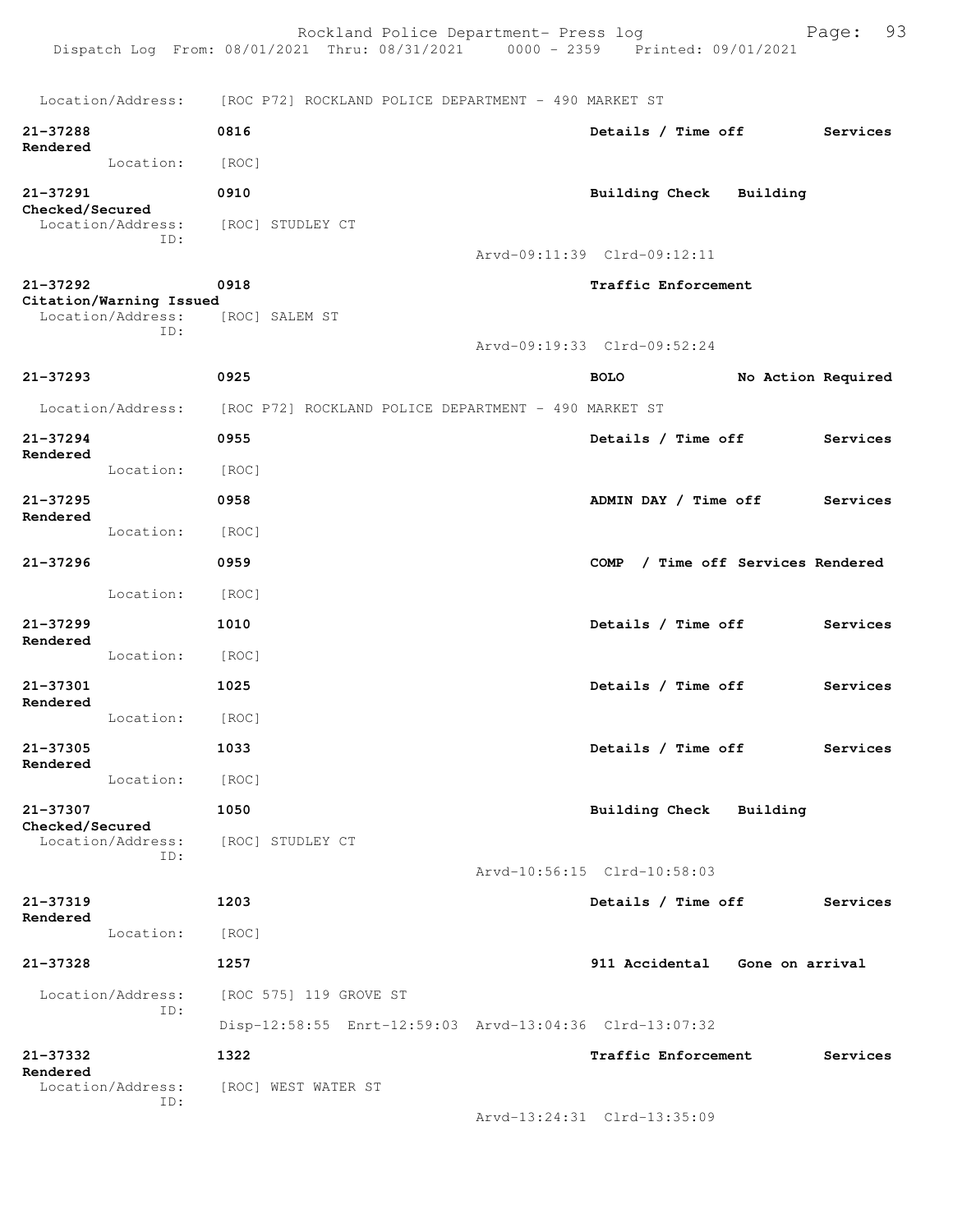| 21-37334                      | 1343                            |                                                         | Warrant                                                 | No Service           |                   |
|-------------------------------|---------------------------------|---------------------------------------------------------|---------------------------------------------------------|----------------------|-------------------|
| Location/Address:<br>TD:      | [ROC] 137 MANZELLA CT           |                                                         |                                                         |                      |                   |
|                               |                                 |                                                         | Arvd-13:43:00 Clrd-13:49:48                             |                      |                   |
| ID:                           |                                 | Disp-13:46:30 Enrt-13:46:32 Arvd-13:46:33 Clrd-13:52:24 |                                                         |                      |                   |
| ID:                           |                                 | Disp-13:46:59 Enrt-13:47:01 Arvd-13:47:03 Clrd-13:50:06 |                                                         |                      |                   |
| 21-37337                      | 1443                            |                                                         | Suspicious Activity                                     |                      | Investigated      |
| Location/Address:             | [ROC] 28 BELMONT ST             |                                                         |                                                         |                      |                   |
| ID:                           |                                 |                                                         | Disp-14:44:09 Enrt-14:45:15 Arvd-14:45:30 Clrd-15:14:21 |                      |                   |
| ID:                           |                                 | Disp-14:44:09 Enrt-14:45:17 Arvd-14:45:22 Clrd-15:14:18 |                                                         |                      |                   |
| ID:                           |                                 |                                                         | Disp-14:48:12 Enrt-14:48:14 Arvd-14:48:16 Clrd-14:48:28 |                      |                   |
| 21-37346                      | 1602                            |                                                         | SHIFT ASSIGNMENTS Services Rendered                     |                      |                   |
| Location/Address:             |                                 | [ROC P72] ROCKLAND POLICE DEPARTMENT - 490 MARKET ST    |                                                         |                      |                   |
| ID:                           | Disp-16:06:36                   |                                                         | $Clrd-16:06:43$                                         |                      |                   |
| 21-37347                      | 1606                            |                                                         | Traffic Enforcement                                     |                      | Services          |
| Rendered<br>Location:         | [ROC] TOWNWIDE                  |                                                         |                                                         |                      |                   |
| ID:                           |                                 |                                                         | Arvd-16:06:00 Clrd-18:48:58                             |                      |                   |
| ID:                           |                                 |                                                         | Disp-18:55:59 Enrt-18:56:06 Arvd-18:56:09 Clrd-19:11:23 |                      |                   |
| 21-37355                      | 1712                            |                                                         | MVA Property Damage Only                                |                      | Report            |
| Follows<br>Location/Address:  | [ROC] 13 CENTRE AVE             |                                                         |                                                         |                      |                   |
| ID:                           |                                 |                                                         | Disp-17:14:12 Enrt-17:14:21 Arvd-17:14:29 Clrd-17:28:05 |                      |                   |
| ID:                           |                                 | Disp-17:14:18 Enrt-17:14:21                             | $Clrd-17:34:24$                                         |                      |                   |
| 21-37367                      | 1810                            |                                                         | TOW REQUESTED                                           | <b>Vehicle Towed</b> |                   |
| Location/Address:             | [ROC] EARL ST                   |                                                         |                                                         |                      |                   |
| ID:                           | $Disp-18:12:11$                 |                                                         | Arvd-18:12:21 Clrd-18:32:24                             |                      |                   |
| 21-37374                      | 1836                            |                                                         | Suspicious Activity                                     |                      | Report            |
| Follows<br>Location/Address:  | [ROC 162] 49 BLANCHARD ST       |                                                         |                                                         |                      |                   |
| ID:                           |                                 |                                                         | Disp-18:37:50 Enrt-18:38:48 Arvd-18:39:42 Clrd-18:57:55 |                      |                   |
| ID:                           |                                 |                                                         | Disp-18:37:50 Enrt-18:38:51 Arvd-18:40:24 Clrd-19:39:29 |                      |                   |
| ID:                           |                                 |                                                         | Disp-18:40:18 Enrt-18:40:22 Arvd-18:40:24 Clrd-19:08:59 |                      |                   |
| ID:                           | $Disp-18:41:04$                 |                                                         | Arvd-18:41:08 Clrd-18:56:43                             |                      |                   |
| ID:                           | Disp-18:49:10                   |                                                         | Arvd-18:49:19 Clrd-18:55:50                             |                      |                   |
| Refer To Summons:<br>Summons: | 21ROC-37374-AR<br>DALUZ, JOHN C |                                                         |                                                         |                      |                   |
| Address:<br>Age:              | ***UNKNOWN***<br>45             | ROCKLAND, MA                                            |                                                         |                      |                   |
| Charges:                      | B&E FOR MISDEMEANOR             |                                                         |                                                         |                      |                   |
| 21-37381                      | 1908                            |                                                         | Unwanted Party                                          |                      | Services Rendered |
| Location/Address:             | [ROC 93] 163 SALEM ST           |                                                         |                                                         |                      |                   |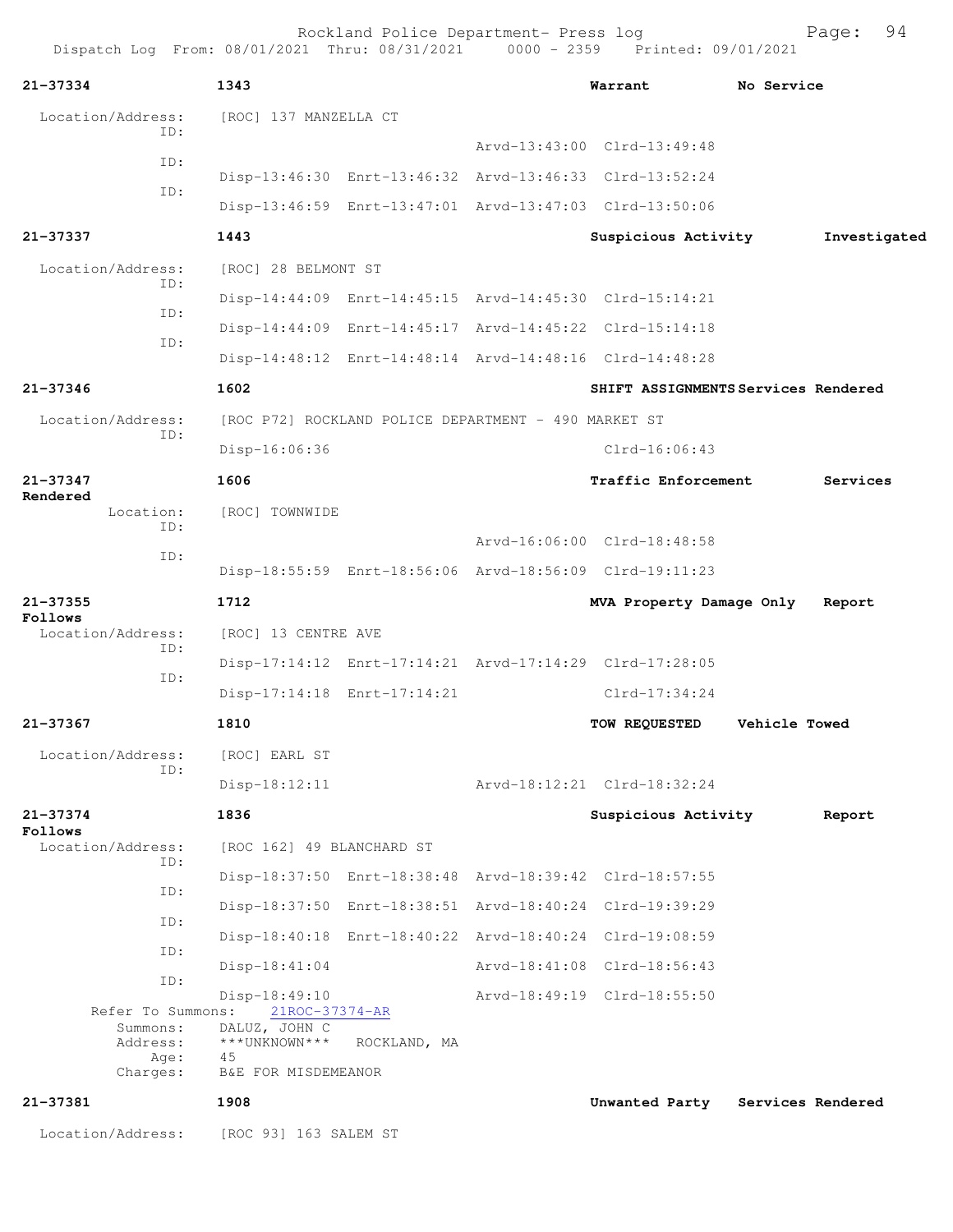|                                  |     |                              | Rockland Police Department- Press log         | Dispatch Log From: 08/01/2021 Thru: 08/31/2021 0000 - 2359 Printed: 09/01/2021 | 95<br>Page:       |  |
|----------------------------------|-----|------------------------------|-----------------------------------------------|--------------------------------------------------------------------------------|-------------------|--|
|                                  | ID: |                              |                                               | Disp-19:08:59 Enrt-19:09:50 Arvd-19:13:32 Clrd-19:21:41                        |                   |  |
|                                  | ID: |                              |                                               | Disp-19:08:59 Enrt-19:09:54 Arvd-19:12:14 Clrd-19:22:30                        |                   |  |
|                                  | ID: |                              |                                               | Disp-19:08:59 Enrt-19:09:58 Arvd-19:13:11 Clrd-19:22:24                        |                   |  |
| 21-37386                         |     | 1945                         |                                               | Abandoned MV                                                                   | Services Rendered |  |
| Location/Address:                |     | [ROC] 1116 UNION ST          |                                               |                                                                                |                   |  |
|                                  | ID: | $Disp-19:51:43$              |                                               | Clrd-19:51:52                                                                  |                   |  |
| $21 - 37394$                     |     | 2020                         |                                               | <b>Traffic Enforcement</b>                                                     | Services          |  |
| Rendered<br>Location:            | TD: | [ROC] TOWNWIDE               |                                               | Arvd-20:20:00 Clrd-23:55:52                                                    |                   |  |
| $21 - 37396$                     |     | 2040                         |                                               | Health & Welfare Check                                                         | Transported       |  |
| to Hospital<br>Location/Address: |     |                              |                                               |                                                                                |                   |  |
|                                  | ID: | Disp-20:42:48                | [ROC] 24 DIVISION ST @ 147 BELMONT ST         | Arvd-20:43:01 Clrd-21:03:55                                                    |                   |  |
|                                  | ID: | $Disp-20:42:48$              |                                               | Arvd-20:43:05 Clrd-21:03:55                                                    |                   |  |
|                                  | ID: | Disp-20:42:48                |                                               | Arvd-20:43:09 Clrd-21:03:55                                                    |                   |  |
| $21 - 37399$                     |     | 2103                         |                                               | Threats                                                                        | Services Rendered |  |
|                                  |     | [ROC 653] 51 REED ST Apt. #1 |                                               |                                                                                |                   |  |
| Location/Address:<br>ID:         |     |                              |                                               | Disp-21:05:08 Enrt-21:05:49 Arvd-21:07:24 Clrd-21:24:23                        |                   |  |
| $21 - 37401$                     |     | 2130                         |                                               | Disturbance                                                                    | Services Rendered |  |
| Location/Address:                |     |                              | [ROC 114] 132 UNION ST Apt. #2                |                                                                                |                   |  |
|                                  | ID: | $Disp-21:32:55$              |                                               | Arvd-21:33:10 Clrd-21:51:29                                                    |                   |  |
|                                  | TD: |                              | Disp-21:33:01 Enrt-21:33:07                   | Clrd-21:33:42                                                                  |                   |  |
|                                  | ID: |                              |                                               | Disp-21:33:27 Enrt-21:33:33 Arvd-21:36:26 Clrd-21:36:30                        |                   |  |
|                                  | ID: |                              |                                               | Disp-21:33:45 Enrt-21:33:48 Arvd-21:46:19 Clrd-21:51:29                        |                   |  |
| $21 - 37403$                     |     | 2135                         |                                               | Details / Time off                                                             | Services          |  |
| Rendered<br>Location:            |     | [ROC]                        |                                               |                                                                                |                   |  |
| $21 - 37404$                     |     | 2200                         |                                               | MVA Property Damage Only Vehicle                                               |                   |  |
| Towed<br>Location/Address:       |     |                              | [ROC P81] OCEAN STATE JOB LOT - 360 MARKET ST |                                                                                |                   |  |
|                                  | TD: |                              | Disp-22:02:53 Enrt-22:03:11                   | $Clrd-22:21:54$                                                                |                   |  |
|                                  | ID: |                              |                                               | Disp-22:03:07 Enrt-22:03:14 Arvd-22:04:50 Clrd-22:21:58                        |                   |  |
| $21 - 37415$                     |     | 2339                         |                                               | Unwanted Party Services Rendered                                               |                   |  |
| Location/Address:                |     | [ROC] 262 WEST WATER ST      |                                               |                                                                                |                   |  |
|                                  | ID: |                              |                                               | Disp-23:42:19 Enrt-23:42:37 Arvd-23:43:45 Clrd-23:55:21                        |                   |  |
|                                  | ID: |                              |                                               | Disp-23:42:26 Enrt-23:42:40 Arvd-23:43:41 Clrd-23:55:21                        |                   |  |
|                                  |     |                              |                                               |                                                                                |                   |  |

**For Date: 08/27/2021 - Friday**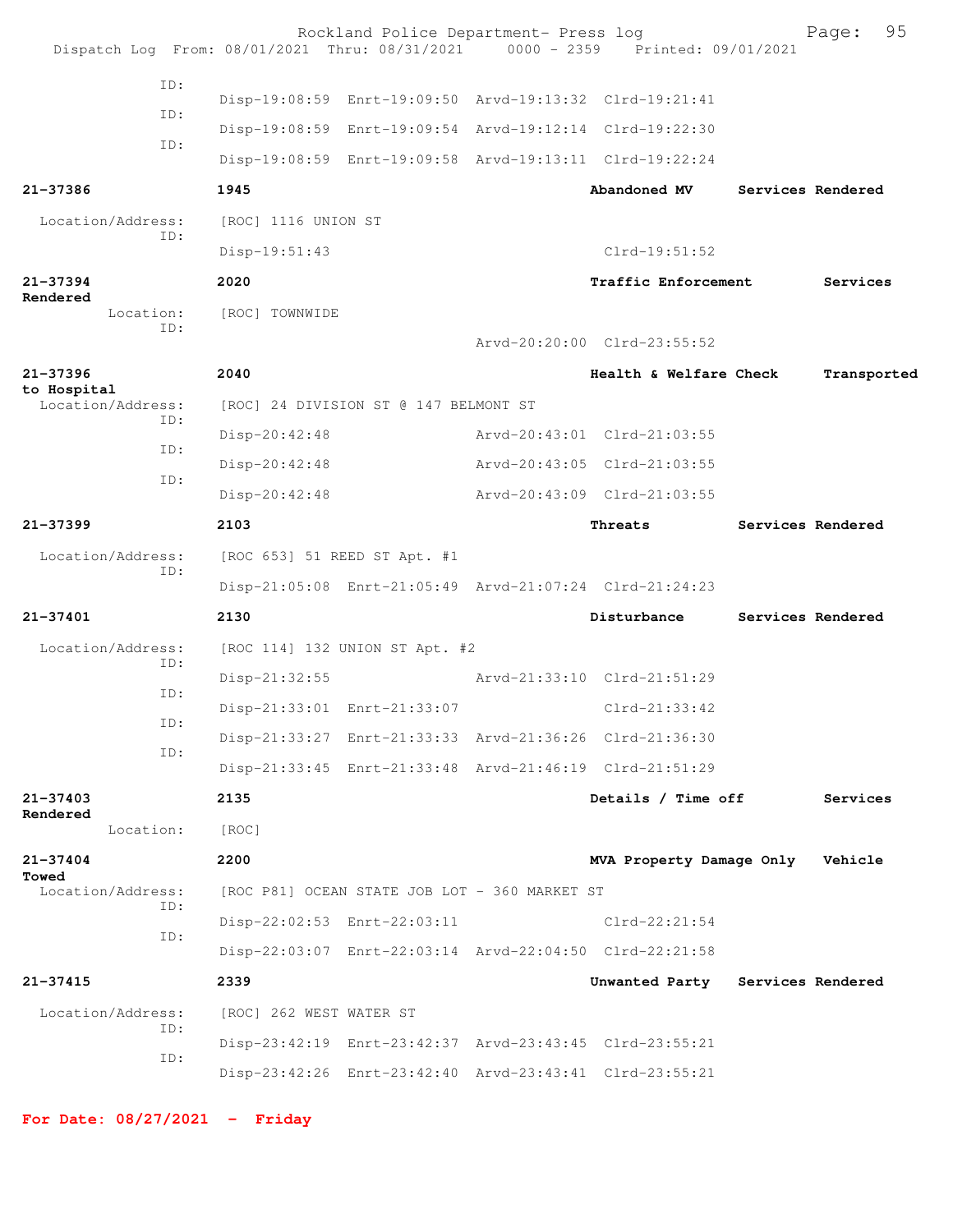|                               | Rockland Police Department- Press log<br>Dispatch Log From: 08/01/2021 Thru: 08/31/2021 0000 - 2359 Printed: 09/01/2021 |                                     | 96<br>Page:       |
|-------------------------------|-------------------------------------------------------------------------------------------------------------------------|-------------------------------------|-------------------|
| 21-37417                      | 0000                                                                                                                    | SHIFT ASSIGNMENTSNo Action Required |                   |
| Location/Address:             | [ROC P72] ROCKLAND POLICE DEPARTMENT - 490 MARKET ST                                                                    |                                     |                   |
| $21 - 37427$                  | 0530                                                                                                                    | Details / Time off                  | No Action         |
| Required<br>Location:         | [ROC]                                                                                                                   |                                     |                   |
| $21 - 37428$                  | 0554                                                                                                                    | Building Check                      | Services Rendered |
| Location/Address:             | [ROC] UNION ST                                                                                                          |                                     |                   |
| ID:                           |                                                                                                                         | Arvd-05:55:30 Clrd-06:13:10         |                   |
| $21 - 37429$                  | 0603                                                                                                                    | Details / Time off                  | No Action         |
| Required<br>Location:         | [ROC]                                                                                                                   |                                     |                   |
| $21 - 37432$                  | 0632                                                                                                                    | Assist Other Agency                 | Services          |
| Rendered<br>Location/Address: | [ROC] WEST WATER ST @ PLAIN ST                                                                                          |                                     |                   |
| ID:                           | Disp-06:34:05                                                                                                           | Arvd-06:34:10 Clrd-06:43:44         |                   |
| $21 - 37435$                  | 0650                                                                                                                    | Motor Vehicle Stop                  | Verbal            |
| Warning<br>Location/Address:  | [ROC] 114 CONCORD ST @ 17 NORMAN ST                                                                                     |                                     |                   |
| ID:                           |                                                                                                                         | Arvd-06:50:00 Clrd-06:52:54         |                   |
| $21 - 37436$                  | 0658                                                                                                                    | Details / Time off                  | No Action         |
| Required<br>Location:         | [ROC]                                                                                                                   |                                     |                   |
| 21-37445                      | 0800                                                                                                                    | SHIFT ASSIGNMENTSNo Action Required |                   |
| Location/Address:             | [ROC P72] ROCKLAND POLICE DEPARTMENT - 490 MARKET ST                                                                    |                                     |                   |
| $21 - 37446$                  | 0810                                                                                                                    | Details / Time off                  | No Action         |
| Required<br>Location:         | [ROC]                                                                                                                   |                                     |                   |
| $21 - 37458$                  | 1039                                                                                                                    | Animal Complaint Gone on arrival    |                   |
| Location/Address:             | [ROC] BILL DELAHUNT PKWY                                                                                                |                                     |                   |
| $21 - 37463$                  | 1120                                                                                                                    | Traffic Enforcement                 | Appears           |
| Secure<br>Location/Address:   | [ROC] SALEM ST                                                                                                          |                                     |                   |
| ID:                           |                                                                                                                         | Arvd-11:20:41 Clrd-11:23:14         |                   |
| ID:                           | $Disp-11:35:05$                                                                                                         | Arvd-11:39:08 Clrd-11:54:25         |                   |
| $21 - 37464$                  | 1120                                                                                                                    | Disturbance                         | Services Rendered |
| Location/Address:             | [ROC] 12 WEST WATER ST                                                                                                  |                                     |                   |
| ID:                           | Disp-11:23:14 Enrt-11:23:25 Arvd-11:25:45 Clrd-11:50:26                                                                 |                                     |                   |
| ID:                           | Disp-11:23:14                                                                                                           | Clrd-11:23:39                       |                   |
| ID:                           | Disp-11:23:14 Enrt-11:23:25 Arvd-11:30:39 Clrd-11:35:05                                                                 |                                     |                   |
| $21 - 37473$                  | 1213                                                                                                                    | Assist Other Agency                 | Could Not         |
| Locate<br>Location/Address:   | [ROC 116] 261 UNION ST Apt. #44                                                                                         |                                     |                   |
| ID:                           | Disp-12:21:58 Enrt-12:22:04 Arvd-12:25:00 Clrd-12:30:20                                                                 |                                     |                   |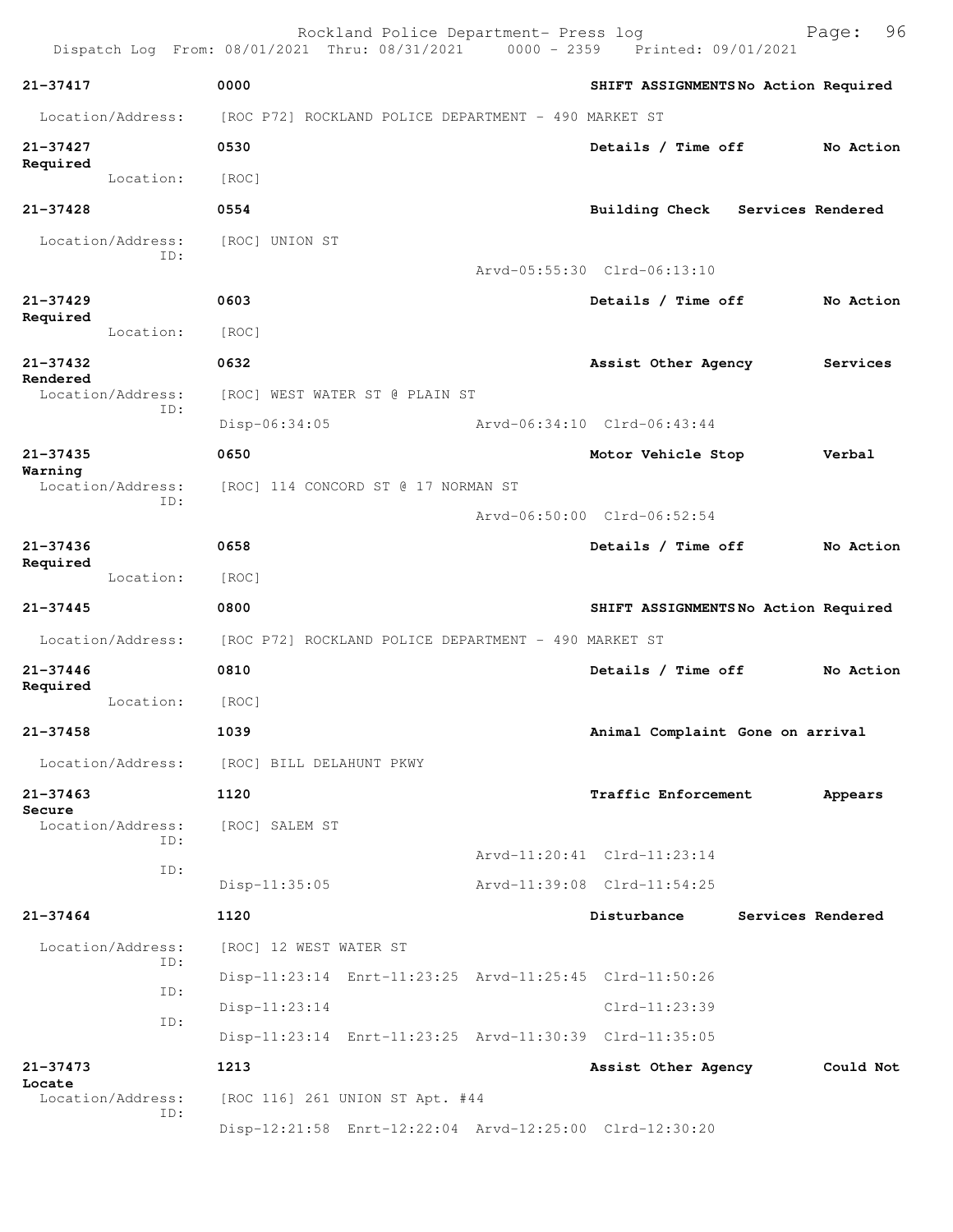Dispatch Log From: 08/01/2021 Thru: 08/31/2021 0000 - 2359 Printed: 09/01/2021

| 21-37474                |                          | 1226                                                    | Details / Time off                  | No Action |
|-------------------------|--------------------------|---------------------------------------------------------|-------------------------------------|-----------|
| Required                | Location:                | [ROC]                                                   |                                     |           |
| $21 - 37475$            |                          | 1227                                                    | Details / Time off                  | No Action |
| Required                | Location:                | [ROC]                                                   |                                     |           |
| 21-37476                |                          | 1239                                                    | Details / Time off                  | No Action |
| Required                | Location:                | [ROC]                                                   |                                     |           |
| $21 - 37479$            |                          | 1250                                                    | Prisioner Transport                 | Services  |
| Rendered                | Location/Address:        | [HIN] HINGHAM DISTRIC COURT - 28 GEORGE WASHINGTON BLVD |                                     |           |
|                         | ID:                      |                                                         | Arvd-12:50:00 Clrd-14:27:47         |           |
| $21 - 37482$            |                          | 1304                                                    | Suspicious Activity                 | Services  |
| Rendered                | Location/Address:<br>ID: | [ROC] 107 MONCRIEF RD                                   |                                     |           |
|                         |                          | Disp-13:10:36                                           | Arvd-13:10:50 Clrd-13:10:54         |           |
| $21 - 37487$            |                          | 1344                                                    | Motor Vehicle Stop                  | Verbal    |
| Warning                 | Location/Address:<br>ID: | [ROC] RESERVOIR PARK DR                                 |                                     |           |
|                         |                          |                                                         | Arvd-13:44:00 Clrd-13:48:02         |           |
| $21 - 37491$<br>Warning |                          | 1432                                                    | Traffic Enforcement                 | Verbal    |
|                         | Location/Address:<br>ID: | [ROC] WEST WATER ST                                     |                                     |           |
|                         |                          |                                                         | Arvd-14:32:59 Clrd-14:50:57         |           |
| 21-37493                | Citation/Warning Issued  | 1435                                                    | Motor Vehicle Stop                  |           |
|                         | Location/Address:<br>ID: | [ROC] 192 WEBSTER ST                                    |                                     |           |
|                         |                          |                                                         | Arvd-14:35:00 Clrd-14:41:46         |           |
| $21 - 37496$            | Citation/Warning Issued  | 1459                                                    | Motor Vehicle Stop                  |           |
|                         | Location/Address:<br>ID: | [ROC] BILL DELAHUNT PKWY                                |                                     |           |
|                         |                          |                                                         | Arvd-14:59:00 Clrd-15:05:59         |           |
| $21 - 37497$            |                          | 1503                                                    | Information Call Services Rendered  |           |
|                         | Location/Address:<br>ID: | [ROC P72] ROCKLAND POLICE DEPARTMENT - 490 MARKET ST    |                                     |           |
|                         |                          | $Disp-15:04:47$                                         | $Clrd-15:04:52$                     |           |
| $21 - 37499$<br>Warning |                          | 1513                                                    | Motor Vehicle Stop                  | Verbal    |
|                         | Location/Address:<br>TD: | [ROC] RESERVOIR PARK DR                                 |                                     |           |
|                         |                          |                                                         | Arvd-15:13:00 Clrd-15:21:55         |           |
| 21-37506                | Citation/Warning Issued  | 1603                                                    | Traffic Enforcement                 |           |
|                         | Location:<br>ID:         | [ROC] TOWN WIDE - TRAFFIC ENFORCEMENT                   |                                     |           |
|                         |                          |                                                         | Arvd-16:03:00 Clrd-19:35:38         |           |
| $21 - 37508$            |                          | 1604                                                    | SHIFT ASSIGNMENTS Services Rendered |           |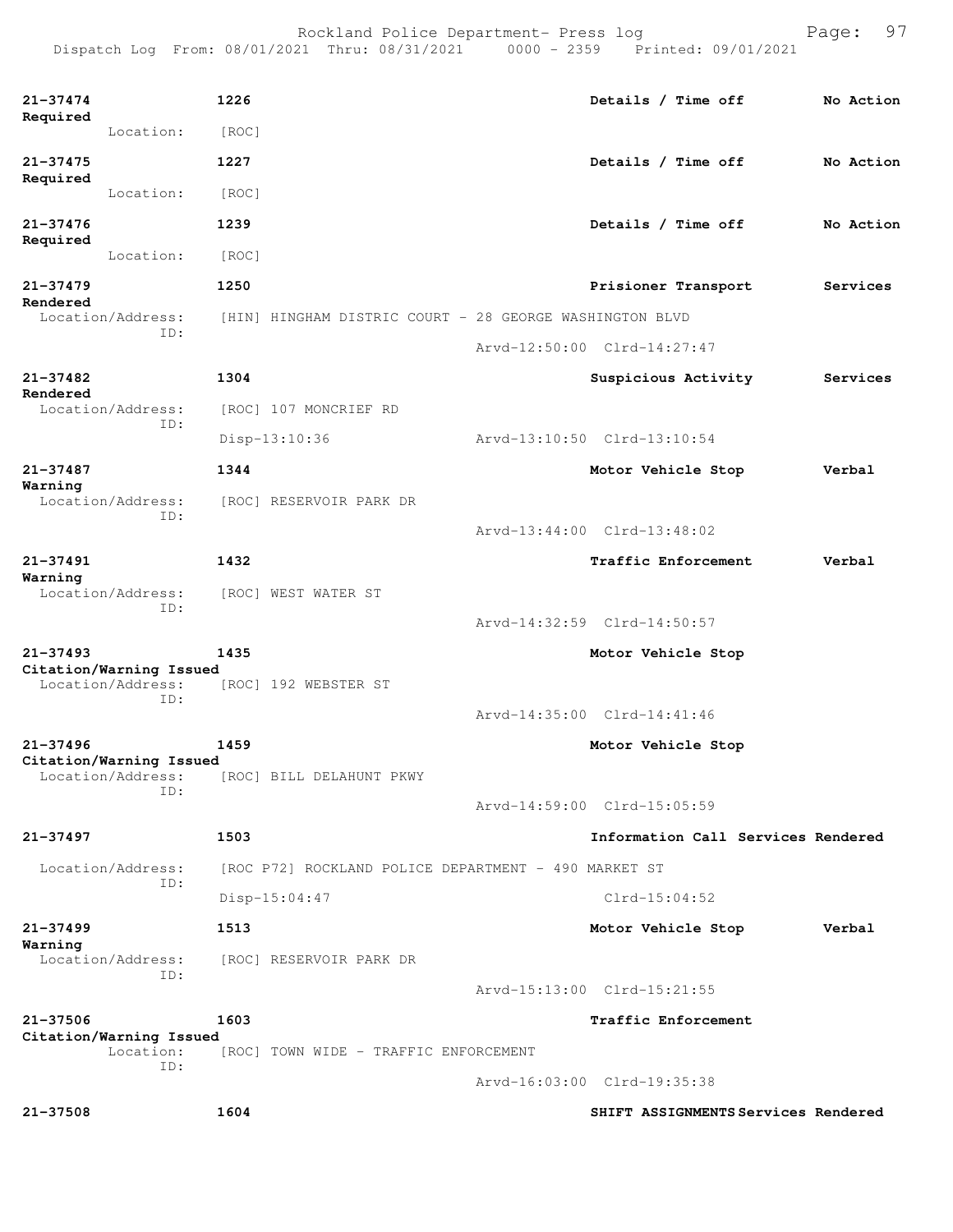|                                | Rockland Police Department- Press log<br>Dispatch Log From: 08/01/2021 Thru: 08/31/2021 0000 - 2359 Printed: 09/01/2021 | 98<br>Page:                           |
|--------------------------------|-------------------------------------------------------------------------------------------------------------------------|---------------------------------------|
| Location/Address:              | [ROC P72] ROCKLAND POLICE DEPARTMENT - 490 MARKET ST                                                                    |                                       |
| T.D:                           | Disp-16:08:00                                                                                                           | $Clrd-16:08:15$                       |
| $21 - 37514$                   | 1641                                                                                                                    | Traffic Enforcement<br>Services       |
| Rendered<br>Location/Address:  | [ROC] WEST WATER ST                                                                                                     |                                       |
| ID:                            |                                                                                                                         | Arvd-16:43:33 Clrd-16:59:01           |
| $21 - 37515$                   | 1643                                                                                                                    | General Info<br>No Service            |
| Location/Address:              | [ROC P72] ROCKLAND POLICE DEPARTMENT - 490 MARKET ST                                                                    |                                       |
| TD:                            | $Disp-16:44:13$                                                                                                         | $Clrd-16:44:21$                       |
| $21 - 37516$                   | 1659                                                                                                                    | Traffic Enforcement<br>Services       |
| Rendered<br>Location/Address:  | [ROC] SALEM ST                                                                                                          |                                       |
| TD:                            |                                                                                                                         | Arvd-16:59:08 Clrd-17:06:55           |
| 21-37517                       | 1705                                                                                                                    | General Incident Services Rendered    |
| Location/Address:              | [ROC] 153 MARKET ST                                                                                                     |                                       |
| ID:                            | Disp-17:07:26 Enrt-17:07:38 Arvd-17:13:23 Clrd-17:27:02                                                                 |                                       |
| $21 - 37520$                   | 1728                                                                                                                    | Motor Vehicle Stop<br>Verbal          |
| Warning<br>Vicinity of:<br>TD: | [ROC] 1050 HINGHAM ST @ 4 GARDNER ST                                                                                    |                                       |
|                                |                                                                                                                         | Arvd-17:28:00 Clrd-17:30:40           |
| $21 - 37525$                   | 1808                                                                                                                    | Disturbance<br>Services Rendered      |
| Location/Address:<br>TD:       | [ROC] 1030 HINGHAM ST                                                                                                   |                                       |
| ID:                            | Disp-18:09:31 Enrt-18:09:36 Arvd-18:17:39 Clrd-18:27:39                                                                 |                                       |
|                                | Disp-18:11:21 Enrt-18:11:26 Arvd-18:17:39 Clrd-18:23:46                                                                 |                                       |
| 21-37529<br>Rendered           | 1818                                                                                                                    | Neighbor Disturbance<br>Services      |
| Location/Address:<br>ID:       | [ROC] 45 HANNAH WAY Apt. #B                                                                                             |                                       |
| ID:                            | Disp-18:22:38 Enrt-18:25:28 Arvd-18:32:59 Clrd-18:40:08                                                                 |                                       |
|                                | Disp-18:28:28 Enrt-18:28:28 Arvd-18:32:59 Clrd-18:35:46                                                                 |                                       |
| 21-37537                       | 1854                                                                                                                    | Disturbance<br>Services Rendered      |
| Location/Address:<br>ID:       | [ROC 897] 110 MARTHA DR Apt. #D                                                                                         |                                       |
| ID:                            | Disp-18:56:00 Enrt-18:58:21 Arvd-18:58:32 Clrd-19:04:13                                                                 |                                       |
|                                | Disp-18:56:00 Enrt-18:58:21 Arvd-18:58:32 Clrd-19:07:39                                                                 |                                       |
| 21-37541<br>Rendered           | 1914                                                                                                                    | Details / Time off<br>Services        |
| Location:                      | [ROC]                                                                                                                   |                                       |
|                                |                                                                                                                         |                                       |
| $21 - 37542$                   | 1928                                                                                                                    | <b>TIME OFF</b><br>No Action Required |
| Location/Address:<br>ID:       | [ROC P72] ROCKLAND POLICE DEPARTMENT - 490 MARKET ST                                                                    |                                       |
|                                |                                                                                                                         | Arvd-19:28:11 Clrd-19:29:26           |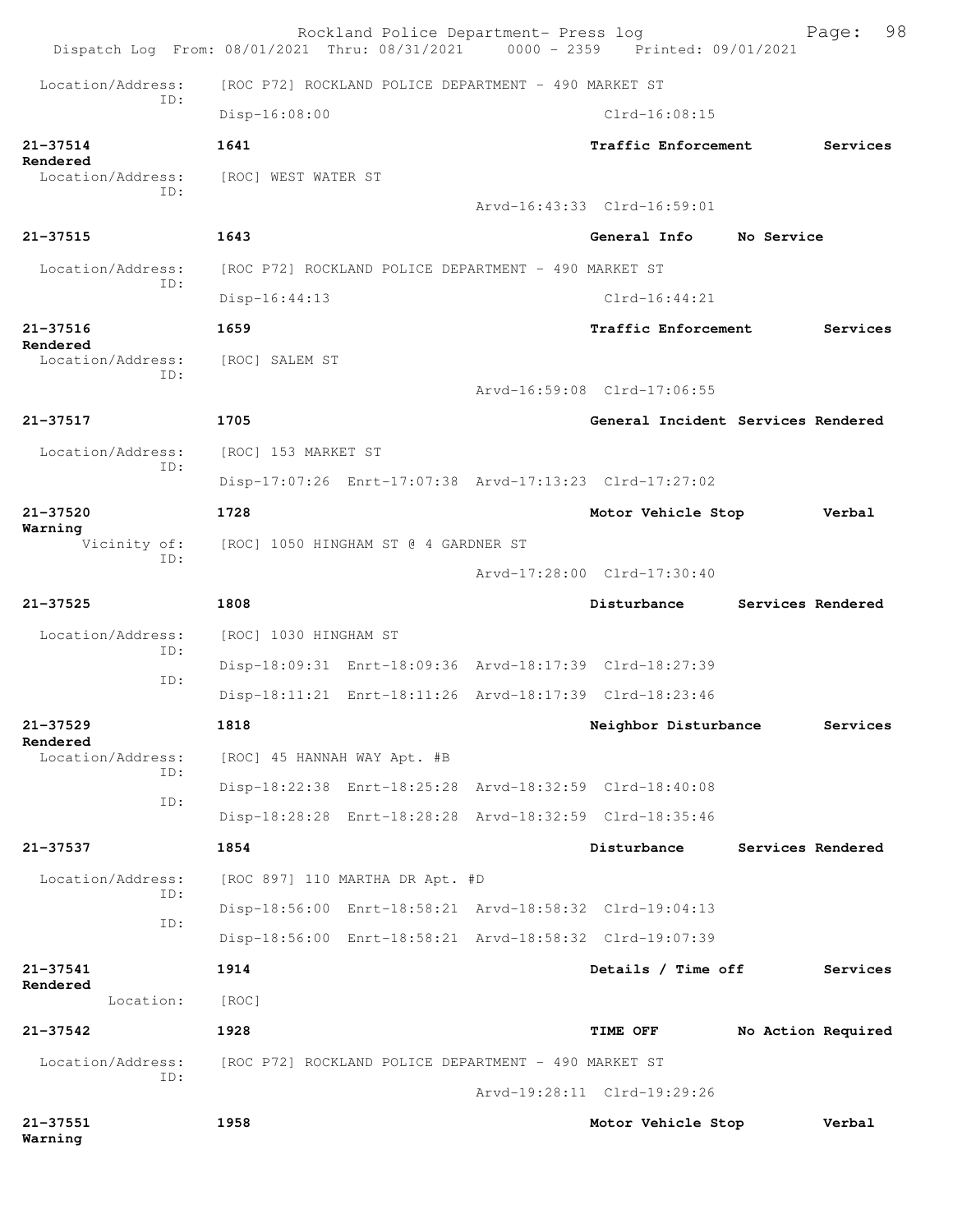|                               |                          | Rockland Police Department- Press log                   | Dispatch Log From: 08/01/2021 Thru: 08/31/2021 0000 - 2359 Printed: 09/01/2021 | 99<br>Page:                       |
|-------------------------------|--------------------------|---------------------------------------------------------|--------------------------------------------------------------------------------|-----------------------------------|
| Vicinity of:                  | [ROC] CONCORD ST         |                                                         |                                                                                |                                   |
| TD:                           |                          |                                                         | Arvd-19:58:00 Clrd-20:01:04                                                    |                                   |
| $21 - 37553$                  | 2006                     |                                                         | Disabled Motor Vehicle                                                         | Services                          |
| Rendered<br>Vicinity of:      |                          | [ROC] 754 UNION ST @ 9 SALEM ST                         |                                                                                |                                   |
| ID:                           |                          |                                                         | Arvd-20:06:00 Clrd-20:09:33                                                    |                                   |
| $21 - 37555$                  | 2014                     |                                                         | Traffic Enforcement                                                            | Services                          |
| Rendered<br>Location/Address: | [ROC] WEST WATER ST      |                                                         |                                                                                |                                   |
| ID:                           |                          |                                                         | Arvd-20:16:29 Clrd-20:23:13                                                    |                                   |
| $21 - 37557$                  | 2018                     |                                                         | Suspicious Activity                                                            | Verbal                            |
| Warning<br>Vicinity of:       |                          | [ROC] 75 PLAIN ST @ 100 PAYSON AVE                      |                                                                                |                                   |
| ID:                           | Disp-20:24:04            |                                                         | Arvd-20:24:12 Clrd-20:29:43                                                    |                                   |
| $21 - 37556$                  | 2019                     |                                                         | Motor Vehicle Stop                                                             | Verbal                            |
| Warning<br>Location/Address:  | [ROC] 256 WEYMOUTH ST    |                                                         |                                                                                |                                   |
| ID:                           |                          |                                                         | Arvd-20:19:00 Clrd-20:22:21                                                    |                                   |
| 21-37560                      | 2030                     |                                                         | Assist Other Agency                                                            | Services                          |
| Rendered<br>Location/Address: |                          | [ROC] 511 PLAIN ST @ 422 NORTH AVE                      |                                                                                |                                   |
| TD:                           |                          |                                                         | Disp-20:32:50 Enrt-20:32:57 Arvd-20:33:06 Clrd-20:46:43                        |                                   |
| ID:                           |                          |                                                         | Disp-20:32:50 Enrt-20:33:01 Arvd-20:33:09 Clrd-20:46:50                        |                                   |
| ID:                           |                          |                                                         | Disp-20:36:00 Enrt-20:36:04 Arvd-20:36:05 Clrd-20:46:46                        |                                   |
| $21 - 37564$                  | 2132                     |                                                         | Suspicious Activity                                                            | Verbal                            |
| Warning<br>Location/Address:  |                          | [ROC P55] HOME DEPOT - 1149 HINGHAM ST                  |                                                                                |                                   |
| ID:                           |                          | Disp-21:38:34 Enrt-21:40:08 Arvd-21:40:37 Clrd-22:00:09 |                                                                                |                                   |
| ID:                           |                          |                                                         | Disp-21:38:34 Enrt-21:40:11 Arvd-21:50:20 Clrd-22:01:55                        |                                   |
| $21 - 37569$                  | 2232                     |                                                         | Motor Vehicle Stop                                                             | Verbal                            |
| Warning<br>Vicinity of:       |                          | [ROC] 511 PLAIN ST @ 422 NORTH AVE                      |                                                                                |                                   |
| ID:                           |                          |                                                         | Arvd-22:32:00 Clrd-22:36:46                                                    |                                   |
| ID:                           | $Disp-22:35:12$          |                                                         | Arvd-22:35:16 Clrd-22:36:41                                                    |                                   |
| 21-37570                      | 2247                     |                                                         |                                                                                | Noise Complaint Services Rendered |
| Location/Address:             | [ROC 891] 132 CONCORD ST |                                                         |                                                                                |                                   |
| ID:                           |                          |                                                         | Disp-22:48:10 Enrt-22:49:39 Arvd-22:49:49 Clrd-22:57:28                        |                                   |
| ID:                           |                          |                                                         | Disp-22:48:10 Enrt-22:49:45 Arvd-22:50:33 Clrd-22:57:31                        |                                   |
| ID:                           |                          |                                                         | Disp-22:51:02 Enrt-22:51:06 Arvd-22:51:30 Clrd-22:57:13                        |                                   |
| $21 - 37571$                  | 2256                     |                                                         | Motor Vehicle Stop                                                             | Verbal                            |
| Warning<br>Vicinity of:       |                          | [ROC] 15 SPRING ST @ 0 CENTRE AVE                       |                                                                                |                                   |
| ID:                           |                          |                                                         | Arvd-22:56:00 Clrd-22:59:39                                                    |                                   |
| ID:                           |                          |                                                         |                                                                                |                                   |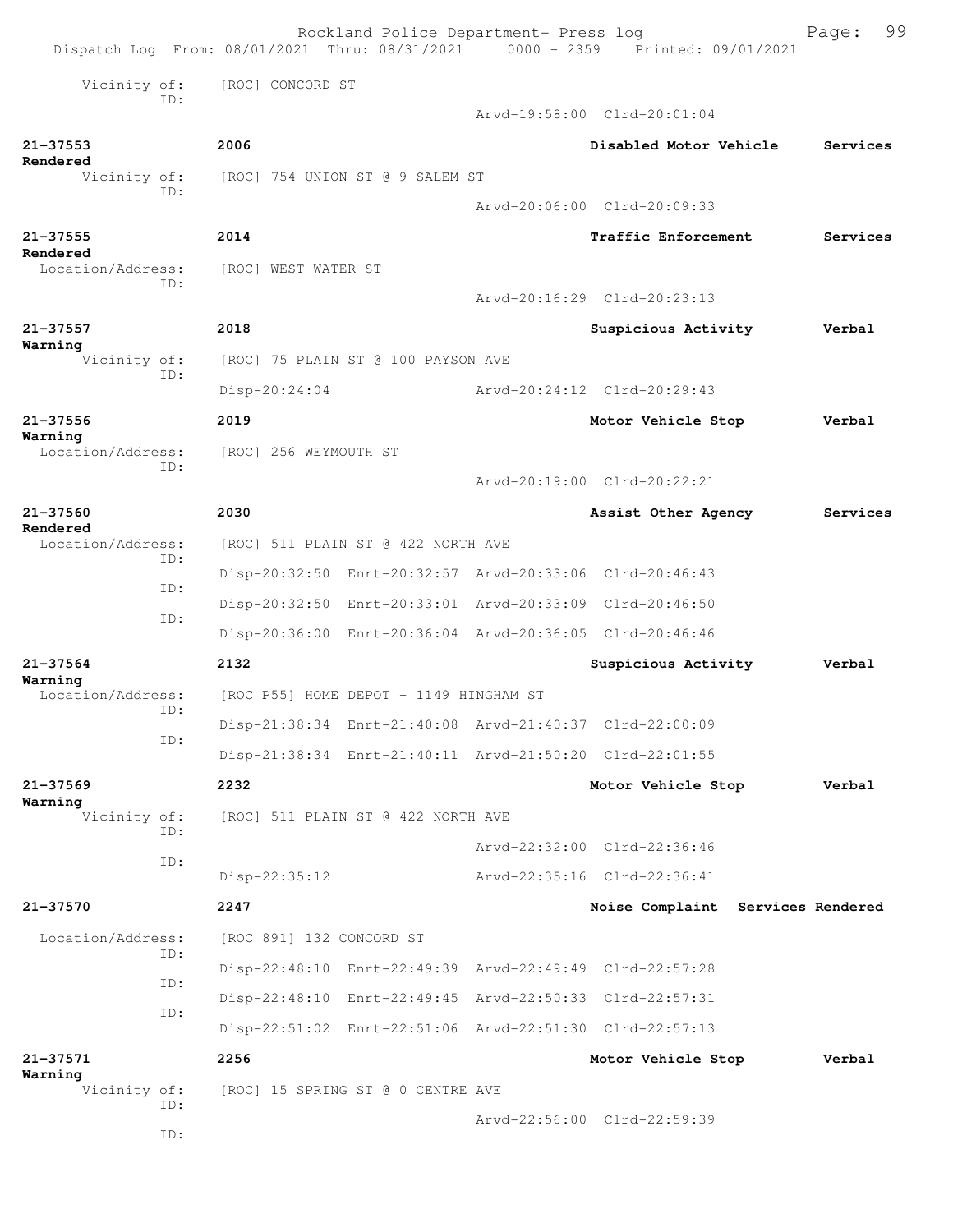Rockland Police Department- Press log entitled and Page: 100 Dispatch Log From: 08/01/2021 Thru: 08/31/2021 0000 - 2359 Printed: 09/01/2021

|                          | $Disp-22:57:20$                                         | Arvd-22:57:23 Clrd-22:59:35 |                         |          |
|--------------------------|---------------------------------------------------------|-----------------------------|-------------------------|----------|
| $21 - 37573$<br>Rendered | 2316                                                    |                             | Suspicious Activity     | Services |
| Location/Address:<br>ID: | [ROC 1013] 449 CONCORD ST                               |                             |                         |          |
| TD:                      | Disp-23:18:13 Enrt-23:18:22 Arvd-23:20:33 Clrd-23:29:28 |                             |                         |          |
| TD:                      | Disp-23:18:34 Enrt-23:18:57 Arvd-23:20:33 Clrd-23:28:12 |                             |                         |          |
| TD:                      | Disp-23:19:10 Enrt-23:19:16 Arvd-23:20:33 Clrd-23:29:08 |                             |                         |          |
|                          | Disp-23:20:25                                           | Arvd-23:20:30 Clrd-23:30:24 |                         |          |
| $21 - 37574$<br>Rendered | 2326                                                    |                             | Motor Vehicle Complaint | Services |
| Location/Address:<br>TD: | [ROC] PLEASANT ST                                       |                             |                         |          |
|                          | Disp-23:28:36 Enrt-23:28:43 Arvd-23:33:20 Clrd-23:36:05 |                             |                         |          |
| $21 - 37575$<br>Rendered | 2330                                                    |                             | Disabled Motor Vehicle  | Services |
| TD:                      | Vicinity of: [ROC] 400 CONCORD ST                       |                             |                         |          |
|                          |                                                         | Arvd-23:30:00 Clrd-23:41:20 |                         |          |

**For Date: 08/28/2021 - Saturday**

| $21 - 37579$             | 0004                                                 |                                                      | SHIFT ASSIGNMENTS Services Rendered                     |                   |                   |
|--------------------------|------------------------------------------------------|------------------------------------------------------|---------------------------------------------------------|-------------------|-------------------|
| Location/Address:        |                                                      | [ROC P72] ROCKLAND POLICE DEPARTMENT - 490 MARKET ST |                                                         |                   |                   |
| 21-37580                 | 0019                                                 |                                                      | 911 Hang Up                                             | Investigated      |                   |
| Location/Address:<br>TD: |                                                      | [ROC 897] 110 MARTHA DR Apt. #F                      |                                                         |                   |                   |
| TD:                      |                                                      |                                                      | Disp-00:23:18 Enrt-00:24:51 Arvd-00:25:49 Clrd-00:31:12 |                   |                   |
|                          |                                                      |                                                      | Disp-00:26:09 Enrt-00:26:11 Arvd-00:26:13 Clrd-00:31:12 |                   |                   |
| 21-37581                 | 0021                                                 |                                                      | SWAP SHIFT                                              | Services Rendered |                   |
| Location/Address:        | [ROC P72] ROCKLAND POLICE DEPARTMENT - 490 MARKET ST |                                                      |                                                         |                   |                   |
| $21 - 37582$             | 0024                                                 |                                                      | General Info                                            |                   | Services Rendered |
| Location/Address:        |                                                      | [ROC P72] ROCKLAND POLICE DEPARTMENT - 490 MARKET ST |                                                         |                   |                   |
| $21 - 37600$<br>Rendered | 0620                                                 |                                                      | Assist Other Agency                                     |                   | Services          |
| Location/Address:<br>ID: |                                                      | [ABI 4544] 528 SUMMER ST - 528 SUMMER ST             |                                                         |                   |                   |
| TD:                      |                                                      |                                                      | Disp-06:21:48 Enrt-06:21:54 Arvd-06:22:03 Clrd-06:30:08 |                   |                   |
| TD:                      |                                                      |                                                      | Disp-06:21:48 Enrt-06:21:54 Arvd-06:22:03 Clrd-06:30:07 |                   |                   |
|                          |                                                      |                                                      | Disp-06:22:20 Enrt-06:22:25 Arvd-06:22:41 Clrd-06:30:06 |                   |                   |
| $21 - 37603$<br>Rendered | 0630                                                 |                                                      | Lost/Found Property                                     |                   | Services          |
| Location/Address:<br>ID: |                                                      | [ROC P72] ROCKLAND POLICE DEPARTMENT - 490 MARKET ST |                                                         |                   |                   |
|                          |                                                      |                                                      | Disp-06:35:40 Enrt-06:37:03 Arvd-06:37:04 Clrd-06:37:06 |                   |                   |
| $21 - 37606$             | 0653                                                 |                                                      | General Info                                            |                   | Services Rendered |
| Location/Address:        |                                                      | [ROC P72] ROCKLAND POLICE DEPARTMENT - 490 MARKET ST |                                                         |                   |                   |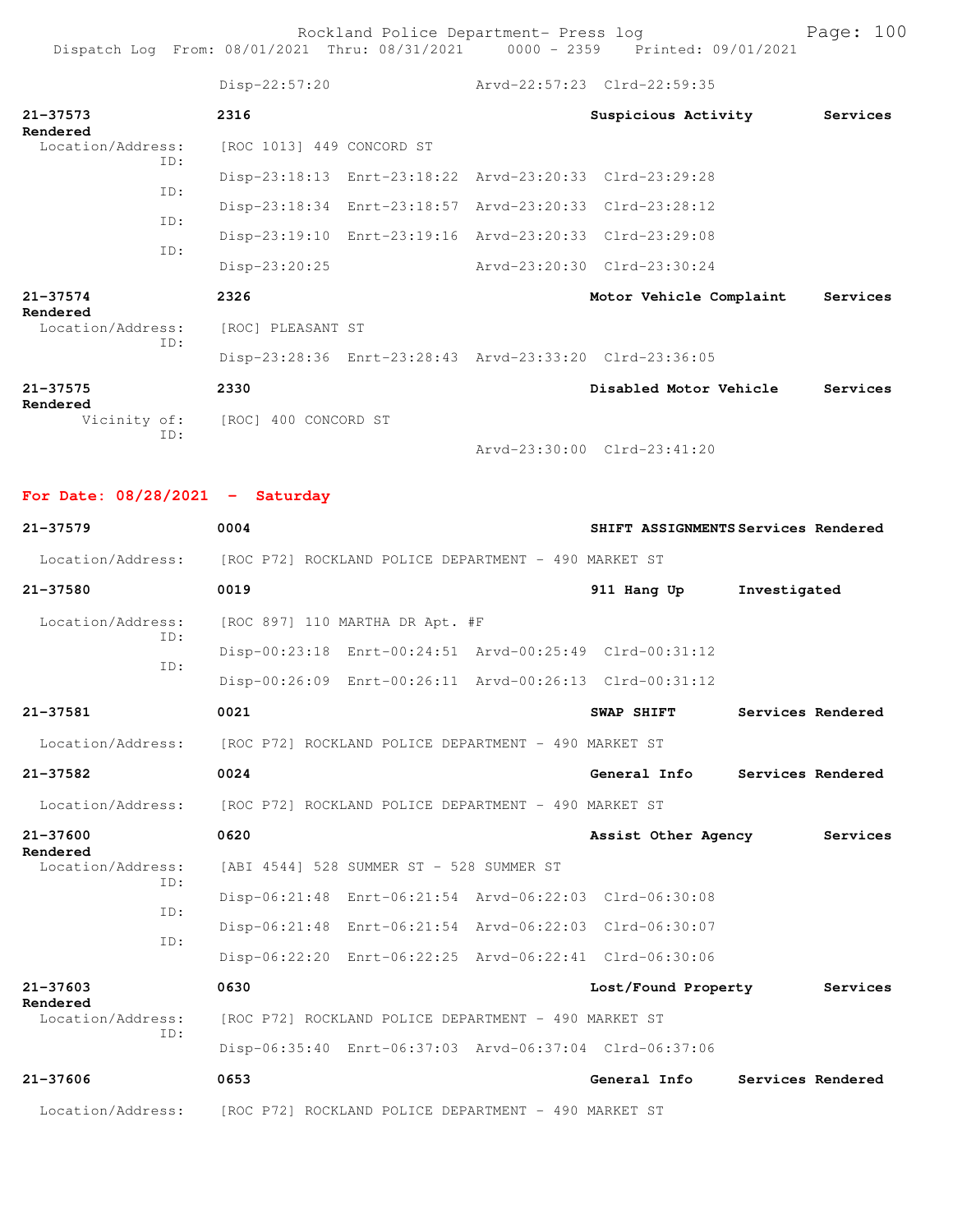|                                              | Rockland Police Department- Press log<br>Dispatch Log From: 08/01/2021 Thru: 08/31/2021 0000 - 2359 Printed: 09/01/2021 |                             | Page: 101         |
|----------------------------------------------|-------------------------------------------------------------------------------------------------------------------------|-----------------------------|-------------------|
| 21-37608                                     | 0800                                                                                                                    | General Info                | Services Rendered |
| Location/Address:                            | [ROC P72] ROCKLAND POLICE DEPARTMENT - 490 MARKET ST                                                                    |                             |                   |
| 21-37614                                     | 0908                                                                                                                    | General Info                | Services Rendered |
| Location/Address:                            | [ROC] STUDLEY CT                                                                                                        |                             |                   |
| 21-37615                                     | 0909                                                                                                                    | Traffic Enforcement         |                   |
| Citation/Warning Issued<br>Location/Address: | [ROC] WEST WATER ST                                                                                                     |                             |                   |
| ID:                                          | $Disp-09:11:05$                                                                                                         | Arvd-09:11:14 Clrd-09:49:33 |                   |
| 21-37622                                     | 0934                                                                                                                    | Assist Public               | Services Rendered |
| Location/Address:                            | [ROC 897] 110 MARTHA DR Apt. #A                                                                                         |                             |                   |
| ID:                                          | Disp-09:49:43 Enrt-09:49:49 Arvd-09:53:24 Clrd-10:00:47                                                                 |                             |                   |
| 21-37623                                     | 0942                                                                                                                    | Health & Welfare Check      | Services          |
| Rendered<br>Location/Address:                | [ROC 116] 261 UNION ST Apt. #35                                                                                         |                             |                   |
| ID:                                          | Disp-09:52:20 Enrt-09:52:39 Arvd-09:57:05 Clrd-09:58:52                                                                 |                             |                   |
| 21-37632                                     | 1218                                                                                                                    | General Info                | Services Rendered |
| Location/Address:                            | [ROC] STUDLEY CT                                                                                                        |                             |                   |
| 21-37634                                     | 1259                                                                                                                    | Traffic Enforcement         | Services          |
| Rendered<br>Vicinity of:<br>ID:              | [ROC] SALEM ST                                                                                                          |                             |                   |
|                                              |                                                                                                                         | Arvd-12:59:00 Clrd-13:30:06 |                   |
| 21-37639                                     | 1324                                                                                                                    | Harassment                  | Services Rendered |
| Location/Address:<br>ID:                     | [ROC] 45 HANNAH WAY Apt. #B                                                                                             |                             |                   |
|                                              | Disp-13:30:06                                                                                                           | Arvd-15:03:03 Clrd-15:07:20 |                   |
| 21-37641<br>Taken/Referred to Other Agency   | 1335                                                                                                                    | Suspicious Activity         |                   |
| Vicinity of:<br>ID:                          | [ROC] SPRING ST                                                                                                         |                             |                   |
| ID:                                          | Disp-13:36:59                                                                                                           | Arvd-13:37:04 Clrd-13:40:48 |                   |
|                                              | Disp-13:36:59                                                                                                           | Arvd-13:37:04 Clrd-13:38:02 |                   |
| 21-37642                                     | 1337                                                                                                                    | Suspicious Activity         | Investigated      |
| Location/Address:<br>ID:                     | [ROC P64] CVS PHARMACY - 80 MARKET ST                                                                                   |                             |                   |
| ID:                                          | $Disp-13:43:37$                                                                                                         | Arvd-13:43:42 Clrd-13:44:03 |                   |
| ID:                                          | Disp-13:44:25 Enrt-13:44:31 Arvd-13:44:34 Clrd-13:52:14                                                                 |                             |                   |
|                                              | Disp-13:50:48 Enrt-13:50:55                                                                                             | $Clrd-13:52:14$             |                   |
| 21-37651                                     | 1528                                                                                                                    | Harassment                  | Services Rendered |
| Location/Address:<br>ID:                     | [ROC] 51 HANNAH WAY Apt. #A                                                                                             |                             |                   |
|                                              |                                                                                                                         | Arvd-15:28:00 Clrd-15:52:44 |                   |
| 21-37652                                     | 1532                                                                                                                    | General Info                | Services Rendered |
| Location/Address:                            | [ROC P72] ROCKLAND POLICE DEPARTMENT - 490 MARKET ST                                                                    |                             |                   |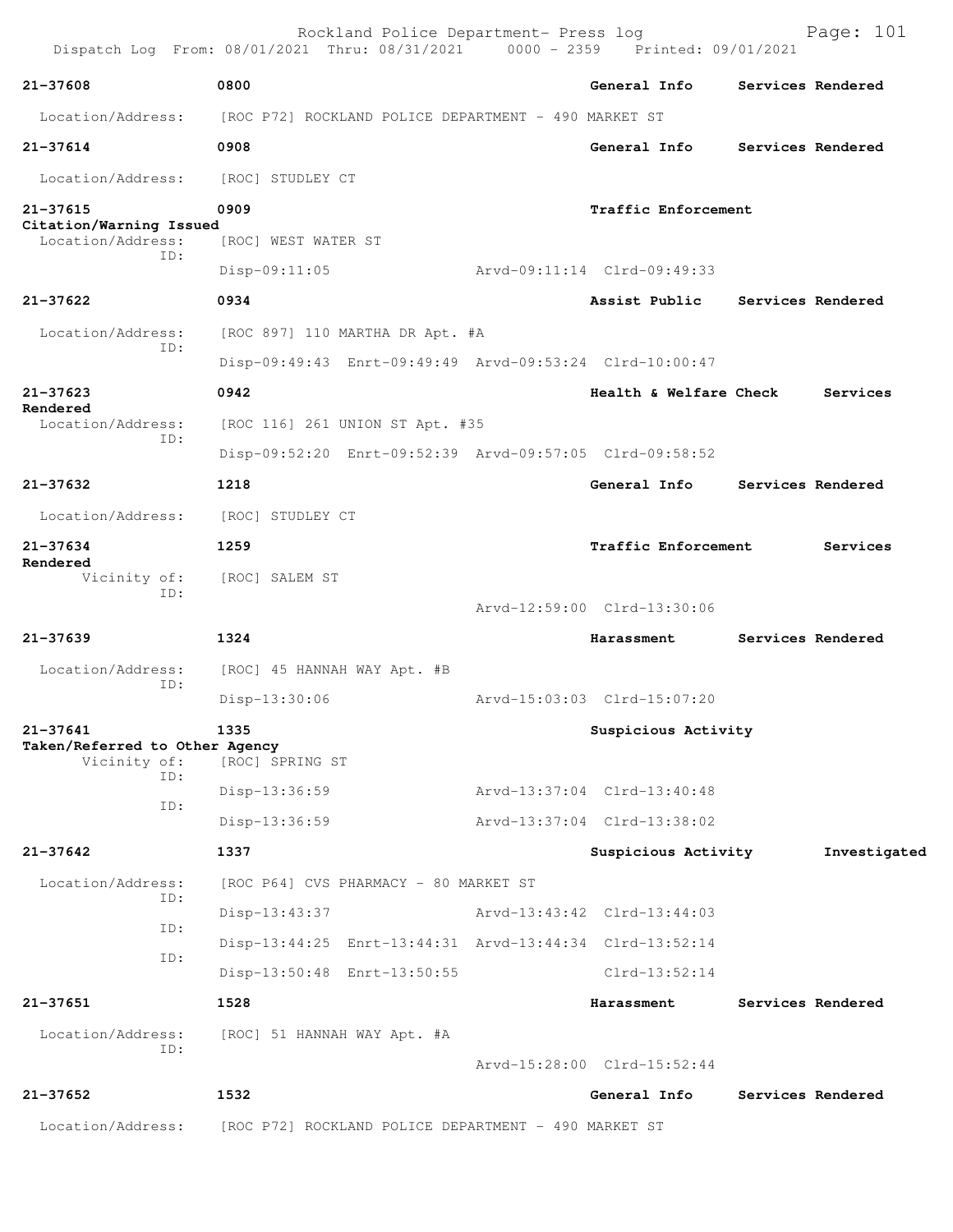Rockland Police Department- Press log entitled and Page: 102 Dispatch Log From: 08/01/2021 Thru: 08/31/2021 0000 - 2359 Printed: 09/01/2021

| 21-37655                                                            | 1550                                                    |                             | 911 Accidental           | No Action Required    |
|---------------------------------------------------------------------|---------------------------------------------------------|-----------------------------|--------------------------|-----------------------|
| Location/Address:                                                   | [ROC P97] SOMEPLACE BAR & GRILL - 363 UNION ST          |                             |                          |                       |
| ID:                                                                 | Disp-15:51:02 Enrt-15:52:03 Arvd-15:52:20 Clrd-15:56:42 |                             |                          |                       |
| 21-37661                                                            | 1630                                                    |                             | General Info             | Services Not Required |
| Location/Address:                                                   | [ROC P72] ROCKLAND POLICE DEPARTMENT - 490 MARKET ST    |                             |                          |                       |
| ID:                                                                 |                                                         | Arvd-16:30:00 Clrd-16:33:45 |                          |                       |
| 21-37671                                                            | 1807                                                    |                             | 911 Accidental           | Investigated          |
| Location/Address:                                                   | [ROC] 21 WARD AVE                                       |                             |                          |                       |
| ID:                                                                 | Disp-18:09:52 Enrt-18:09:54 Arvd-18:17:04 Clrd-18:17:21 |                             |                          |                       |
| 21-37673                                                            | 1817                                                    |                             | 911 Accidental           | Services Rendered     |
| Location/Address:                                                   | [ROC P46] DUNKIN DONUTS - 851 HINGHAM ST                |                             |                          |                       |
| ID:                                                                 | Disp-18:18:47 Enrt-18:18:55 Arvd-18:21:52 Clrd-18:24:16 |                             |                          |                       |
| 21-37691                                                            | 2000                                                    |                             | Motor Vehicle Complaint  | Services              |
| Rendered<br>Location/Address:                                       | [ROC P87] MAGOO'S ICE CREAM AND SANDWICH - 190 VFW DR   |                             |                          |                       |
| ID:<br>ID:                                                          | Disp-20:03:12 Enrt-20:04:12 Arvd-20:08:54 Clrd-20:27:19 |                             |                          |                       |
|                                                                     | $Disp-20:07:46$                                         | Arvd-20:07:52 Clrd-20:27:22 |                          |                       |
| ID:                                                                 | Disp-20:09:53                                           | Arvd-20:09:58 Clrd-20:25:31 |                          |                       |
| $21 - 37696$                                                        | 2106                                                    |                             | 911 Hang Up              | Gone on arrival       |
| Location/Address:                                                   | [ROC 897] 110 MARTHA DR Apt. #E                         |                             |                          |                       |
| ID:                                                                 | Disp-21:08:12 Enrt-21:08:22 Arvd-21:13:05 Clrd-21:20:18 |                             |                          |                       |
| ID:                                                                 | Disp-21:13:25                                           | Arvd-21:13:30 Clrd-21:20:29 |                          |                       |
| $21 - 37698$<br>Taken/Referred to Other Agency<br>Location/Address: | 2111<br>[ROC] SPRING ST                                 |                             | Motor Vehicle Complaint  |                       |
| 21-37703                                                            | 2141                                                    |                             | Suspicious Activity      | Unfounded             |
| Location/Address:                                                   | [ROC] 251 CONCORD ST @ 11 HERITAGE DR                   |                             |                          |                       |
| ID:<br>ID:                                                          | $Disp-21:43:13$                                         | Arvd-21:43:45 Clrd-22:09:04 |                          |                       |
|                                                                     | $Disp-21:43:34$                                         | Arvd-21:43:38 Clrd-22:09:07 |                          |                       |
| 21-37708                                                            | 2207                                                    |                             | Illegal Dumping          | Investigated          |
| Location/Address:                                                   | [ROC 206] GROVE ST                                      |                             |                          |                       |
| ID:<br>ID:                                                          | Disp-22:09:20 Enrt-22:09:49 Arvd-22:14:41 Clrd-22:28:06 |                             |                          |                       |
|                                                                     | $Disp-22:16:04$                                         | Arvd-22:16:11 Clrd-22:28:06 |                          |                       |
| 21-37709                                                            | 2213                                                    |                             | MVA Property Damage Only | Services              |
| Rendered<br>Location/Address:                                       | [ROC] BILL DELAHUNT PKWY                                |                             |                          |                       |
| ID:                                                                 | Disp-22:14:28 Enrt-22:14:31 Arvd-22:22:29 Clrd-22:58:21 |                             |                          |                       |
| ID:                                                                 | Disp-22:15:43                                           |                             | $Clrd-22:16:04$          |                       |
|                                                                     |                                                         |                             |                          |                       |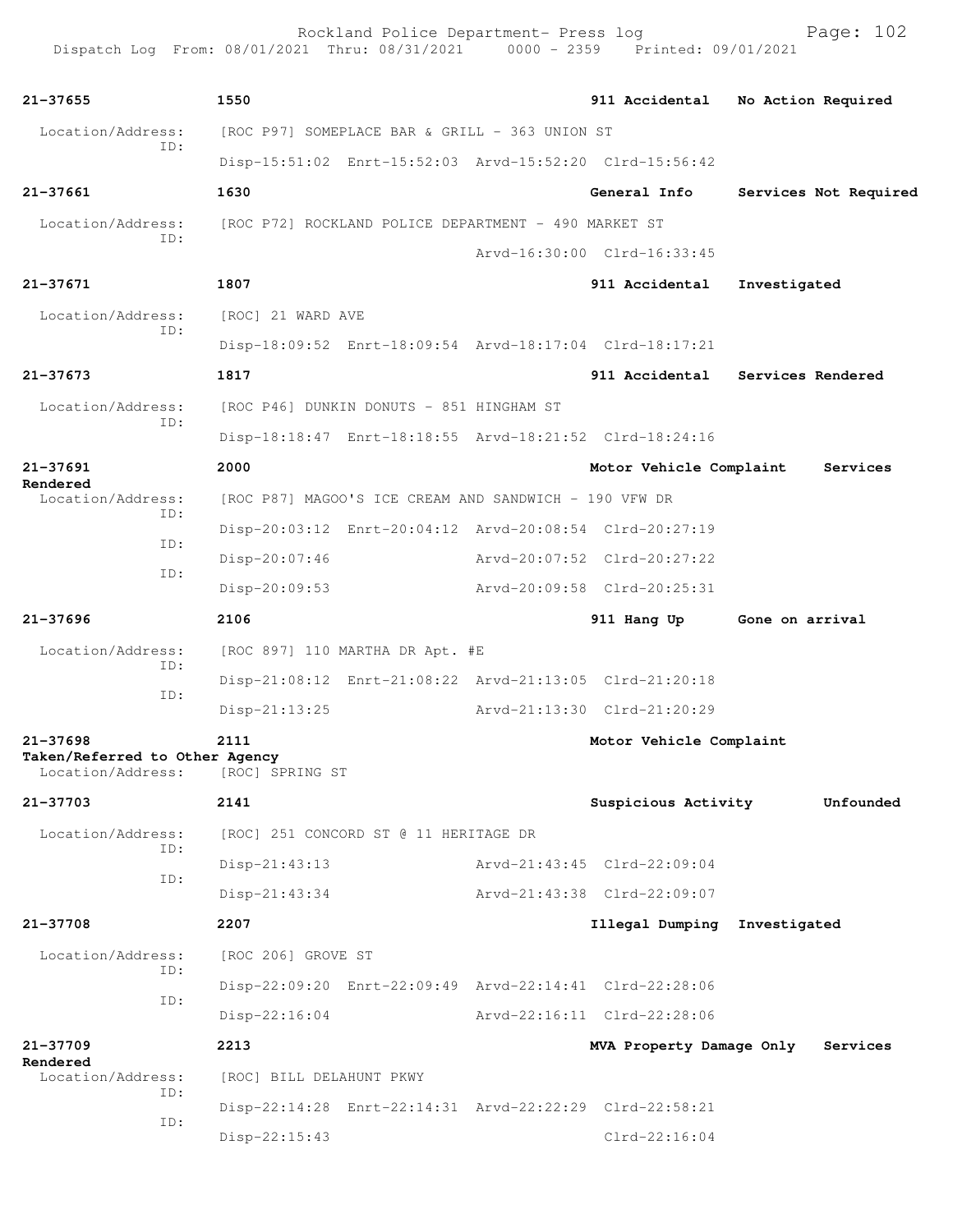| Dispatch Log From: 08/01/2021 Thru: 08/31/2021 0000 - 2359 Printed: 09/01/2021 |                                                    | Rockland Police Department- Press log                   |                                                                      |                | Page: 103         |
|--------------------------------------------------------------------------------|----------------------------------------------------|---------------------------------------------------------|----------------------------------------------------------------------|----------------|-------------------|
| Refer To Summons:                                                              | 21ROC-37709-AR                                     |                                                         |                                                                      |                |                   |
| Summons:<br>Address:<br>Age:                                                   | TAVARES, KEVIN<br>25                               | 770 E ASHLAND ST Apt. #1608 BROCKTON, MA                |                                                                      |                |                   |
| Charges:                                                                       |                                                    | LICENSE SUSPENDED, OP MV WITH                           |                                                                      |                |                   |
| 21-37711                                                                       | 2258                                               |                                                         | Disturbance                                                          |                | Services Rendered |
| Location/Address:<br>ID:                                                       | [ROC] 210 MYRTLE ST                                |                                                         |                                                                      |                |                   |
| ID:                                                                            |                                                    |                                                         | Arvd-22:58:00 Clrd-23:24:48                                          |                |                   |
|                                                                                | Disp-23:05:56                                      |                                                         | Arvd-23:06:01 Clrd-23:24:52                                          |                |                   |
| 21-37714<br>Rendered                                                           | 2327                                               |                                                         | MVA Property Damage Only                                             |                | Services          |
| Location/Address:<br>ID:                                                       |                                                    | [ROC 897] 110 MARTHA DR Apt. #E                         |                                                                      |                |                   |
|                                                                                |                                                    |                                                         | Arvd-23:27:00 Clrd-23:38:43                                          |                |                   |
| 21-37715                                                                       | 2352                                               |                                                         | Disturbance                                                          | Report Follows |                   |
| Location/Address:                                                              |                                                    | [ROC P84] PLAYERS SPORTS BAR - 86 VFW DR                |                                                                      |                |                   |
| ID:                                                                            |                                                    |                                                         | Disp-23:55:11 Enrt-23:55:52 Arvd-23:58:29 Clrd-08/29/2021 @ 00:12:55 |                |                   |
| ID:                                                                            |                                                    |                                                         | Disp-23:55:21 Enrt-23:55:51 Arvd-23:56:45 Clrd-08/29/2021 @ 00:12:55 |                |                   |
| ID:                                                                            |                                                    |                                                         | Disp-23:55:46 Enrt-23:55:50 Arvd-23:58:23 Clrd-08/29/2021 @ 00:12:55 |                |                   |
| ID:                                                                            |                                                    |                                                         | Disp-23:56:12 Enrt-23:56:16 Arvd-00:01:48 Clrd-08/29/2021 @ 00:12:55 |                |                   |
| ID:                                                                            |                                                    |                                                         | Disp-00:11:20 Enrt-00:11:23 Arvd-00:11:26 Clrd-08/29/2021 @ 00:12:55 |                |                   |
| Refer To Summons:<br>Summons:<br>Address:<br>Age:<br>Charges:                  | 21ROC-37715-AR<br>LONG, MELVIN ASHTON<br>32<br>AδB | 151 RIVERVIEW ST Apt. #2 BROCKTON, MA                   |                                                                      |                |                   |
| For Date: $08/29/2021 -$ Sunday                                                |                                                    |                                                         |                                                                      |                |                   |
| 21-37716                                                                       | 0002                                               |                                                         | SHIFT ASSIGNMENTS Services Rendered                                  |                |                   |
| Location/Address:                                                              |                                                    | [ROC P72] ROCKLAND POLICE DEPARTMENT - 490 MARKET ST    |                                                                      |                |                   |
| ID:                                                                            | Disp-00:03:40                                      |                                                         | Clrd-00:03:46                                                        |                |                   |
| 21-37717                                                                       | 0013                                               |                                                         | Motor Vehicle Stop                                                   |                | Verbal            |
| Warning<br>Location/Address:<br>ID:                                            | [ROC] WEBSTER ST                                   |                                                         |                                                                      |                |                   |
|                                                                                |                                                    |                                                         | Arvd-00:13:00 Clrd-00:16:46                                          |                |                   |
| 21-37718                                                                       | 0016                                               |                                                         | Noise Complaint Peace Restored                                       |                |                   |
| Location/Address:<br>ID:                                                       | [ROC 805] 122 MARKS ST                             |                                                         |                                                                      |                |                   |
| ID:                                                                            |                                                    | Disp-00:17:41 Enrt-00:17:48 Arvd-00:21:13 Clrd-00:22:30 |                                                                      |                |                   |
|                                                                                |                                                    |                                                         | Disp-00:17:41 Enrt-00:17:51 Arvd-00:21:13 Clrd-00:22:30              |                |                   |
| 21-37726                                                                       | 0144                                               |                                                         | Suspicious Activity                                                  |                | Investigated      |
| Location/Address:                                                              |                                                    | [ROC P45] COMFORT INN - 850 HINGHAM ST                  |                                                                      |                |                   |
| ID:                                                                            |                                                    |                                                         | Arvd-01:44:00 Clrd-01:47:49                                          |                |                   |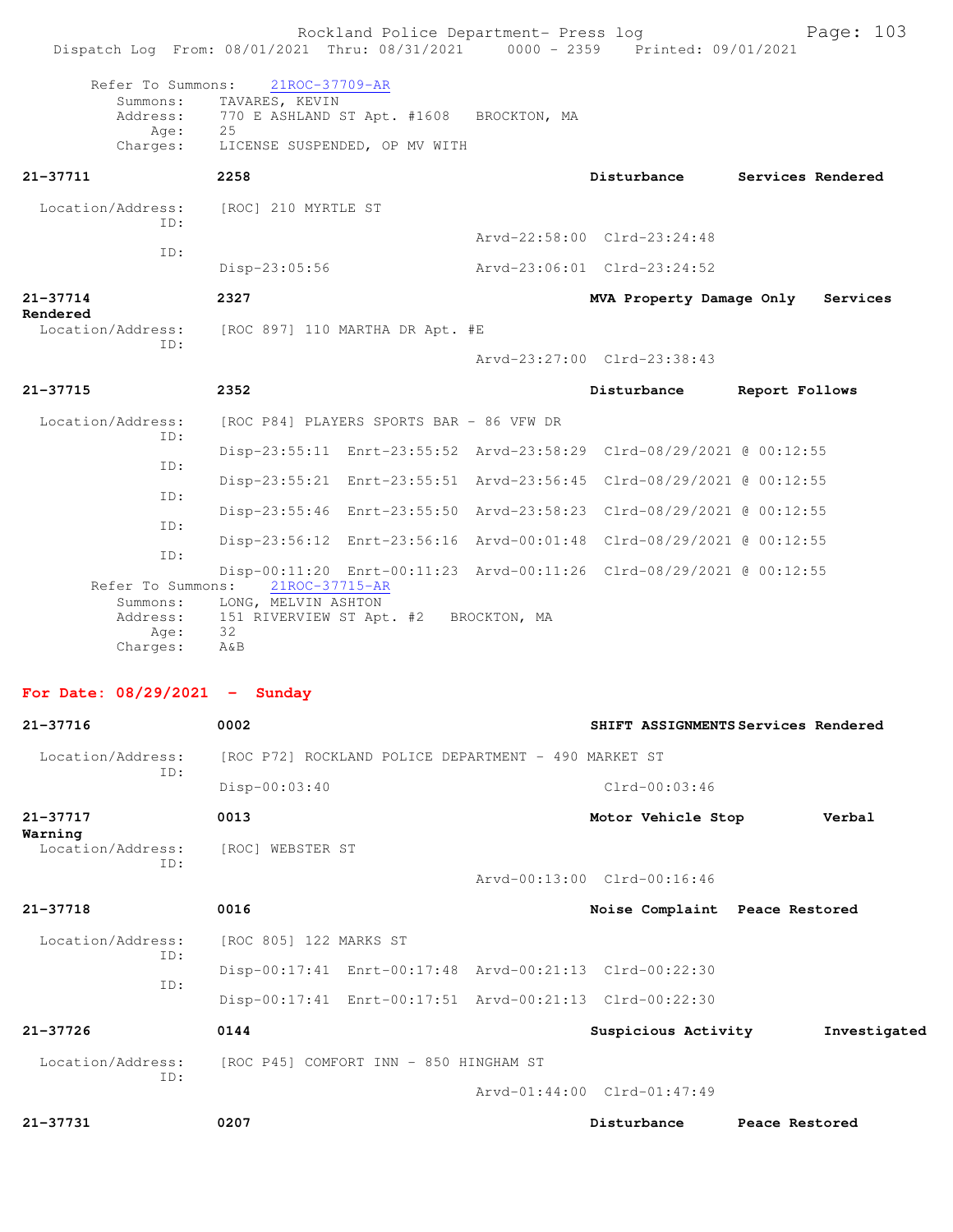| Dispatch Log From: 08/01/2021 Thru: 08/31/2021 0000 - 2359 Printed: 09/01/2021 |                                                      | Rockland Police Department- Press log |                                                         | Page: 104         |
|--------------------------------------------------------------------------------|------------------------------------------------------|---------------------------------------|---------------------------------------------------------|-------------------|
| Location/Address:                                                              | [ROC P64] CVS PHARMACY - 80 MARKET ST                |                                       |                                                         |                   |
| TD:                                                                            |                                                      |                                       | Disp-02:09:43 Enrt-02:09:46 Arvd-02:15:23 Clrd-02:24:32 |                   |
| ID:                                                                            |                                                      |                                       | Disp-02:10:04 Enrt-02:10:36 Arvd-02:15:23 Clrd-02:23:00 |                   |
| ID:                                                                            |                                                      |                                       | Disp-02:11:01 Enrt-02:11:05 Arvd-02:15:23 Clrd-02:24:32 |                   |
| 21-37733                                                                       | 0307                                                 |                                       | Noise Complaint Peace Restored                          |                   |
| Location/Address:<br>TD:                                                       | [ROC] 45 VERNON ST                                   |                                       |                                                         |                   |
| ID:                                                                            |                                                      |                                       | Disp-03:08:38 Enrt-03:09:09 Arvd-03:12:20 Clrd-03:14:19 |                   |
| ID:                                                                            |                                                      |                                       | Disp-03:08:38 Enrt-03:09:15 Arvd-03:11:14 Clrd-03:14:19 |                   |
|                                                                                |                                                      |                                       | Disp-03:10:06 Enrt-03:10:09 Arvd-03:11:09 Clrd-03:14:19 |                   |
| 21-37736                                                                       | 0418                                                 |                                       | Unwanted Party Peace Restored                           |                   |
| Location/Address:<br>TD:                                                       | [ROC P47] BEST WESTERN - 909 HINGHAM ST              |                                       |                                                         |                   |
| ID:                                                                            |                                                      |                                       | Disp-04:20:09 Enrt-04:20:31 Arvd-04:29:54 Clrd-04:35:50 |                   |
|                                                                                |                                                      |                                       | Disp-04:20:09 Enrt-04:20:35 Arvd-04:29:54 Clrd-04:35:24 |                   |
| 21-37739<br>Checked/Secured                                                    | 0603                                                 |                                       | <b>Building Check</b>                                   | Building          |
| Location/Address:<br>TD:                                                       | [ROC 61] UNION ST BUSINESS DISTRICT - UNION ST       |                                       |                                                         |                   |
|                                                                                |                                                      |                                       | Arvd-06:05:01 Clrd-06:29:54                             |                   |
| 21-37740                                                                       | 0608                                                 |                                       | Burglar Alarm                                           | Appears Secure    |
| Location/Address:<br>ID:                                                       | [ROC P55] HOME DEPOT - 1149 HINGHAM ST               |                                       |                                                         |                   |
|                                                                                |                                                      |                                       | Disp-06:10:27 Enrt-06:10:55 Arvd-06:15:12 Clrd-06:19:27 |                   |
| $21 - 37743$<br>Rendered                                                       | 0638                                                 |                                       | Traffic Enforcement                                     | Services          |
| Location/Address:<br>ID:                                                       | [ROC] WEST WATER ST                                  |                                       |                                                         |                   |
|                                                                                |                                                      |                                       | Arvd-06:39:49 Clrd-06:54:29                             |                   |
| 21-37745<br>Rendered                                                           | 0655                                                 |                                       | <b>Traffic Enforcement</b>                              | Services          |
| Location/Address:<br>ID:                                                       | [ROC] SALEM ST                                       |                                       |                                                         |                   |
|                                                                                |                                                      |                                       | Arvd-06:57:01 Clrd-07:21:19                             |                   |
| 21-37746                                                                       | 0659                                                 |                                       | Burglar Alarm                                           | Building          |
| Checked/Secured<br>Location/Address:<br>ID:                                    | [ROC P55] HOME DEPOT - 1149 HINGHAM ST               |                                       |                                                         |                   |
|                                                                                |                                                      |                                       | Disp-07:01:04 Enrt-07:01:11 Arvd-07:08:15 Clrd-07:16:11 |                   |
| 21-37750                                                                       | 0813                                                 |                                       | General Info                                            | Services Rendered |
| Location/Address:                                                              | [ROC P72] ROCKLAND POLICE DEPARTMENT - 490 MARKET ST |                                       |                                                         |                   |
| $21 - 37754$                                                                   | 0900                                                 |                                       | <b>Building Check</b>                                   | Services Rendered |
| Location/Address:<br>ID:                                                       | [ROC] WEBSTER ST                                     |                                       |                                                         |                   |
|                                                                                |                                                      |                                       | Arvd-09:01:36 Clrd-09:01:49                             |                   |
| 21-37765                                                                       | 1051                                                 |                                       | 911 Accidental                                          | Investigated      |
| Location/Address:<br>ID:                                                       | [ROC 206] 51 MAPLE ST Apt. #434                      |                                       |                                                         |                   |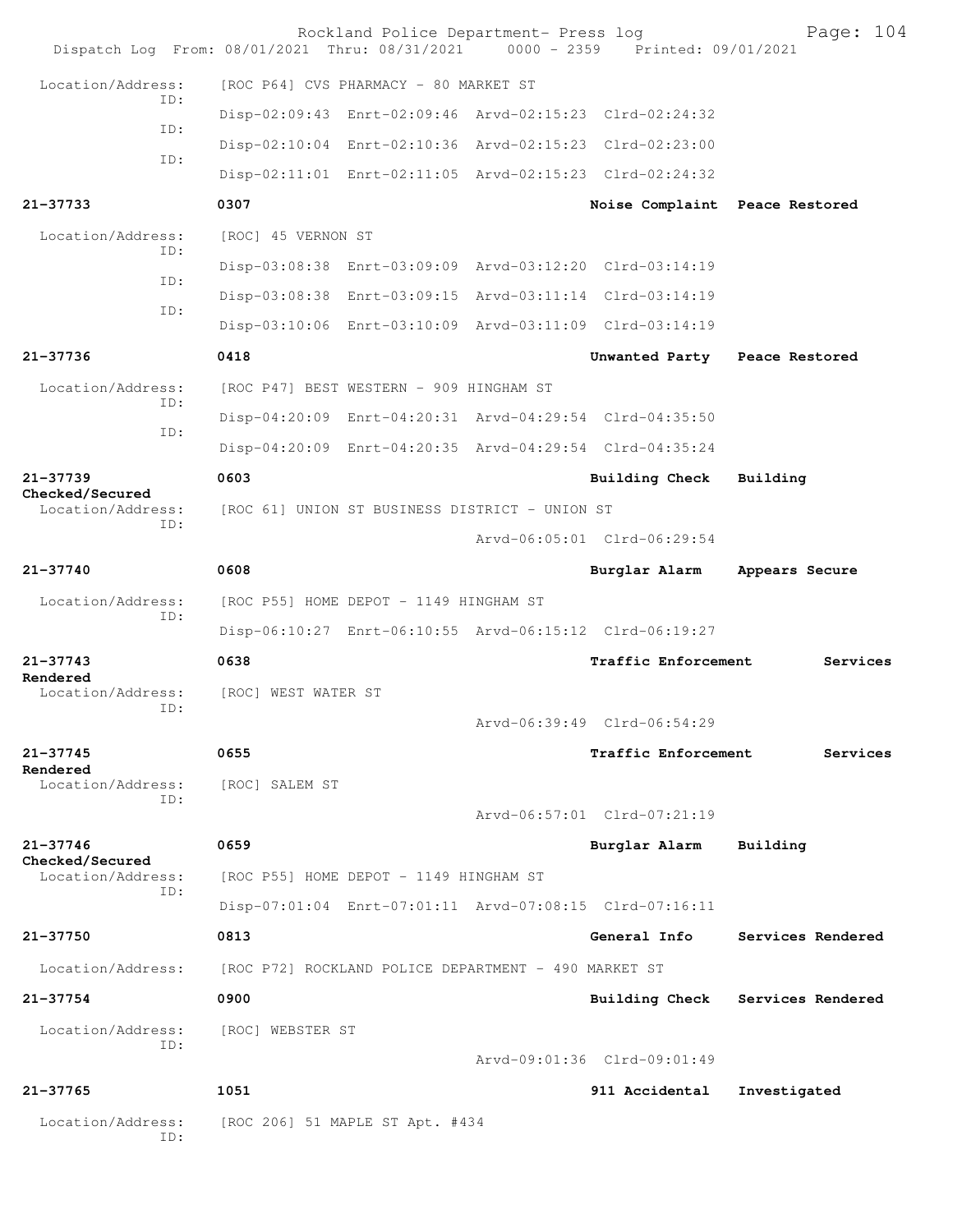|                               | Rockland Police Department- Press log<br>Dispatch Log From: 08/01/2021 Thru: 08/31/2021 0000 - 2359 Printed: 09/01/2021 |                                  |                | Page: 105         |
|-------------------------------|-------------------------------------------------------------------------------------------------------------------------|----------------------------------|----------------|-------------------|
|                               | Disp-10:53:14 Enrt-10:53:18 Arvd-10:57:37 Clrd-11:02:52                                                                 |                                  |                |                   |
| 21-37767                      | 1059                                                                                                                    | <b>Building Check</b>            |                | Services Rendered |
| Location/Address:             | [ROC] WEBSTER ST                                                                                                        |                                  |                |                   |
| ID:                           |                                                                                                                         | Arvd-10:59:23 Clrd-10:59:37      |                |                   |
| 21-37770                      | 1132                                                                                                                    | 911 Accidental                   | Investigated   |                   |
| Location/Address:             | [ROC 687] 104 WEST WATER ST                                                                                             |                                  |                |                   |
| ID:                           | Disp-11:36:44 Enrt-11:36:47 Arvd-11:39:59 Clrd-11:41:28                                                                 |                                  |                |                   |
| 21-37771                      | 1152                                                                                                                    | Police Information               |                | Services          |
| Rendered<br>Location/Address: | [ROC P72] ROCKLAND POLICE DEPARTMENT - 490 MARKET ST                                                                    |                                  |                |                   |
| ID:                           | Disp-11:54:47                                                                                                           | Arvd-11:55:03 Clrd-11:55:16      |                |                   |
| ID:                           | $Disp-11:54:47$                                                                                                         | Arvd-11:55:09 Clrd-11:55:19      |                |                   |
| ID:                           | $Disp-11:54:47$                                                                                                         | Arvd-11:55:13 Clrd-11:55:22      |                |                   |
| 21-37778                      | 1225                                                                                                                    | Police Information BOLO          |                | Services          |
| Rendered<br>Location/Address: | [ROC P72] ROCKLAND POLICE DEPARTMENT - 490 MARKET ST                                                                    |                                  |                |                   |
| 21-37781                      | 1228                                                                                                                    | Details / Time off               |                | Services          |
| Rendered<br>Location:         | [ROC]                                                                                                                   |                                  |                |                   |
| 21-37785                      | 1341                                                                                                                    | Motor Vehicle Stop               |                | Verbal            |
| Warning<br>Vicinity of:       | [ROC 912] 400 SALEM ST                                                                                                  |                                  |                |                   |
| ID:                           |                                                                                                                         | Arvd-13:41:00 Clrd-13:47:12      |                |                   |
| 21-37788                      | 1354                                                                                                                    | Motor Vehicle Stop               |                | Verbal            |
| Warning<br>Vicinity of:       | [ROC] 191 HINGHAM ST                                                                                                    |                                  |                |                   |
| ID:                           |                                                                                                                         | Arvd-13:54:00 Clrd-13:56:18      |                |                   |
| 21-37794                      | 1505                                                                                                                    | Building Check Services Rendered |                |                   |
| Location/Address:             | [ROC] WEBSTER ST                                                                                                        |                                  |                |                   |
| TD:                           |                                                                                                                         | Arvd-15:05:47 Clrd-15:06:04      |                |                   |
| 21-37798                      | 1528                                                                                                                    | Disturbance                      | Sent On Way    |                   |
| Location/Address:             | [ROC] 210 MYRTLE ST                                                                                                     |                                  |                |                   |
| ID:                           | Disp-15:29:02 Enrt-15:29:10 Arvd-15:31:31 Clrd-15:42:43                                                                 |                                  |                |                   |
| ID:                           | Disp-15:29:02 Enrt-15:29:07 Arvd-15:31:29 Clrd-15:42:40                                                                 |                                  |                |                   |
| 21-37803                      | 1609                                                                                                                    | Suspicious Activity              |                | Investigated      |
| Location/Address:             | [ROC P108] SOUTH SHORE BMW - 1040 HINGHAM ST                                                                            |                                  |                |                   |
| ID:                           | Disp-16:11:49 Enrt-16:12:01                                                                                             | $Clrd-16:13:32$                  |                |                   |
| ID:                           | Disp-16:11:49 Enrt-16:11:58 Arvd-16:20:58 Clrd-16:25:38                                                                 |                                  |                |                   |
| 21-37812                      | 1715                                                                                                                    | <b>Building Check</b>            | Appears Secure |                   |
| Location/Address:             | [ROC] STUDLEY CT                                                                                                        |                                  |                |                   |
| ID:                           |                                                                                                                         |                                  |                |                   |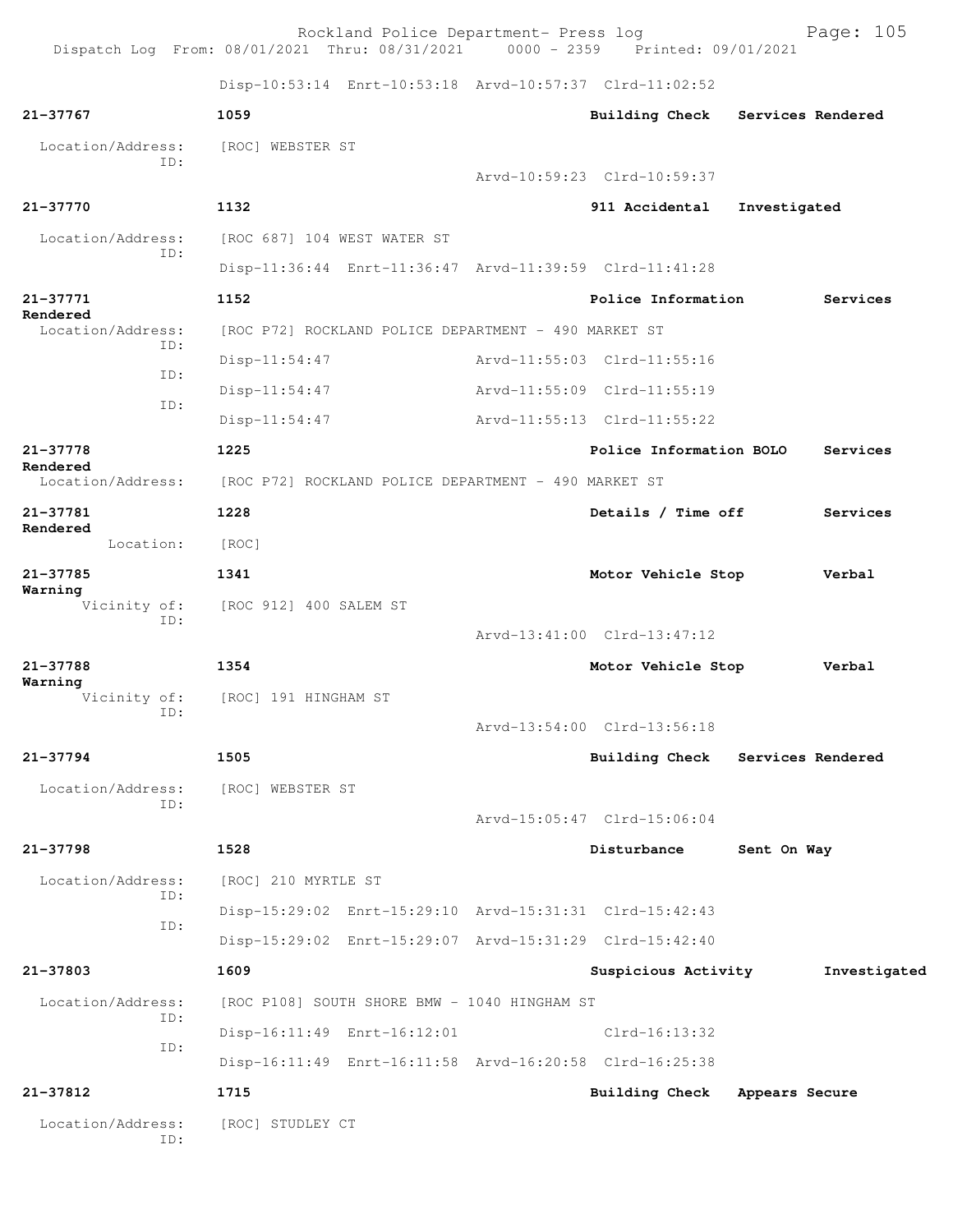Arvd-17:15:54 Clrd-17:16:05

| 21-37813<br>Required                        | 1716                                                    | Traffic Enforcement         | Services Not      |
|---------------------------------------------|---------------------------------------------------------|-----------------------------|-------------------|
| Location/Address:<br>TD:                    | [ROC] WEST WATER ST                                     |                             |                   |
|                                             |                                                         | Arvd-17:17:22 Clrd-17:38:06 |                   |
| ID:                                         | $Disp-17:45:30$                                         | Arvd-17:45:58 Clrd-17:46:39 |                   |
| 21-37817                                    | 1735                                                    | Disturbance                 | Services Rendered |
| Location/Address:<br>ID:                    | [ROC 897] 110 MARTHA DR Apt. #F                         |                             |                   |
| ID:                                         | Disp-17:38:06 Enrt-17:38:13 Arvd-17:40:20 Clrd-17:45:30 |                             |                   |
|                                             | Disp-17:38:06 Enrt-17:38:16 Arvd-17:39:59 Clrd-17:45:28 |                             |                   |
| 21-37819                                    | 1738                                                    | Motor Vehicle Complaint     | Gone on           |
| arrival<br>Location/Address:                | [ROC] NORTH AVE                                         |                             |                   |
| ID:                                         | Disp-17:40:36 Enrt-17:40:41 Arvd-17:42:46 Clrd-17:45:44 |                             |                   |
| 21-37825                                    | 1849                                                    | Details / Time off          | Services Not      |
| Required<br>Location:                       | [ROC]                                                   |                             |                   |
| 21-37827<br>Required                        | 1911                                                    | Traffic Enforcement         | Services Not      |
| Location/Address:<br>ID:                    | [ROC] SALEM ST                                          |                             |                   |
|                                             |                                                         | Arvd-19:12:14 Clrd-20:05:44 |                   |
| 21-37831                                    | 1955                                                    | Lost/Found Property         | No Action         |
| Required<br>Location/Address:               | [ROC P72] ROCKLAND POLICE DEPARTMENT - 490 MARKET ST    |                             |                   |
| 21-37834<br>Required                        | 2049                                                    | Details / Time off          | No Action         |
| Location:                                   | [ROC]                                                   |                             |                   |
| 21-37842                                    | 2204                                                    | Threats                     | Services Rendered |
| Location/Address:<br>TD:                    | [ROC] 45 HANNAH WAY Apt. #B                             |                             |                   |
|                                             | Disp-22:06:48 Enrt-22:06:50                             | Arvd-22:15:24 Clrd-22:40:38 |                   |
| 21-37843<br>arrival                         | 2207                                                    | Motor Vehicle Complaint     | Gone on           |
| Location/Address:<br>ID:                    | [ROC] MARKET ST                                         |                             |                   |
|                                             | Disp-22:10:29                                           | Arvd-22:10:34 Clrd-22:25:25 |                   |
| For Date: $08/30/2021$ - Monday             |                                                         |                             |                   |
| 21-37851                                    | 0000                                                    | SHIFT ASSIGNMENTSNo Service |                   |
| Location/Address:                           | [ROC P72] ROCKLAND POLICE DEPARTMENT - 490 MARKET ST    |                             |                   |
| ID:                                         |                                                         | Arvd-00:00:00 Clrd-00:04:57 |                   |
| 21-37855                                    | 0100                                                    | Suspicious Activity         | Building          |
| Checked/Secured<br>Location/Address:<br>ID: | [ROC P52] LUCCA'S RESTAURANT - 933 HINGHAM ST           |                             |                   |
| ID:                                         | Disp-01:00:36 Enrt-01:00:45 Arvd-01:03:22 Clrd-01:07:57 |                             |                   |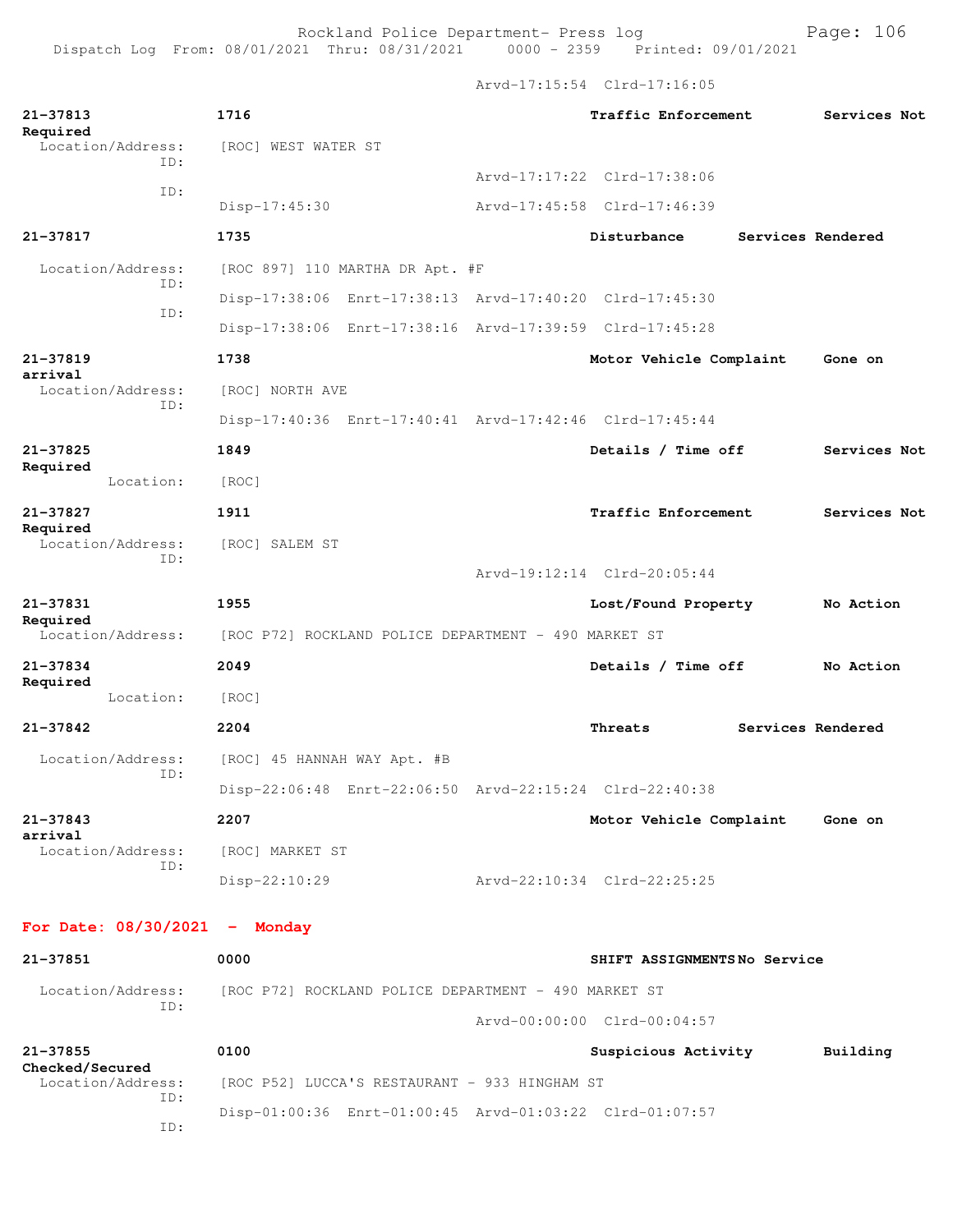|                               | Rockland Police Department- Press log<br>Dispatch Log From: 08/01/2021 Thru: 08/31/2021   0000 - 2359   Printed: 09/01/2021 |                               | Page: 107                           |
|-------------------------------|-----------------------------------------------------------------------------------------------------------------------------|-------------------------------|-------------------------------------|
|                               | Disp-01:00:40 Enrt-01:00:44 Arvd-01:03:20 Clrd-01:07:53                                                                     |                               |                                     |
| TD:                           | Disp-01:03:49                                                                                                               | Arvd-01:03:52 Clrd-01:07:55   |                                     |
| 21-37856                      | 0105                                                                                                                        | Details / Time off            | No Service                          |
| Location:                     | [ROC]                                                                                                                       |                               |                                     |
| 21-37866                      | 0600                                                                                                                        | Building Check Appears Secure |                                     |
| Location/Address:             | [ROC] UNION ST                                                                                                              |                               |                                     |
| TD:                           |                                                                                                                             | Arvd-06:00:38 Clrd-06:20:10   |                                     |
| 21-37868                      | 0620                                                                                                                        | Traffic Enforcement           | Services                            |
| Rendered<br>Location/Address: | [ROC] SALEM ST                                                                                                              |                               |                                     |
| TD:                           |                                                                                                                             | Arvd-06:20:16 Clrd-06:35:59   |                                     |
| 21-37870                      | 0636                                                                                                                        | Traffic Enforcement           | Services                            |
| Rendered<br>Location/Address: | [ROC] WEST WATER ST                                                                                                         |                               |                                     |
| ID:                           |                                                                                                                             | Arvd-06:36:42 Clrd-06:49:01   |                                     |
| $21 - 37873$                  | 0652                                                                                                                        | Detail                        | Services Rendered                   |
| Location/Address:             | [ROC] UNION ST                                                                                                              |                               |                                     |
| TD:                           |                                                                                                                             | Arvd-06:52:00 Clrd-08:46:44   |                                     |
| $21 - 37875$                  | 0715                                                                                                                        |                               | General Incident Services Rendered  |
| Location/Address:<br>ID:      | [ROC] 1 COL BRIAN DUFFY WAY                                                                                                 |                               |                                     |
|                               |                                                                                                                             | Arvd-07:15:00 Clrd-09:23:51   |                                     |
| 21-37879                      | 0800                                                                                                                        |                               | SHIFT ASSINGMENTS Services Rendered |
| Location/Address:             | [ROC P72] ROCKLAND POLICE DEPARTMENT - 490 MARKET ST                                                                        |                               |                                     |
| 21-37884                      | 0853                                                                                                                        | <b>Identity Theft</b>         | Services Rendered                   |
| Location/Address:<br>ID:      | [ROC] 55 FAIRVIEW ST Apt. #A                                                                                                |                               |                                     |
| ID:                           | Disp-08:57:28 Enrt-08:57:31 Arvd-09:00:42 Clrd-09:12:05                                                                     |                               |                                     |
|                               | Disp-09:00:31 Enrt-09:00:34 Arvd-09:06:14 Clrd-09:06:21                                                                     |                               |                                     |
| 21-37885                      | 0856                                                                                                                        | <b>Time off</b>               | Services Rendered                   |
| Location:                     | [ROC]                                                                                                                       |                               |                                     |
| 21-37886                      | 0916                                                                                                                        | Time off                      | Services Rendered                   |
| Location:                     | [ROC]                                                                                                                       |                               |                                     |
| 21-37887                      | 0932                                                                                                                        | <b>Time off</b>               | No Action Required                  |
| Location:                     | [ROC]                                                                                                                       |                               |                                     |
| 21-37890<br>Rendered          | 0959                                                                                                                        | Motor Vehicle Complaint       | Services                            |
| Location/Address:<br>ID:      | [ROC] CAREY ST                                                                                                              |                               |                                     |
|                               | Disp-10:00:34 Enrt-10:00:38 Arvd-10:00:40 Clrd-10:00:42                                                                     |                               |                                     |
| 21-37891                      | 1004                                                                                                                        | Assist Public                 | Services Rendered                   |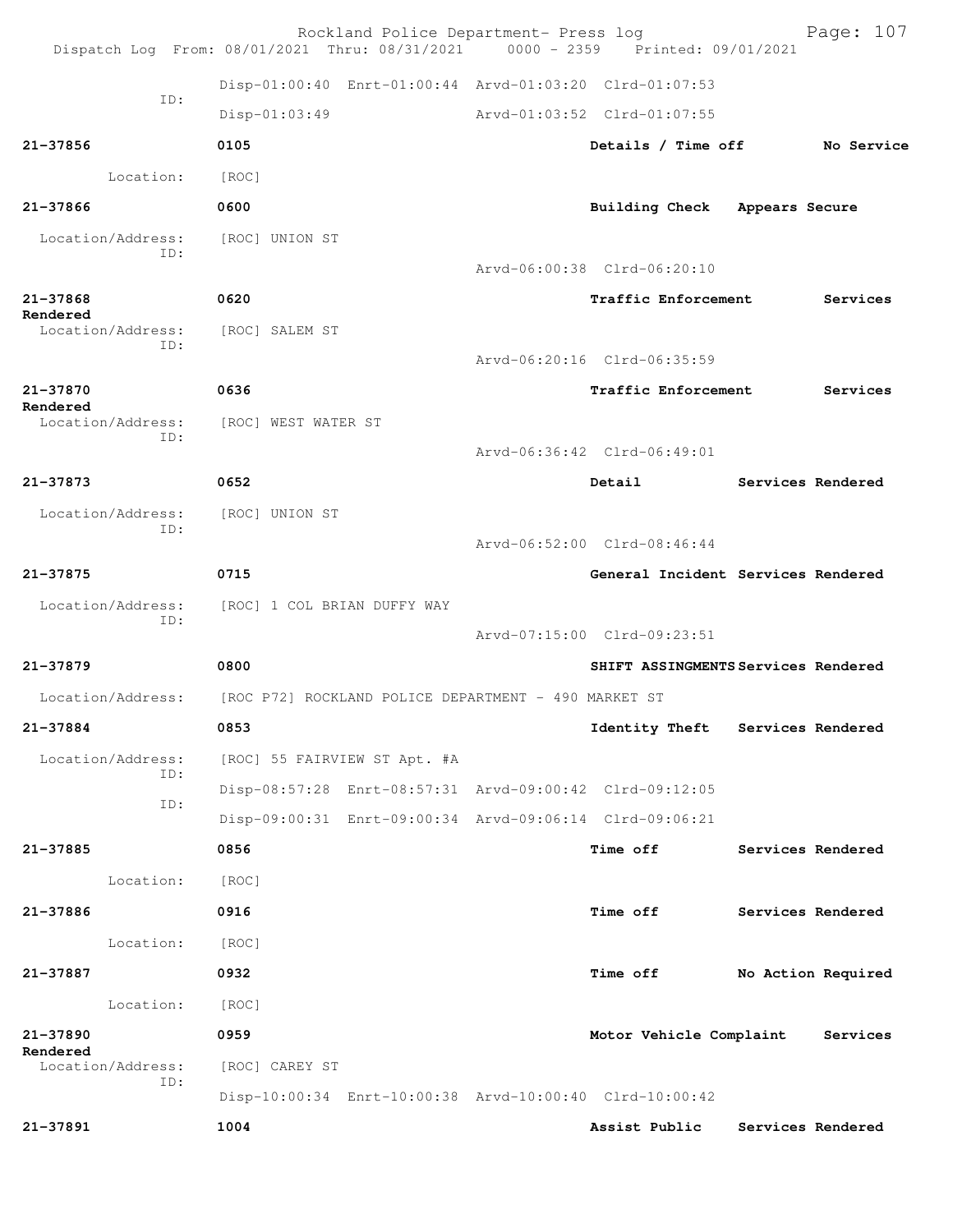Rockland Police Department- Press log Page: 108 Dispatch Log From: 08/01/2021 Thru: 08/31/2021 0000 - 2359 Printed: 09/01/2021 Location/Address: [ROC] CAREY ST ID: Disp-10:07:42 Clrd-10:29:14 **21-38031 1015 Animal Complaint Services Rendered** Location/Address: [ROC 430] 115 MARKET ST Apt. #4 **21-37894 1032 Assist Public Services Rendered** Location/Address: [ROC] CENTRE AVE ID: Disp-10:33:24 Enrt-10:33:26 Arvd-10:33:33 Clrd-10:36:07 **21-37903 1147 Traffic Enforcement Verbal Warning**  Location/Address: [ROC] SALEM ST ID: Arvd-11:47:59 Clrd-12:11:25 **21-37905 1203 Animal Complaint Services Rendered** Location/Address: [ROC] 91 NORTH AVE ID: Arvd-12:03:00 Clrd-12:22:54 **21-37907 1211 Motor Vehicle Stop Verbal Warning**  Location/Address: [ROC] 189 HINGHAM ST ID: Arvd-12:11:00 Clrd-12:19:53 **21-37909 1220 Motor Vehicle Stop Citation/Warning Issued**  [ROC] BILL DELAHUNT PKWY ID: Arvd-12:20:00 Clrd-12:35:54 **21-37910 1225 Time off No Service** Location: [ROC] **21-37912 1237 Assist Fire Department Services Rendered**  Location/Address: [ROC 1040] 282 MARKET ST ID: Disp-12:38:16 Enrt-12:38:35 Arvd-12:41:23 Clrd-12:48:23 ID: Disp-12:43:13 Enrt-12:43:15 Arvd-12:44:03 Clrd-12:48:25 **21-37914 1241 Animal Complaint Services Rendered** Location/Address: [ROC 853] 41 TURNER RD ID: Arvd-12:41:00 Clrd-12:43:29 **21-37917 1246 MVA Property Damage Only Vehicle Towed**  Location/Address: [ROC] 136 PLAIN ST @ 152 W WATER ST ID: Arvd-12:46:00 Clrd-13:01:30 ID: Disp-12:47:29 Enrt-12:47:33 Arvd-13:00:58 Clrd-13:29:39 ID: Disp-12:48:58 Enrt-12:49:01 Clrd-13:00:34 **21-37921 1336 Time off Services Rendered**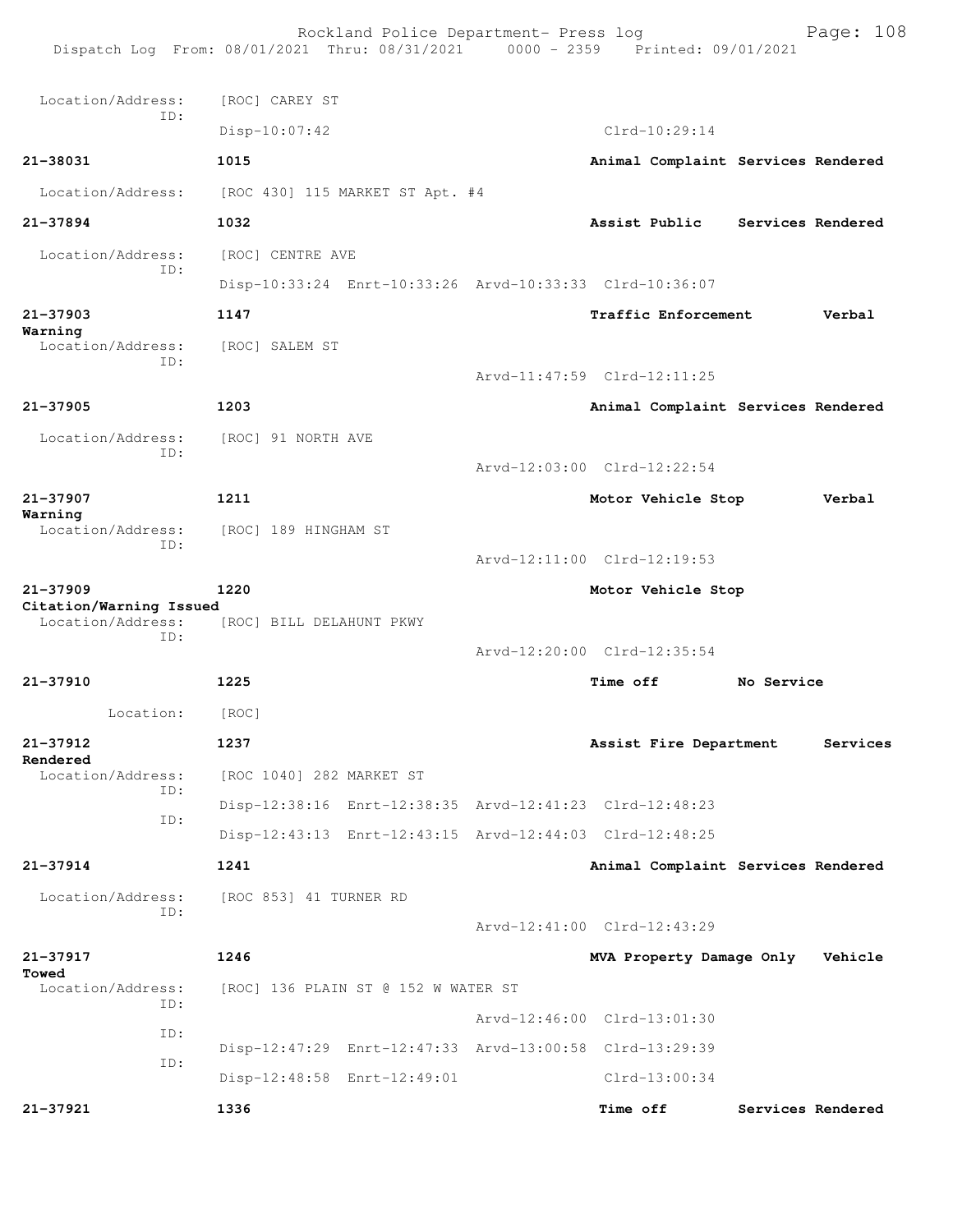|                               | Rockland Police Department- Press log<br>Dispatch Log From: 08/01/2021 Thru: 08/31/2021 0000 - 2359 Printed: 09/01/2021 |  |                             | Page: 109                           |
|-------------------------------|-------------------------------------------------------------------------------------------------------------------------|--|-----------------------------|-------------------------------------|
| Location:                     | [ROC]                                                                                                                   |  |                             |                                     |
| $21 - 37922$                  | 1346                                                                                                                    |  | <b>Traffic Enforcement</b>  | No Action                           |
| Required<br>Location/Address: | [ROC 92] R STEWART ESTEN SCHOOL - 733 SUMMER ST                                                                         |  |                             |                                     |
| TD:                           |                                                                                                                         |  | Arvd-13:46:00 Clrd-13:48:22 |                                     |
| $21 - 37925$                  | 1357                                                                                                                    |  | <b>Traffic Enforcement</b>  | Services                            |
| Rendered<br>Location/Address: | [ROC] TAUNTON AVE                                                                                                       |  |                             |                                     |
| TD:                           |                                                                                                                         |  | Arvd-13:57:00 Clrd-14:31:20 |                                     |
| $21 - 37926$                  | 1401                                                                                                                    |  | <b>Time off</b>             | Services Rendered                   |
| Location:                     | [ROC]                                                                                                                   |  |                             |                                     |
| 21-38032                      | 1420                                                                                                                    |  |                             | Animal Complaint Services Rendered  |
| Location/Address:             | [ROC] 292 LEVIN RD                                                                                                      |  |                             |                                     |
| 21-37930                      | 1449                                                                                                                    |  | Warrant                     | No Service                          |
| Location/Address:             | [ROC] 137 MANZELLA CT                                                                                                   |  |                             |                                     |
| TD:                           |                                                                                                                         |  | Arvd-14:49:00 Clrd-14:53:44 |                                     |
| TD:                           | Disp-14:52:54 Enrt-14:52:58 Arvd-14:53:02 Clrd-14:53:44                                                                 |  |                             |                                     |
| 21-37931                      | 1450                                                                                                                    |  | <b>Traffic Enforcement</b>  | Services                            |
| Rendered<br>Location/Address: | [ROC 92] R STEWART ESTEN SCHOOL - 733 SUMMER ST                                                                         |  |                             |                                     |
| ID:                           | Disp-14:52:07 Enrt-14:52:10 Arvd-14:52:13 Clrd-15:34:57                                                                 |  |                             |                                     |
| $21 - 37934$                  | 1504                                                                                                                    |  | <b>Traffic Enforcement</b>  | Verbal                              |
| Warning<br>Location/Address:  | [ROC] WEST WATER ST                                                                                                     |  |                             |                                     |
| TD:                           |                                                                                                                         |  | Arvd-15:05:29 Clrd-15:27:12 |                                     |
| 21-37939                      | 1524                                                                                                                    |  | 911 Hang Up                 | Services Rendered                   |
| Vicinity of:                  | [ROC 1041] 135 GROVE ST Apt. #112                                                                                       |  |                             |                                     |
| ID:                           | Disp-15:27:31 Enrt-15:27:34 Arvd-15:29:21 Clrd-15:46:35                                                                 |  |                             |                                     |
| $21 - 37942$                  | 1532                                                                                                                    |  | Suspicious Activity         | Services                            |
| Rendered<br>Location/Address: | [ROC P47] BEST WESTERN - 909 HINGHAM ST Apt. #215                                                                       |  |                             |                                     |
| ID:<br>ID:                    | Disp-15:35:07 Enrt-15:36:21 Arvd-15:36:42 Clrd-15:52:52                                                                 |  |                             |                                     |
|                               | Disp-15:36:18 Enrt-15:36:21 Arvd-15:36:47 Clrd-15:52:52                                                                 |  |                             |                                     |
| 21-37949                      | 1600                                                                                                                    |  |                             | SHIFT ASSIGNMENTS Services Rendered |
| Location/Address:             | [ROC P72] ROCKLAND POLICE DEPARTMENT - 490 MARKET ST                                                                    |  |                             |                                     |
| 21-37950                      | 1600                                                                                                                    |  | Police Information          | Services                            |
| Rendered<br>Location/Address: | [ROC P72] ROCKLAND POLICE DEPARTMENT - 490 MARKET ST                                                                    |  |                             |                                     |
| $21 - 37948$                  | 1614                                                                                                                    |  | <b>BOLO</b>                 | No Action Required                  |
| Location/Address:             | [ROC P72] ROCKLAND POLICE DEPARTMENT - 490 MARKET ST                                                                    |  |                             |                                     |
| 21-37956                      | 1657                                                                                                                    |  | General Info                | Services Rendered                   |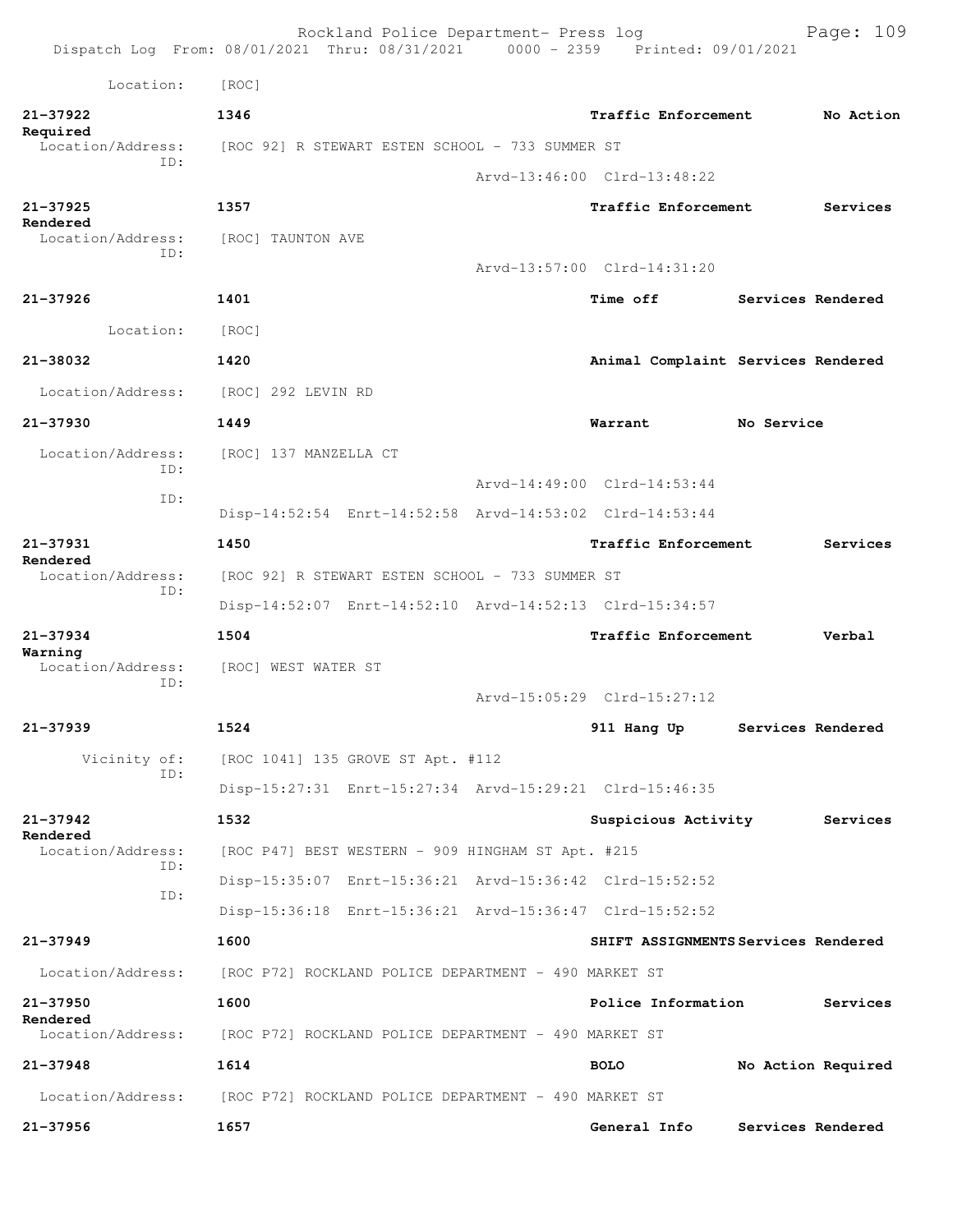| Dispatch Log From: 08/01/2021 Thru: 08/31/2021 0000 - 2359 Printed: 09/01/2021 |                                            | Rockland Police Department- Press log                |                                                         | Page: 110                        |
|--------------------------------------------------------------------------------|--------------------------------------------|------------------------------------------------------|---------------------------------------------------------|----------------------------------|
| Location/Address: [ROC P72] ROCKLAND POLICE DEPARTMENT - 490 MARKET ST         |                                            |                                                      |                                                         |                                  |
| $21 - 37963$                                                                   | 1736                                       |                                                      | Building Check Appears Secure                           |                                  |
| Location/Address:<br>ID:                                                       | [ROC] WEBSTER ST                           |                                                      | Arvd-17:37:11 Clrd-17:37:19                             |                                  |
| 21-37965<br>Services Rendered<br>Location/Address:                             | 1749                                       |                                                      | Motor Vehicle Collision W/PI                            |                                  |
|                                                                                |                                            | [ROC] 938 HINGHAM ST @ 11 COMMERCE RD                |                                                         |                                  |
| ID:                                                                            |                                            |                                                      | Disp-17:51:15 Enrt-17:52:25 Arvd-18:08:32 Clrd-18:08:36 |                                  |
| ID:                                                                            |                                            | Disp-17:51:27 Enrt-17:52:29                          | Clrd-17:57:17                                           |                                  |
| $21 - 37966$                                                                   | 1752                                       |                                                      |                                                         | 911 Accidental Services Rendered |
| Location/Address:                                                              | [ROC P116] PRIME HYUNDIA - 1030 HINGHAM ST |                                                      |                                                         |                                  |
| ID:                                                                            |                                            |                                                      | Disp-17:56:10 Enrt-17:56:40 Arvd-17:59:05 Clrd-18:00:22 |                                  |
| 21-37967                                                                       | 1800                                       |                                                      | <b>Traffic Enforcement</b>                              | Services                         |
| Rendered<br>Location/Address:<br>ID:                                           | [ROC] SALEM ST                             |                                                      | Arvd-18:01:06 Clrd-18:23:49                             |                                  |
| 21-37976                                                                       | 1911                                       |                                                      | <b>Time off</b>                                         | Services Rendered                |
| Location:                                                                      | [ROC]                                      |                                                      |                                                         |                                  |
| 21-37978                                                                       | 1919                                       |                                                      | Details                                                 | Services Rendered                |
| Location:                                                                      | [ROC]                                      |                                                      |                                                         |                                  |
| 21-37983                                                                       | 2020                                       |                                                      | Building Check Appears Secure                           |                                  |
|                                                                                | [ROC] WEBSTER ST                           |                                                      |                                                         |                                  |
| Location/Address:<br>ID:                                                       |                                            |                                                      | Arvd-20:21:08 Clrd-20:21:31                             |                                  |
| $21 - 37986$                                                                   | 2040                                       |                                                      | Disturbance                                             | Services Rendered                |
| Vicinity of:                                                                   | [ROC P55] HOME DEPOT - 1149 HINGHAM ST     |                                                      |                                                         |                                  |
| ID:                                                                            |                                            |                                                      | Disp-20:48:21 Enrt-20:48:25 Arvd-20:51:14 Clrd-21:07:55 |                                  |
| $21 - 37994$                                                                   | 2239                                       |                                                      | Burglar Alarm                                           | Building                         |
| Checked/Secured<br>Location/Address:<br>ID:<br>ID:                             |                                            | [ROC 84] HARMON GOLF & FITNESS CLUB - 168 CONCORD ST |                                                         |                                  |
|                                                                                |                                            |                                                      | Disp-22:40:38 Enrt-22:45:19 Arvd-22:45:21 Clrd-22:51:09 |                                  |
|                                                                                |                                            |                                                      | Disp-22:42:45 Enrt-22:42:48 Arvd-22:44:42 Clrd-22:51:07 |                                  |
| $21 - 37995$                                                                   | 2312                                       |                                                      | General Info                                            | Services Rendered                |
| Location/Address: [ROC 84] HARMON GOLF & FITNESS CLUB - 168 CONCORD ST         |                                            |                                                      |                                                         |                                  |
| For Date: $08/31/2021$ - Tuesday                                               |                                            |                                                      |                                                         |                                  |
| 21.27000                                                                       | 0002                                       |                                                      | CCTCUMETUMC.                                            |                                  |

| 21-37998          | 0003                                                 |         | SHIFT ASSIGNMENTS Services Rendered |
|-------------------|------------------------------------------------------|---------|-------------------------------------|
| Location/Address: | [ROC P72] ROCKLAND POLICE DEPARTMENT - 490 MARKET ST |         |                                     |
| 21-38009          | 0318                                                 | Threats | Appears Secure                      |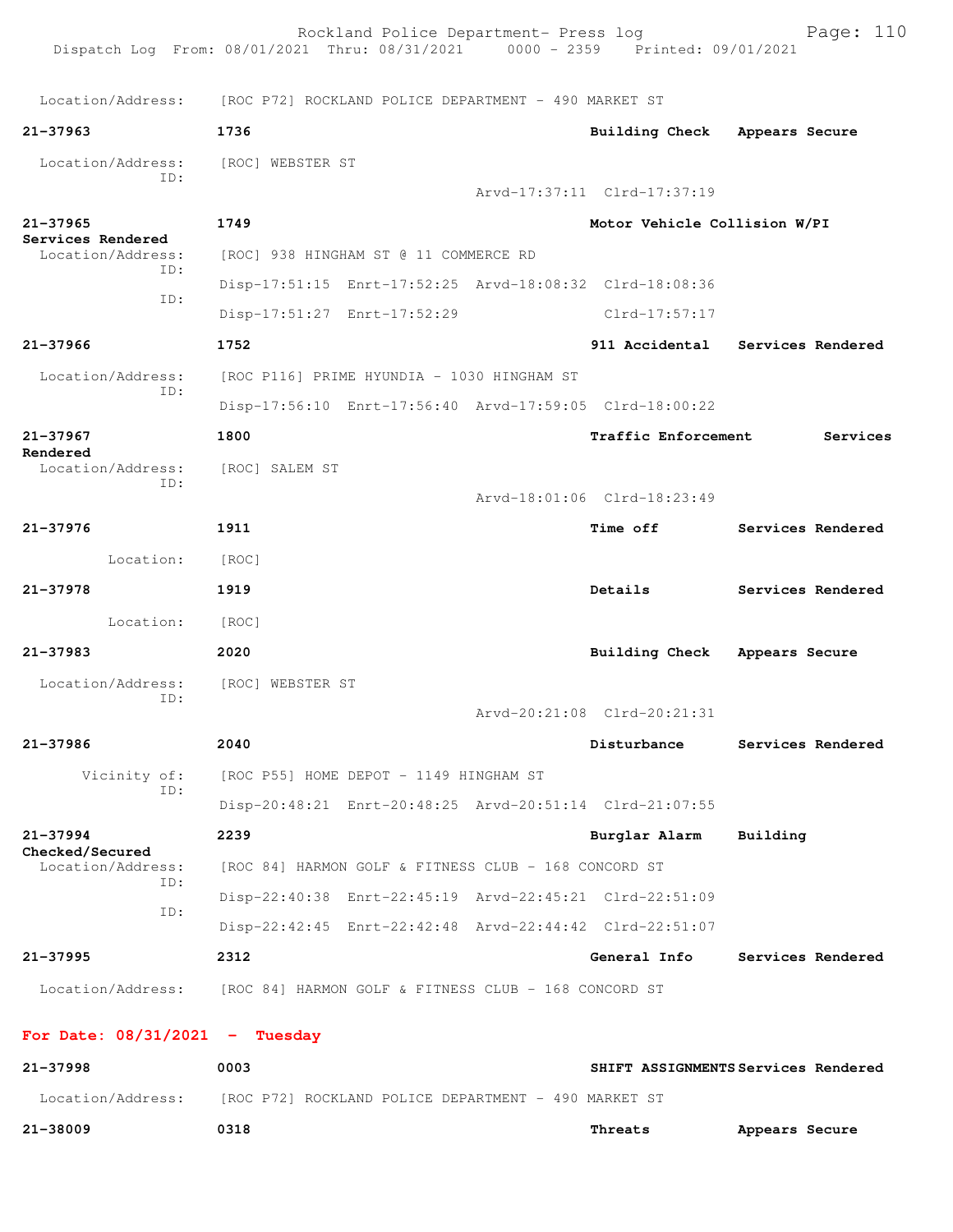Rockland Police Department- Press log Bookland Police Department- Press log<br>21 Thru: 08/31/2021 0000 - 2359 Printed: 09/01/2021 Dispatch Log From: 08/01/2021 Thru: 08/31/2021 Location/Address: [ROC P72] ROCKLAND POLICE DEPARTMENT - 490 MARKET ST ID: Disp-03:24:36 Clrd-03:25:41 **21-38014 0500 Building Check Appears Secure** Location/Address: [ROC] UNION ST ID: Disp-05:01:18 Clrd-05:31:44 **21-38022 0648 Details / Time off Services Rendered**  Location: [ROC] **21-38023 0649 Details / Time off Services Rendered**  Location: [ROC] **21-38024 0652 Details / Time off Services Rendered**  Location: [ROC] **21-38025 0703 Traffic Enforcement Services Rendered**  Location/Address: [ROC] SUMMER ST ID: Arvd-07:05:02 Clrd-07:45:06 **21-38026 0729 Details / Time off Services Rendered**  Location: [ROC] **21-38030 0814 Information Call No Action Required** Location/Address: [ROC P72] ROCKLAND POLICE DEPARTMENT - 490 MARKET ST **21-38041 0925 Animal Complaint Services Rendered** Location/Address: [ROC] 60 TURNER RD ID: Arvd-09:25:00 Clrd-09:32:59 **21-38045 0946 Motor Vehicle Complaint Paper Exchange**  [ROC] EAST WATER ST @ HOWARD ST ID: Disp-09:52:02 Arvd-09:52:05 Clrd-09:55:32 **21-38046 1011 ADMIN DAY / Time off Services Rendered**  Location: [ROC] **21-38051 1041 Health & Welfare Check Services Rendered**  Location/Address: [ROC] 112 EAST WATER ST Apt. #1 ID: Disp-10:43:42 Arvd-10:48:09 Clrd-10:57:20 ID: Arvd-10:49:58 Clrd-10:57:23 **21-38063 1127 MVA Property Damage Only Report Follows**  Location/Address: [ROC] 317 PLAIN ST ID: Disp-11:29:19 Enrt-11:29:22 Arvd-11:34:13 Clrd-11:55:10 ID: Arvd-11:31:46 Clrd-12:18:09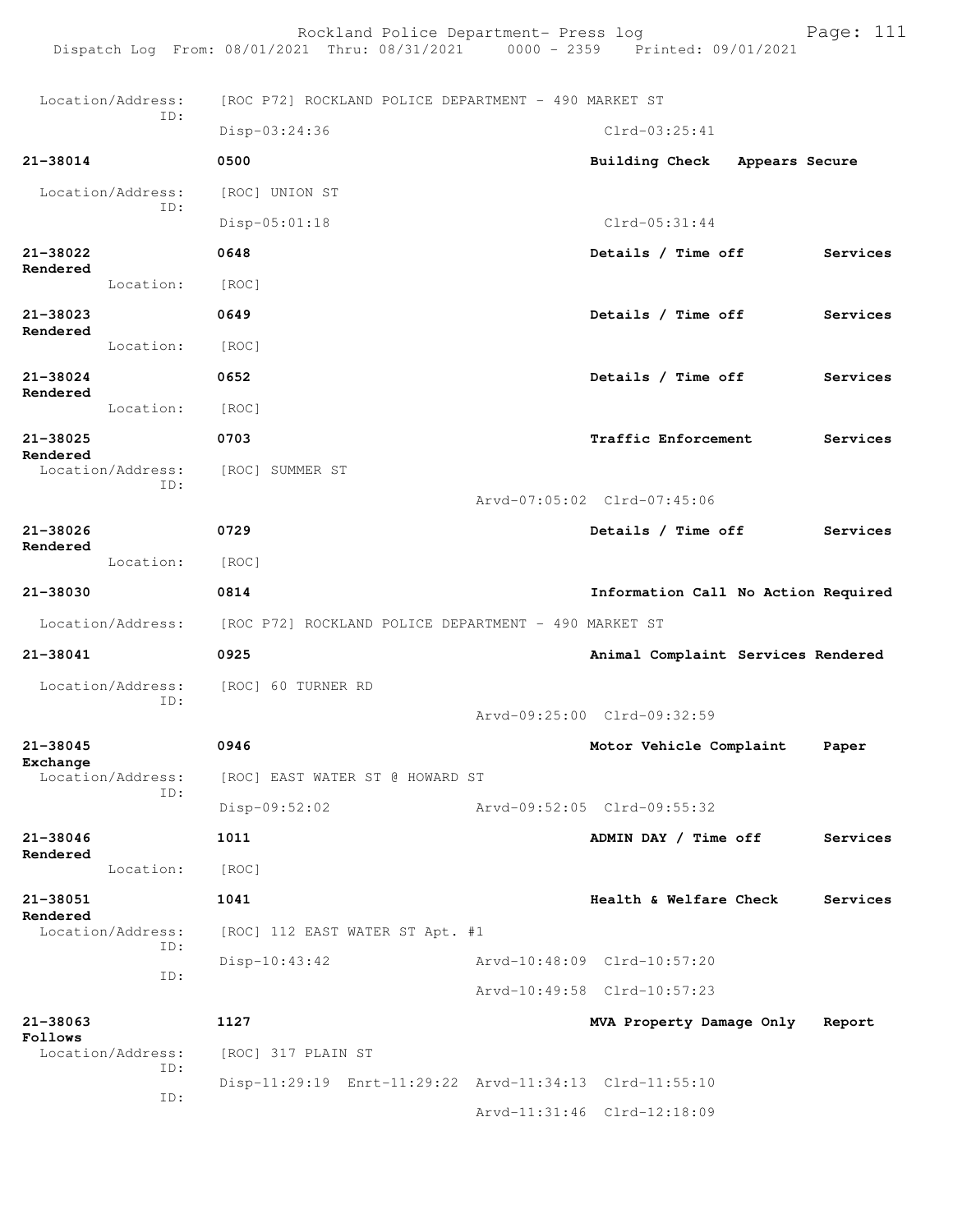|                               | Rockland Police Department- Press log<br>Dispatch Log From: 08/01/2021 Thru: 08/31/2021 0000 - 2359 Printed: 09/01/2021 |                                     | Page: 112         |  |  |
|-------------------------------|-------------------------------------------------------------------------------------------------------------------------|-------------------------------------|-------------------|--|--|
| 21-38066                      | 1155                                                                                                                    | Details / Time off                  | No Action         |  |  |
| Required<br>Location:         | [ROC]                                                                                                                   |                                     |                   |  |  |
| 21-38067                      | 1205                                                                                                                    | Information Call No Action Required |                   |  |  |
| Location/Address:             | [ROC P72] ROCKLAND POLICE DEPARTMENT - 490 MARKET ST                                                                    |                                     |                   |  |  |
| 21-38070                      | 1215                                                                                                                    | Assist Other Agency                 | Services          |  |  |
| Rendered<br>Location/Address: | [ROC P72] ROCKLAND POLICE DEPARTMENT - 490 MARKET ST                                                                    |                                     |                   |  |  |
| TD:                           | $Disp-12:18:18$                                                                                                         | $Clrd-12:18:32$                     |                   |  |  |
| 21-38074                      | 1258                                                                                                                    | Assist Public                       | Services Rendered |  |  |
| Location/Address:             | [ROC] 54 SAW MILL LN                                                                                                    |                                     |                   |  |  |
| ID:                           | Disp-13:04:17                                                                                                           | Clrd-13:07:59                       |                   |  |  |
| TD:                           | $Disp-13:04:17$                                                                                                         | $Clrd-13:08:04$                     |                   |  |  |
| 21-38077                      | 1335                                                                                                                    | Vandalism                           | Services Rendered |  |  |
| Location/Address:             | [ROC 68] 204 MONCRIEF RD                                                                                                |                                     |                   |  |  |
| ID:                           | Disp-13:37:48 Enrt-13:37:52 Arvd-13:40:58 Clrd-13:45:22                                                                 |                                     |                   |  |  |
| 21-38081                      | 1352                                                                                                                    | Animal Complaint Services Rendered  |                   |  |  |
| Location/Address:             | [ROC] 192 GREENWOOD ST                                                                                                  |                                     |                   |  |  |
| ID:                           |                                                                                                                         | Arvd-13:52:00 Clrd-14:23:34         |                   |  |  |
| 21-38086                      | 1423                                                                                                                    | Animal Complaint Services Rendered  |                   |  |  |
| Location/Address:             | [ROC] 10 GREENWOOD ST                                                                                                   |                                     |                   |  |  |
| ID:                           |                                                                                                                         | Arvd-14:23:00 Clrd-14:44:33         |                   |  |  |
| 21-38088                      | 1427                                                                                                                    | Advised to<br>Annoying Phone Calls  |                   |  |  |
| Court<br>Location/Address:    | [ROC 23] PLEASANT STREET STORAGE - 265 PLEASANT ST                                                                      |                                     |                   |  |  |
| ID:                           | Disp-14:34:33                                                                                                           | Clrd-14:38:49                       |                   |  |  |
| 21-38096                      | 1453                                                                                                                    | Traffic Enforcement                 | Services          |  |  |
| Rendered<br>Location/Address: | [ROC 92] R STEWART ESTEN SCHOOL - 733 SUMMER ST                                                                         |                                     |                   |  |  |
| ID:                           |                                                                                                                         | Arvd-14:53:00 Clrd-15:17:02         |                   |  |  |
| 21-38097                      | 1456                                                                                                                    | Missing Person                      | Services Rendered |  |  |
| Location/Address:             | [ROC 65] ROGERS MIDDLE SCHOOL - 100 TAUNTON AVE                                                                         |                                     |                   |  |  |
| ID:                           | $Disp-14:58:11$                                                                                                         | Arvd-14:58:23 Clrd-15:41:07         |                   |  |  |
| ID:                           | $Disp-15:51:18$                                                                                                         | Clrd-15:51:25                       |                   |  |  |
| 21-38103                      | 1501                                                                                                                    | Assist Police Department            | Assist            |  |  |
| Police<br>Location/Address:   | [ROC P72] ROCKLAND POLICE DEPARTMENT - 490 MARKET ST                                                                    |                                     |                   |  |  |
| ID:                           |                                                                                                                         | Arvd-15:01:00 Clrd-20:39:18         |                   |  |  |
| ID:                           | $Disp-15:13:30$                                                                                                         | Clrd-15:28:19                       |                   |  |  |
| 21-38104                      | 1513                                                                                                                    | Assist Other Agency                 | Services          |  |  |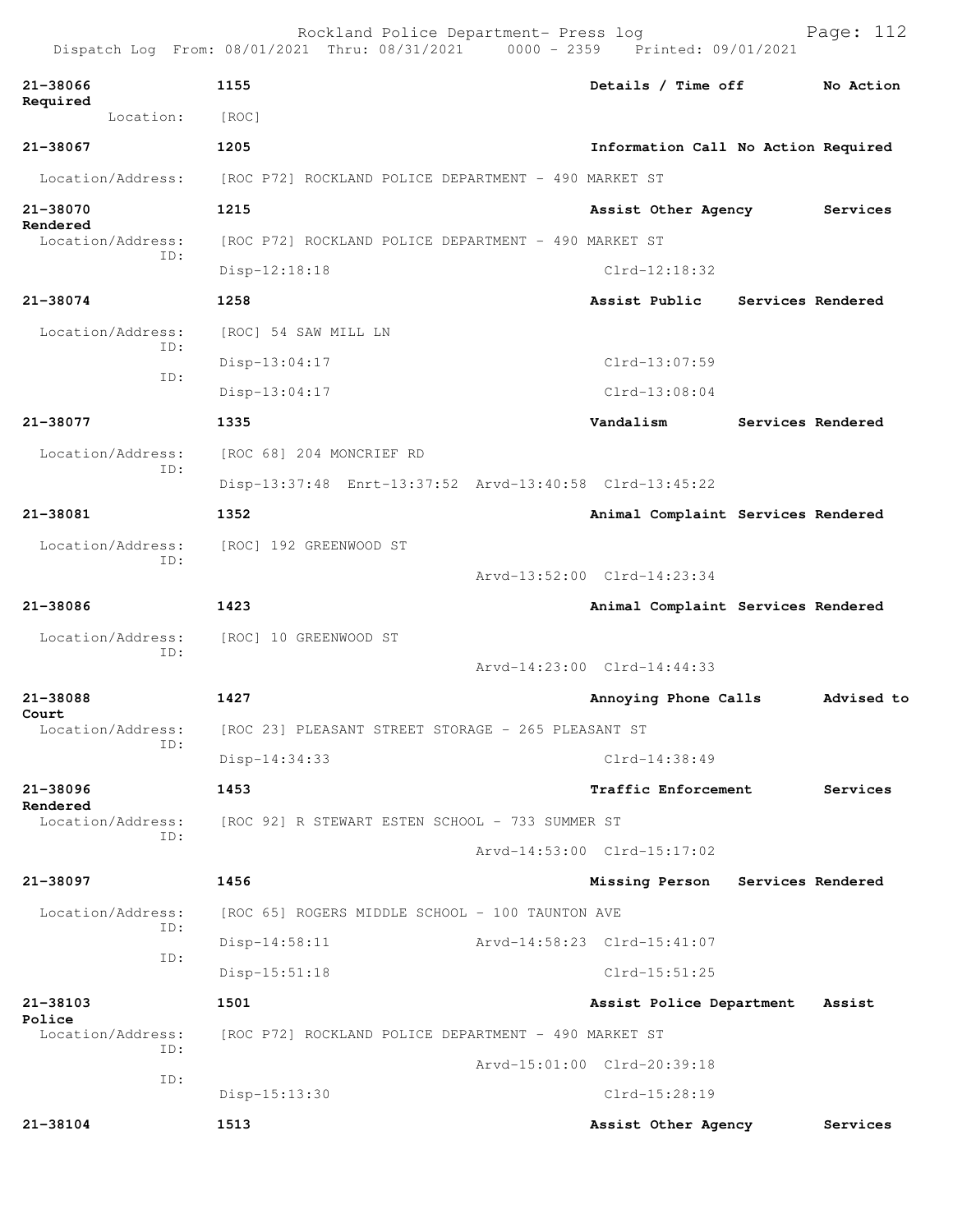|                                             | Rockland Police Department- Press log<br>Dispatch Log From: 08/01/2021 Thru: 08/31/2021 0000 - 2359 Printed: 09/01/2021 |  |                             | Page: 113         |  |
|---------------------------------------------|-------------------------------------------------------------------------------------------------------------------------|--|-----------------------------|-------------------|--|
| Rendered<br>Location/Address:               | [ROC 1040] 282 MARKET ST                                                                                                |  |                             |                   |  |
| TD:                                         | Disp-15:17:17 Enrt-15:17:24 Arvd-15:28:03 Clrd-15:37:07                                                                 |  |                             |                   |  |
| 21-38107<br>Rendered                        | 1536                                                                                                                    |  | Assist Other Agency         | Services          |  |
| Location/Address:<br>ID:                    | [ROC] 500 WEBSTER ST                                                                                                    |  |                             |                   |  |
| ID:                                         | Disp-15:41:07                                                                                                           |  | $Clrd-15:51:18$             |                   |  |
|                                             | $Disp-15:41:07$                                                                                                         |  | Clrd-15:51:37               |                   |  |
| 21-38112                                    | 1613                                                                                                                    |  | Traffic Enforcement         |                   |  |
| Citation/Warning Issued<br>Location:<br>TD: | [ROC] TRAFFIC GRANT                                                                                                     |  |                             |                   |  |
| ID:                                         |                                                                                                                         |  | Arvd-16:13:00 Clrd-19:46:45 |                   |  |
|                                             | Disp-18:14:09 Enrt-18:14:20 Arvd-18:15:02 Clrd-18:22:15                                                                 |  |                             |                   |  |
| 21-38114                                    | 1619                                                                                                                    |  | General Info                | Appears Secure    |  |
| Location/Address:                           | [ROC P72] ROCKLAND POLICE DEPARTMENT - 490 MARKET ST                                                                    |  |                             |                   |  |
| 21-38116                                    | 1637                                                                                                                    |  | General Info                | Services Rendered |  |
| Location/Address:                           | [ROC P72] ROCKLAND POLICE DEPARTMENT - 490 MARKET ST                                                                    |  |                             |                   |  |
| 21-38122<br>Rendered                        | 1721                                                                                                                    |  | Neighbor Disturbance        | Services          |  |
| Location/Address:<br>ID:                    | [ROC 897] 110 MARTHA DR Apt. #E                                                                                         |  |                             |                   |  |
| ID:                                         | $Disp-17:26:22$                                                                                                         |  | $Clrd-17:44:37$             |                   |  |
|                                             | $Disp-17:27:19$                                                                                                         |  | Arvd-17:27:34 Clrd-17:44:52 |                   |  |
| 21-38123                                    | 1739                                                                                                                    |  | DOCUMENT SERVICE No Service |                   |  |
| Location/Address:<br>TD:                    | [ROC] 54 PAYSON AVE                                                                                                     |  |                             |                   |  |
|                                             | Disp-17:40:36                                                                                                           |  | Arvd-17:40:45 Clrd-17:44:41 |                   |  |
| 21-38133<br>Required                        | 1855                                                                                                                    |  | Details / Time off          | No Action         |  |
| Location:                                   | [ROC]                                                                                                                   |  |                             |                   |  |
| 21-38142<br>Rendered                        | 1952                                                                                                                    |  | Health & Welfare Check      | Services          |  |
| Location/Address:<br>ID:                    | [ROC 893] 34 HANNAH WAY Apt. #F                                                                                         |  |                             |                   |  |
|                                             | Disp-19:54:10 Enrt-19:54:47 Arvd-19:59:02 Clrd-20:33:56                                                                 |  |                             |                   |  |
| 21-38148<br>Rendered                        | 2029                                                                                                                    |  | Suspicious Activity         | Services          |  |
| Location/Address:<br>ID:                    | [ROC 77] 110 UNION ST Apt. #4                                                                                           |  |                             |                   |  |
| ID:                                         | Disp-20:33:03                                                                                                           |  | Arvd-20:33:22 Clrd-20:50:22 |                   |  |
| ID:                                         | Disp-20:33:10                                                                                                           |  | Arvd-20:33:17 Clrd-20:39:28 |                   |  |
|                                             | Disp-20:34:43                                                                                                           |  | Arvd-20:34:50 Clrd-20:37:16 |                   |  |
| 21-38151                                    | 2057                                                                                                                    |  | 911 Accidental              | Services Rendered |  |
| Location/Address:<br>ID:                    | [ROC 69] SOUTH SHORE REHAB & NURSING - 115 NORTH AVE                                                                    |  |                             |                   |  |
|                                             | Disp-20:59:03 Enrt-20:59:18 Arvd-21:02:15 Clrd-21:07:49                                                                 |  |                             |                   |  |
| 21-38158                                    | 2148                                                                                                                    |  | 911 Hang Up                 | Unfounded         |  |